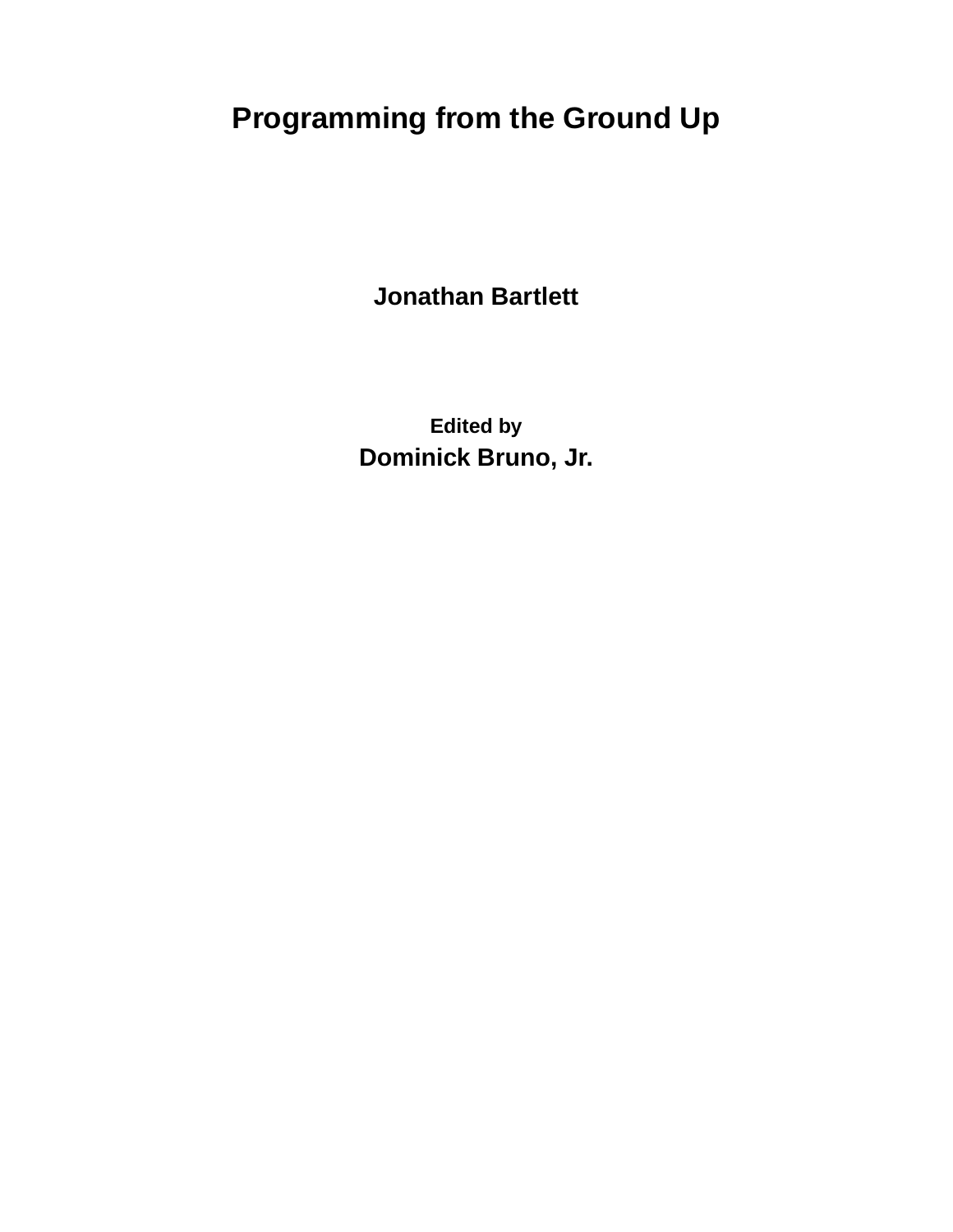#### **Programming from the Ground Up**

by Jonathan Bartlett

Edited by Dominick Bruno, Jr.

Copyright © 2003 by Jonathan Bartlett

Permission is granted to copy, distribute and/or modify this document under the terms of the GNU Free Documentation License, Version 1.1 or any later version published by the Free Software Foundation; with no Invariant Sections, with no Front-Cover Texts, and with no Back-Cover Texts. A copy of the license is included in [Appendix H.](#page-214-0) In addition, you are granted full rights to use the code examples for any purpose without even having to credit the authors.

This book can be purchased in paperback at http://www.bartlettpublishing.com/

This book is not a reference book, it is an introductory book. It is therefore not suitable by itself to learn how to professionally program in x86 assembly language, as some details have been left out to make the learning process smoother. The point of the book is to help the student understand how assembly language and computer programming works, not to be a definitive reference to the subject.

To receive a copy of this book in electronic form, please visit the website http://savannah.nongnu.org/projects/pgubook/ This site contains the instructions for downloading a transparent copy (as defined by the GNU FDL) of this book.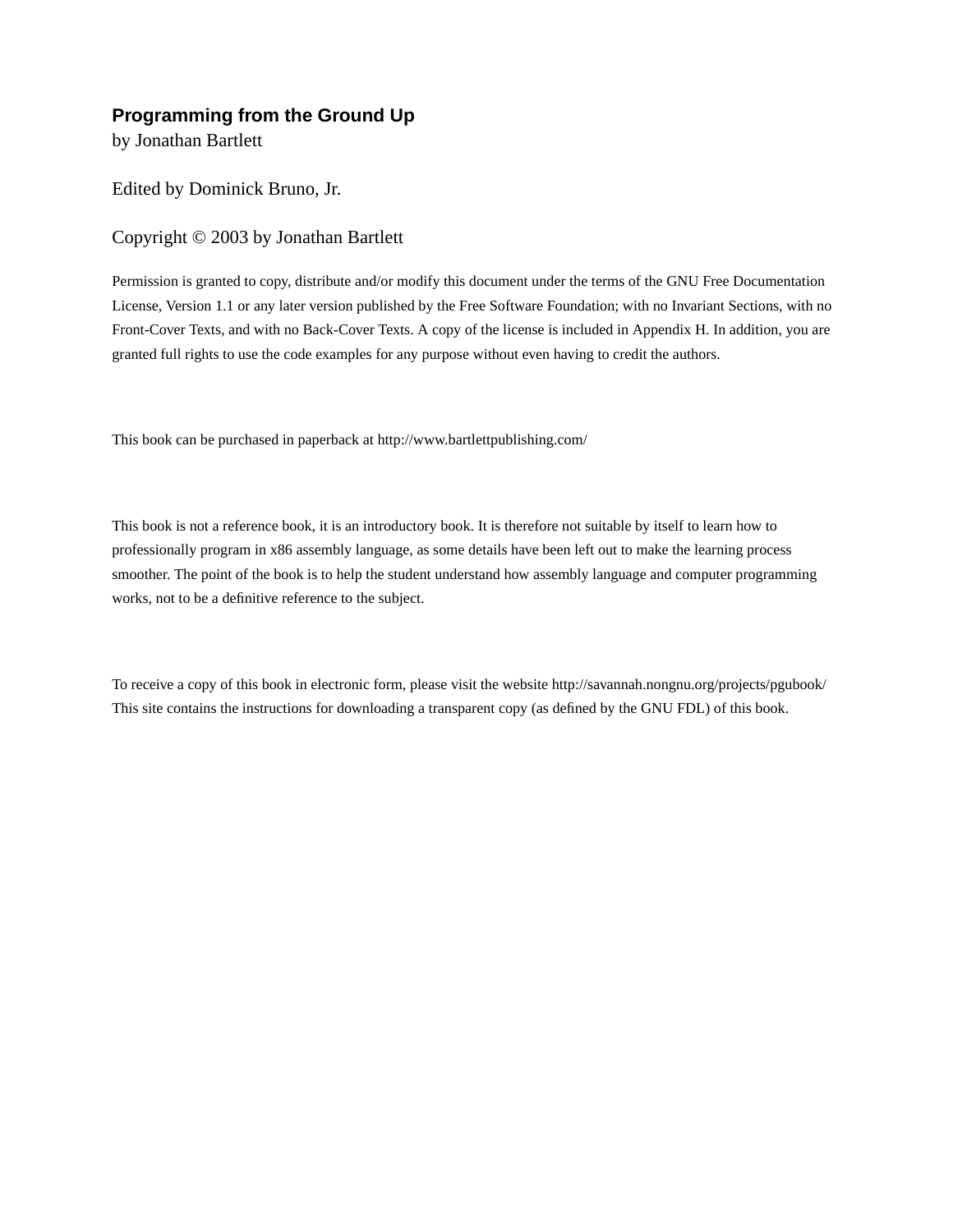# **Table of Contents**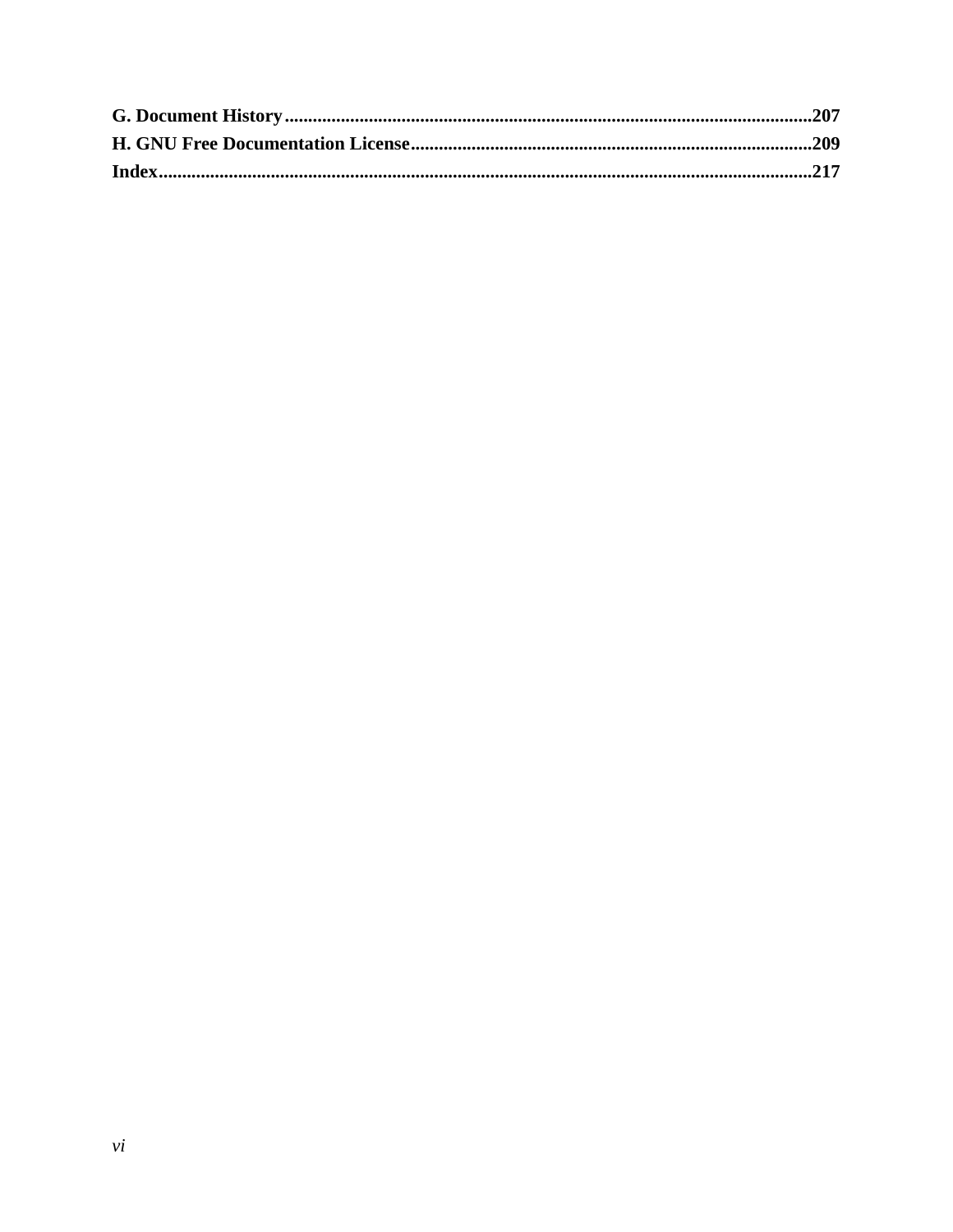# <span id="page-6-0"></span>**Chapter 1. Introduction**

# <span id="page-6-1"></span>**Welcome to Programming**

I love programming. I enjoy the challenge to not only make a working program, but to do so with style. Programming is like poetry. It conveys a message, not only to the computer, but to those who modify and use your program. With a program, you build your own world with your own rules. You create your world according to your conception of both the problem and the solution. Masterful programmers create worlds with programs that are clear and succinct, much like a poem or essay.

One of the greatest programmers, Donald Knuth, describes programming not as telling a computer how to do something, but telling a person how they would instruct a computer to do something. The point is that programs are meant to be read by people, not just computers. Your programs will be modified and updated by others long after you move on to other projects. Thus, programming is not as much about communicating to a computer as it is communicating to those who come after you. A programmer is a problem-solver, a poet, and an instructor all at once. Your goal is to solve the problem at hand, doing so with balance and taste, and teach your solution to future programmers. I hope that this book can teach at least some of the poetry and magic that makes computing exciting.

Most introductory books on programming frustrate me to no end. At the end of them you can still ask "how does the computer really work?" and not have a good answer. They tend to pass over topics that are difficult even though they are important. I will take you through the difficult issues because that is the only way to move on to masterful programming. My goal is to take you from knowing nothing about programming to understanding how to think, write, and learn like a programmer. You won't know everything, but you will have a background for how everything fits together. At the end of this book, you should be able to do the following:

- Understand how a program works and interacts with other programs
- Read other people's programs and learn how they work
- Learn new programming languages quickly
- Learn advanced concepts in computer science quickly

I will not teach you everything. Computer science is a massive field, especially when you combine the theory with the practice of computer programming. However, I will attempt to get you started on the foundations so you can easily go wherever you want afterwards.

There is somewhat of a chicken and egg problem in teaching programming, especially assembly language. There is a lot to learn - it's almost too much to learn almost at once, but each piece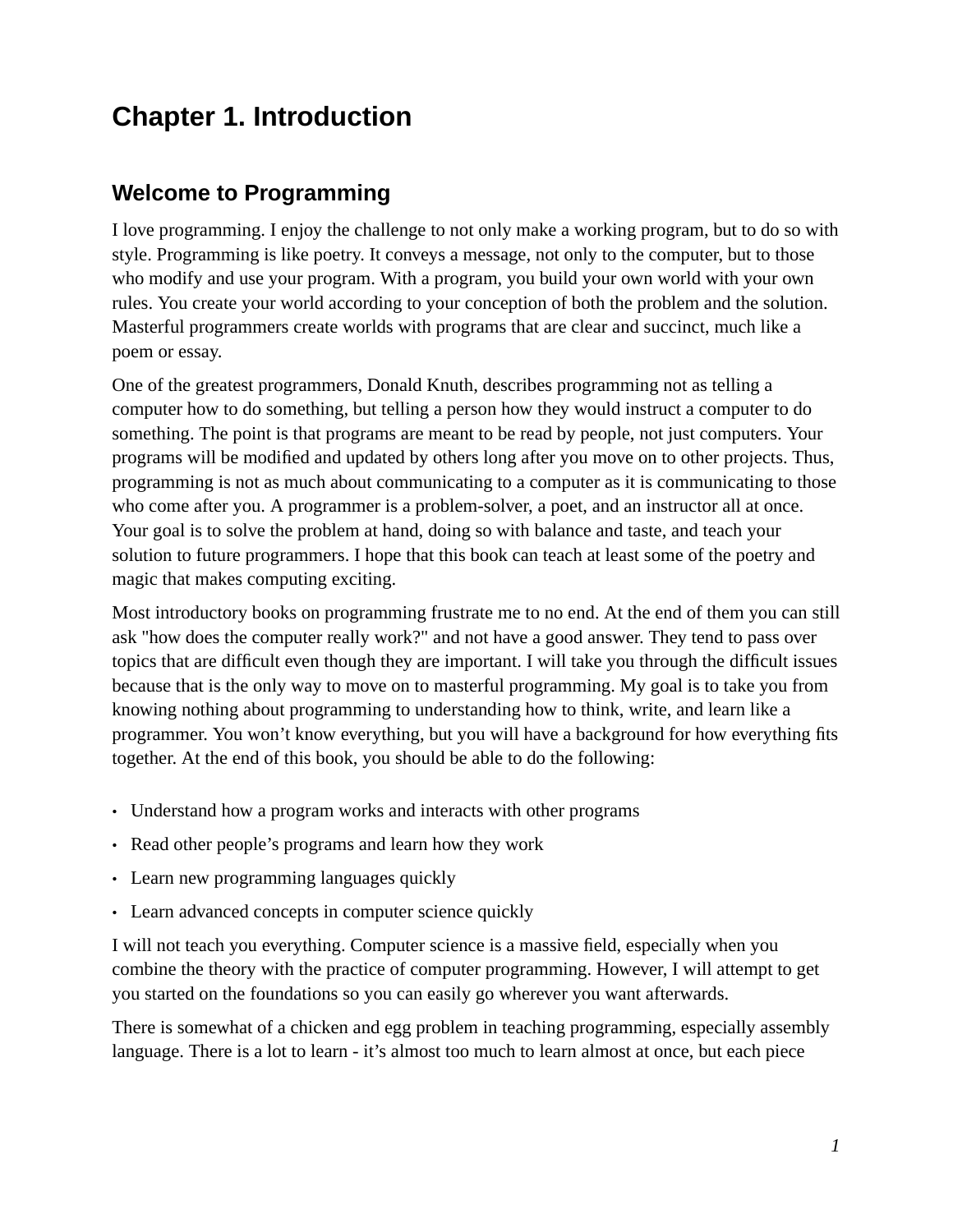# *Chapter 1. Introduction*

depends on all the others. Therefore, you must be patient with yourself and the computer while learning to program. If you don't understand something the first time, reread it. If you still don't understand it, it is sometimes best to take it by faith and come back to it later. Often after more exposure to programming the ideas will make more sense. Don't get discouraged. It's a long climb, but very worthwhile.

At the end of each chapter are three sets of review exercises. The first set is more or less regurgitation - they check to see if can you give back what you learned in the chapter. The second set contains application questions - they check to see if you can apply what you learned to solve problems. The final set is to see if you are capable of broadening your horizons. Some of these questions may not be answerable until later in the book, but they give you some things to think about. Other questions require some research into outside sources to discover the answer. Still others require you to simply analyze your options and explain a best solution. Many of the questions don't have right or wrong answers, but that doesn't mean they are unimportant. Learning the issues involved in programming, learning how to research answers, and learning how to look ahead are all a major part of a programmer's work.

If you have problems that you just can't get past, there is a mailing list for this book where readers can discuss and get help with what they are reading. The address is pgubook-readers@nongnu.org. This mailing list is open for any type of question or discussion along the lines of this book.

# <span id="page-7-0"></span>**Your Tools**

This book teaches assembly language for x86 processors and the GNU/Linux operating system. Therefore we will be giving all of the examples using the GNU/Linux standard GCC tool set. If you are not familiar with GNU/Linux and the GCC tool set, they will be described shortly. If you are new to Linux, you should check out the guide available at http://rute.sourceforge.net/ $\rm{^1}$  What I intend to show you is more about programming in general than using a specific tool set on a specific platform, but standardizing on one makes the task much easier.

Those new to Linux should also try to get involved in their local GNU/Linux User's Group. User's Group members are usually very helpful for new people, and will help you from everything from installing Linux to learning to use it most efficiently. A listing of GNU/Linux User's Groups is available at http://www.linux.org/groups/

All of these programs have been tested using Red Hat Linux 8.0, and should work with any other  $GNU/L$ inux distribution, too.<sup>2</sup> They will not work with non-Linux operating systems such as

<sup>1.</sup> This is quite a large document. You certainly don't need to know everything to get started with this book. You simply need to know how to navigate from the command line and how to use an editor like pico, emacs, or vi (or others).

<sup>2.</sup> By "GNU/Linux distribution", I mean an x86 GNU/Linux distribution. GNU/Linux distributions for the Power Macintosh, the Alpha processor, or other processors will not work with this book.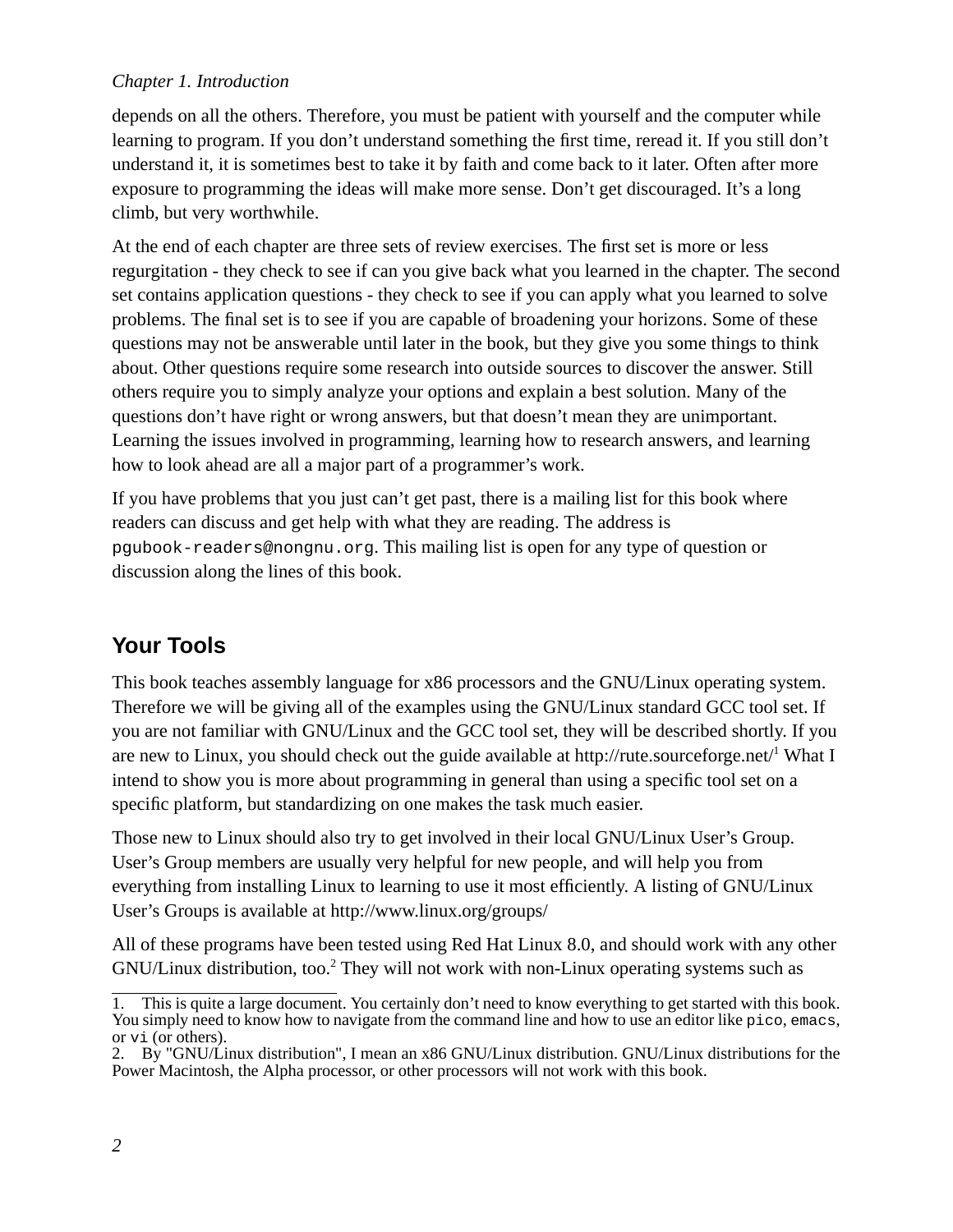BSD or other systems. However, all of the *skills* learned in this book should be easily transferable to any other system.

If you do not have access to a GNU/Linux machine, you can look for a hosting provider who offers a Linux *shell account*, which is a command-line only interface to a Linux machine. There are many low-cost shell account providers, but you have to make sure that they match the requirements above (i.e. - Linux on x86). Someone at your local GNU/Linux User's Group may be able to give you one as well. Shell accounts only require that you already have an Internet connection and a telnet program. If you use Windows, you already have a telnet client - just click on start, then run, then type in telnet. However, it is usually better to download PuTTY from http://www.chiart.greenend.co.uk/~sgtatham/putty/ because Windows' telnet has some weird problems. There are a lot of options for the Macintosh, too. NiftyTelnet is my favorite.

If you don't have GNU/Linux and can't find a shell account service, then you can download Knoppix from http://www.knoppix.org/ Knoppix is a GNU/Linux distribution that boots from CD so that you don't have to actually install it. Once you are done using it, you just reboot and remove the CD and you are back to your regular operating system.

So what is GNU/Linux? GNU/Linux is an operating system modeled after UNIX. The GNU part comes from the GNU Project (http://www.gnu.org/)<sup>3</sup>, which includes most of the programs you will run, including the GCC tool set that we will use to program with. The GCC tool set contains all of the programs necessary to create programs in various computer languages.

Linux is the name of the *kernel*. The kernel is the core part of an operating system that keeps track of everything. The kernel is both an fence and a gate. As a gate, it allows programs to access hardware in a uniform way. Without the kernel, you would have to write programs to deal with every device model ever made. The kernel handles all device-specific interactions so you don't have to. It also handles file access and interaction between processes. For example, when you type, your typing goes through several programs before it hits your editor. First, the kernel is what handles your hardware, so it is the first to receive notice about the keypress. The keyboard sends in *scancodes* to the kernel, which then converts them to the actual letters, numbers, and symbols they represent. If you are using a windowing system (like Microsoft Windows or the X Window System), then the windowing system reads the keypress from the kernel, and delivers it to whatever program is currently in focus on the user's display.

## **Example 1-1. How the computer processes keyboard sigals**

```
Keyboard -> Kernel -> Windowing system -> Application program
```
The kernel also controls the flow of information between programs. The kernel is a program's gate to the world around it. Every time that data moves between processes, the kernel controls the

<sup>3.</sup> The GNU Project is a project by the Free Software Foundation to produce a complete, free operating system.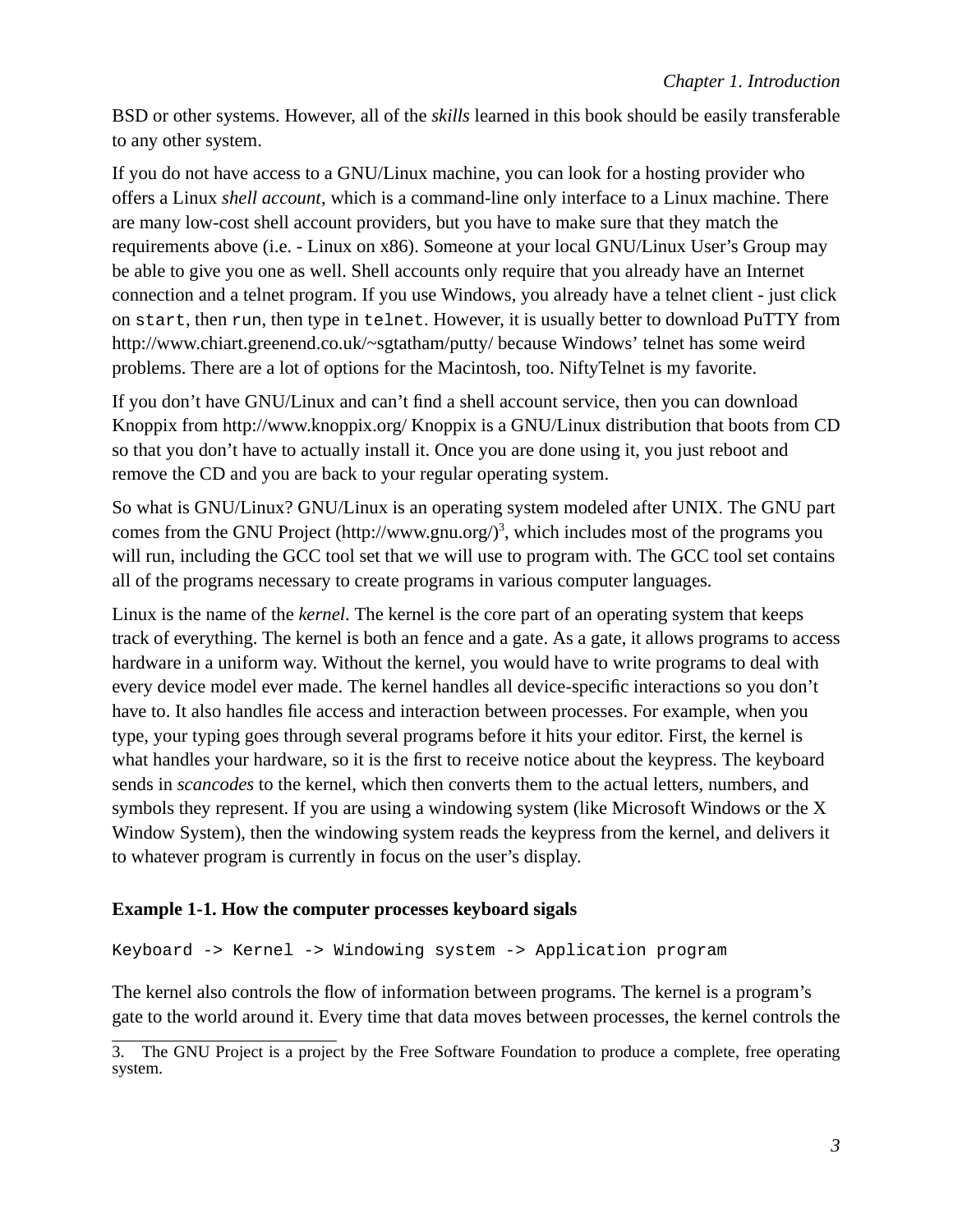## *Chapter 1. Introduction*

messaging. In our keyboard example above, the kernel would have to be involved for the windowing system to communicate the keypress to the application program.

As a fence, the kernel prevents programs from accidentally overwriting each other's data and from accessing files and devices that they don't have permission to. It limits the amount of damage a poorly-written program can do to other running programs.

In our case, the kernel is Linux. Now, the kernel all by itself won't do anything. You can't even boot up a computer with just a kernel. Think of the kernel as the water pipes for a house. Without the pipes, the faucets won't work, but the pipes are pretty useless if there are no faucets. Together, the user applications (from the GNU project and other places) and the kernel (Linux) make up the entire operating system, GNU/Linux.

For the most part, this book will be using the computer's low-level assembly language. There are essentially three kinds of languages:

#### Machine Language

This is what the computer actually sees and deals with. Every command the computer sees is given as a number or sequence of numbers.

#### Assembly Language

This is the same as machine language, except the command numbers have been replaced by letter sequences which are easier to memorize. Other small things are done to make it easier as well.

#### High-Level Language

High-level languages are there to make programming easier. Assembly language requires you to work with the machine itself. High-level languages allow you to describe the program in a more natural language. A single command in a high-level language usually is equivalent to several commands in an assembly language.

In this book we will learn assembly language, although we will cover a bit of high-level languages.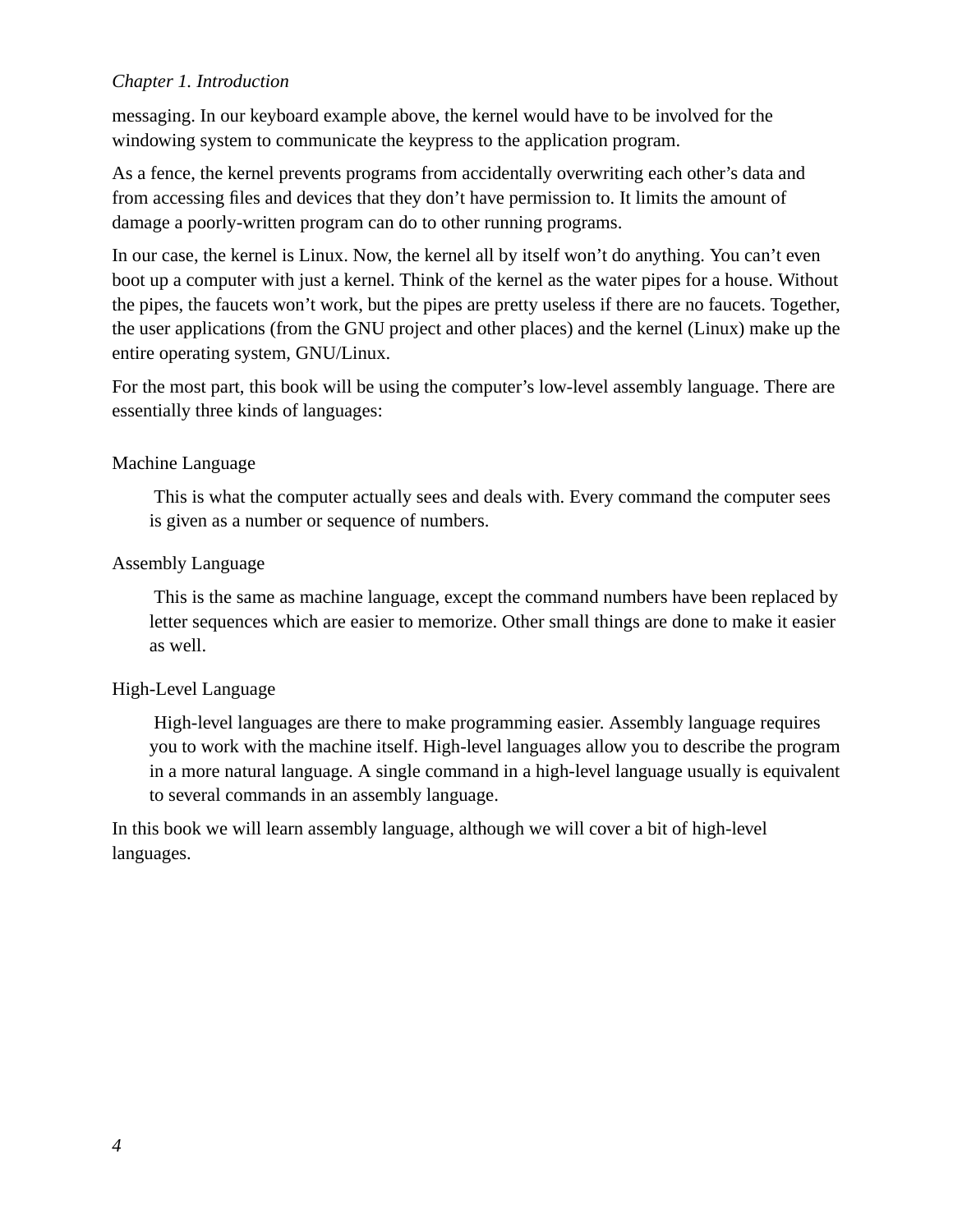# <span id="page-10-0"></span>**Chapter 2. Computer Architecture**

Before learning how to program, you need to first understand how a computer interprets programs. You don't need a degree in electrical engineering, but you need to understand some basics.

Modern computer architecture is based off of an architecture called the Von Neumann architecture, named after its creator. The Von Neumann architecture divides the computer up into two main parts - the CPU (for Central Processing Unit) and the memory. This architecture is used in all modern computers, including personal computers, supercomputers, mainframes, and even cell phones.

# <span id="page-10-1"></span>**Structure of Computer Memory**

To understand how the computer views memory, imagine your local post office. They usually have a room filled with PO Boxes. These boxes are similar to computer memory in that each are numbered sequences of fixed-size storage locations. For example, if you have 256 megabytes of computer memory, that means that your computer contains roughly 256 million fixed-size storage locations. Or, to use our analogy, 256 million PO Boxes. Each location has a number, and each location has the same, fixed-length size. The difference between a PO Box and computer memory is that you can store all different kinds of things in a PO Box, but you can only store a single number in a computer memory storage location.

You may wonder why a computer is organized this way. It is because it is simple to implement. If the computer were composed of a lot of differently-sized locations, or if you could store different kinds of data in them, it would be difficult and expensive to implement.

The computer's memory is used for a number of different things. All of the results of any calculations are stored in memory. In fact, everything that is "stored" is stored in memory. Think of your computer at home, and imagine what all is stored in your computer's memory.

- The location of your cursor on the screen
- The size of each window on the screen
- The shape of each letter of each font being used
- The layout of all of the controls on each window
- The graphics for all of the toolbar icons
- The text for each error message and dialog box
- The list goes on and on...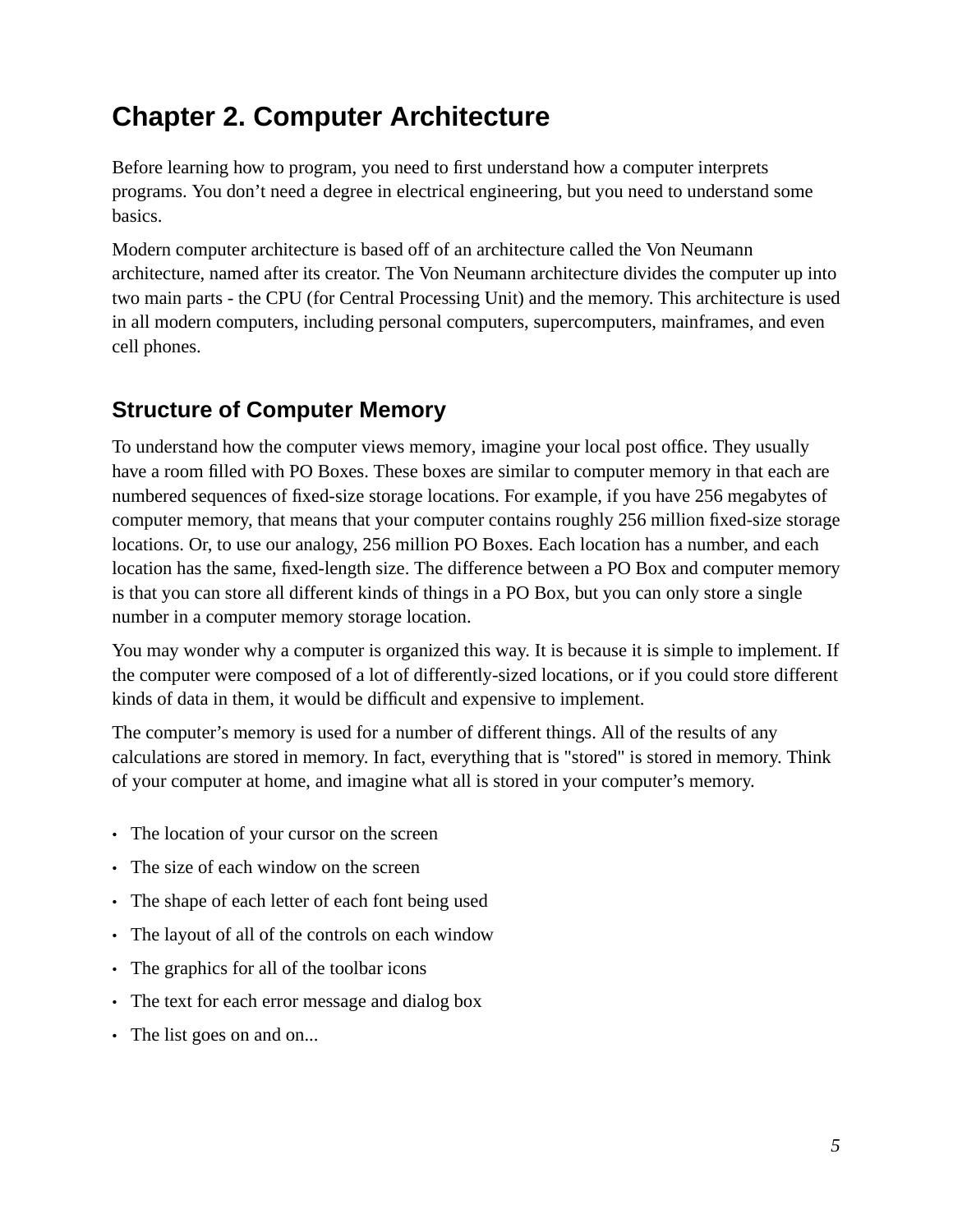#### *Chapter 2. Computer Architecture*

In addition to all of this, the Von Neumann architecture specifies that not only computer data should live in memory, but the programs that control the computer's operation should live there, too. In fact, in a computer, there is no difference between a program and a program's data except how it is used by the computer. They are both stored and accessed the same way.

# <span id="page-11-0"></span>**The CPU**

So how does the computer function? Obviously, simply storing data doesn't do much help - you need to be able to access, manipulate, and move it. That's where the CPU comes in.

The CPU reads in instructions from memory one at a time and executes them. This is known as the *fetch-execute cycle*. The CPU contains the following elements to accomplish this:

- Program Counter
- Instruction Decoder
- Data bus
- General-purpose registers
- Arithmetic and logic unit

The *program counter* is used to tell the computer where to fetch the next instruction from. We mentioned earlier that there is no difference between the way data and programs are stored, they are just interpreted differently by the CPU. The program counter holds the location of the next instruction to be executed. The CPU begins by looking at the program counter, and fetching whatever number is stored in memory at the location specified. It is then passed on to the *instruction decoder* which figures out what the instruction means. This includes what process needs to take place (addition, subtraction, multiplication, data movement, etc.) and what memory locations are going to be involved in this process. Computer instructions usually consist of both the actual instruction and the list of memory locations that are used to carry it out.

Now the computer uses the *data bus* to fetch the memory locations to be used in the calculation. The data bus is the connection between the CPU and memory. It is the actual wire that connects them. If you look at the motherboard of the computer, the wires that go out from the memory are your data bus. Some of the memory locations may actually be *general-purpose registers* or *special-purpose registers*. A register is a memory location that is located on the CPU itself. Data operations are much quicker when performed on the registers than when they are performed on memory. However, computers have very few registers. General-purpose registers can be used for anything, while special-purpose registers are restricted in their use.

Now that the CPU has retrieved all of the data it needs, it passes on the data and the decoded instruction to the *arithmetic and logic unit* for further processing. Here the instruction is actually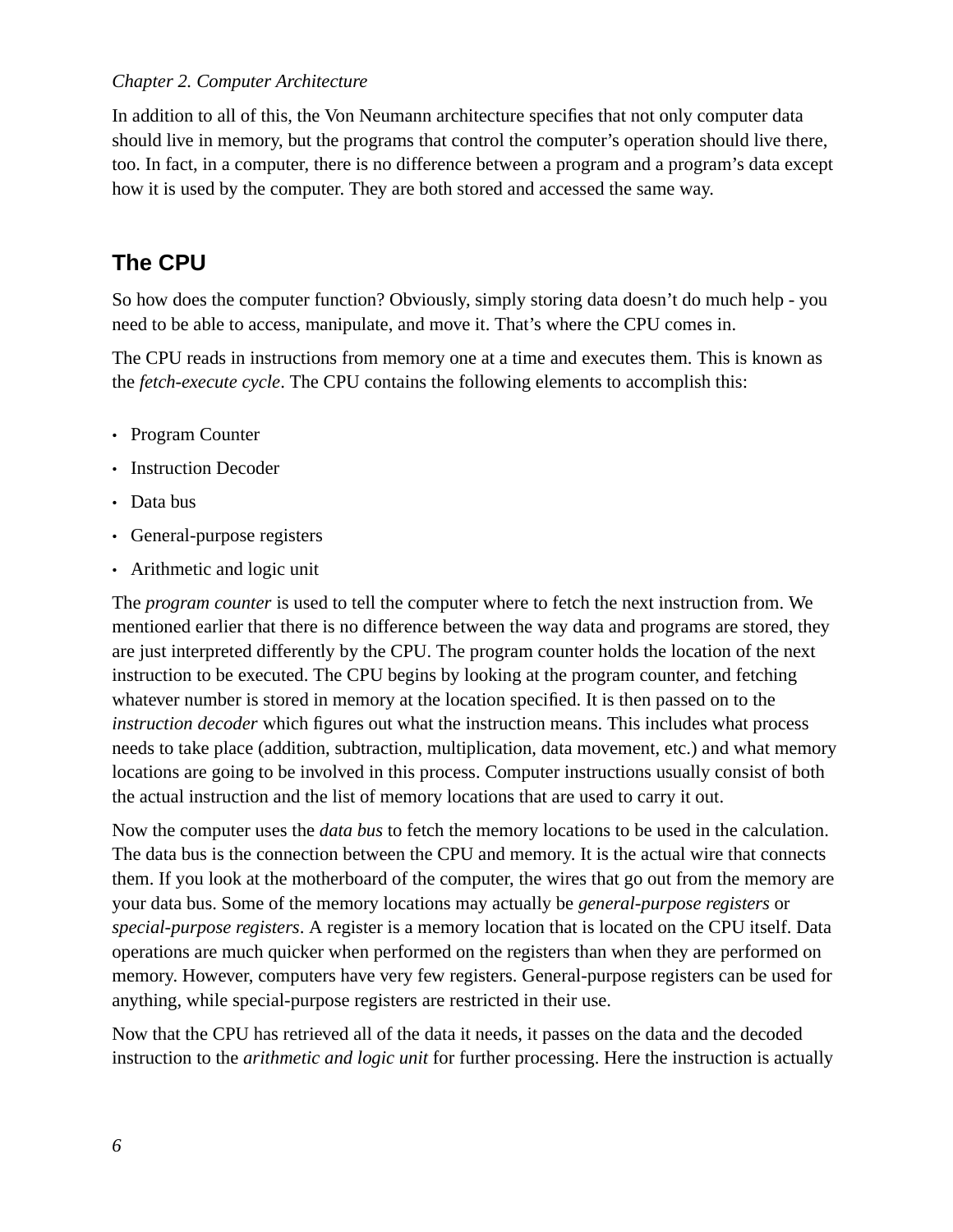executed. After the results of the computation have been calculated, the results are then placed on the data bus and sent to the appropriate location in memory, as specified by the instruction.

This is a very simplified explanation. Processors have advanced quite a bit from where they used to be. Although the basic operation is still the same, it is complicated by the use of cache hierarchies, superscalar processors, pipelining, branch prediction, out-of-order execution, microcode translation, coprocessors, and other optimizations. Don't worry if you don't know what those words mean, you can just use them as Internet search terms if you want to learn more about the CPU.

# <span id="page-12-0"></span>**Some Terms**

Computer memory is a numbered sequence of fixed-size storage locations. The number attached to each storage location is called it's *address*. The size of a single storage location is called a *byte*. On x86 processors, a byte is a number between 0 and 256.

You may be wondering how computers can display and use text, graphics, and even large numbers when all they can do is store numbers between 0 and 255. First of all, specialized hardware like graphics cards have special interpretations of each number. When displaying to the screen, the computer uses ASCII code tables to translate the numbers you are sending it into letters to display on the screen, with each number translating to exactly one letter or numeral.<sup>1</sup> For example, the capital letter A is represented by the number 65. The numeral 1 is represented by the number 49. So, to print out "HELLO", you would actually give the computer the sequence of numbers 72, 69, 76, 76, 79. To print out the number 100, you would give the computer the sequence of numbers 49, 48, 48. A list of ASCII characters and their numeric codes is found in [Appendix D.](#page-192-0)

In addition to using numbers to represent ASCII characters, you as the programmer get to make the numbers mean anything you want them to, as well. For example, if I am running a store, I would use a number to represent each item I was selling. Each number would be linked to a series of other numbers which would be the ASCII codes for what I wanted to display when the items were scanned in. I would have more numbers for the price, how many I have in inventory, and so on.

So what about if we need numbers larger than 255? We can simply use a combination of bytes to represent larger numbers. Two bytes can be used to represent any number between 0 and 65536. Four bytes can be used to represent any number between 0 and 4294967295. Now, it is quite difficult to write programs to stick bytes together to increase the size of your numbers, and

<sup>1.</sup> With the advent of international character sets and Unicode, this is not entirely true anymore. However, for the purposes of keeping this simple for beginners, we will use the assumption that one number translates directly to one character. For more information, see [Appendix D.](#page-192-0)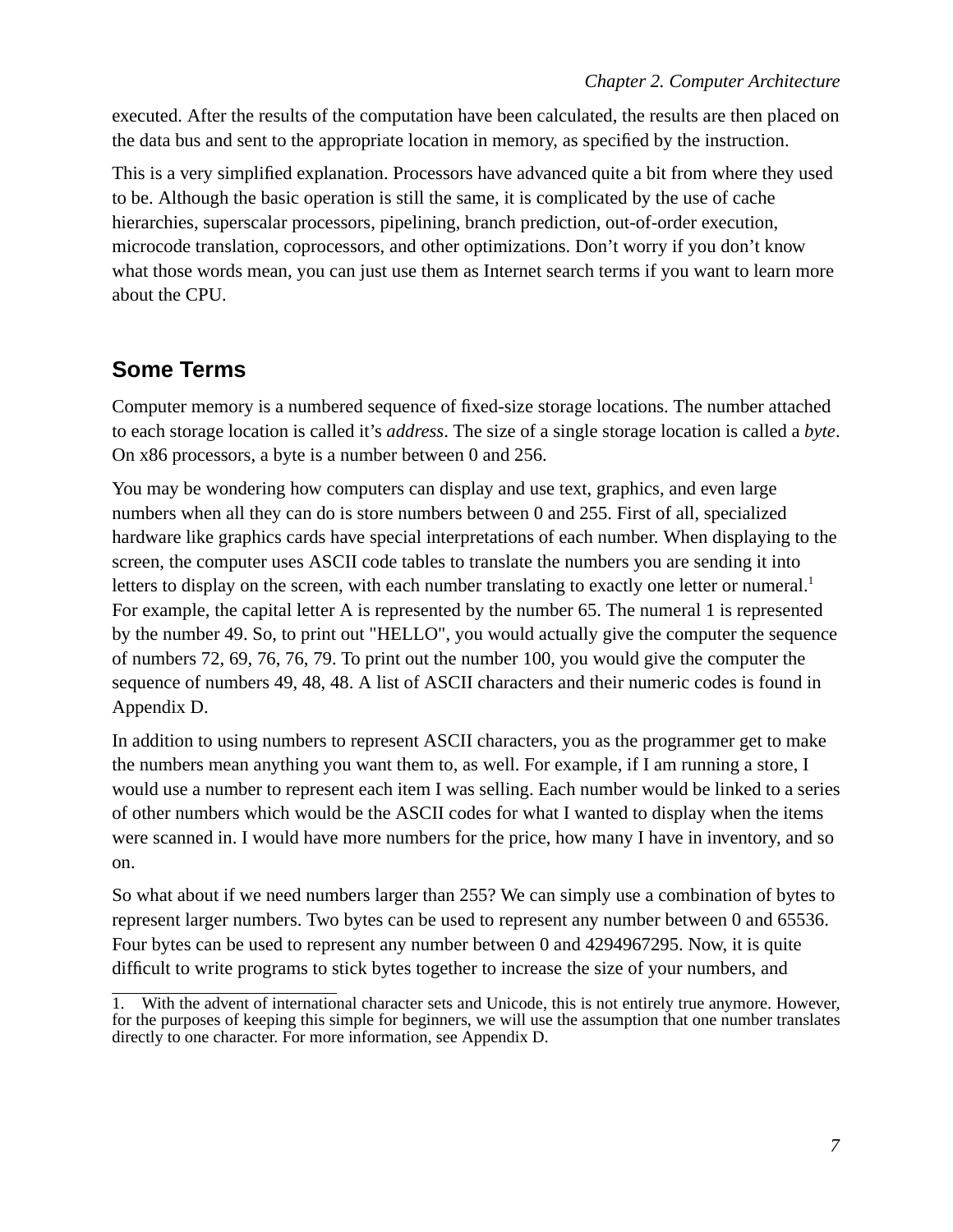## *Chapter 2. Computer Architecture*

requires a bit of math. Luckily, the computer will do it for us for numbers up to 4 bytes long. In fact, four-byte numbers are what we will work with by default.

We mentioned earlier that in addition to the regular memory that the computer has, it also has special-purpose storage locations called *registers*. Registers are what the computer uses for computation. Think of a register as a place on your desk - it holds things you are currently working on. You may have lots of information tucked away in folders and drawers, but the stuff you are working on right now is on the desk. Registers keep the contents of numbers that you are currently manipulating.

On the computers we are using, registers are each four bytes long. The size of a typical register is called a computer's *word* size. In our case, we have four-byte words. This means that it is most natural on these computers to do computations four bytes at a time. This gives us roughly 4 billion values.

Addresses are also four bytes (1 word) long, and therefore also fit into a register. x86 processors can access up to 4294967296 bytes if enough memory is installed. Notice that this means that we can store addresses the same way we store any other number. In fact, the computer can't tell the difference between a value that is an address, a value that is a number, a value that is an ASCII code, or a value that you have decided to use for another purpose. A number becomes an ASCII code when you attempt to display it. A number becomes an address when you try to look up the byte it points to. Take a moment to think about this, because it is crucial to understanding how computer programs work.

Addresses which are stored in memory are also called *pointers*, because instead of having a regular value in them, they point you to a different location in memory.

As we've mentioned, computer instructions are also stored in memory. In fact, they are stored exactly the same way that other data is stored. The only way the computer knows that a memory location is an instruction is that a special-purpose register called the instruction pointer points to them at one point or another. If the instruction pointer points to a memory word, it is loaded as an instruction. Other than that, the computer has no way of knowing the difference between programs and other types of data.<sup>2</sup>

# <span id="page-13-0"></span>**Interpreting Memory**

Computers are very exact. Because they are exact, you have to be equally exact. A computer has no idea what your program is supposed to do. Therefore, it will only do exactly what you tell it to do. If you accidentally print out a regular number instead of the ASCII codes that make up the number's digits, the computer will let you - and you will wind up with jibberish on your screen (it

<sup>2.</sup> Note that here we are talking about general computer theory. Some processors and operating systems actually mark the regions of memory that can be executed with a special marker that indicates this.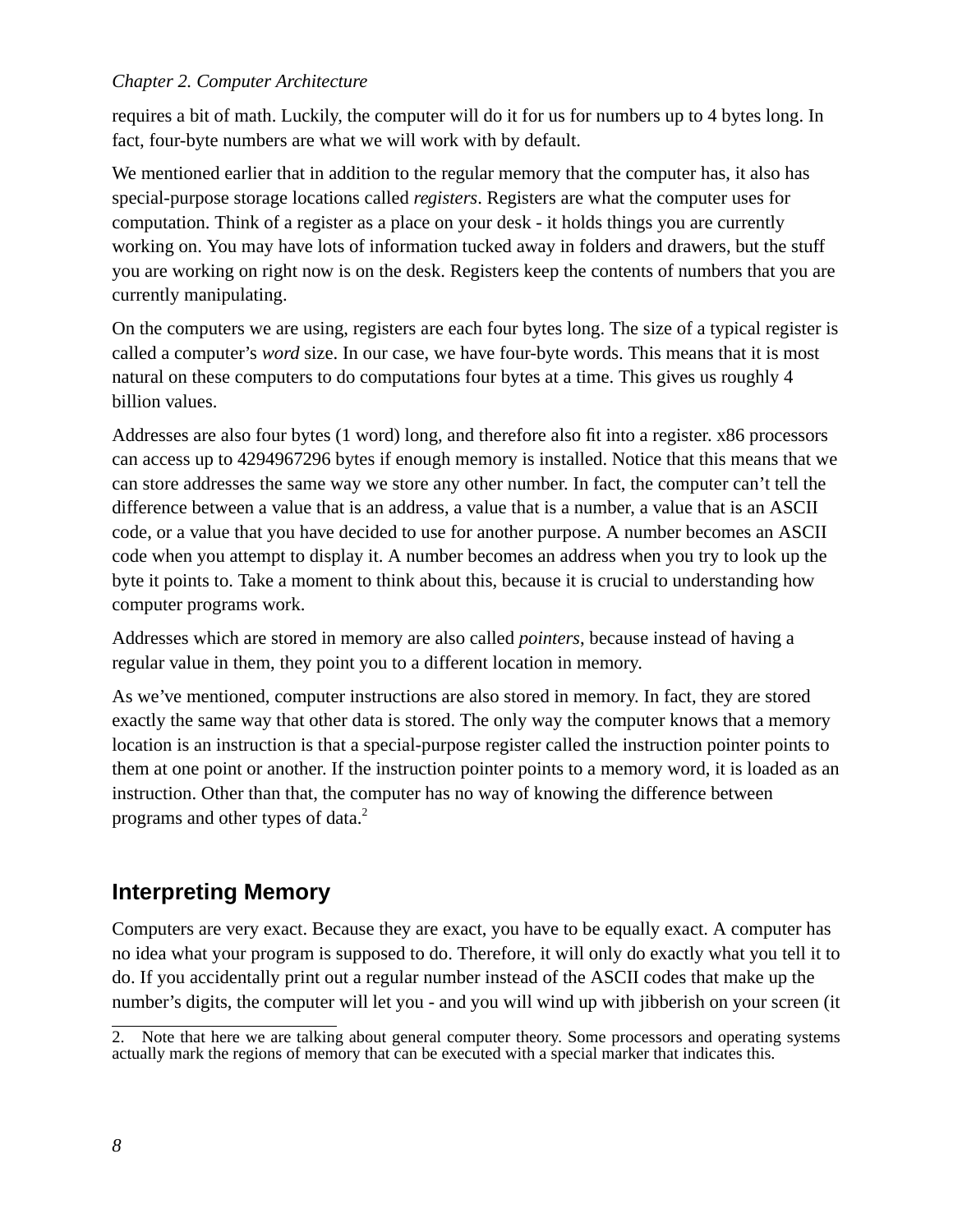will try to look up what your number represents in ASCII and print that). If you tell the computer to start executing instructions at a location containing data instead of program instructions, who knows how the computer will interpret that - but it will certainly try.

The point is, the computer will do exactly what you tell it, no matter how little sense it makes. Therefore, as a programmer, you need to know exactly how you have your data arranged in memory. Remember, computers can only store numbers, so letters, pictures, music, web pages, documents, and anything else are just long sequences of numbers in the computer, which particular programs know how to interpret.

For example, say that you wanted to store customer information in memory. One way to do so would be to set a maximum size for the customer's name and address - say 50 ASCII characters for each, which would be 50 bytes for each. Then, after that, have a number for the customer's age and their customer id. In this case, you would have a block of memory that would look like this:

```
Start of Record:
    Customer's name (50 bytes) - start of record
    Customer's address (50 bytes) - start of record + 50 bytes
     Customer's age (1 word - 4 bytes) - start of record + 100 bytes
     Customer's id number (1 word - 4 bytes) - start of record + 104 bytes
```
This way, given the address of a customer record, you know where the rest of the data lies. However, it does limit the customer's name and address to only 50 ASCII characters each.

What if we didn't want to specify a limit? Another way to do this would be to have in our record pointers to this information. For example, instead of the customer's name, we would have a pointer to their name. In this case, the memory would look like this:

```
Start of Record:
    Customer's name pointer (1 word) - start of record
     Customer's address pointer (1 word) - start of record + 4
     Customer's age (1 word) - start of record + 8
     Customer's id number (1 word) - start of record + 12
```
The actual name and address would be stored elsewhere in memory. This way, it is easy to tell where each part of the data is from the start of the record, without explicitly limitting the size of the name and address. If we put variable-length data within our record, it would be difficult to find where the other pieces of data were from the start of the record.

# <span id="page-14-0"></span>**Data Accessing Methods**

Processors have a number of different ways of accessing data, known as addressing modes. The simplest mode is *immediate mode*, in which the data to access is embedded in the instruction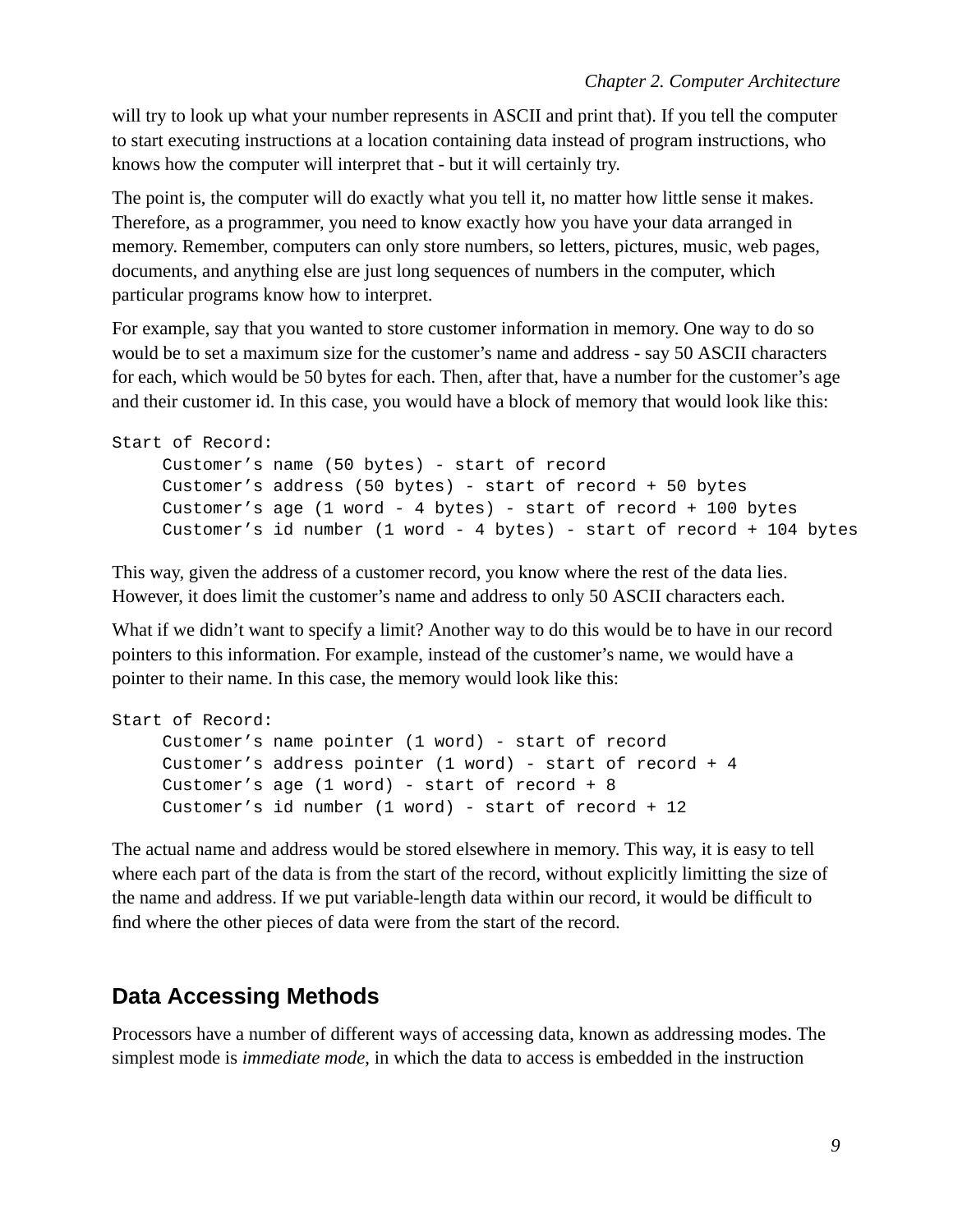## *Chapter 2. Computer Architecture*

itself. For example, if we want to initialize a register to 0, instead of giving the computer an address to read the 0 from, we would specify immediate mode, and give it the number 0.

In the *direct addressing mode*, the instruction contains the address to load the data from. For example, I could say, please load this register with the data at address 2002. The computer would go directly to byte number 2002 and copy the contents into our register.

In the *indexed addressing mode*, the instruction contains an address to load the data from, and also specifies an *index register* to offset that address. For example, we could specify address 2002 and an index register. If the index register contains the number 4, the actual address the data is loaded from would be 2006. This way, if you have a set of numbers starting at location 2002, you can cycle between each of them using an index register. On x86 processors, you can also specify a *multiplier* for the index. This allows you to access memory a byte at a time or a word at a time (4 bytes). If you are accessing an entire word, your index will need to be multiplied by 4 to get the exact location of the fourth element from your address. For example, if you wanted to access the fourth byte from location 2002, you would load your index register with 3 (remember, we start counting at 0) and set the multiplier to 1 since you are going a byte at a time. This would get you location 2005. However, if you wanted to access the fourth word from location 2002, you would load your index register with 3 and set the multiplier to 4. This would load from location 2014 - the fourth word.

In the *indirect addressing mode*, the instruction contains a register that contains a pointer to where the data should be loaded from. For example, if we used indirect addressing mode and specified the %eax register, and the %eax register contained the value 4, whatever value was at memory location 4 would be used. In direct addressing, we would just load the value 4, but in indirect addressing, we use 4 as the address to use to find the data we want.

Finally, there is the *base-pointer addressing modep*. This is similar to indirect addressing, but you also include a number called the *offset* to add to the registers value before using it for lookup. We will use this mode quite a bit in this book.

In the Section called *[Interpreting Memory](#page-13-0)* we discussed having a structure in memory holding customer information. Let's say we wanted to access the customer's age, which was the eighth byte of the data, and we had the address of the start of the structure in a register. We could use base-pointer addressing and specify the register as the base pointer, and 8 as our offset. This is a lot like indexed addressing, with the difference that the offset is constant and the pointer is held in a register, and in indexed addressing the offset is in a register and the pointer is constant.

<span id="page-15-0"></span>There are other forms of addressing, but these are the most important ones.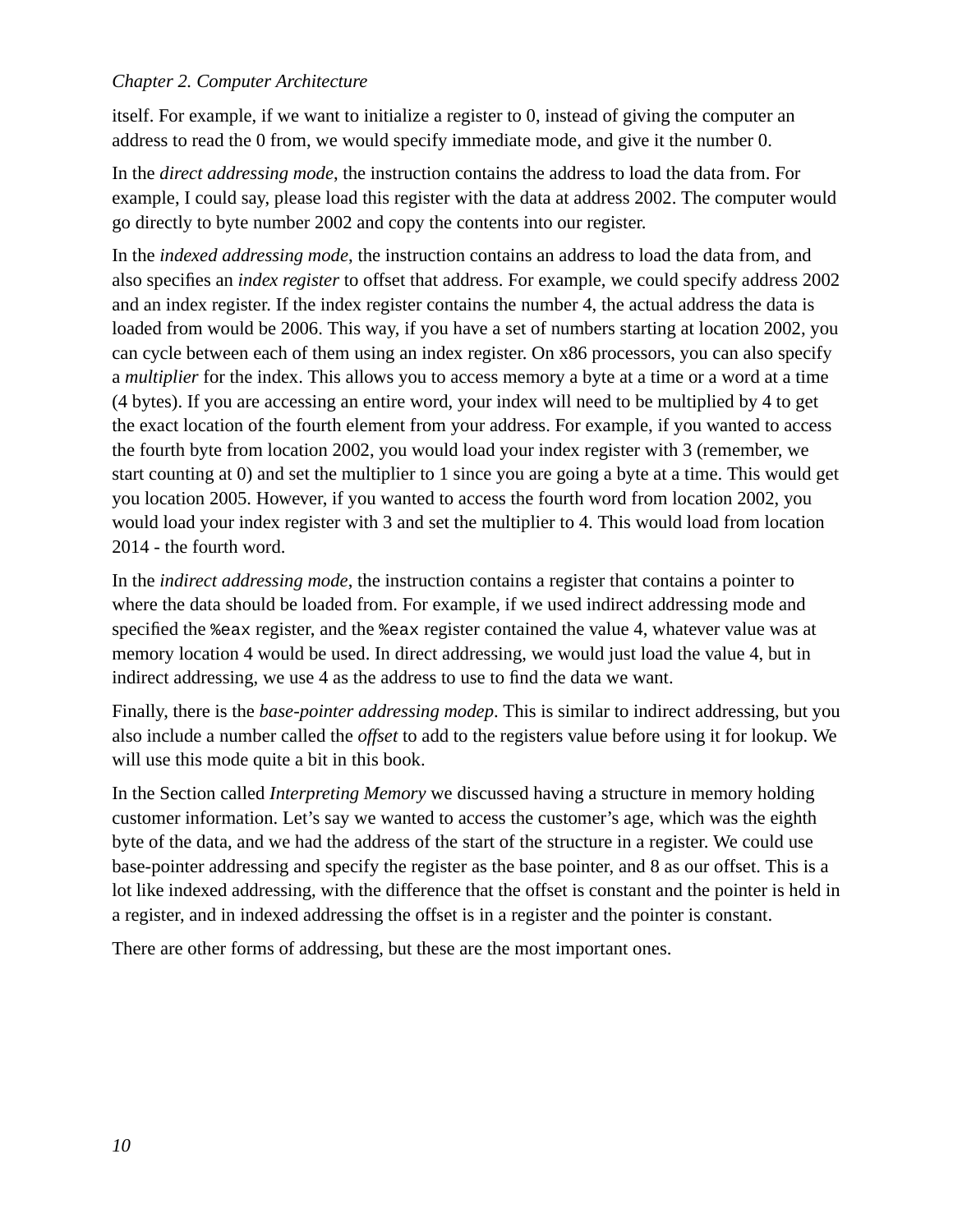# **Review**

# **Know the Concepts**

- Describe the fetch-execute cycle.
- What is a register? How would computation be more difficult without registers?
- How do you represent numbers larger than 255?
- How big are the registers on the machines we will be using?
- How does a computer know how to interpret a given byte or set of bytes of memory?
- What are the addressing modes and what are they used for?
- What does the instruction pointer do?

# **Use the Concepts**

- What data would you use in an employee record? How would you lay it out in memory?
- If I had the pointer the the beginning of the employee record above, and wanted to access a particular piece of data inside of it, what addressing mode would I use?
- Write a paragraph describing how to increase the customer's age by one year in the customer record in this chapter. Assume that the register %eax has the pointer to the record stored. Do not use any pronouns. At each step, make sure you are explicit as to where the intermediate results will be stored.
- If a machine instruction has to contain a command, two source memory locations, and a destination memory location, how many bytes long does it have to be at a minimum?

# **Going Further**

- What are the minimum number of addressing modes needed for computation?
- Why include addressing modes that aren't strictly needed?
- Research and then describe how pipelining affects the fetch-execute cycle.
- Research and then describe the tradeoffs between fixed-length instructions and variable-length instructions.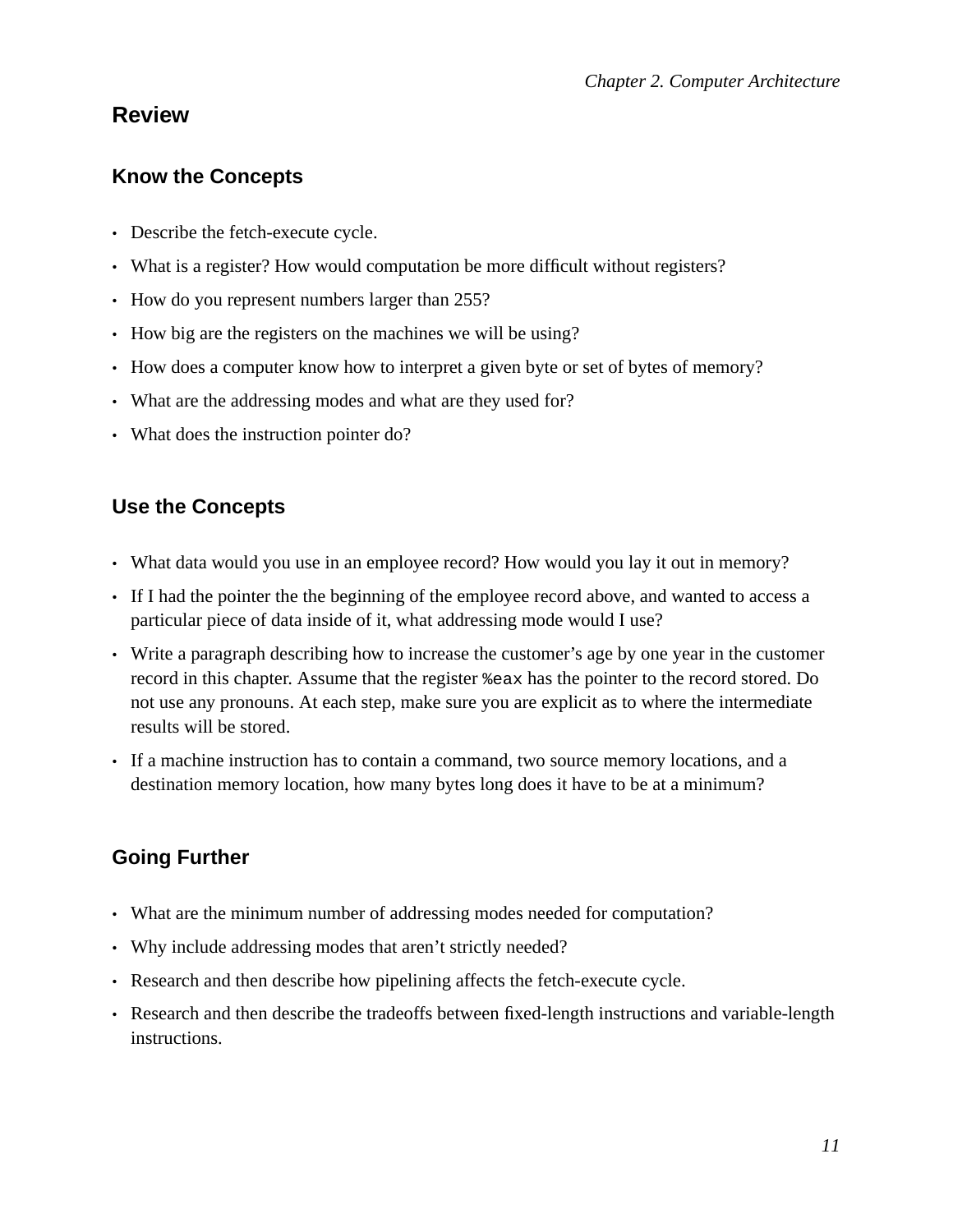*Chapter 2. Computer Architecture*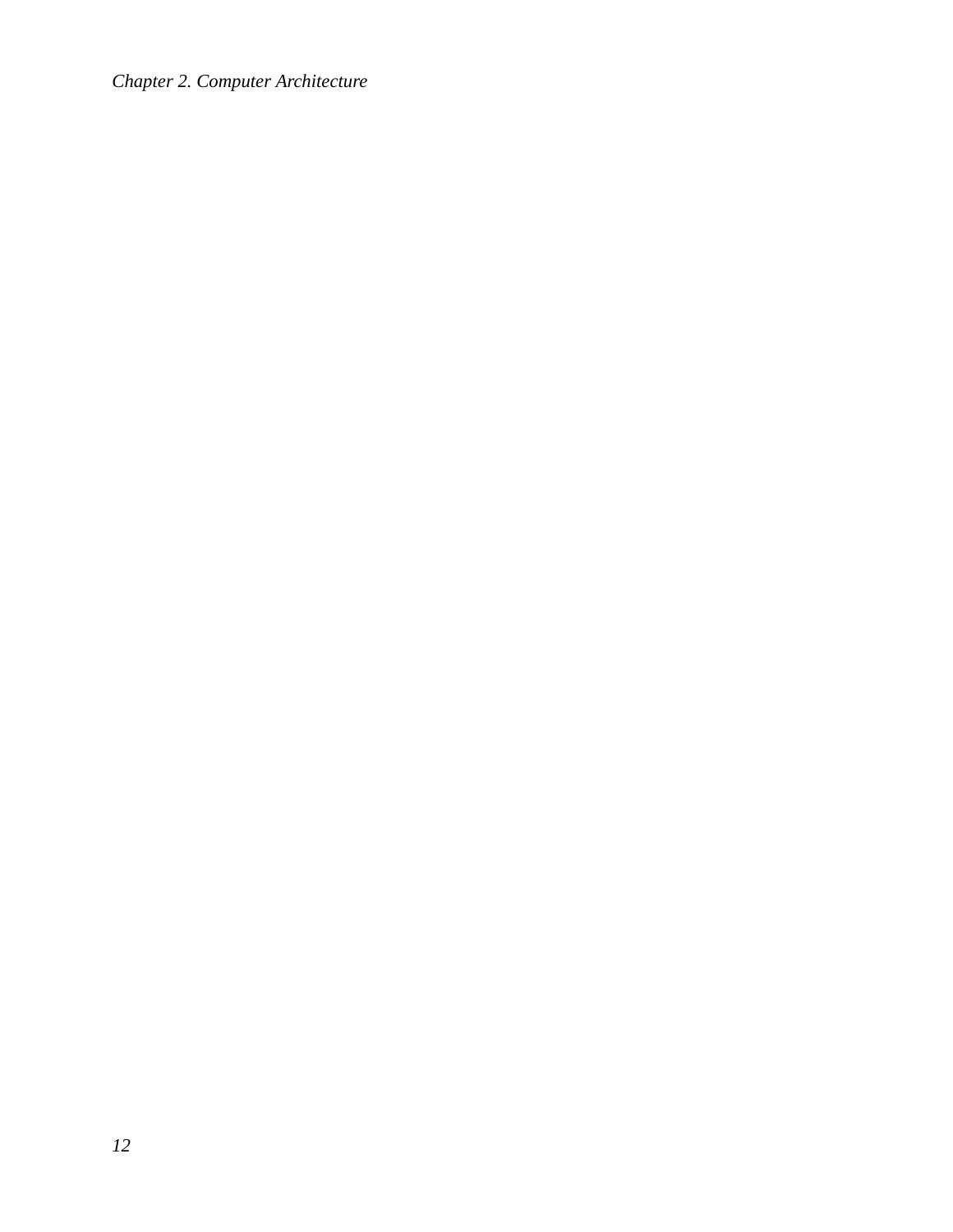<span id="page-18-0"></span>In this chapter you will learn the process for writing and building Linux assembly-language programs. In addition, you will learn the structure of assembly-language programs, and a few assembly-language commands.

These programs may overwhelm you at first. However, go through them with diligence, read them and their explanations as many times as necessary, and you will have a solid foundation of knowledge to build on. Please tinker around with the programs as much as you can. Even if your tinkering does not work, every failure will help you learn.

# <span id="page-18-1"></span>**Entering in the Program**

Okay, this first program is simple. In fact, it's not going to do anything but exit! It's short, but it shows some basics about assembly language and Linux programming. You need to enter the program in an editor exactly as written, with the filename exit.s. The program follows. Don't worry about not understanding it. This section only deals with typing it in and running it. In [the](#page-20-0) Section called *[Outline of an Assembly Language Program](#page-20-0)* we will describe how it works.

```
#PURPOSE: Simple program that exits and returns a
# status code back to the Linux kernel
#
#INPUT: none
#
#OUTPUT: returns a status code. This can be viewed
# by typing
#
# echo $?
#
# after running the program
#
#VARIABLES:
# %eax holds the system call number
# (this is always the case)
#
# %ebx holds the return status
#
.section .data
.section .text
```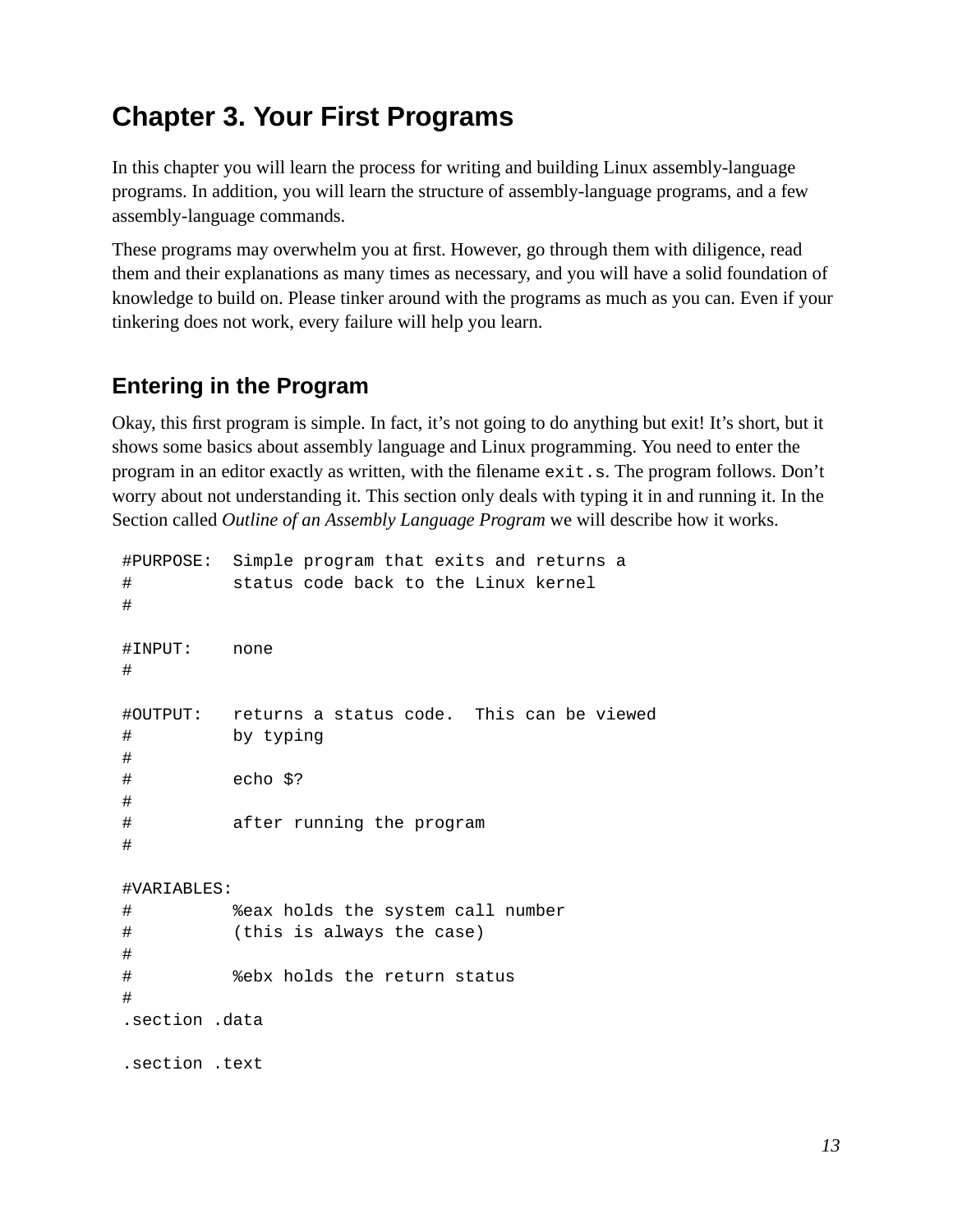```
.globl _start
_start:
movl $1, %eax # this is the linux kernel command
                   # number (system call) for exiting
                   # a program
movl $0, %ebx # this is the status number we will
                   # return to the operating system.
                   # Change this around and it will
                   # return different things to
                   # echo $?
int $0x80 # this wakes up the kernel to run
                   # the exit command
```
What you have typed in is called the *source code*. Source code is the human-readable form of a program. In order to transform it into a program that a computer can run, we need to *assemble* and *link* it.

The first step is to *assemble* it. Assembling is the process that transforms what you typed into instructions for the machine. The machine itself only reads sets of numbers, but humans prefer words. An *assembly language* is a more human-readable form of the instructions a computer understands. Assembling transforms the human-readable file into a machine-readable one. To assembly the program type in the command

as exit.s -o exit.o

as is the command which runs the assembler, exit.s is the source file, and  $-\infty$  exit.o tells the assemble to put it's output in the file exit.o. exit.o is an *object file*. An object file is code that is in the machine's language, but has not been completely put together. In most large programs, you will have several source files, and you will convert each one into an object file. The linker is the program that is responsible for putting the object files together and adding information to it so that the kernel knows how to load and run it. In our case, we only have one object file, so the linker is only adding the information to enable it to run. To *link* the file, enter the command

ld exit.o -o exit

1d is the command to run the linker, exit.o is the object file we want to link, and -o exit instructs the linker to output the new program into a file called  $ext{ext}$ . If any of these commands

<sup>1.</sup> If you are new to Linux and UNIX, you may not be aware that files don't have to have extensions. In fact, while Windows uses the .exe extension to signify an executable program, UNIX executables usually have no extension.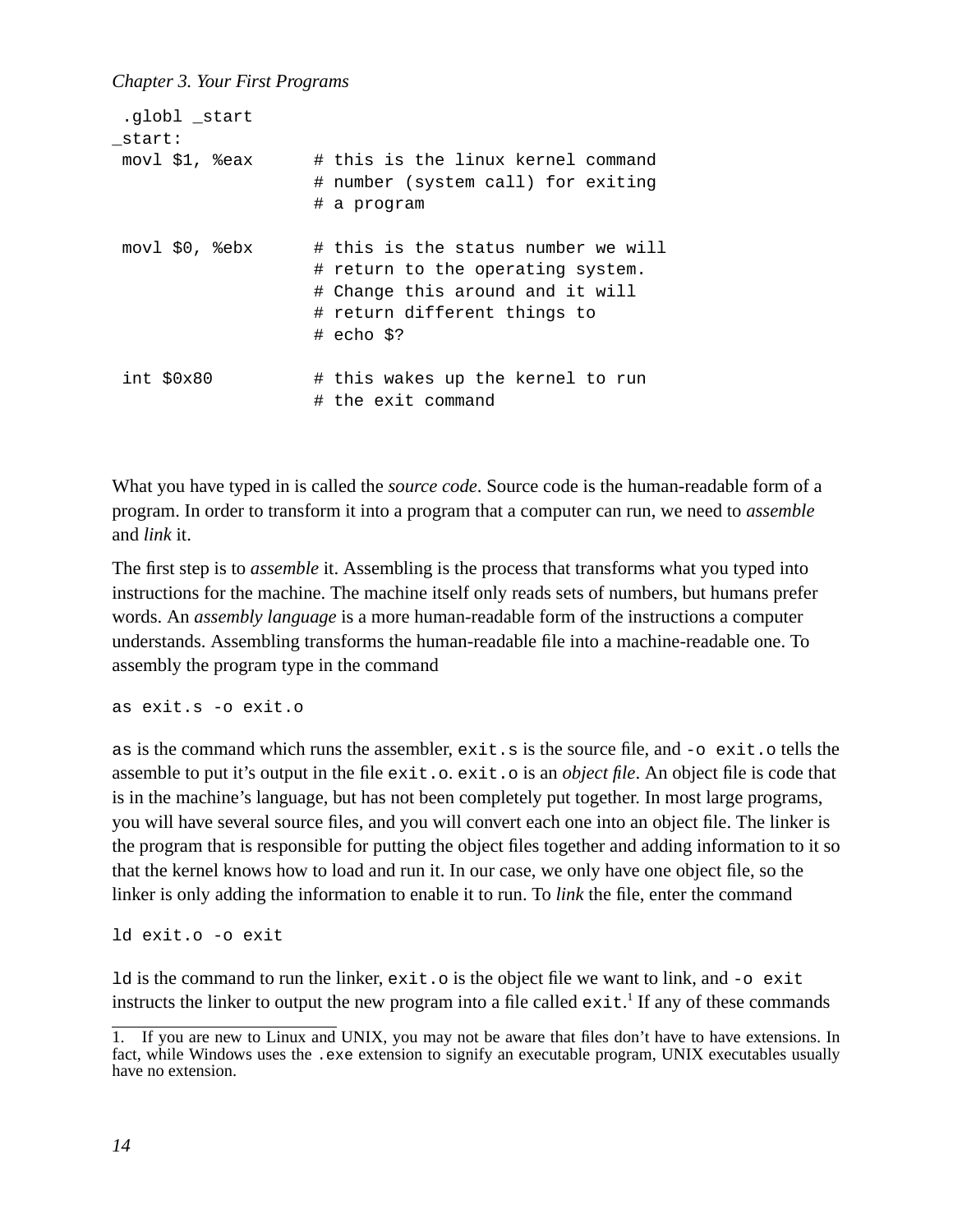reported errors, you have either mistyped your program or the command. After correcting the program, you have to re-run all the commands. *You must always re-assemble and re-link programs after you modify the source file for the changes to occur in the program*. You can run exit by typing in the command

./exit

The ./ is used to tell the computer that the program isn't in one of the normal program directories, but is the current directory instead<sup>2</sup>. You'll notice when you type this command, the only thing that happens is that you'll go to the next line. That's because this program does nothing but exit. However, immediately after you run the program, if you type in

echo \$?

It will say 0. What is happening is that every program when it exits gives Linux an *exit status code*, which tells it if everything went all right. If everything was okay, it returns 0. UNIX programs return numbers other than zero to indicate failure or other errors, warnings, or statuses. The programmer determines what each number means. You can view this code by typing in echo \$?. In the following section we will look at what each part of the code does.

# <span id="page-20-0"></span>**Outline of an Assembly Language Program**

Take a look at the program we just entered. At the beginning there are lots of lines that begin with hashes (#). These are *comments*. Comments are not translated by the assembler. They are used only for the programmer to talk to anyone who looks at the code in the future. Most programs you write will generally be modified by others. Get into the habit of writing comments in your code that will help them understand both why the program exists and how it works. Always include the following in your comments:

- The purpose of the code
- An overview of the processing involved
- Anything strange your program does and why it does it<sup>3</sup>

After the comments, the next line says

.section .data

<sup>2.</sup> . refers to the current directory in Linux and UNIX systems.

<sup>3.</sup> You'll find that many programs end up doing things strange ways. Usually there is a reason for that, but, unfortunately, programmers never document such things in their comments. So, future programmers either have to learn the reason the hard way by modifying the code and watching it break, or just leaving it alone whether it is still needed or not. You should *always* document any strange behavior your program performs. Unfortunately, figuring out what is strange and what is straightforward comes mostly with experience.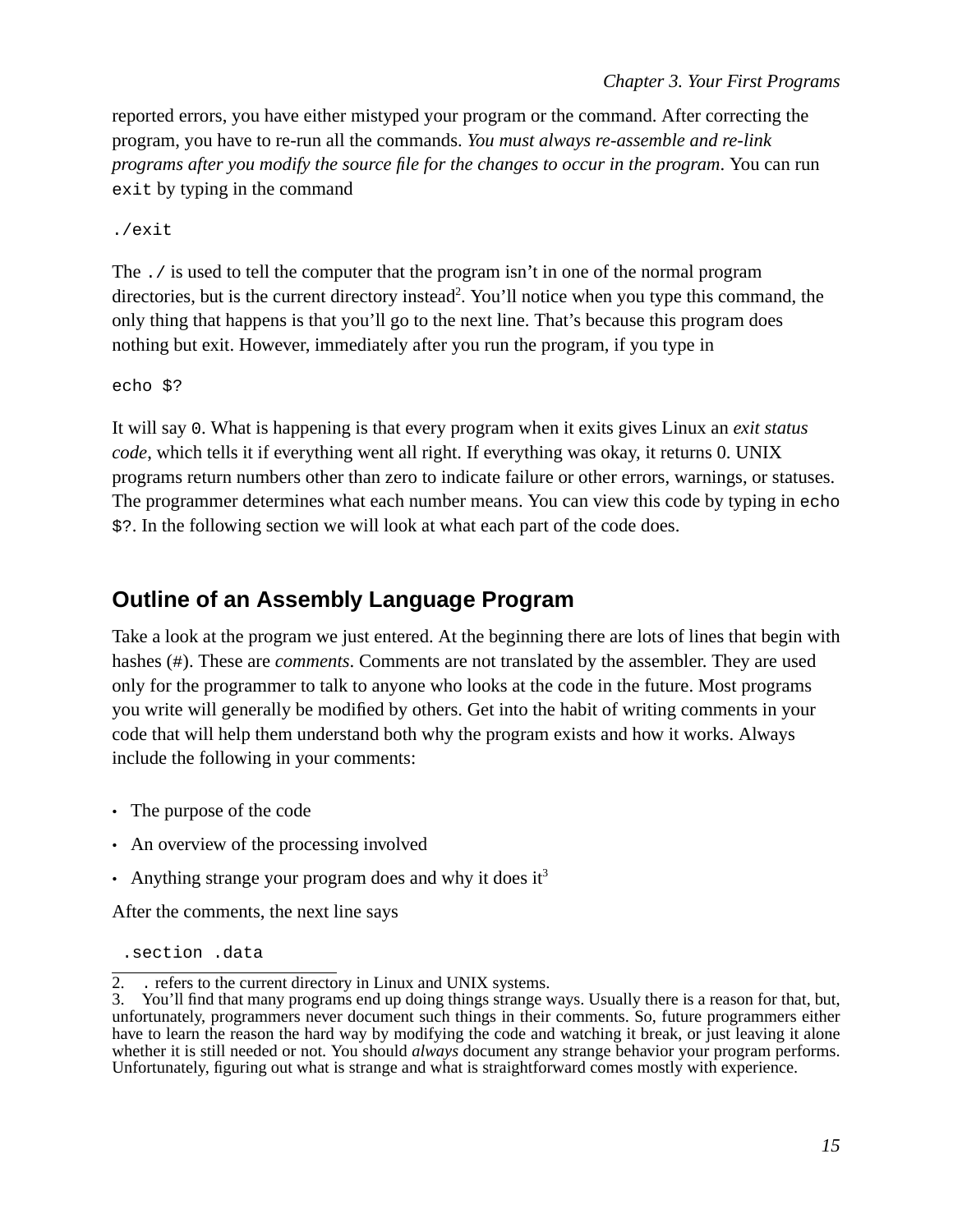Anything starting with a period isn't directly translated into a machine instruction. Instead, it's an instruction to the assembler itself. These are called *assembler directives* or *pseudo-operations* because they are handled by the assembler and are not actually run by the computer. The .section command breaks your program up into sections. This command starts the data section, where you list any memory storage you will need for data. Our program doesn't use any, so we don't need the section. It's just here for completeness. Almost every program you write in the future will have data.

Right after this you have

.section .text

which starts the text section. The text section of a program is where the program instructions live. The next instruction is

.globl start

This instructs the assembler that start is important to remember. start is a *symbol*, which means that it is going to be replaced by something else either during assembly or linking. Symbols are generally used to mark locations of programs or data, so you can refer to them by name instead of by their location number. Imagine if you had to refer to every memory location by it's address. First of all, it would be very confusing because you would have to memorize or look up the numeric memory address of every piece of code or data. In addition, every time you had to insert a piece of data or code you would have to change all the addresses in your program! Symbols are used so that the assembler and linker can take care of keeping track of addresses, and you can concentrate on writing your program.

.globl means that the assembler shouldn't discard this symbol after assembly, because the linker will need it. start is a special symbol that always needs to be marked with . $q$ lobl because it marks the location of the start of the program. *Without marking this location in this way, when the computer loads your program it won't know where to begin running your program*.

The next line

\_start:

*defines* the value of the \_start label. A *label* is a symbol followed by a colon. Labels define a symbol's value. When the assembler is assembling the program, it has to assign each data value and instruction an address. Labels tell the assembler to make the symbol's value be wherever the next instruction or data element will be. This way, if the actual physical location of the data or instruction changes, you don't have to rewrite any references to it - the symbol automatically gets the new value.

Now we get into actual computer instructions. The first such instruction is this: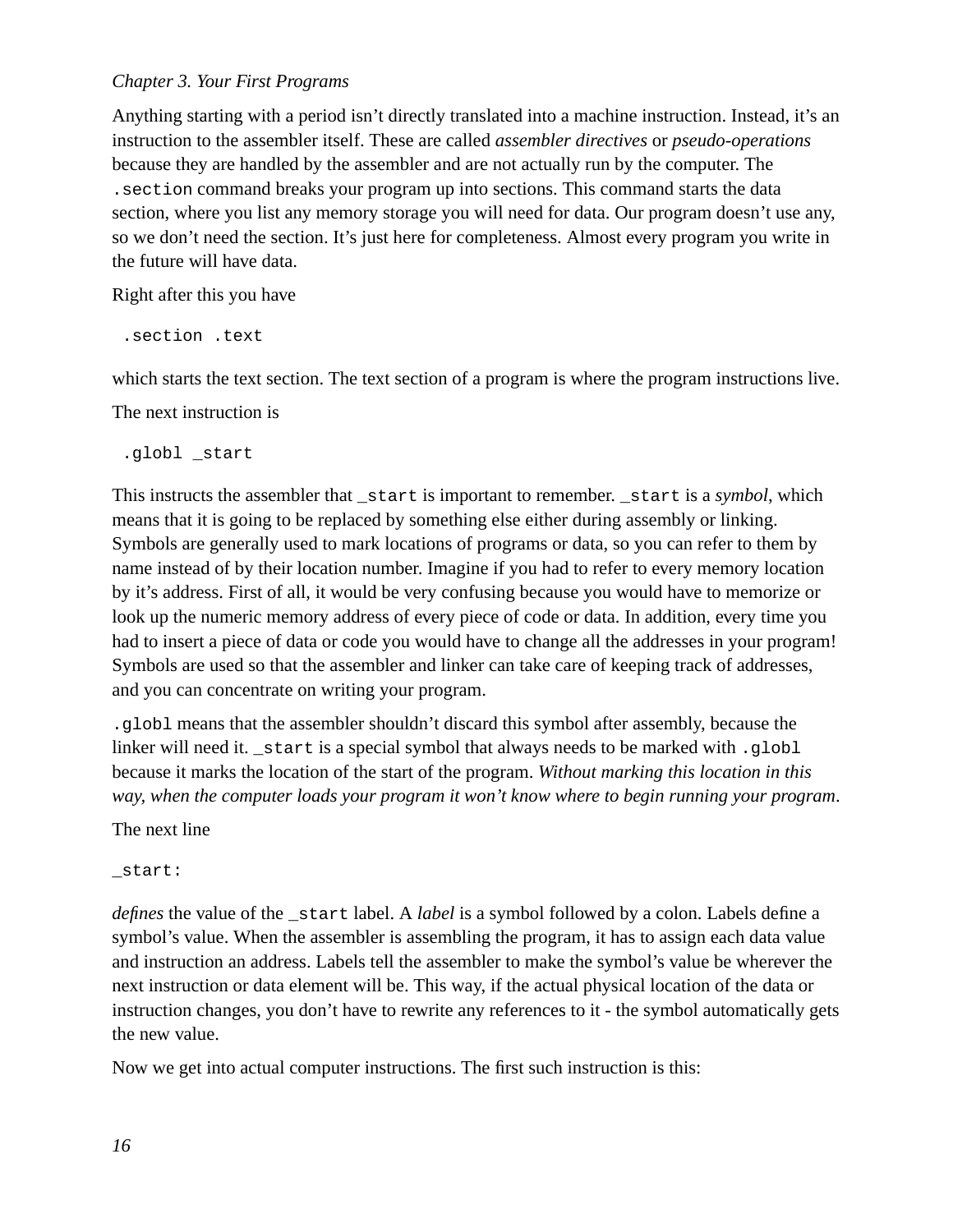#### movl \$1, %eax

When the program runs, this instruction transfers the number 1 into the  $\epsilon$  eax register. On x86 processors, there are several general-purpose registers:

- %eax
- %ebx
- %ecx
- %edx

In addition to these general-purpose registers, there are also several special-purpose registers, including

- %edi
- %ebp
- %esp
- %eip

We'll discuss these later, just be aware that they exist.<sup>4</sup> Also, <sup>8</sup>edi can also be used as a general-purpose register.

So, the mov1 instruction moves the number 1 into \$eax. The dollar-sign in front of the one indicates that we want to use immediate mode addressing (refer back to [the Section called](#page-14-0) *Data [Accessing Methods](#page-14-0)* in Chapter 2). Without the dollar-sign it would do direct addressing, loading whatever number is at address 1. We want the actual number 1 loaded in, so we have to use immediate mode.

This instruction is preparing for when we call the Linux kernel. The number 1 is the number of the exit *system call* . We will discuss system calls in more depth soon, but basically they are requests for the operating system's help. Normal programs can't do everything. Many operations such as calling other programs, dealing with files, and exiting have to be handled by the operating system through system calls. When you make a system call, which we will do shortly, the system call number has to be loaded into %eax.

<sup>4.</sup> You may be wondering, *why do all of these registers begin with the letter* e*?* The reason is that early generations of x86 processors were 16 bits rather than 32 bits. Therefore, the registers were only half the length they are now. In later generations of x86 processors, the size of the registers doubled. They kept the old names to refer to the first half of the register, and added an e to refer to the extended versions of the register. Usually you will only use the extended versions. Newer models also offer a 64-bit mode, which doubles the size of these registers yet again and uses an r prefix to indicate the larger registers (i.e.  $*\infty$  is the 64-bit version of %eax). However, these processors are not widely used, and are not covered in this book.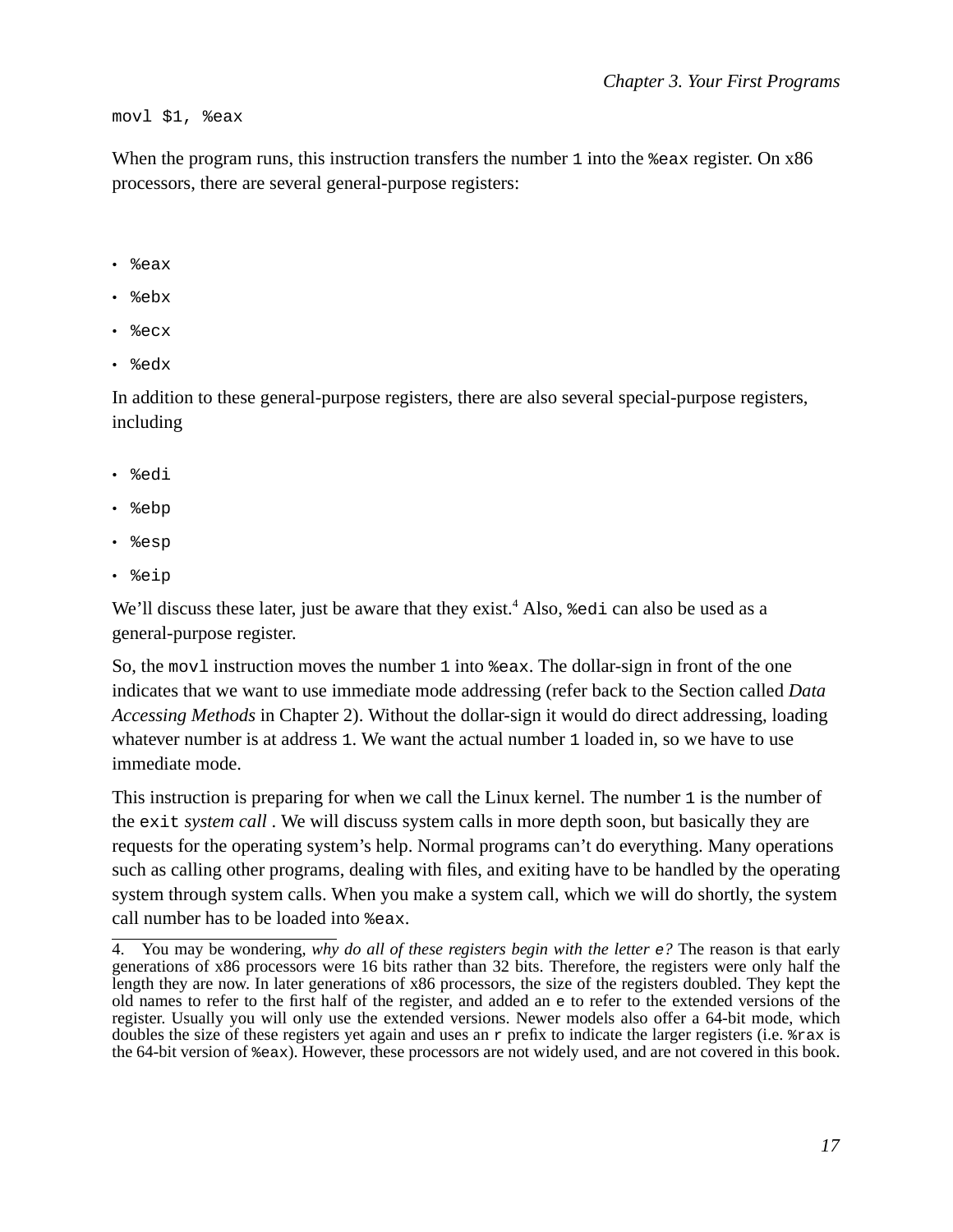The operating system, however, usually needs more information than just which call to make. For example, when dealing with files, the operating system needs to know which file you are dealing with, what data you want to write, and other details. The extra details, called *parameters* are stored in other registers. In the case of the exit system call, the operating system requires a status code be loaded in %ebx. This value is then returned to the system. This is the value you retrieved when you typed **echo \$?**. So, we load %ebx with 0 by typing the following:

#### movl \$0, %ebx

Now, loading registers with these numbers doesn't do anything itself. Registers are used for all sorts of things besides system calls. They are where all program logic such as addition, subtraction, and comparisons take place. Linux simply requires that certain registers be loaded with certain parameter values before making a system call. %eax is always required to be loaded with the system call number. For the other registers, however, each system call has different requirements. In the exit system call, %ebx is required to be loaded with the exit status. We will discuss different system calls as they are needed. For a list of common system calls and what is required to be in each register, see [Appendix C](#page-190-0)

The next instruction is the "magic" one. It looks like this:

int \$0x80

The int stands for *interrupt*. The 0x80 is the interrupt number to use.<sup>5</sup> An *interrupt* interrupts the normal program flow, and transfers control from our program to Linux so that it will do a system call.<sup>6</sup>. You can think of it as like signaling Batman(or Larry-Boy<sup>7</sup>, if you prefer). You need something done, you send the signal, and then he comes to the rescue. You don't care how he does his work - it's more or less magic - and when he's done you're back in control. In this case, all we're doing is asking Linux to terminate the program, in which case we won't be back in control. If we didn't signal the interrupt, then no system call would have been performed.

**Quick System Call Review:** To recap - Operating System features are accessed through system calls. These are invoked by setting up the registers in a special way and issuing the instruction  $int_{0}$   $\sin 2\theta$ . Linux knows which system call we want to access by what we stored in the %eax register. Each system call has other requirements as to what needs to be

<sup>5.</sup> You may be wondering why it's 0x80 instead of just 80. The reason is that the number is written in hexadecimal. In hexadecimal, a single digit can hold 16 values instead of the normal 10. This is done by utilizing the letters a through f in addition to the regular digits. a represents 10, b represents 11, and so on. 0x10 represents the number 16, and so on. This will be discussed more in depth later, but just be aware that numbers starting with 0x are in hexadecimal. Tacking on an H at the end is also sometimes used instead, but we won't do that in this book. For more information about this, see [Chapter 10](#page-128-0)

<sup>6.</sup> Actually, the interrupt transfers control to whoever set up an *interrupt handler* for the interrupt number. In the case of Linux, all of them are set to be handled by the Linux kernel.

<sup>7.</sup> If you don't watch Veggie Tales, you should.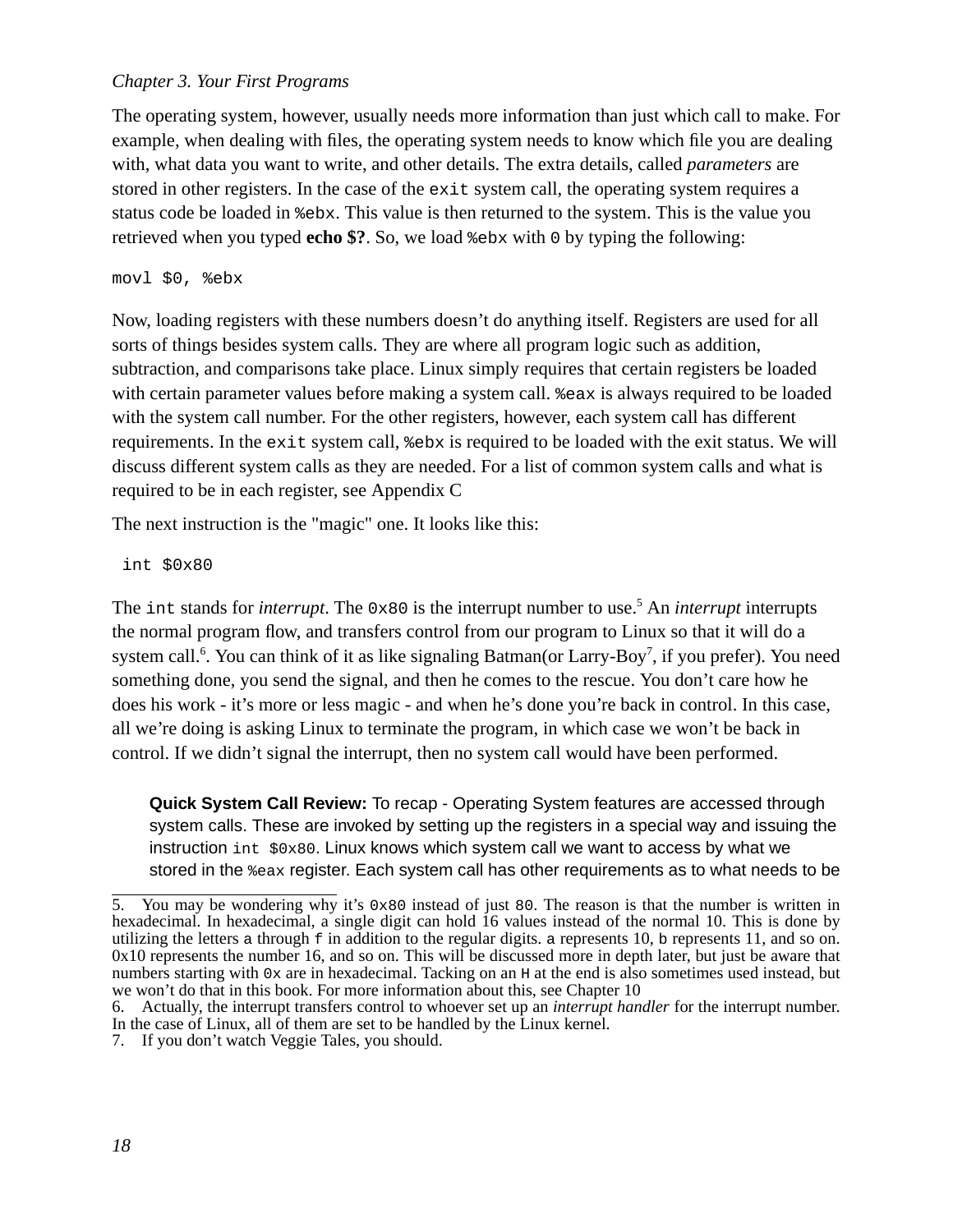stored in the other registers. System call number 1 is the  $ext{exit}$  system call, which requires the status code to be placed in  $\epsilon$ ebx.

Now that you've assembled, linked, run, and examined the program, you should make some basic edits. Do things like change the number that is loaded into %ebx, and watch it come out at the end with **echo** \$?. Don't forget to assemble and link it again before running it. Add some comments. Don't worry, the worse thing that would happen is that the program won't assemble or link, or will freeze your screen. That's just part of learning!

# <span id="page-24-0"></span>**Planning the Program**

In our next program we will try to find the maximum of a list of numbers. Computers are very detail-oriented, so in order to write the program we will have to have planned out a number of details. These details include:

- Where will the original list of numbers be stored?
- What procedure will we need to follow to find the maximum number?
- How much storage do we need to carry out that procedure?
- Will all of the storage fit into registers, or do we need to use some memory as well?

You might not think that something as simple as finding the maximum number from a list would take much planning. You can usually tell people to find the maximum number, and they can do so with little trouble. However, our minds are used to putting together complex tasks automatically. Computers need to be instructed through the process. In addition, we can usually hold any number of things in our mind without much trouble. We usually don't even realize we are doing it. For example, if you scan a list of numbers for the maximum, you will probably keep in mind both the highest number you've seen so far, and where you are in the list. While your mind does this automatically, with computers you have to explicitly set up storage for holding the current position on the list and the current maximum number. You also have other problems such as how to know when to stop. When reading a piece of paper, you can stop when you run out of numbers. However, the computer only contains numbers, so it has no idea when it has reached the last of *your* numbers.

In computers, you have to plan every step of the way. So, let's do a little planning. First of all, just for reference, let's name the address where the list of numbers starts as data\_items. Let's say that the last number in the list will be a zero, so we know where to stop. We also need a value to hold the current position in the list, a value to hold the current list element being examined, and the current highest value on the list. Let's assign each of these a register: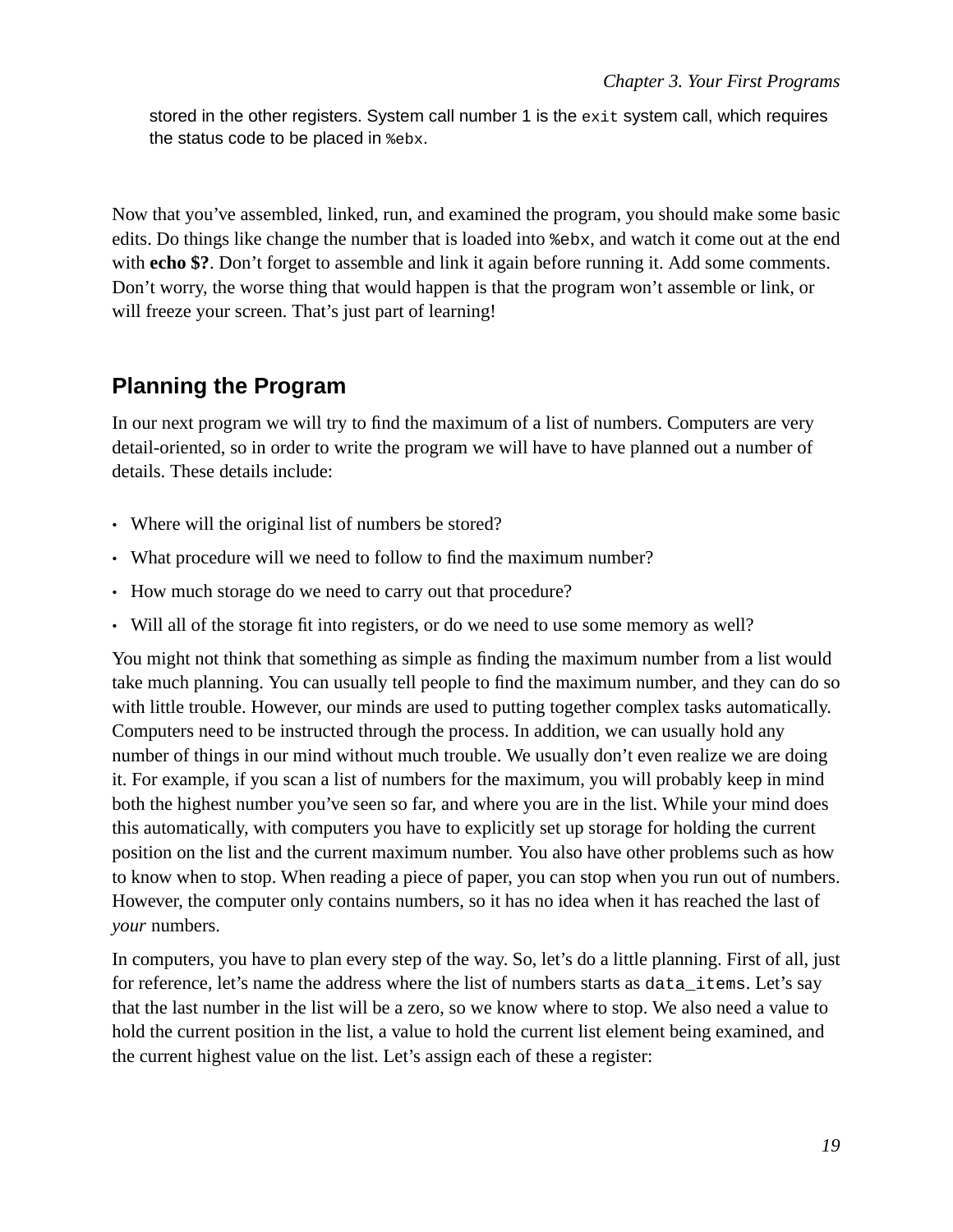- %edi will hold the current position in the list.
- & ebx will hold the current highest value in the list.
- & eax will hold the current element being examined.

When we begin the program and look at the first item in the list, since we haven't seen any other items, that item will automatically be the current largest element in the list. Also, we will set the current position in the list to be zero - the first element. From then, we will follow the following steps:

- 1. Check the current list element (%eax) to see if it's zero (the terminating element).
- 2. If it is zero, exit.
- 3. Increase the current position (%edi).
- 4. Load the next value in the list into the current value register (%eax). What addressing mode might we use here? Why?
- 5. Compare the current value (%eax) with the current highest value (%ebx).
- 6. If the current value is greater than the current highest value, replace the current highest value with the current value.
- 7. Repeat.

That is the procedure. Many times in that procedure I made use of the word "if". These places are where decisions are to be made. You see, the computer doesn't follow the exact same sequence of instructions every time. Depending on which "if"s are correct, the computer may follow a different set of instructions. The second time through, it might not have the highest value. In that case, it will skip step 6, but come back to step 7. In every case except the last one, it will skip step 2. In more complicated programs, the skipping around increases dramatically.

These "if"s are a class of instructions called *flow control* instructions, because they tell the compute which steps to follow and which paths to take. In the previous program, we did not have any flow control instructions, as there was only one possible path to take - exit. This program is much more dynamic in that it is directed by data. Depending on what data it receives, it will follow different instruction paths.

In this program, this will be accomplished by two different instructions, the conditional jump and the unconditional jump. The conditional jump changes paths based on the results of a previous comparison or calculation. The unconditional jump just goes directly to a different path no matter what. The unconditional jump may seem useless, but it is very necessary since all of the instructions will be laid out on a line. If a path needs to converge back to the main path, it will have to do this by an unconditional jump. We will see more of both of these jumps in the next section.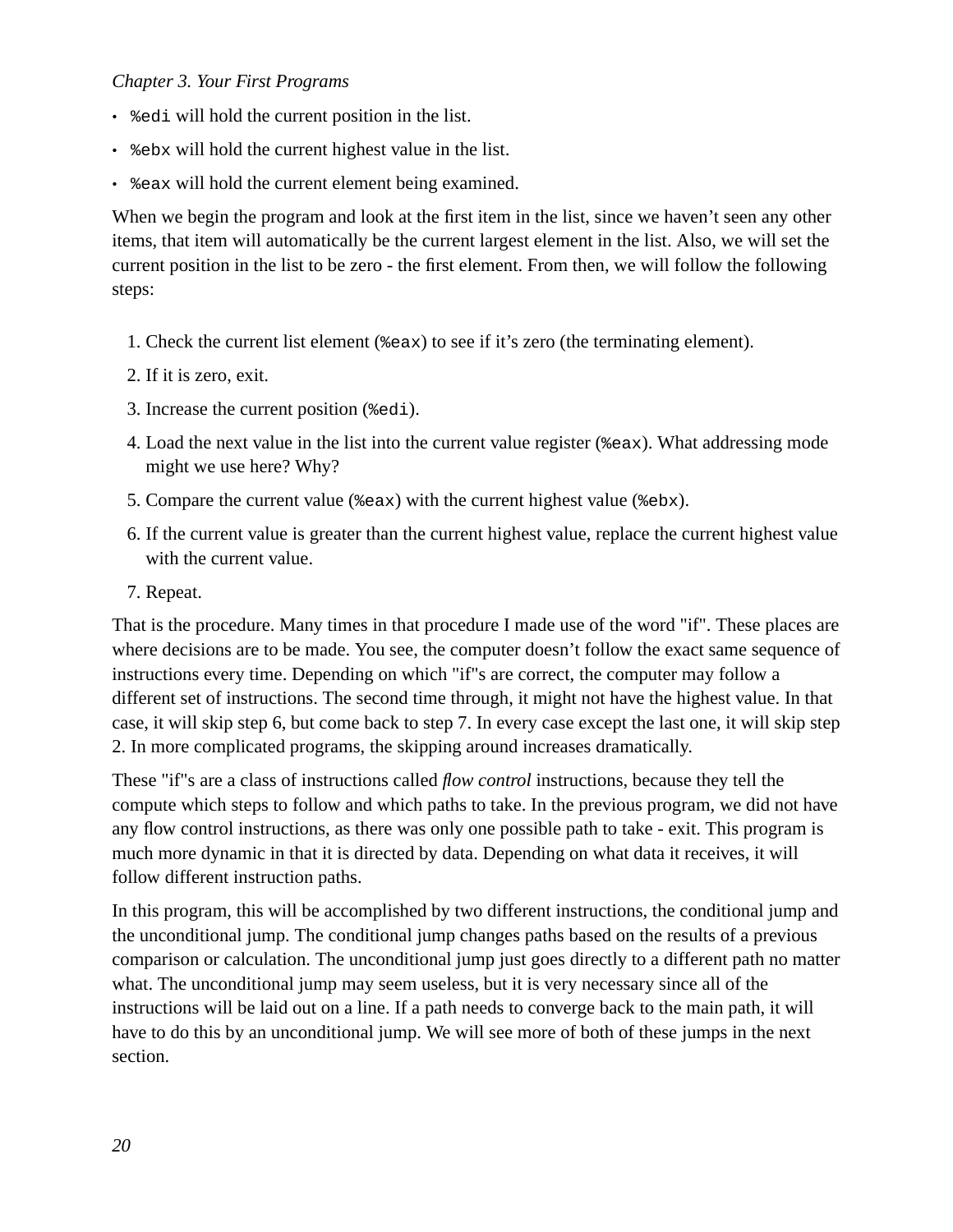Another use of flow control is in implementing loops. A loop is a piece of program code that is meant to be repeated. In our example, the first part of the program (setting the current position to 0 and loading the current highest value with the current value) was only done once, so it wasn't a loop. However, the next part is repeated over and over again for every number in the list. It is only left when we have come to the last element, indicated by a zero. This is called a *loop* because it occurs over and over again. It is implemented by doing unconditional jumps to the beginning of the loop at the end of the loop, which causes it to start over. However, you have to always remember to have a conditional jump to exit the loop somewhere, or the loop will continue forever! This condition is called an *infinite loop*. If we accidentally left out step 1, 2, or 3, the loop (and our program) would never end.

In the next section, we will implement this program that we have planned. Program planning sounds complicated - and it is, to some degree. When you first start programming, it's often hard to convert our normal thought process into a procedure that the computer can understand. We often forget the number of "temporary storage locations" that our minds are using to process problems. As you read and write programs, however, this will eventually become very natural to you. Just have patience.

# <span id="page-26-0"></span>**Finding a Maximum Value**

Enter the following program as maximum.s:

```
#PURPOSE: This program finds the maximum number of a
# set of data items.
#
#VARIABLES: The registers have the following uses:
#
# %edi - Holds the index of the data item being examined
# %ebx - Largest data item found
# %eax - Current data item
#
# The following memory locations are used:
#
# data items - contains the item data. A 0 is used
# to terminate the data
#
 .section .data
data items: \begin{array}{ccc} \hbox{#These are the data items} \end{array}.long 3,67,34,222,45,75,54,34,44,33,22,11,66,0
```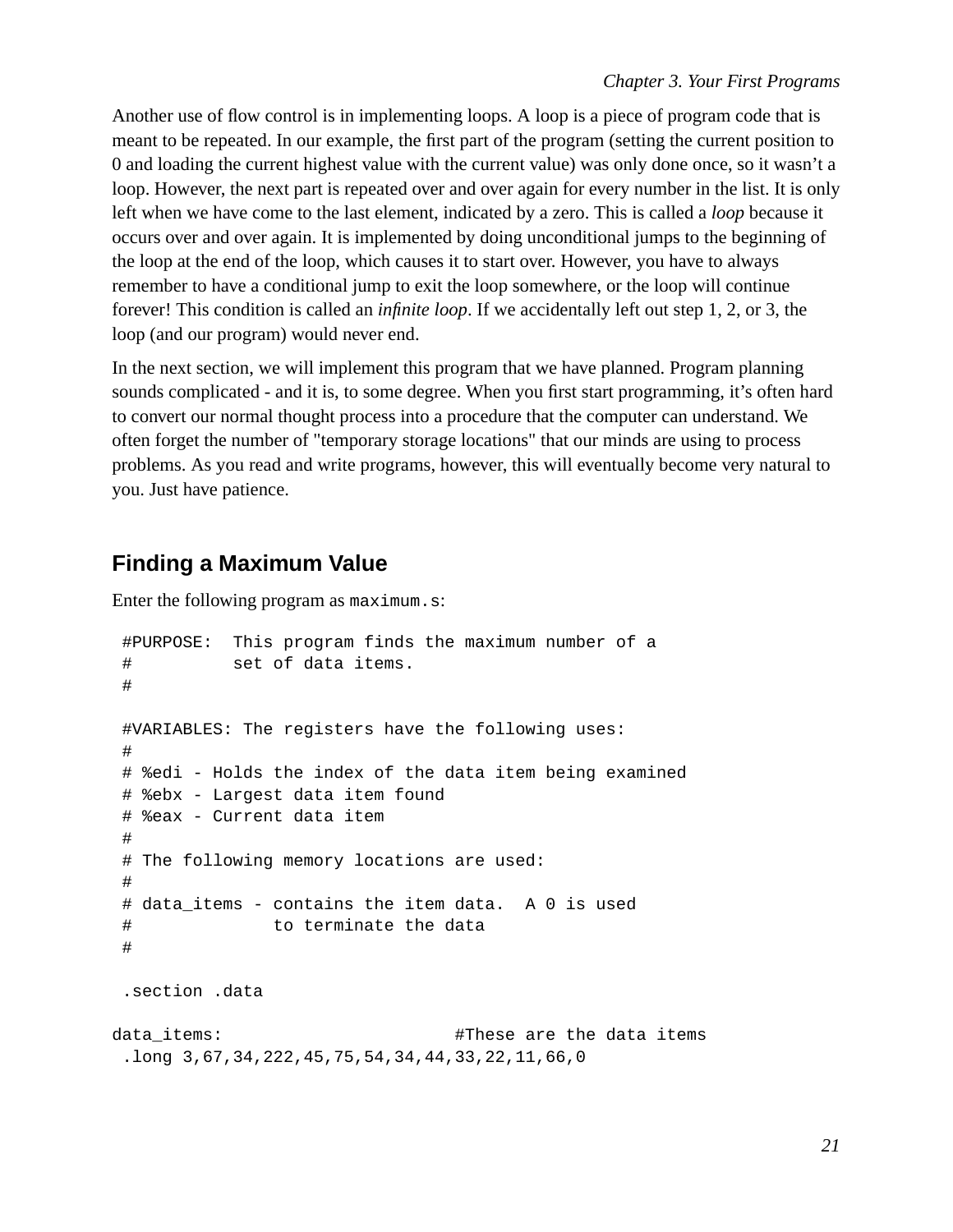```
.section .text
.globl _start
_start:
movl $0, %edi # move 0 into the index register
movl data_items(,%edi,4), %eax # load the first byte of data
movl %eax, %ebx # since this is the first item, %eax is
                      # the biggest
start_loop: # start loop
cmpl $0, %eax # check to see if we've hit the end
je loop_exit
incl %edi # load next value
movl data_items(,%edi,4), %eax
cmpl %ebx, %eax # compare values
jle start_loop # jump to loop beginning if the new
                     # one isn't bigger
movl %eax, %ebx # move the value as the largest
jmp start_loop # jump to loop beginning
loop_exit:
# %ebx is the return value, and it already has the number
      movl $1, %eax #1 is the exit() syscall
      int $0x80
```
Now, assemble and link it with these commands:

as maximum.s -o maximum.o ld maximum.o -o maximum

Now run it, and check it's status.

./maximum echo \$?

You'll notice it returns the value 222. Let's take a look at the program and what it does. If you look in the comments, you'll see that the program finds the maximum of a set of numbers (aren't comments wonderful!). You may also notice that in this program we actually have something in the data section. These lines are the data section: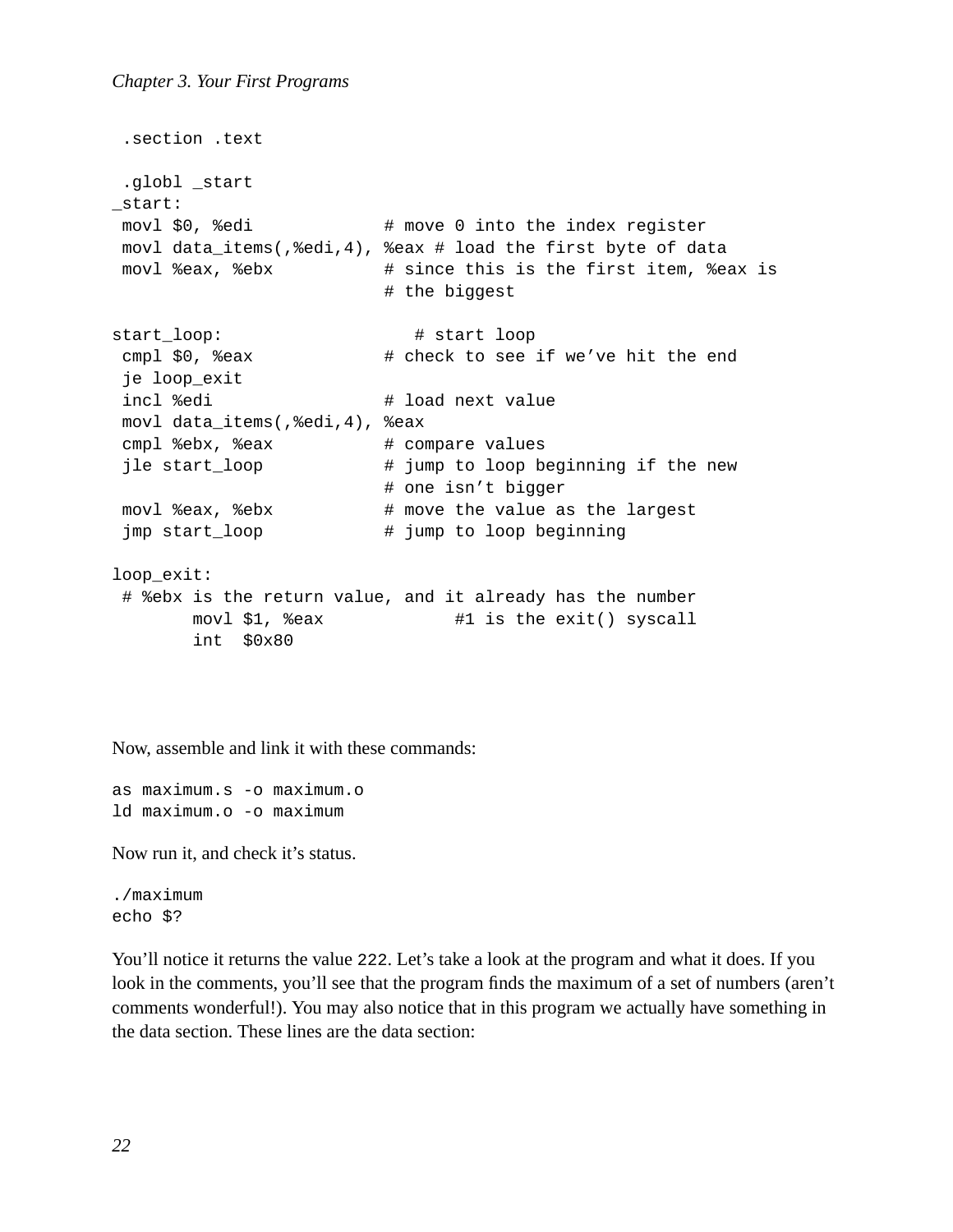data items:  $\begin{array}{ccc} \hbox{#These are the data items} \end{array}$ .long 3,67,34,222,45,75,54,34,44,33,22,11,66,0

Lets look at this. data items is a label that refers to the location that follows it. Then, there is a directive that starts with .long. That causes the assembler to reserve memory for the list of numbers that follow it. data items refers to the location of the first one. There are several different types of memory locations other than . Long that can be reserved. The main ones are as follows:

#### .byte

Bytes take up one storage location for each number. They are limited to numbers between 0 and 255.

#### .int

Ints (which differ from the int instruction) take up two storage locations for each number. These are limitted to numbers between 0 and 65535.<sup>8</sup>

.long

Longs take up four storage locations. This is the same amount of space the registers use, which is why they are used in this program. They can hold numbers between 0 and 4294967295.

#### .ascii

The .ascii directive is to enter in characters into memory. Characters each take up one storage location (they are converted into bytes internally). So, if you gave the directive .ascii "Hello there\0", the assembler would reserve 12 storage locations (bytes). The first byte contains the numeric code for H, the second byte contains the numeric code for e, and so forth. The last character is represented by  $\setminus$  0, and it is the terminating character (it will never display, it just tells other parts of the program that that's the end of the characters). All of the letters are in quotes.

In our example, the assembler reserves 14. Longs, one right after another. Since each long takes up 4 bytes, that means that the whole list takes up 56 bytes. These are the numbers we will be searching through to find the maximum. data\_items is used by the assembler to refer to the address of the first of these values.

Take note that the last data item in the list is a zero. I decided to use a zero to tell my program that it has hit the end of the list. I could have done this other ways. I could have had the size of the list

<sup>8.</sup> Note that no numbers in assembly language (or any other computer language I've seen) have commas embedded in them. So, always write numbers like 65535, and never like 65,535.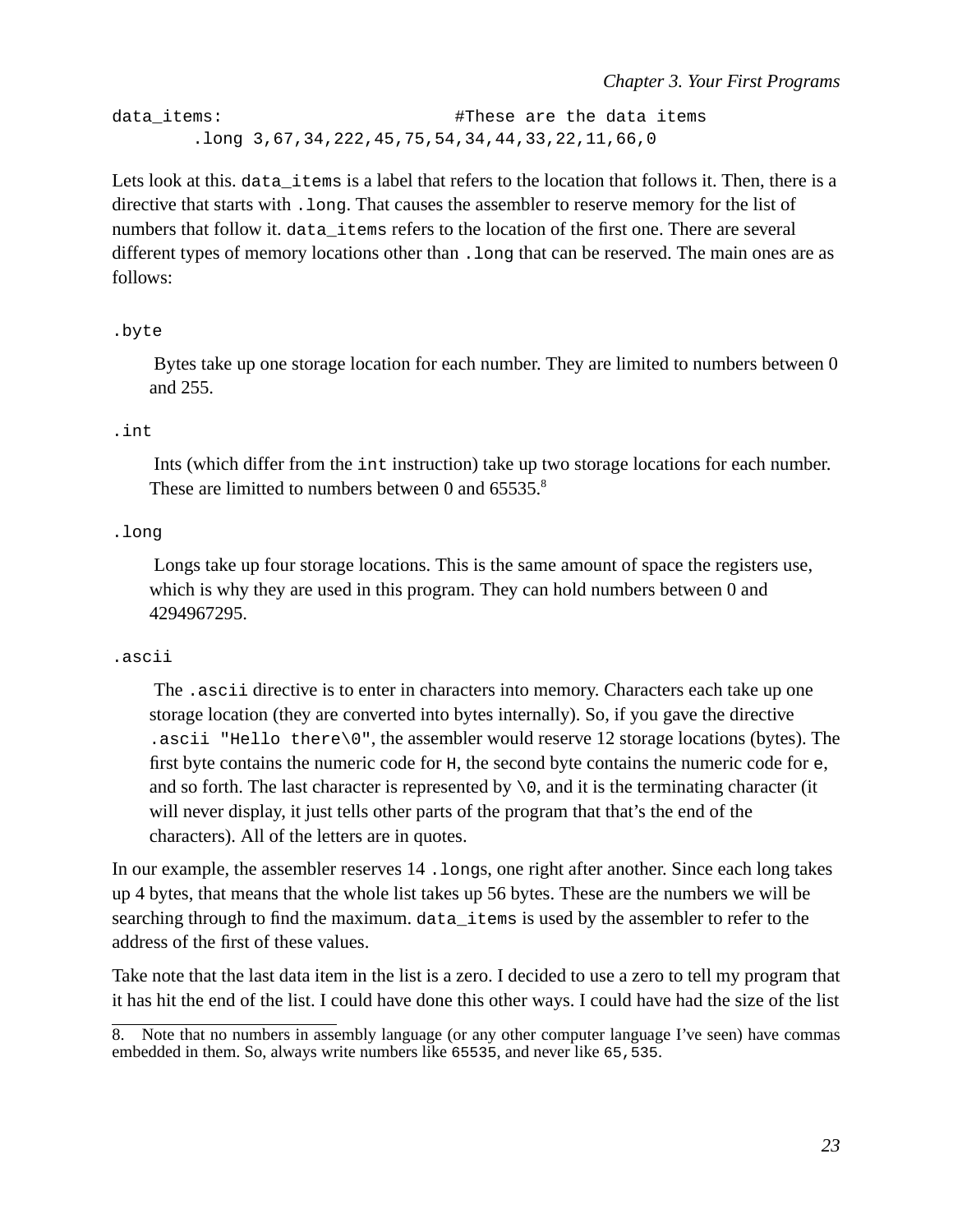hard-coded into the program. Also, I could have put the length of the list as the first item, or in a separate location. I also could have made a symbol which marked the last location of the list items. No matter how I do it, I must have some method of determining the end of the list. The computer knows nothing - it can only do what its told. It's not going to stop processing unless I give it some sort of signal. Otherwise it would continue processing past the end of the list into the data that follows it, and even to locations where we haven't put any data.

Notice that we don't have a .qlobl declaration for data items. This is because we only refer to these locations within the program. No other file or program needs to know where they are located. This is in contrast to the start symbol, which Linux needs to know where it is so that it knows where to begin the program's execution. It's not an error to write .globl data\_items, it's just not necessary. Anyway, play around with this line and add your own numbers. Even though they are . long, the program will produce strange results if any number is greater than 255, because that's the largest allowed exit status. Also notice that if you move the 0 to earlier in the list, the rest get ignored. *Remember that any time you change the source file, you have to re-assemble and re-link your program. Do this now and see the results*.

All right, we've played with the data a little bit. Now let's look at the code. In the comments you will notice that we've marked some *variables* that we plan to use. A variable is a dedicated storage location used for a specific purpose, usually given a distinct name by the programmer. We talked about these in the previous section, but didn't give them a name. In this program, we have several variables:

- a variable for the current maximum number found
- a variable for which number of the list we are currently examining, called the index
- a variable holding the current number being examined

In this case,we have few enough variables that we can hold them all in registers. In larger programs, you have to put them in memory, and then move them to registers when you are ready to use them. We will discuss how to do that later. When people start out programming, they usually underestimate the number of variables they will need. People are not used to having to think through every detail of a process, and therefore leave out needed variables in their first programming attempts.

In this program, we are using %ebx as the location of the largest item we've found. %edi is used as the *index* to the current data item we're looking at. Now, let's talk about what an index is. When we read the information from data\_items, we will start with the first one (data item number 0), then go to the second one (data item number 1), then the third (data item number 2), and so on. The data item number is the *index* of data\_items. You'll notice that the first instruction we give to the computer is:

movl \$0, %edi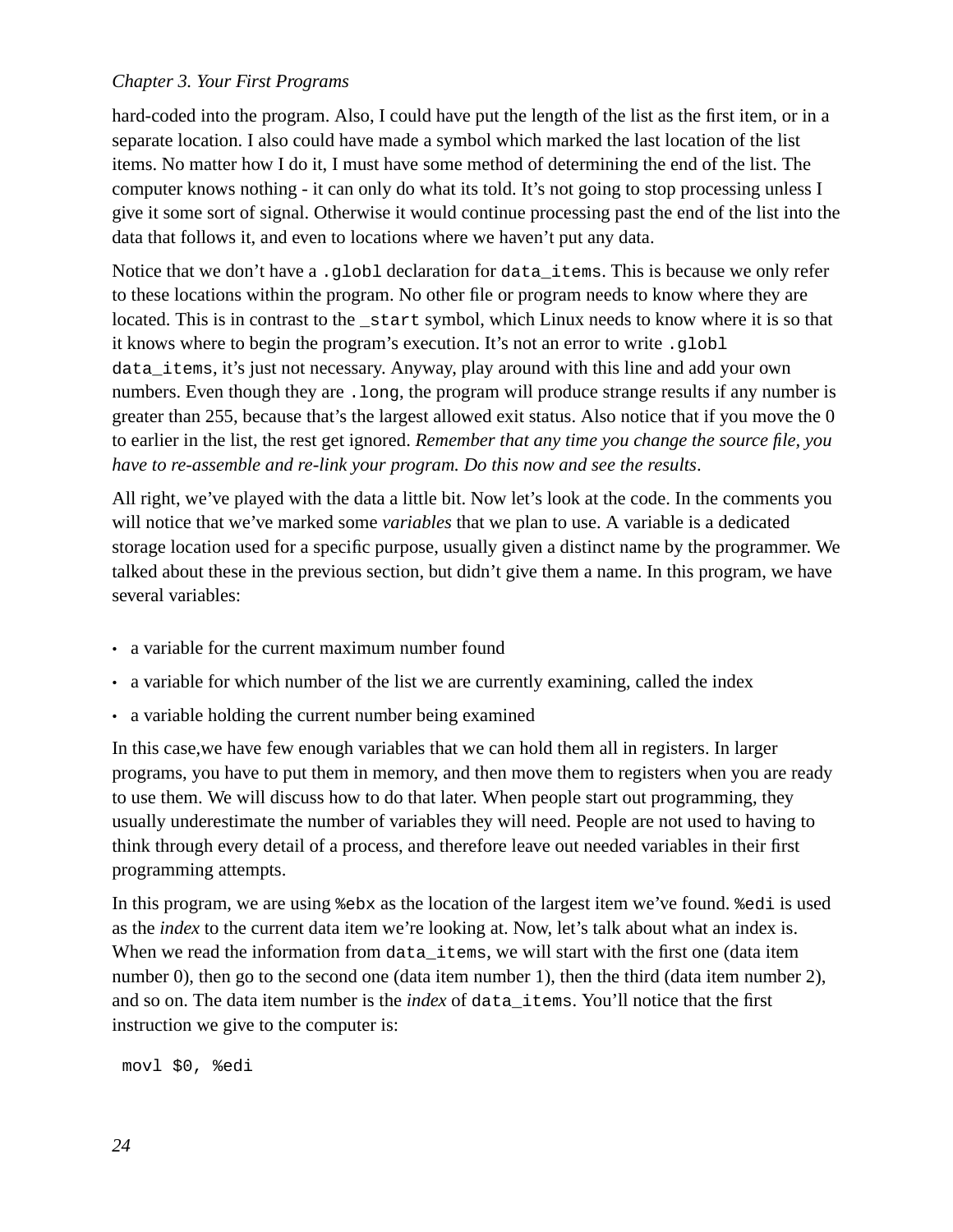Since we are using %edi as our index, and we want to start looking at the first item, we load %edi with 0. Now, the next instruction is tricky, but crucial to what we're doing. It says:

movl data\_items(,%edi,4), %eax

Now to understand this line, you need to keep several things in mind:

- data items is the location number of the start of our number list.
- Each number is stored across 4 storage locations (because we declared it using . long)
- & edi is holding 0 at this point

So, basically what this line does is say, "start at the beginning of data\_items, and take the first item number (because  $\epsilon$ edi is 0), and remember that each number takes up four storage locations." Then it stores that number in %eax. This is how you write indexed addressing mode instructions in assembly language. The instruction in a general form is this: movl BEGINNINGADDRESS(,%INDEXREGISTER,WORDSIZE). In our case data\_items was our beginning address, %edi was our index register, and 4 was our word size.

If you look at the numbers in data items, you will see that the number 3 is now in  $\ell$ eax. If %edi was set to 1, the number 67 would be in %eax, and if it was set to 2, the number 34 would be in %eax, and so forth. Very strange things would happen if we used a number other than 4 as the size of our storage locations.<sup>9</sup> The way you write this is very awkward, but if you know what each piece does, it's not too difficult. For more information about this, see [the Section called](#page-33-0) *[Addressing Modes](#page-33-0)*

Let's look at the next line:

movl %eax, %ebx

We have the first item to look at stored in  $\epsilon$  eax. Since it is the first item, we know it's the biggest one we've looked at. We store it in %ebx, since that's where we are keeping the largest number found. Also, even though mov1 stands for *move*, it actually copies the value, so  $\epsilon$ eax and  $\epsilon$ ebx both contain the starting value. $10$ 

Now we move into a *loop*. A loop is a segment of your program that might run more than once. We have marked the starting location of the loop in the symbol start\_loop. The reason we are doing a loop is because we don't know how many data items we have to process, but the procedure will be the same no matter how many there are. We don't want to have to rewrite our

<sup>9.</sup> The instruction doesn't really use 4 for the size of the storage locations, although looking at it that way works for our purposes now. It's actually what's called a *multiplier*. basically, the way it works is that you start works for our purposes now. It is actually what is called a *matteplier*. Suspendix, the new of the number at the location specified by data\_items, then you add  $\text{3edi*4}$  storage locations, and retrieve the number there. Usually, you use the size of the numbers as your multiplier, but in some circumstances you'll want to do other things.

<sup>10.</sup> Also, the l in movl stands for *move long* since we are moving a value that takes up four storage locations.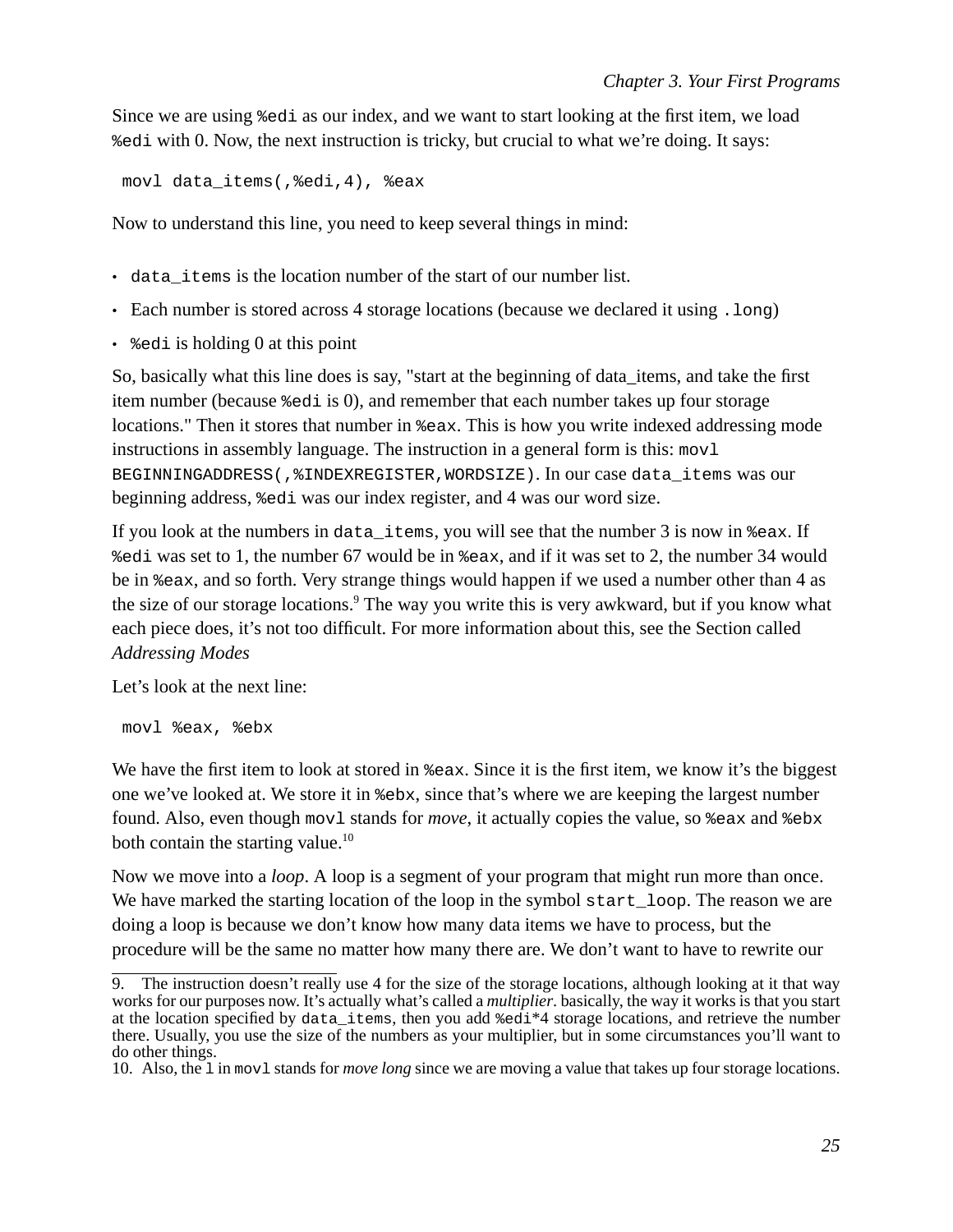program for every list length possible. In fact, we don't even want to have to write out a comparison for every list item. Therefore, we have a single section of code that we execute over and over again for every element in data\_items.

In the previous section, we outlined what this loop needed to do. Let's review:

- Check to see if the current value being looked at is zero. If so, that means we are at the end of our data and should exit the loop.
- We have to load the next value of our list.
- We have to see if the next value is bigger than our current biggest value.
- If it is, we have to copy it to the location we are holding the largest value in.
- Now we need to go back to the beginning of the loop.

Okay, so now lets go to the code. We have the beginning of the loop marked with start loop. That is so we know where to go back to at the end of our loop. Then we have these instructions:

cmpl \$0, %eax ie end loop

The cmpl instruction compares the two values. Here, we are comparing the number 0 to the number stored in %eax This compare instruction also affects a register not mentioned here, the %eflags register. This is also known as the status register, and has many uses which we will discuss later. Just be aware that the result of the comparison is stored in the status register. The next line is a flow control instruction which says to *jump* to the end\_loop location if the values that were just compared are equal (that's what the e of je means). It uses the status register to hold the value of the last comparison. We used je, but there are many jump statements that you can use:

## je

Jump if the values were equal

#### jg

Jump if the second value was greater than the first value<sup>11</sup>

#### jge

Jump if the second value was greater than or equal to the first value

11. notice that the comparison is to see if the *second* value is greater than the first. I would have thought it the other way around. You will find a lot of things like this when learning programming. It occurs because different things make sense to different people. Anyway, you'll just have to memorize such things and go on.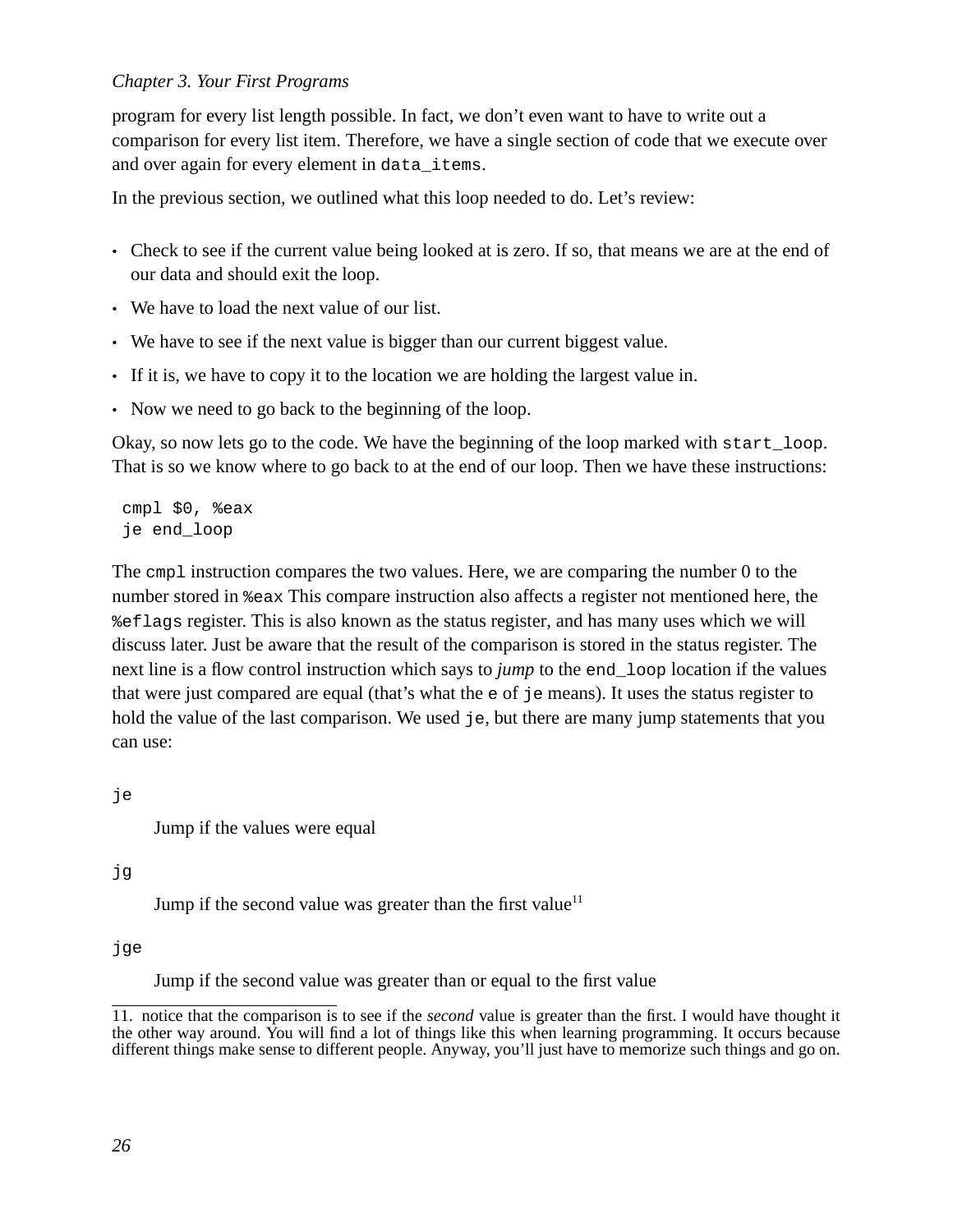jl

Jump if the second value was less than the first value

jle

Jump if the second value was less than or equal to the first value

jmp

Jump no matter what. This does not need to be preceeded by a comparison.

In this case, we are jumping if  $\epsilon$  eax holds the value of zero. If so, we are done and we go to loop\_exit. 12

If the last loaded element was not zero, we go on to the next instructions:

incl %edi movl data\_items(,%edi,4), %eax

If you remember from our previous discussion, %edi contains the index to our list of values in data items. incl increments the value of  $\ell$  edi by one. Then the movl is just like the one we did beforehand. However, since we incremented %edi, it is getting the next value from the list. Now, %eax has the next value to be tested. So, let's test it!

cmpl %ebx, %eax jle start\_loop

Here we compare our current value, stored in %eax to our biggest value so far, stored in %ebx. If the current value is less or equal to our biggest value so far, we don't care about it, so we just jump back to the beginning of the loop. Otherwise, we need to record that value as the largest one:

movl %eax, %ebx jmp start\_loop

which moves the current value into  $\epsilon$ ebx, which we are using to store the current largest value, and starts the loop over again.

Okay, so the loop executes until it reaches a 0, when it jumps to loop  $ext{exit}$ . This part of the program calls the Linux kernel to exit. If you remember from the last program, when you call the operating system (remember it's like signaling Batman), you store the system call number in %eax (1 for the exit call), and store the other values in the other registers. The exit call requires

<sup>12.</sup> The names of these symbols can be anything you want them to be, as long as they only contain letters and the underscore character(\_). The only one that is forced is \_start, and possibly others that you declare with . globl. However, if its a symbol you define and only you use, feel free to call it anything you want that is adequately descriptive (remember that others will have to modify your code later, and will have to interpret what your symbols mean).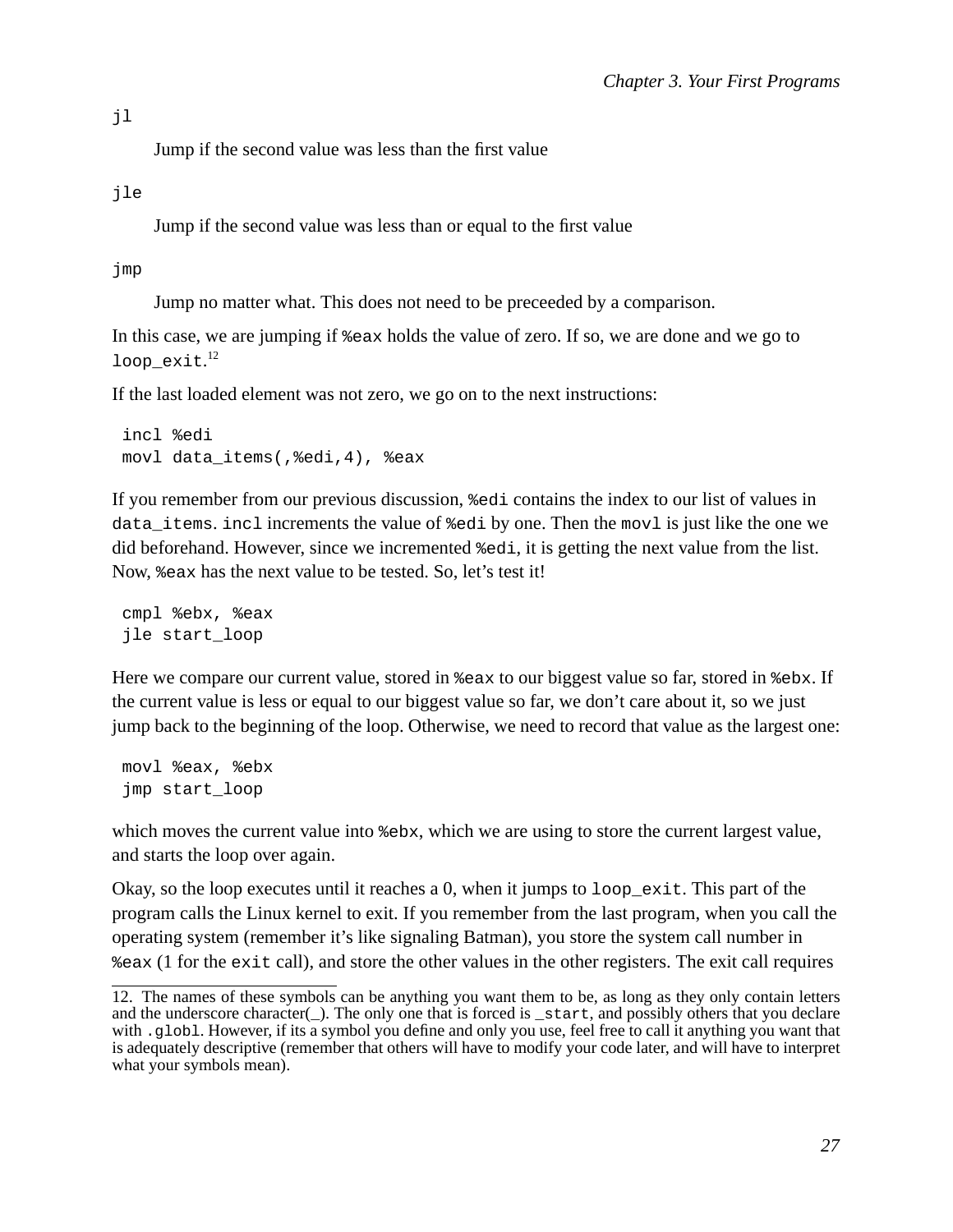that we put our exit status in %ebx We already have the exit status there since we are using %ebx as our largest number, so all we have to do is load %eax with the number one and call the kernel to exit. Like this:

movl \$1, %eax int 0x80

Okay, that was a lot of work and explanation, especially for such a small program. But hey, you're learning a lot! Now, read through the whole program again, paying special attention to the comments. Make sure that you understand what is going on at each line. If you don't understand a line, go back through this section and figure out what the line means.

You might also grab a piece of paper, and go through the program step-by-step, recording every change to every register, so you can see more clearly what is going on.

# <span id="page-33-0"></span>**Addressing Modes**

In the Section called *[Data Accessing Methods](#page-14-0)* in Chapter 2 we learned the different types of addressing modes available for use in assembly language. This section will deal with how those addressing modes are represented in assembly language instructions.

The general form of memory address references is this:

```
ADDRESS_OR_OFFSET(%BASE_OR_OFFSET,%INDEX,MULTIPLIER)
```
All of the fields are optional. To calculate the address, simply perform the following calculation:

```
FINAL ADDRESS = ADDRESS_OR_OFFSET + %BASE_OR_OFFSET + MULTIPLIER * %INDEX
```
ADDRESS\_OR\_OFFSET and MULTIPLIER must both be constants, while the other two must be registers. If one of the pieces is left out, it is just substituted with zero in the equation.

All of the addressing modes mentioned in the Section called *[Data Accessing Methods](#page-14-0)* in Chapter [2](#page-14-0) except immediate-mode can be represented in this fashion.

direct addressing mode

This is done by only using the ADDRESS\_OR\_OFFSET portion. Example:

movl ADDRESS, %eax

This loads %eax with the value at memory address ADDRESS.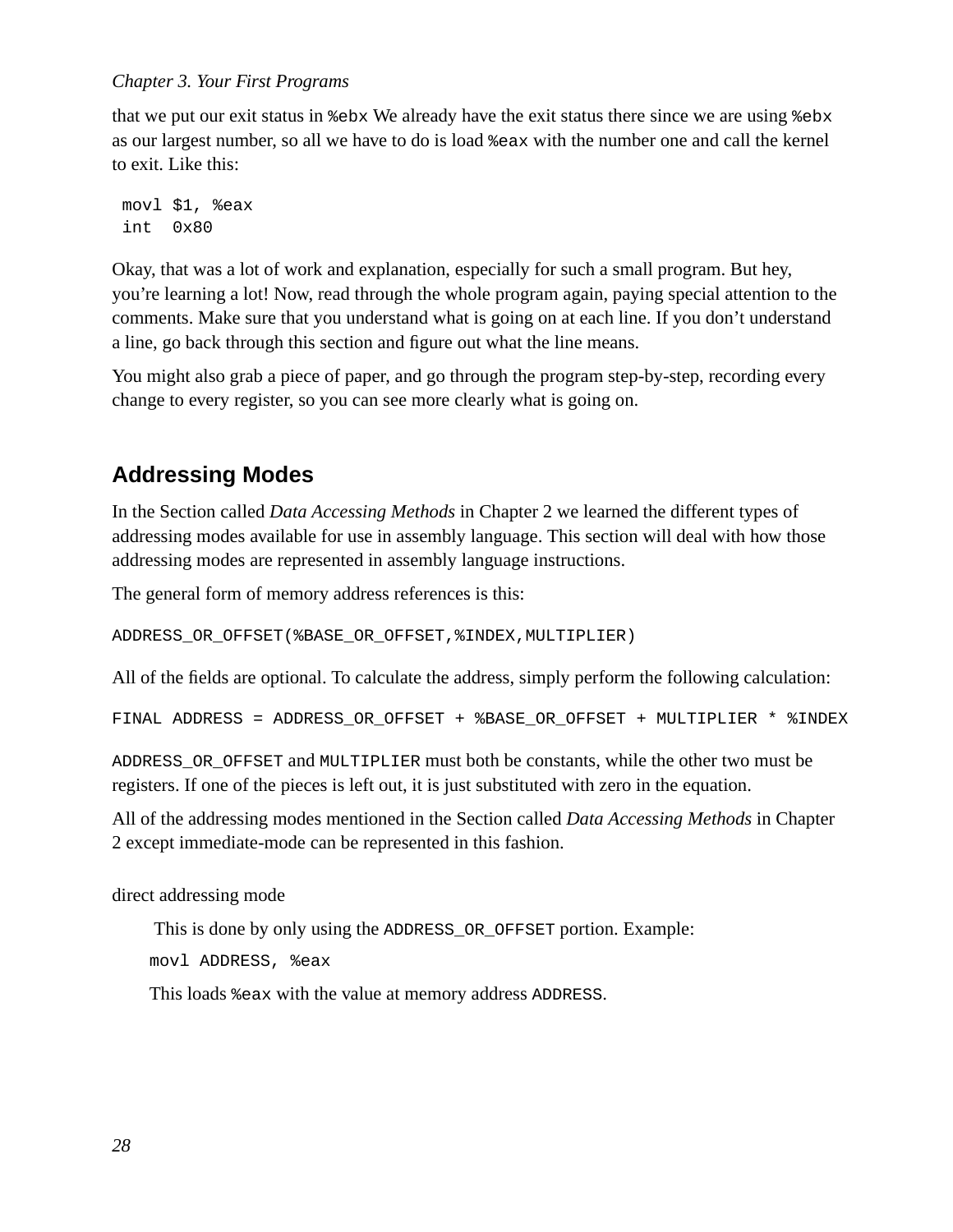indexed addressing mode

This is done by using the ADDRESS\_OR\_OFFSET and the %INDEX portion. You can use any general-purpose register as the index register. You can also have a constant multiplier of 1, 2, or 4 for the index register, to make it easier to index by bytes, double-bytes, and words. For example, let's say that we had a string of bytes as string\_start and wanted to access the third one (an index of 2 since we start counting the index at zero), and  $\epsilon$ ecx held the value 2. If you wanted to load it into %eax you could do the following:

movl string\_start(,%ecx,1), %eax

This starts at string start, and adds  $1 *$  & ecx to that address, and loads the value into %eax.

indirect addressing mode

Indirect addressing mode loads a value from the address indicated by a register. For example, if %eax held an address, we could move the value at that address to %ebx by doing the following:

movl (%eax), %ebx

base-pointer addressing mode

Base-pointer addressing is similar to indirect addressing, except that it adds a constant value to the address in the register. For example, if you have a record where the age value is 4 bytes into the record, and you have the address of the record in %eax, you can retrieve the age into %ebx by issuing the following instruction:

movl 4(%eax), %ebx

immediate mode

Immediate mode is very simple. It does not follow the general form we have been using. Immediate mode is used to load direct values into registers or memory locations. For example, if you wanted to load the number 12 into %eax, you would simply do the following:

movl \$12, %eax

Notice that to indicate immediate mode, we used a dollar sign in front of the number. If we did not, it would be direct addressing mode, in which case the value located at memory location 12 would be loaded into %eax rather than the number 12 itself.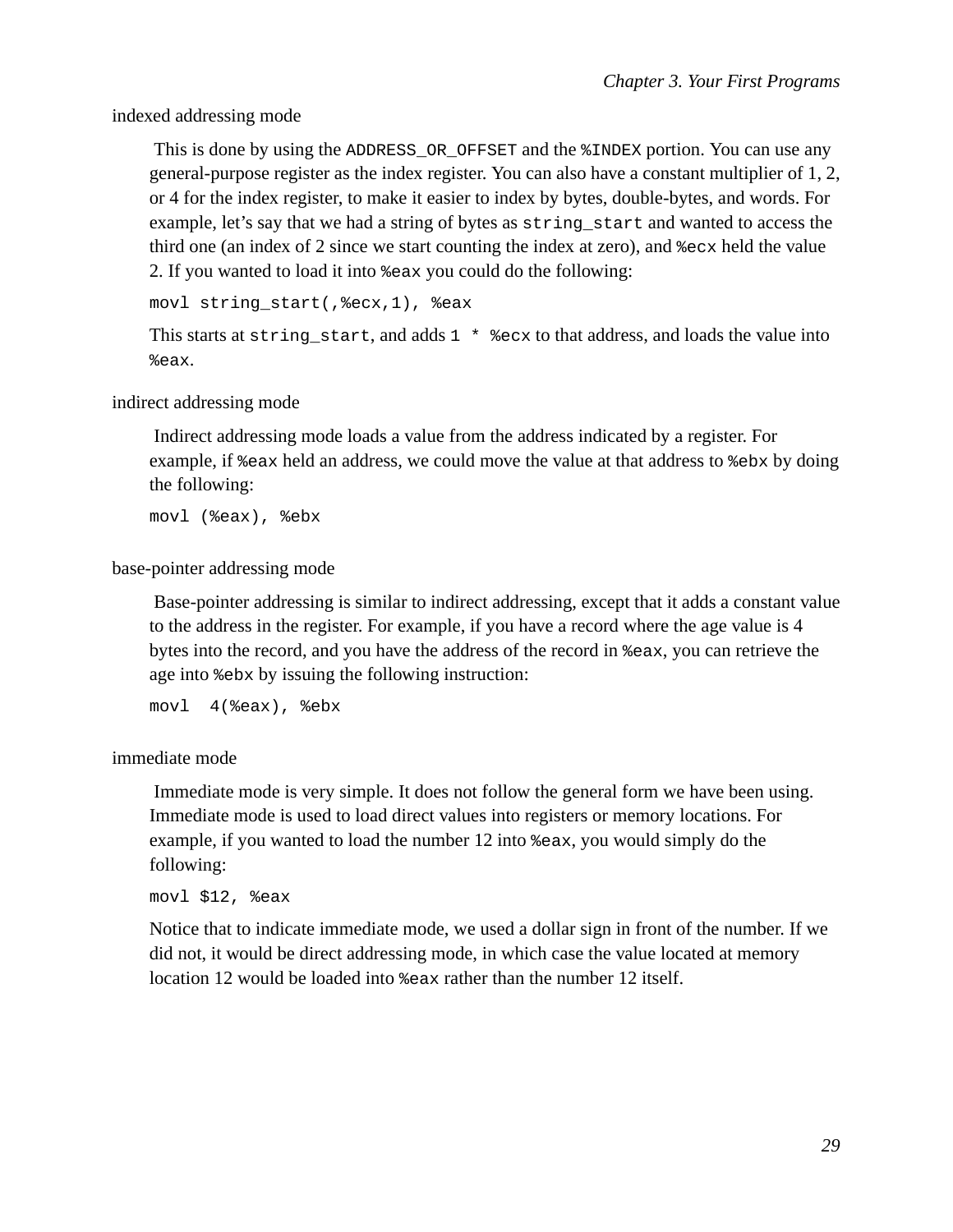Register addressing mode

Register mode simply moves data in or out of a register. In all of our examples, register addressing mode was used for the other operand.

These addressing modes are very important, as every memory access will use one of these. Every mode except immediate mode can be used as either the source or destination operand. Immediate mode can only be a source operand.

In addition to these modes, there are also different instructions for different sizes of values to move. For example, we have been using  $mov1$  to move data a word at a time. in many cases, you will only want to move data a byte at a time. This is accomplished by the instruction movb. However, since the registers we have discussed are word-sized and not byte-sized, you cannot use the full register. Instead, you have to use a portion of the register.

Take for instance %eax. If you only wanted to work with two bytes at a time, you could just use %ax. %ax is the least-significant half of the %eax register, and is useful when dealing with two-byte quantities. %ax is further divided up into %al and %ah. %al is the least-significant byte of %ax, and %ah is the most significant byte.<sup>13</sup> Loading a value into %eax will wipe out whatever was in %al and %ah (and also %ax, since %ax is made up of them). Similarly, loading a value into either %al or %ah will corrupt any value that was formerly in %eax. Basically, it's wise to only use a register for either a byte or a word, but never both at the same time.

<span id="page-35-0"></span>For a more comprehensive list of instructions, see [Appendix B.](#page-182-0)

# **Review**

# **Know the Concepts**

- What does if mean if a line in the program starts with the '#' character?
- What is the difference between an assembly language file and an object code file?
- What does the linker do?
- How do you check the result status code of the last program you ran?
- What is the difference between movl \$1, %eax and movl 1, %eax?
- Which register holds the system call number?

<sup>13.</sup> When we talk about the *significa* byte, it may be a little confusing. Let's take the number 5432. In that number, 54 is the most significant half of that number and 32 is the least significant half. You can't quite divide it like that for registers, since they operate on base 2 rather than base 10 numbers, but that's the basic idea. For more information on this topic, see [Chapter 10](#page-128-0).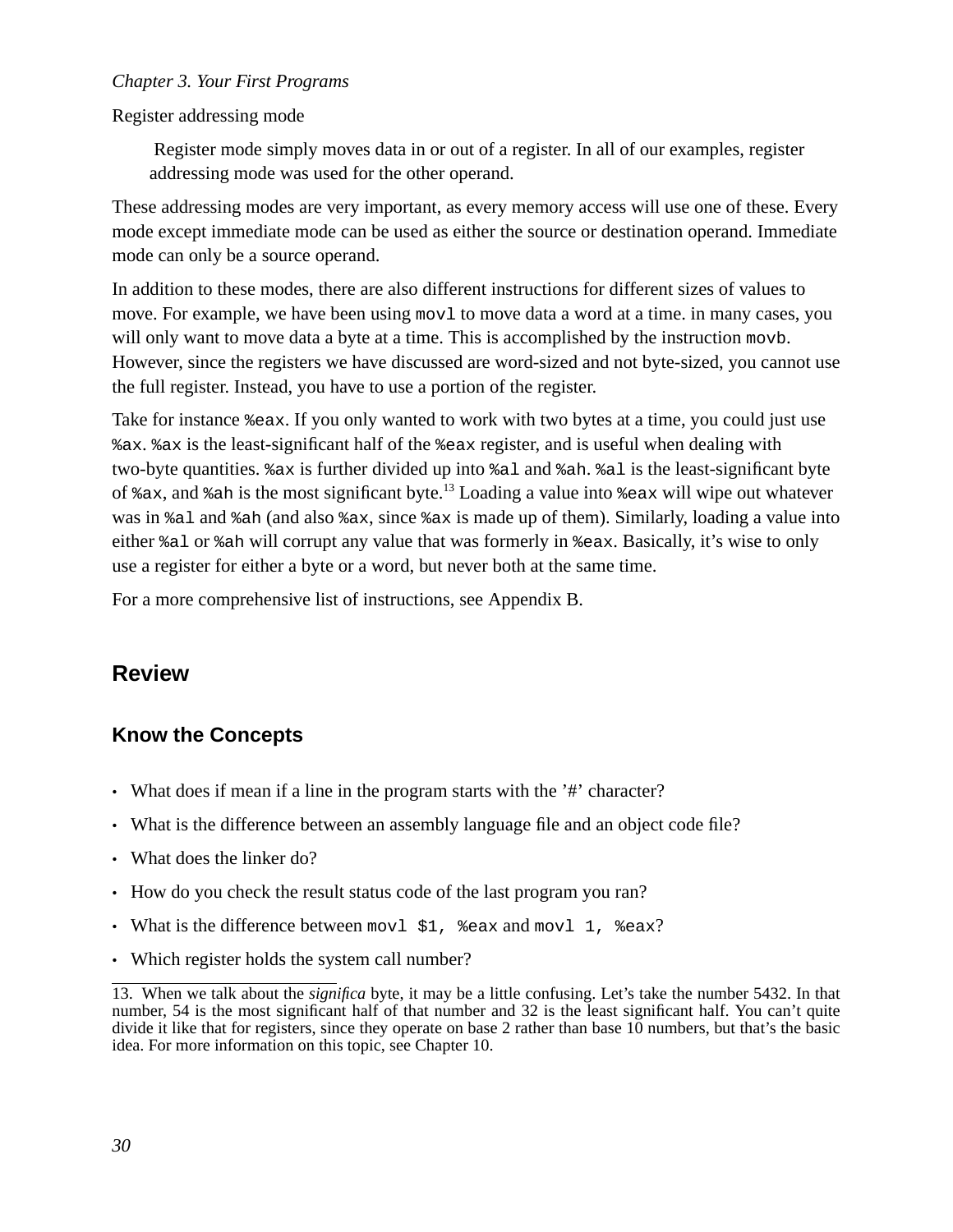- What are indexes used for?
- Why do indexes usually start at 0?
- If I issued the command movl data\_items(,%edi,4), %eax and data\_items was address 3634 and %edi held the value 13, what address would you be using to move into %eax?
- List the general-purpose registers.
- What is the difference between mov1 and movb?
- What is flow control?
- What does a conditional jump do?
- What things do you have to plan for when writing a program?
- Go through every instruction and list what addressing mode is being used for each operand.

### **Use the Concepts**

- Modify the first program to return the value 3.
- Modify the maximum program to find the minimum instead.
- Modify the maximum program to use the number 255 to end the list rather than the number 0
- Modify the maximum program to use an ending address rather than the number 0 to know when to stop.
- Modify the maximum program to use a length count rather than the number 0 to know when to stop.
- What would the instruction movl start, %eax do? Be specific, based on your knowledge of both addressing modes and the meaning of \_start. How would this differ from the instruction movl \$\_start, %eax?

### **Going Further**

- Modify the first program to leave off the int instruction line. Assemble, link, and execute the new program. What error message do you get. Why do you think this might be?
- So far, we have discussed three approaches to finding the end of the list using a special number, using the ending address, and using the length count. Which approach do you think is best? Why? Which approach would you use if you knew that the list was sorted? Why?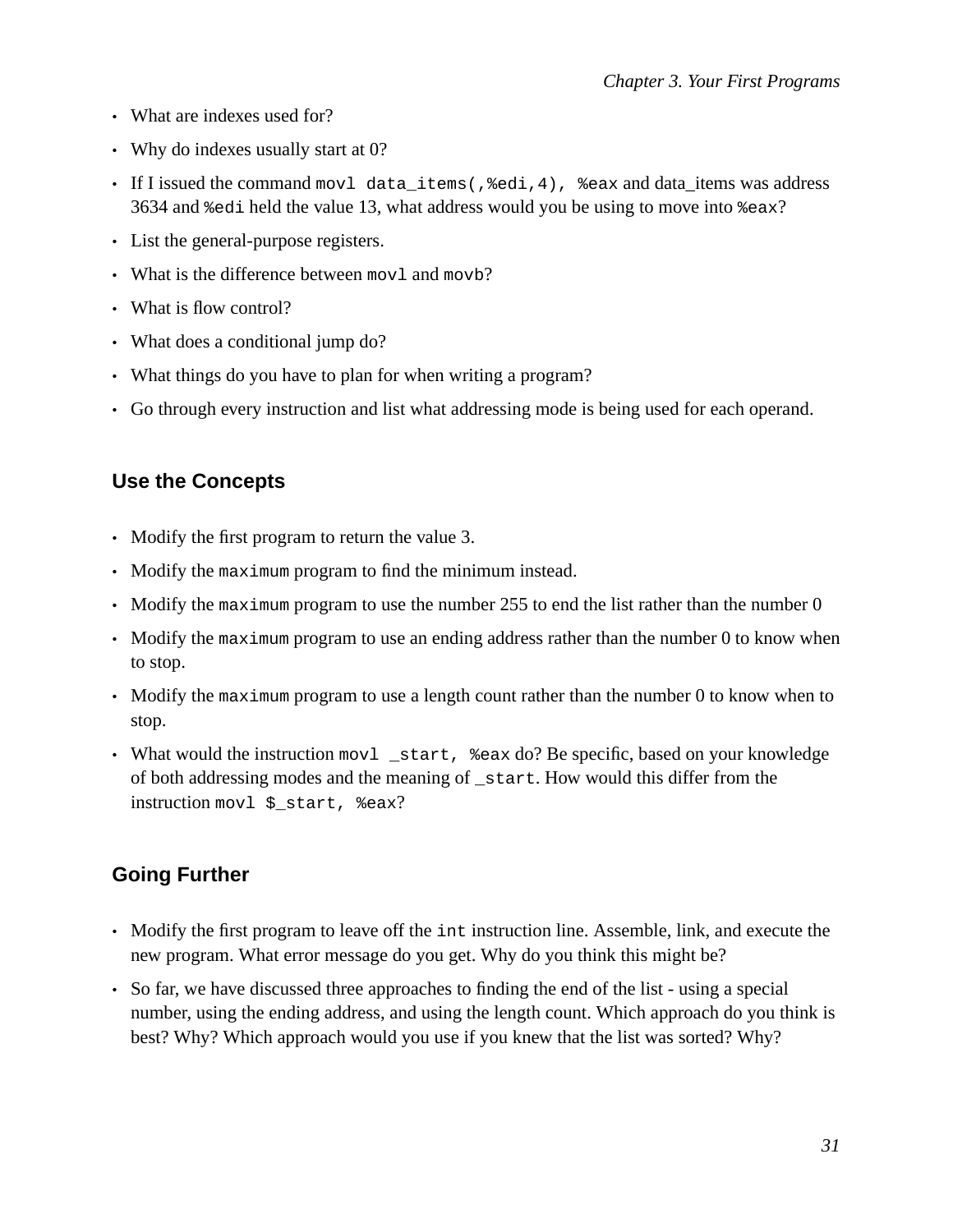*Chapter 3. Your First Programs*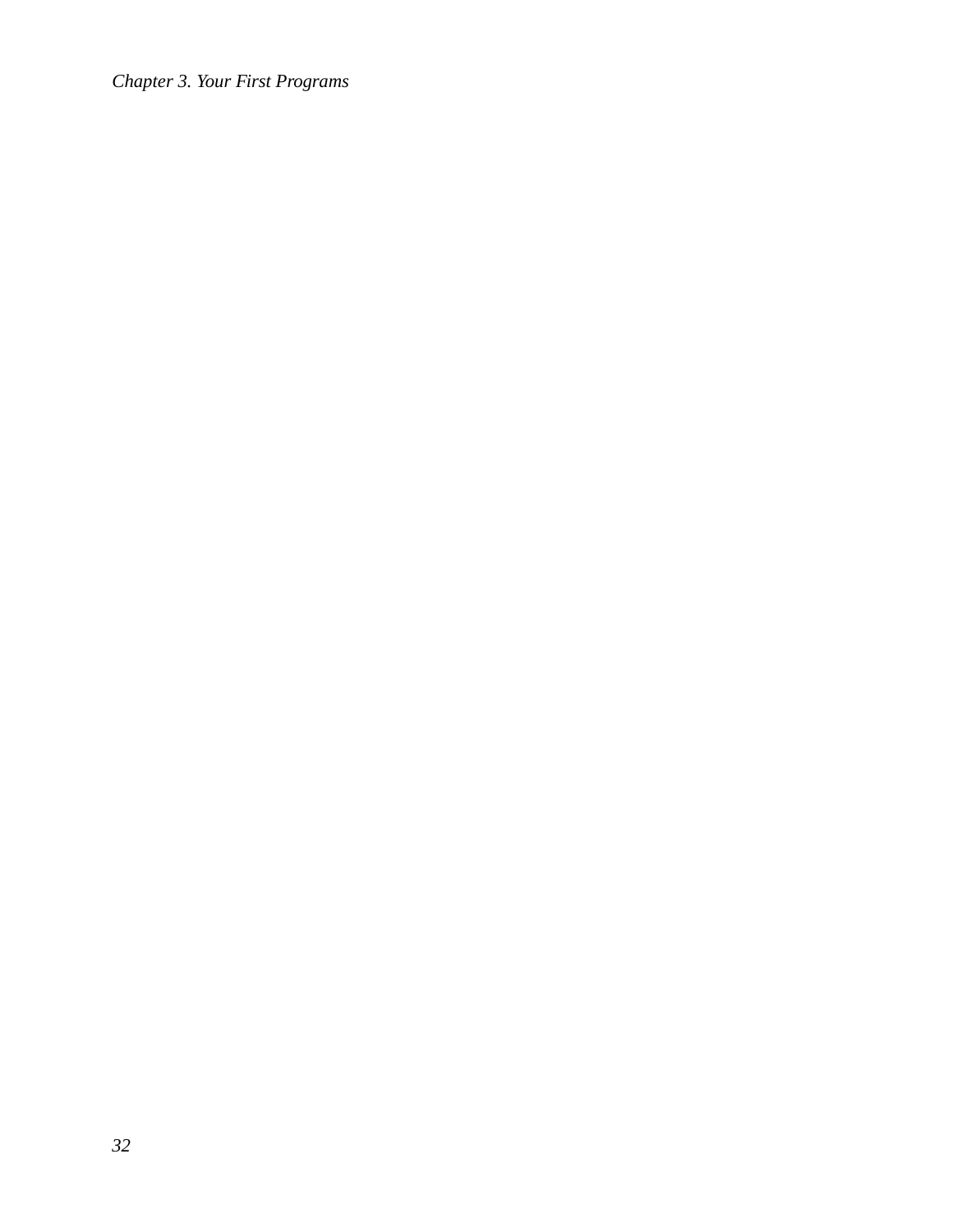# **Dealing with Complexity**

In [Chapter 3](#page-18-0), the programs we wrote only consisted of one section of code. However, if we wrote real programs like that, it would be impossible to maintain them. It would be really difficult to get multiple people working on the project, as any change in one part might adversely affect another part that another developer is working on.

To assist programmers in working together in groups, it is necessary to break programs apart into separate pieces, which communicate with each other through well-defined interfaces. This way, each piece can be developed and tested independently of the others, making it easier for multiple programmers to work on the project.

Programmers use *functions* to break their programs into pieces which can be independently developed and tested. Functions are units of code that do a defined piece of work on specified types of data. For example, in a word processor program, I may have a function called handle\_typed\_character which is activated whenever a user types in a key. The data the function uses would probably be the keypress itself and the document the user currently has open. The function would then modify the document according to the keypress it was told about.

The data items a function is given to process are called it's *parameters*. In the word processing example, the key which was pressed and the document would be considered parameters to the handle typed characters function. Much care goes into determining what parameters a function takes, because if it is called from many places within a project, it is difficult to change if necessary.

A typical program is composed of thousands of functions, each with a small, well-defined task to perform. However, ultimately there are things that you cannot write functions for which must be provided by the system. Those are called *primitive functions* - they are the basics which everything else is built off of. For example, imagine a program that draws a graphical user interface. There has to be a function to create the menus. That function probably calls other functions to write text, to write icons, to paint the background, calculate where the mouse pointer is, etc. However, ultimately, they will reach a set of primitives provided by the operating system to do basic line or point drawing. Programming can either be viewed as breaking a large program down into smaller pieces until you get to the primitive functions, or building functions on top of primitives until you get the large picture in focus.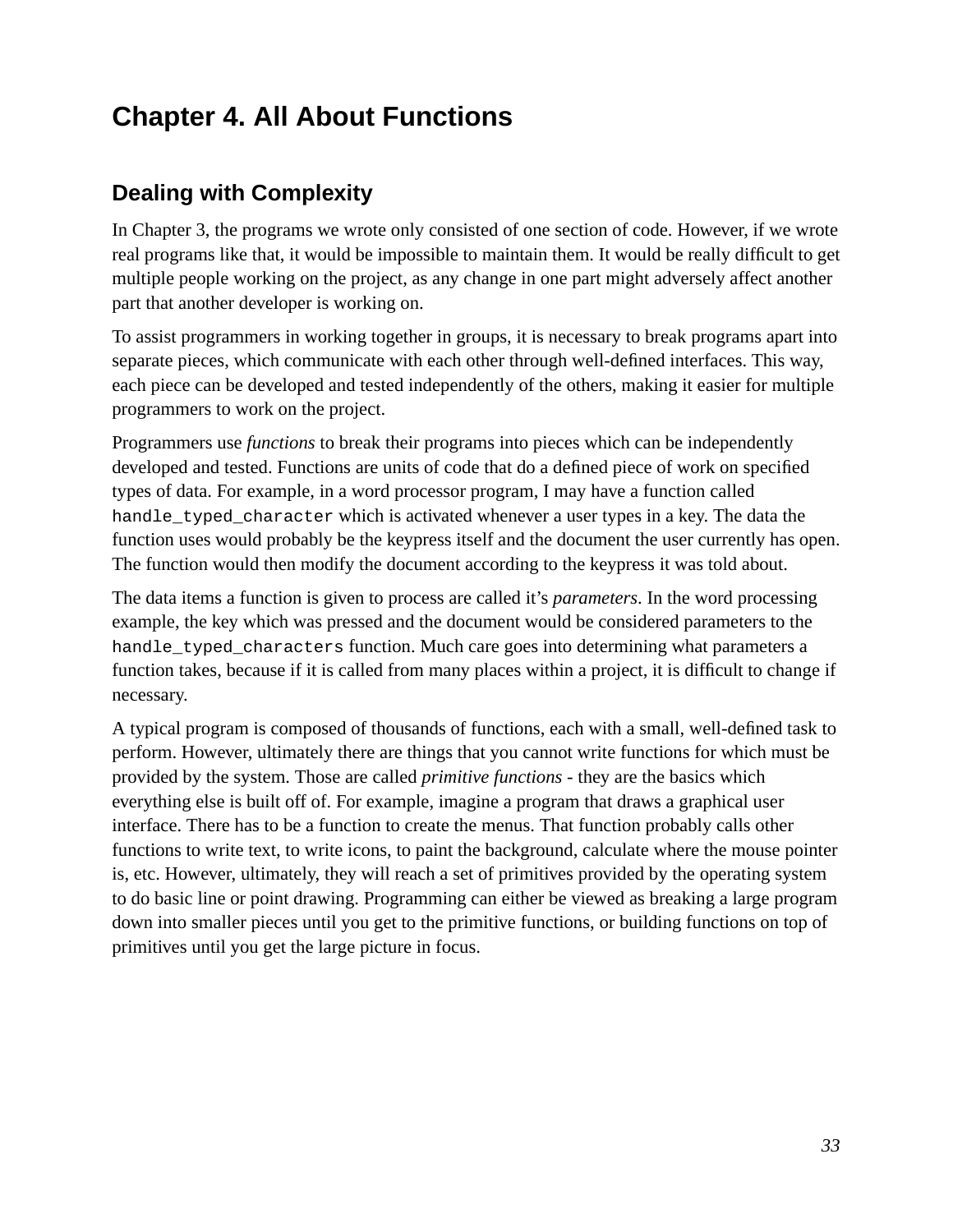### **How Functions Work**

Functions are composed of several different pieces:

#### function name

A function's name is a symbol that represents the address where the function's code starts. In assembly language, the symbol is defined by typing the the function's name followed by a colon immediately before the function's code. This is just like labels you have used for jumping.

#### function parameters

A function's parameters are the data items that are explicitly given to the function for processing. For example, in mathematics, there is a sine function. If you were to ask a computer to find the sine of 2, sine would be the function's name, and 2 would be the parameter. Some functions have many parameters, others have none. Function parameters can also be used to hold data that the function wants to send back to the program.

#### local variables

Local variables are data storage that a function uses while processing that is thrown away it returns. It's kind of like a scratch pad of paper. You get a new piece of paper every time the function is activated, and you have to throw it away when you are finished processing. Local variables of a function are not accessible to any other function within a program.

#### static variables

Static variables are data storage that a function uses while processing that is not thrown away afterwards, but is reused for every time the function's code is activated. This data is not accessible to any other part of the program. Static variables should not be used unless absolutely necessary, as they can cause problems later on.

#### global variables

Global variables are data storage that a function uses for processing which are managed outside the function. For example, a simple text editor may put the entire contents of the file it is working on in a global variable so it doesn't have to be passed to every function that operates on it.<sup>1</sup> Configuration values are also often stored in global variables.

<sup>1.</sup> This is generally considered bad practice. Imagine if a program is written this way, and in the next version they decided to allow a single instance of the program edit multiple files. Each function would then have to be modified so that the file that was being manipulated would be passed as a parameter. If you had simply passed it as a parameter to begin with, most of your functions could have survived your upgrade unchanged.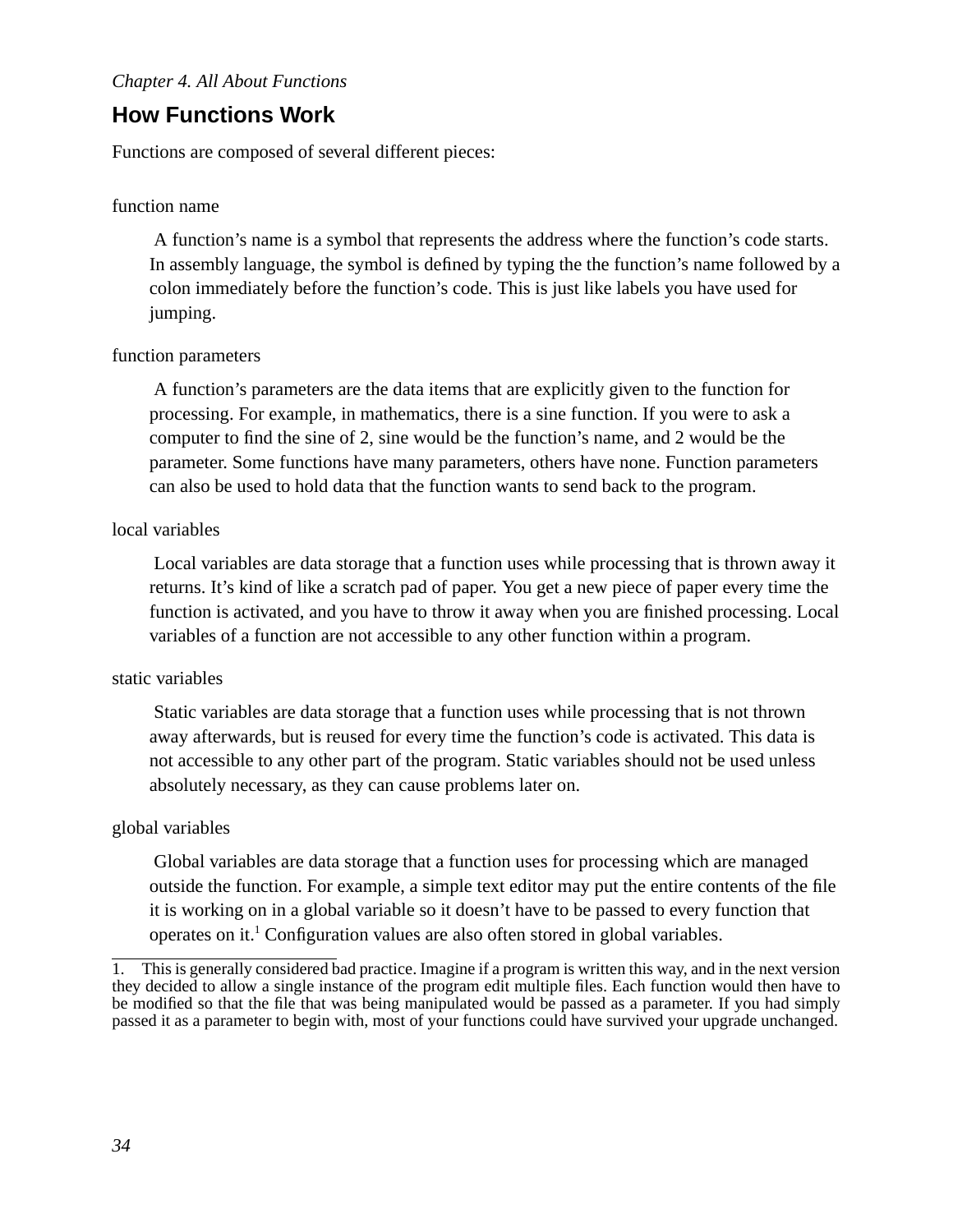return address

The return address is an "invisible" parameter in that it isn't directly used during the function, but instead is used to find where the processor should start executing after the function is finished. This is needed because functions can be called to do processing from many different parts of your program, and the function needs to be able to get back to wherever it was called from. In most languages, this parameter is passed automatically when the function is called.

#### return value

The return value is the main method of transferring data back to the main program. Most languages only allow a single return value for a function, although some allow multiple.

These pieces are present in most programming languages. How you specify each piece is different in each one, however.

The way that the variables are stored and the parameters and return values are transferred by the computer varies from language to language as well. This variance is known as a language's *calling convention*, because it describes how functions expect to get and receive data when they are called. $2$ 

Assembly language can use any calling convention it wants to. You can even make one up yourself. However, if you want to interoperate with functions written in other languages, you have to obey their calling conventions. We will use the calling convention of the C programming language because it is the most widely used for our examples, and then show you some other possibilities.

# **Assembly-Language Functions using the C Calling Convention**

You cannot write assembly-language functions without understanding how the computer's *stack* works. Each computer program that runs uses a region of memory called the stack to enable functions to work properly. Think of a stack as a pile of papers on your desk which can be added to indefinitely. You generally keep the things that you are working on toward the top, and you take things off as you are finished working with them.

Your computer has a stack, too. The computer's stack lives at the very top addresses of memory. You can push values onto the top of the stack through an instruction called push1, which pushes either a register or value onto the top of the stack. Well, we say it's the top, but the "top" of the stack is actually the bottom of the stack's memory. Although this is confusing, the reason for it is

<sup>2.</sup> A *convention* is a way of doing things that is standardized, but not forcibly so. For example, it is a convention for people to shake hands when they meet. If I refuse to shake hands with you, you may think I don't like you. Following conventions is important because it makes it easier for others to understand what you are doing.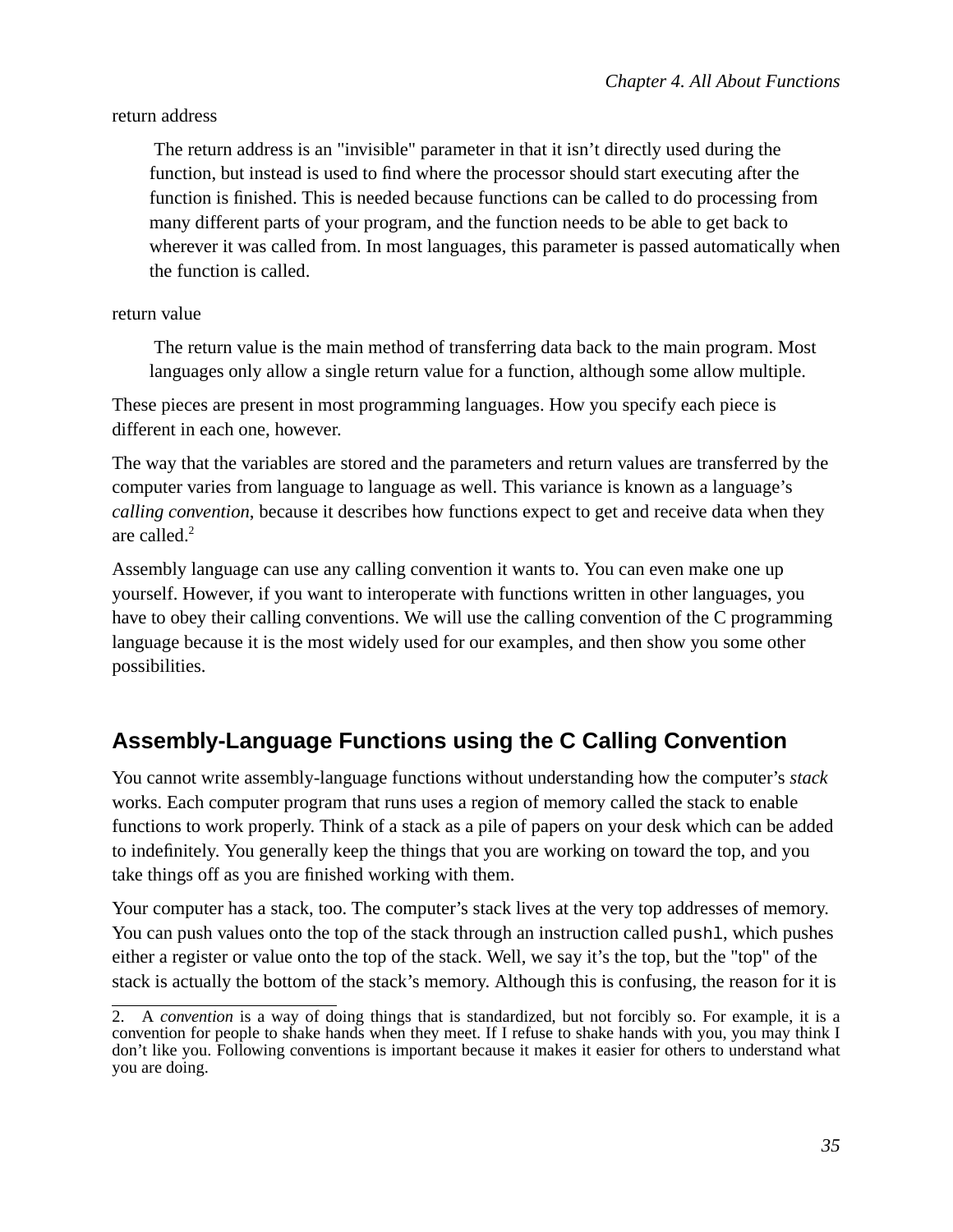that when we think of a stack of anything - dishes, papers, etc. - we think of adding and removing to the top of it. However, in memory the stack starts at the top of memory and grows downward due to other architectural considerations. Therefore, when we refer to the "top of the stack" remember it's at the bottom of the stack's memory. When we are referring to the top or bottom of memory, we will specifically say so. You can also pop values off the top using an instruction called popl.

When we push a value onto the stack, the top of the stack moves to accomodate the addition value. We can actually continually push values onto the stack and it will keep growing further and further down in memory until we hit our code or data. So how do we know where the current "top" of the stack is? The stack register, %esp, always contains a pointer to the current top of the stack, wherever it is.

Every time we push something onto the stack with pushl, %esp gets subtracted by 4 so that it points to the new top of the stack (remember, each word is four bytes long, and the stack grows downward). If we want to remove something from the stack, we simply use the popl instruction, which adds 4 to  $\epsilon$ esp and puts the previous top value in whatever register you specified. pushl and popl each take one operand - the register to push onto the stack for pushl, or receive the data that is popped off the stack for popl.

If we simply want to access the value on the top of the stack, we can simply use the %esp register. For example, the following code moves whatever is at the top of the stack into %eax:

movl (%esp), %eax If we were to just do

movl %esp, %eax

%eax would just hold the pointer to the top of the stack rather than the value at the top. Putting %esp in parenthesis causes the computer to go to indirect addressing mode , and therefore we get the value pointed to by %esp. If we want to access the value right below the top of the stack, we can simply do

movl 4(%esp), %eax

This uses the base pointer addressing mode (see the Section called *[Data Accessing Methods](#page-14-0)* in [Chapter 2\)](#page-14-0) which simply adds 4 to %esp before looking up the value being pointed to.

In the C language calling convention, the stack is the key element for implementing a function's local variables, parameters, and return address.

Before executing a function, a program pushes all of the parameters for the function onto the stack in the reverse order that they are documented. Then the program issues a call instruction indicating which function it wishes to start. The call instruction does two things. First it pushes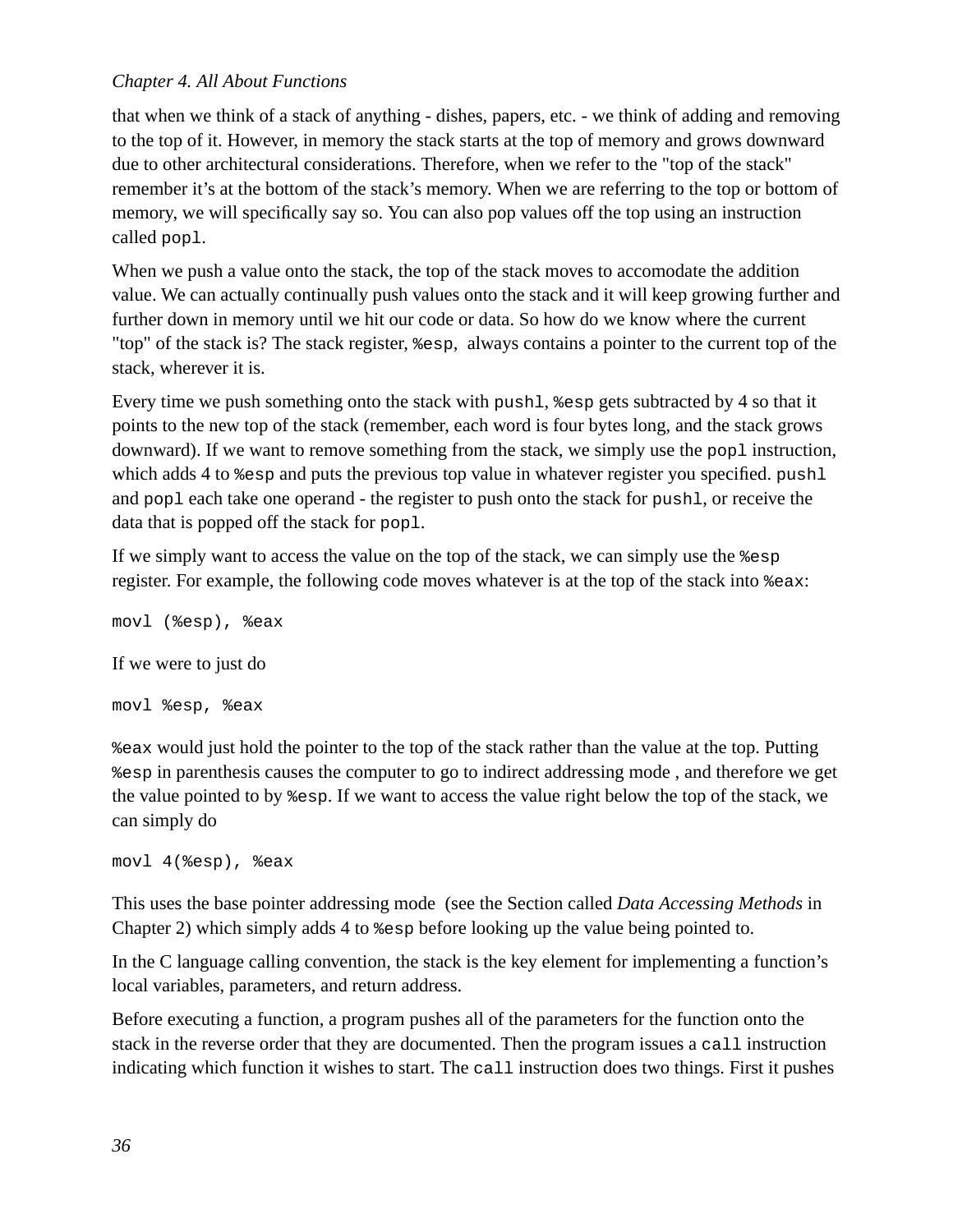the address of the next instruction, which is the return address, onto the stack. Then it modifies the instruction pointer to point to the start of the function. So, at the time the function starts, the stack looks like this:

```
Parameter #N
...
Parameter 2
Parameter 1
Return Address <--- (%esp)
```
Now the function itself has some work to do. The first thing it does is save the current base pointer register, %ebp, by doing **pushl %ebp**. The base pointer is a special register used for accessing function parameters and local variables. Next, it copies the stack pointer to %ebp by doing **movl %esp, %ebp**. This allows you to be able to access the function parameters as fixed indexes from the base pointer. You may think that you can use the stack pointer for this. However, during your program you may do other things with the stack such as pushing arguments to other functions. Copying the stack pointer into the base pointer at the beginning of a function allows you to always know where in the stack your parameters are (and as we will see, local variables too). So, at this point, the stack looks like this:

```
Parameter \#N <--- N*4+4 (%ebp)
...
Parameter 2 <--- 12(%ebp)
Parameter 1 <--- 8(%ebp)
Return Address <--- 4(%ebp)
Old %ebp <--- (%esp) and (%ebp)
```
This also shows how to access each parameter the function has.

Next, the function reserves space on the stack for any local variables it needs. This is done by simply moving the stack pointer out of the way. Let's say that we are going to need 2 words of memory to run a function. We can simply move the stack pointer down 2 words to reserve the space. This is done like this:

subl \$8, %esp

This subtracts 8 from  $\epsilon$ esp (remember, a word is four bytes long).<sup>3</sup> So now, we have 2 words for local storage. Our stack now looks like this:

```
Parameter \#N <--- N*4+4 (%ebp)
...
Parameter 2 <--- 12(%ebp)
```
<sup>3.</sup> Just a reminder - the dollar sign in front of the eight indicates immediate mode addressing, meaning that we load the number 8 into %esp rather than the value at address 8.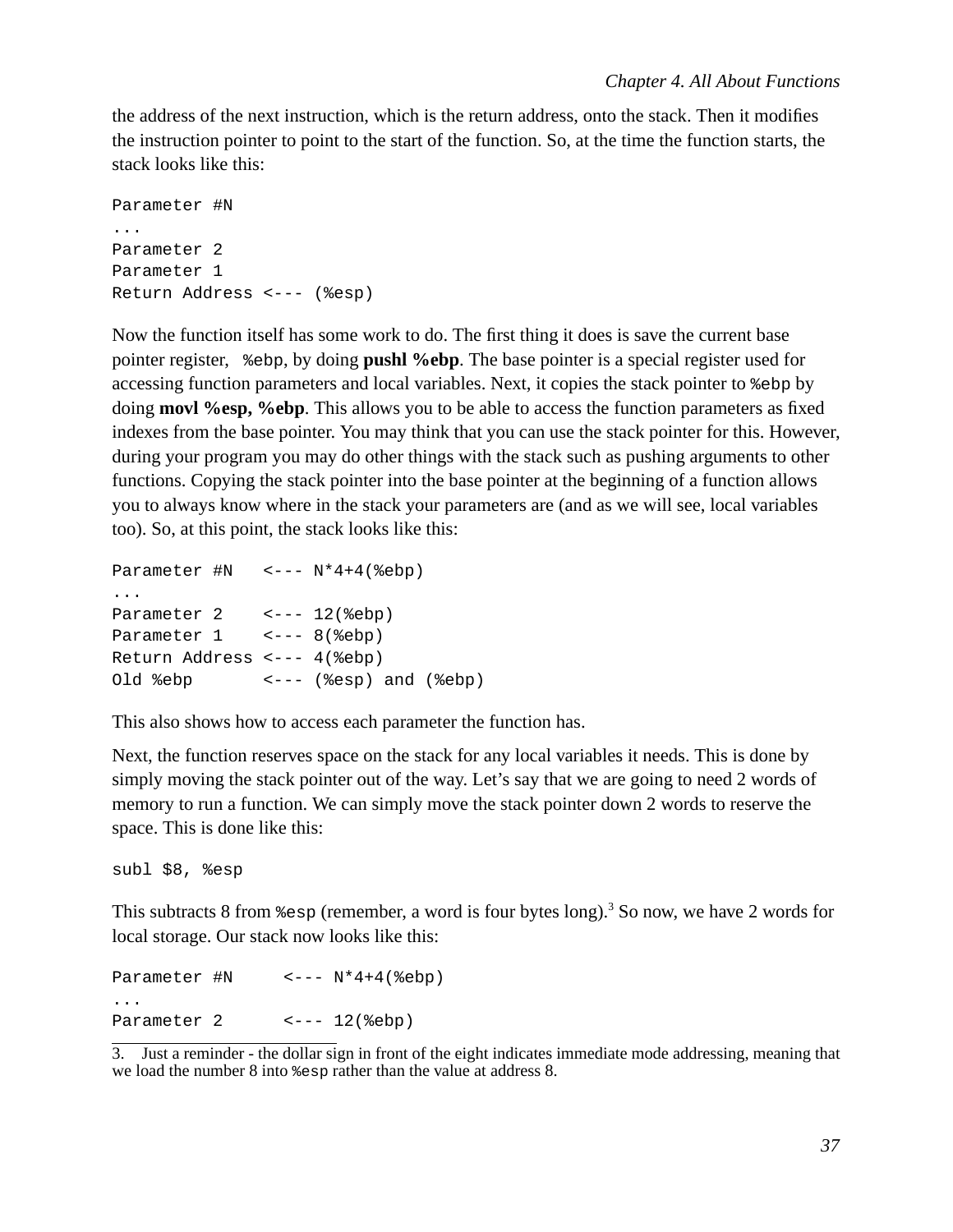*Chapter 4. All About Functions*

```
Parameter 1 <--- 8(%ebp)
Return Address <--- 4(%ebp)
Old %ebp <--- (%ebp)
Local Variable 1 <--- -4(%ebp)
Local Variable 2 \leftarrow -5 -8(%ebp) and (%esp)
```
So we can now access all of the data we need for this function by using base pointer addressing using different offsets from %ebp %ebp was made specifically for this purpose, which is why it is called the base pointer. You can use other registers for base pointer addressing, but the x86 architecture makes using the %ebp register a lot faster.

Global variables and static variables are accessed just like we have been accessing memory in previous chapters. The only difference between the global and static variables is that static variables are only used by the function, while global variables are used by many functions. Assembly language treats them exactly the same, although most other languages distinguish them.

When a function is done executing, it does two things. First, it stores it's return value in  $\gamma$ eax. Second, it returns control back to wherever it was called from. Returning control is done using the ret instruction, which pops whatever value is at the top of the stack, and sets the instruction pointer to that value. However, in our program right now, the top of the stack isn't pointing to the return address. Therefore, we have to restore the stack pointer to what it was. So to terminate the program, you have to do the following:

movl %ebp, %esp popl %ebp ret

This restores the %ebp register and moves the stack pointer back to pointing at the return address. *At this point, you should consider all local variables to be disposed of.* The reason is that after you move the stack pointer, future stack operations will overwrite everything you put there. Therefore, you should never save the address of a local variable past the life of the function it was created in, or else it will be overwritten on future pushes. Control is now handed back to the calling program or function, which can then examine %eax for the return value. The calling program also needs to pop off all of the parameters it pushed onto the stack in order to get the stack pointer back where it was (you can also simply add 4\*number of paramters to %esp using the addl instruction, if you don't need the values of the parameters anymore).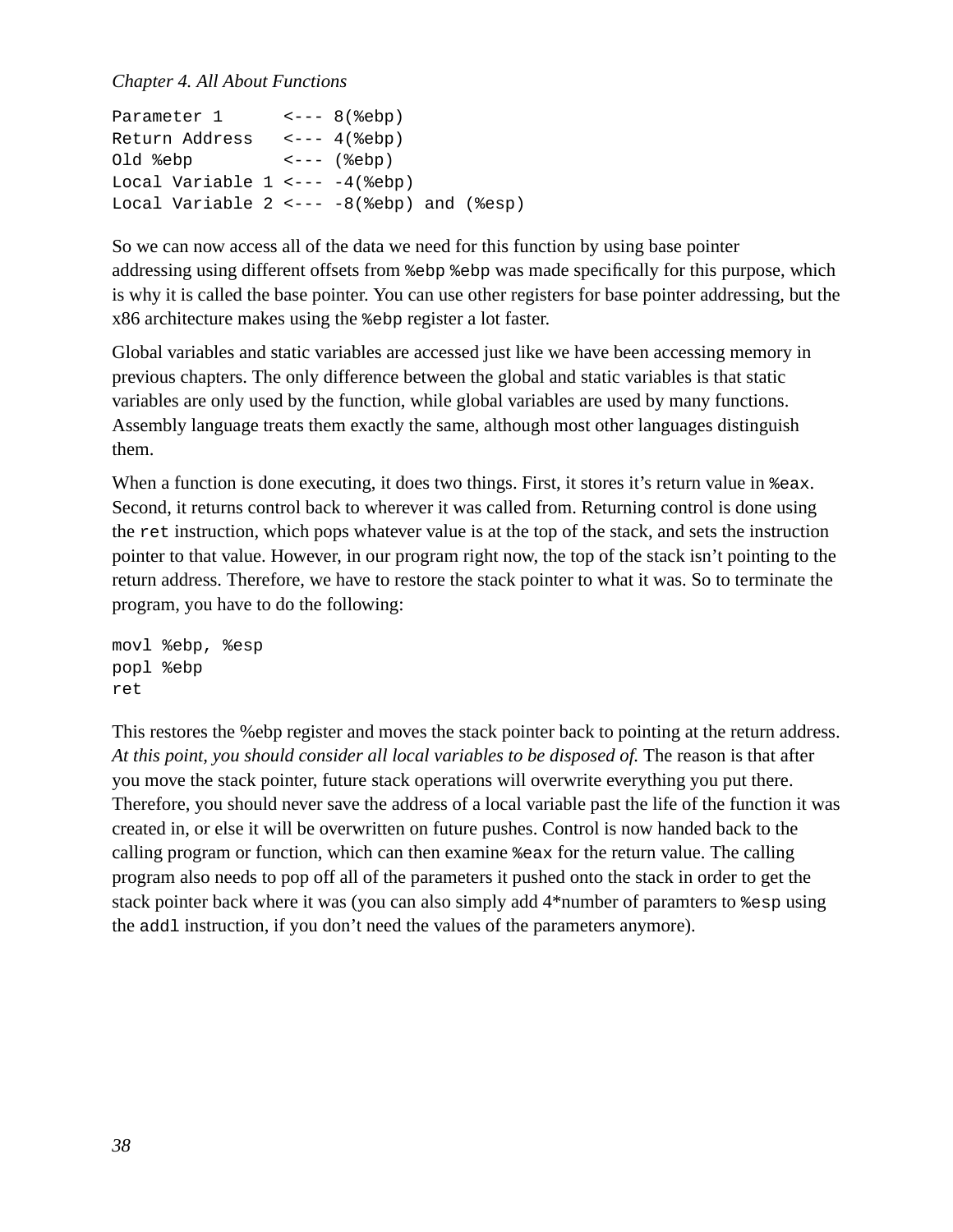### **Destruction of Registers**

When you call a function, you should assume that everything currently in your registers will be wiped out. The only register that is guaranteed to be left with the value it started with is %ebp. %eax is guaranteed to be overwritten, and the others likely are. If there are registers you want to save before calling a function, you need to save them by pushing them on the stack before pushing the function's paramters. You can then pop them back off in reverse order after popping off the parameters. Even if you know a function does not overwrite a register you should save it, because future versions of that function may. Other calling conventions may be different. For example, other calling conventions may place the burden on the function to save any registers it uses.

**Extended Specification:** Details of the calling convention (also known as the ABI, or Application Binary Interface) is available online. We have oversimplified and left out several important pieces to make this simpler for new programmers. For full details, you should check out the documents available at http://www.linuxbase.org/spec/refspecs/ Specifically, you should look for the System V Application Binary Interface - Intel386 Architecture Processor Supplement.

### **A Function Example**

Let's take a look at how a function call works in a real program. The function we are going to write is the power function. We will give the power function two parameters - the number and the power we want to raise it to. For example, if we gave it the paramters 2 and 3, it would raise 2 to the power of 3, or 2\*2\*2, giving 8. In order to make this program simple, we will only allow numbers 1 and greater.

The following is the code for the complete program. As usual, an explanation follows:

```
#PURPOSE: Program to illustrate how functions work
# This program will compute the value of
\# 2^3 + 5^2
#
#Everything in the main program is stored in registers,
#so the data section doesn't have anything.
.section .data
.section .text
```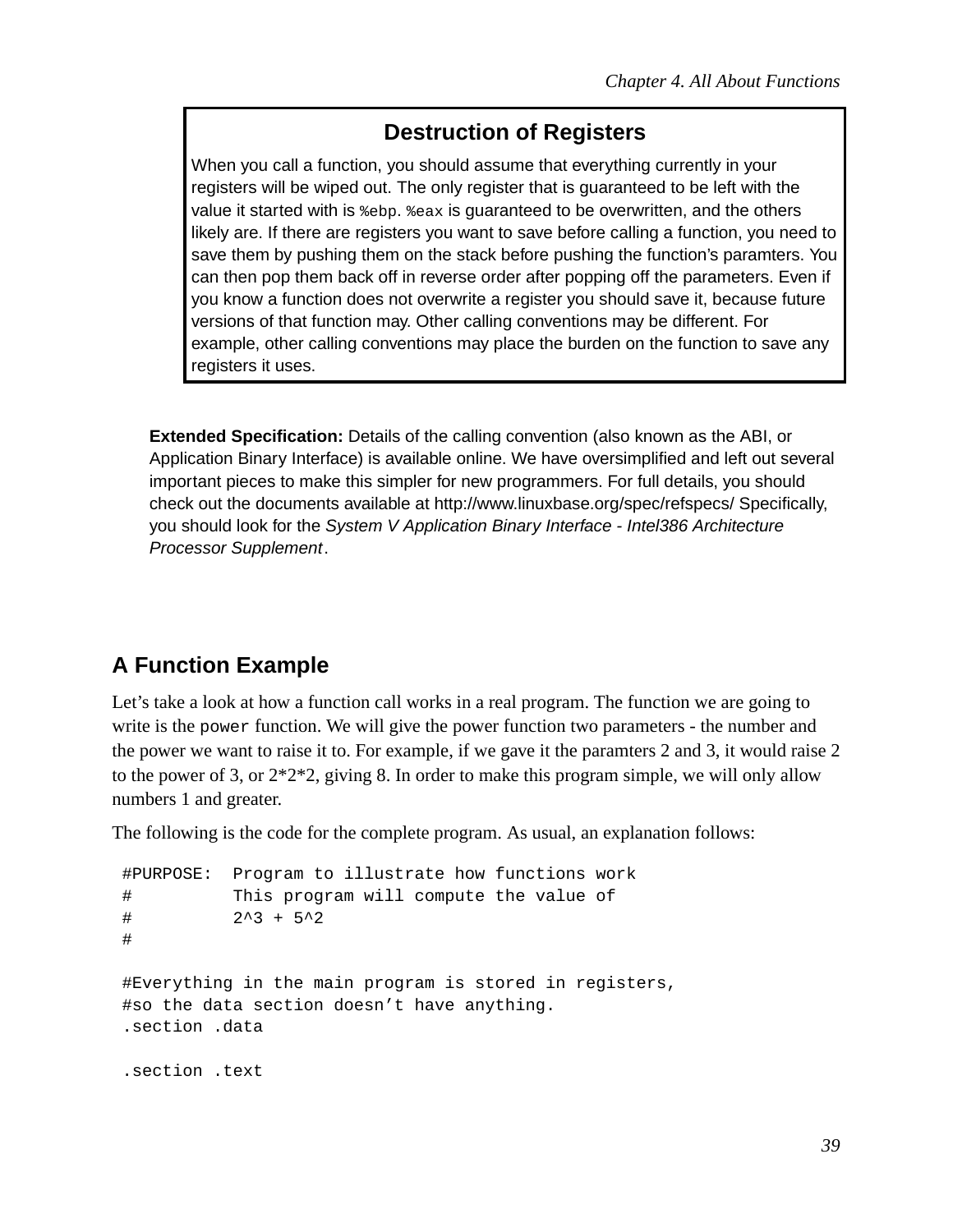```
.globl _start
_start:
pushl $3 \qquad #push second argument
pushl $2 \qquad #push first argument
call power \qquad #call the function
addl $8, %esp #move the stack pointer back
pushl %eax \qquad #save the first answer before
                      #calling the next function
pushl $2 \qquad #push second argument
pushl $5 \qquad #push first argument
call power \qquad #call the function
addl $8, %esp \# #move the stack pointer back
popl %ebx \#The second answer is already
                      #in %eax. We saved the
                      #first answer onto the stack,
                      #so now we can just pop it
                      #out into %ebx
addl %eax, %ebx #add them together
                      #result in %ebx
movl $1, %eax #exit (%ebx is returned)
int $0x80
#PURPOSE: This function is used to compute
# the value of a number raised to
# a power.
#
#INPUT: First argument - the base number
# Second argument - the power to
# raise it to
#
#OUTPUT: Will give the result as a return value
#
#NOTES: The power must be 1 or greater
#
#VARIABLES:
# %ebx - holds the base number
# %ecx - holds the power
#
```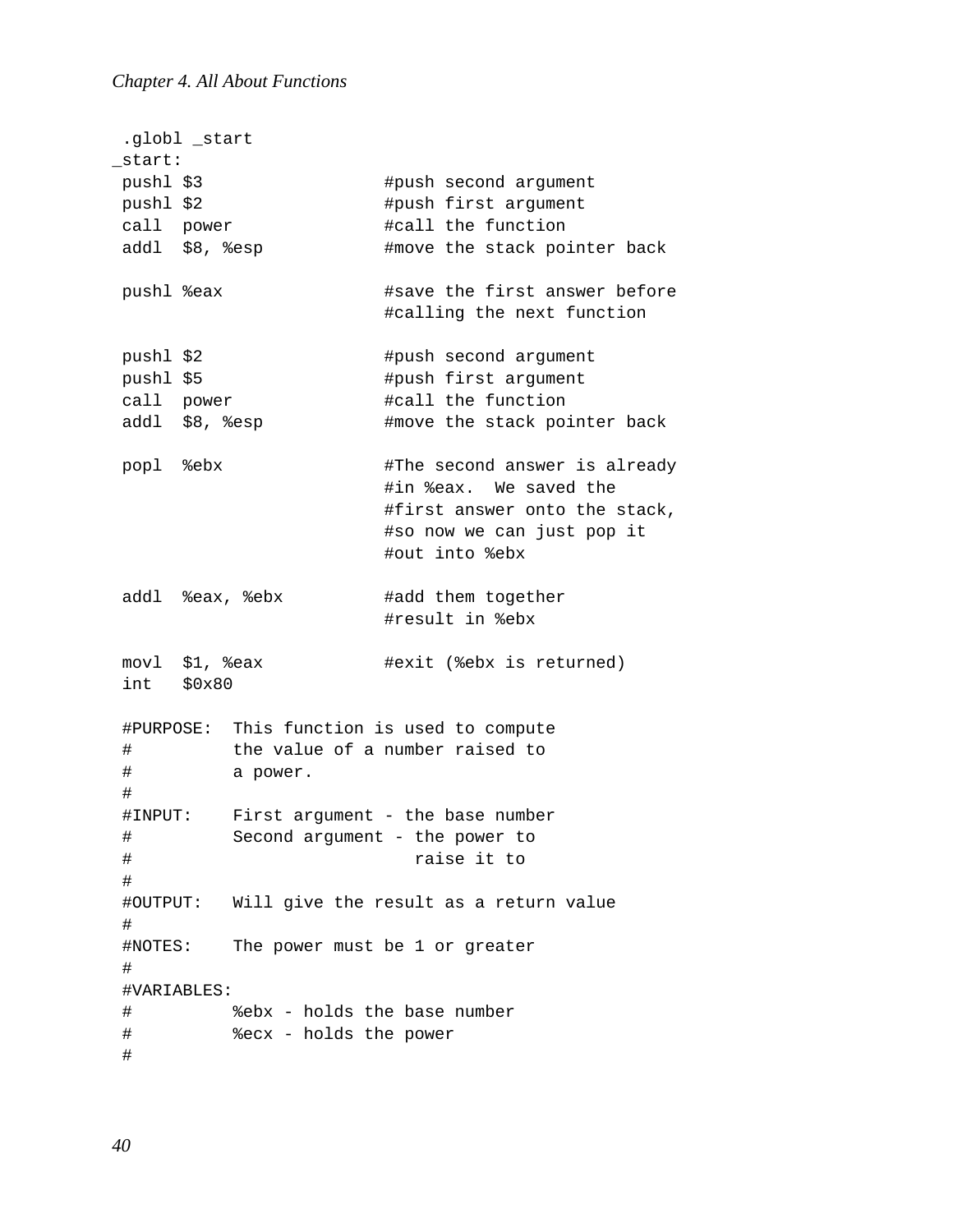```
# -4(%ebp) - holds the current result
#
# %eax is used for temporary storage
#
 .type power, @function
power:
pushl %ebp #save old base pointer
movl %esp, %ebp #make stack pointer the base pointer
subl $4, %esp #get room for our local storage
movl 8(%ebp), %ebx #put first argument in %eax
movl 12(%ebp), %ecx #put second argument in %ecx
movl %ebx, -4(%ebp) #store current result
power_loop_start:
cmpl $1, %ecx #if the power is 1, we are done
je end_power
movl -4(%ebp), %eax #move the current result into %eax
imul %ebx, %eax #multiply the current result by
                    #the base number
movl %eax, -4(%ebp) #store the current result
decl %ecx \#decrease the power
 jmp power_loop_start #run for the next power
end_power:
movl -4(%ebp), %eax #return value goes in %eax
movl %ebp, %esp #restore the stack pointer
popl %ebp \#restore the base pointer
ret
```
Type in the program, assemble it, and run it. Try calling power for different values, but remember that the result has to be less than 256 when it is passed back to the operating system. Also try subtracting the results of the two computations. Try adding a third call to the power function, and add it's result back in.

The main program code is pretty simple. You push the arguments onto the stack, call the function, and then move the stack pointer back. The result is stored in %eax. Note that between the two calls to power, we save the first value onto the stack. This is because the only register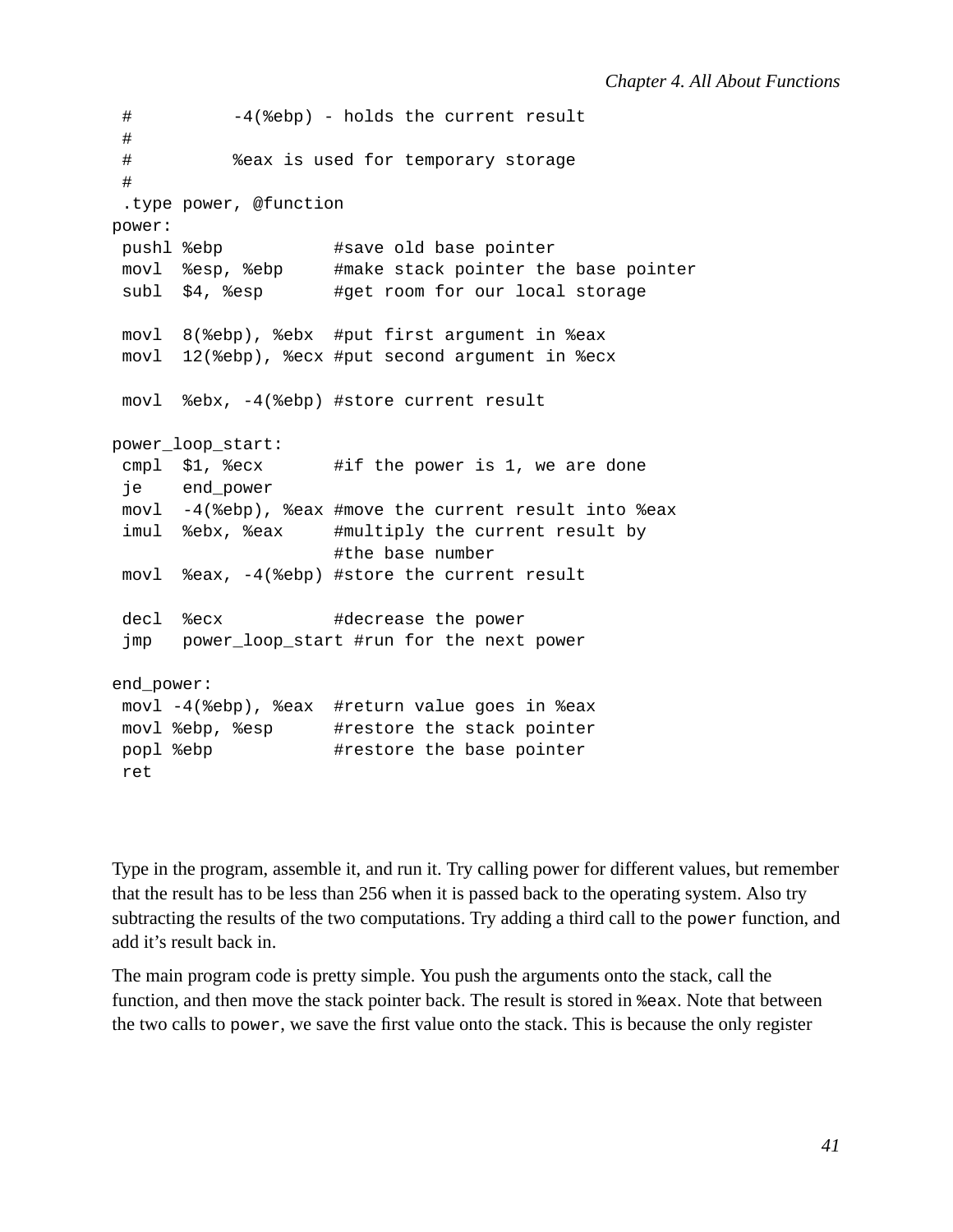that is guaranteed to be saved is %ebp. Therefore we push the value onto the stack, and pop the value back off after the second function call is complete.

Let's look at how the function itself is written. Notice that before the function, there is documentation as to what the function does, what it's arguments are, and what it gives as a return value. This is useful for programmers who use this function. This is the function's interface. This lets the programmer know what values are needed on the stack, and what will be in %eax at the end.

We then have the following line:

.type power,@function

This tells the linker that the symbol power should be treated as a function. This isn't useful now, but it will be when you start building larger programs that run multiple files. [Chapter 8](#page-94-0) has additional information on what this is used for. Since this program is only in one file, it would work just the same with this left out, however, it is good practice. After that, we define the value of the power label:

power:

As mentioned previously, this defines the symbol power to be the address where the instructions following the label begin. This is how **call power** works. It transfers control to this spot of the program. The difference between call and jmp is that call also pushes the return address onto the stack so that the function can return, while the jmp does not.

Next, we have our instructions to set up our function:

```
pushl %ebp
movl %esp, %ebp
subl $4, %esp
```
At this point, our stack looks like this:

```
Base Number \leftarrow -12(%ebp)
Power \leftarrow -8 (%ebp)
Return Address <--- 4(%ebp)
Old %ebp <--- (%ebp)
Current result <--- -4(%ebp) and (%esp)
```
Although we could use a register for temporary storage, this program uses a local variable in order to show how to set it up. Often times there just aren't enough registers to store everything, so you have to offload them into a local variable. Other times, your function will need to call another function and send it a pointer to some of your data. You can't have a pointer to a register, so you have to store it in a local variable in order to send a pointer to it.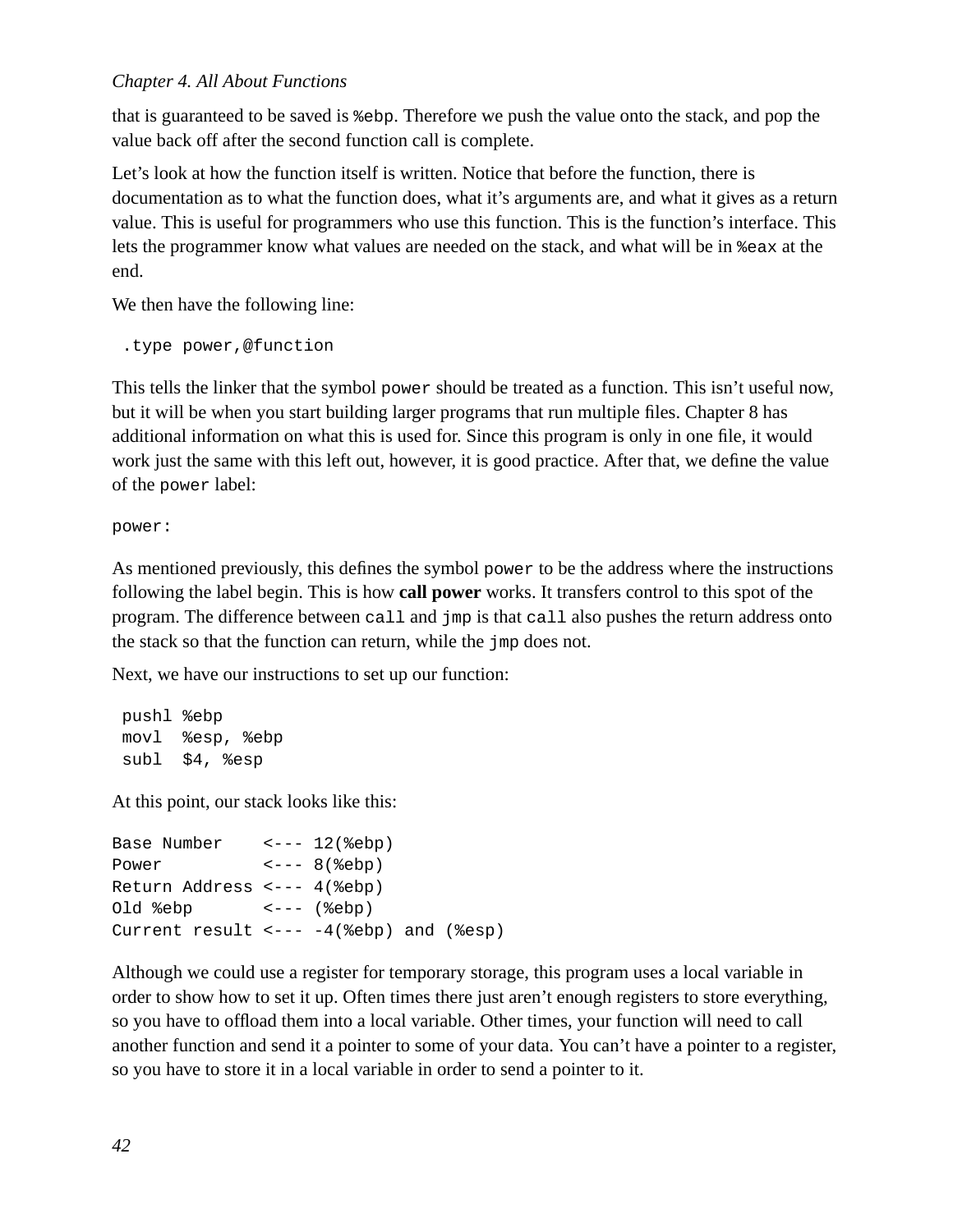Basically, what the program does is start with the base number, and store it both as the multiplier (stored in  $\epsilon$ ebx) and the current value (stored in -4(%ebp)). It also has the power stored in  $\epsilon$ ecx It then continually multiplies the current value by the multiplier, decreases the power, and leaves the loop if power gets down to 1.

By now, you should be able to go through the program without help. The only things you should need to know is that imul does integer multiplication and stores the result in the second operand, and decl decreases the given register by 1.

*\* Need to have defined operand a long time before now. Need to differentiate operands and parameters by the fact that operands are for instructions and parameters are for functions.*

A good project to try now is to extend the program so it will return the value of a number if the power is 0 (hint, anything raised to the zero power is 1). Keep trying. If it doesn't work at first, try going through your program by hand with a scrap of paper, keeping track of where %ebp and %esp are pointing, what is on the stack, and the values in each register.

# **Recursive Functions**

*\* This next part was just cut out from the previous section. I decided it was too much without a formal introduction to functions. Anyway, it needs to be molded to fit this chapter.*

The next program will stretch your brains even more. The program will compute the *factorial* of a number. A factorial is the product of a number and all the numbers between it and one. For example, the factorial of 7 is  $7*6*5*4*3*2*1$ , and the factorial of 4 is  $4*3*2*1$ . Now, one thing you might notice is that the factorial of a number is the same as the product of a number and the factorial just below it. For example, the factorial of 4 is 4 times the factorial of 3. The factorial of 3 is 3 times the factorial of 2. 2 is 2 times the factorial of 1. The factorial of 1 is 1. This type of definition is called a recursive definition. That means, the definition of the factorial function includes the factorial funtion. However, since all functions need to end, a recursive definition must include a *base case*. The base case is the point where recursion will stop. Without a base case, the function would go on forever. In the case of the factorial, it is the number 1. When we hit the number 1, we don't run the factorial again, we just say that the factorial of 1 is 1. So, let's run through what we want the code to look like for our factorial function:<sup>4</sup>

- 1. Examine the number
- 2. Is the number 1?
- 3. If so, the answer is one
- 4. Otherwise, the answer is the number times the factorial of the number minus one
- 4. This is a function, not a program, because it is called more than once (specifically, its called from itself)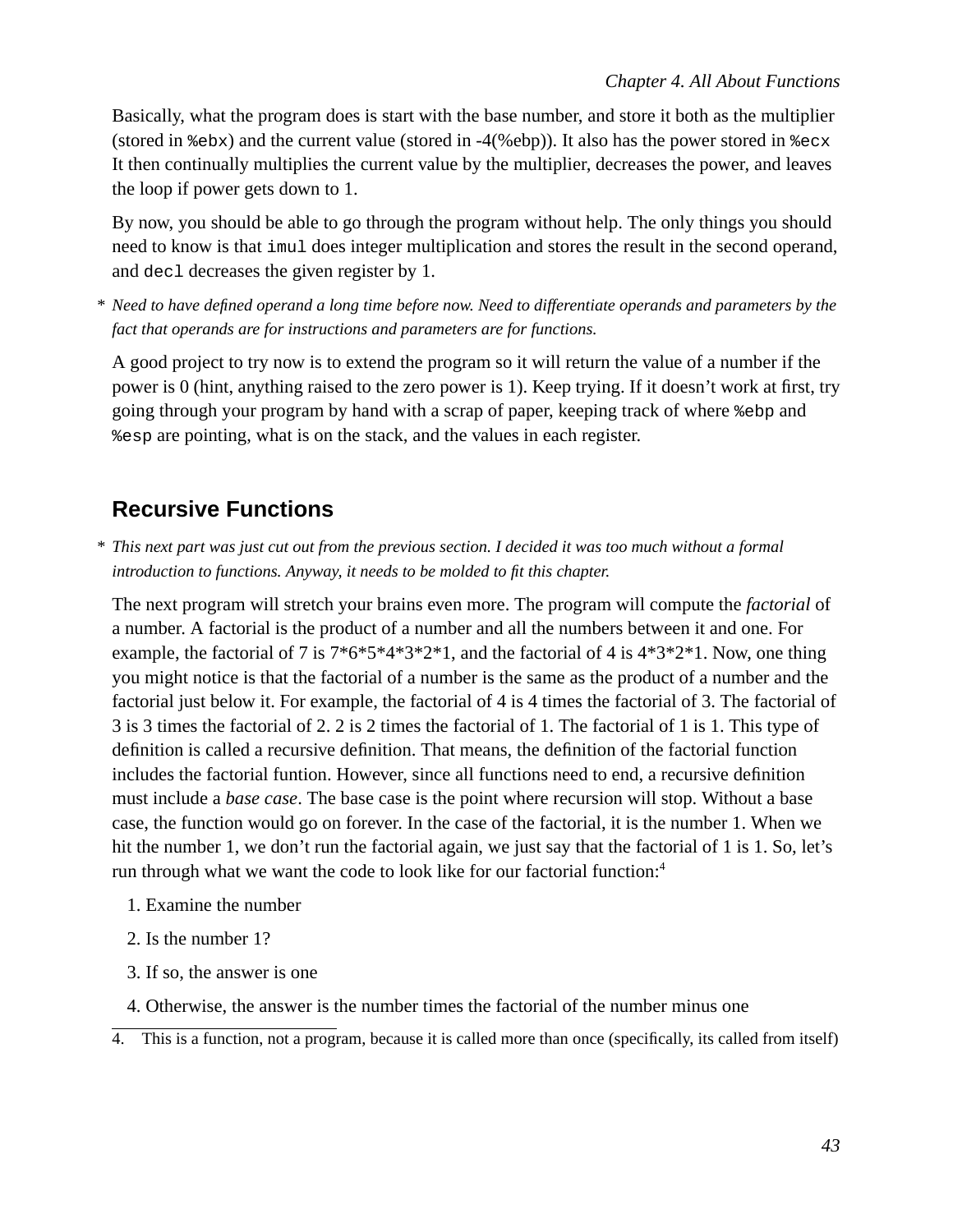This presents a problem. Previously, we named our storage locations in memory where we held the values we were working on (data\_items in the first example). This program, however, will call itself before it is finished. Therefore, if we store our data in a register or fixed location in memory, it will be overwritten when we call the function from itself. When the second function returns, all of our data will be overwritten with the data from the call that just returned. To get around this, we use a section of memory called the *stack*. The stack is like a stack of dishes. You put one dish at a time on top, and then you take the dishes off in the reverse order (the last dish you put on the stack becomes the first dish you take off). In your computer, there is a stack of data, that you can put stuff on the top and take stuff off the top. The way this helps us with functions, is that whenever we call a function, we can put the stuff we're working with on the stack, call the function, and then afterwards take it back off. We just have to be sure that we take off everything we put on, or the functions that calls us will be confused, because then they won't know where on the stack their stuff is. We would be leaving our dishes on top instead of cleaning up after ourselves. Confused yet? Let's take a look at some real code to see how this works.

#PURPOSE - Given a number, this program computes the # factorial. For example, the factorial of # 3 is 3 \* 2 \* 1, or 6. The factorial of  $\#$  4 is  $4 * 3 * 2 * 1$ , or 24, and so on. # #This program shows how to call a function. You #call a function by first pushing all the arguments, #then you call the function, and the resulting #value is in %eax. The program can also change the #passed parameters if it wants to. .section .data #This program has no global data .section .text .globl \_start .globl factorial #this is unneeded unless we want to share #this function among other programs \_start: pushl \$4 #The factorial takes one argument - the number #we want a factorial of. So, it gets pushed call factorial #run the factorial function popl %ebx #always remember to pop anything you pushed movl %eax, %ebx #factorial returns the answer in %eax, but we #want it in %ebx to send it as our exit status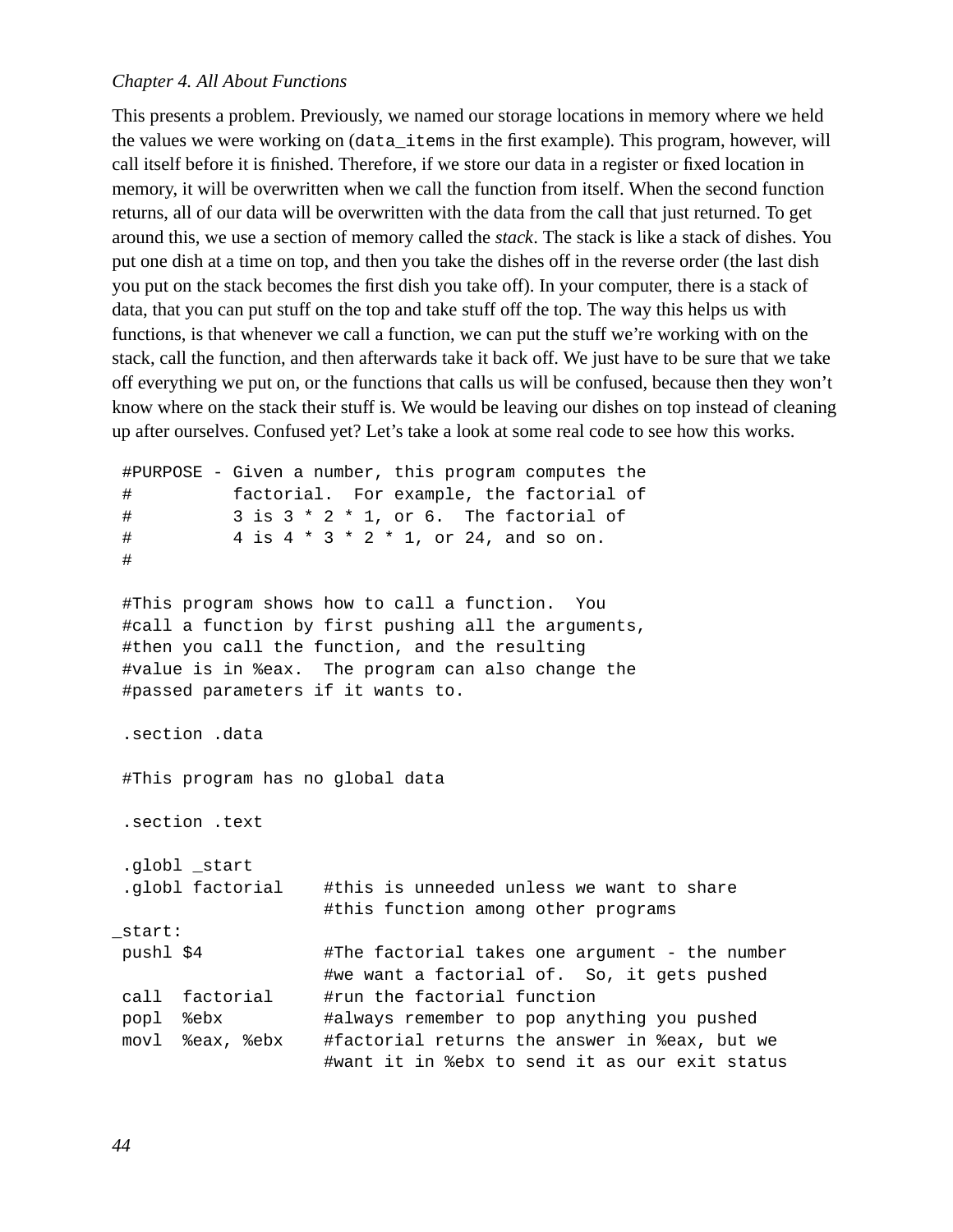| movl<br>int | $$1,$ $%$ eax<br>\$0x80    | #call the kernel's exit function                                                                                                                                             |
|-------------|----------------------------|------------------------------------------------------------------------------------------------------------------------------------------------------------------------------|
|             | .type factorial, @function | #This is the actual function definition                                                                                                                                      |
| factorial:  |                            |                                                                                                                                                                              |
| pushl %ebp  |                            | #standard function stuff - we have to restore<br>#ebp to its prior state before returning,<br>#so we have to push it                                                         |
| movl        | %esp, %ebp                 | #This is because we don't want to modify<br>#the stack pointer, so we use %ebp instead.<br>#This is also because %ebp is more flexible                                       |
| mov⊥        |                            | 8(%ebp), %eax #This moves the first argument into %eax<br>#4(%ebp) holds the return address, and<br>#8(%ebp) holds the address of the first parameter                        |
|             | cmpl $$1, %eax$            | #If the number is 1, that is our base case, and<br>#we simply return (1 is already in %eax as the<br>#return value)                                                          |
|             | je end_factorial           |                                                                                                                                                                              |
| decl        | %eax                       | #otherwise, decrease the value                                                                                                                                               |
| pushl %eax  |                            | #push it for our next call to factorial                                                                                                                                      |
|             | call factorial             | #call factorial                                                                                                                                                              |
| popl %ebx   |                            | #this is the number we called factorial with<br>#we have to pop it off, but we also need<br>#it to find the number we were called with                                       |
| incl        | %ebx                       | #(which is one more than what we pushed)                                                                                                                                     |
| imul        | %ebx, %eax                 | #multiply that by the result of the last<br>#call to factorial (stored in %eax)<br>#the answer is stored in %eax, which is<br>#good since that's where return values<br>#go. |
|             | end_factorial:             |                                                                                                                                                                              |
| movl        | %ebp, %esp                 | #standard function return stuff - we                                                                                                                                         |
| popl        | %ebp                       | #have to restore %ebp and %esp to where<br>#they were before the function started                                                                                            |
| ret         |                            | #return to the function (this pops the return value, too)                                                                                                                    |
|             |                            |                                                                                                                                                                              |

and assemble, link, and run it with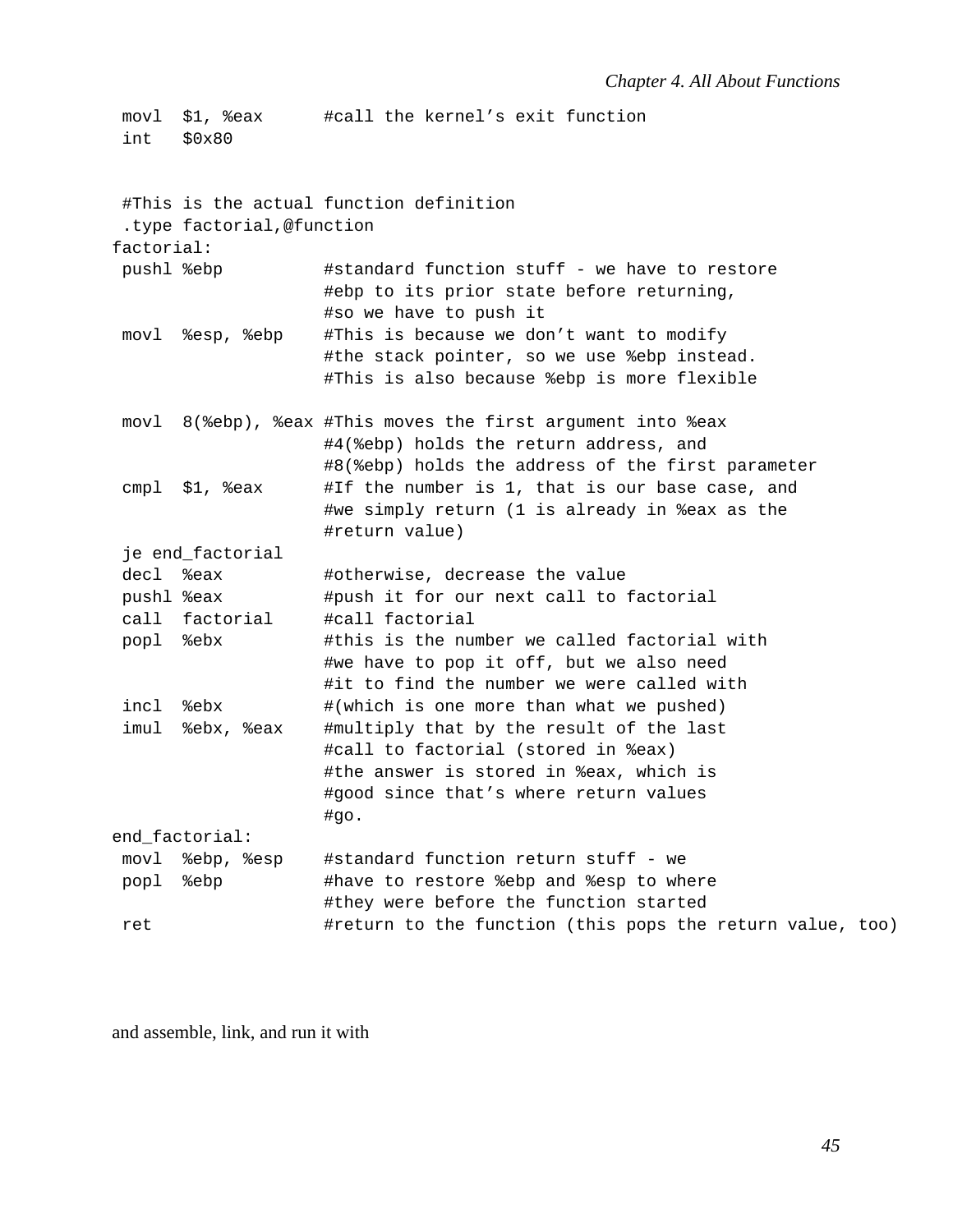*Chapter 4. All About Functions*

```
as factorial.s -o factorial.o
ld factorial.o -o factorial
./factorial
echo $?
```
which should give you the value 24. 24 is the factorial of 4, you can test it out yourself with a calculator -  $4 * 3 * 2 * 1 = 24$ .

I'm guessing you didn't understand the whole code listing. Let's go through it a line at a time to see what is happening.

\_start: pushl \$4 call factorial

Okay, this program is intended to compute the factorial of the number 4. When programming functions, you are supposed to put the parameters of the function on the top of the stack right before you call it. A function's *parameters* are the data that you want the function to work with. In this case, the factorial function takes 1 parameter, the number you want the factorial of. For any function you call, though, you have to get the parameters in the right order, or else the program will be operating on the wrong numbers. In this case, we have only one parameter, so it's not a problem.

The pushl instruction puts the given value at the top of the stack. The next instruction, call, is a lot like the jmp instruction. The difference is that call will put the address of the next instruction on top of the stack first, so the factorial function knows where to go when its finished.

Next we have the lines

popl %ebx movl %eax, %ebx movl \$1, %eax int \$0x80

This takes place after factorial has finished and computed the factorial of 4 for us. Now we have to clean up the stack. The poplinstruction removes the top item from the stack, and places it in the given register. Since the factorial function isn't changing any of our parameters, we don't have a use for it, but you should always clean up the stack after messing with it. The next instruction moves %eax to %ebx. What's in %eax? It is factorial's *return value*. A return value is a value that isn't in the function's arguments that needs to be returned. In our case, it is the value of the factorial function. With 4 as our parameter, 24 should be our return value. Return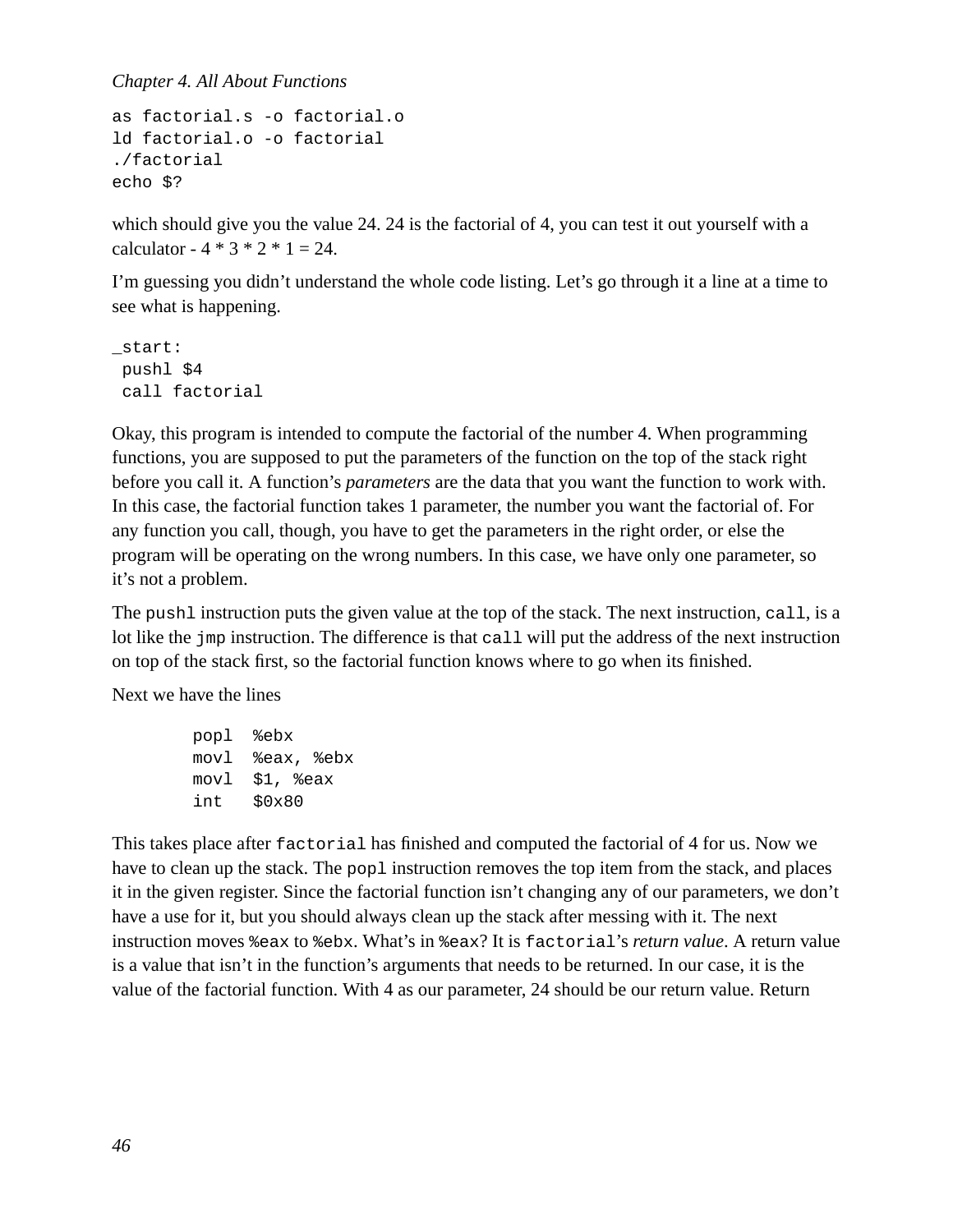values are always stored in  $*$ eax.<sup>5</sup> However, Linux requires that the program's exit status be stored int %ebx, not %eax, so we have to move it. Then we do the standard exit syscall.

The nice thing about the factorial function is that

- Other programmers don't have to know anything about it except it's arguments to use it
- It can be called multiple times and it always knows how to get back to where it was since call pushes the location of the instruction to return to

These are the main advantages of functions. Larger programs also use functions to break down complex pieces of code into smaller, simpler ones. In fact, almost all of programming is writing and calling functions. Let's look at how factorial is implemented.

Before the function starts, we have

```
.type factorial,@function
factorial:
```
The . type directive tells the linker that factorial is a function. This isn't really needed unless we were using factorial in other programs. We have included it for completeness. The line that says factorial: gives the symbol factorial the storage location of the next instruction. That's how call knew where to go when we said call factorial. The first instructions of the function are

pushl %ebp movl %esp, %ebp

The register %ebp is the only register that is saved by the function itself. A function can use any other register without saving it. The calling program is responsible for saving any other registers it needs. The calling program should push them onto the stack before pushing the function's parameters. %ebp is then set to the value of %esp. %esp is the value of the *stack pointer*. The stack pointer contains the memory location of the last item pushed onto the stack. %esp is modified with every push, pop, or call instruction. We need the value of %esp to find our arguments, since they were just pushed onto the stack. Therefore, we save the starting value of %esp into %ebp in order to always know where the stack started when the program was called, even if we have to push things later on. That way we always know where our parameters are.

The next instruction is

<sup>5.</sup> Different operating systems and platforms have different ways of calling functions. You actually can call functions any way you want, as long as you aren't calling functions written by other people or in other languages. However, it's best to stick with the standard, because it makes your code more readable, and if you ever need to mix languages, you are ready. The ways functions are called is known as the *ABI*, which stands for Application Binary Interface.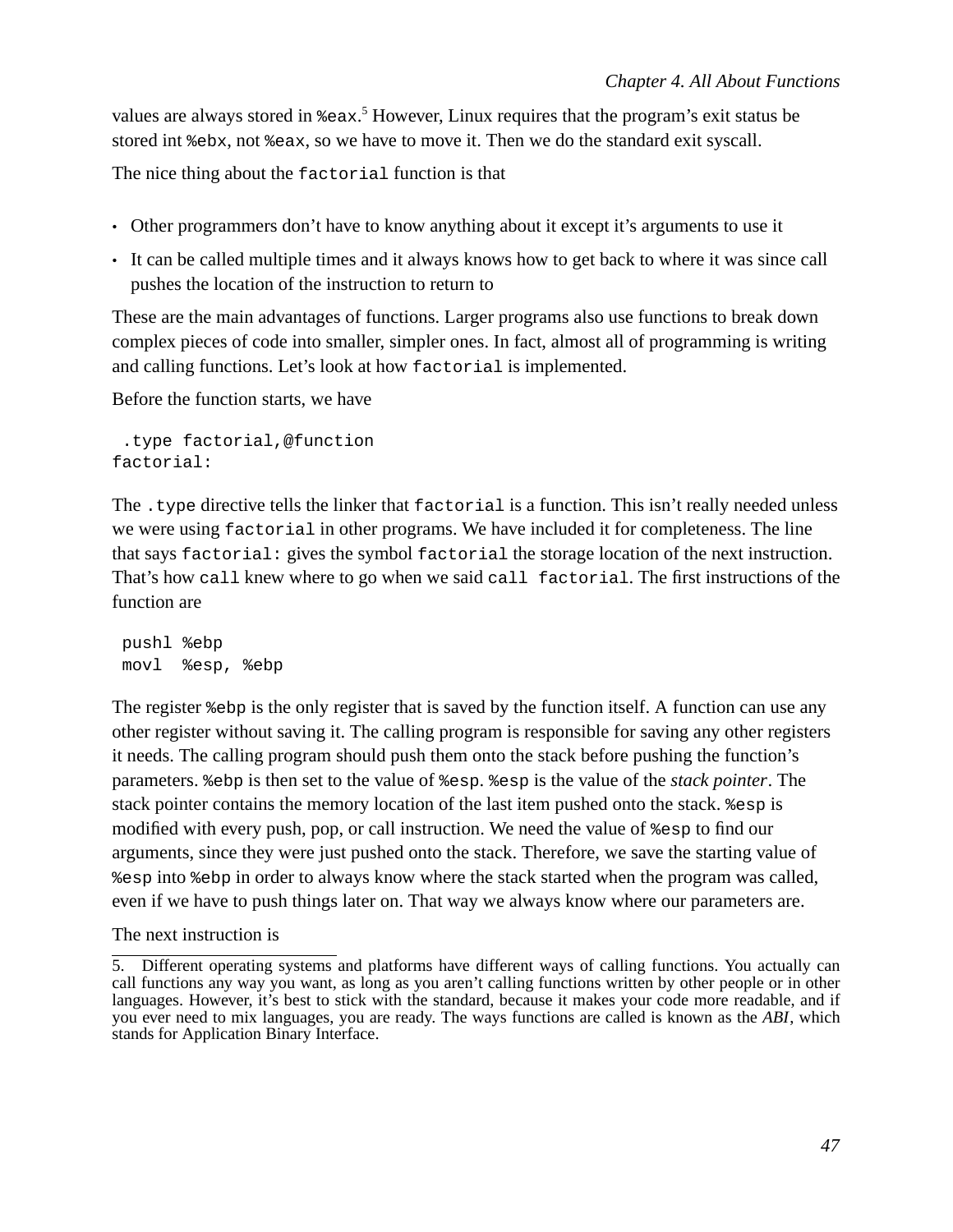movl 8(%ebp), %eax

This odd instruction moves the value at the memory location  $\epsilon$ ebp + 8 into the  $\epsilon$ eax register. What's in location  $\varepsilon$ ebp + 8? Well, let's think back. What is in  $\varepsilon$ ebp? The current stack position. What have we put on the stack? We've put the number we want to find the factorial of (with pushl \$4), the address of the where we wanted to return to after the function was over (this happens with the call factorial), and then the old value of %ebp. Each of these values is four locations big. So,  $\epsilon$ ebp holds the location of the old  $\epsilon$ ebp,  $\epsilon$ ebp + 4 will be the return address, and  $\epsilon$  ebp + 8 will be the number we want to find the factorial of. So, this line moves the function parameter into %eax. This will be 4 the first time through, then 3 the next time, then 2, then 1.

Next, we check to see if we've hit our base case (a parameter of 1). If so, we jump to the instruction labeled end factorial, where it will be returned (it's already in %eax, which we mentioned earlier is where you put return values). That is accomplished by the lines

cmpl \$1, %eax je end\_factorial

If it's not our base case, what did we say we would do? We would call the factorial function again with our parameter minus one. So, first we decrease %eax by one with

decl %eax

decl stands for decrement. It subtracts 1 from %eax. incl stands for increment, and it adds 1. After decrementing %eax, we push it onto the stack, since it's going to be the parameter of the next function call. And then we call factorial again!

pushl %eax call factorial

Okay, now we've called factorial. One thing to remember is that after a function call, we can never know what the registers are (except %esp and %ebp). So even though we had the value we were called with in %eax, it's not there any more. So, we can either pull it off the stack from the same place we got it the first time (at 8(%ebp)) or, since we have to pop the value we called the function with anyway, we can just increment that by one. So, we do

popl %ebx incl %ebx

Now, we want to multiply that number with the result of the factorial function. If you remember our previous discussion, the result of functions are left in %eax. So, we need to multiply %ebx with %eax. This is done with the command

imul %ebx, %eax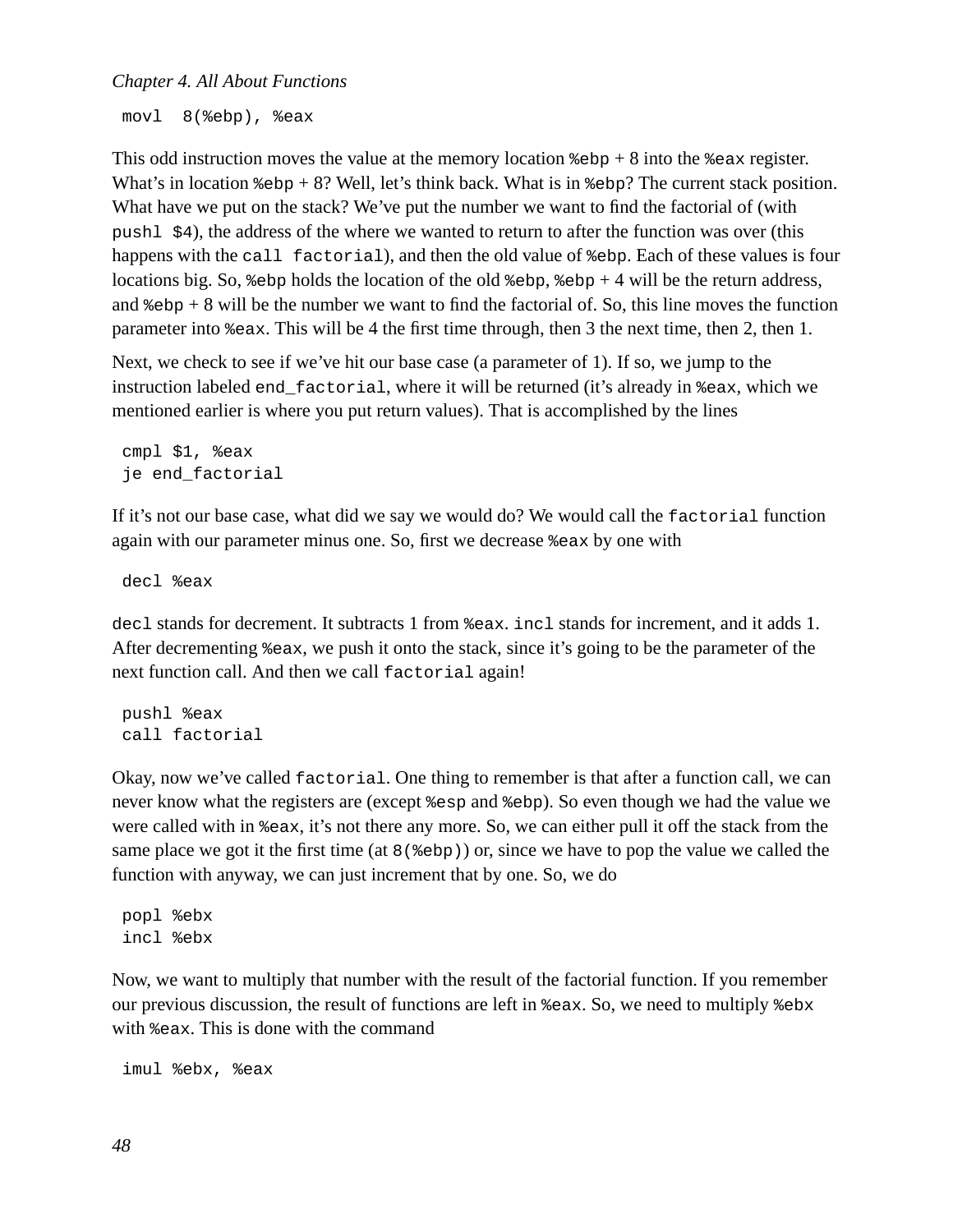This also stores the result in %eax, which is exactly where we want the return value for the function to be! Now we just need to leave the function. If you remember, at the start of the function, we pushed %ebp, and moved %esp into %ebp. Now we reverse the operation:

```
end_factorial:
movl %ebp, %esp
popl %ebp
```
Now we're already to return, so we issue the following command

ret

This pops the top value off of the stack, and then jumps to it. If you remember our discussion about call, we said that call first pushed the address of the next instruction onto the stack before it jumped to the beginning of the function. So, here we pop it back off so we can return there. The function is done, and we have our answer!

Like our previous program, you should look over the program again, and make sure you know what everything does, looking back through the section for the explanation of anything you don't understand. Then, take a piece of paper, and go through the program step-by-step, keeping track of what the values of the registers are at each step, and what values are on the stack. Doing this should deepen your understanding of what is going on.

# **Review**

## **Know the Concepts**

- What are primitives?
- What are calling conventions?
- What is the stack?
- How do push and pop affect the stack? What registers do they affect?
- What are local variables and what are they used for?
- What are  $\epsilon$  ebp and  $\epsilon$  esp used for?
- What is flow control?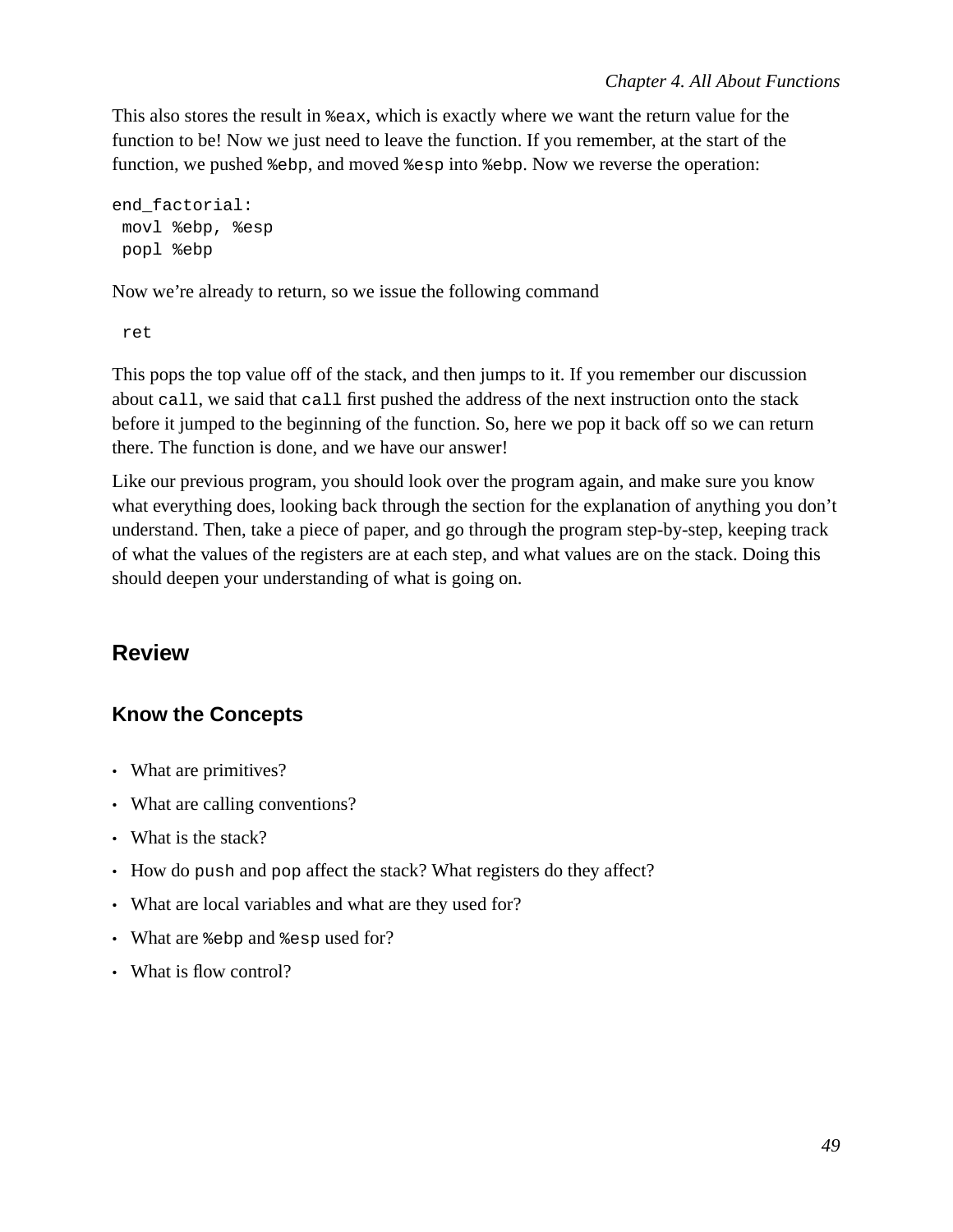### **Use the Concepts**

- Write a function called square which receives 1 argument and returns the square of that argument.
- Write a program to test your square function.
- Convert the maximum program given in the Section called *[Finding a Maximum Value](#page-26-0)* in [Chapter 3](#page-26-0) so that it is a function which takes a pointer to several values and returns their maximum. Write a program that calls maximum with 3 different lists, and returns the result of the last one as the program's exit status code.
- The call instruction pushes the location of the next instruction onto the stack, and then jumps to the subroutine. Rewrite the code in this chapter to not use the call function, but to do these explicitly.
- Try to write the program without using ret either.
- Explain the problems that would arise without a standard calling convention.

### **Going Further**

- Do you think it's better for a system to have a large set of primitives or a small one, assuming that the larger set can be written in terms of the smaller one?
- The factorial function can be written non-recursively. Do so.
- Find an application on the computer you use regularly. Try to locate a specific feature, and practice breaking that feature out into functions. Define the function interfaces between that feature and the rest of the program.
- Come up with your own calling convention. Rewrite the programs in this chapter using it. An example of a different calling convention would be to pass paramters in registers rather than the stack, to pass them in a different order, to return values in other registers or memory locations. Whatever you pick, be consistent and apply it throughout the whole program.
- Can you build a calling convention without using the stack? What limitations might it have?
- What test cases should we use in our example program to check to see if it is working properly?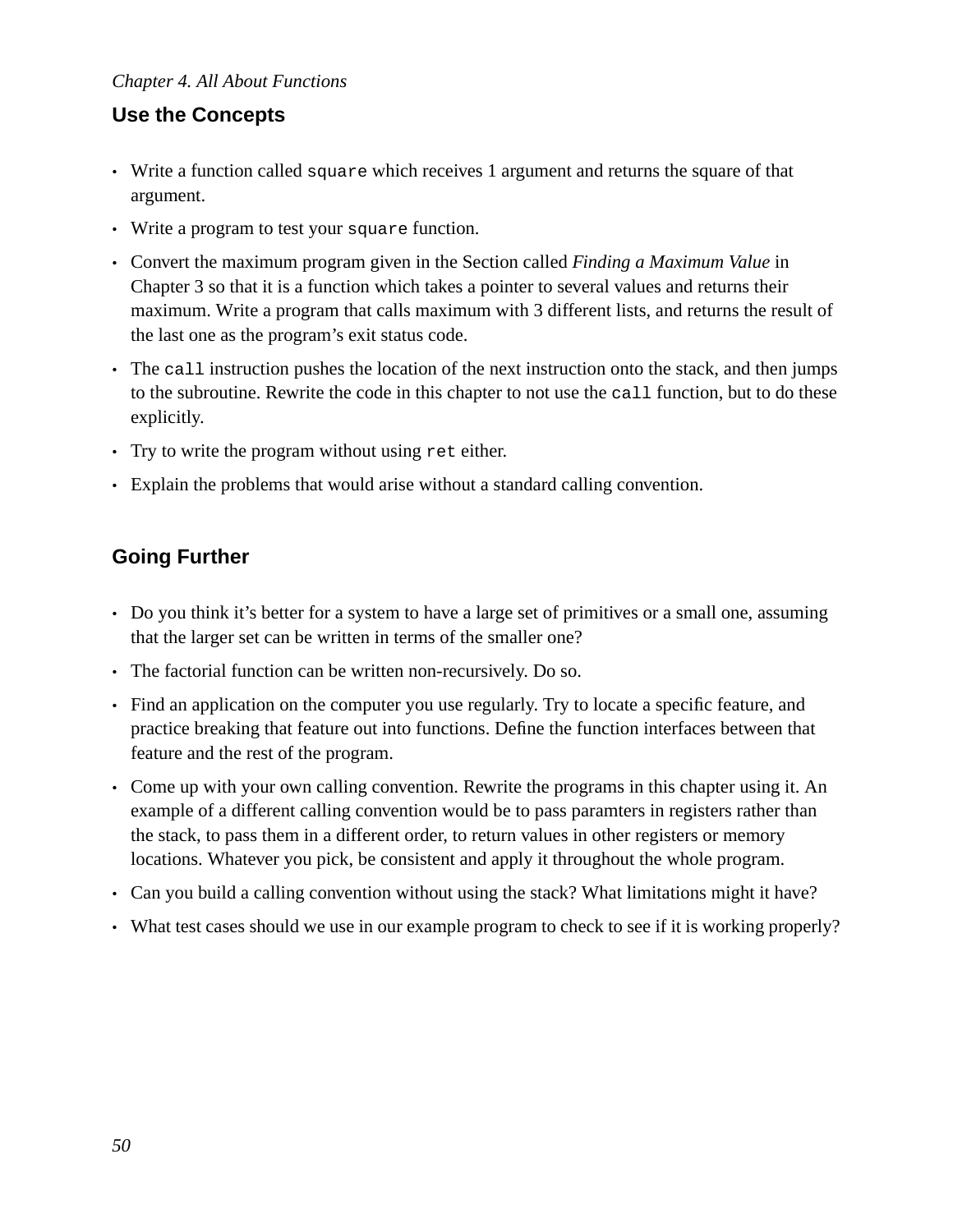# **Chapter 5. Dealing with Files**

A lot of computer programming deals with files. After all, when we reboot our computers, the only thing that remains from previous sessions are what has been put on disk. Data which is stored in files is called *persistent* data, because it persists between sessions.

# **The UNIX File Concept**

Each operating system has it's own way of dealing with files. However, the UNIX method, which is used on Linux, is the simplest and most universal. UNIX files, no matter what program created them, can all be accessed as a stream of bytes. When you access a file, you start by opening it by name. The operating system then gives you a number, called a *file descriptor*, which you use to refer to the file until you are through with it. You can then read and write to the file using its file descriptor. When you are done reading and writing, you then close the file, which then makes the file descriptor useless.

In our programs we will use the following system calls to deal with files:

- 1. Tell Linux the name of the file to open, and what you want to do with it (read, write, both read and write, create it if it doesn't exist, etc.). This is handled with the open system call, which takes a filename, a number representing your read/write intentions, and a permission set as its parameters. Having the number 5 in %eax when you signal the interrupt will indicate the open system call to Linux. The storage location of the first character of the filename should be stored in %ebx. The read/write intentions, represented as a number, should be stored in %ecx. For now, use 0 for files you want to read from, and 03101 for files you want to write to. This will be explained in more detail in [the Section called](#page-132-0) *Truth, [Falsehood, and Binary Numbers](#page-132-0)* in Chapter 10. Finally, the permission set should be stored as a number in %edx. If you are unfamiliar with UNIX permissions, just use 0666 for the permissions.
- 2. Linux will then return to you a *file descriptor* in %eax, which is a number that you use to refer to this file throughout your program.
- 3. Next you will operate on the file doing reads and/or writes, each time giving Linux the file descriptor you want to use. read is system call 3, and to call it you need to have the file descriptor in %ebx, the address of a buffer for storing the data that is read, and the size of the buffer. Buffers will be explained below. read will return with either the number of characters read from the file, or an error code. Error codes can be distinguished because they are always negative numbers. write is system call 4, and it requires the same parameters as the read system call, except that the buffer should already be filled with the data to write out. The write system call will give back the number of bytes written in %eax or an error code.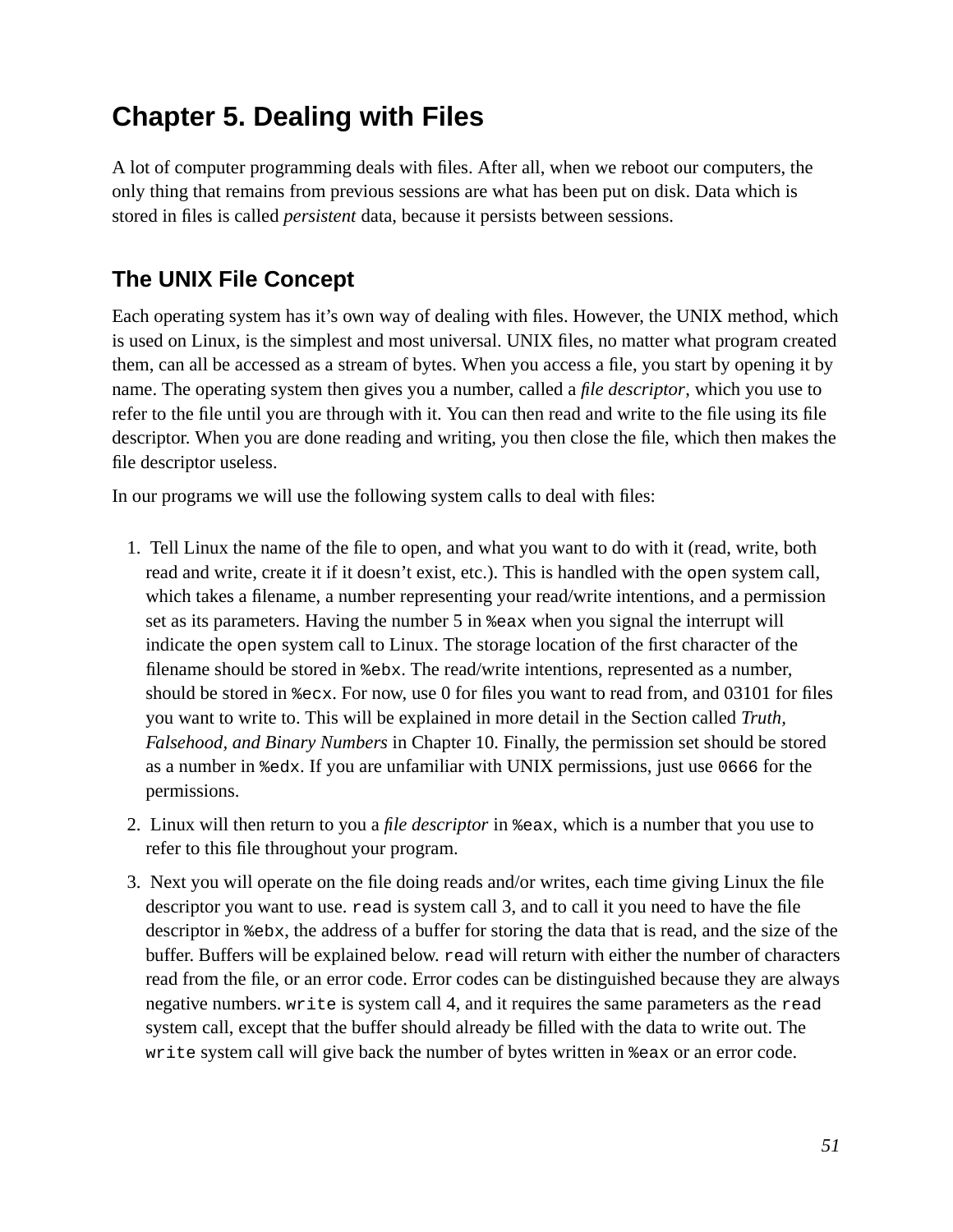4. When you are through with them, you then tell Linux to close your file. Afterwards, your file descriptor is no longer valid. This is done using close, system call 6. The only parameter to close is the file descriptor, which is placed in %ebx.

## **Buffers and .bss**

In the previous section we mentioned buffers without explaining what they were. A buffer is a continuous block of bytes used for bulk data transfer. When you request to read a file, the operating system needs to have a place to store the data it reads. That place is called a buffer. Usually, buffers are only used temporarily, while the data is transformed to another form. For example, let's say that you want to read in a single line of text from a file. However, you do not know how long that line is. Therefore, you will simply read a large number of bytes from the file into a buffer, look for the end-of-line character, copy that to another location, and start looking for the next line.

Another thing to note is that buffers are a fixed size, set by the programmer. So, if you want to read in data 500 bytes at a time, you send the read system call the address of a 500-byte unused location, and send it the number 500 so it knows how big it is. You can make it smaller or bigger, depending on your application needs.

To create a buffer, you need to either reserve static or dynamic storage. Static storage is what we have talked about so far, storage locations declared using . long or . byte directives. Dynamic storage will be discussed in the Section called *[Getting More Memory](#page-110-0)* in Chapter 9. Now, there are problems with declaring buffers using .byte. First, it is tedious to type. You would have to type 500 numbers after the .byte declaration, and they wouldn't be used for anything but to take up space. Second, it uses up space in the executable. In the examples we've used so far, it doesn't use up too much, but that can change in larger programs. In order to get around this if you want 500 bytes you have to type in 500 numbers and it wastes 500 bytes in the executable. There is a solution to both of these. So far, we have discussed two program sections, the .text and the .data sections. There is another section called .bss. This section is like the data section, except that it doesn't take up space in the executable. This section can reserve storage, but it can't initialize it. In the .data section, you could reserve storage and set it to an initial value. In the .bss section, you can't set an initial value. This is useful for buffers because we don't need to initialize them anyway, we just need to reserve storage. In order to do this, we do the following commands:

```
.section .bss
 .lcomm my_buffer, 500
```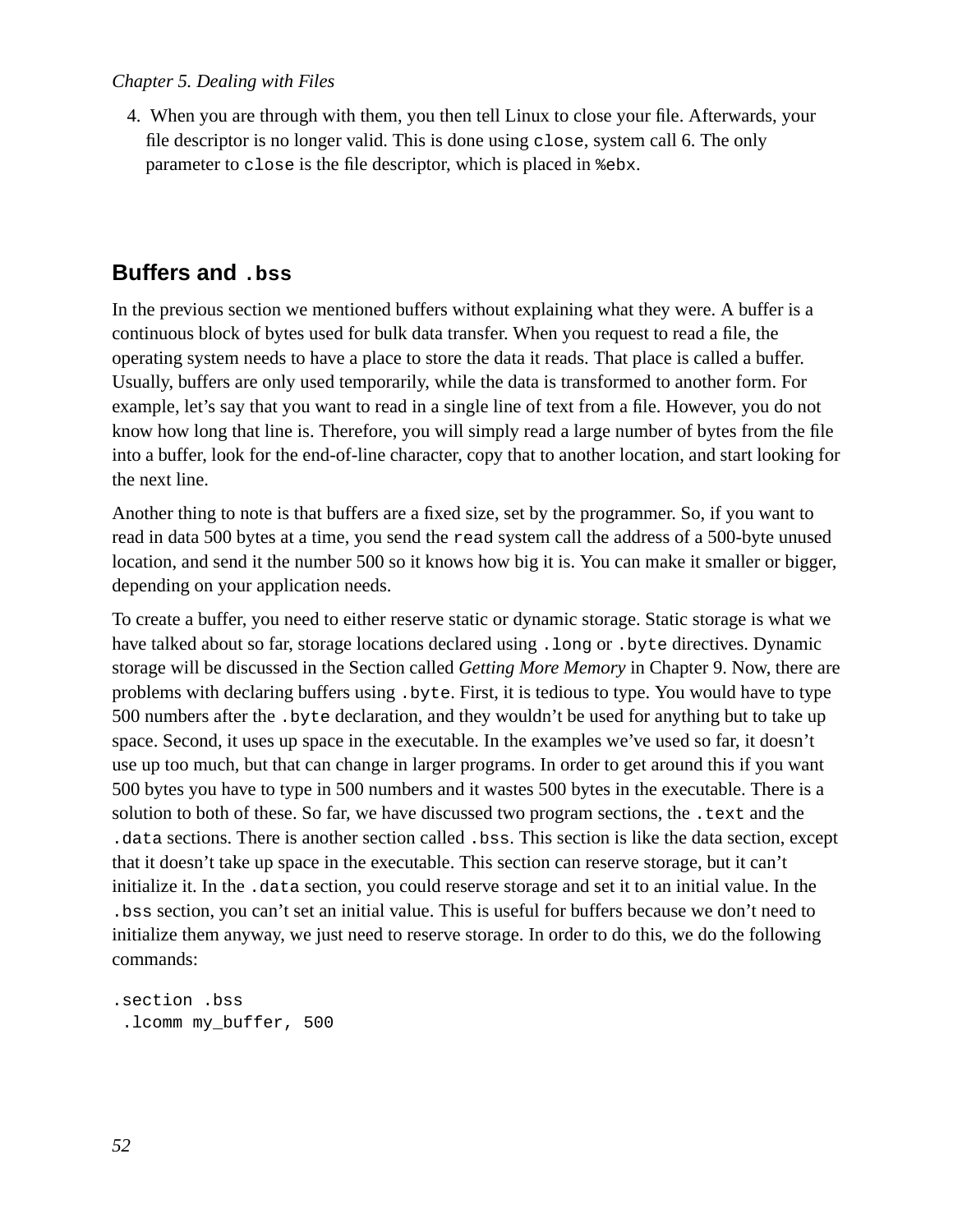This will create a symbol, my\_buffer, that refers to a 500-byte storage location that we can use as a buffer. We can then do the following, assuming we have opened a file for reading and have placed the file descriptor in %ebx:

```
movl $my_buffer, %ecx
movl 500, %edx
movl 3, %eax
int $0x80
```
which will read up to 500 bytes into our buffer. In this example, I placed a dollar sign in front of my buffer. Remember that the reason for this is that without the dollar sign, my buffer is treated as a memory location, and is accessed in direct addressing mode. Instead of moving the address of my buffer into  $\epsilon$ ecx, without the dollar sign it would move the first word of the data contained there into %ecx. Remember the dollar sign makes the assembler use immediate mode addressing, so that my\_buffer is treated as a value, not a storage location. The address itself, rather than what is stored there, gets moved to %ecx.

# **Standard and Special Files**

You might think that programs start without any files open by default. This is not true. Linux programs always have at least three open file descriptors when they begin. They are:

### **STDIN**

This is the *standard input*. It is a read-only file, and usually represents your keyboard.<sup>1</sup> This is always file descriptory 0.

### **STDOUT**

This is the *standard output*. It is a write-only file, and usually represents your screen display. This is always file descriptor 1.

### STDERR

This is your *standard error*. It is a write-only file, and usually represents your screen display. Most regular processing output goes to STDOUT, but any error messages that come up in the process go to STDERR. This way, if you want to, you can split them up into separate places. This is always file descriptor 2.

1. In Linux, almost everything is a "file". Your keyboard input is considered a file, and so is your screen display.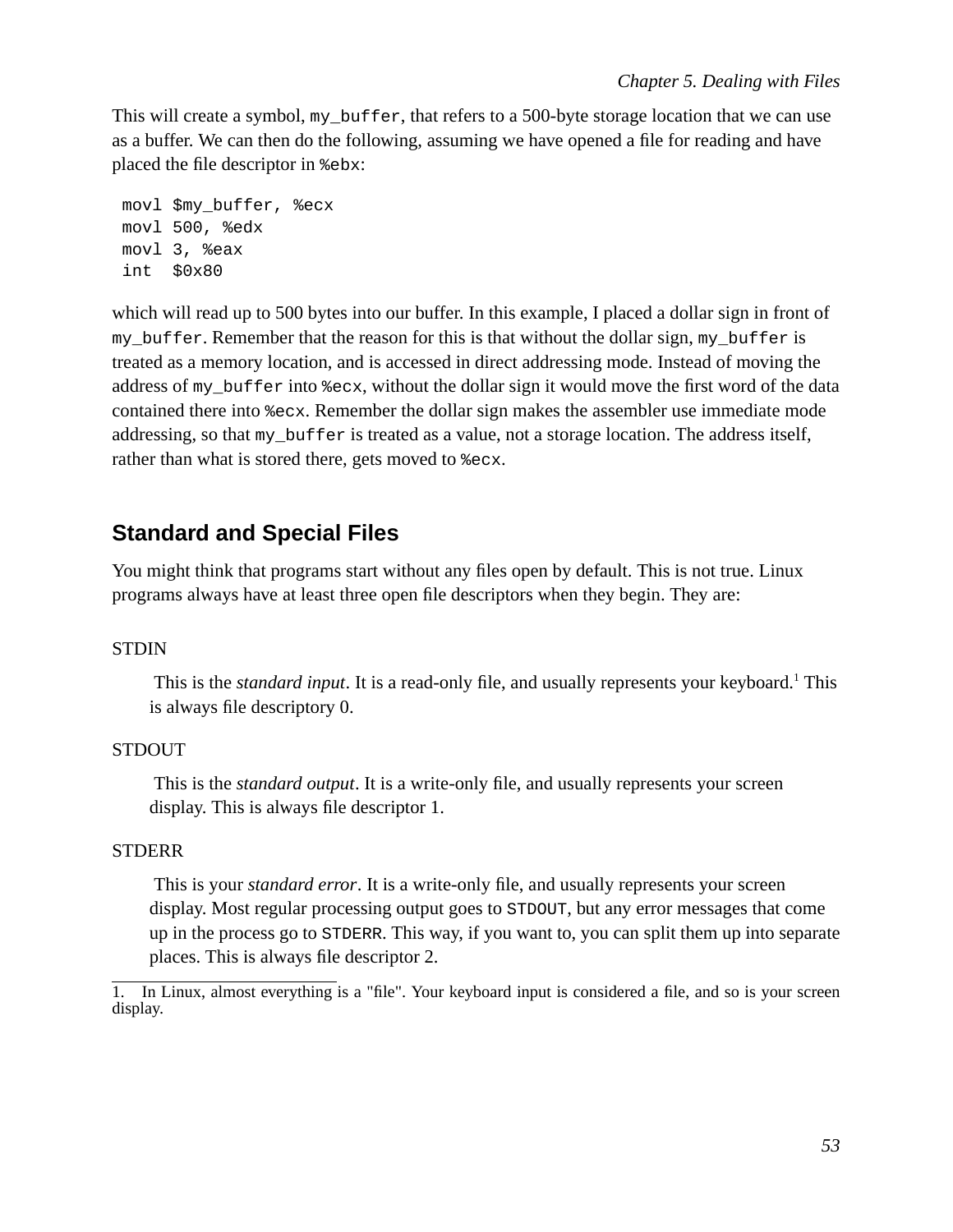### *Chapter 5. Dealing with Files*

Any of these "files" can be redirected from or to a real file, rather than a screen or a keyboard. This is outside the scope of this book, but any good book on the UNIX command-line will describe it in detail.

Notice that many of the files you write to aren't files at all. UNIX-based operating systems treat all input/output systems as files. Network connections are treated as files, your serial port is treated like a file, your audio devices are treated as files, even your hard drive can be read and written to like a file. Communication between processes is usually done through files called pipes. Some of these files have different methods of opening and creating them than regular files, but they can all be read from and written to using the standard read and write system calls.

# **Using Files in a Program**

We are going to write a simple program to illustrate these concepts. The program will take two files, and read from one, convert all of its lower-case letters to upper-case, and write to the other file. Before we do so, let's think about what we need to do to get the job done:

- Have a function that takes a block of memory and converts it to upper-case. This function would need an address of a block of memory and its size as parameters.
- Have a section of code that repeatedly reads in to a buffer, calls our conversion function on the buffer, and then writes the buffer back out to the other file.
- Begin the program by opening the necessary files.

Notice that I've specified things in reverse order that they will be done. That's a useful trick in writing complex programs - first decide the meat of what is being done. In this case, it's converting blocks of characters to upper-case. Then, you think about what all needs to happen to get that done. In this case, you have to open files, and continually read and write blocks to disk. One of the keys of programming is continually breaking down problems into smaller and smaller chunks until it's small enough that you can easily solve the problem.<sup>2</sup>

You may have been thinking that you will never remember all of these numbers being thrown at you - the system call numbers, the interrupt number, etc. In this program we will also introduce a new directive, .equ which should help out. .equ allows you to assign names to numbers. For example, if you did .equ LINUX\_SYSCALL, 0x80, any time after that you wrote LINUX SYSCALL, the assembler would substitue  $0 \times 80$  for that. So now, you can write int \$LINUX\_SYSCALL, which is much easier to read, and much easier to remember. Coding is complex, but there are a lot of things we can do like this to make it easier.

<sup>2.</sup> Maureen Sprankle's *Problem Solving and Programming Concepts* is an excellent book on the problemsolving process applied to computer programming.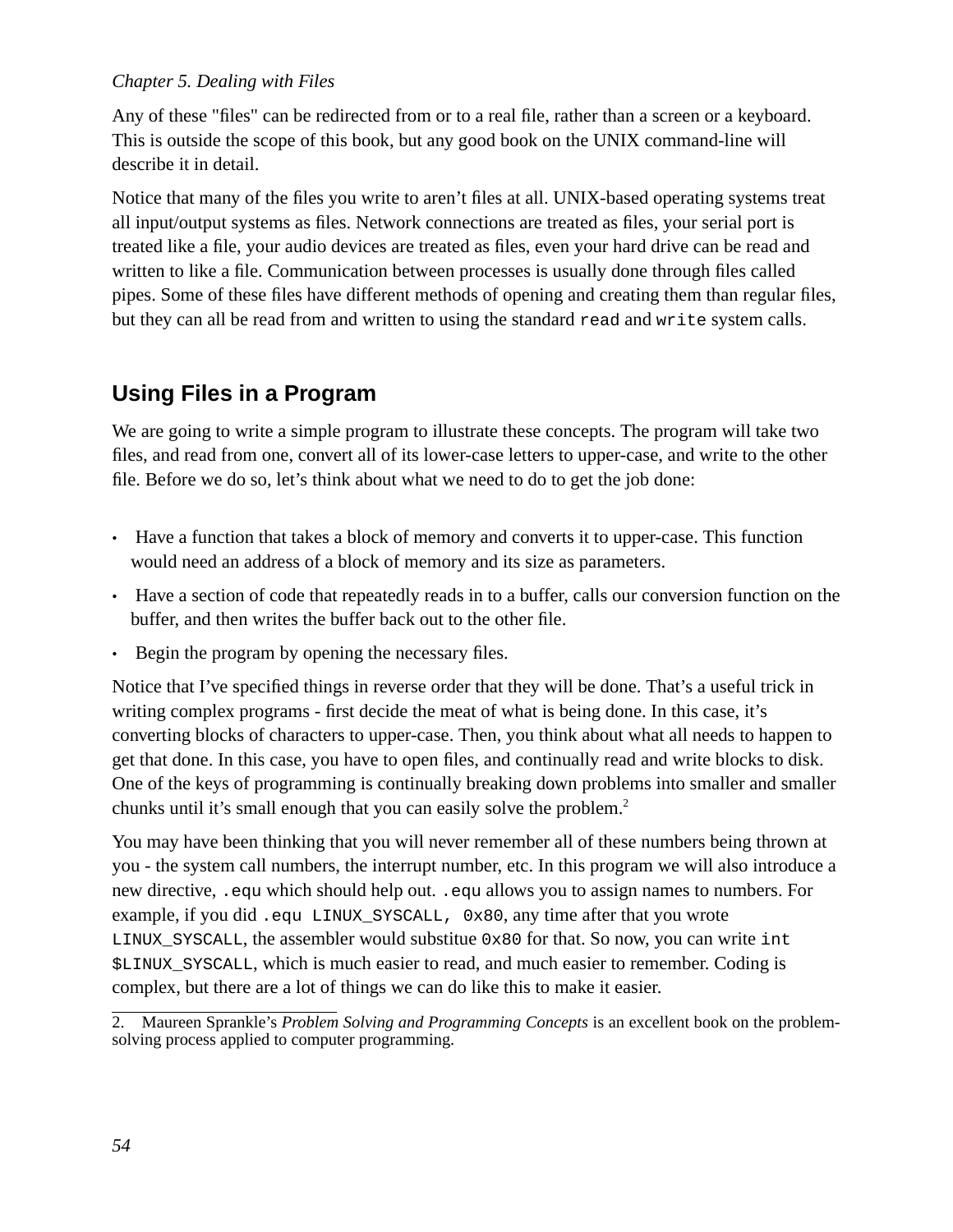Here is the program. Note that we have more labels than we use for jumps, but some of them are there for clarity and consistency. Try to trace through the program and see what happens in various cases. An in-depth explanation of the program will follow.

```
#PURPOSE: This program converts an input file to an output file with all
# letters converted to uppercase.
#
#PROCESSING: 1) Open the input file
# 2) Open the output file
# 4) While we're not at the end of the input file
# a) read part of the file into our piece of memory
# b) go through each byte of memory
# if the byte is a lower-case letter, convert it to uppercase
# c) write the piece of memory to the output file
 .section .data #we actually don't put anything in the data section in
               #this program, but it's here for completeness
#######CONSTANTS########
#system call numbers
 .equ OPEN, 5
 .equ WRITE, 4
 .equ READ, 3
 .equ CLOSE, 6
 .equ EXIT, 1
#options for open (look at /usr/include/asm/fcntl.h for
# various values. You can combine them
# by adding them)
 .equ O_RDONLY, 0 #Open file options - read-only
 .equ O_CREAT_WRONLY_TRUNC, 03101 #Open file options - these options are:
                               #CREAT - create file if it doesn't exist
                               #WRONLY - we will only write to this file
                               #TRUNC - destroy current file contents, if any ex-
ist
#system call interrupt
 .equ LINUX SYSCALL, 0x80
#end-of-file result status
 .equ END_OF_FILE, 0 #This is the return value of read() which
                   #means we've hit the end of the file
```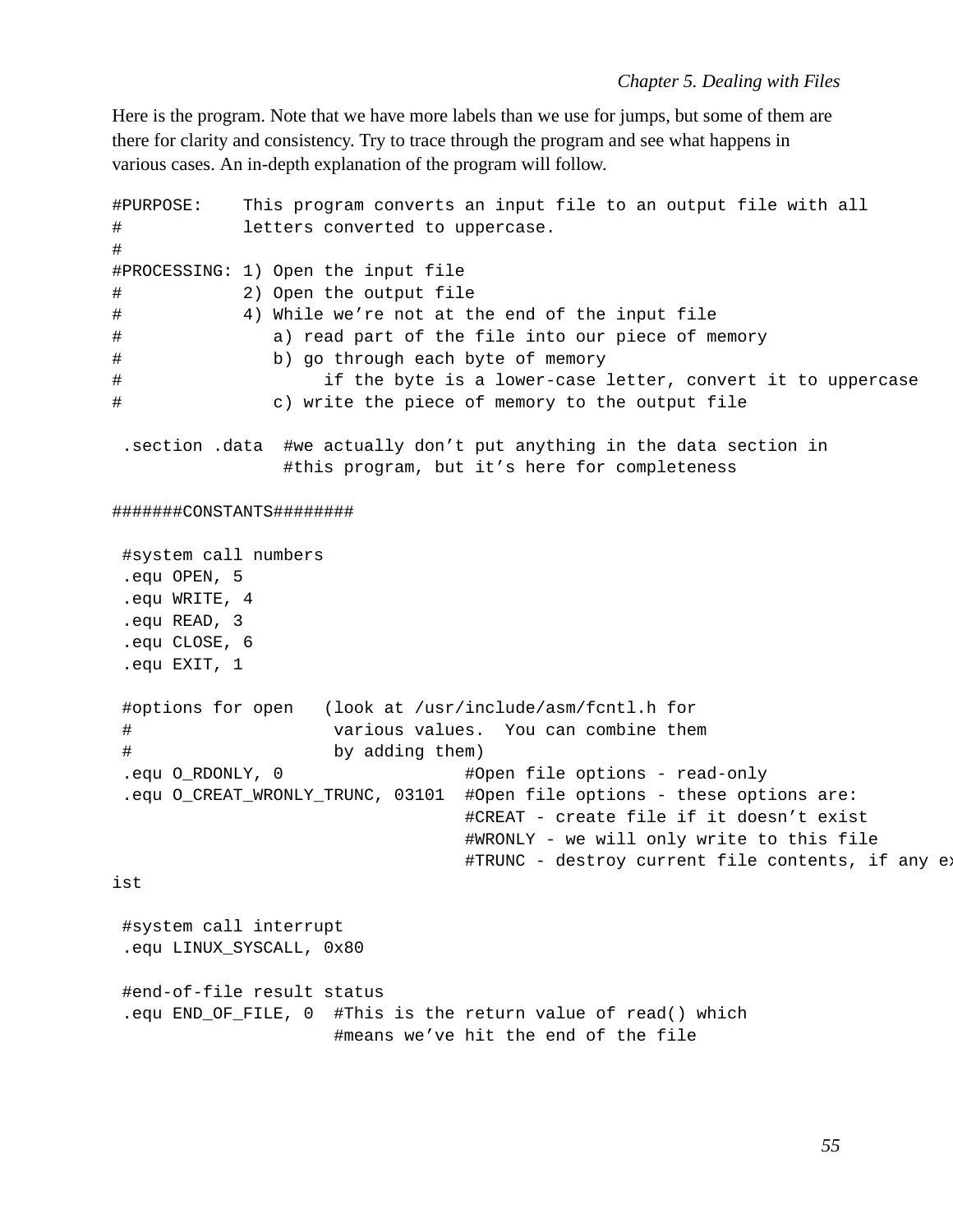#### *Chapter 5. Dealing with Files*

#######BUFFERS######### .section .bss #This is where the data is loaded into from #the data file and written from into the output file. This #should never exceed 16,000 for various reasons. .equ BUFFER\_SIZE, 500 .lcomm BUFFER DATA, BUFFER SIZE #######PROGRAM CODE### .section .text #STACK POSITIONS .equ ST\_SIZE\_RESERVE, 8 .equ ST\_FD\_IN, 0 .equ ST\_FD\_OUT, 4 .equ ST\_ARGC, 8 #Number of arguments .equ ST\_ARGV\_0, 12 #Name of program .equ ST\_ARGV\_1, 16 #Input file name .equ ST\_ARGV\_2, 20 #Output file name .globl \_start \_start: ###INITIALIZE PROGRAM### subl \$ST\_SIZE\_RESERVE, %esp #Allocate space for our pointers on the stack movl %esp, %ebp open\_files: open\_fd\_in: ###OPEN INPUT FILE### movl ST\_ARGV\_1(%ebp), %ebx #input filename into %ebx movl \$0\_RDONLY, %ecx movl \$0\_RDONLY, \$ecx #read-only flag<br>movl \$0666, \$edx #this doesn't really matter for reading movl \$OPEN, %eax #open syscall int \$LINUX\_SYSCALL #call Linux store\_fd\_in: movl %eax, ST\_FD\_IN(%ebp) #save the given file descriptor open\_fd\_out: ###OPEN OUTPUT FILE### movl ST\_ARGV\_2(%ebp), %ebx #output filename into %ebx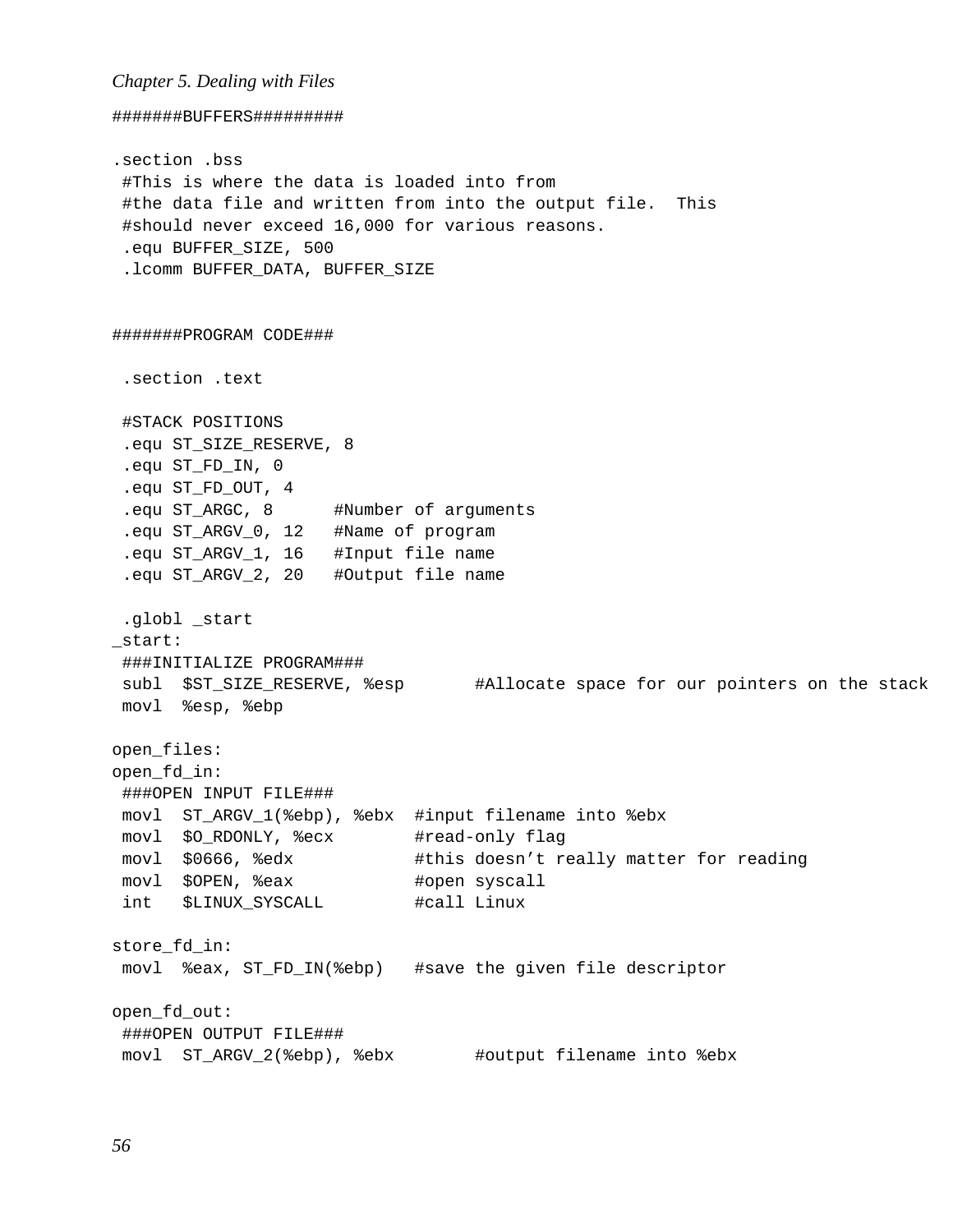movl \$O\_CREAT\_WRONLY\_TRUNC, %ecx #flags for writing to the file movl \$0666, %edx #mode for new file (if it's created) movl \$OPEN, \$eax #open the file int \$LINUX\_SYSCALL #call Linux store\_fd\_out: movl %eax, ST\_FD\_OUT(%ebp) #store the file descriptor here ###BEGIN MAIN LOOP### read\_loop\_begin: ###READ IN A BLOCK FROM THE INPUT FILE### movl ST\_FD\_IN(%ebp), %ebx #get the input file descriptor movl \$BUFFER\_DATA, %ecx #the location to read into movl \$BUFFER SIZE, %edx #the size of the buffer movl \$READ, %eax int \$LINUX\_SYSCALL #Size of buffer read is #returned in %eax ###EXIT IF WE'VE REACHED THE END### cmpl \$END OF FILE, %eax #check for end of file marker jle end\_loop  $\#$ if found, go to the end continue\_read\_loop: ###CONVERT THE BLOCK TO UPPER CASE### pushl \$BUFFER\_DATA #location of the buffer pushl %eax  $\qquad$  #size of the buffer call convert to upper popl %eax popl %ebx ###WRITE THE BLOCK OUT TO THE OUTPUT FILE### movl ST\_FD\_OUT(%ebp), %ebx #file to use movl \$BUFFER\_DATA, %ecx #location of the buffer movl %eax, %edx #size of the buffer movl \$WRITE, %eax int \$LINUX\_SYSCALL ###CONTINUE THE LOOP### jmp read\_loop\_begin end\_loop: ###CLOSE THE FILES### #NOTE - we don't need to do error checking on these, because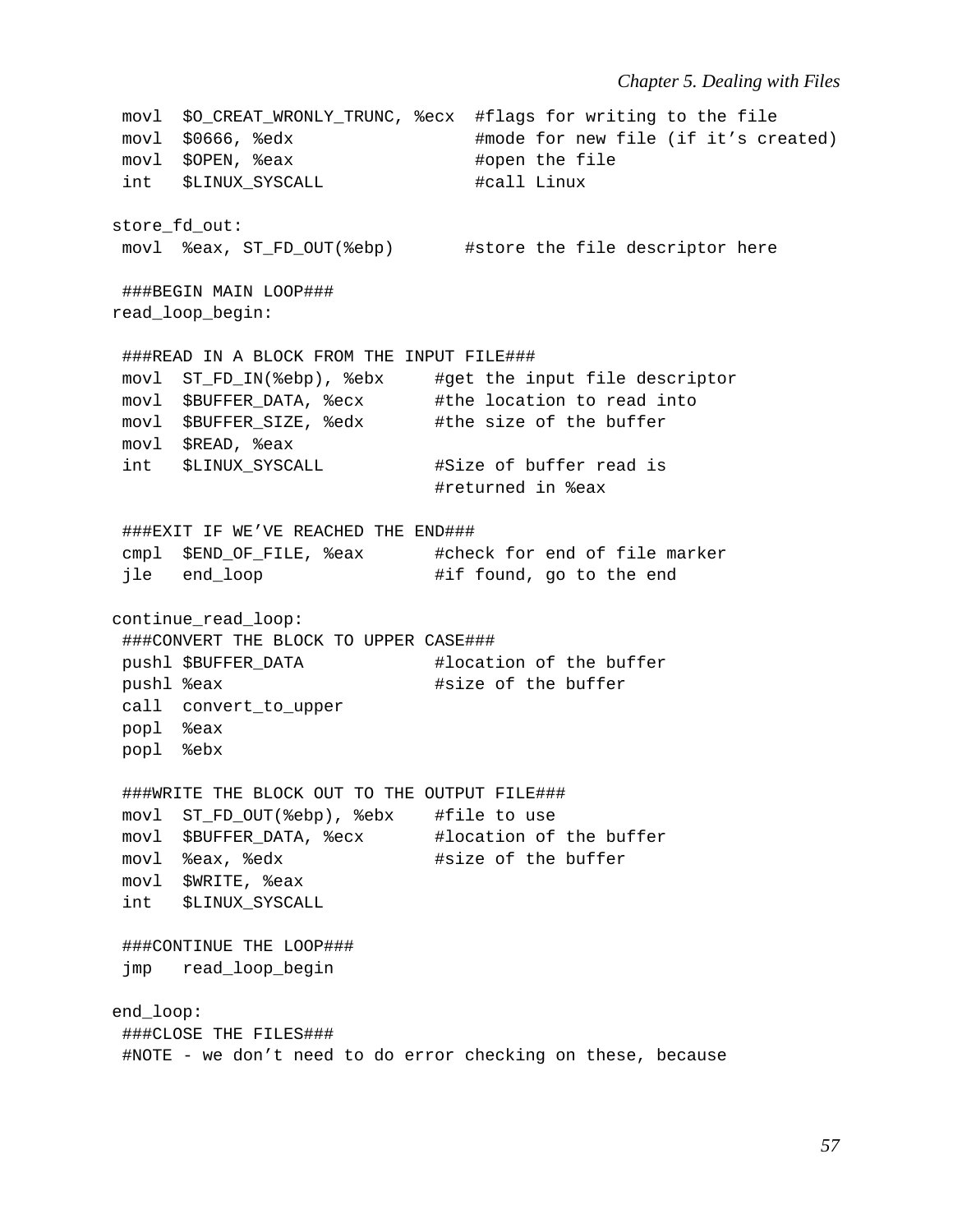#### *Chapter 5. Dealing with Files*

# error conditions don't signify anything special here movl ST\_FD\_OUT(%ebp), %ebx movl \$CLOSE, %eax int \$LINUX\_SYSCALL movl ST\_FD\_IN(%ebp), %ebx movl \$CLOSE, %eax int \$LINUX\_SYSCALL ###EXIT### movl \$0, %ebx movl \$EXIT, %eax int \$LINUX\_SYSCALL #####FUNCTION convert\_to\_upper # #PURPOSE: This function actually does the conversion to upper case for a block # #INPUT: The first parameter is the location of the block of memory to convert # The second parameter is the length of that buffer # #OUTPUT: This function overwrites the current buffer with the upper-casified # version. # #VARIABLES: # %eax - beginning of buffer # %ebx - length of buffer # %edi - current buffer offset # %cl - current byte being examined (%cl is the first byte of %ecx) # ###CONSTANTS## .equ LOWERCASE\_A, 'a' #The lower boundary of our search .equ LOWERCASE\_Z, 'z' #The upper boundary of our search .equ UPPER\_CONVERSION, 'A' - 'a' #Conversion between upper and lower case ###STACK POSITIONS### .equ ST\_BUFFER\_LEN, 8 #Length of buffer .equ ST\_BUFFER, 12 #actual buffer convert\_to\_upper: pushl %ebp movl %esp, %ebp ###SET UP VARIABLES###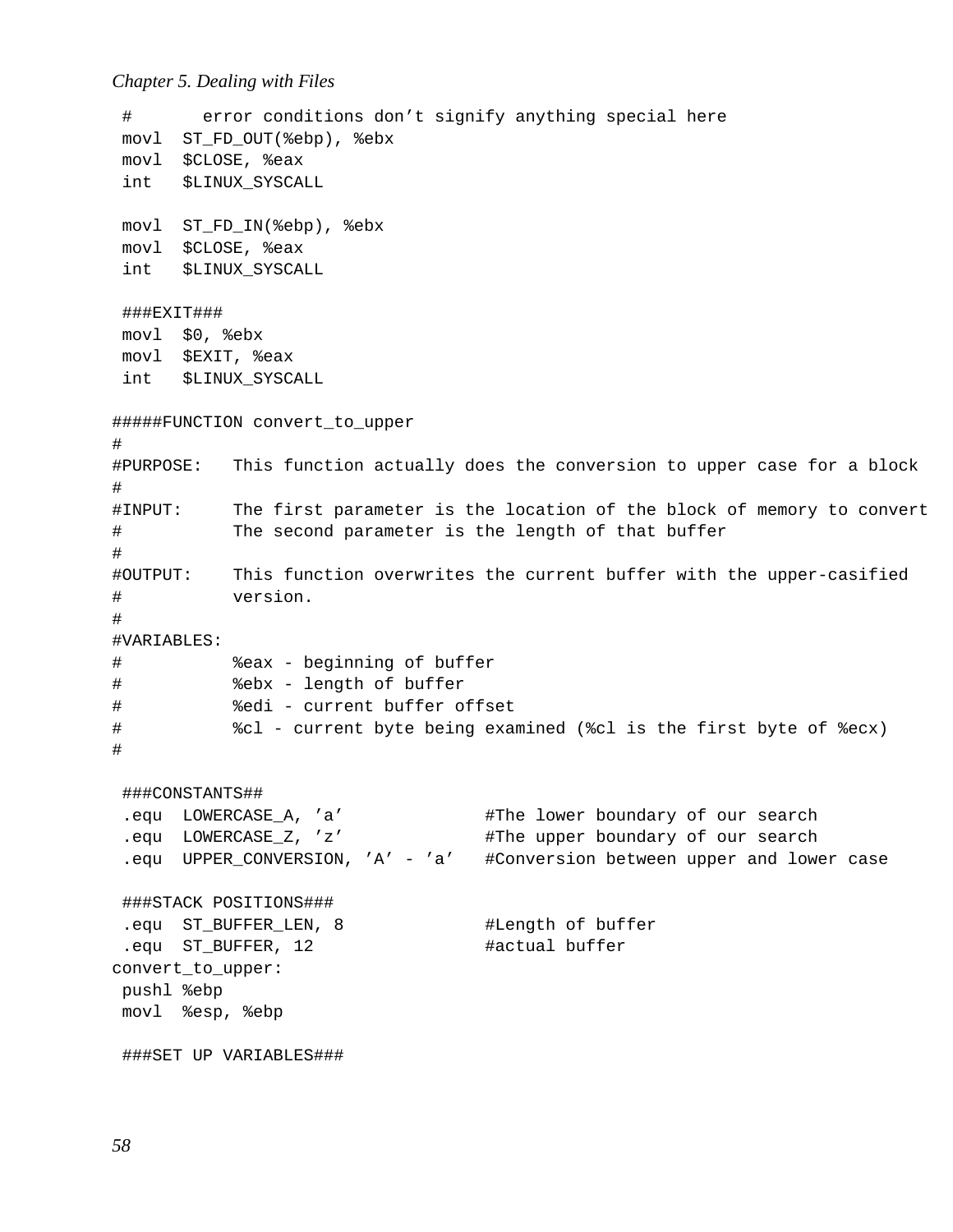```
movl ST_BUFFER(%ebp), %eax
 movl ST_BUFFER_LEN(%ebp), %ebx
 movl $0, %edi
 #if a buffer with zero length was given us, just leave
 cmpl $0, %ebx
 je end_convert_loop
convert_loop:
 #get the current byte
movb (%eax,%edi,1), %cl
 #go to the next byte unless it is between 'a' and 'z'
 cmpb $LOWERCASE_A, %cl
 jl next_byte
 cmpb $LOWERCASE_Z, %cl
 jg next_byte
 #otherwise convert the byte to uppercase
 addb $UPPER_CONVERSION, %cl
 #and store it back
 movb %cl, (%eax,%edi,1)
next_byte:
 incl %edi #next byte
 cmpl %edi, %ebx #continue unless we've reached the end
 jne convert_loop
end_convert_loop:
 #no return value, just leave
movl %ebp, %esp
popl %ebp
ret
```
Type in this program as toupper.s, and then enter in the following commands:

as toupper.s -o toupper.o ld toupper.o -o toupper

This builds a program called toupper, which converts all of the lowercase characters in a file to uppercase. For example, to convert the file toupper.s to uppercase, type in the command

./toupper toupper.s toupper.uppercase

and you will find in the file toupper.uppercase an uppercase version of your original file.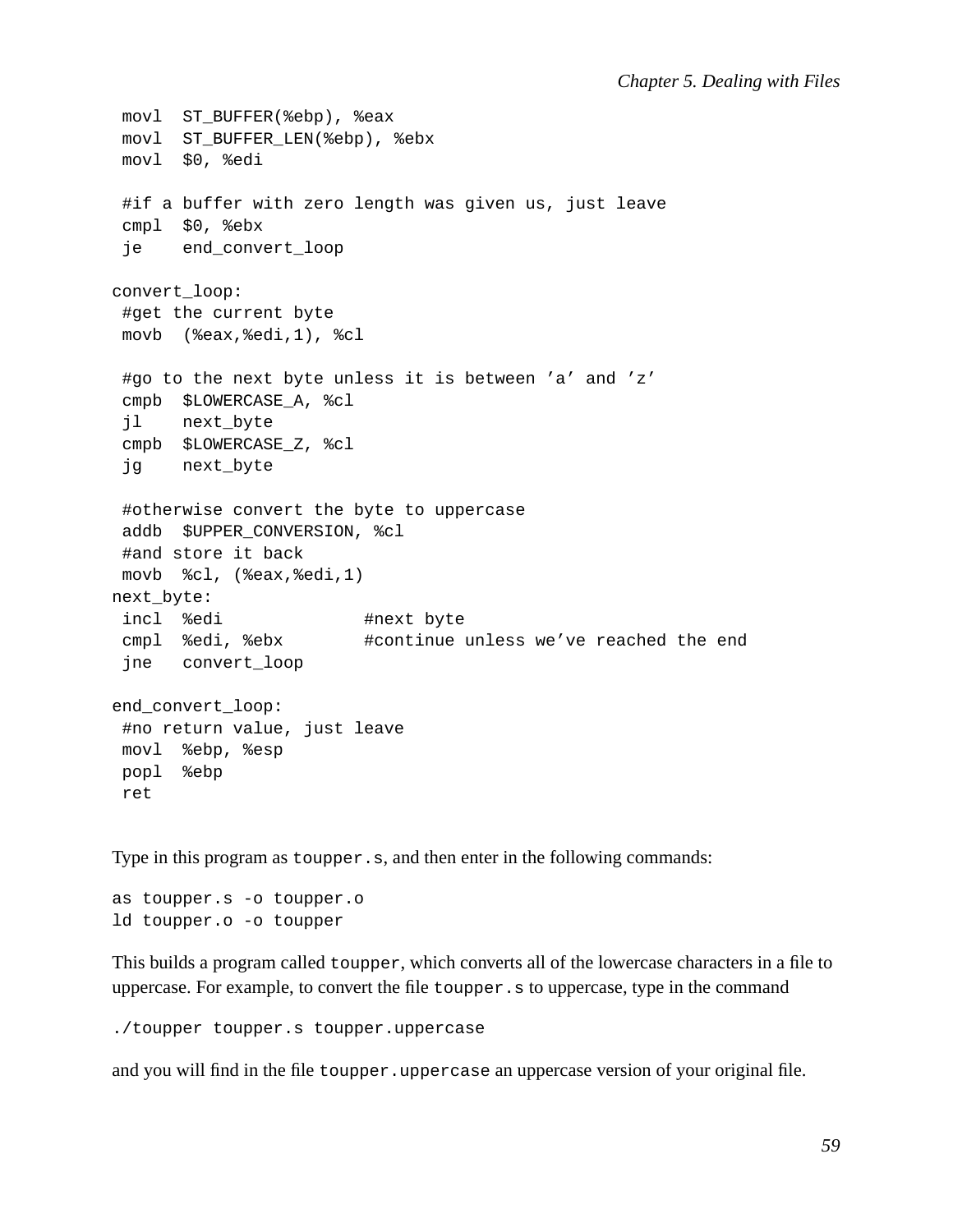#### *Chapter 5. Dealing with Files*

Let's examine how the program works.

The first section of the program is marked CONSTANTS. In programming, a constant is a value that is assigned when a program assembles or compiles, and is never changed. I make a habit of placing all of my constants together at the beginning of the program. It's only necessary to declare them before you use them, but putting them all at the beginning makes them easy to find. Making them all upper-case makes it obvious in your program which values are constants and where to find them.<sup>3</sup> In assembly language, we declare constants with the . equ directive as mentioned before. Here, we simply give names to all of the standard numbers we've used so far, like system call numbers, the syscall interrupt number, and file open options.

The next section is marked BUFFERS. We only use one buffer in this program, which we call BUFFER DATA. We also define a constant, BUFFER SIZE, which holds the size of the buffer. If we always refer to this constant rather than typing out the number 500 whenever we need to use the size of the buffer, if it later changes, we only need to modify this value, rather than having to go through the entire program and changing all of the values individually.

Instead of going on the the \_start section of the program, go to the end where we define the convert\_to\_upper function. This is the part that actually does the conversion. Starting out, we have a set of constants we are using. The reason these are put here rather than at the top is that they only deal with this one function. We have:

| equ LOWERCASE A, 'a'. | #The lower boundary of our search                                        |  |
|-----------------------|--------------------------------------------------------------------------|--|
| equ LOWERCASE Z, 'z'. | #The upper boundary of our search                                        |  |
|                       | equ UPPER CONVERSION, 'A' - 'a' #Conversion between upper and lower case |  |

The first two simply define the letters that are the boundaries of what we are searching for. Remember that in the computer, letters are represented as numbers. Therefore, we can use LOWERCASE A in comparisons, additions, subtractions, or anything else we can use numbers in. Also, notice we define the constant UPPER\_CONVERSION. Since letters are represented as numbers, we can subtract them. Subtracting an upper-case letter from the same lower-case letter gives us how much we need to add to a lower-case letter to make it upper case. If that doesn't make sense, look at the  $\text{ASCII}^4$  code tables themselves (see [Appendix D](#page-192-0)) and do the math yourself.

After this, we have some constants labelled STACK POSITIONS. Remember that function parameters are pushed onto the stack before function calls. These constants, prefixed with ST for clarity, define where in the stack we should expect to find each piece of data. The return address is at position 4, the length of the buffer is at position 8, and the address of the buffer is at position 12. This way, when I use these stack addresses in the program, it's easier to see what is happening.

<sup>3.</sup> This is fairly standard practice among all programmers.

<sup>4.</sup> ASCII is the numbering scheme which encodes letters and digits as numbers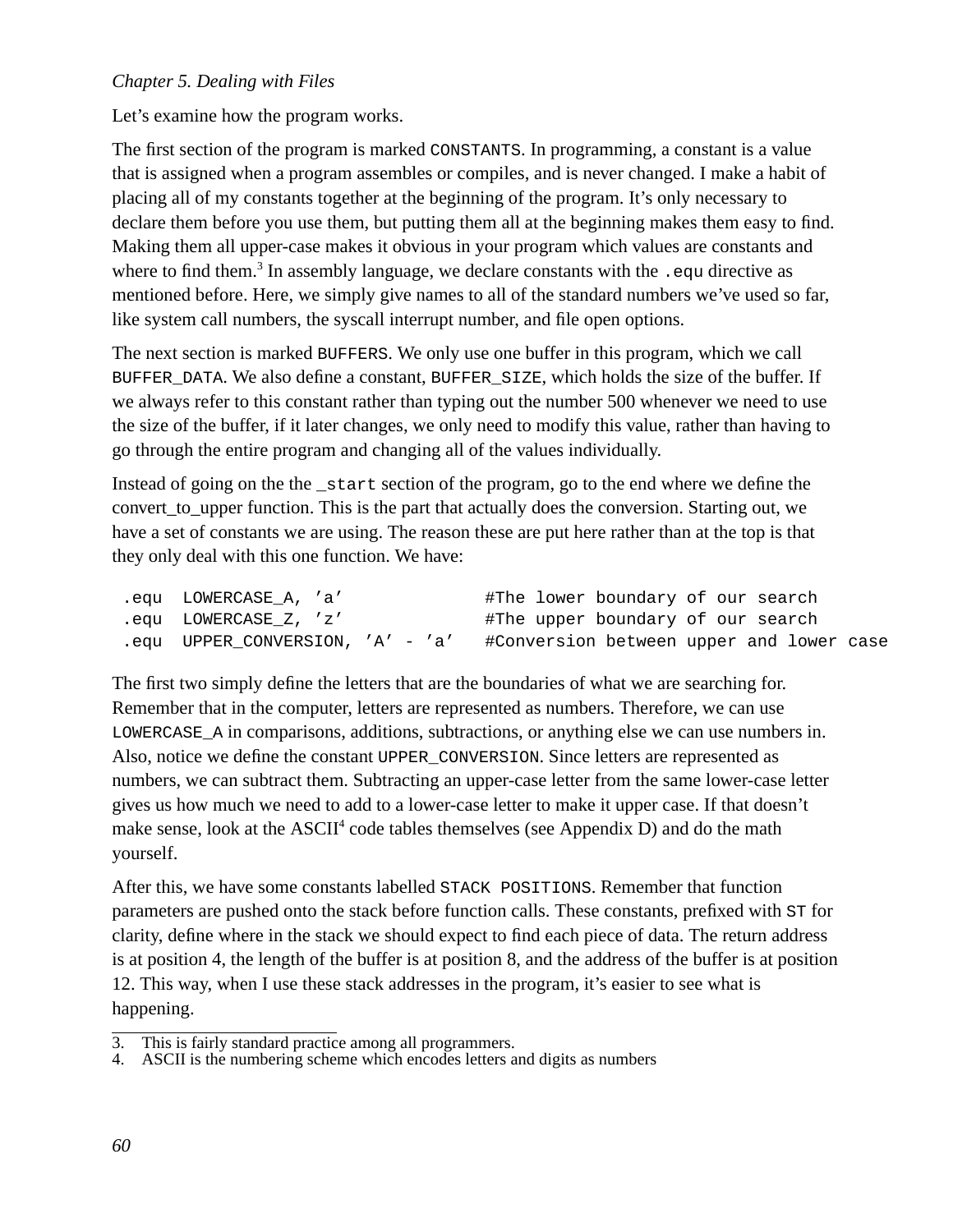Next comes the label convert\_to\_upper. This is the entry point of the function. The first two lines are our standard function lines to save the stack pointer. The next two lines

```
movl ST_BUFFER(%ebp), %eax
movl ST_BUFFER_LEN(%ebp), %ebx
```
move the function parameters into the appropriate registers for use. Then, we load zero into %edi. What we are going to do is iterate through each byte of the buffer by loading from the location  $\text{seax} + \text{sedi}$ , incrementing  $\text{sedi}$ , and repeating until  $\text{sedi}$  is equal to the buffer length in %ebx. The lines

cmpl \$0, %ebx je end\_convert\_loop

is just a sanity check to make sure that noone gave us a buffer of zero size. If they did, we just clean up and leave. Guarding against potential user and programming errors is an important task of a programmer, and is what makes usable, reliable software.

Now we start our loop. First, it moves a byte into %cl. The code for this is

```
movb (%eax,%edi,1), %cl
```
This says to start at %eax and go %edi locations forward, with each location being 1 byte big. Take the value found there, and put it in  $\epsilon$  cl. Then, it checks to see if that value is in the range of lower-case *a* to lower-case *z*. To check the range, it simply checks to see if the letter is smaller than *a*. If it is, it can't be a lower-case letter. Likewise, if it is larger than *z*, it can't be a lower-case letter. So, in each of these cases, it simply moves on. If it is in the proper range, it then adds the uppercase conversion, and stores it back.

Either way, it then goes to the next value by incrementing %cl;. Next it checks to see if we are at the end of the buffer. If we are not at the end, we jump back to the beginning of the loop (the convert\_loop label). If we are at the end, it simply carries on to the end of the function. Because we are just modifying the buffer, we don't need to return anything to the calling program - the changes are already in the buffer. The label end convert loop is not needed, but it's there so it's easy to see where the parts of the program are.

Now we know how the conversion process works. Now we need to figure out how to get the data in and out of the files.

Before reading and writing the files we must open them. The UNIX open system call is what handles this. It takes the following parameters:

• %eax contains the system call number as usual - 5 in this case.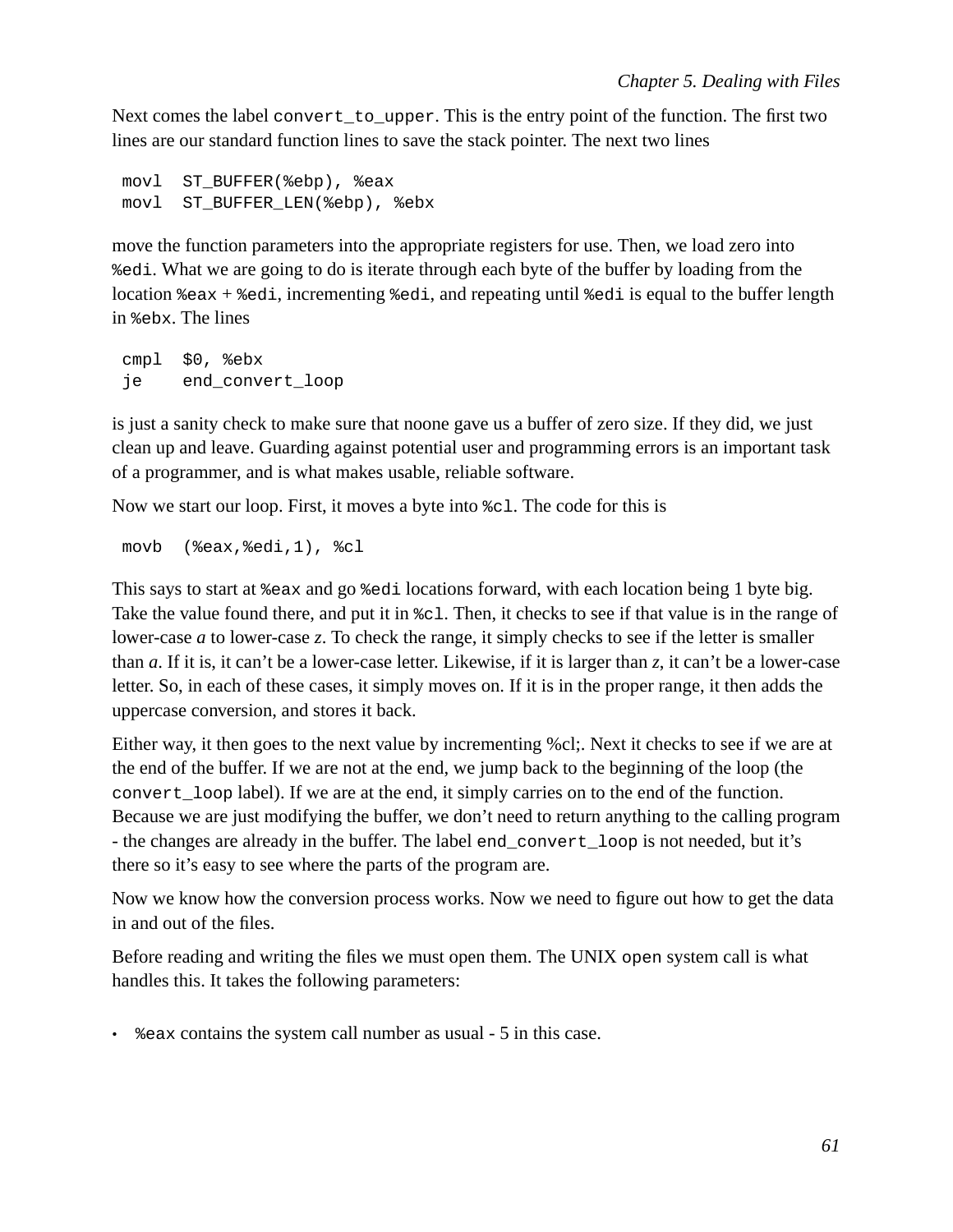### *Chapter 5. Dealing with Files*

- %ebx contains a pointer to a string that is the name of the file to open. The string must be terminated with a null character.
- Secx contains the options used for opening the file. These tell Linux how to open the file. They can indicate things such as open for reading, open for writing, open for reading and writing, create if it doesn't exist, delete the file if it already exists, etc. We will not go into how to create the numbers for the options until the Section called *[Truth, Falsehood, and Binary](#page-132-0) Numbers* [in Chapter 10.](#page-132-0) For now, just trust the numbers we come up with.
- %edx contains the permissions that are used to open the file. This is used in case the file has to be created first, so Linux knows what permissions to create the file with. These are expressed in octal, just like regular UNIX permissions.<sup>5</sup>

After making the system call, the file descriptor of the newly-opened file is stored in %eax.

So, what files are we opening? In this example, we will be opening the files specified on the command line. Fortunately, they are already stored in an easy-to-access location, and are already null-terminated. When a Linux program begins, all pointers to command-line arguments are stored on the stack. The number of arguments is stored at  $8$ ( $\epsilon$ esp), the name of the program is stored at 12(%esp), and the arguments are stored from 16(%esp) on. In the C Programming language, this is referred to as the argv array, so we will refer to it that way in our program.

The first thing our program does is save the current stack position and then reserve some space on the stack to store the file descriptors. After this, it starts opening files.

The first thing we do is open the input file, which is the first command-line argument. We do this by setting up the system call. We put the file name into %ebx, a readonly option flag into %ecx, the default mode of \$0666 into %edx, and the system call number into %eax After the system call, the file is open and the file descriptor is stored in  $*$ eax.<sup>6</sup> The file descriptor is then transferred to it's appropriate place on the stack.

The same is then done for the output file, except that it is created with a write-only, create-if-doesn't-exist, truncate-if-does-exist set of options. It's file descriptor is stored as well.

Now we get to the main part - the read/write loop. Basically, we will read fixed-size chunks of data from the input file, call our conversion function on it, and write it back to the output file. Although we are reading fixed-size chunks, the size of the chunks don't matter for this program we are just operating on straight lines of data. We could read it in with as little or as large of chunks as we want, and it still would work properly.

<sup>5.</sup> If you aren't familiar with UNIX permissions, just put \$0666 here. Don't forget the leading zero, as it means that the number is an octal number.

<sup>6.</sup> Notice that we don't do any error checking on this. That is done just to keep the program simple. In normal programs, every system call should normally be checked for success or failure. In failure cases,  $\epsilon$ eax will hold an error code instead of a return value.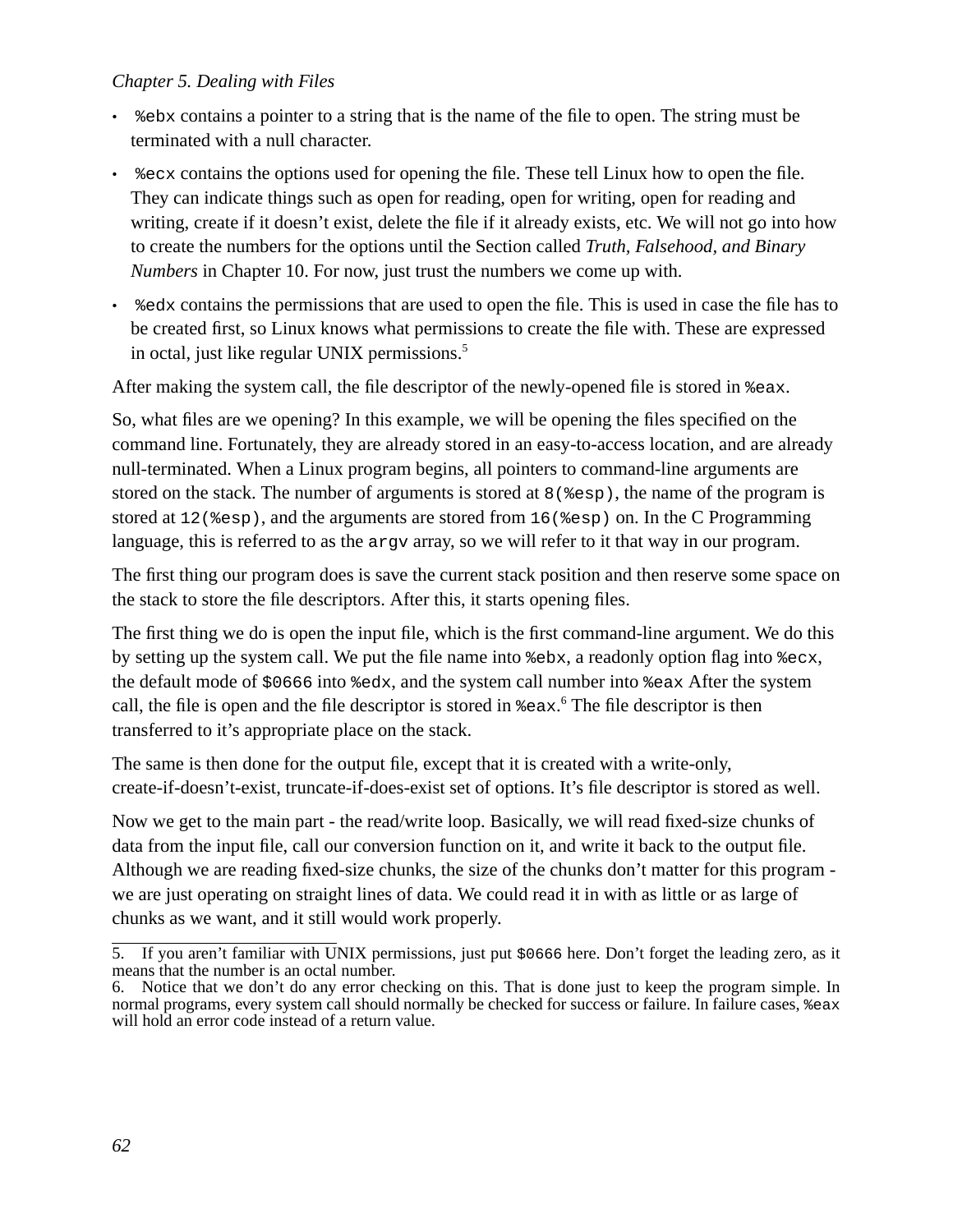The first part of the loop is to read the data. This uses the read system call. This call just takes a file descriptor to read from, a buffer to write into, and the size of the buffer (i.e. - the maximum number of bytes that could be written). The system call returns the number of bytes actually read, or end-of-file (the number 0).

After reading a block, we check %eax for an end-of-file marker. If found, it exits the loop. Otherwise we keep on going.

After the data is read, the convert\_to\_upper function is called with the buffer we just read in and its size. After this call, the buffer should be capitalized and ready to write out. The registers are then restored with what they had before.

Finally, we issue a write system call, which is exactly like the read system call, except that it moves the data from the buffer out to the file. Now we just go back to the beginning of the loop.

After the loop exits (remember, it exits if, after a read, it detects the end of the file), it simply closes its file descriptors and exits. The close system call just takes the file descriptor to close in %ebx.

The program is then finished!

## **Review**

### **Know the Concepts**

- Describe the lifecycle of a file descriptor.
- What are the standard file descriptors and what are they used for?
- What is a buffer?
- What is the difference between the .data section and the .bss section?
- What are the system calls related to reading and writing files?

### **Use the Concepts**

- Modify the toupper program so that it reads from STDIN and writes to STDOUT instead of using the files on the command-line.
- Change the size of the buffer.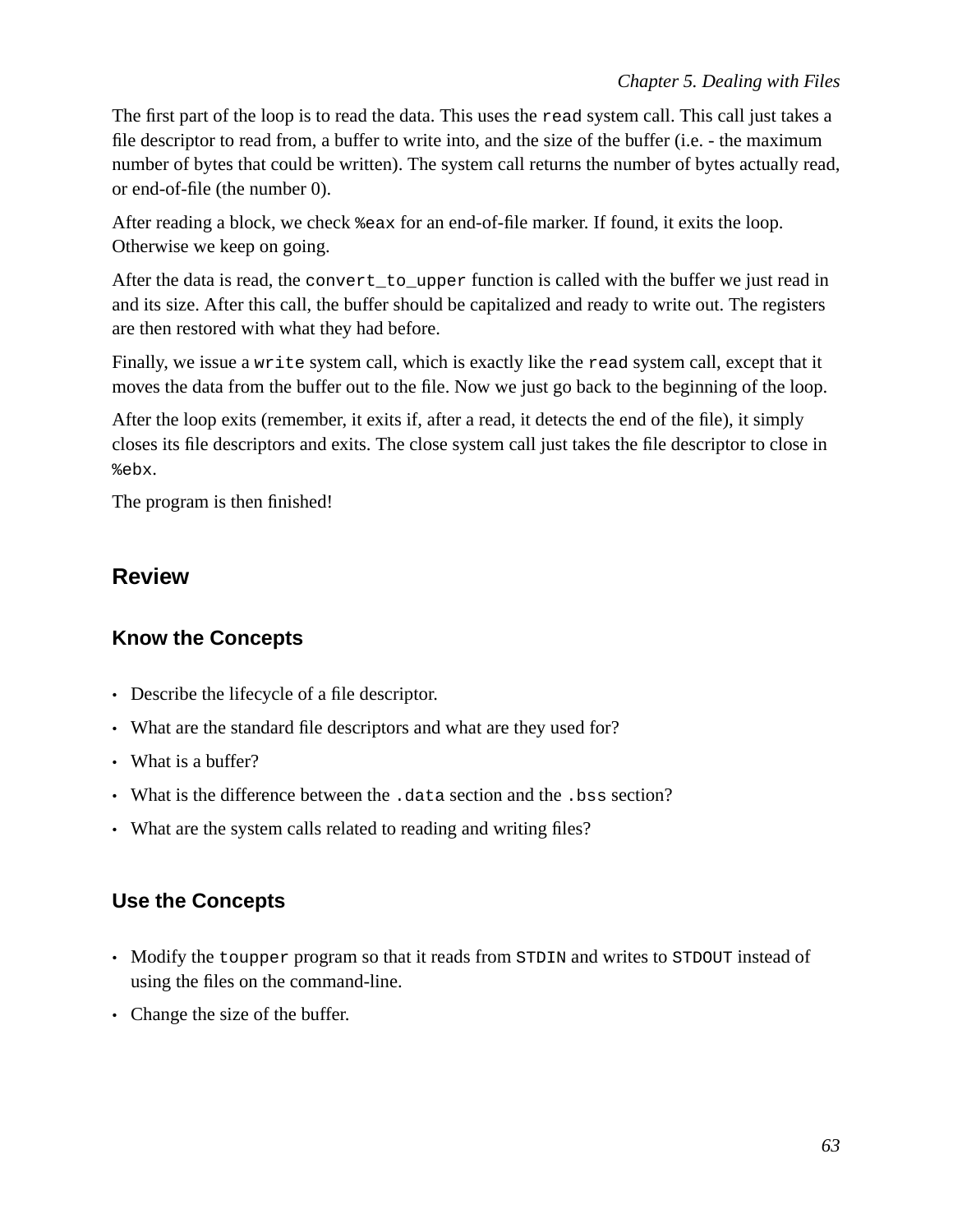#### *Chapter 5. Dealing with Files*

- Rewrite the program so that it uses storage in the .bss section rather than the stack to store the file descriptors.
- Write a program that will create a file called heynow.txt and write the words "Hey diddle diddle!" into it.

### **Going Further**

- What difference does the size of the buffer make?
- What error results can be returned by each of these system calls?
- Make the program able to either operate on command-line arguments or use STDIN or STDOUT based on the number of command-line arguments specified by ARGC.
- Modify the program so that it checks the results of each system call, and prints out an error message to STDOUT when it occurs.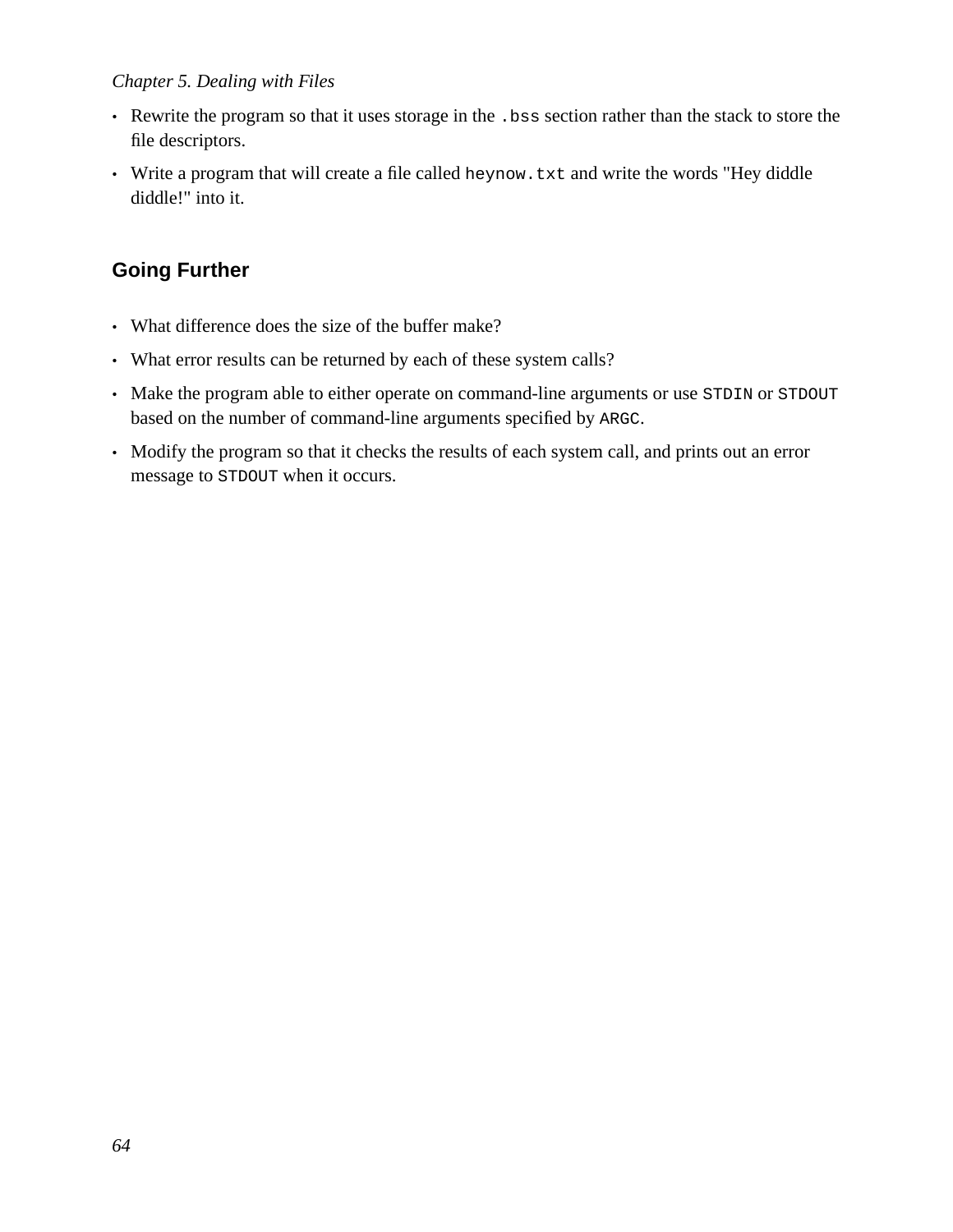# **Chapter 6. Reading and Writing Simple Records**

Most applications deal with data that is *persistent* - meaning that the data lives longer than the program by being stored on disk inf files. You can shut down the program and open it back up, and you are back where you started. Now, there are two basic kinds of persistent data - structured and unstructured. Unstructured data is like what we dealt with in the previous program. It just dealt with text files that were entered by a person. The contents of the files weren't usable by a program because a program can't interpret what the user is trying to say in random text.

Structured data, on the other hand, is what computers excel at handling. This is data that is divided up into fields and records. For the most part, the fields and records are fixed-length. Because the data is divided into fixed-length records and fields, the computer can interpret the data properly. Structured data can contain variable-length fields, but at that point you are usually better off with a database.  $<sup>1</sup>$ </sup>

This section deals with reading and writing simple fixed-length records. Let's create the following example fixed-length record about people:

- Firstname 40 bytes
- Lastname 40 bytes
- Address 240 bytes
- Age 4 bytes

In this, everything is character data except for the age, which is simply a numeric field, using a standard 4-byte word (we could just use a single byte for this, but keeping it at a word makes it easier to process).

In programming, you often have certain definitions that you will use over and over again within the program, or perhaps within several programs. It is good to separate these out into files that are simply included into the assembly language files as needed. For example, we will need to use the following constants which describe the above structure over and over, and put then in a file named record-def.s:

```
.equ RECORD_FIRSTNAME, 0
.equ RECORD_LASTNAME, 40
.equ RECORD_ADDRESS, 80
.equ RECORD_AGE, 320
```
<sup>1.</sup> A database is a program which handles persistent structured data for you. You don't have to write the programs to read and write the data to disk, to do lookups, or even to do basic processing. It is a very highlevel interface to structured data which, although it adds some overhead and additional complexity, is very useful for complex data processing tasks.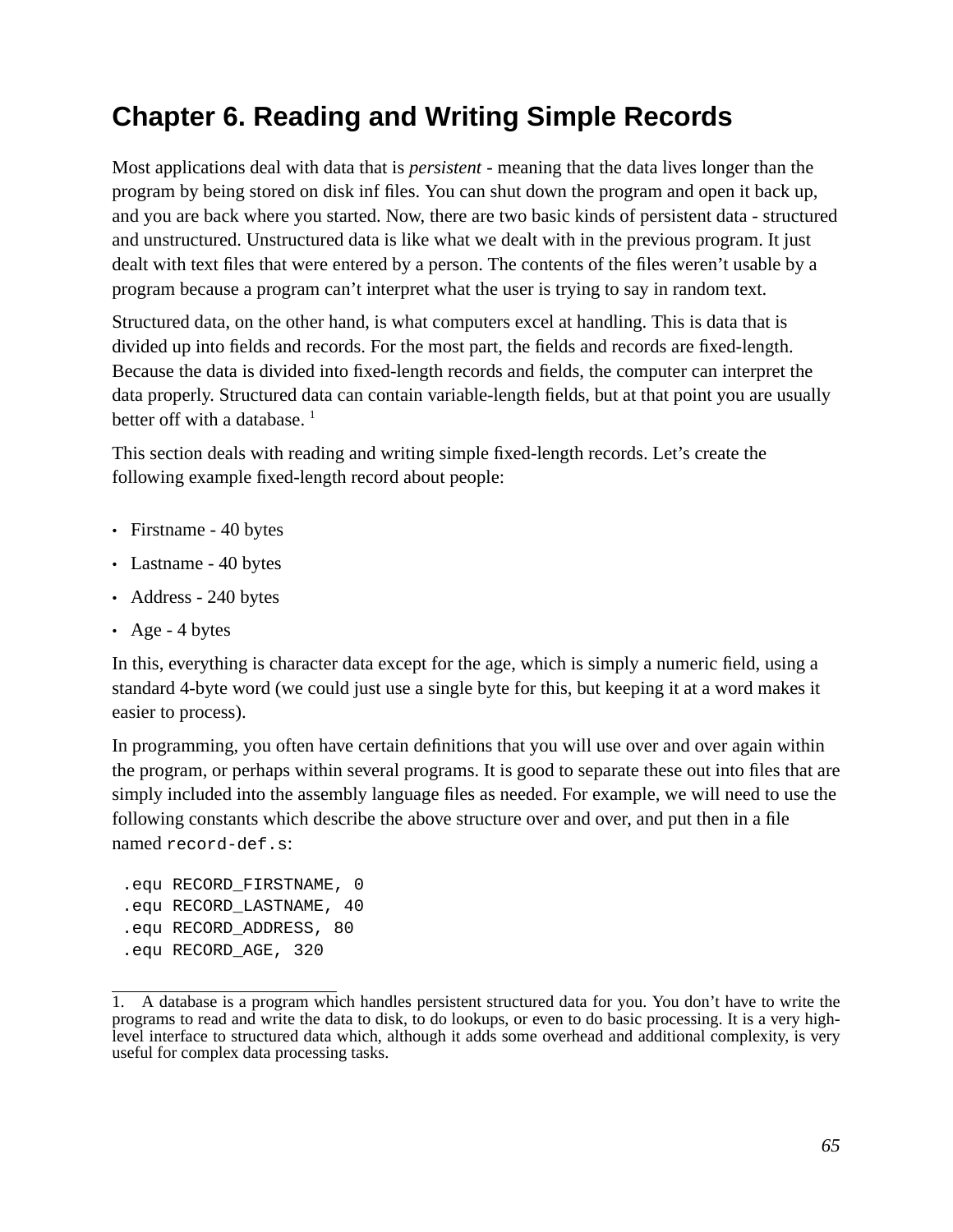*Chapter 6. Reading and Writing Simple Records*

.equ RECORD\_SIZE, 324

In addition, there are several constants that we have been defining over and over in our programs, and it is useful to put them in a file, so that we don't have to keep entering them over and over again. Put the following constants in a file called linux.s:

```
#Common Linux Definitions
#System Call Numbers
.equ SYS_EXIT, 1
.equ SYS READ, 3
.equ SYS_WRITE, 4
.equ SYS_OPEN, 5
.equ SYS CLOSE, 6
.equ SYS_BRK, 45
#System Call Interrupt Number
.equ LINUX_SYSCALL, 0x80
#Standard File Descriptors
.equ STDIN, 0
.equ STDOUT, 1
.equ STDERR, 2
#Common Status Codes
.equ END_OF_FILE, 0
```
We will write three programs using the structure defined above. The first program will build the file. The second program will display the file. The third program will add 1 year to the age of every record.

In addition to the standard constants we will be using throughout the programs, there are also two functions that we will be using in several of the programs - one which reads a record, and one which writes a record.

What parameters do these functions need in order to operate? We have already defined the structure definition, so we don't need that. We basically need:

- The location of a buffer that we can read a record into
- The file descriptor that we want to read from or write to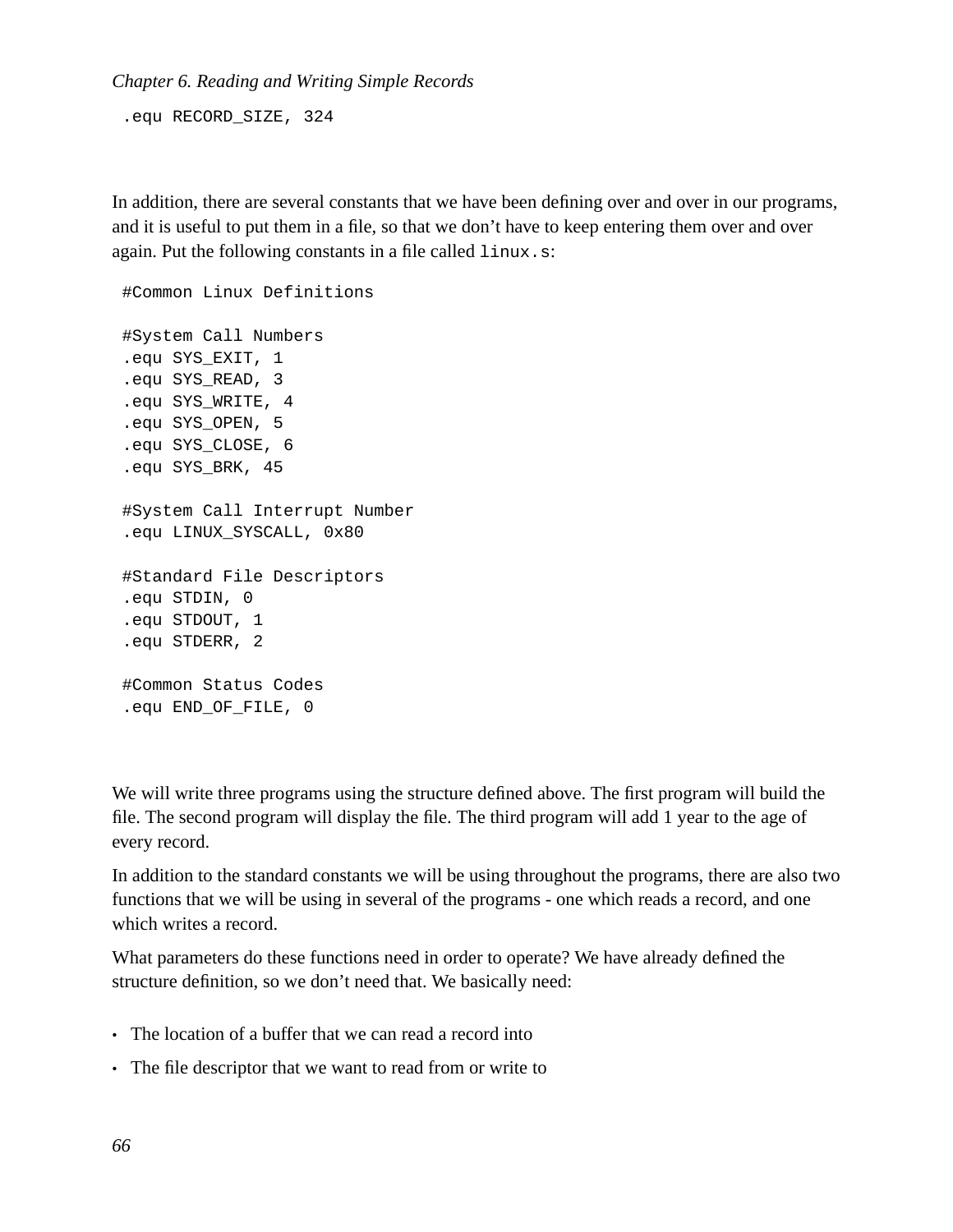Let's look at our reading function first:

```
.include "record-def.s"
 .include "linux.s"
#PURPOSE: This function reads a record from the file descriptor
#
#INPUT: The file descriptor and a buffer
#
#OUTPUT: This function writes the data to the buffer and returns
# a status code.
#
#STACK LOCAL VARIABLES
 .equ ST_READ_BUFFER, 8
.equ ST_FILEDES, 12
.section .text
.globl read_record
 .type, @function
read_record:
pushl %ebp
movl %esp, %ebp
pushl %ebx
movl ST_FILEDES(%ebp), %ebx
movl ST_READ_BUFFER(%ebp), %ecx
movl $RECORD_SIZE, %edx
movl $SYS_READ, %eax
int $LINUX_SYSCALL
#NOTE - %eax has the return value, which we will
# give back to our calling program
popl %ebx
movl %ebp, %esp
popl %ebp
ret
```
It's a pretty simply function. It just writes a buffer the size of our structure to the given file descriptor. The writing one is similar:

.include "linux.s"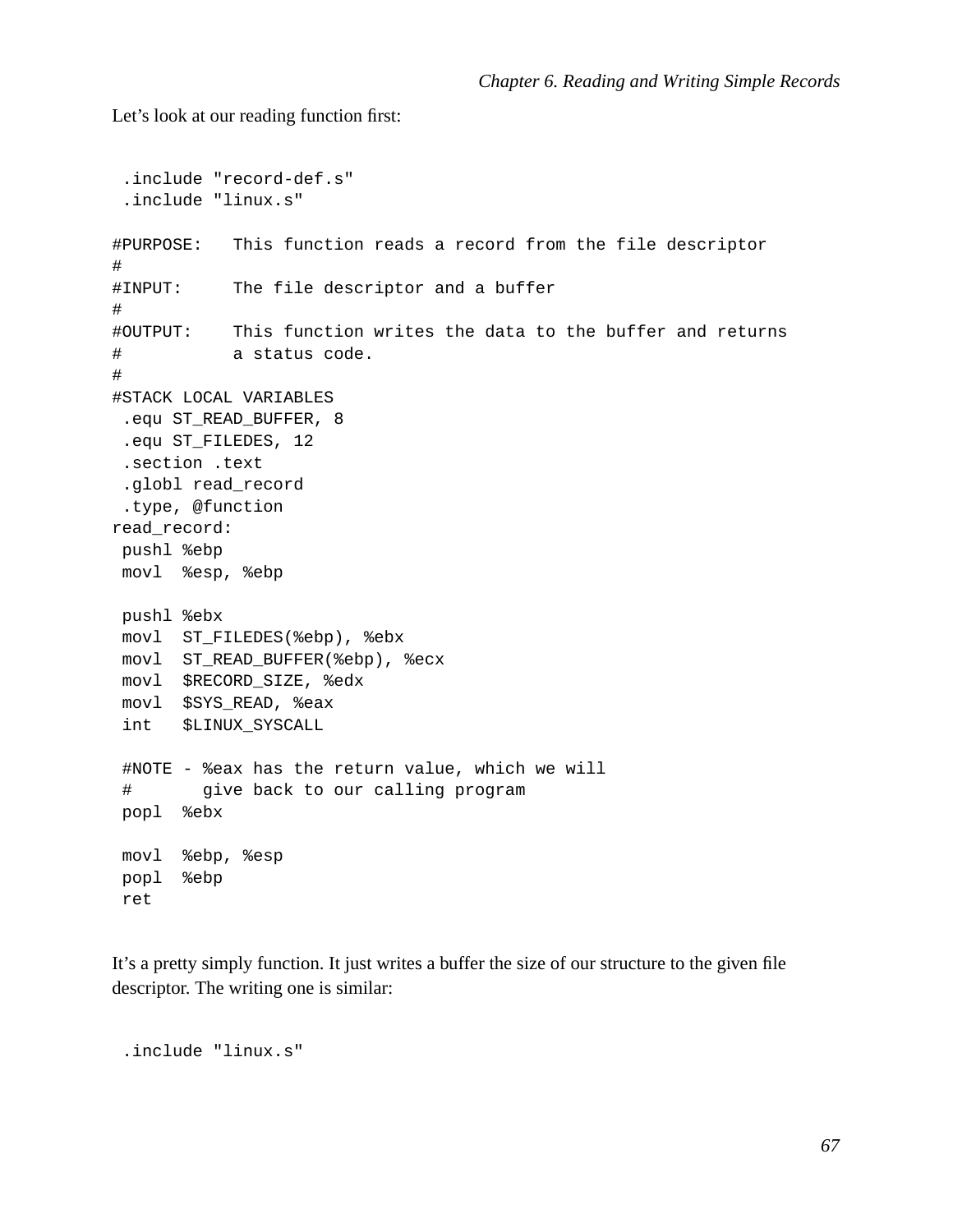*Chapter 6. Reading and Writing Simple Records*

```
.include "record-def.s"
#PURPOSE: This function writes a record to the file descriptor
#
#INPUT: The file descriptor and a buffer
#
#OUTPUT: This function produces a status code
#
#STACK LOCAL VARIABLES
.equ ST_WRITE_BUFFER, 8
.equ ST_FILEDES, 12
 .section .text
.globl write_record
 .type, @function
write_record:
pushl %ebp
movl %esp, %ebp
pushl %ebx
movl $SYS_WRITE, %eax
movl ST_FILEDES(%ebp), %ebx
movl ST_WRITE_BUFFER(%ebp), %ecx
movl $RECORD_SIZE, %edx
 int $LINUX_SYSCALL
 #NOTE - %eax has the return value, which we will
 # give back to our calling program
popl %ebx
movl %ebp, %esp
popl %ebp
 ret
```
Now that we have all of our common definitions down, we are ready to write our programs.

### **Writing Records**

This program will simply write some hardcoded records to disk. It will:

- Open the file
- Write three records
- Close the file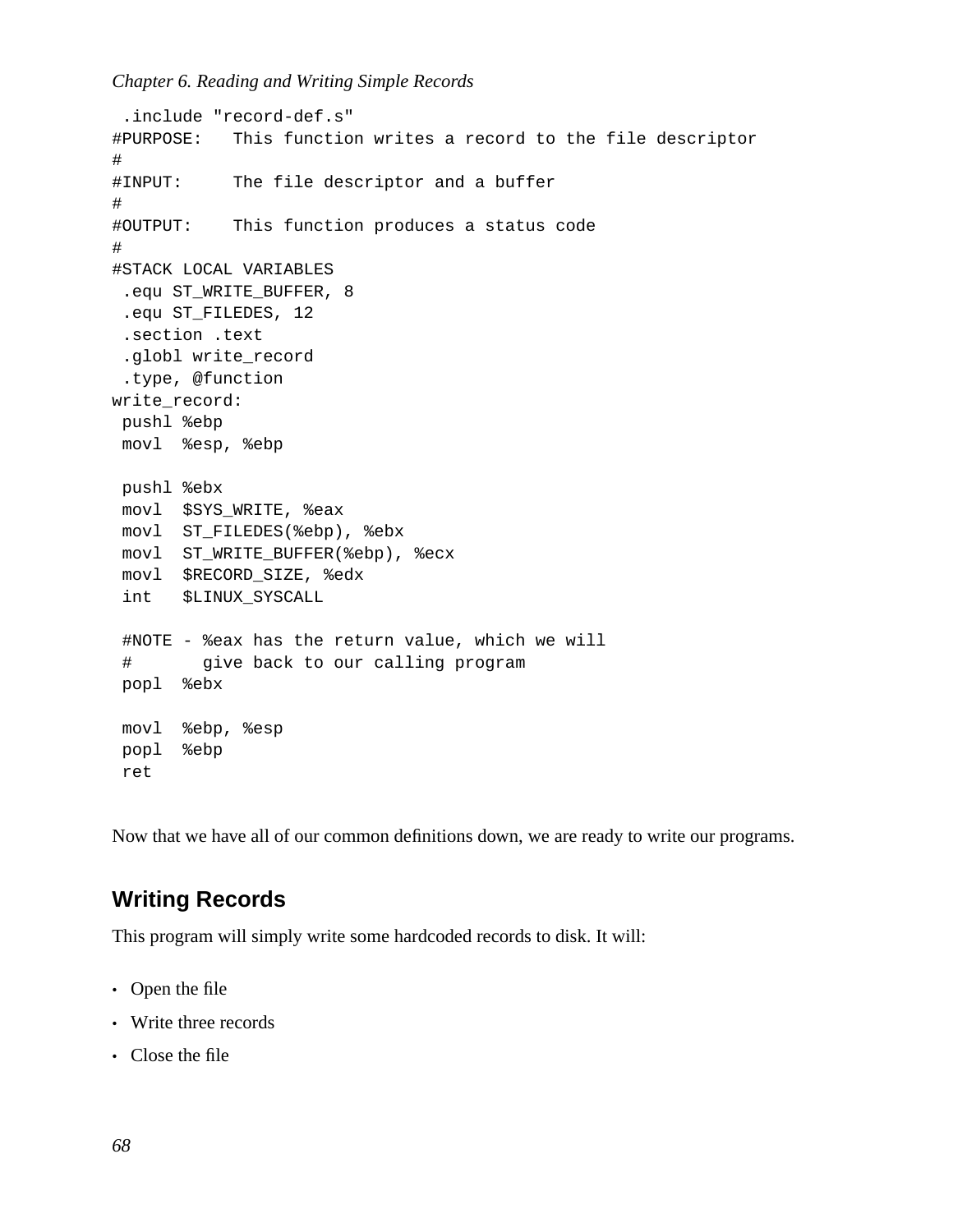Type the following code into a file called write-records.s:

```
.include "linux.s"
 .include "record-def.s"
 .section .data
 #Constant data of the records we want to write
 #Each text data item is padded to the proper
 #length with null (i.e. 0) bytes
record1:
 .ascii "Fredrick\0"
 .rept 31 #Padding to 40 bytes
 .byte 0
 .endr
 .ascii "Bartlett\0"
 .rept 31 #Padding to 40 bytes
 .byte 0
 .endr
 .ascii "4242 S Prairie\nTulsa, OK 55555\0"
 .rept 209 #Padding to 240 bytes
 .byte 0
 .endr
 .long 45
record2:
 .ascii "Marilyn\0"
 .rept 32 #Padding to 40 bytes
 .byte 0
 .endr
 .ascii "Taylor\0"
 .rept 33 #Padding to 40 bytes
 .byte 0
 .endr
 .ascii "2224 S Johannan St\nChicago, IL 12345\0"
 .rept 203 #Padding to 240 bytes
 .byte 0
 .endr
```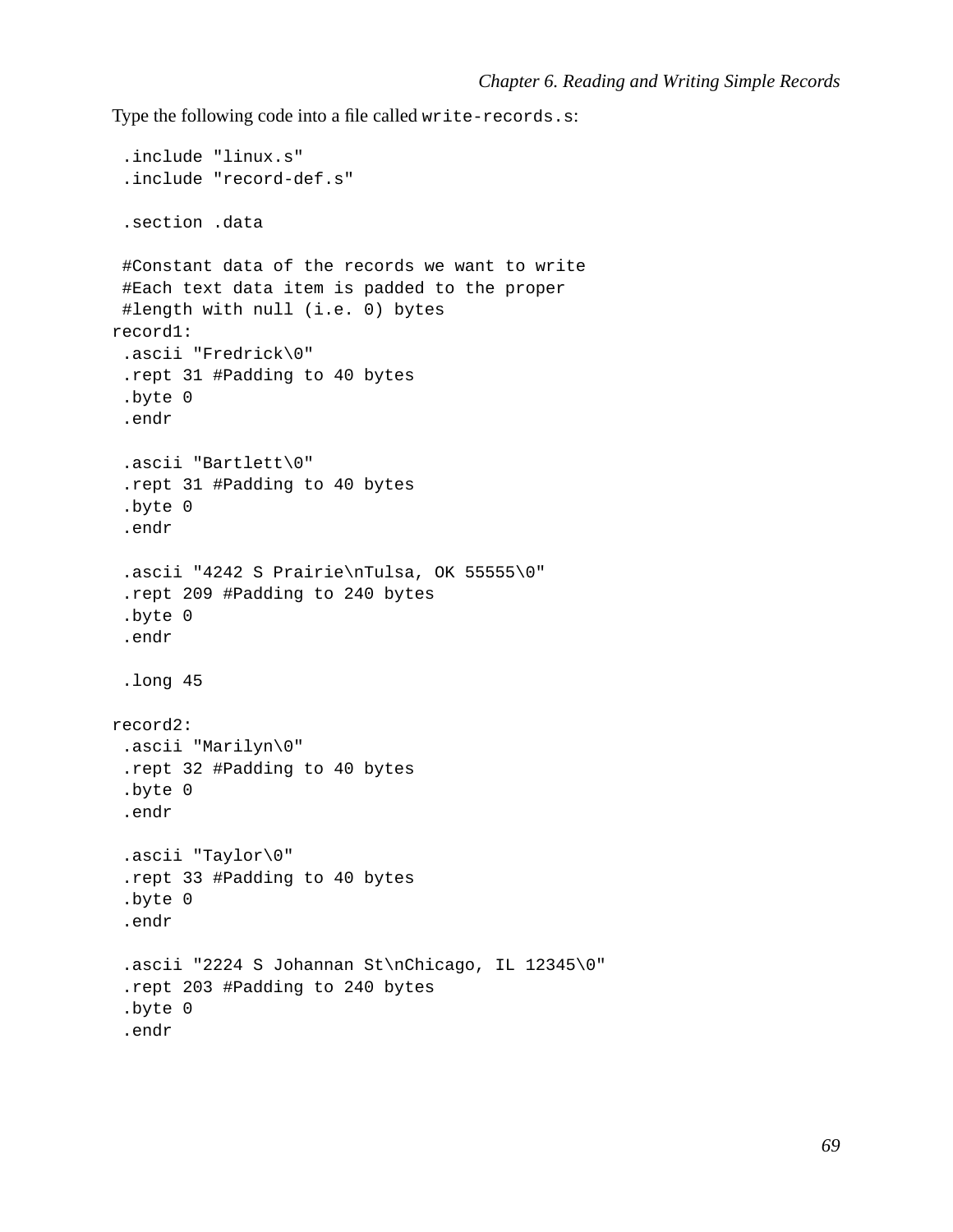*Chapter 6. Reading and Writing Simple Records*

```
.long 29
record3:
 .ascii "Derrick\0"
 .rept 32 #Padding to 40 bytes
 .byte 0
 .endr
 .ascii "McIntire\0"
 .rept 31 #Padding to 40 bytes
 .byte 0
 .endr
 .ascii "500 W Oakland\nSan Diego, CA 54321\0"
 .rept 206 #Padding to 240 bytes
 .byte 0
 .endr
 .long 36
 #This is the name of the file we will write to
file name:
 .ascii "test.dat\0"
 .equ FILE_DESCRIPTOR, -4
 .globl _start
_start:
 #Copy the stack pointer to %ebp
 movl %esp, %ebp
 #Allocate space to hold the file descriptor
 subl $4, %esp
 #Open the file
 movl $SYS_OPEN, %eax
 movl $file_name, %ebx
 movl $0101, %ecx #This says to create if it
                   #doesn't exist, and open for
                   #writing
 movl $0666, %edx
 int $LINUX_SYSCALL
 #Store the file descriptor away
 movl %eax, FILE_DESCRIPTOR(%ebp)
```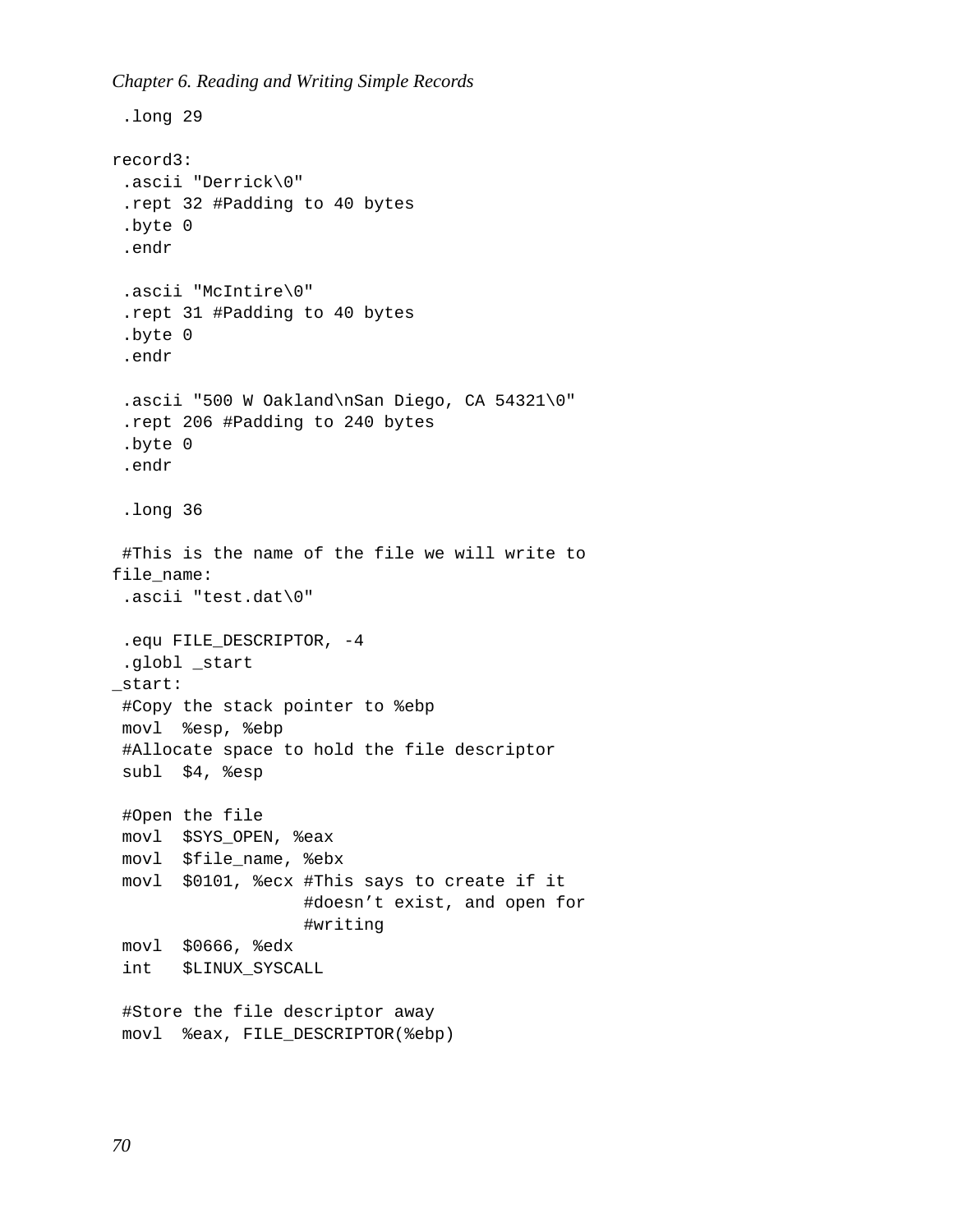```
#Write the first record
pushl FILE_DESCRIPTOR(%ebp)
pushl $record1
call write_record
addl $8, %esp
#Write the second record
pushl FILE_DESCRIPTOR(%ebp)
pushl $record2
call write_record
addl $8, %esp
#Write the third record
pushl FILE_DESCRIPTOR(%ebp)
pushl $record3
call write_record
addl $8, %esp
#Close the file descriptor
movl $SYS_CLOSE, %eax
movl FILE_DESCRIPTOR(%ebp), %ebx
int $LINUX_SYSCALL
#Exit the program
movl $SYS_EXIT, %eax
movl $0, %ebx
int $LINUX_SYSCALL
```
This is a fairly simple program. It merely consists of defining the data we want to write in the .data section, and then calling the right system calls and function calls to accomplish it. For a discussion of all of the system calls used, see [Appendix C](#page-190-0).

You may have noticed the lines:

.include "linux.s" .include "record-def.s"

These statements cause the given files to basically be pasted right there in the code. You don't need to do this with functions, because the linker can take care of combining functions exported with .globl. However, constants defined in another file do need to be imported in this way.

To build the application, run the commands:

as write-records.s -o write-record.o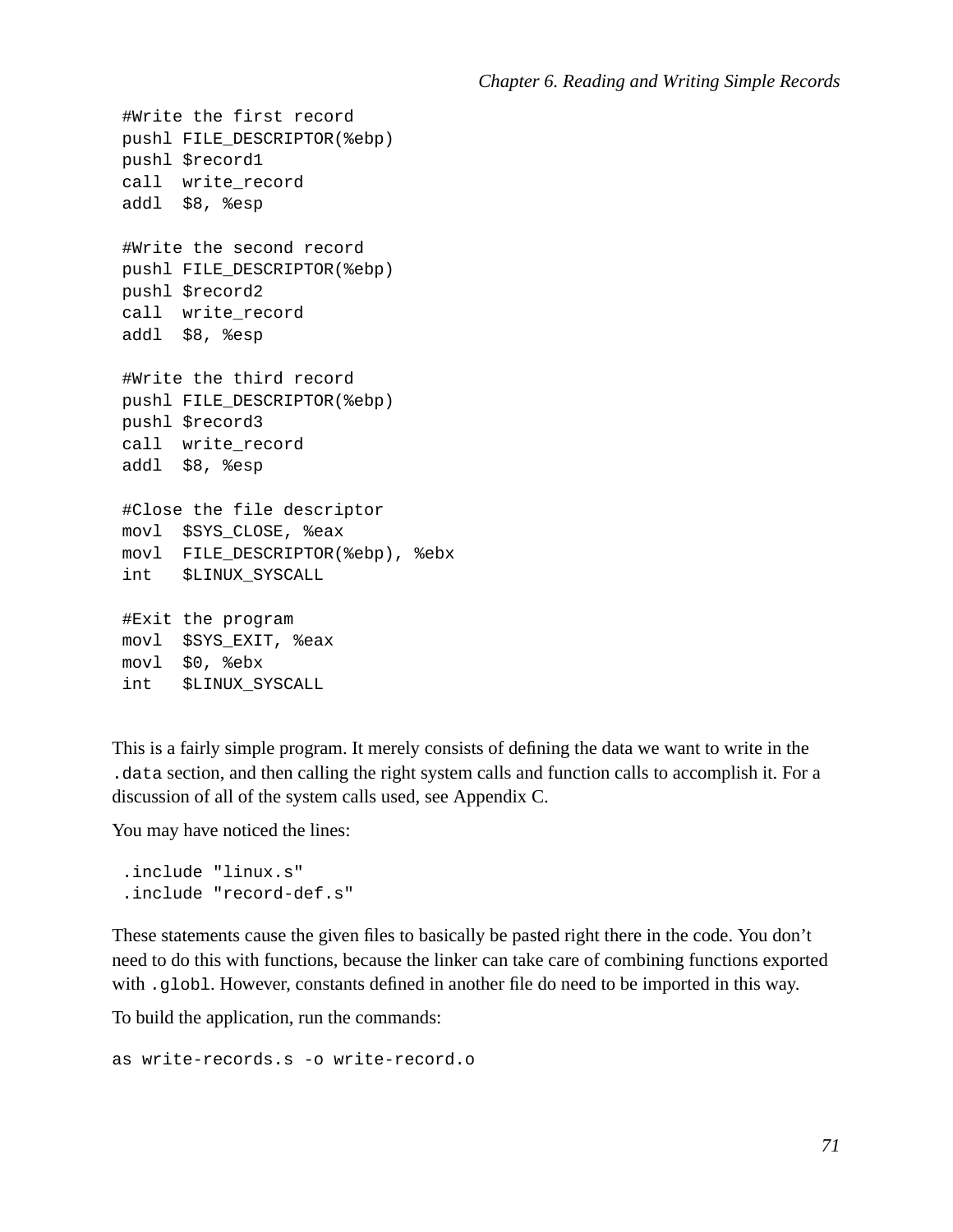*Chapter 6. Reading and Writing Simple Records*

```
as write-record.s -o write-record.o
ld write-record.o write-records.o -o write-records
```
Here we are assembling two files separately, and then combining them together using the linker. To run the program, just type the following:

./write-records

This will cause a file called test.dat to be created containing the records. However, they may not be viewable by a text editor, so we need the next program to read them for us.

# **Reading Records**

Now we will consider just the opposite - reading records. In this program, we will read each record, and display the first name listed with each record.

Since each person's name is a different length, we will need a function to count the number of characters we want to write. Since we pad each field with null characters, we can simply count characters until we reach a null byte.<sup>2</sup> Note that this means our records must contain at least one null byte each. That's okay, though, since we are controlling how the records are written.

Here is the code:

```
#PURPOSE: Count the characters until a null byte is reached.
#
#INPUT: The address of the character string
#
#OUTPUT: Returns the count in %eax
#
#PROCESS:
# Registers used:
# %ecx - character count
# %al - current character
# %edx - current character address
 .type count_chars, @function
 .globl count_chars
 .equ DATA_START_ADDRESS, 8
count_chars:
pushl %ebp
movl %esp, %ebp
```
2. If you have used C, this is what the  $strlen$  function does.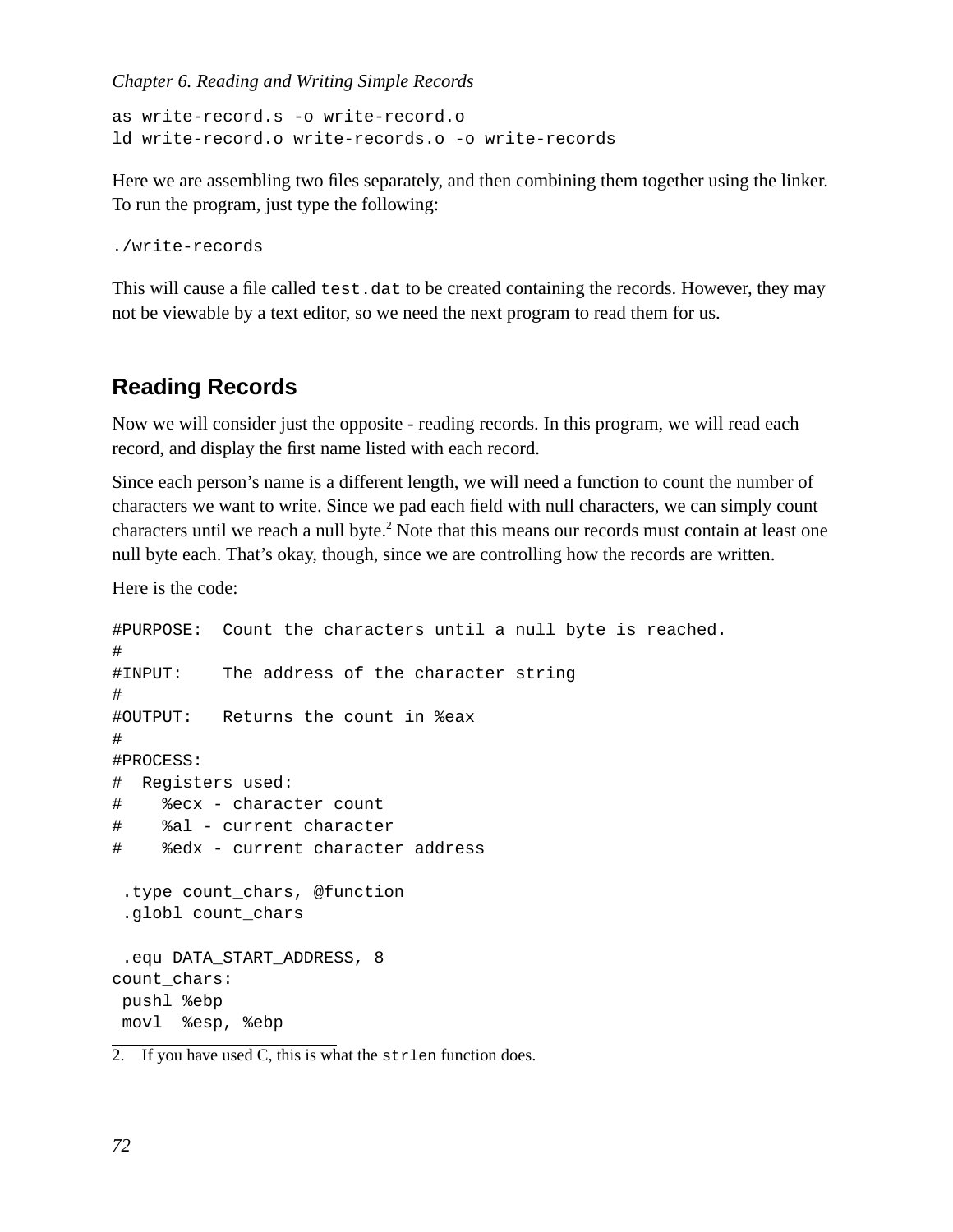```
#Counter starts at zero
movl $0, %ecx
#Starting address of data
movl DATA_START_ADDRESS(%ebp), %edx
count_loop_begin:
#Grab the current character
movb (%edx), %al
#Is it null?
cmpb $0, %al
#If yes, we're done
 je count_loop_end
#Otherwise, increment the counter and the pointer
incl %ecx
incl %edx
#Go back to the beginning of the loop
 jmp count_loop_begin
count_loop_end:
#We're done. Move the count into %eax
#and return.
movl %ecx, %eax
popl %ebp
ret
```
As you can see, it's a fairly straightforward function. It simply loops through the bytes until it hits a null byte (the number zero, but not the printable digit zero), and then it returns the count. The program will be fairly straightforward, too. It will do the following:

- Open the file
- Attempt to read a record
- If we are at the end of the file, exit
- Otherwise, count the characters of the first name
- Write the first name to STDOUT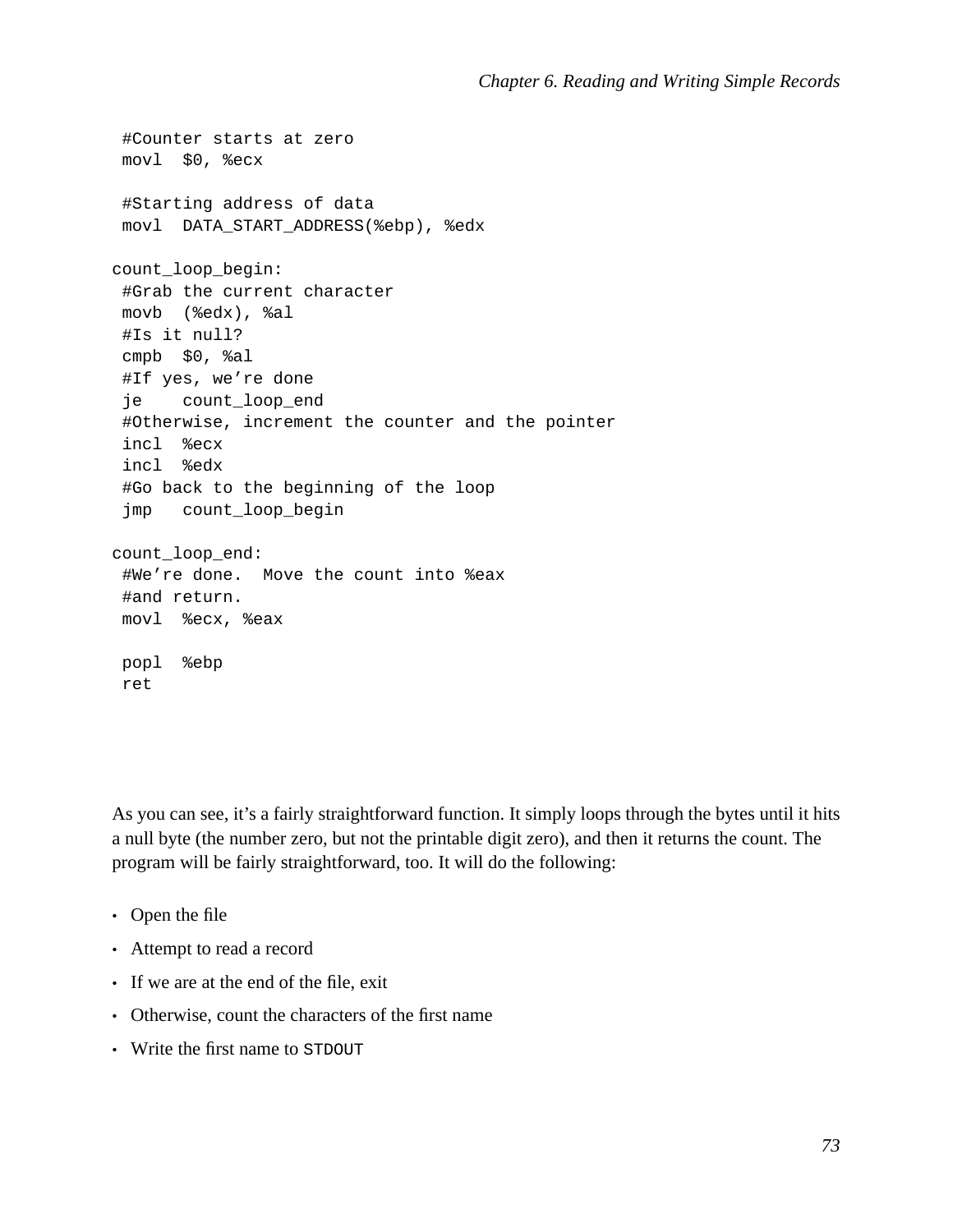*Chapter 6. Reading and Writing Simple Records*

- Write a newline to STDOUT
- Go back to read another record

```
Here is the code:
```

```
.include "linux.s"
 .include "record-def.s"
 .section .data
file_name:
 .ascii "test.dat\0"
 .section .bss
 .lcomm record_buffer, RECORD_SIZE
 .section .text
 #Main program
 .globl _start
_start:
 .equ INPUT_DESCRIPTOR, -4
 .equ OUTPUT_DESCRIPTOR, -8
 #Copy the stack pointer to %ebp
 movl %esp, %ebp
 #Allocate space to hold the file descriptors
 subl $8, %esp
 #Open the file
movl $SYS_OPEN, %eax
 movl $file_name, %ebx
movl $0, %ecx #This says to open read-only
movl $0666, %edx
 int $LINUX_SYSCALL
 #Save file descriptor
 movl %eax, INPUT_DESCRIPTOR(%ebp)
 #Even though it's a constant, we are
 #saving the output file descriptor in
 #a local variable so that if we later
 #decide that it isn't always going to
 #be STDOUT, we can change it easily.
```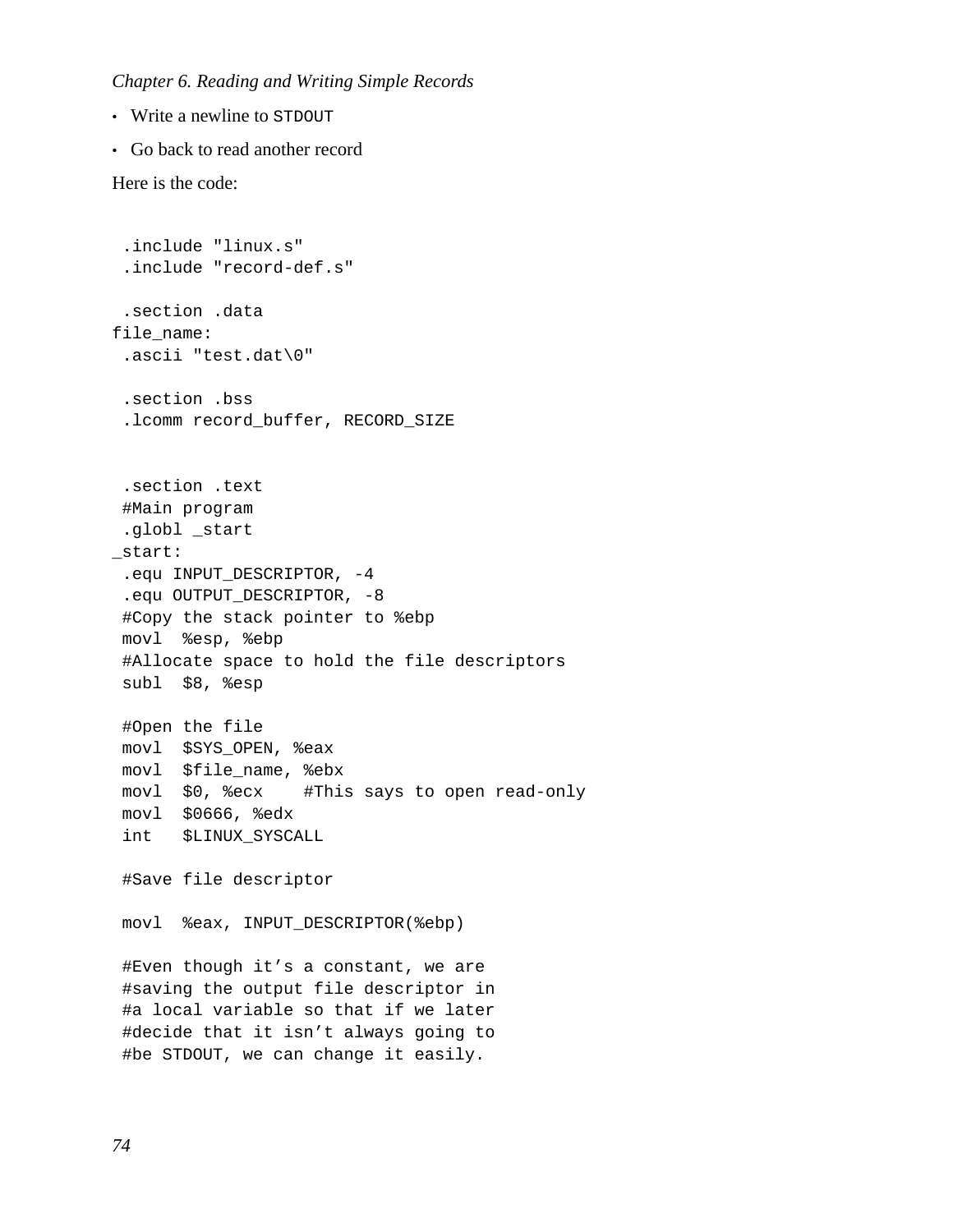movl \$STDOUT, OUTPUT\_DESCRIPTOR(%ebp)

```
record_read_loop:
pushl INPUT_DESCRIPTOR(%ebp)
pushl $record_buffer
call read_record
addl $8, %esp
#Returns the number of bytes read.
#If it isn't the same number we
#requested, then it's either an
#end-of-file, or an error, so we're
#quitting
cmpl $RECORD_SIZE, %eax
 jne finished_reading
#Otherwise, print out the first name
#but first, we must know it's size
pushl $RECORD_FIRSTNAME + record_buffer
call count_chars
addl $4, %esp
movl %eax, %edx
movl OUTPUT_DESCRIPTOR(%ebp), %ebx
movl $SYS_WRITE, %eax
movl $RECORD_FIRSTNAME + record_buffer, %ecx
int $LINUX_SYSCALL
pushl OUTPUT_DESCRIPTOR(%ebp)
call write_newline
addl $4, %esp
 jmp record_read_loop
finished_reading:
movl $SYS_EXIT, %eax
movl $0, %ebx
int $LINUX_SYSCALL
```
As you can see, it opens the file and then runs a loop of reading, checking for the end of file, and writing the firstname. The one construct that might be new is the line that says: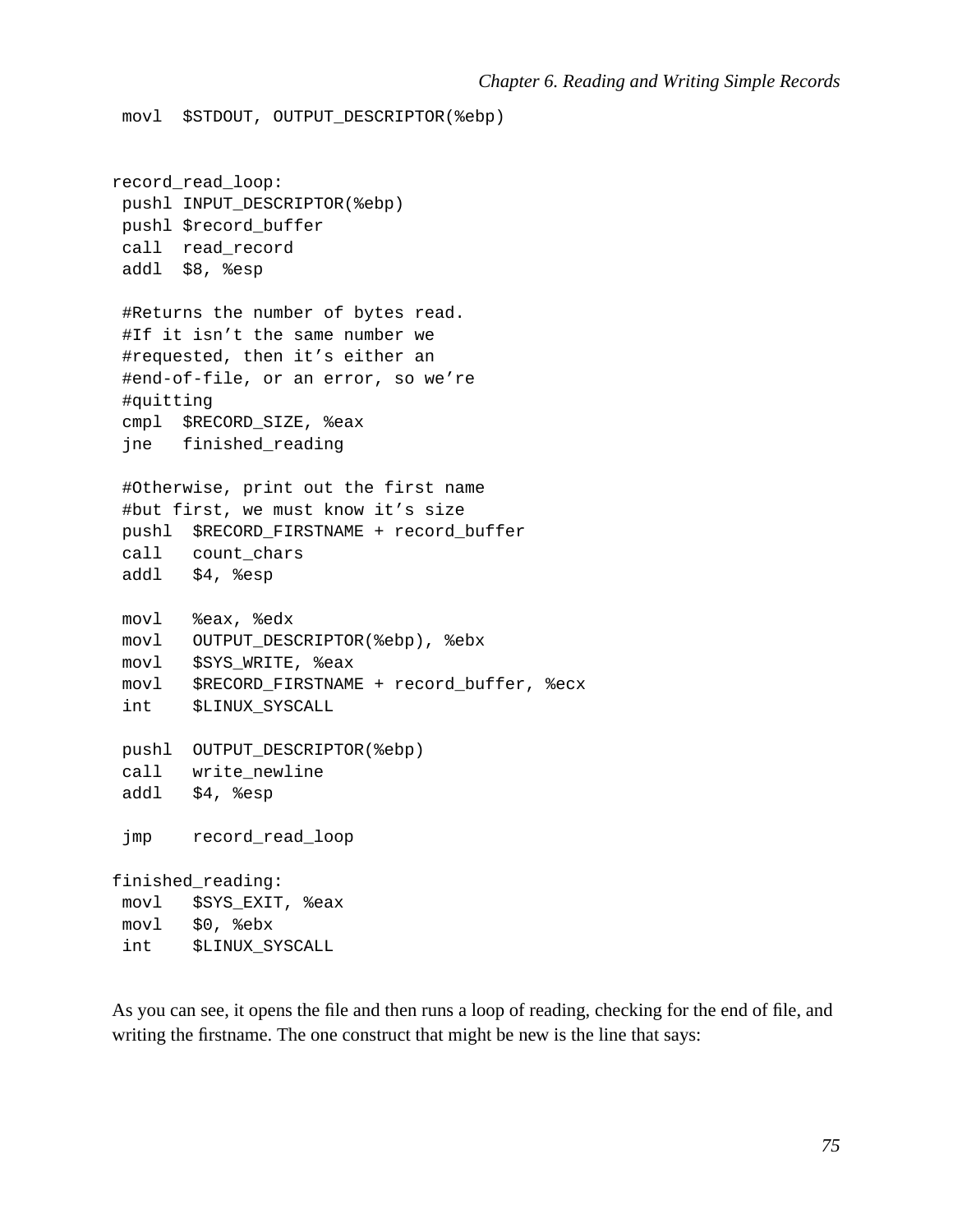*Chapter 6. Reading and Writing Simple Records*

pushl \$RECORD\_FIRSTNAME + record\_buffer

It looks like we are combining and add instruction with a push instruction, but we are not. You see, both RECORD\_FIRSTNAME and record\_buffer are constants. The first is a direct constant, created through the use of a .equ directive, while the latter is defined automatically by the assemble through its use as a label. Since they are both constants that the assembler knows, it is able to add them together while it is assembling your program, so the whole instruction is a single immediate-mode push of a single constant.

The RECORD\_FIRSTNAME constant is the number of bytes after the beginning of a record before we hit the first name. record buffer is the name of our buffer for holding records. Adding them together gets us the address of the first name member of the record.

### **Modifying the Records**

In this section, we will write a program that:

- Opens an input and output file
- Reads records from the input
- Increments the age
- Writes the new record to the output file

Like most programs we've encountered recently, this program is pretty straightforward.<sup>3</sup>

```
.include "linux.s"
 .include "record-def.s"
 .section .data
input_file_name:
 .ascii "test.dat\0"
output_file_name:
 .ascii "testout.dat\0"
 .section .bss
 .lcomm record_buffer, RECORD_SIZE
#Stack offsets of local variables
```
<sup>3.</sup> You will find that after learning the mechanics of programming, most programs are pretty straightforward once you know exactly what it is you want to do.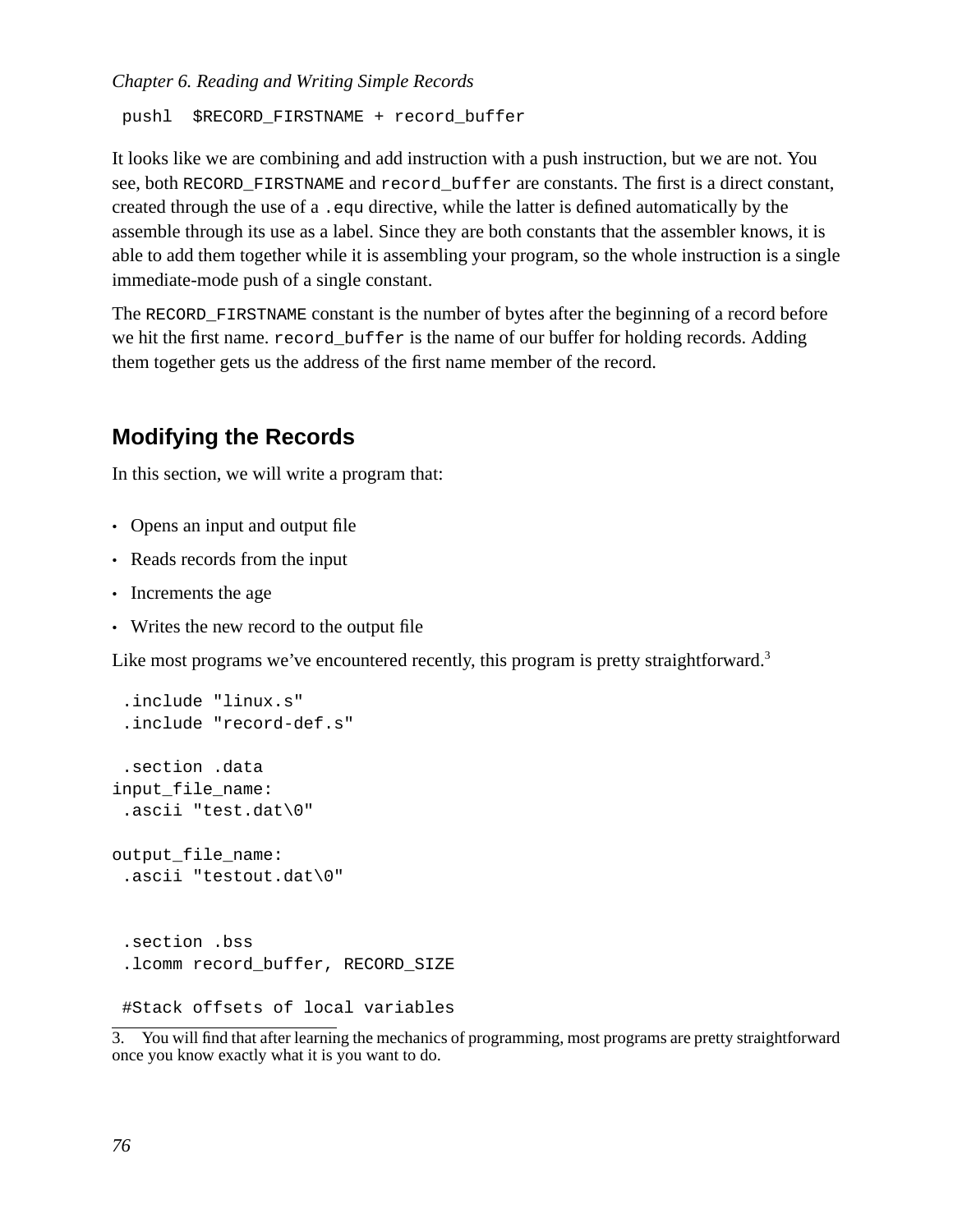```
.equ INPUT_DESCRIPTOR, -4
 .equ OUTPUT DESCRIPTOR, -8
 .section .text
 .globl _start
_start:
#Copy stack pointer and make room for local variables
movl %esp, %ebp
subl $8, %esp
#Open file for reading
movl $SYS_OPEN, %eax
movl $input_file_name, %ebx
movl $0, %ecx
movl $0666, %edx
int $LINUX_SYSCALL
movl %eax, INPUT_DESCRIPTOR(%ebp)
#Open file for writing
movl $SYS_OPEN, %eax
movl $output_file_name, %ebx
movl $0101, %ecx
movl $0666, %edx
int $LINUX_SYSCALL
movl %eax, OUTPUT_DESCRIPTOR(%ebp)
loop_begin:
pushl INPUT_DESCRIPTOR(%ebp)
pushl $record_buffer
call read_record
addl $8, %esp
#Returns the number of bytes read.
#If it isn't the same number we
#requested, then it's either an
#end-of-file, or an error, so we're
#quitting
cmpl $RECORD_SIZE, %eax
 jne loop_end
#Increment the age
incl record_buffer + RECORD_AGE
```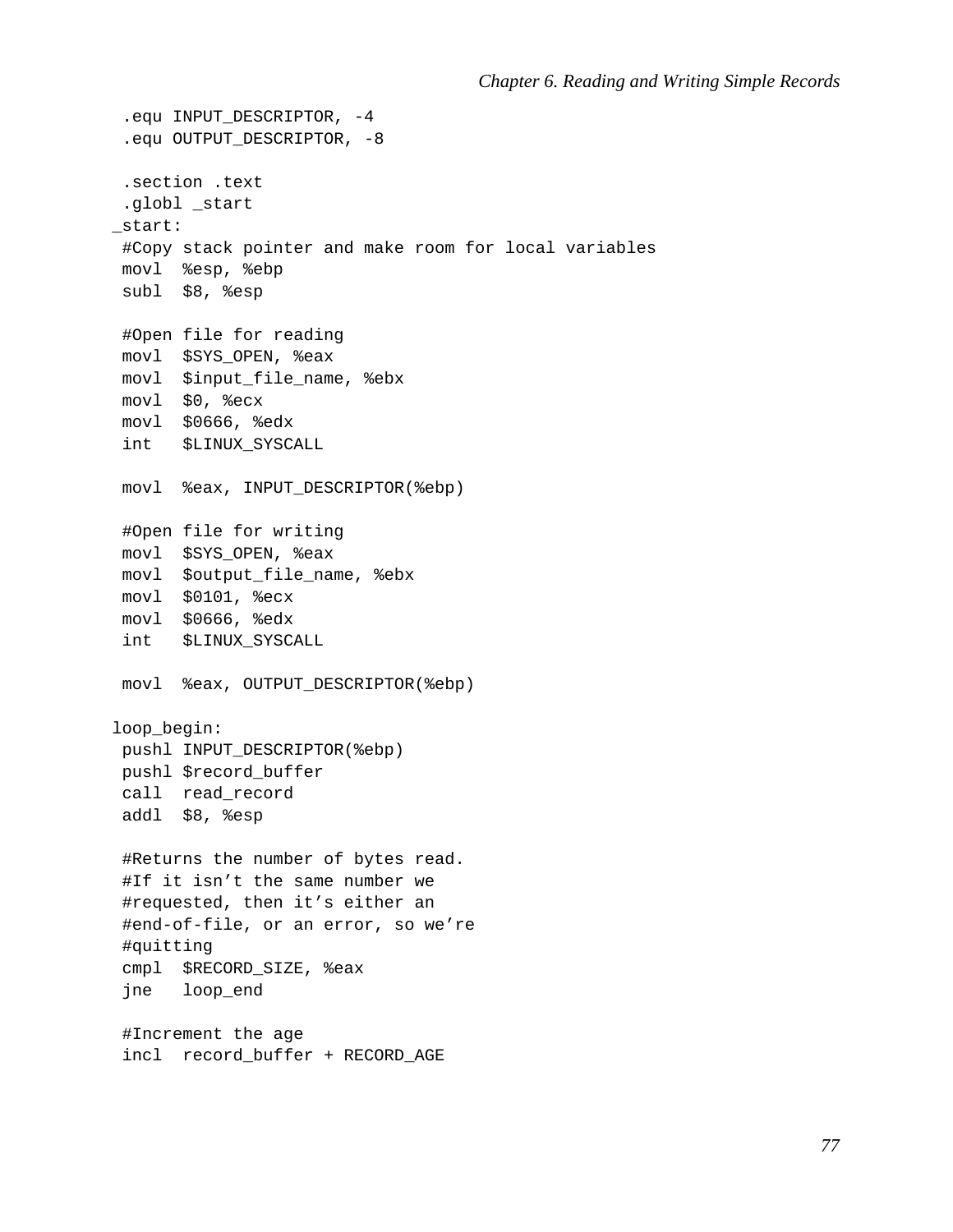*Chapter 6. Reading and Writing Simple Records*

```
#Write the record out
pushl OUTPUT_DESCRIPTOR(%ebp)
pushl $record_buffer
call write_record
addl $8, %esp
 jmp loop_begin
loop_end:
movl $SYS_EXIT, %eax
movl $0, %ebx
int $LINUX_SYSCALL
```
You can type it in as add-year.s. To build it, type the following<sup>4</sup>:

```
as add-year.s -o add-year.o
ld add-year.o read-record.o write-record.o -o add-year
```
To run the program, just type in the following<sup>5</sup>:

./add-year

This will add a year to every record listed in test.dat and write the new records to the file testout.dat.

As you can see, writing fixed-length records is pretty simple. You only have to read in blocks of data to a buffer, process them, and write them back out. Unfortunately, this program doesn't write the new ages out so you can verify your program's effectiveness. This is because we won't get to displaying numbers until [Chapter 10](#page-128-0). After reading that, you may want to come back and rewrite this program to display the numeric data that we are modifying.

<sup>4.</sup> This assumes that you have already built the object files read-record.o and write-record.o in the previous examples. If not, you will have to do so. Also, don't get the files confused with the ones with similar names.

<sup>5.</sup> This is assuming you created the file in a previous run of write-records. If not, you need to run write-records first before running this program.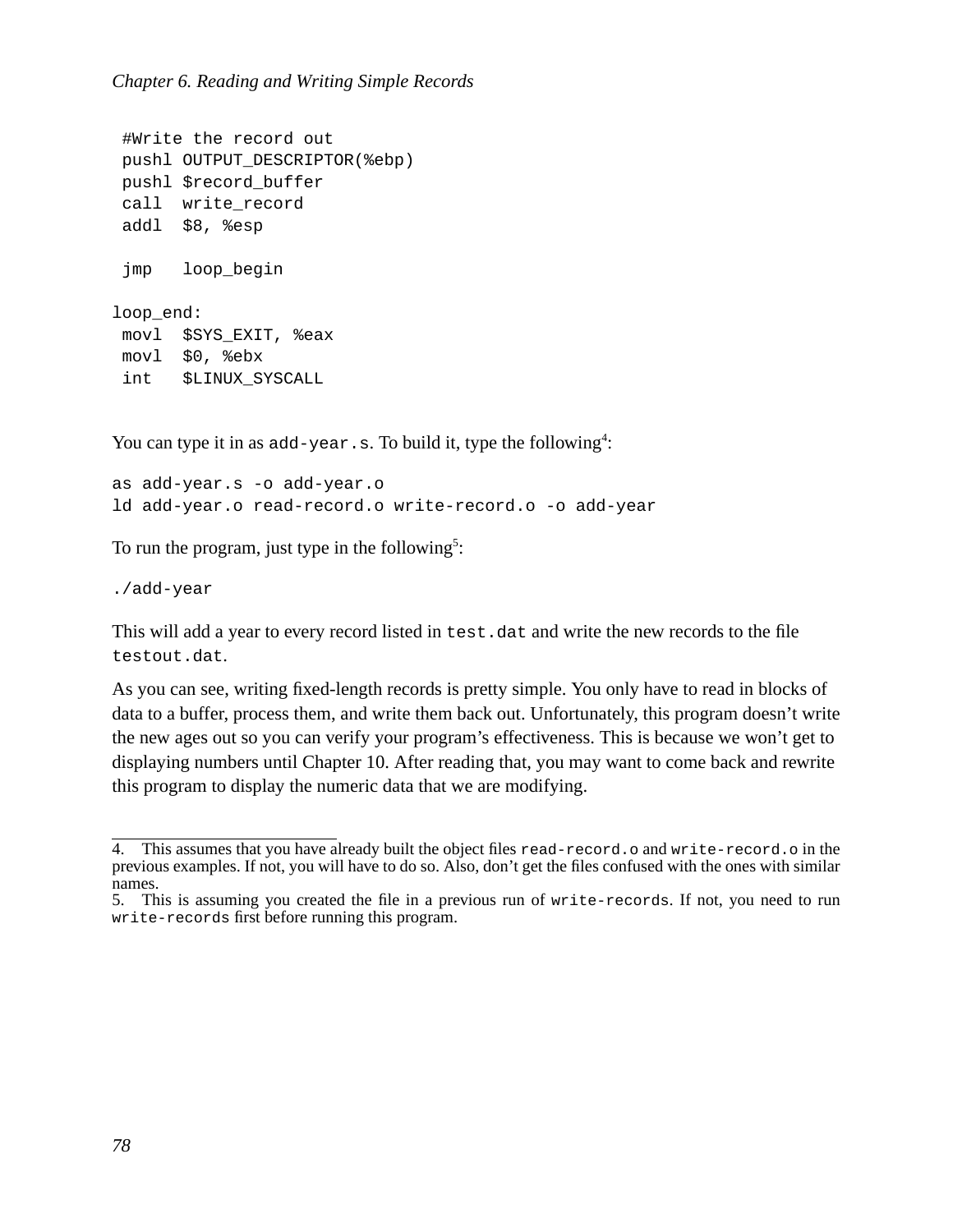# **Review**

### **Know the Concepts**

- What is a record?
- What is the advantage of fixed-length records over variable-length records?
- How do you include constants in multiple assembly source files?
- Why might you want to split up a project into multiple source files?
- What does the instruction incl record\_buffer + RECORD\_AGE do? What addressing mode is it using? How many operands does the incl instructions have in this case? Which parts are being handled by the assembler and which parts are being handled when the program is run?

# **Use the Concepts**

- Add another data member to the person structure defined in this chapter, and rewrite the reading and writing functions and programs to take them into account. Remember to reassemble and relink your files before running your programs.
- Create a program that uses a loop to write 30 identical records to a file.
- Create a program to find the largest age in the file and return that age as the status code of the program.
- Create a program to find the smallest age in the file and return that age as the status code of the program.

# **Going Further**

- Research the various error codes that can be returned by the system calls made in these programs. Pick one to rewrite, and add code that will check %eax for error conditions, and, if one is found, write a message about it to STDERR and exit.
- Write a program that will add a single record to the file by reading the data from the keyboard. Remember, you will have to make sure that the data has at least one null character at the end, and you need to have a way for the user to indicate they are done typing. Because we have not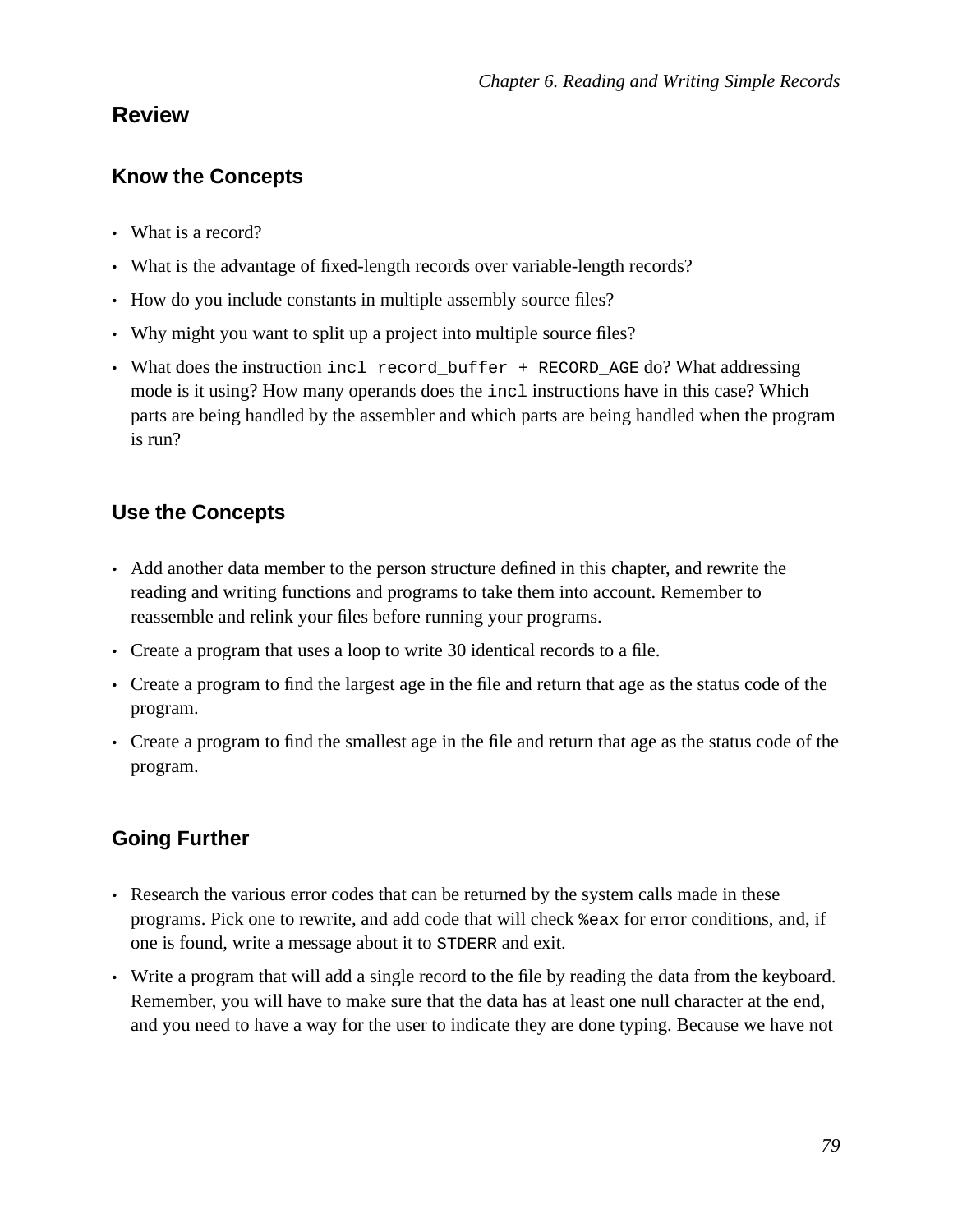#### *Chapter 6. Reading and Writing Simple Records*

gotten into characters to numbers conversion, you will not be able to read the age in from the keyboard, so you'll have to have a default age.

• Write a function called compare-strings that will compare two strings up to 5 characters. Then write a program that allows the user to enter 5 characters, and have the program return all records whose first name starts with those 5 characters.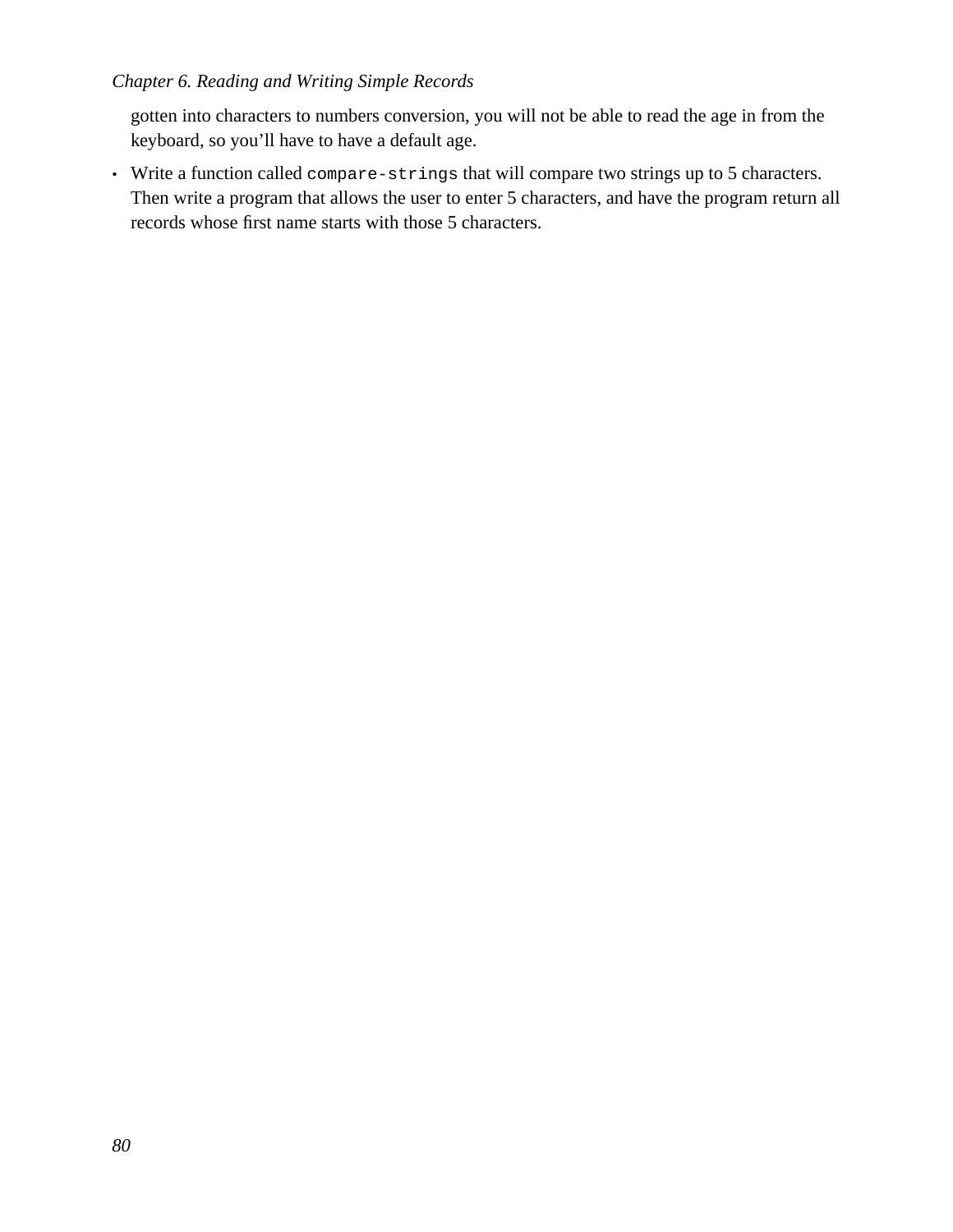# **Chapter 7. Developing Robust Programs**

This chapter deals with developing programs that are *robust*. Robust programs are able to handle error conditions gracefully. They are programs that do not crash no matter what the user does. Building robust programs is essential to the practice of programming. Writing robust programs takes discipline and work - it is usually finding every possible problem that can occur, and coming up with an action plan for your program to take.

# **Where Does the Time Go?**

Programmers schedule poorly. In almost every programming project, programmers will take two, four, or even eight times as long to develop a program or function than they originally estimated. There are many reasons for this problem, including:

- Programmers don't always schedule time for meetings or other non-coding activities that make up every day.
- Programmers often underestimate feedback times (how long it takes to pass change requests and approvals back and forth) for projects.
- Programmers don't always understand the full scope of what they are producing.
- Programmers often have to estimate a schedule on a totally different kind of project than they are used to, and thus are unable to schedule accurately.
- Programmers often underestimate the amount of time it takes to get a program fully robust.

The last item is the one we are interested in here. *It takes a lot of time and effort to develop robust programs.* More so than people usually guess, including experienced programmers. Programmers get so focused on simply solving the problem at hand that they fail to look at the possible side issues.

In the toupper program, we do not have any course of action if the file the user selects does not exist. The program will go ahead and try to work anyway. It doesn't report any error message so the user won't even know that they typed in the name wrong. Let's say that the destination file is on a network drive, and the network temporarily fails. The operating system is returning a status code to us in %eax, but we aren't checking it. Therefore, if a failure occurs, the user is totally unaware. This program is definitely not robust. As you can see, even in a simple program there are a lot of things that can go wrong.

In a large program, it gets much more problematic. There are usually many more possible error conditions than possible successful conditions. Therefore, you should always expect to spend the majority of your time checking status codes, writing error handlers, and performing similar tasks to make your program robust. If it takes two weeks to develop a program, it will likely take at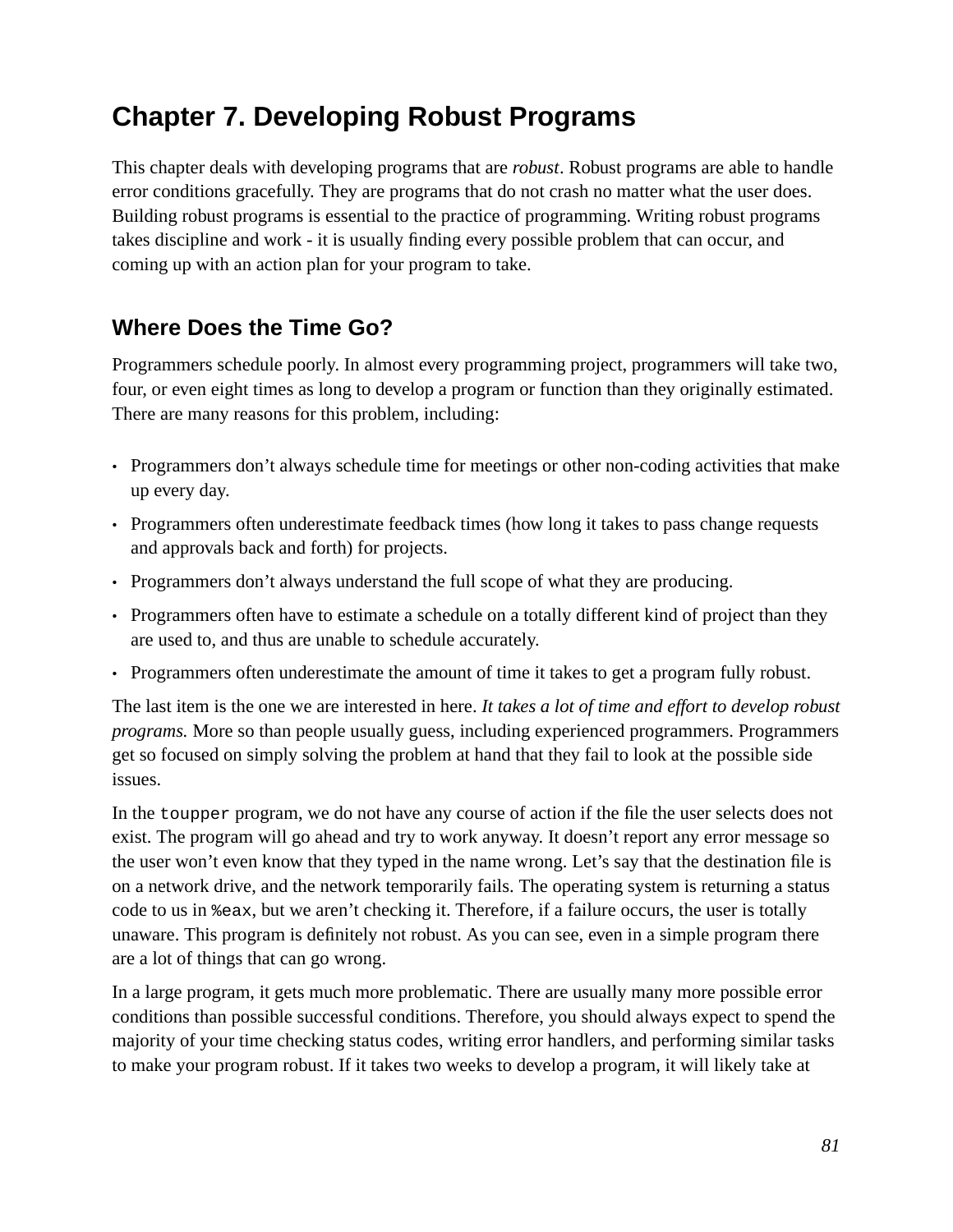#### *Chapter 7. Developing Robust Programs*

least two more to make it robust. Remember that every error message that pops up on your screen had to be programmed in by someone.

# **Some Tips for Developing Robust Programs**

### **User Testing**

Testing is one of the most essential things a programmer does. If you haven't tested something, you should assume it doesn't work. However, testing isn't just about making sure your program works, it's about making sure your program doesn't break. For example, if I have a program that is only supposed to deal with positive numbers, you need to test what happens if the user enters a negative number. Or a letter. Or the number zero. You must test what happens if they put spaces before their numbers, spaces after their numbers, and other little possibilities. You need to make sure that you handle the user's data in a way that makes sense to the user, and that you pass on that data in a way that makes sense to the rest of your program. When your program finds input that doesn't make sense, it needs to perform appropriate actions. Depending on your program, this may include ending the program, prompting the user to re-enter values, notifying a central error log, rolling back an operation, or ignoring it and continuing.

Not only should you test your programs, you need to have others test it as well. You should enlist other programmers and users of your program to help you test your program. If something is a problem for your users, even if it seems okay to you, it needs to be fixed. If the user doesn't know how to use your program correctly, that should be treated as a bug that needs to be fixed.

You will find that user's find a lot more bugs in your program than you ever could. The reason is that user's don't know what the computer expects. You know what kinds of data the computer expects, and therefore are much more likely to enter data that makes sense to the computer. User's enter data that makes sense to them. Allowing non-programmers to use your program usually gives you much more accurate results as to how robust your program truly is.

### **Data Testing**

When designing programs, each of your functions needs to be very specific about the type and range of data that it will or won't accept. You then need to test these functions to make sure that they perform to specification. Most important is testing *corner cases* or *edge cases*. Corner cases are the inputs that are most likely to cause problems or behave unexpectedly.

When testing numeric data, there are several corner cases you always need to test:

• The number 0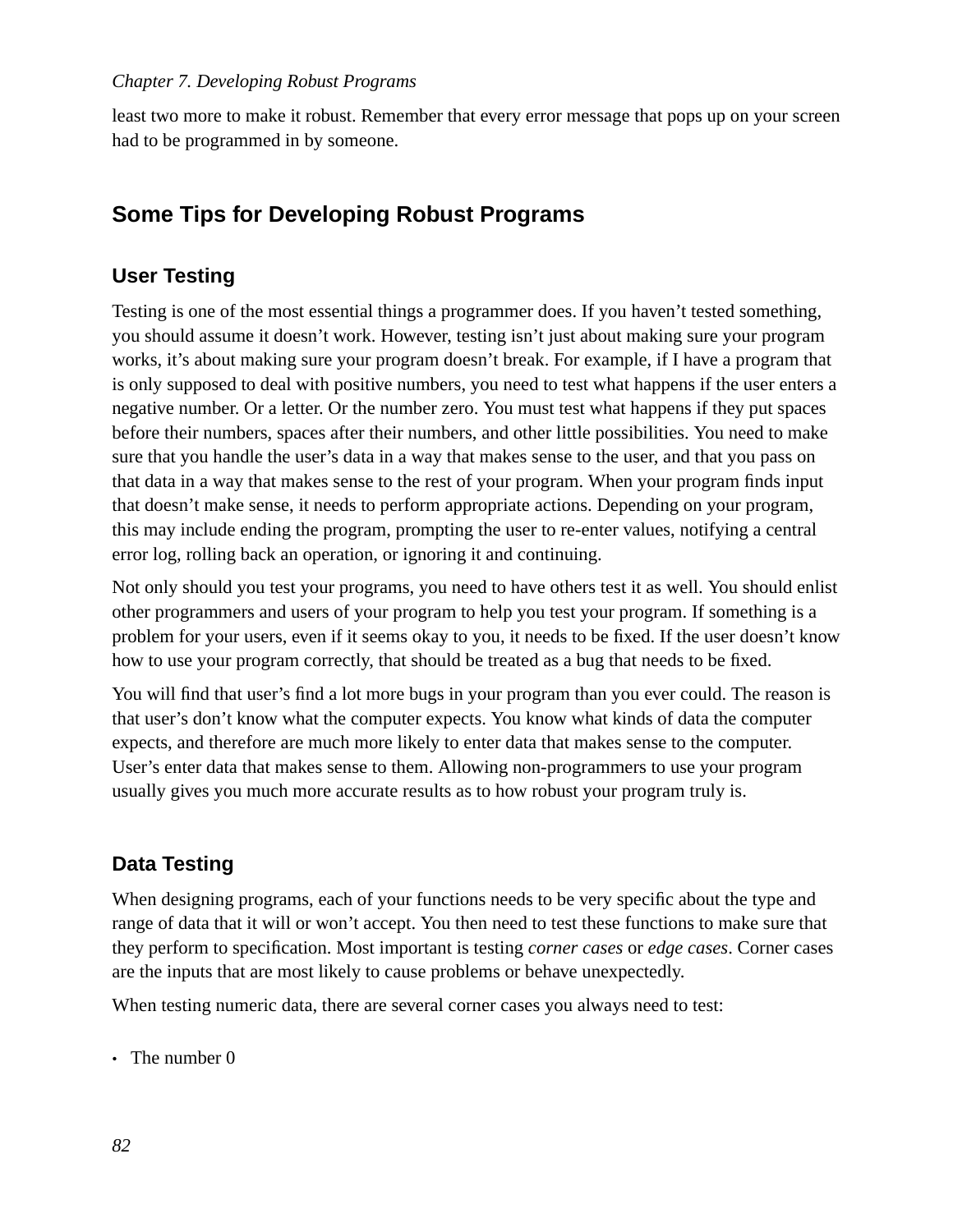- The number 1
- A number within the expected range
- A number outside the expected range
- The first number in the expected range
- The last number in the expected range
- The first number below the expected range
- The first number above the expected range

For example, if I have a program that is supposed to accept values between 5 and 200, I should test 0, 1, 4, 5, 153, 200, 201, and 255 at a minimum (153 and 255 were randomly chosen inside and outside the range, respectively). The same goes for any lists of data you have. You need to test that your program behaves as expected for lists of 0 items, 1 item, and so on. In addition, you should also test any turning points you have. For example, if you have different code to handle people under and over age 30, for example, you would need to test it on people of ages 29, 30, and 31 at least.

There will be some internal functions that you assume get good data because you have checked for errors before this point. However, while in development you often need to check for errors anyway, as your other code may have errors in it. To verify the consistency and validity of data during development, most languages have a facility to easily check assumptions about data correctness. In the C language there is the assert macro. You can simply put in your code assert (a > b) ;, and it will give an error if it reaches that code when the condition is not true. In addition, since such a check is a waste of time after your code is stable, the assert macro allows you to turn off asserts at compile-time. This makes sure that your functions are receiving good data, without causing unnecessary slowdowns for code released to the public.

### **Module Testing**

Not only should you test your program as a whole, you need to test the individual pieces of your program. As you develop your program, you should test individual functions by providing it with data you create to make sure it responds appropriately.

In order to do this effectively, you have to develop functions whose sole purpose is to call functions for testing. These are called *drivers* (not to be confused with hardware drivers) . They simply loads your function, supply it with data, and check the results. This is especially useful if you are working on pieces of an unfinished program. Since you can't test all of the pieces together, you can create a driver program that will test each function individually.

Also, the code you are testing may make calls to functions not developed yet. In order to overcome this problem, you can write a small function called a *stub* which simply returns the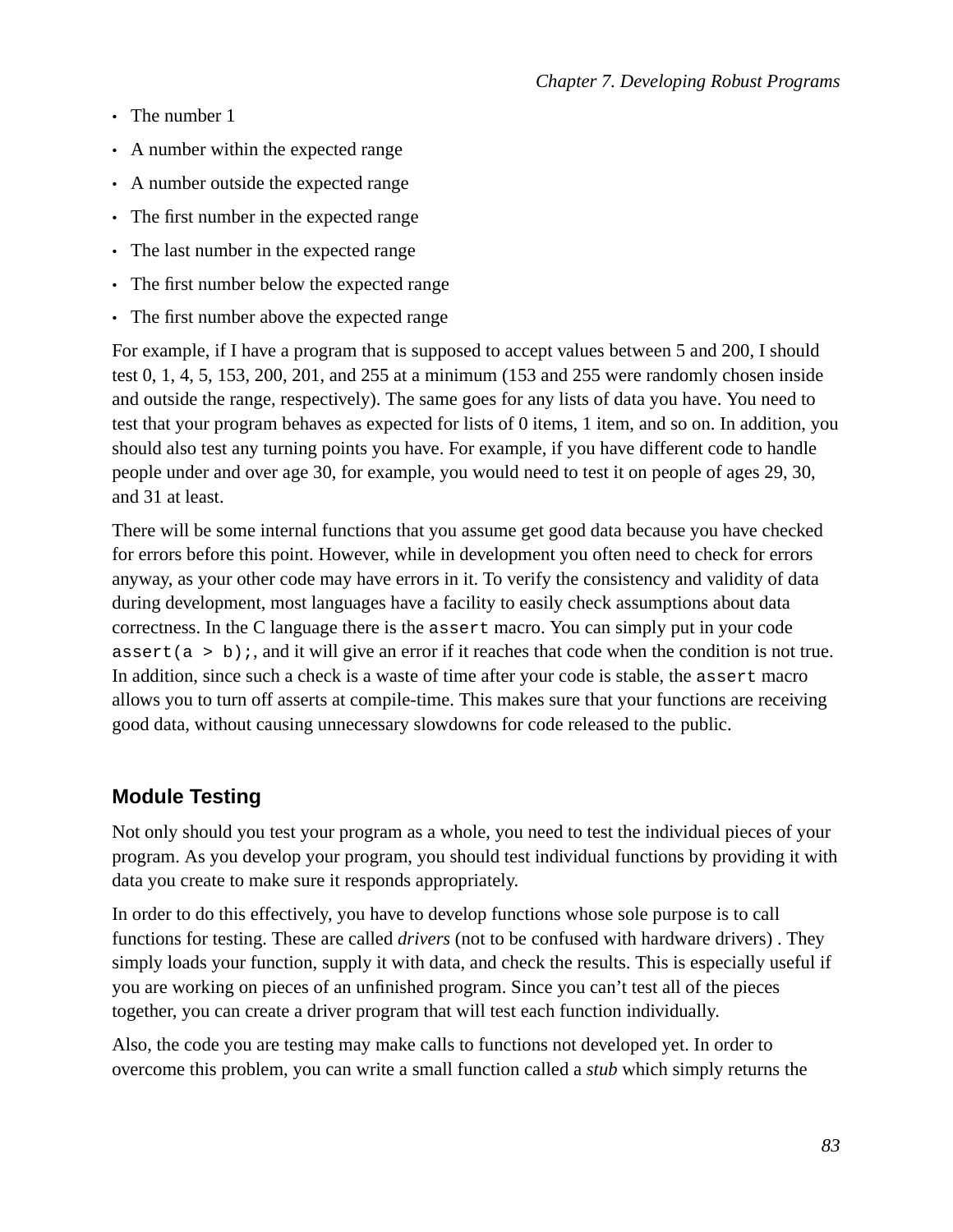#### *Chapter 7. Developing Robust Programs*

values that function needs to proceed. For example, in an e-commerce application, I had a function called is\_ready\_to\_checkout. Before I had time to actually write the function I just set it to return true on every call so that the functions which relied on it would have an answer. This allowed me to test functions which relied on is ready to checkout without the function being fully implemented.

# **Handling Errors Effectively**

Not only is it important to know how to test, but it is also important to know what to do when one is detected.

### **Have an Error Code for Everything**

Truly robust software has a unique error code for every possible contingency. By simply knowing the error code, you should be able to find the location in your code where that error was signalled.

This is important because the error code is usually all the user has to go on when reporting errors. Therefore, it needs to be as useful as possible.

Error codes should also be accompanied by descriptive error messages. However, only in rare circumstances should the error message try to predict *why* the error occurred. It should simply relate what happened. Back in 1995 I worked for an Internet Service Provider. One of the web browsers we supported tried to guess the cause for every network error, rather than just reporting the error. If the computer wasn't connected to the Internet, and the user tried to connect to a website, it would say that there was a problem with the Internet Service Provider, that the server was down, and that the user should contact their Internet Service Provider to correct the problem. Nearly a quarter of our calls were from people who had received this message, but merely needed to connect to the Internet before trying to use their browser. As you can see, trying to diagnose what the problem is can lead to a lot more problems than it fixes. It is better to just include a troubleshooting guide which includes possible reasons and courses for action for each error message.

### **Recovery Points**

In order to simplify error handling, it is often useful to break your program apart into distinct units, where each unit fails and is recovered as a whole. For example, you could break your program up so that reading the configuration file was a unit. If reading the configuration file failed at any point (opening the file, reading the file, trying to decode the file, etc.) then the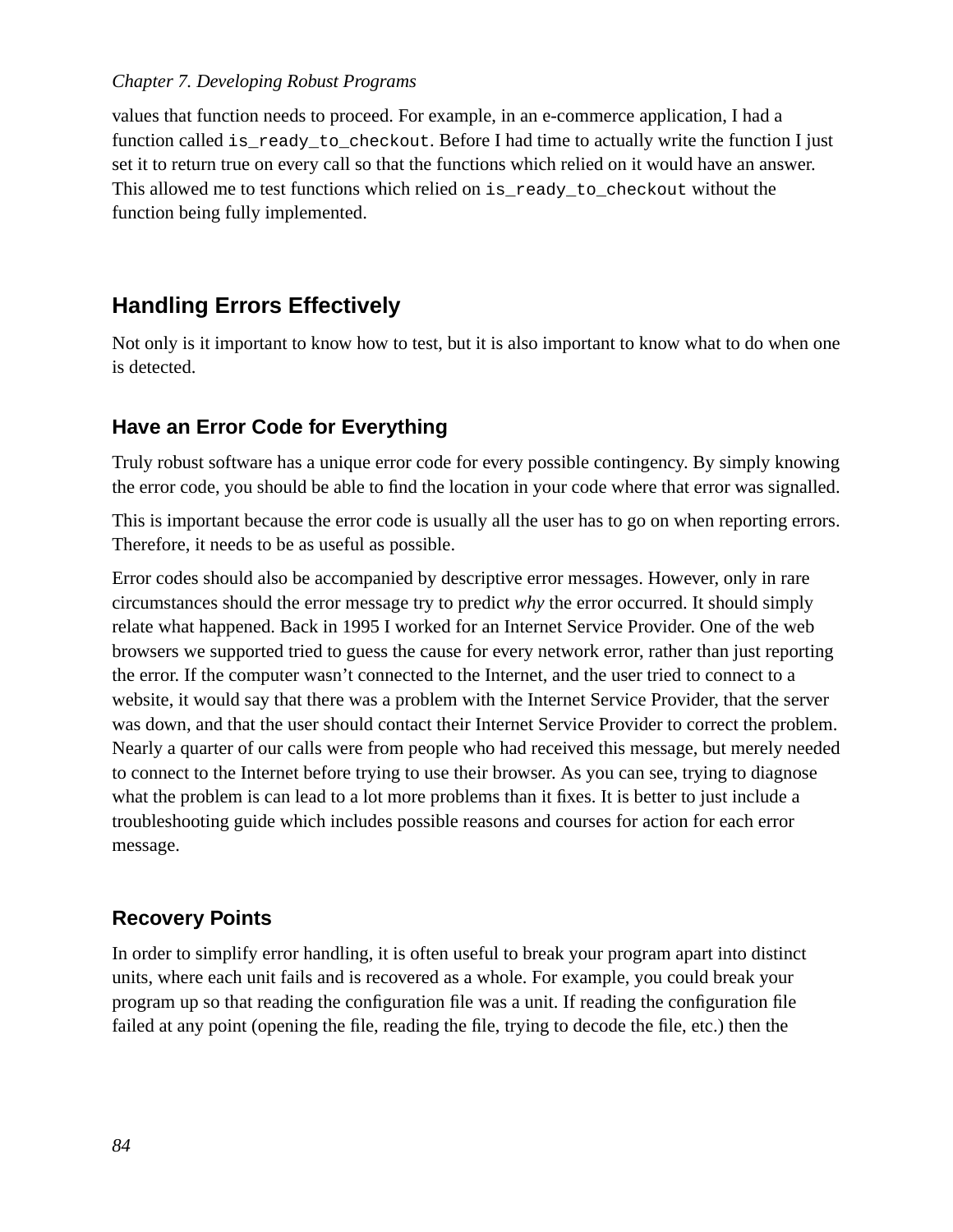program would simply treat it as a configuration file problem. This way, you only need one error-handling mechanism for all of the possible problems that could occur with your program.

Note that even with recovery points, your error messages need to be specific as to what the problem was. Recovery points are basic units for error reporting and recovery, not for error detection. Error detection still needs to be extremely exact.

Also, with recovery points, you often need to include cleanup code to handle different contingencies. For example, in our configuration file example, the recovery function would need to include code to check and see if the configuration file was open, and, if so, to close it so the program can return to a consistent state.

The simplest way to handle recovery points is to wrap the whole program into a single recovery point. You would just have a simple error-reporting function that you can call with an error code and a message. The function would print them and and simply exit the program.

# **Making Our Program More Robust**

This section will go through making the add-year.s program from [Chapter 6](#page-70-0) a little more robust.

Since this is a pretty simple program, we will limit ourselves to a single recovery point that covers the whole program. The only thing we will do to recover is to print the error and exit. The code to do that is pretty simple:

```
.include "linux.s"
 .equ ST_ERROR_CODE, 8
 .equ ST_ERROR_MSG, 12
 .globl error_exit
 .type error_exit, @function
error_exit:
pushl %ebp
movl %esp, %ebp
#Write out error code
movl ST_ERROR_CODE(%ebp), %ecx
pushl %ecx
call count_chars
popl %ecx
movl %eax, %edx
movl $STDERR, %ebx
movl $SYS_WRITE, %eax
int $LINUX_SYSCALL
```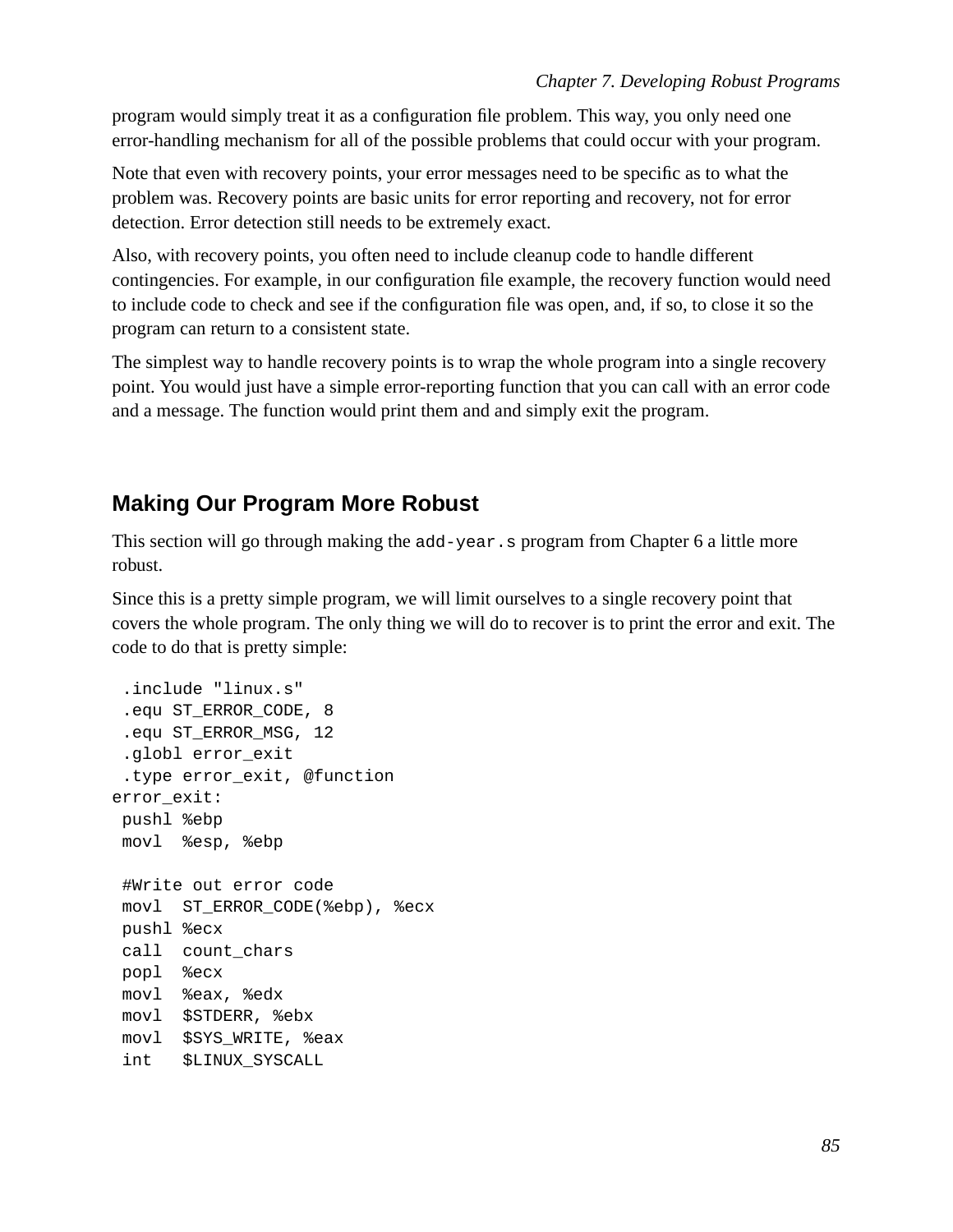```
#Write out error message
movl ST_ERROR_MSG(%ebp), %ecx
pushl %ecx
call count_chars
popl %ecx
movl %eax, %edx
movl $STDERR, %ebx
movl $SYS_WRITE, %eax
int $LINUX_SYSCALL
pushl $STDERR
call write_newline
#Exit with status 1
movl $SYS_EXIT, %eax
movl $1, %ebx
int $LINUX_SYSCALL
```
Enter it in a file called error-exit.s. To call it, you just need to push the address of an error message, and then an error code onto the stack, and call the function.

Now let's look for potential error spots. First of all, we don't check to see if either of our open system calls actually complete properly. Linux returns its status code in %eax, so we need to check and see if there is an error.

```
#Open file for reading
movl $SYS_OPEN, %eax
movl $input_file_name, %ebx
movl $0, %ecx
movl $0666, %edx
int $LINUX_SYSCALL
movl %eax, INPUT_DESCRIPTOR(%ebp)
#This will test and see if %eax is
#negative. If it is not negative, it
#will jump to continue_processing.
#Otherwise it will handle the error
#condition that the negative number
#represents.
testl $-1, %eax
jns continue_processing
```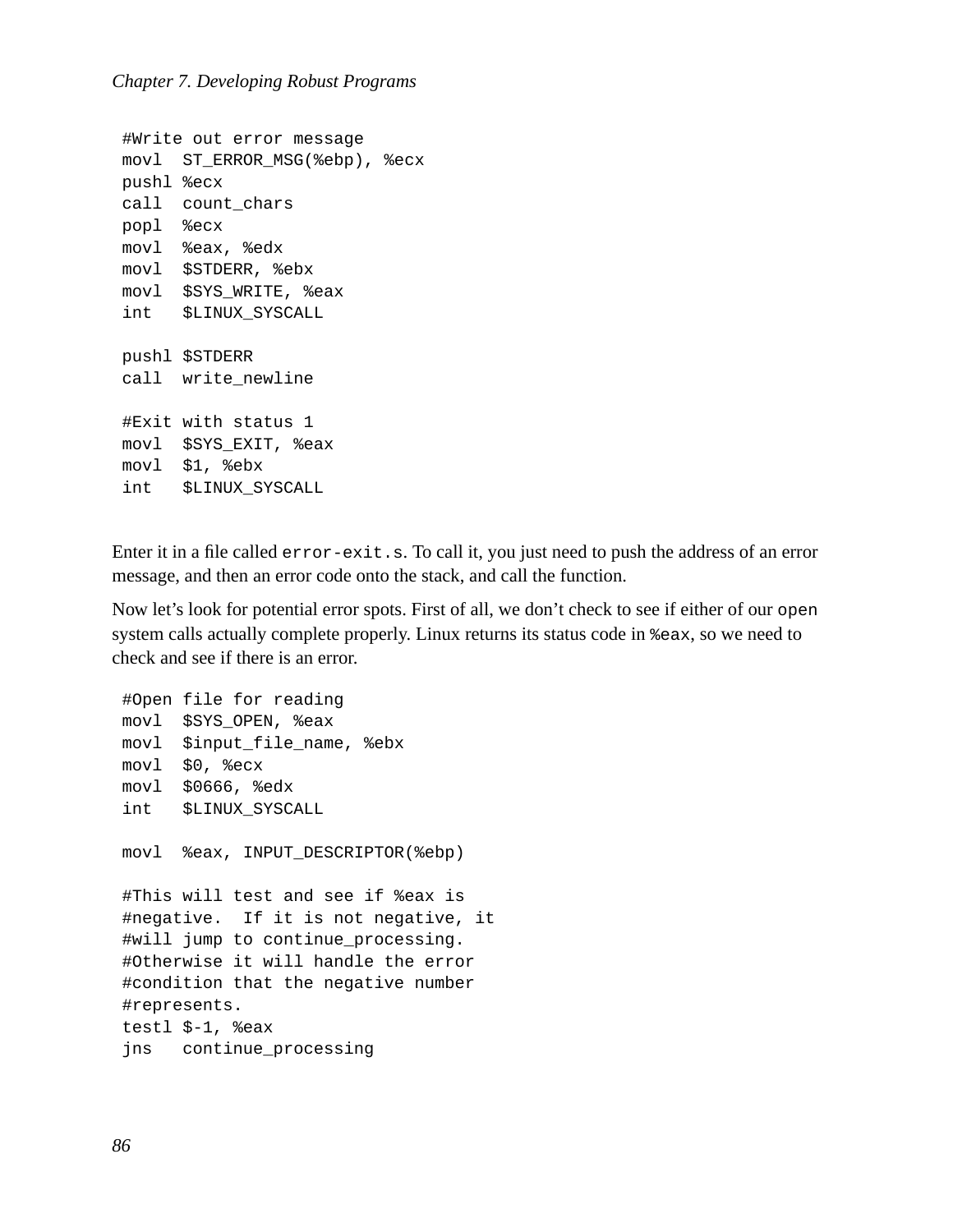```
#Send the error
 .section .data
no_open_file_code:
 .ascii "0001: \0"
no_open_file_msg:
 .ascii "Can't Open Input File\0"
 .section .text
pushl $no_open_file_msg
pushl $no_open_file_code
 call error_exit
continue_processing:
 #Rest of program
```
So, after calling the system call, we check and see if we have an error. If so, we call our error reporting and exit routine.

After every system call or other location which can have erroneous results, you should add error checking and handling code.

To assemble and link the files, do:

```
as add-year.s -o add-year.o
as error-exit.s -o error-exit.o
ld add-year.o write-newline.o error-exit.o read-record.o write-record.o count-
chars.o -o add-year
```
Now try to run it without the necessary files. It now exits cleanly and gracefully!

### **Review**

### **Know the Concepts**

- What are the reasons programmer's have trouble with scheduling?
- What are corner cases? Can you list examples of numeric corner cases?
- Why is user testing so important?
- What are stubs and drivers used for? What's the difference between the two?
- What are recovery points used for?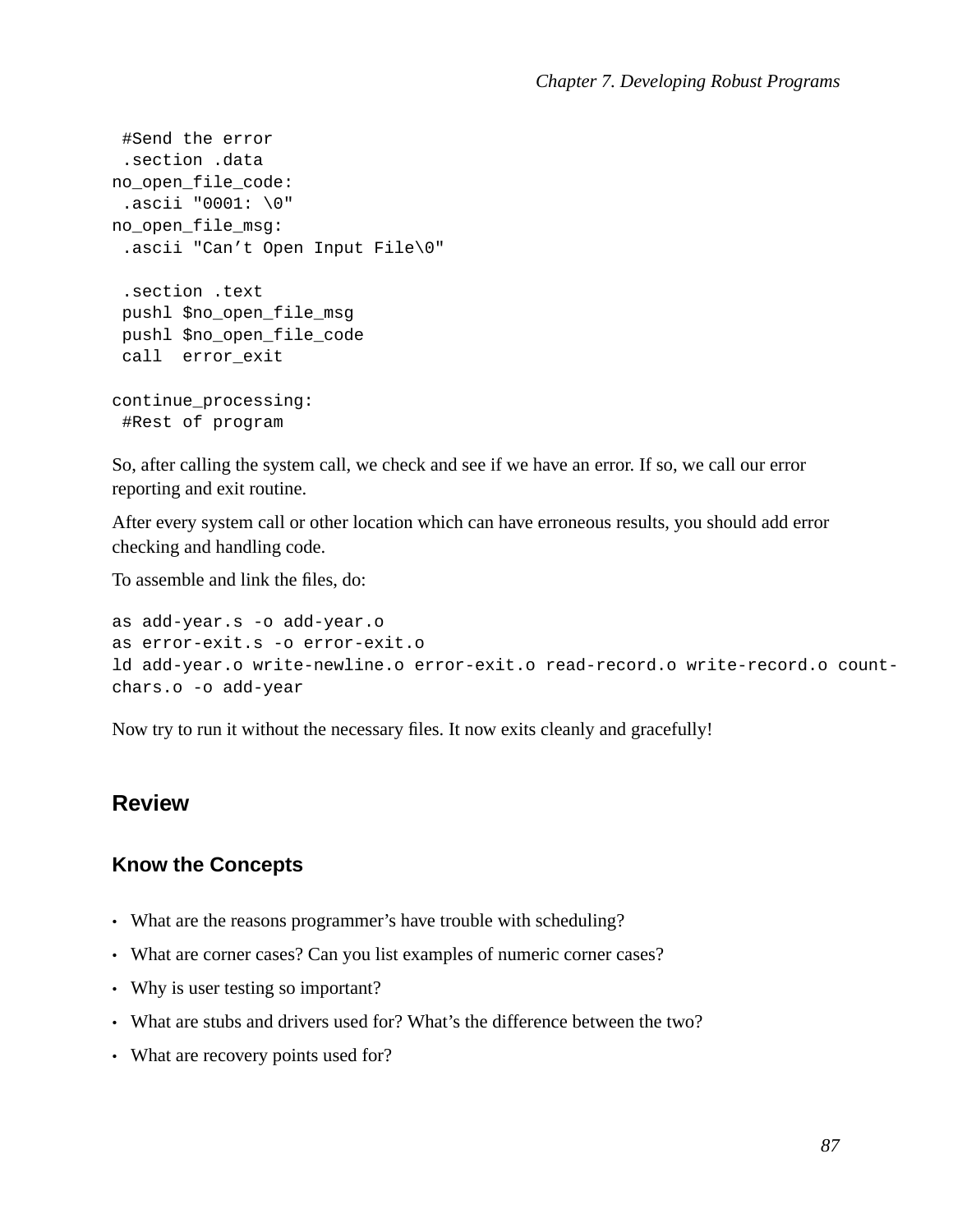#### *Chapter 7. Developing Robust Programs*

• How many different error codes should a program have?

### **Use the Concepts**

- Go through the add-year.s program and add error-checking code after every system call.
- Find one other program we have done so far, and add error-checking to that program.
- Add a recovery mechanism for add-year. s that allows it to read from STDIN if it cannot open the standard file.

### **Going Further**

- What, if anything, should you do if your error-reporting function fails? Why?
- Try to find bugs in at least one open-source program. File a bug report for it.
- Try to fix the bug you found in the previous exercise.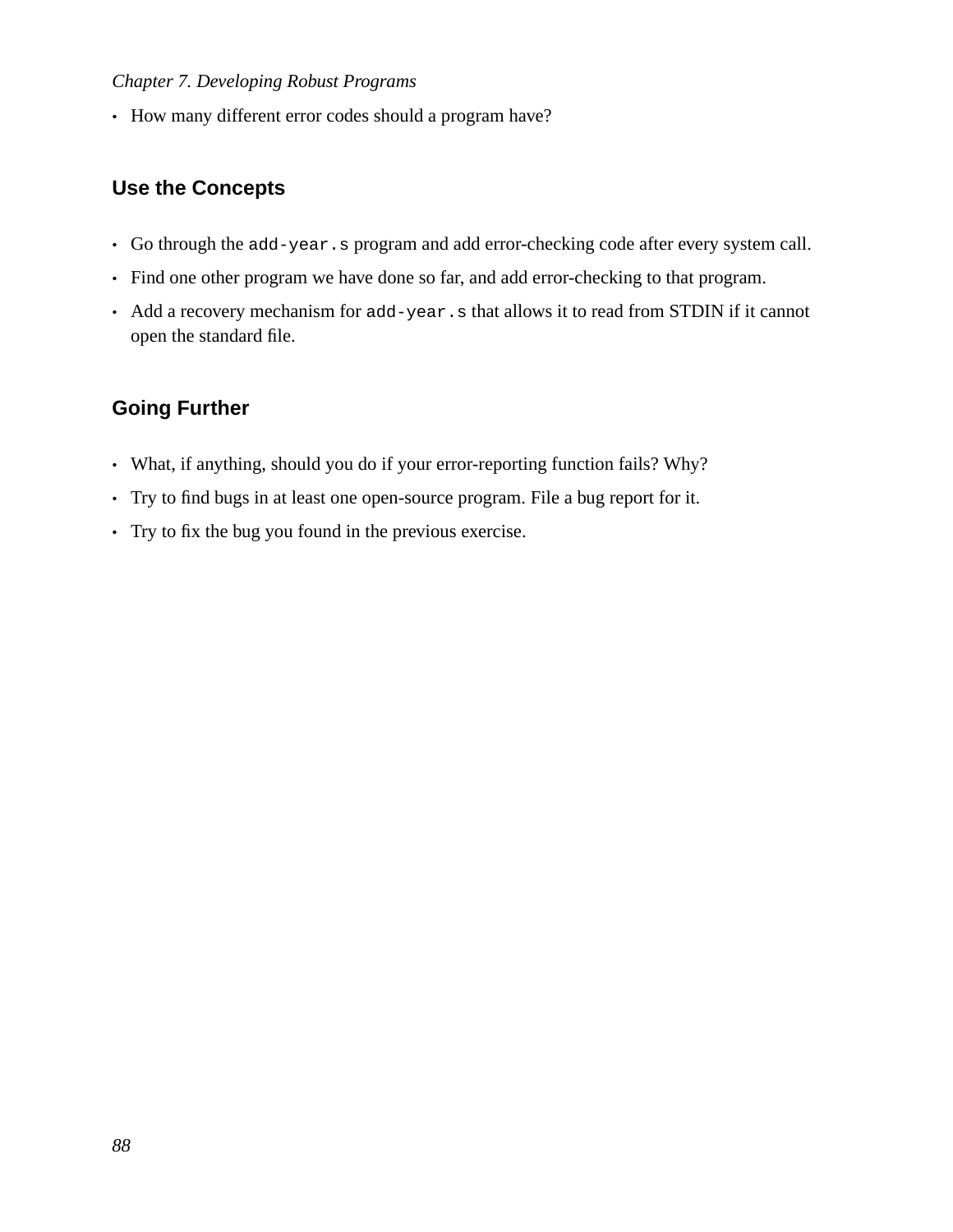# **Chapter 8. Sharing Functions with Code Libraries**

*\* Somewhere in here we need to say why we need to put .type label,@function before function labels*

By now you should realize that the computer has to do a lot of work even for simple tasks. Because of that, you have to do a lot of work to write the code for a computer to even do simple tasks. In addition, programming tasks are usually not very simple. Therefore, we neeed a way to make this process easier on ourselves. There are several ways to do this, including:

- Write code in a high-level language instead of assembly language
- Have lots of pre-written code that you can cut and paste into your own programs
- Have a set of functions on the system that are shared among any program that wishes to use it

All three of these are usually used in any given project. The first option will be explored further in [Chapter 11.](#page-150-0) The second option is useful but it suffers from some drawbacks, including:

- Every program has to have the same code in it, thus wasting a lot of space
- If a bug is found in any of the copied code, it has to be fixed in every application program

Therefore, the second option is usually used sparingly, usually only in cases where you copy and paste skeleton code, and add in your program-specific details. The third option, however, is used quite frequently. The third option includes having a central repository of shared code. Then, instead of each program wasting space storing the same copies of functions, they can simply point to the shared file which contains the function they need. If a bug is found in one of these functions, it only has to be fixed within the shared file, and all applications which use it are automatically updated. The main drawback with this approach is that it creates some dependency problems, including:

- If multiple applications are all using the shared file, how do we know when it is safe to delete the file? For example, if three applications are sharing a file of functions and 2 of them are deleted, how does the system know that there still exists an application that uses that code?
- Some programs accidentally rely on bugs within shared functions. Therefore, if upgrading the shared program fixes a bug that a program depended on, it could cause that application to cease functioning.

These problems are what led to what was known as "DLL hell" in windows. However, it is generally assumed that the advantages outweigh the disadvantages.

In programming, these shared code files are referred to as *shared libraries*, *shared objects*, *dynamic-link libraries*, *DLLs*, or *.so files*. We will refer to them as *shared libraries*.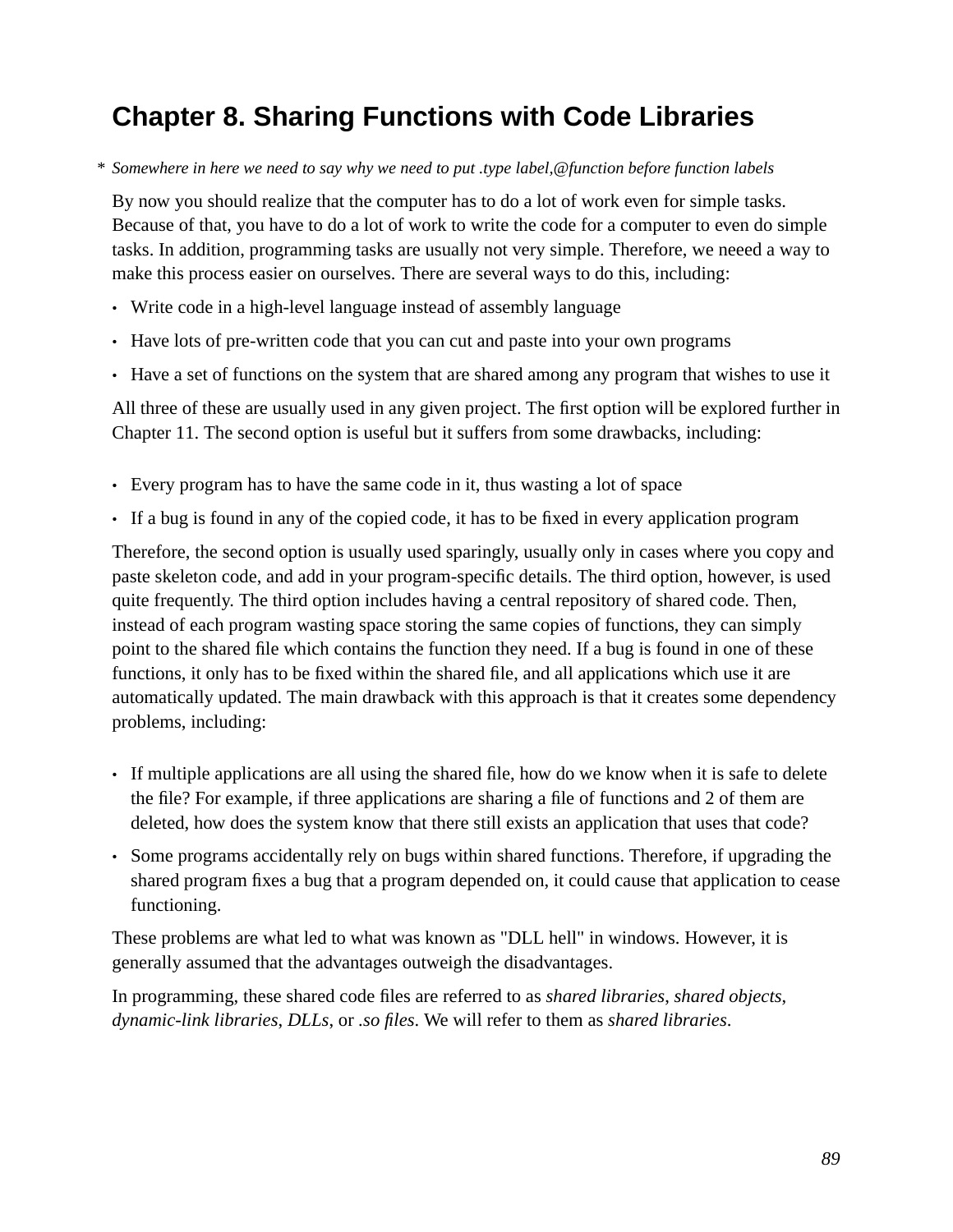### **Using a Shared Library**

The program we will examine here is simple - it writes the characters hello world to the screen and exits. The regular program, helloworld-nolib.s, looks like this:

```
#PURPOSE: This program writes the message "hello world" and
# exits
#
 .section .data
helloworld:
 .ascii "hello world\n"
helloworld_end:
 .equ helloworld_len, helloworld_end - helloworld
 .equ STDOUT, 1
 .equ EXIT, 1
 .equ WRITE, 4
 .equ LINUX_SYSCALL, 0x80
 .section .text
 .globl _start
_start:
 movl $STDOUT, %ebx
 movl $helloworld, %ecx
 movl $helloworld_len, %edx
 movl $WRITE, %eax
 int $LINUX_SYSCALL
 movl $0, %ebx
 movl $EXIT, %eax
 int $LINUX_SYSCALL
```
That's not too long. However, take a look at how short helloworld-lib is which uses a library:

#PURPOSE: This program writes the message "hello world" and # exits # .section .data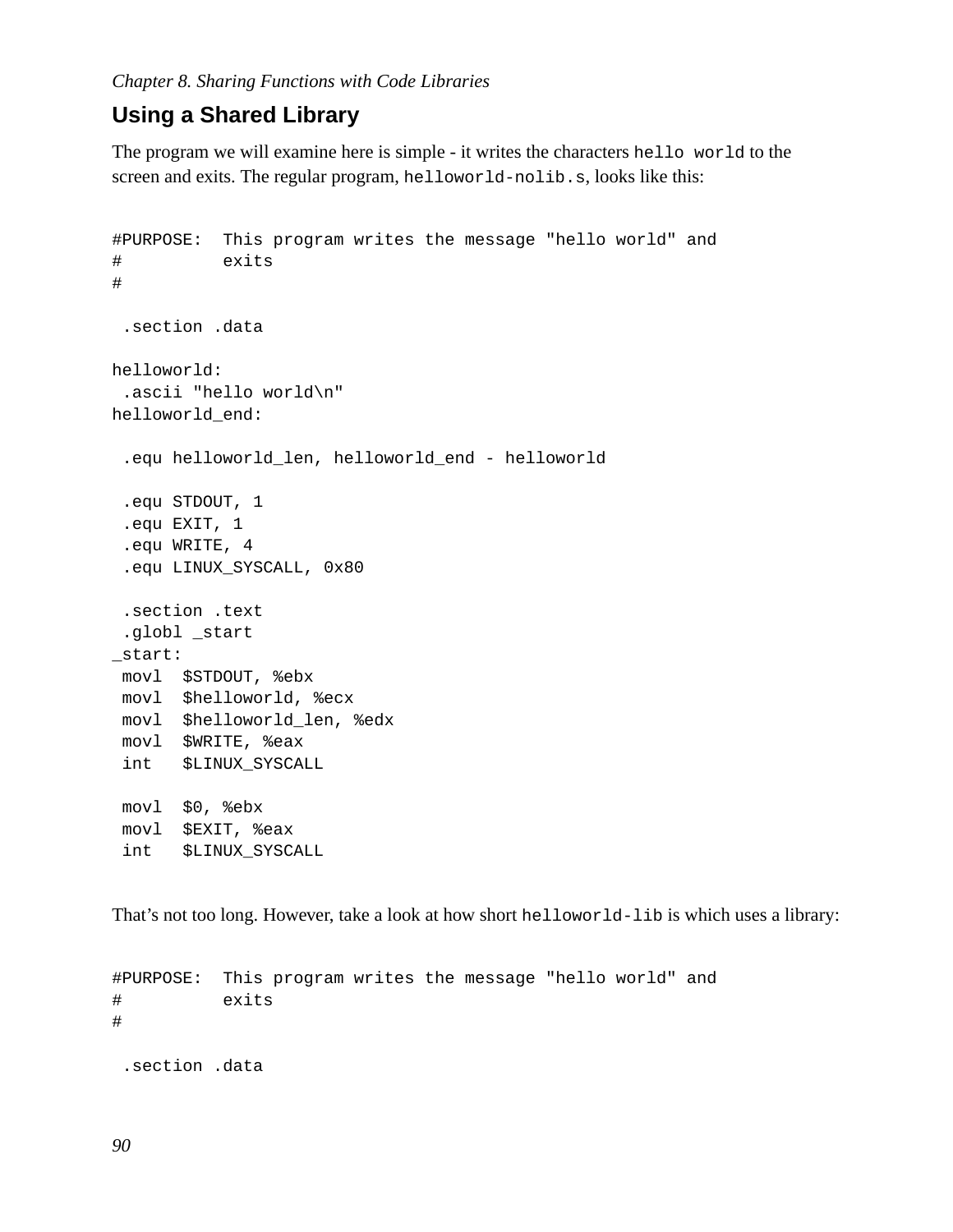```
helloworld:
 .ascii "hello world\n\0"
 .section .text
 .globl _start
_start:
 pushl $helloworld
 call printf
pushl $0
 call exit
```
Pretty short, huh? Now, the first program, you can build normally, by doing

```
as helloworld-nolib.s -o helloworld-nolib.o
ld helloworld-nolib.o -o helloworld-nolib
```
However, in order to build the second program, you have to do

```
as helloworld-lib.s -o helloworld-lib.o
ld -dynamic-linker /lib/ld-linux.so.2 -o helloworld-lib helloworld-lib.o -
lc
```
-dynamic-linker /lib/ld-linux.so.2 allows our program to be linked to libraries, and the  $-\text{lc}$  says to link to the c library, named  $\text{libc.s} \circ \text{on}$  GNU/Linux systems. Given a library name (c in this case) the GNU/Linux linker prepends the string lib to the beginning and appends .so to the end to form the filename. Also, most library names are more than one letter long. This library contains many functions. The two we are using are printf, which prints strings, and exit, which exits the program.  $\frac{1}{1}$ 

### **How Shared Libraries Work**

In our first programs, all of the code was contained within the source file. Such programs are called *statically-linked executables*, because they contained all of the necessary functionality for the program that wasn't handled by the kernel. In the toupper program, we used both our main program file and the file containing our memory allocation routines. In this case, we still

<sup>1.</sup> Notice that the symbols printf and exit are simply referred to by name. When the program is run by the user, the dynamic linker loads the libraries listed in our link statement, and then finds all of the function and variable names that were named by our program but not found at link time, and matches them up with corresponding entries in the shared libraries it loads. This sounds time-consuming. It is to a small degree, but it only happens once, at program startup time.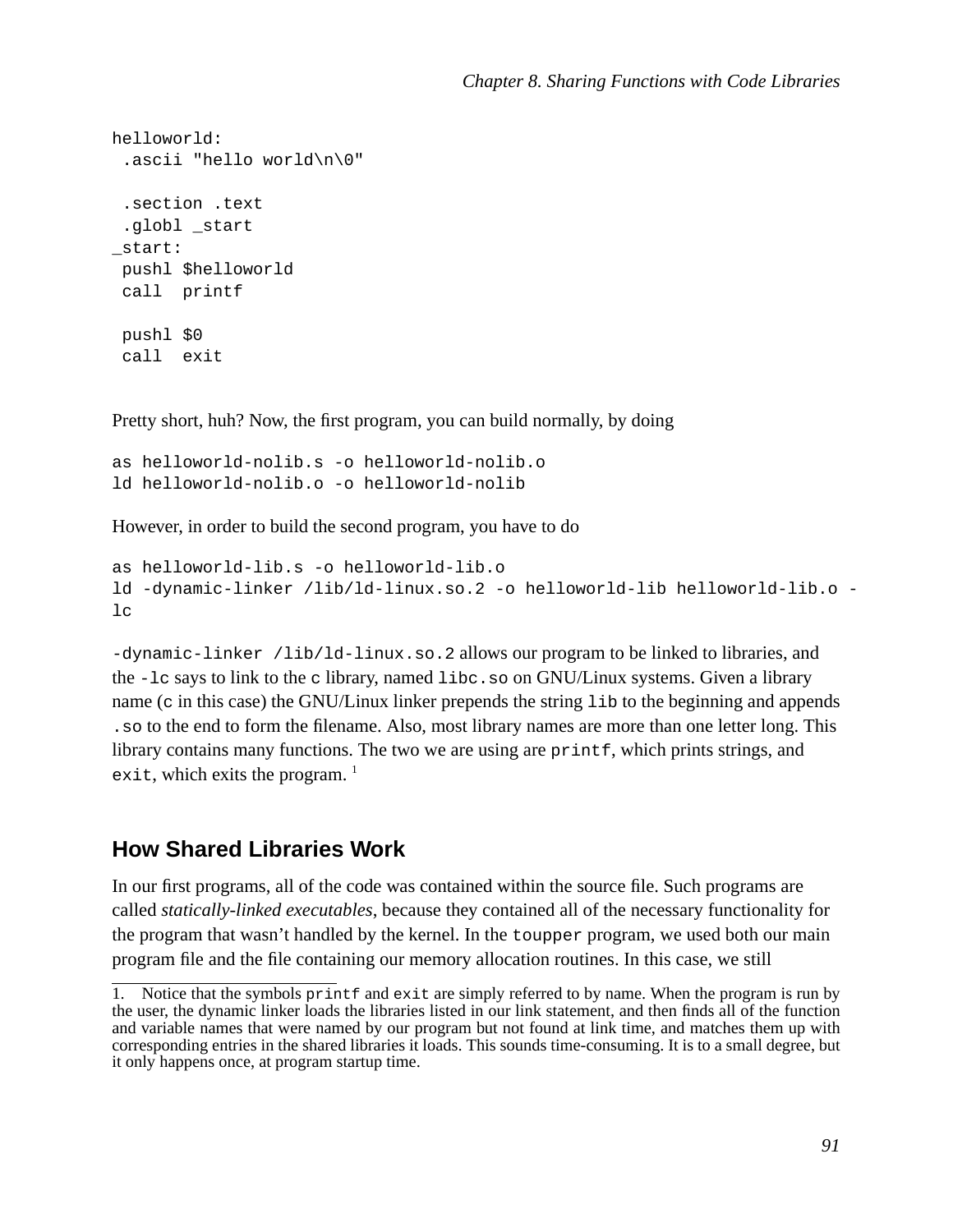#### *Chapter 8. Sharing Functions with Code Libraries*

combined all of the code together using the linker, so it was still statically-linked. However, in the helloworld-lib program, we started using shared libraries. When you use shared libraries, your program is then dynamically-linked, which means that not all of the code needed to run the program is actually contained within the program file itself.

When we put the  $-\text{lc}$  on the command to link the helloworld program, it told the linker to use the c library to look up any symbols that weren't already defined in helloworld.o. However, it doesn't actually add any code to our program, it just notes in the program where to look. When the helloworld program begins, the file /lib/ld-linux.so.2 is loaded first. This is the dynamic linker. This looks at our helloworld program and sees that it needs the c library to run. So, it searches for a file called libc.so, looks in it for all the needed symbols (printf and exit in this case), and then loads the library into the program's virtual memory. It then replaces all instances of printf in the program with the actual location of printf in the library.

Run the following command:

```
ldd ./helloworld-nolib
```
It should report back not a dynamic executable. This is just like we said helloworld-nolib is a statically-linked executable. However, try this:

ldd ./helloworld-lib

It will report back something like

 $libe. so.6$  =>  $/lib/libe. so.6$   $(0x4001d000)$ /lib/ld-linux.so.2 => /lib/ld-linux.so.2 (0x400000000)

Note that the numbers in parenthesis may be different. This means that the program helloworld is linked to libc.so.6 (the .6 is the version number), which is found at  $/lib /libc.$ so.6, and /lib/ld-linux.so.2 is found at /lib/ld-linux.so.2.

# **Finding Information about Libraries**

Okay, so now that you know about libraries, the question is, how do you find out what libraries you have on your system and what they do? Well, let's skip that question for a minute and ask another question: How do programmers describe functions to each other in their documentation? Let's take a look at the function printf. It's calling interface (usually referred to as a *prototype*) looks like this:

```
int printf(char *string, ...);
```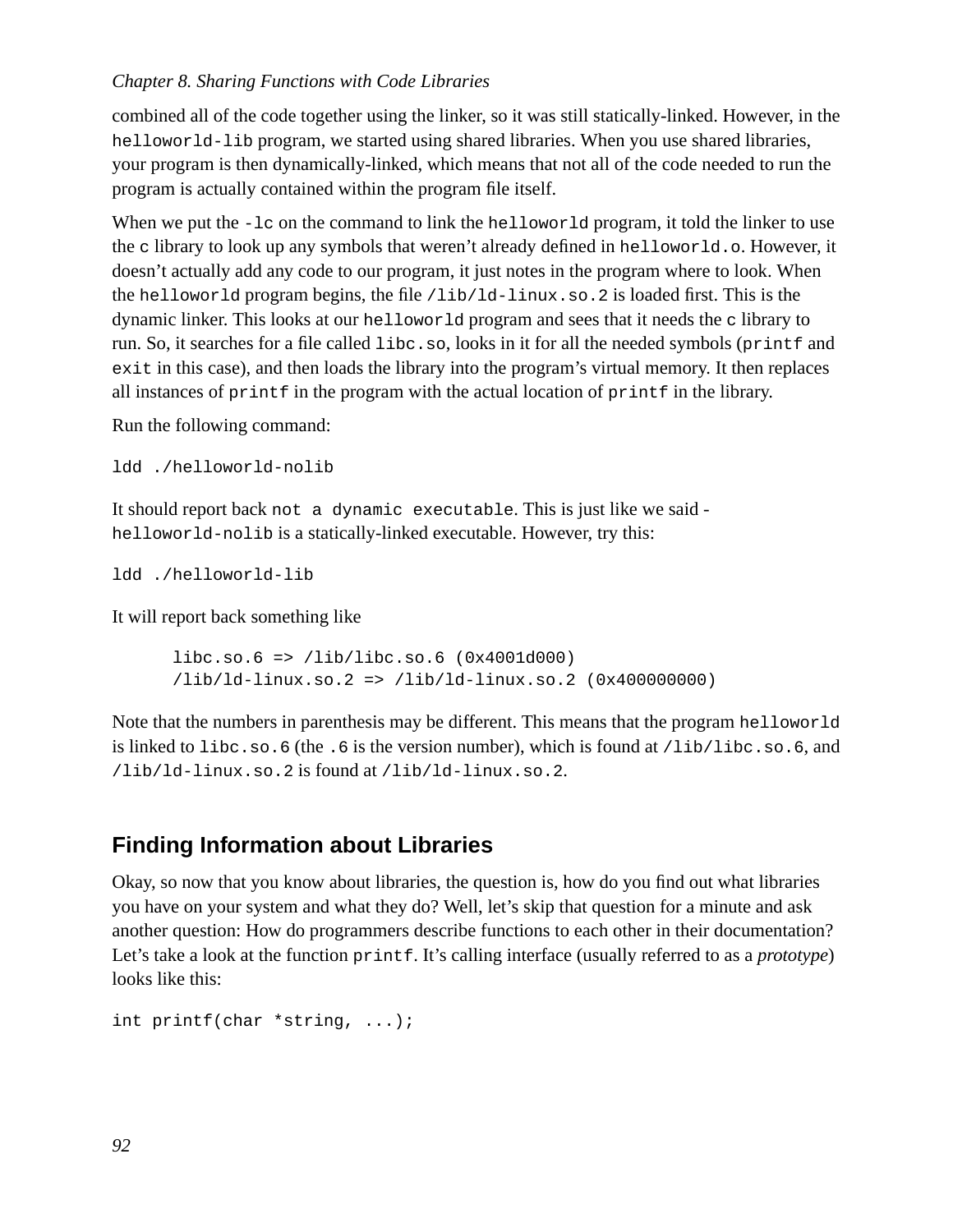In Linux, functions are described in a language called C. In fact, almost all Linux programs are written in C. This definition means that there is a function printf. The things inside the parenthesis are the functions parameters or arguments. The first argument here is char \*string. This means there is an argument named string (the name isn't important, except to use for talking about it), which has a type char  $*$ . char means that it wants a character. The  $*$ after it means that it doesn't actually want a character as an argument, but instead it wants the address of a character or set of characters. If you look back at our helloworld program, you will notice that the function call looked like this:

pushl \$hello call printf

So, we pushed the address of the hello string, rather than the actual characters. The way that printf found the end of the string was because we ended it with a null character  $(\nabla \mathbf{0})$ . Many functions work that way, although not all. The int before the function definition means that the function will return an int in %eax when it's through. Now, after the char \*string, we have a series of periods, .... This means that it can take additional arguments after the string. Most functions don't do this. printf will look into the string parameter, and everywhere it sees  $\mathcal{E}_s$ , it will look for another string to insert, and everywhere it sees a %d it will look for a number to insert. Let's look at an example.

```
#PURPOSE: This program is to demonstrate how to call printf
#
 .section .data
#This string is called the format string. It's the first
#parameter, and printf uses it to find out how many parameters
#it was given, and what kind they are.
firststring:
 .ascii "Hello! %s is a %s who loves the number %d\n\0"
name:
 .ascii "Jonathan\0"
personstring:
 .ascii "person\0"
#This could also have been an .equ, but we decided to give it
#a real memory location just for kicks
numberloved:
 .long 3
 .equ EXIT, 1
 .equ LINUX_SYSCALL, 0x80
```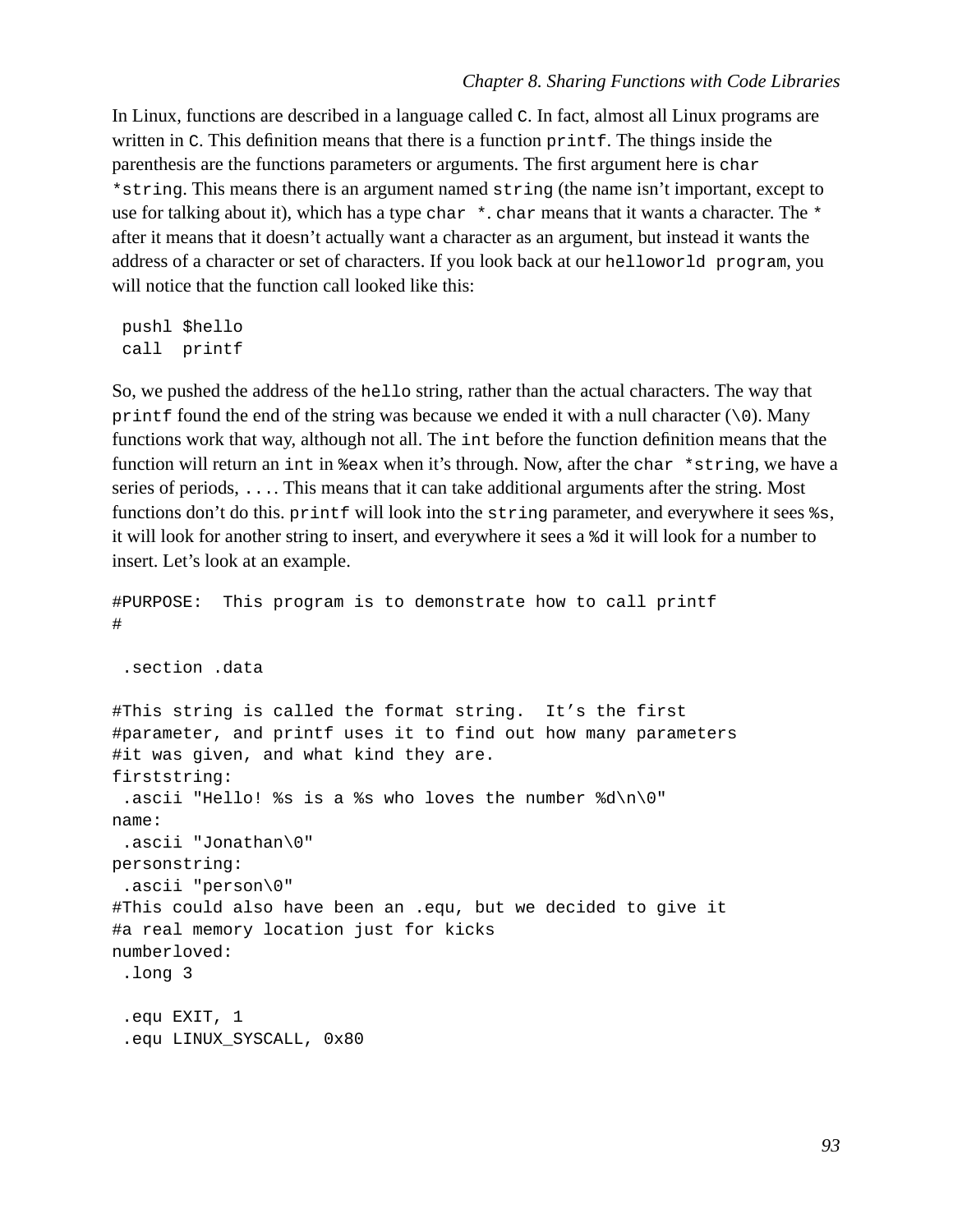*Chapter 8. Sharing Functions with Code Libraries*

```
.section .text
 .globl _start
_start:
#note that the parameters are passed in the
#reverse order that they are listed in the
#function's prototype.
pushl numberloved #This is the %d
pushl $personstring #This is the second %s
pushl $name #This is the first %s
pushl $firststring #This is the format string in the prototype
call printf
movl $0, %ebx
movl $EXIT, %eax
int $LINUX_SYSCALL
```
Type it in with the filename printf-example.s, and then do the commands

```
as printf-example.s -o printf-example.o
ld printf-example.o -o printf-example -lc -dynamic-linker /lib/ld-linux.so.2
```
Then run the program with **./printf-example**, and it should say

Hello! Jonathan is a person who loves the number 3

It doesn't do anything useful, but that's okay, it's just an example. Now, if you look at the code, you'll see that we actually push the format string last, even though it's the first argument. You always push the arguments in reverse order. The reason is that the known arguments will then be in a known position, and the extra arguments will just be further back. If we pushed the known arguments first, you wouldn't be able to tell where they were on the stack. You may be wondering how the printf function knows how many arguments there are. Well, it searches through your string, and counts how many %ds and %ss it finds, and then grabs that number of arguments from the stack. If the argument matches a %d, it treats it as a number, and if it matches a %s, it treats it as a pointer to a null-terminated string. print f has many more features than this, but these are the most-used ones. So, as you can see, printf can make output a lot easier, but it also has a lot of overhead, because it has to count the number of characters in the string, look through it for all of the control characters it needs to replace, pull them off the stack, convert them to a suitable representation (numbers have to be converted to strings, etc), and stick them all together appropriately. Personally, I'm glad they put that in a library, because it's way too much for me to write myself!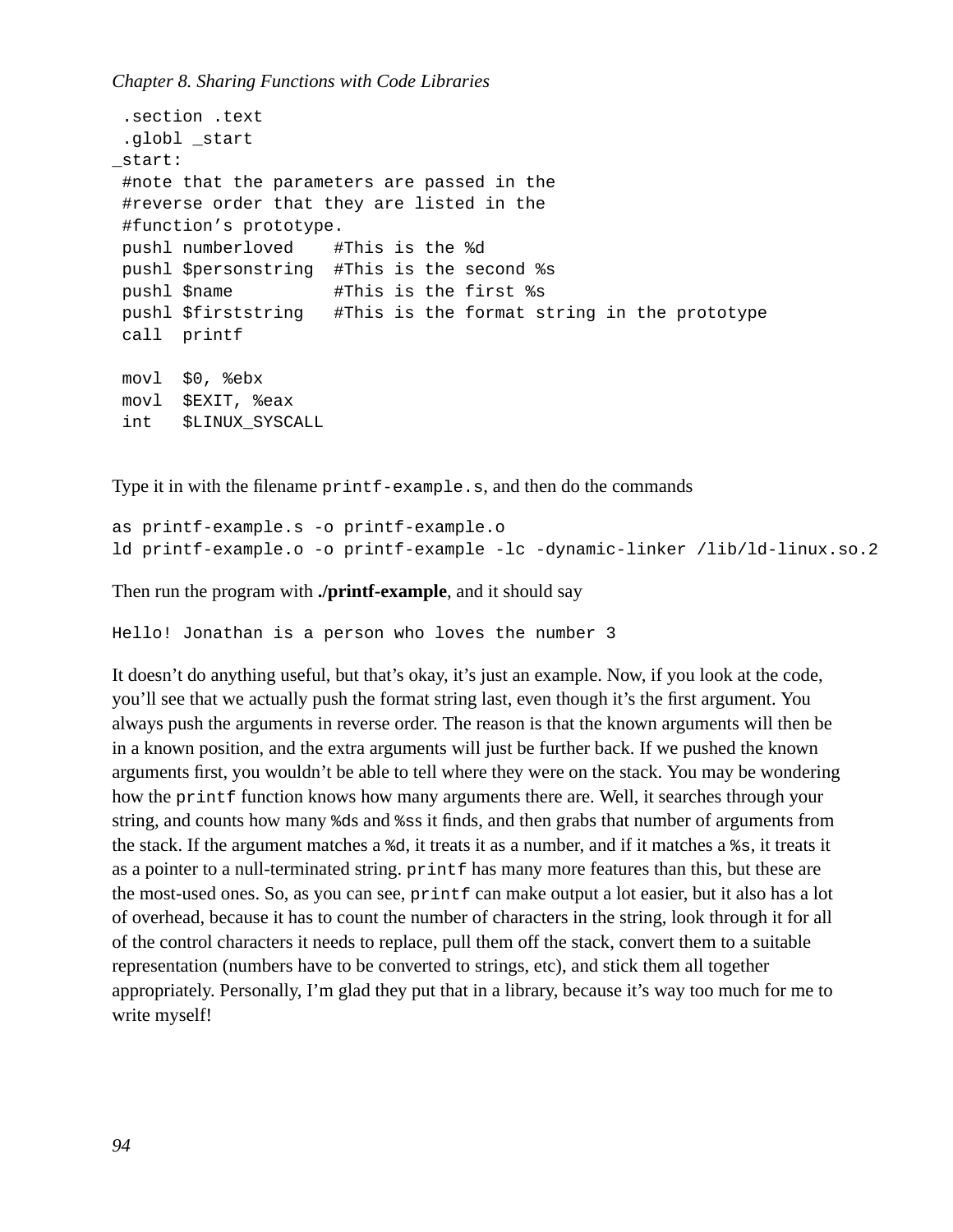We've seen how to use the C prototypes to call library functions. To use them effectively, however, you need to know several more of the possible data types for reading functions. Here are the main ones:

int

An int is an integer number (4 bytes on x86 platforms)

long

A long is also an integer number (4 bytes on an x86 platform)

#### long long

A long long is an integer number that's larger than a long (8 bytes on an x86 platform)

#### short

A short is an integer number that's two bytes long

#### char

A char is a single-byte integer number. This is mostly used for storing character data, since strings usually are represented with one byte per character.

#### float

A float is a floating-point number (4 bytes on an x86 platform). Note that floats represent approximate values, not exact values.

#### double

A double is a floating-point number that is larger than a float (8 bytes on an x86 platform). Like floats, it only represent approximate values. Now, the biggest registers available are only four bytes long, so doubles take quite a bit of trickery to work with, which we won't go into here.

#### unsigned

unsigned is a modifier used for any of the above types which keeps them from being able to hold negative numbers.

\*

An asterisk (\*) is used to denote that the data isn't an actual value, but instead is a pointer (address value) to a location holding the given value (4 bytes on an x86 platform). So, let's say in address 6 you have the number 20 stored. If the prototype said to pass an integer, you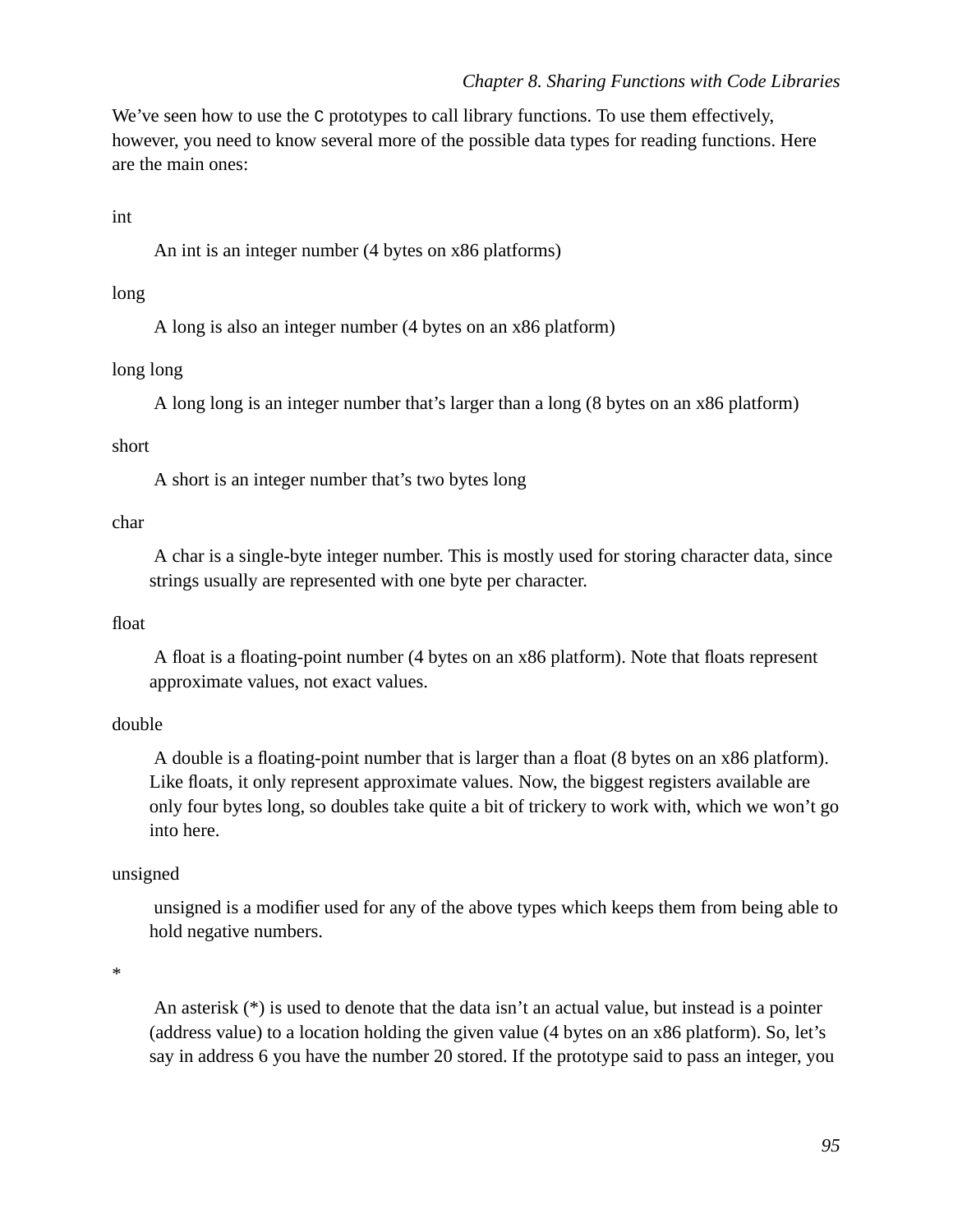would do pushl \$20. However, if the prototype said to pass a int \*, you would do pushl \$6. This can also be used for indicating a sequence of locations, starting with the one pointed to by the given value.

struct

A struct is a set of data items that have been put together under a name. For example you could declare:

```
struct teststruct {
int a;
char *b;
};
```
and any time you ran into struct teststruct you would know that it is actually two variables right next to each other, the first being an integer, and the second a pointer to a character or group of characters. You almost always never see structs passed as arguments to functions. Instead, you usually see pointers to structs passed as arguments. This is because passing structs to functions is fairly complicated, since they can take up so many storage locations.

#### typedefs

typedefs basically allow you to rename types. For example, I can do typedef int myowntype; in a C program, and any time I typed myowntype, it would be just as if I typed int. This can get kind of annoying, because you have to look up what all of the typedefs and structs in a function prototype really mean.

The listed sizes are for intel-compatible (x86) machines. Other machines will have different sizes. Also, even when shorter-sized parameters are passed to functions, they are passed as longs.

That's how to read function documentation. Now, let's get back to the question of how to find out about libraries. Most of your system libraries are in /usr/lib or /lib. If you want to just see what symbols they define, just run **objdump -R FILENAME** where FILENAME is the full path to the library. The output of that isn't too helpful, though. Usually, you have to know what library you want at the beginning, and then just read the documentation. Most libraries have manual pages for their functions. The web is the best source of documentation for libraries. Most libraries from the GNU project have info pages on them. For example, to see the info page for the C library, type in **info libc** at the command line. You can navigate info pages using n for next page, p for previous page, u for up to top-level section, and hit return to follow links. You can scroll an individual page using your arrow keys. Note that in order to use any library you need to use malloc and free from the C library instead of allocate and deallocate. You can read their manual page to see how they work!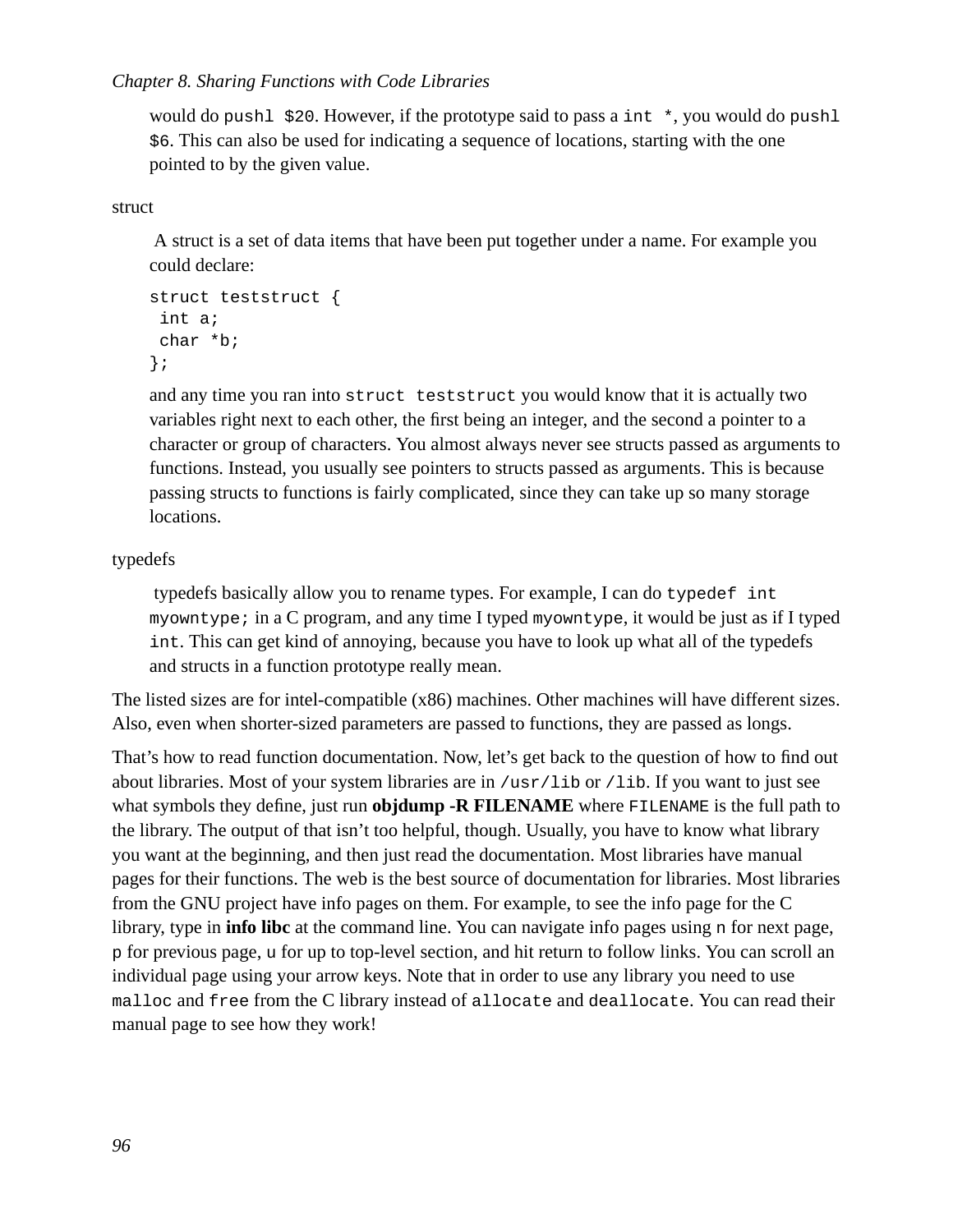### **Building a Shared Library**

Let's say that we wanted to dynamically link our programs to our memory allocator. First, we assemble it just like normal

```
as alloc.s -o alloc.o
```
Then, we must link it as a shared library, like this:

ld -shared alloc.o -o liballoc.so

Notice how we added the letters  $1$  ib in front of the library name, and a . so to the end. This happens with all shared libraries. Now, let's build our toupper program so that it is dynamically linked with this library instead of statically linked:

```
as toupper.s -o toupper.o
ld -L . -dynamic-linker /lib/ld-linux.so.2 -o toupper toupper.o -l alloc
```
In the previous command,  $-L$ , told the linker to look for libraries in the current directory<sup>2</sup> (it usually only searches  $/$ lib,  $/$ usr $/$ lib, and a few others). -dynamic-linker /lib/ld-linux.so.2 specified the dynamic linker, and -l alloc said to search for functions in the library named liballoc.so. We have built the file toupper, but we can no longer run it. If you type in . /toupper, it will say

```
./toupper: error while loading shared libraries: liballoc.so: cannot open shared ob-
ject file: No such file or directory
```
This is because, by default, the dynamic linker only searches /lib, /usr/lib, and whatever directories are listed in /etc/ld.so.conf for libraries. In order to run the program, you either need to move the library to one of these directories, or execute the following command

```
LD_LIBRARY_PATH=.
export LD_LIBRARY_PATH
```
If that gives you an error, do instead

```
setenv LD_LIBRARY_PATH .
```
Now, you can run toupper normally by typing **./toupper**. Setting LD\_LIBRARY\_PATH tells the linker to add whatever paths you give it to the library search path.

<sup>2.</sup> Remember . means current directory in Linux and .. means the directory above this one.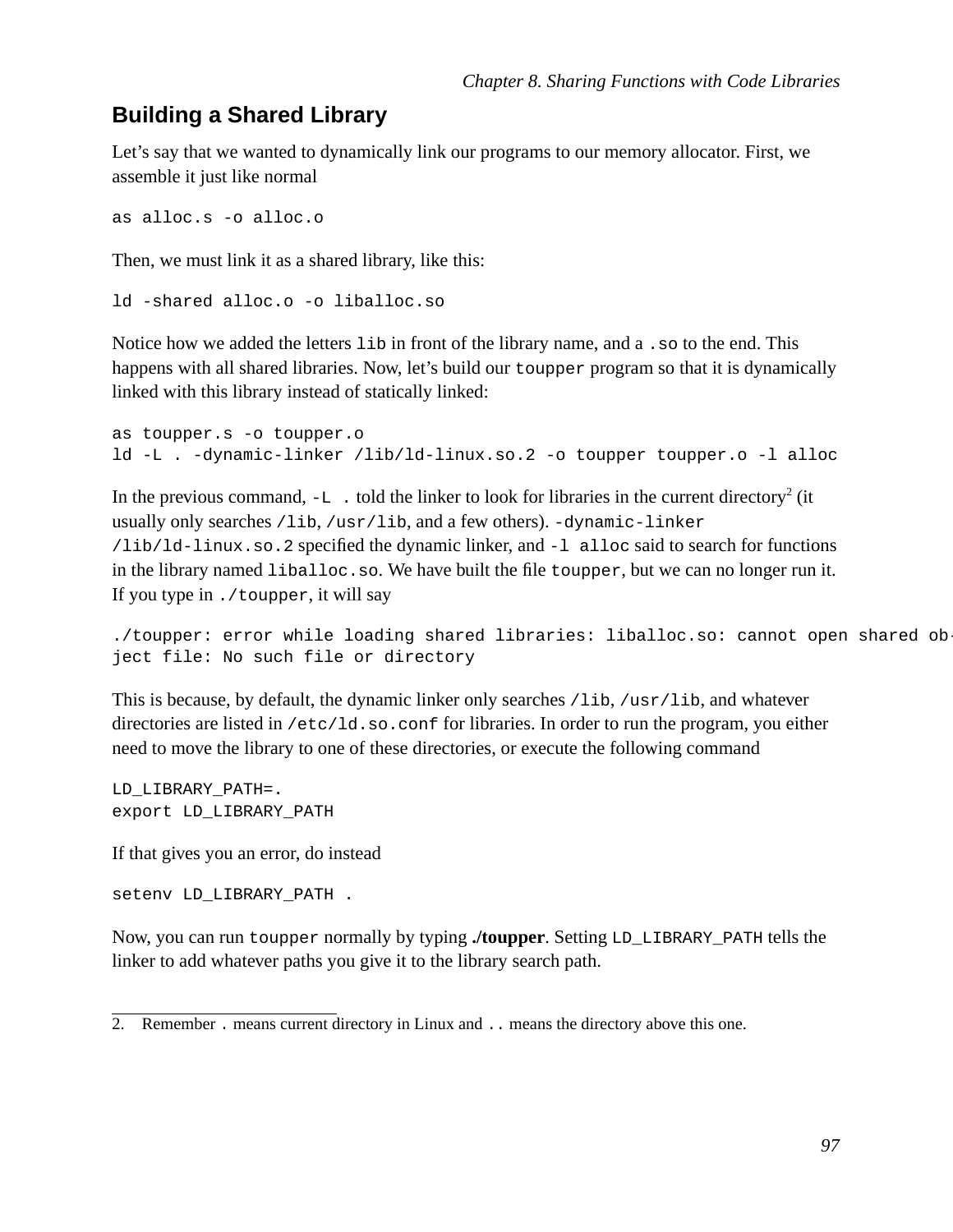# **Advanced Dynamic Linking Techniques**

One advantage of dynamic linking is that, since the code doesn't look for it's functions until it's running, you can change those functions out manually.

## **Review**

### **Know the Concepts**

- What are the advantages and disadvantages of shared libraries?
- Given a library named 'foo', what would the library's filename be?
- What does the 1dd command do?
- Let's say we had the files foo.o and bar.o, and you wanted to link them together, and dynamically link them to the library 'kramer'. What would the linking command be to generate the final executable?
- What is *typedef* for?
- What are *struct*s for?
- What is the difference between a data element of type *int* and *int \**? How would you access them differently in your program?
- If you had a object file called  $f \circ \circ \circ$ , what would be the command to create a shared library called 'bar'?
- What is the purpose of LD\_LIBRARY\_PATH?
- What is the purpose of LD\_PRELOAD?

### **Use the Concepts**

- Rewrite one or more of the programs from the previous chapters to print their results to the screen using printf rather than returning the result as the exit status code. Also, make the exit status code be 0.
- Use the maximum function you developed in [the Section called](#page-54-0) *Use the Concepts* in Chapter 4 to make a shared library. Then re-write the program so that it links with the library dynamically.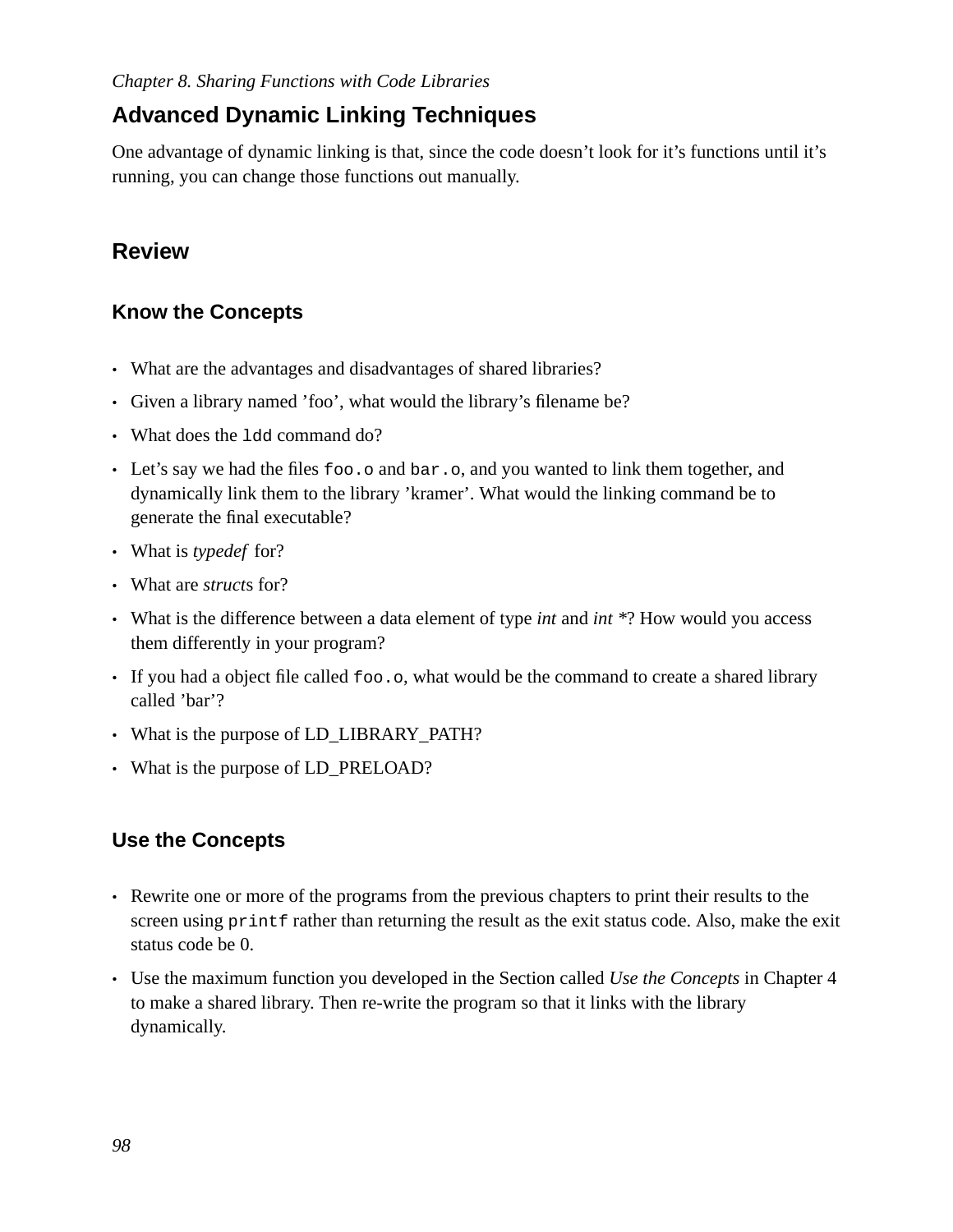• Rewrite the program above so that it also links with the 'c' library. Use the 'c' library's printf function to display the result of each call to maximum. Now that you are printing to the screen and not using status codes, you can use larger numbers.

### **Going Further**

- Make a list of all the environment variables used by the GNU/Linux dynamic linker.
- Research the different types of executable file formats in use today and in the history of computing. Tell the strengths and weaknesses of each.
- Research the difference between strong and weak symbols, and what they are used for.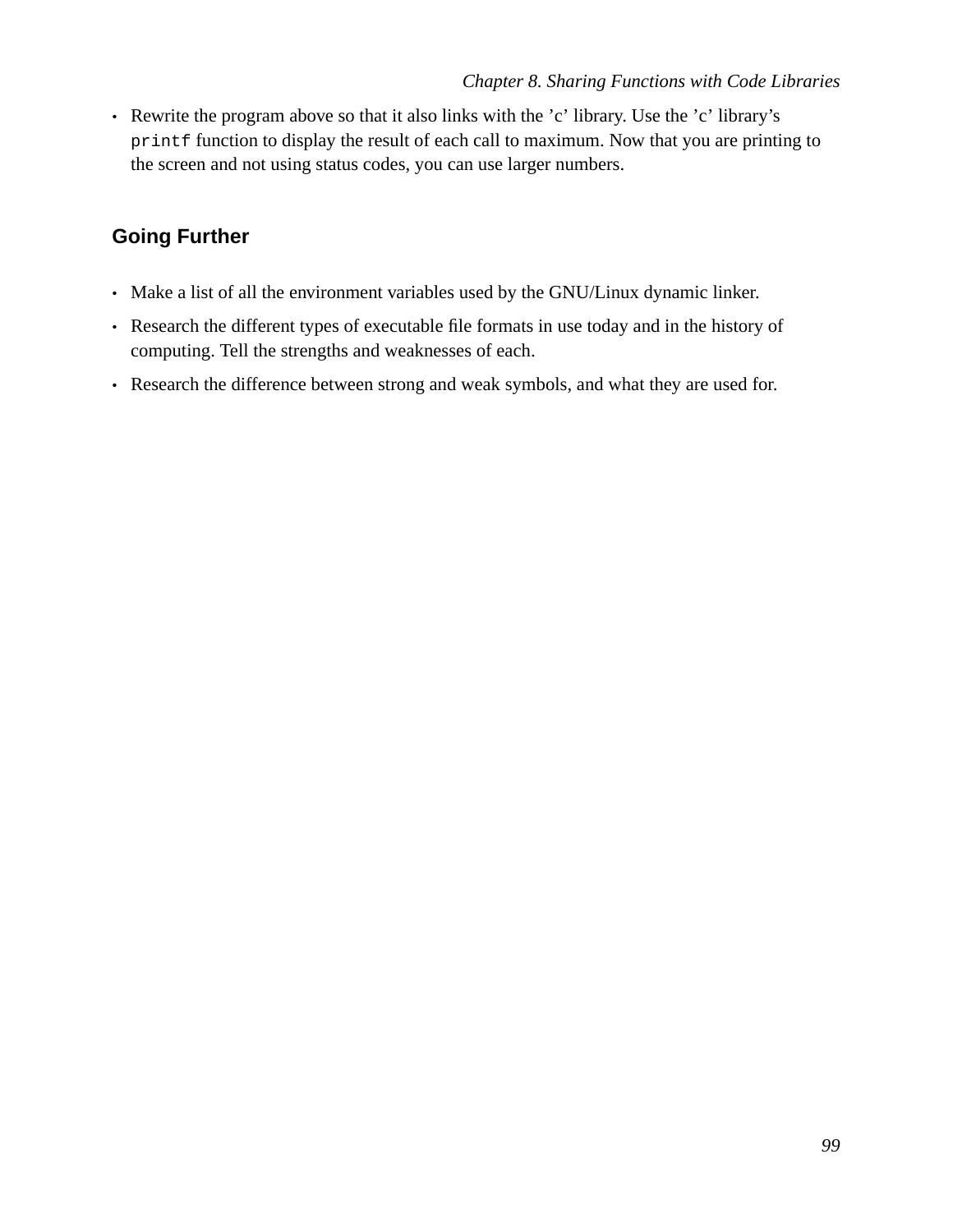*Chapter 8. Sharing Functions with Code Libraries*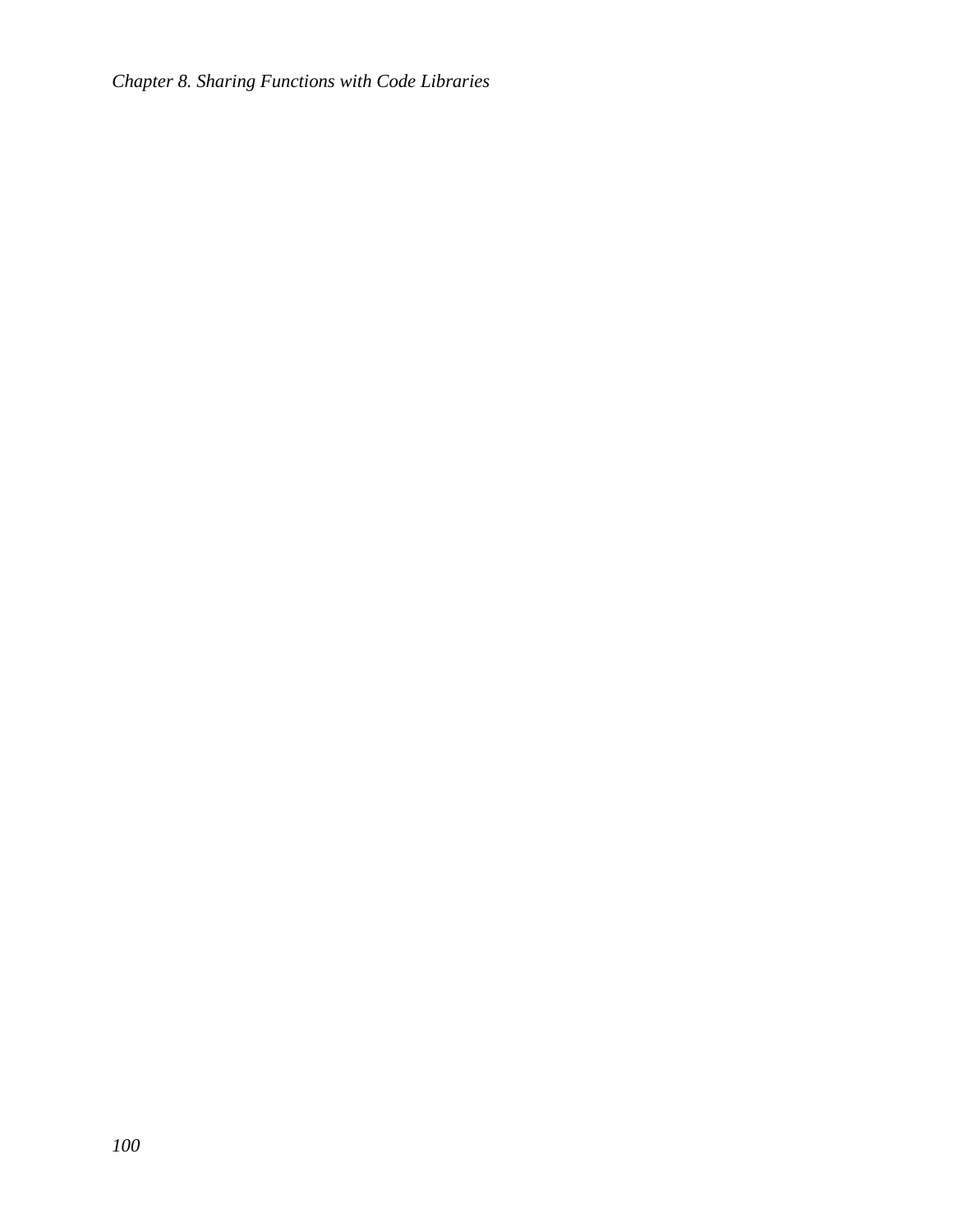# **Chapter 9. Intermediate Memory Topics**

Okay, so the last chapter was quite a doozy. This may seem overwhelming at first, but if you can stick it out you will have the background you need to being a successful programmer.

# **How a Computer Views Memory**

Let's review how memory within a computer works. You may also want to re-read [Chapter 2.](#page-10-0)

A computer looks at memory as a long sequence of numbered storage locations. A sequence of *millions* of numbered storage locations. Everything is stored in these locations. Your programs are stored there, your data is stored there, everything. Each storage location looks like every other one. The locations holding your program are just like the ones holding your data. In fact, the computer has no idea which are which. So, we've seen how numbers are stored - each value takes up four storage locations. How are the instructions stored? Each instruction is a different length. Most instructions take up one or two storage locations for the instruction itself, and then storage locations for the instruction's arguments. For example,

movl data\_items(,%edi,4), %ebx

takes up 7 storage locations. The first two hold the instruction, the third one tells which registers to use, and the next four hold the storage location of data\_items. In memory, these look just like all the other numbers, and the instructions themselves can be moved into and out of registers just like numbers, because that's what they are. Now, let's define a few terms:

#### Address

An address is the number of a storage location. For example, the first storage location on a computer has an address of 0, the second has an address of 1, and so on.<sup>1</sup> Every piece of data on the computer not in a register has an address. Normally, we don't ever type the exact address of something, but we use symbols instead (like using data\_items in our second program).

#### Pointer

A pointer is a register or memory storage location whose value is an address. In our second example, %ebp was a pointer to the current stack position. Programming uses a lot of pointers, which we will see eventually.

<sup>1.</sup> You actually never use addresses this low, but it works for discussion.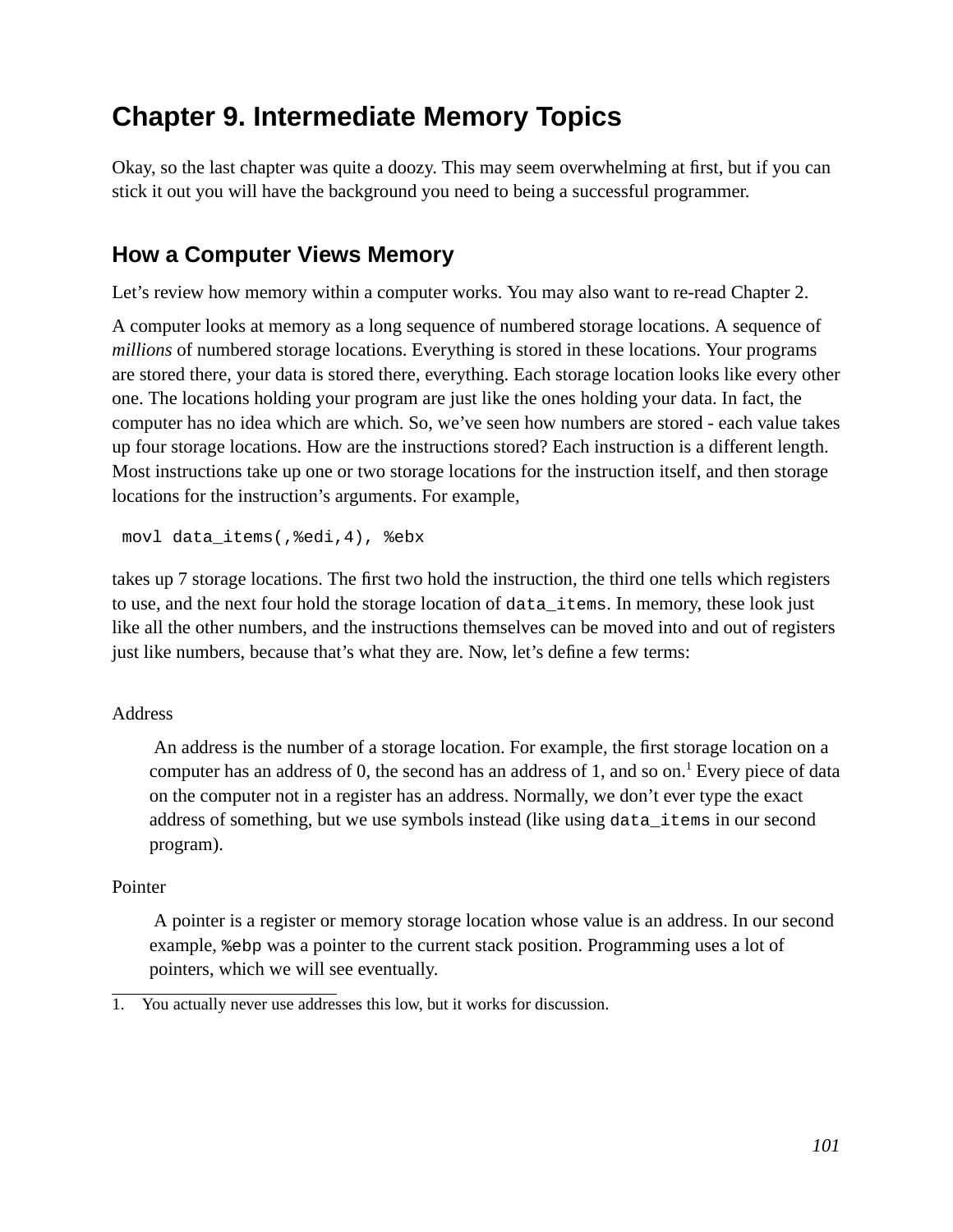#### *Chapter 9. Intermediate Memory Topics*

Byte

This is the size of a storage location. On x86 processors, a byte can hold numbers between 0 and 255

Word

This is the size of a normal register. On x86 processors, a word is four storage locations(bytes) long.

We have been using terms like *storage location* instead of their proper terms, like *byte*. This was so you could have a better grasp on what was being done. From here on, we will be using the above terms instead, so be sure you know what they mean.

# **The Instruction Pointer**

Previously we have concentrated on general registers and how they work. The only special register we've dealt with is the status register, and we really didn't say much about it. The next special register we will deal with is the instruction pointer, or %eip. We mentioned earlier that the computer sees every byte on the computer in the same way. If we have a number that is an entire word, the computer doesn't know what address that word starts or ends at. The computer doesn't know the difference between instructions and data, either. Any value in memory could be instructions, data, or the middle of an instruction or piece of data. So how does the computer know what to execute? The answer is the instruction pointer. The instruction pointer always has the value of the next instruction. When the computer is ready to execute an instruction, it looks at the instruction pointer to see where to go next. It then increments the instruction pointer to point to the next instruction. After it finishes executing the current instruction, it looks at the instruction pointer again. That's all well and good, but what about jumps (the jmp family of instructions)? At the end of those instructions, the computer does \_not\_ look at the next instruction, it goes to an instruction in a totally different place. How does this work? Because

jmp somewhere

is exactly the same as

movl \$somewhere, %eip

Where somewhere is a symbol referring to a program section. Now, you can't actually do this, because you are not allowed to refer directly to %eip, but if you could this would be how. Also note that we put a dollar sign in front of somewhere. How do we know when to put a dollar sign and when not to? The dollar sign says to use immediate mode addressing, which means to treat somewhere as a value. If the dollar sign weren't there, it would switch to direct addressing mode,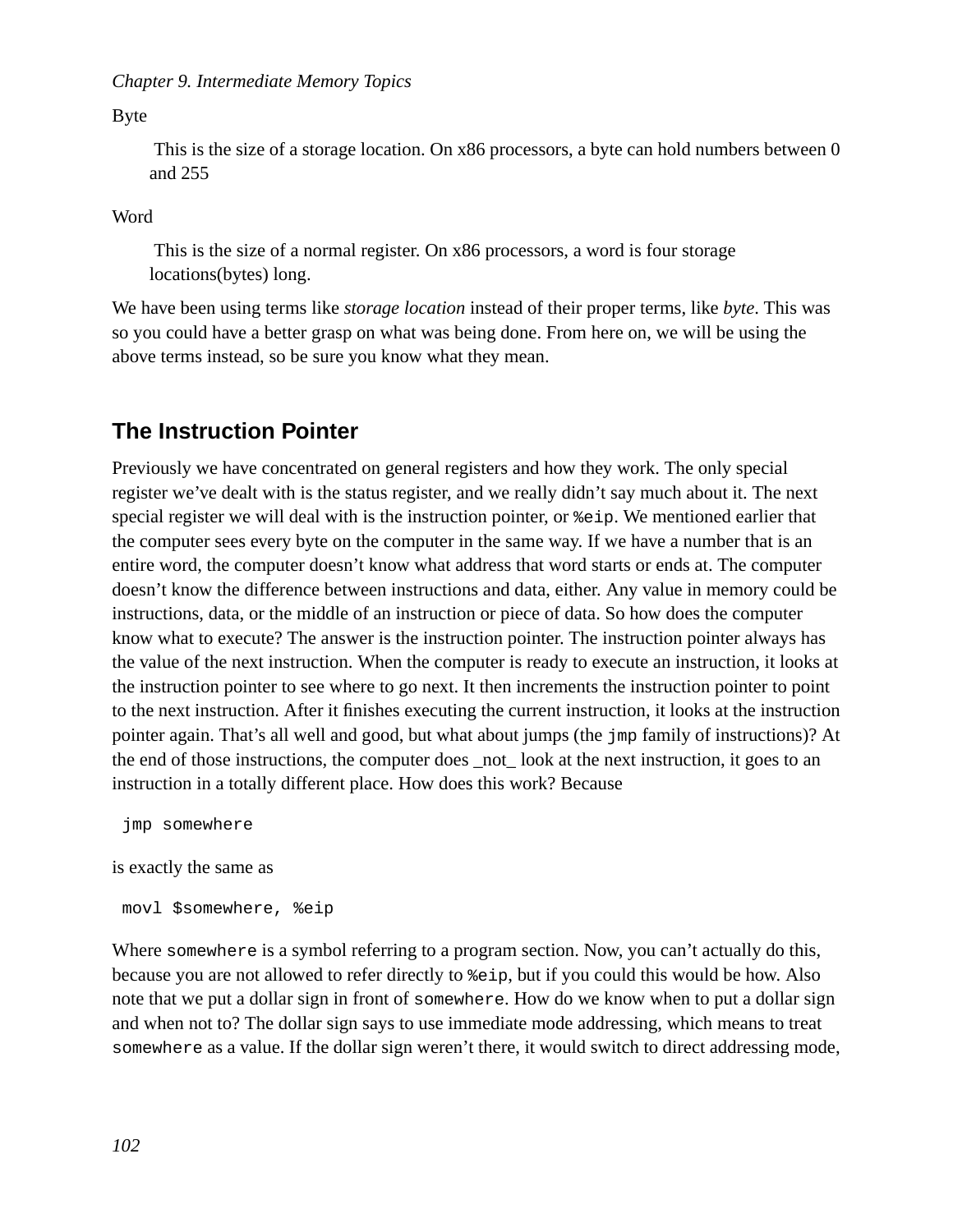moving the value in the somewhere's address into %eip, which is not what we want. In our previous programs, we often will load registers like this:

movl \$0, %ebx

The dollar sign in front of the zero indicates that this is an immediate-mode instruction, meaning that we load the value zero itself. If we accidentally left out the dollar sign, instead of putting the number zero in %ebx, we would be using direct addressing mode, putting whatever was at address zero on our computer into %ebx. To refresh your memory of addressing modes, see [the](#page-14-0) Section called *[Data Accessing Methods](#page-14-0)* in Chapter 2.

### **The Memory Layout of a Linux Program**

This section is based off of Konstantin Boldyshev's document, "Startup state of a Linux/i386 ELF binary", available at http://linuxassembly.org/startup.html

When you program is loaded into memory, each . section is loaded into its own spot. The actual code (the .text section) is loaded at the address 0x08048000. The .data section is loaded immediately after that, followed by the .bss (see [the Section called](#page-57-0) *Buffers and* .bss in [Chapter 5\)](#page-57-0) section. Remember, the .bss section has all of the memory locations that we reserve that we don't put values in until run-time. In the .data section, we put actual values into the storage spaces we reserved (with the .long directive). This information is embedded in the program file, and loaded when the program starts. The .bss section is not initialized until after the program is run. Therefore, the data doesn't have to be stored in the program file itself, it just notes that it needs a certain number of storage spaces. Anyway, we'll talk more about that later.

The last storage location that can be addressed is location 0xbffffff. The .text, .data, and .bss sections all start at 0x08048000 and grow larger. The next sections start at the end and grow back downward.<sup>2</sup> First, at the very end of memory, there are two words that just contain zeroes. After that comes the name of the program. Each letter takes up one byte, and it is ended by the NULL character (the  $\setminus 0$  we talked about earlier).<sup>3</sup> After the program name comes the program environment values. These are not important to us now. Then come the program arguments. These are the values that the user typed in on the command line to run this program. In the case of the "maximum" program, there would only be one value, ./maximum. Other programs take more arguments. When we run **as**, for example, we give it several arguments - as, maximum.s, -o, and maximum.o. After these, we have the stack. This is where all of our data goes when we do pushes, pops and calls. Since the stack is at the top of the memory, it grows down. %esp

<sup>2.</sup> You may be thinking, "what if they grow toward each other and overlap?" Although this is possible, it is extremely unlikely, because the amount of space in-between is huge.

<sup>3.</sup> The NULL character is actually the number 0, not to be confused with the *character* 0, whose numeric value is not zero. Every possible letter, symbol, or number you can type with your keyboard has a number associated with it. These numbers are called "ASCII codes". We'll deal more with these later.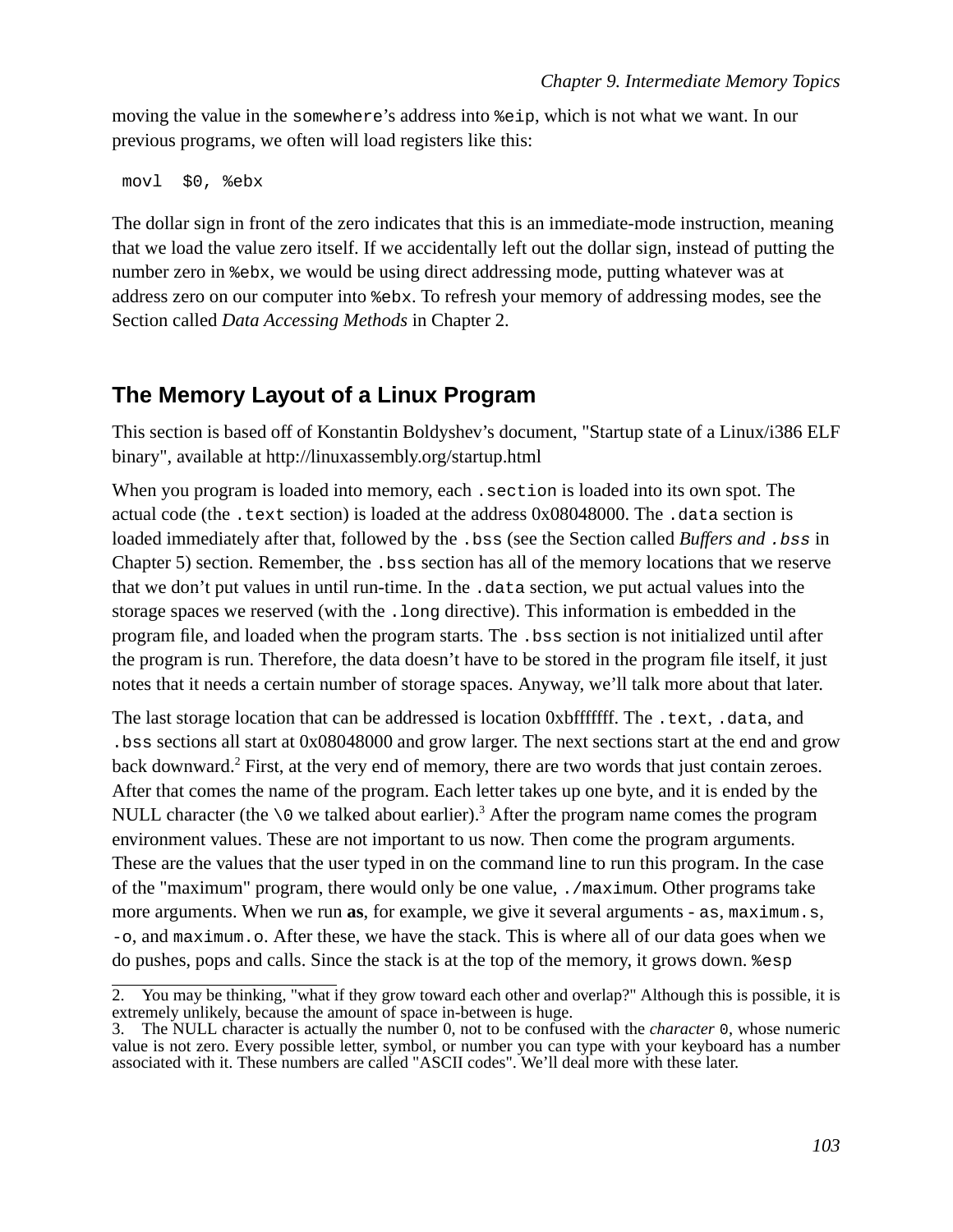always holds the current address of where the next value will be put on the stack. It then gets decreased whenever there is a push, and increased whenever there is a pop. So,

pushl %eax

is equivalent to

```
movl %eax, (%esp)
subl $4, %esp
```
subl does subtraction. Since %eax is four bytes big, we have to subtract 4 from %esp. In the same way

popl %eax

is the same as

movl (%esp), %eax addl \$4, %esp

Now, notice on the movl, we had %esp in parenthesis. That's because we wanted the value that %esp pointed to, not the actual address. If we just did

movl %esp, %eax

%eax would just have the pointer to the end of the stack.

So, the stack grows downward, while the .bss section grows upward. This middle part is called the break, and you are not allowed to access it until you tell the kernel that you want to. If you try, you will get an error (the error message is usually "segmentation fault"). The same will happen if you try to access data before the beginning of your program, 0x08048000. In general, it's best not to access any location unless you have reserved storage for it in the stack, data, or bss sections.

### **Every Memory Address is a Lie**

So, why does the computer not allow you to access memory in the break area? To answer this question, we will have to delve into the depths of how your computer really handles memory. Be warned, reading this section is like taking the blue pill<sup>4</sup>.

You may have wondered, since every program gets loaded into the same place in memory, don't they step on each other, or overwrite each other? It would seem so. However, as a program writer, you only access *virtual memory*. *Physical memory* refers to the actual RAM chips inside your

<sup>4.</sup> as in the movie, *The Matrix*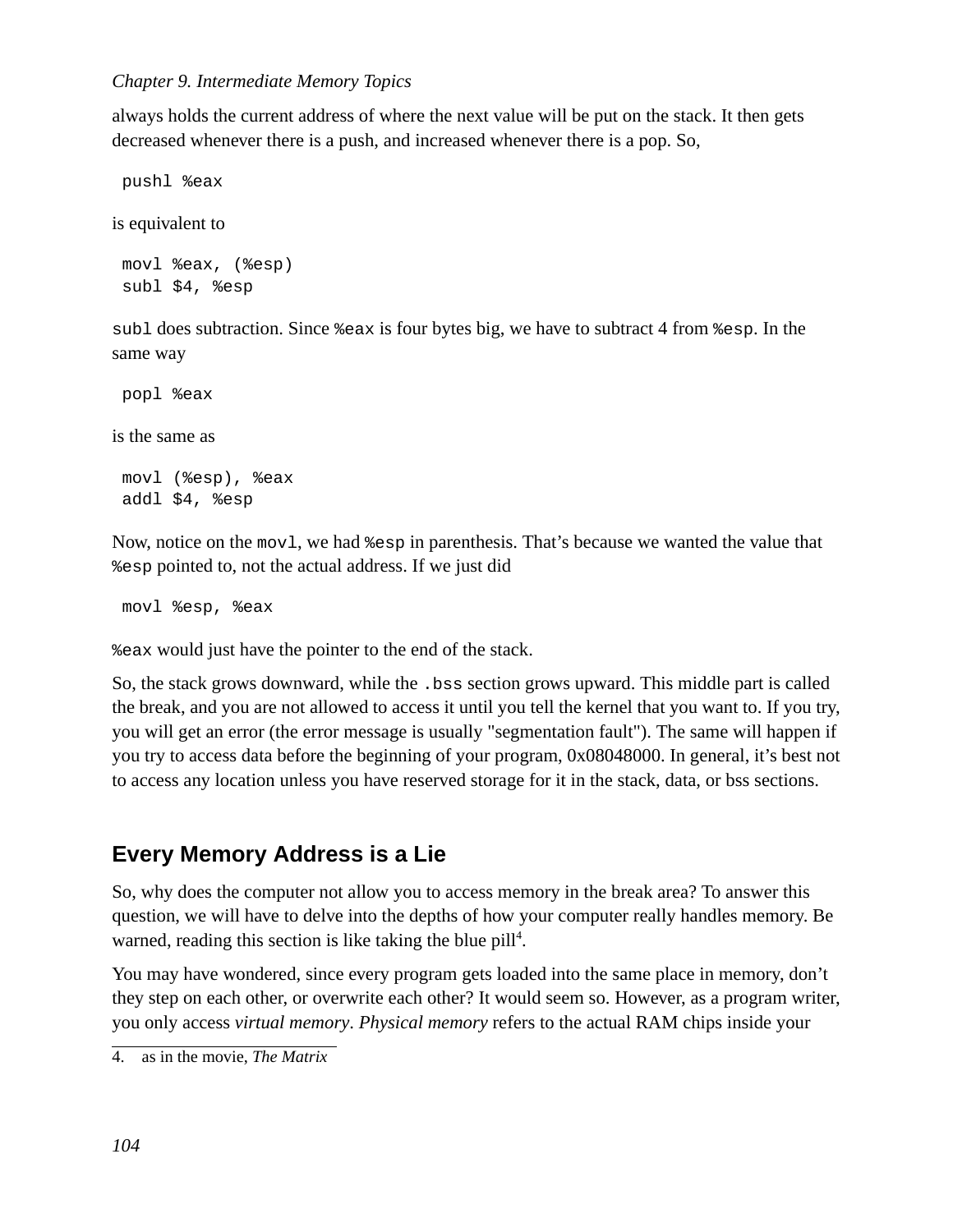computer and what they contain. It's usually between 16 and 512 Megabytes. If we talk about a *physical memory address*, we are talking about where exactly on these chips a piece of memory is located. So, what's virtual memory? Virtual memory is the way your program thinks about memory. Before loading your program, Linux finds empty physical memory, and then tells the processor to pretend that this memory is actually at the address 0x0804800. Confused yet? Let me explain further.

Each program gets its own sandbox to play in. Every program running on your computer thinks that it was loaded at memory address 0x0804800, and that it's stack starts at 0xbffffff. When Linux loads a program, it finds a section of memory, and then tells the processor to use that section of memory as the address 0x0804800 for this program. The address that a program believes it uses is called the virtual address, while the actual address on the chips that it refers to is called the physical address. The process of assigning virtual addresses to physical addresses is called *mapping*. Earlier we talked about the break in memory between the bss and the stack, but we didn't talk about why it was there. The reason is that this segment of virtual memory addresses hasn't been mapped onto physical memory addresses. The mapping process takes up considerable time and space, so if every possible virtual address of every possible program were mapped, you probably couldn't even run one program. So, the break is the area that contains unmapped memory.

Virtual memory can be mapped to more than just physical memory; it can be mapped to disk as well. Swap files, swap partitions, and paging files all refer to the same basic idea - extending memory mapping to disk. For example, let's say you only have 16 Megabytes of physical memory. Let's also say that 8 Megabytes are being used by Linux and some basic applications, and you want to run a program that requires 20 Megabytes of memory. Can you? The answer is yes, if you have set up a swap file or partition. What happens is that after all of your remaining 8 Megabytes of physical memory have been mapped into virtual memory, Linux starts mapping parts of your disk into memory. So, if you access a "memory" location in your program, that location may not actually be in memory at all, but on disk. When you access the memory, Linux notices that the memory is on disk, and moves that portion of the disk back into physical memory, and moves another part of physical memory back onto the disk. So, not only can Linux have a virtual address map to a different physical address, it can also move those mappings around as needed.

Memory is separated out into groups called *pages*. When running Linux on x86 processors, a page is four thousand ninety six bytes of memory. All of the memory mappings are done a page at a time. What this means to you is that whenever you are programming, try to keep most memory accesses within the same basic range of memory, so you will only need a page or two of memory. Otherwise, Linux will have to keep moving pages on and off of disk to keep up with you. Disk access is slow, so this can really slow down your program. Also, if you have a lot of programs that are all moving around too fast into memory, your machine can get so bogged down moving pages on and off of disk that the system becomes unusable. Programmers call this *swap*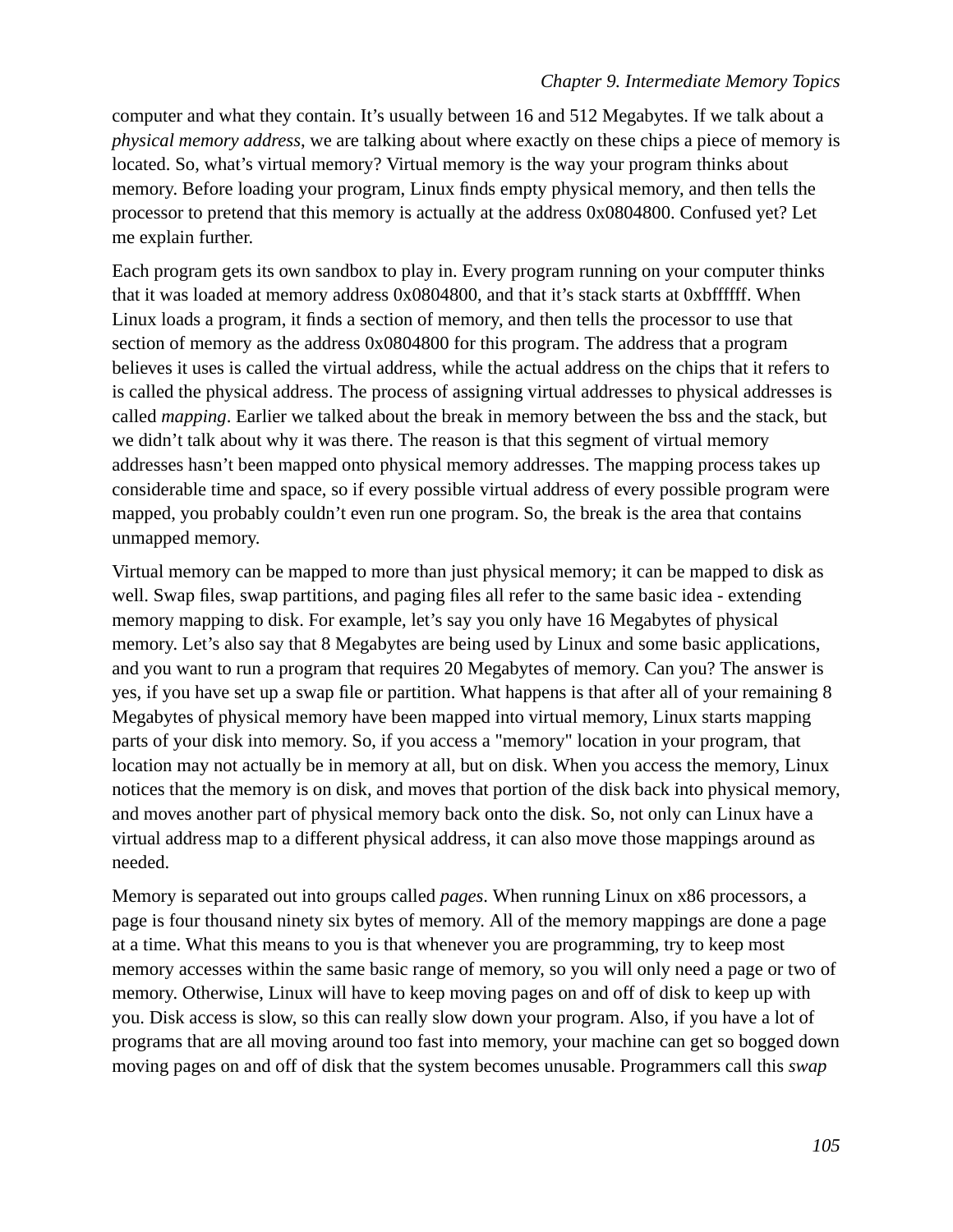*death*. It's usually recoverable if you start terminating your programs, but it's a pain.

### **Getting More Memory**

We know that Linux maps all of our virtual memory into real memory or swap. If you try to access a piece of virtual memory that hasn't been mapped yet, it triggers an error known as a segmentation fault, which will terminate your program. The program break point, if you remember, is the last valid address you can use. Now, this is all great if you know beforehand how much storage you will need. You can just add all the memory you need to your data section, and it will all be there. But let's say you don't know how much memory you will need. For example, with a text editor, you don't know how long the person's file will be. You could try to find a maximum file size, and just tell the user that they can't go beyond that, but that's a waste if the file is small. So, Linux has a facility to move the break point. If you need more memory, you can just tell Linux where you want the new break point to be, and Linux will map all the memory you need, and then move the break point. The way we tell Linux to move the break point is the same way we told Linux to exit our program. We load %eax with the system call number, 45 in this case, and load %ebx with the new breakpoint. Then you call int \$0x80 to signal Linux to do its work. Linux will do its thing, and then return either 0 if there is no memory left or the new break point in %eax. The new break point might actually be larger than what you asked for, because Linux rounds up to the nearest page.

The problem with this method is keeping track of the memory. Let's say I need to move the break to have room to load a file, and then need to move a break again to load another file. Later, let's say you get rid of the first file. You now have a giant gap in memory that's mapped, but you aren't using. If you continue to move the break for each file you load, you can easily run out of memory. So, what you need is a *memory manager*. A memory manager consists of two basic functions allocate and deallocate. A memory manager usually also has an initialization function. Note that the function names might not be allocate and deallocate, but that the functionality will be the same. Whenever you need a certain amount of memory, you can simply tell allocate how much you need, and it will give you back an address to the memory. When you're done with it, you tell deallocate that you are through with it. Then allocate will be able to reuse the memory. This minimizes the number of "holes" in your memory, making sure that you are making the best use of it you can.

*\* FIXME - what about talking about handles?*

### **A Simple Memory Manager**

Here I will show you a simple memory manager. It is extremely slow at allocating memory,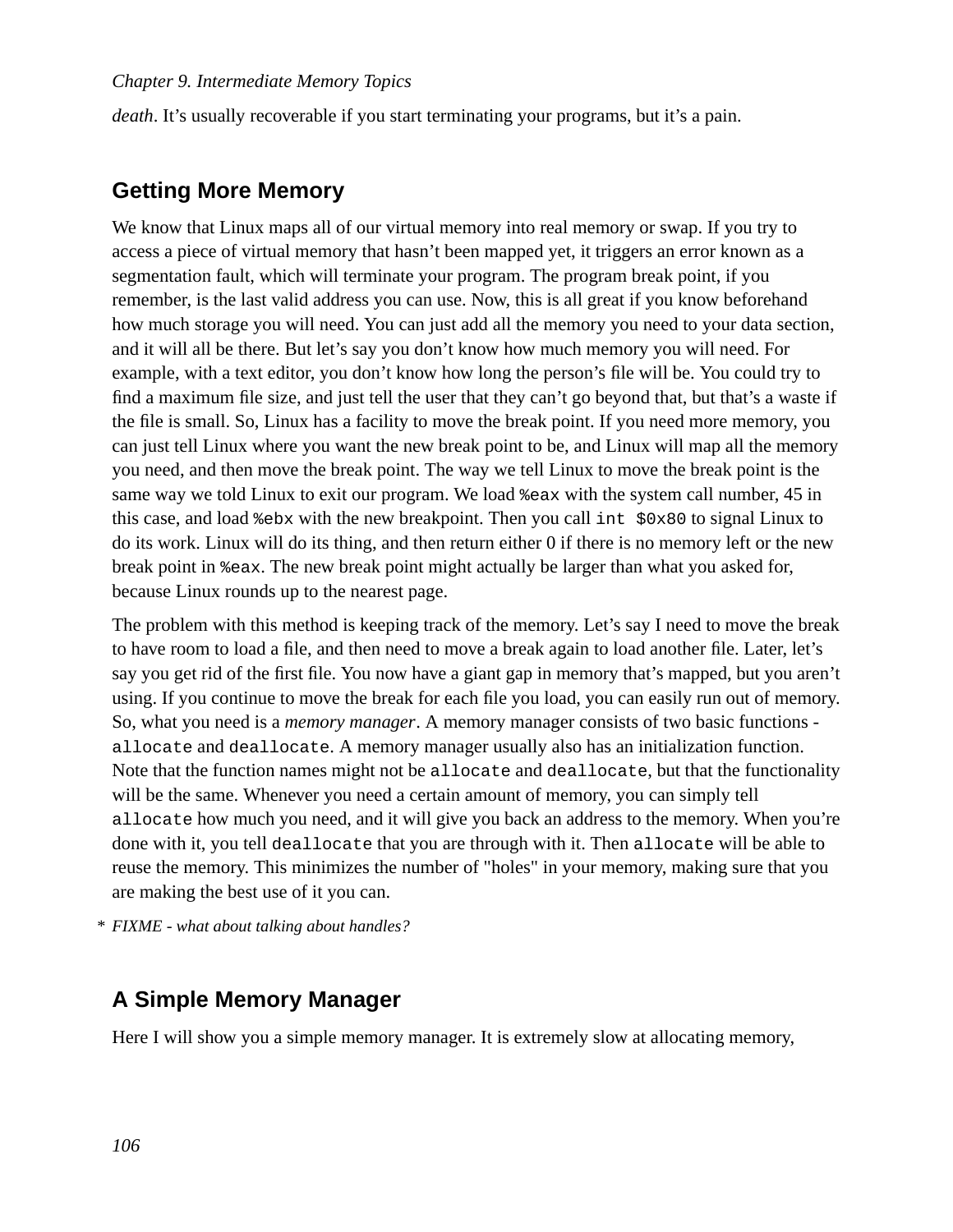especially after having been called several times<sup>5</sup>. However, it shows the principles quite well, and as we learn more sophisticated programming techniques, we will improve upon it. As usual, I will give you the program first for you to look through. Afterwards will follow an in-depth explanation.

```
#PURPOSE: Program to manage memory usage - allocates
# and deallocates memory as requested
#
#NOTES: The programs using these routines will ask
# for a certain size of memory. We actually
# use more than that size, but we put it
# at the beginning, before the pointer
# we hand back. We add a size field and
# an AVAILABLE/UNAVAILABLE marker. So, the
# memory looks like this
#
# #########################################################
# #Available Marker#Size of memory#Actual memory locations#
# #########################################################
# ^--Returned pointer
# points here
# The pointer we return only points to the actual locations
# requested to make it easier for the calling program. It
# also allows us to change our structure without the calling
# program having to change at all.
```
.section .data

#######GLOBAL VARIABLES########

#This points to the beginning of the memory we are managing heap\_begin: .long 0

#This points to one location past the memory we are managing current\_break:

.long 0

#### ###########CONSTANTS###########

.equ UNAVAILABLE, 0 #This is the number we will use to mark

5. I use the word "slow", but it will not be noticeably slow for any example used in this book.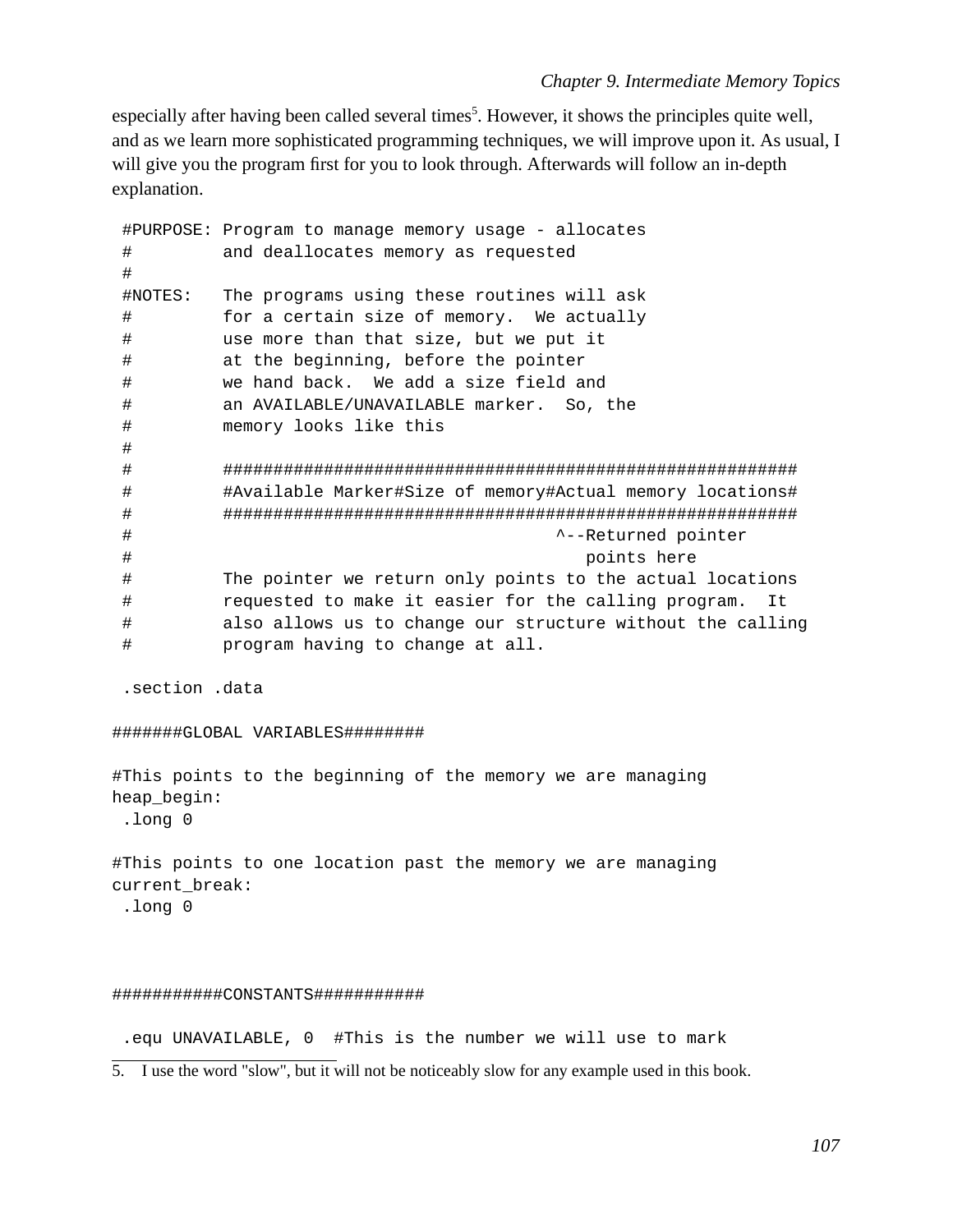```
#space that has been given out
 .equ AVAILABLE, 1 #This is the number we will use to mark
                    #space that has been returned, and is
                    #available for giving
 .equ BRK, 45 #system call number for the break system call
 .equ LINUX_SYSCALL, 0x80 #make system calls easier to read
######STRUCTURE INFORMATION####
 .equ HEADER_SIZE, 8 #size of space for memory segment header
.equ HDR_AVAIL_OFFSET, 0 #Location of the "available" flag in the header
 .equ HDR_SIZE_OFFSET, 4 #Location of the size field in the header
.section .text
##########FUNCTIONS############
##allocate_init##
#PURPOSE: call this function to initialize the
# functions (specifically, this sets heap_begin and
# current_break). This has no parameters and no return
# value.
.globl allocate_init
.type allocate_init,@function
allocate_init:
pushl %ebp #standard function stuff
movl %esp, %ebp
#If the brk system call is called with 0 in %ebx, it
#returns the last valid usable address
movl $BRK, %eax #find out where the break is
movl $0, %ebx
int $LINUX_SYSCALL
incl %eax \#%eax now has the last valid
                           #address, and we want the memory
                           #location after that
movl %eax, current_break #store the current break
movl %eax, heap_begin #store the current break as our
                           #first address. This will cause
```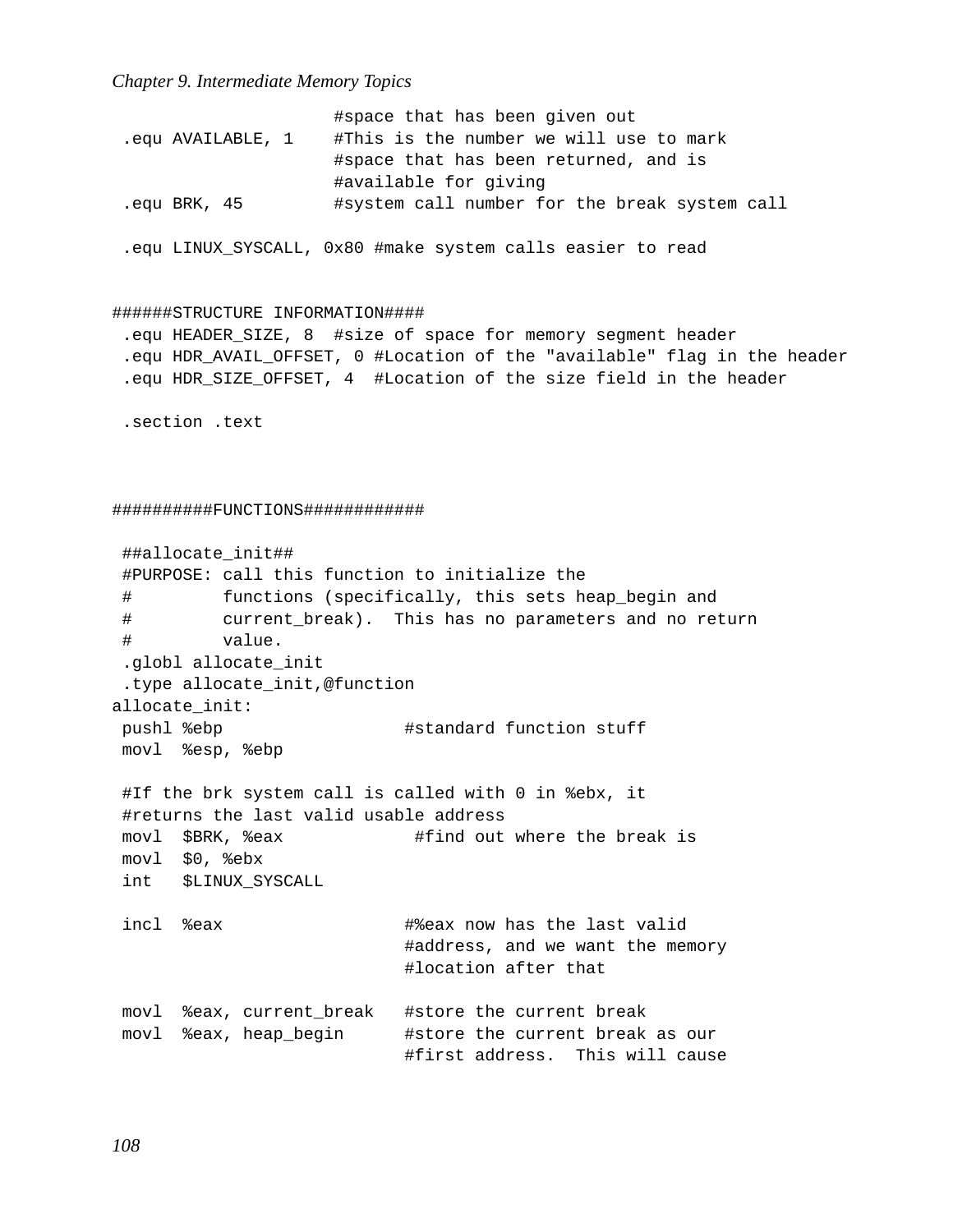```
#the allocate function to get
                          #more memory from Linux the first
                          #time it is run
movl %ebp, %esp #exit the function
popl %ebp
ret
#####END OF FUNCTION#######
##allocate##
#PURPOSE: This function is used to grab a section of memory.
# It checks to see if there are any free blocks, and,
# if not, it asks Linux for a new one.
#
#PARAMETERS: This function has one parameter - the size
# of the memory block we want to allocate
#
#RETURN VALUE:
# This function returns the address of the allocated
# memory in %eax. If there is no memory available,
# it will return 0 in %eax
#
######PROCESSING########
#Variables used:
#
# %ecx - hold the size of the requested memory (first/only parameter)
# %eax - current memory segment being examined
# %ebx - current break position
# %edx - size of current memory segment
#
#We scan through each memory segment starting with heap_begin.
#We look at the size of each one, and if it has been allocated.
#If it's big enough for the requested size, and its available,
#it grabs that one. If it does not find a segment large enough,
#it asks Linux for more memory. In that case, it moves
#current_break up
.globl allocate
 .type allocate,@function
 .equ ST_MEM_SIZE, 8 #stack position of the memory size
                          #to allocate
allocate:
pushl %ebp #standard function stuffmovl %esp, %ebp
```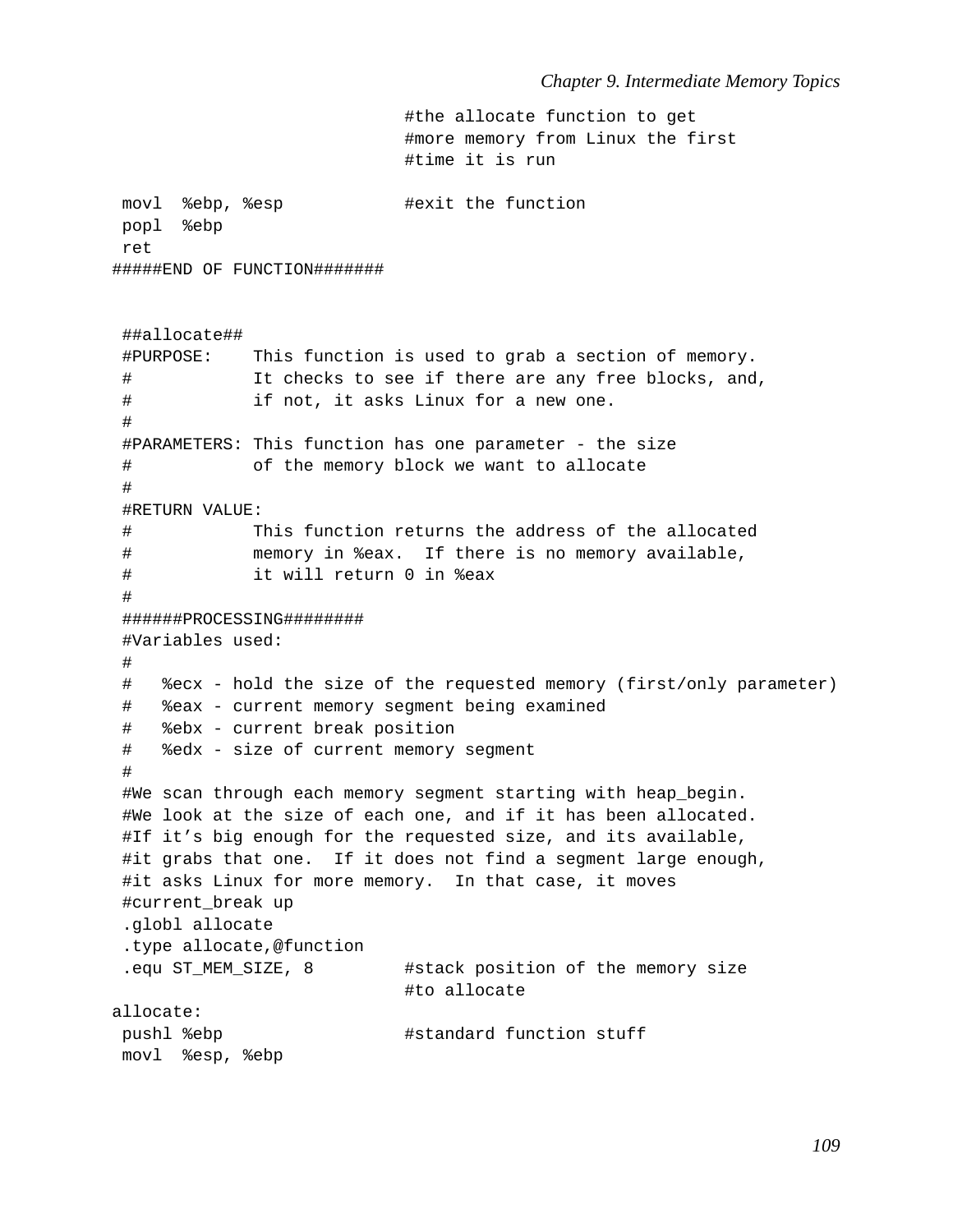movl ST\_MEM\_SIZE(%ebp), %ecx #%ecx will hold the size we are #looking for (which is the first #and only parameter) movl heap\_begin, %eax #%eax will hold the current search #location movl current\_break, %ebx #%ebx will hold the current break point alloc\_loop\_begin: #here we iterate through each #memory segment cmpl %ebx, %eax #need more memory if these are equal je move\_break movl HDR\_SIZE\_OFFSET(%eax), %edx #grab the size of this memory cmpl \$UNAVAILABLE, HDR\_AVAIL\_OFFSET(%eax) #If the space is unavailable, go to the je next\_location #next one cmpl %edx, %ecx #If the space is available, compare jle allocate\_here #the size to the needed size. If its #big enough, go to allocate\_here #may want to add code here to #combine allocations next\_location: addl \$HEADER\_SIZE, %eax #The total size of the memory segment addl %edx, %eax #is the sum of the size requested #(currently stored in %edx), plus another #8 storage locations for the header #(4 for the AVAILABLE/UNAVAILABLE flag, #and 4 for the size of the segment). So, #adding %edx and \$8 to %eax will get #the address of the next memory segment jmp alloc\_loop\_begin #go look at the next location allocate here:  $\qquad \qquad$  #if we've made it here, #that means that the segment header #of the segment to allocate is in %eax movl \$UNAVAILABLE, HDR\_AVAIL\_OFFSET(%eax) #mark space as unavailable

*110*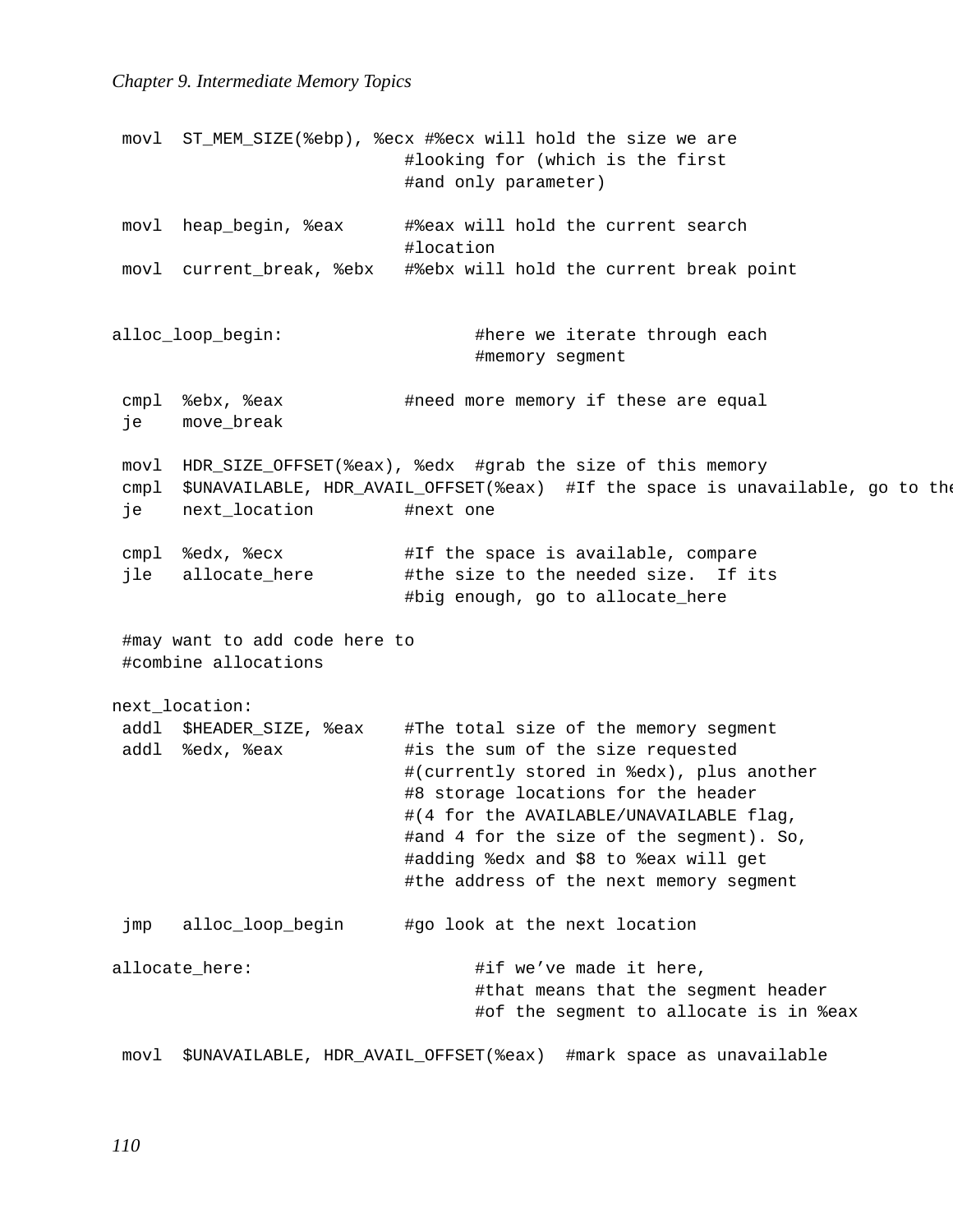addl \$HEADER\_SIZE, %eax #move %eax past the header to #the usable memory (since that's what #we return) movl %ebp, %esp #return from the function popl %ebp ret move\_break: #if we've made it here, that #means that we have exhausted all #memory that we can address, #we need to ask for more. %ebx holds #the current endpoint of the data, #and %ecx holds its size #now we need to increase %ebx to #where we \_want\_ memory to end, so we addl \$HEADER\_SIZE, %ebx #add space for the headers structure addl %ecx, %ebx #add space to the break for #the data requested #now its time to ask Linux for more #memory pushl %eax  $\qquad$  #save needed registers pushl %ecx pushl %ebx movl \$BRK, %eax #reset the break (%ebx has the requested #break point) int \$LINUX\_SYSCALL #under normal conditions, this should #return the new break in %eax, which #will be either 0 if it fails, or #it will be equal to or larger than #we asked for. We don't care #in this program where it actually #sets the break, so as long as %eax #isn't 0, we don't care what it is cmpl \$0, %eax #check for error conditions je error popl %ebx  $\qquad$  #restore saved registers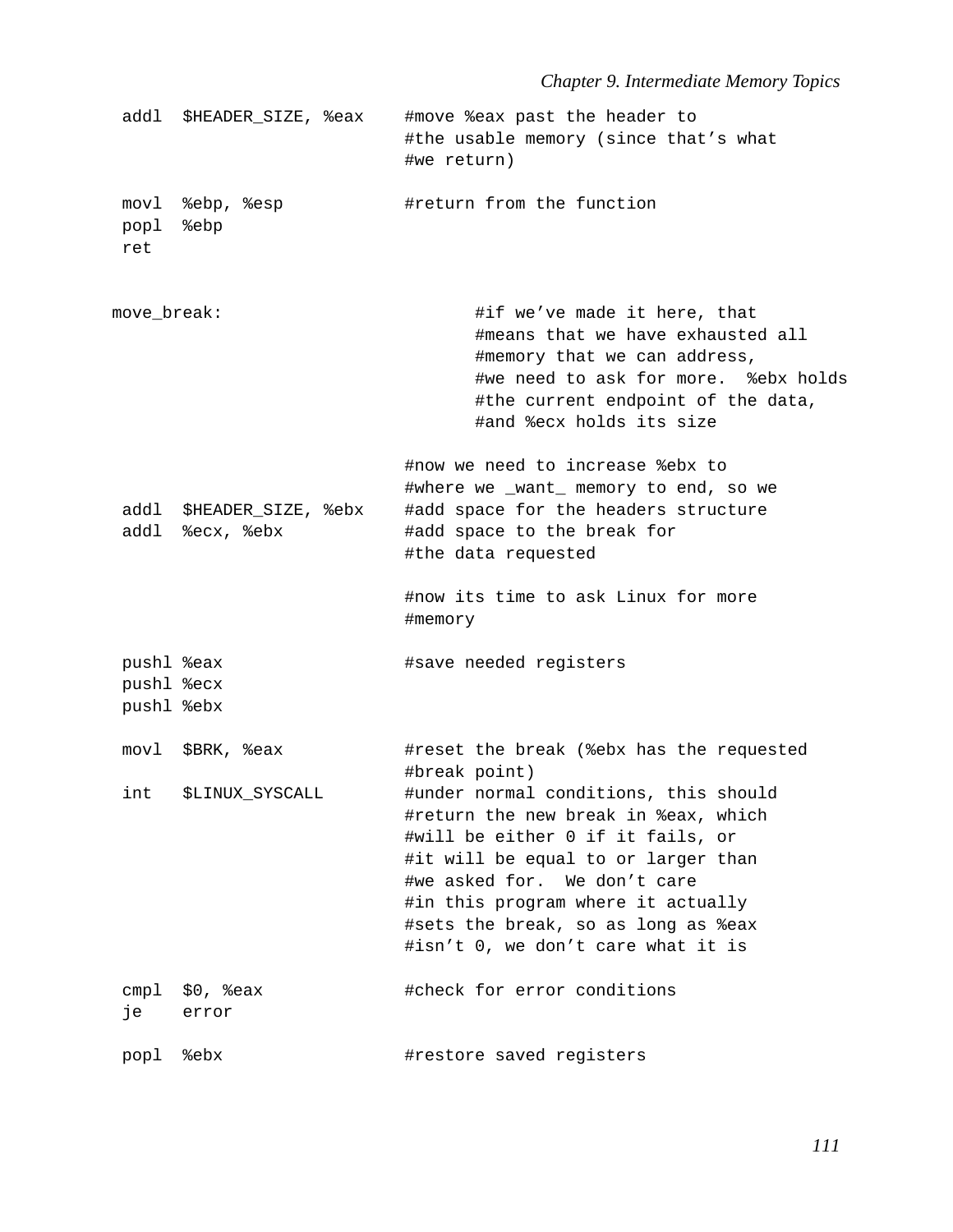popl %ecx popl %eax movl \$UNAVAILABLE, HDR\_AVAIL\_OFFSET(%eax) #set this memory as #unavailable, since we're about to #give it away movl %ecx, HDR\_SIZE\_OFFSET(%eax) #set the size of the memory addl \$HEADER\_SIZE, %eax #move %eax to the actual start of #usable memory. %eax now holds the #return value movl %ebx, current\_break #save the new break movl %ebp, %esp #return the function popl %ebp ret error: movl \$0, %eax #on error, we just return a zero movl %ebp, %esp popl %ebp ret ########END OF FUNCTION######## ##deallocate## #PURPOSE: The purpose of this function is to give back # a segment of memory to the pool after we're done # using it. # #PARAMETERS: The only parameter is the address of the memory # we want to return to the memory pool. # #RETURN VALUE: # There is no return value # #PROCESSING: # If you remember, we actually hand the program the # start of the memory that they can use, which is # 8 storage locations after the actual start of the # memory segment. All we have to do is go back # 8 locations and mark that memory as available, # so that the allocate function knows it can use it. .globl deallocate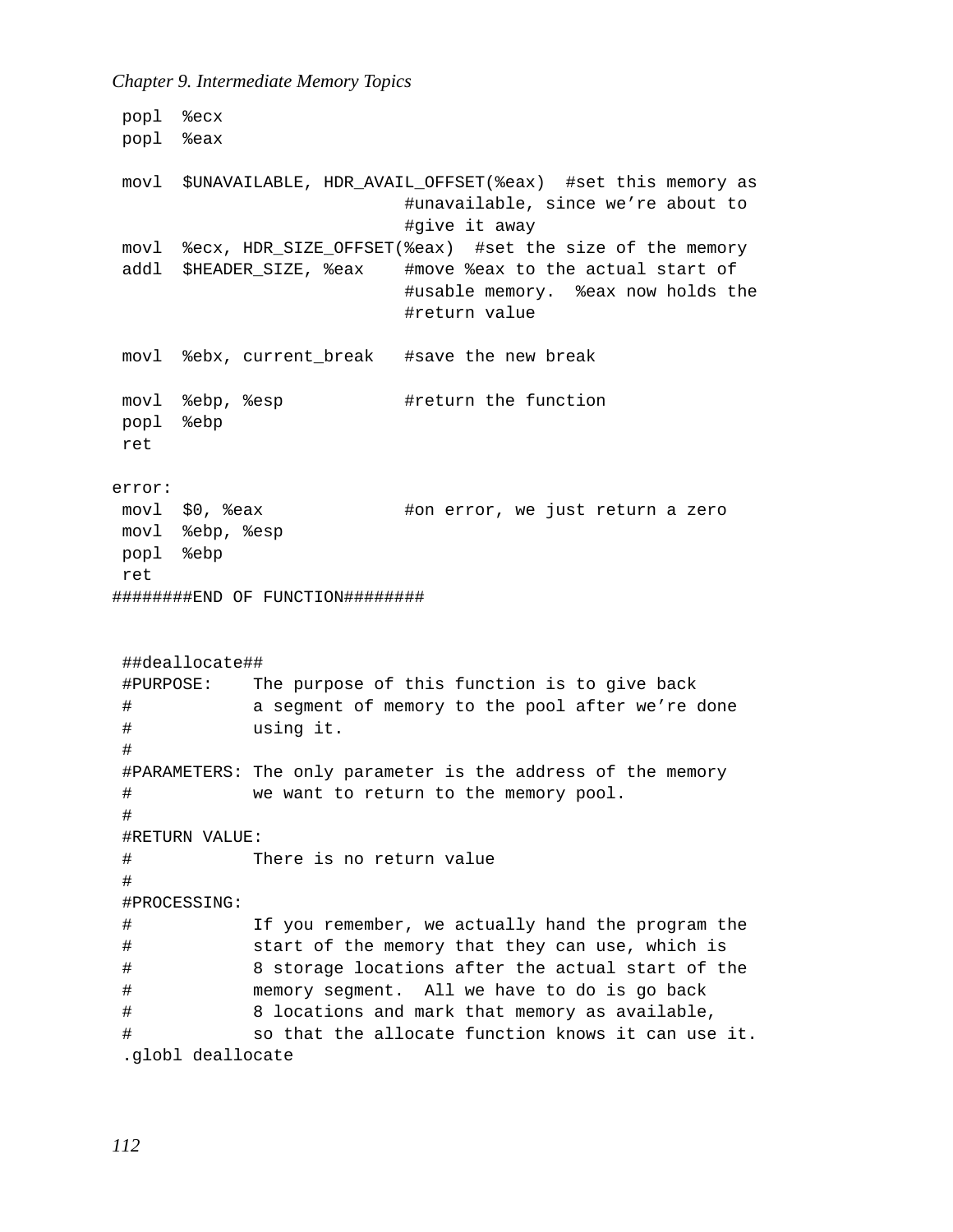.type deallocate,@function .equ ST\_MEMORY\_SEG, 4 #stack position of the memory segment to free deallocate: #since the function is so simple, we #don't need any of the fancy function #stuff. movl ST\_MEMORY\_SEG(%esp), %eax #get the address of the memory to free #(normally this is 8(%ebp), but since #we didn't push %ebp or move %esp to #%ebp, we can just do 4(%esp) subl \$HEADER\_SIZE, %eax #get the pointer to the real beginning #of the memory movl \$AVAILABLE, HDR\_AVAIL\_OFFSET(%eax) #mark it as available ret **#return** ########END OF FUNCTION##########

The first thing to notice is that there is no \_start symbol. The reason is that this is just a section of a program. A memory manager by itself is not a full program - it doesn't do anything. It has to be linked with another program to work. Will will see that happen later. So, you can assemble it, but you can't link it. So, type in the program as  $\alpha$ loc.s, and then assemble it with

```
as alloc.s -o alloc.o
```
Okay, now let's look at the code.

### **Variables and Constants**

At the beginning of the program, we have two locations set up -

```
heap_begin:
 .long 0
current_break:
 .long 0
```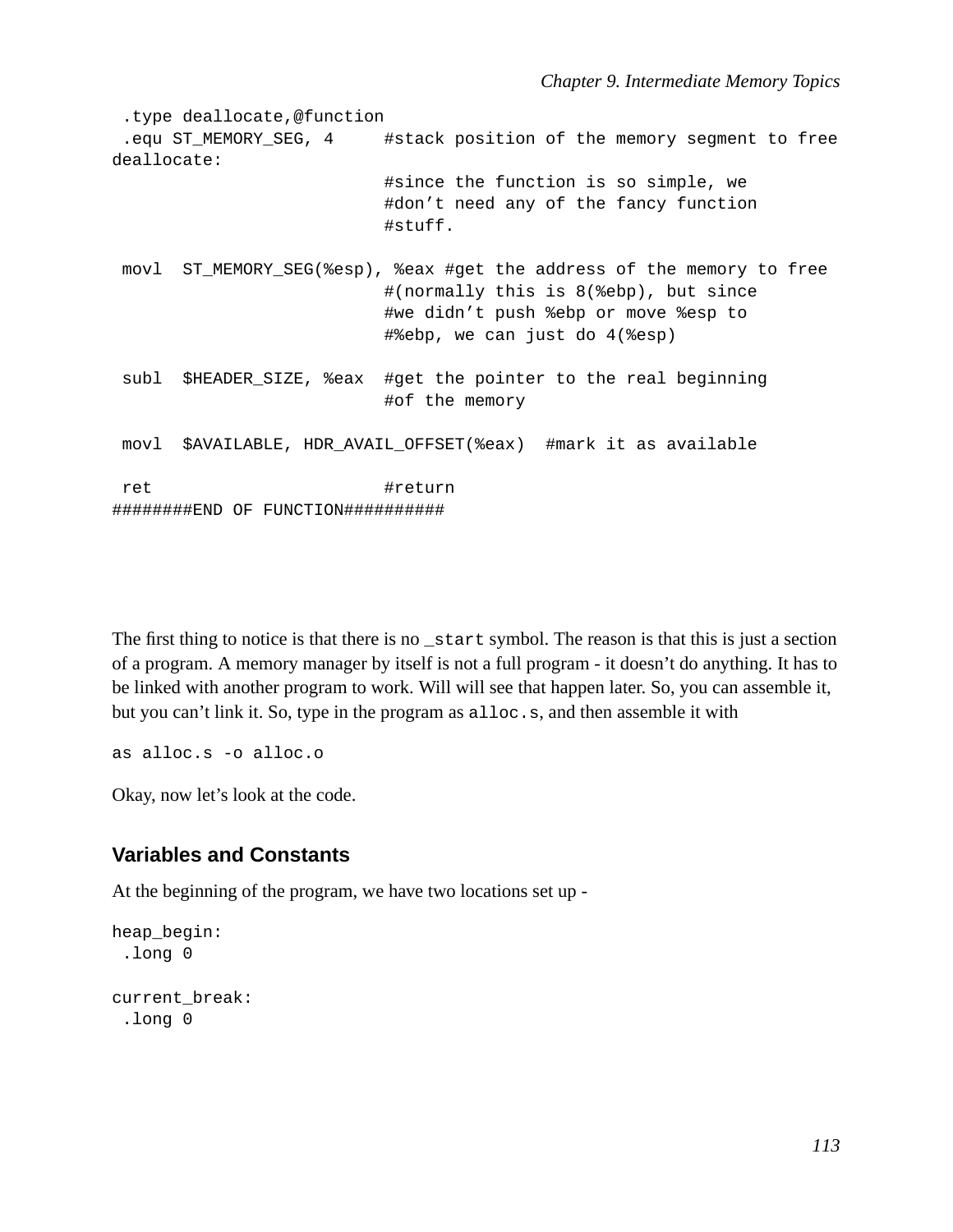The section of memory being managed is commonly referred to as the *heap*. Now, when we assemble the program, we have no idea where the beginning of the heap is, nor where the current break point is. Therefore, we reserve space for them, but just fill them with a 0 for the time being. You'll notice that the comments call them *global variables*. A set of terms commonly used are *global* and *local* variables. A local variable is a variable that is allocated on the stack when a procedure is run. A global variable is declared as above, and is allocated when the program begins. So, global variables last for the length of the program, while local variables only last for the run of the procedure. It is good programming practice to use as few global variables as possible, but there are some cases where its unavoidable. We will look more at local variables later.

Next we have a section called *constants*. A constant is a symbol that we use to represent a number. For example, here we have

```
.equ UNAVAILABLE, 0
.equ AVAILABLE, 1
```
This means that anywhere we use the symbol UNAVAILABLE, to make it just like we're using the number 0, and any time we use the symbol AVAILABLE, to make it just like we're using the number 1. This makes the program much more readable. We also have several others that make the program more readable, like

.equ BRK, 45 .equ LINUX\_SYSCALL, 0x80

It is much easier to read int  $$LINUX$  SYSCALL than int  $$0x80$ , even though their meanings are the same. In general, you should replace any hardcoded value in your code that has a meaning with .equ statements.

Next we have structure definitions. The memory that we will be handing out has a definite structure - it has four bytes for the allocated flag, four bytes for the size, and the rest for the actual memory. The eight bytes at the beginning are known as the header. They contain descriptive information about the data, but aren't actually a part of the data. Anyway, we have the following definitions:

```
.equ HEADER_SIZE, 8
.equ HDR AVAIL OFFSET, 0
.equ HDR SIZE OFFSET, 4
```
So, this says that the header is 8 bytes, the available flag is offset 0 positions from the beginning (it's the first thing), and the size field is offset 4 positions from the beginning (right after the available flag). Since all of our structures are defined here, if we needed to rearrange for some reason, all we have to do is change the numbers here. If we needed to add another field, we would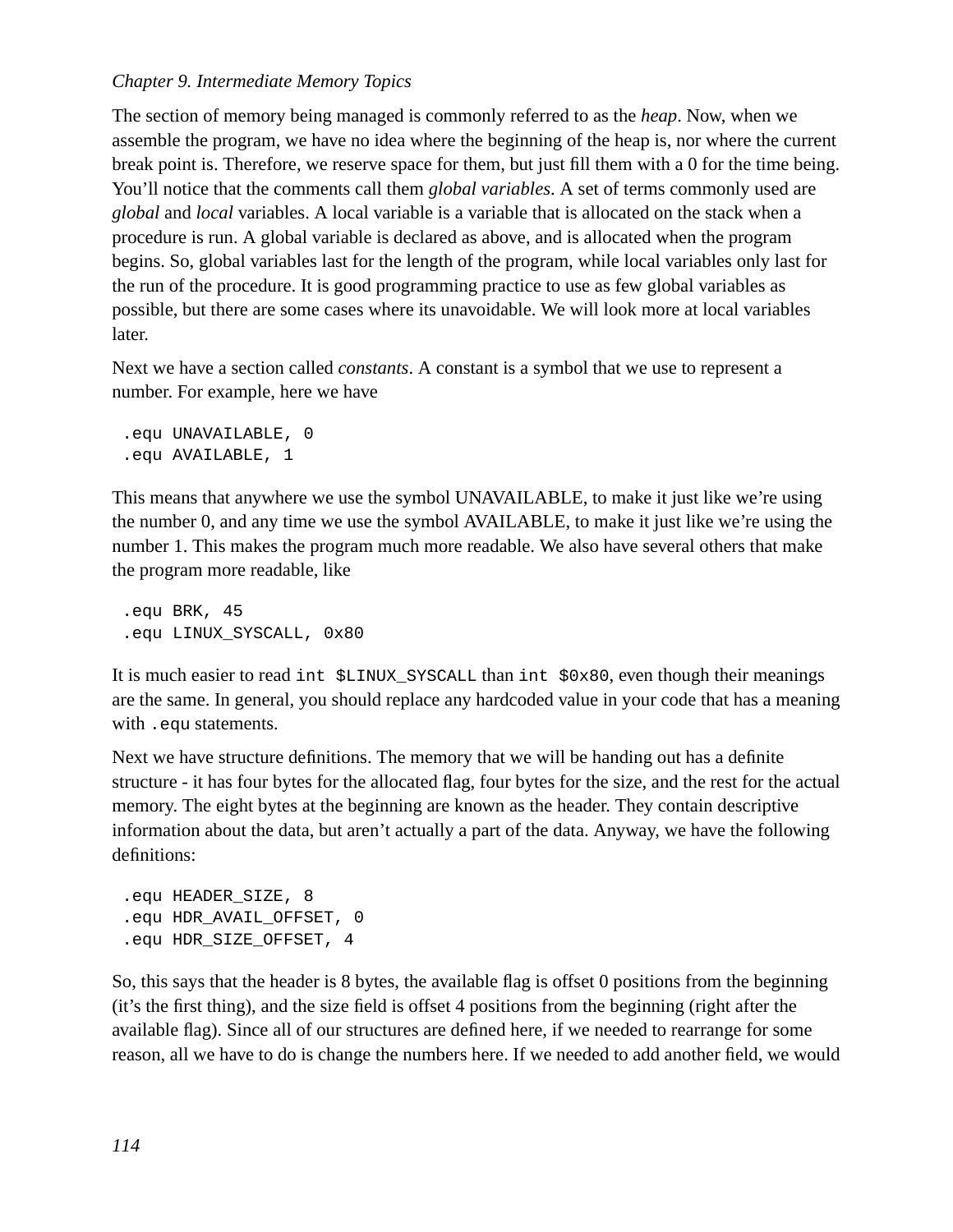just define it here, and change the HEADER\_SIZE. So, putting definitions like this at the top of the program is useful, especially for long-term maintenance. Just remember that these are only valid for the current file.

#### **The allocate\_init function**

Okay, this is a simple function. All it does is set up the heap\_begin and current\_break variables we discussed earlier. So, if you remember the discussion earlier, the current break can be found using the break system call. So, the function looks like this:

pushl %ebp movl %esp, %ebp movl \$BRK, %eax movl \$0, %ebx int \$LINUX\_SYSCALL incl %eax

Anyway, after int \$LINUX\_SYSCALL, %eax holds the last valid address. We actually want the first invalid address, so we just increment  $\epsilon$ eax. Then we move that value to the heap begin and current\_break locations. Then we leave the function. Like this:

```
movl %eax, current_break
movl %eax, heap_begin
movl %ebp, %esp
popl %ebp
```
So, why do we want to put an invalid address as the beginning of our heap? Because we don't control any memory yet. Our allocate function will notice this, and reset the break so that we actually have memory.

### **The allocate function**

This is the doozy function. Let's start by looking at an outline of the function:

- 1. Start at the beginning of the heap
- 2. Check to see if we're at the end of the heap
- 3. If we are at the end of the heap, grab the memory we need from the kernel, mark it as "unavailable" and return it. If the kernel won't give us any more, return a 0.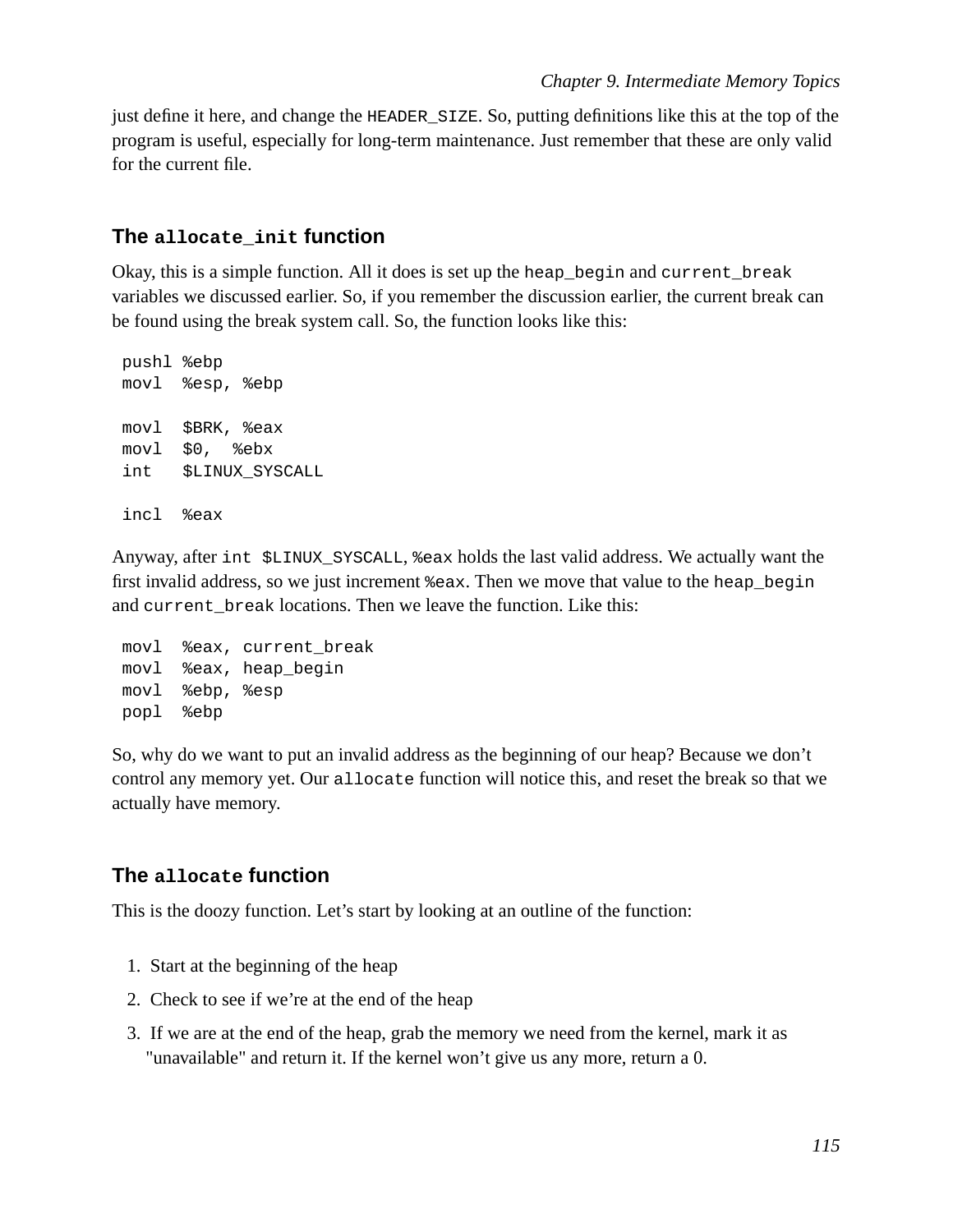- 4. If the current memory segment is marked "unavailable", go to the next one, and go back to  $#2$
- 5. If the current memory segment is large enough to hold the requested amount of space, mark it as "unavailable" and return it.
- 6. Go back to #2

Now, look through the code with this in mind. Be sure to read the comments so you'll know which register holds which value.

Now that you've looked through the code, let's examine it one line at a time. We start off like this:

pushl %ebp movl %esp, %ebp movl ST\_MEM\_SIZE(%ebp), %ecx movl heap\_begin, %eax movl current\_break, %ebx

This section initializes all of our registers. The first two lines are standard function stuff. The next move pulls the size of the memory to allocate off of the stack. This is our function parameter. Notice that we used ST\_MEM\_SIZE instead of the number 8. This is to make our code more readable. I used the prefix ST because it is a stack offset. You don't have to do this, I do this just so I know which symbols refer to stack offsets. After that, I move the beginning heap address and the end of the heap (current break) into registers. I am now ready to do processing.

The next section is marked alloca loop begin. A *loop* is a section of code repeated many times in a row until certain conditions occur. In this case we are going to loop until we either find an open memory segment or determine that we need more memory. Our first statements check for needing more memory.

cmpl %ebx, %eax je move\_break

%eax holds the current memory segment being examined, and %ebx holds the location past the current break. Therefore, if this condition occurs, we need more memory to allocate this space. Notice, too, that this is the case for the first call after allocate\_init. So, let's skip down to move\_break and see what happens there.

```
move_break:
addl $HEADER_SIZE, %ebx
addl %ecx, %ebx
pushl %eax
pushl %ecx
pushl %ebx
```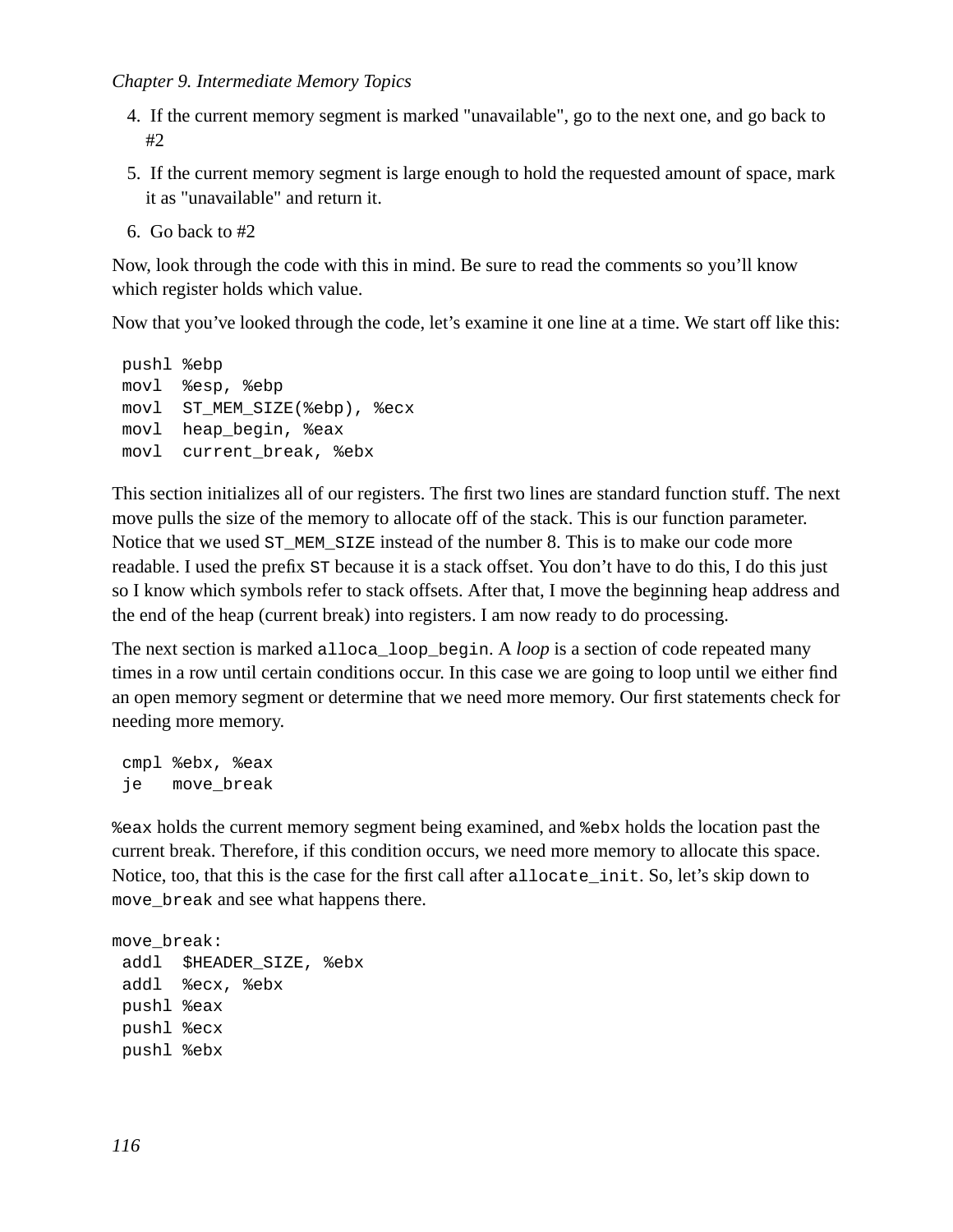movl \$BRK, %eax int \$LINUX\_SYSCALL

So, when we reach this point in the code, %ebx holds where we want the next segment of memory to be. The size should be the size requested plus the size of our headers. So, we add those numbers to %ebx, and that's where we want the program break to be. We then push all the registers we want to save on the stack, and call the break system call. After that we check for errors

cmpl \$0, %eax je error

Afterwards we pop the registers back off the stack, mark the memory as unavailable, record the size of the memory, and make sure  $\epsilon$  eax points to the start of usable memory (after the headers).

```
popl %ebx
popl %ecx
popl %eax
movl $UNAVAILABLE, HDR_AVAIL_OFFSET(%eax)
movl %ecx, HDR_SIZE_OFFSET(%eax)
addl $HEADER_SIZE, %eax
```
Then we store the new program break and return

```
movl %ebx, current_break
movl %ebp, %esp
popl %ebp
ret
```
The error code just returns 0 in %eax, so we won't discuss it.

So let's look at the rest of the loop. What happens if the current memory being looked at isn't past the end? Well, let's look.

```
movl HDR_SIZE_OFFSET(%eax), %edx
cmpl $UNAVAILABLE, HDR_AVAIL_OFFSET(%eax)
je next_location
```
First, we grab the size of the memory segment and put it in %edx. Then, we look at the available flag to see if it is set to UNAVAILABLE. If so, that means that memory is in use, so we'll have to skip over it. So, if the available flag is set to UNAVAILABLE, you go to the code labeled next\_location. If the available flag is set to AVAILABLE, then we keep on going. This is known as *falling through*, because we didn't test for this condition and jump to another location this is the default. We didn't have to jump here, it's just the next instruction.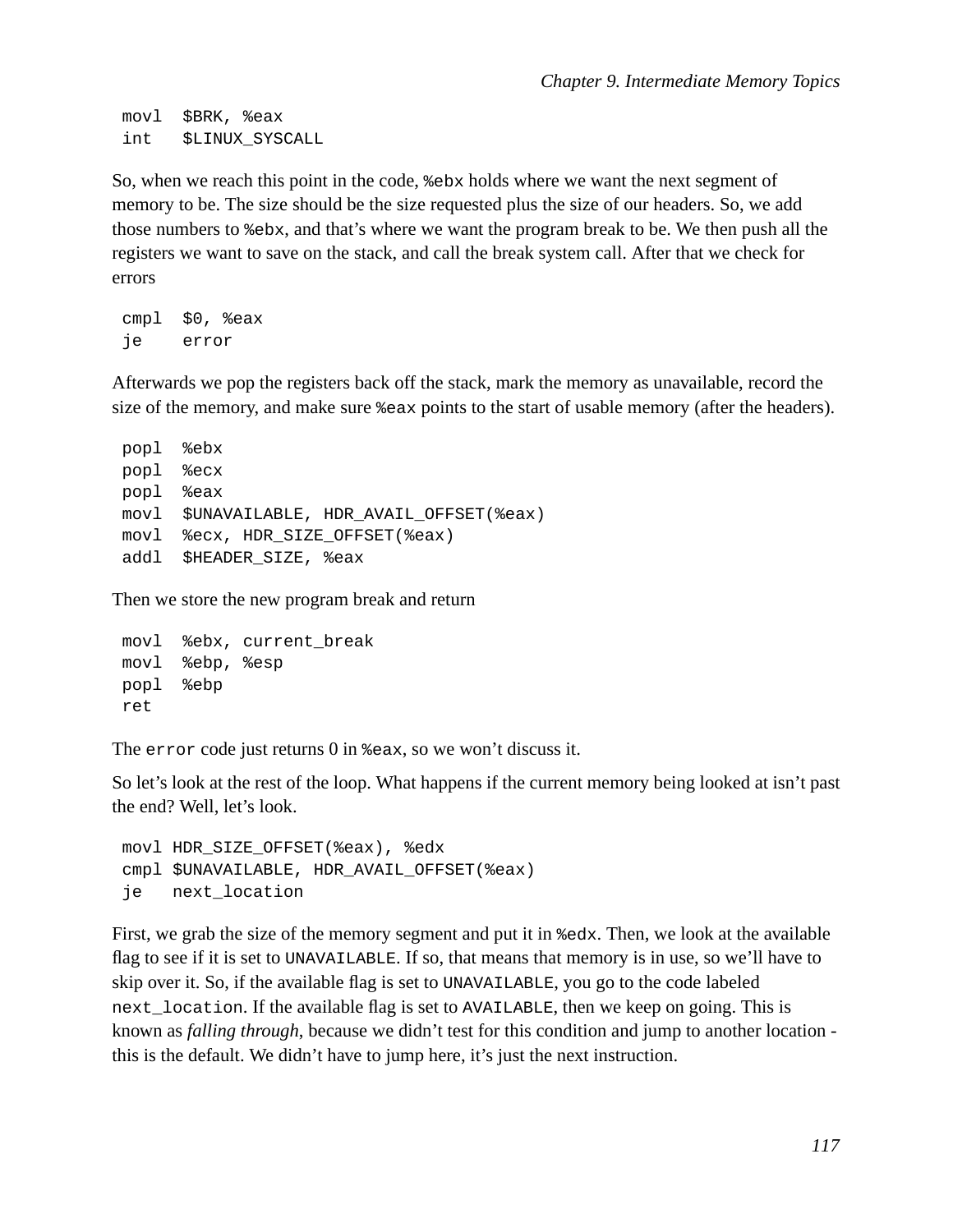So, let's say that the space was available, and so we fall through. Then we check to see if this space is big enough to hold the requested amount of memory. The size of this segment is being held in %edx, so we do

cmpl %edx, %ecx jle allocate\_here

So, if the requested size is less than or equal to the current segment size, we can use this block. It doesn't matter if the current segment is larger than requested, because the extra space will just be unused. So, let's jump down to allocate\_here and see what happens there -

```
movl $UNAVAILABLE, HDR_AVAIL_OFFSET(%eax)
addl SHEADER SIZE, %eax
movl %ebp, %esp
popl %ebp
ret
```
So, we mark the memory as being unavailable, move %eax past the header, and use it as the return value for the function.

Okay, so let's say the segment wasn't big enough. What then? Well, we fall through again, to the code labeled next\_location. This section of code is used both for falling through and for jumping to any time that we figure out that the current memory segment won't work for allocating memory. All it does is advance %eax to the next possible memory segment, and go back to the beginning of the loop. Remember that %edx is holding the size of the memory segment, and HEADER\_SIZE is the symbol for the size of the memory segment's header. So we have

addl \$HEADER SIZE, %eax addl %edx, %eax jmp alloc\_loop\_begin

And the function runs another loop. Now, whenever you have a loop, you must make sure that it will *always* end. In our case, we have the following possibilities:

- We will reach the end of the heap
- We will find a memory segment that's available and large enough
- We will go to the next location

The first two items are conditions that will cause the loop to end. The third one will keep it going. This loop will always end. Even if we never find an open segment, we will eventually reach the end of the heap. Whenever you write a loop, you must always make sure it ends, or else the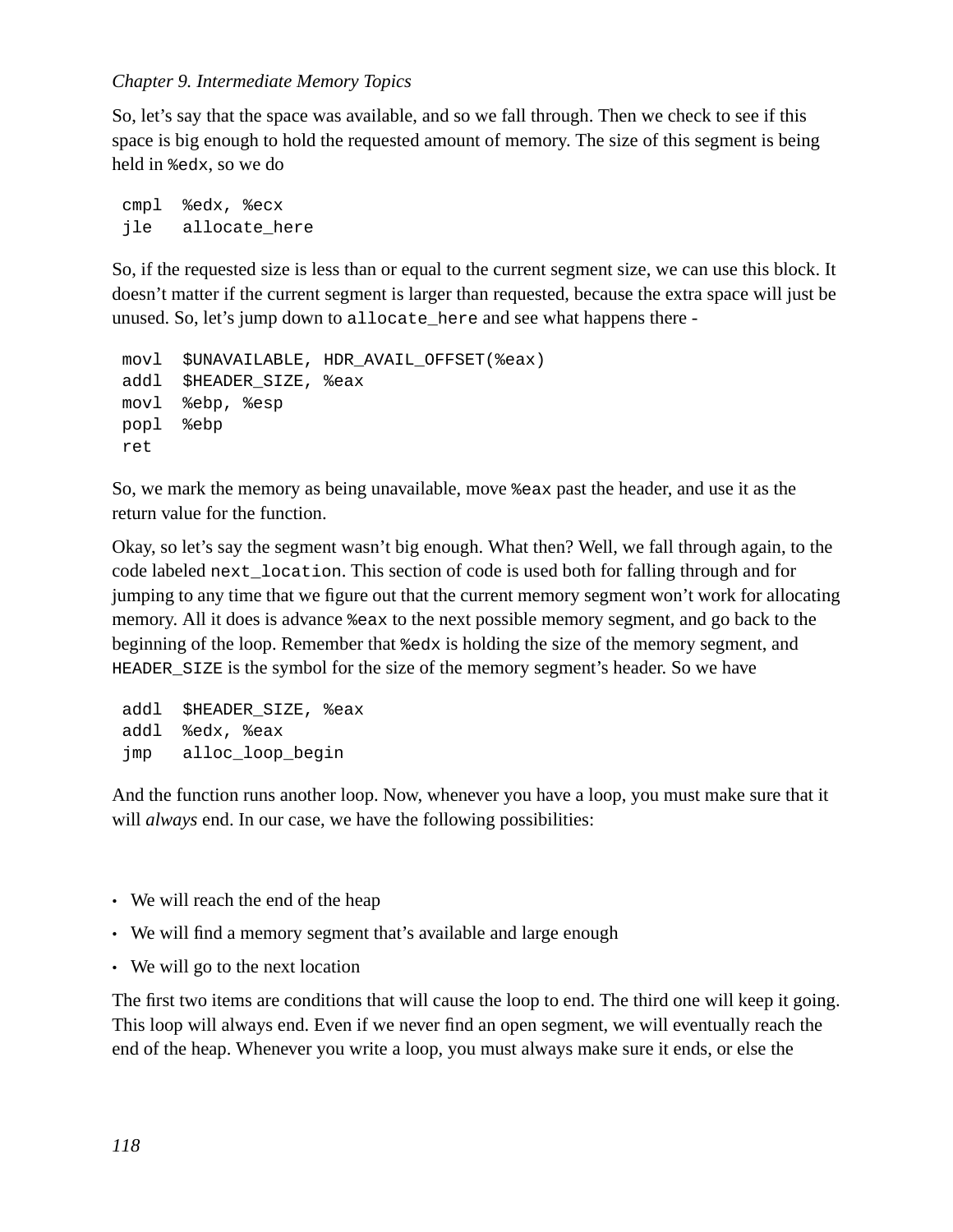computer will waste all of its time there, and you'll have to terminate your program. This is called an *infinite loop*, because it could go on forever without stopping.

### **The deallocate function**

The deallocate function is much easier than the allocate one. That's because it doesn't have to do any searching at all. It can just mark the current memory segment as AVAILABLE, and allocate will find it next time it is run. So we have

```
movl ST_MEMORY_SEG(%esp), %eax
subl $HEADER SIZE, %eax
movl $AVAILABLE, HDR_AVAIL_OFFSET(%eax)
ret
```
In this function, we don't have to save %ebp or %esp since we're not changing them, nor do we have to restore them at the end. All we're doing is reading the address of the memory segment from the stack, backing up to the beginning of the header, and marking the segment as available. This function has no return value, so we don't care what we leave in %eax.

### **Performance Issues and Other Problems**

Okay, so we have our nice little memory manager. It's a very simplistic one. Most memory managers are much more complex. Ours was simple so you could see the basics of what a memory manager has to deal with. Now, our memory manager does work, it just doesn't do so optimally. Before you read the next paragraph, try to think about what the problems with it might be.

Okay, the biggest problem here is speed. Now, if there are only a few allocations made, then speed won't be a big issue. But think about what happens if you make a thousand allocations. On allocation number 1000, you have to search through 999 memory segments to find that you have to request more memory. As you can see, that's getting pretty slow. In addition, remember that Linux can keep pages of memory on disk instead of in memory. So, since you have to go through every piece of memory, that means that Linux has to load every part of memory from disk to check to see if its available. You can see how this could get really, really slow.<sup>6</sup> This method is said to run in *linear* time, which means that every element you have to manage makes your program take longer. A program that runs in *constant* time takes the same amount of time no matter how many elements you are managing. Take the deallocate function, for instance. It only runs 4 instructions, no matter how many elements we are managing, or where they are in

<sup>6.</sup> This is why adding more memory to your computer makes it run faster. The more memory your computer has, the less it puts on disk, so it doesn't have to always be interrupting your programs to retreive pages off the disk.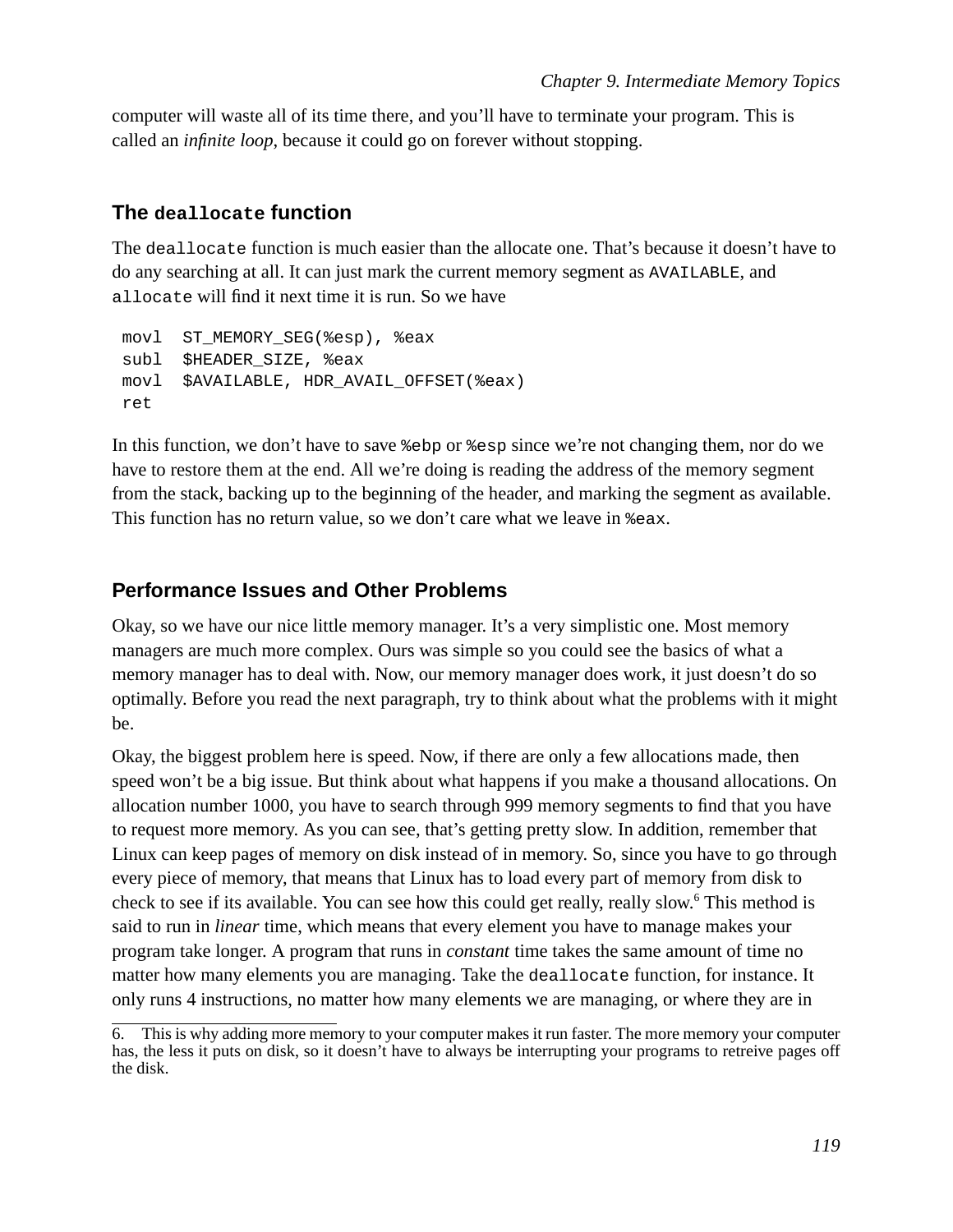memory. In fact, although our allocate function is one of the slowest of all memory managers, the deallocate function is one of the fastest. Later, we will see how to improve allocate considerably, without slowing down deallocate too much.

Another performance problem is the number of times we're calling the break system call. System calls take a long time. They aren't like functions, because the processor has to switch modes. Your program isn't allowed to map itself memory, but the Linux kernel is. So, the processor has to switch into *kernel mode*, then it maps the memory, and then switches back to *user mode*. This is also called a *context switch*. This takes a long time because although your program looks at its virtual memory, Linux looks at the physical memory. Therefore, the processor has to forget all of its page mappings. All of this takes a lot of time. So, you should avoid calling the kernel unless you really need to. The problem that we have is that we aren't recording where Linux actually sets the break. In our previous discussion, we mentioned that Linux might actually set the break past where we requested it. If we wanted to save time, we should record that location in move\_break, and the next time we ask for memory, look to see if the break is already where we need it. Along the same lines, it might be wise to always ask for a lot more memory than we really need, in order to reduce the number of times we have to call the break system call. We just have to remember that Linux has to map everything, even if we don't use it, so we don't want to waste too many resources. You will find that most things in programming are about balances. Do we want it to go faster or use less memory? Do we want an exact answer in a few hours, or an approximate one in a few minutes? Do we need allocate or deallocate to be faster? For example, let's say that our program has three times as many allocations as deallocations, and then at the end it deallocates everything it hasn't used. In that case, we need allocate to be as fast as possible, because it's used three times as often. Decisions like this characterize programming.

Another problem we have is that if we are looking for a 5-byte segment of memory, and the first open one we come to is 1000 bytes, we will simply mark the whole thing as allocated and return it. This leaves 995 bytes of unused, but allocated, memory. It would be nice in such situations to break it apart so the other 995 bytes can be used later. It would also be nice to combine consecutive free spaces when looking for large allocations.

A potentially bigger problem that we have is that we assume that we are the only program that can set the break. In many programs, there is more than one memory manager. Also, there are other reasons to map memory that we will see in a later chapter. Both of these things will break using this memory manager, because it assumes that it has all of free memory. Trace through the program and see what kind of problems you might run into if another function moved the break between allocates and used the memory? allocate would have no idea, and just write over it. That would suck.

Finally, we have a problem that we have unrestricted access to global variables, namely heap\_begin and current\_break. Now, heap\_begin isn't a problem because it is set once and then only read. However, current\_break changes quite often. Later, we will see cases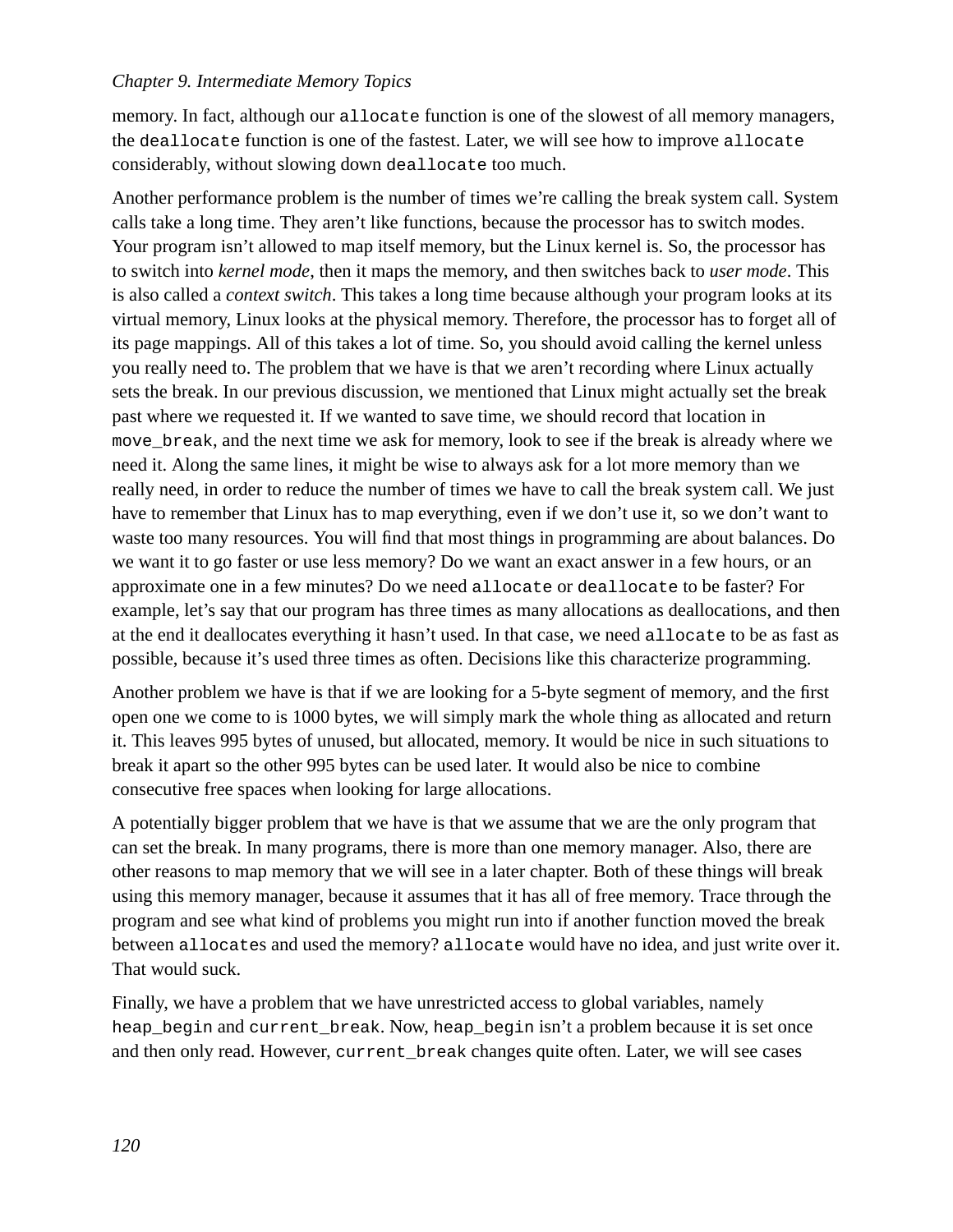where you might be in allocate when you need to call allocate again because of an external event. If the two allocates are both trying to modify current\_break, it could be disasterous. If you are totally confused by this, that's okay. I'm just warning you about later chapters. Just be aware that you should avoid using global variables as much as possible. In this book, we will use them a decent amount because the generally give shorter, simpler programs - which is good for a book, but not so good for real life.

### **Review**

### **Know the Concepts**

- Describe the Linux stack.
- What are the initial contents of the Linux stack?
- What happens when you access unmapped memory?
- How does the operating system prevent processes from writing over each other's memory?
- What happens if a piece of memory you are using is currently residing on disk?
- What is the *current break?*
- Why do you need an allocator?

### **Use the Concepts**

•

•

### **Going Further**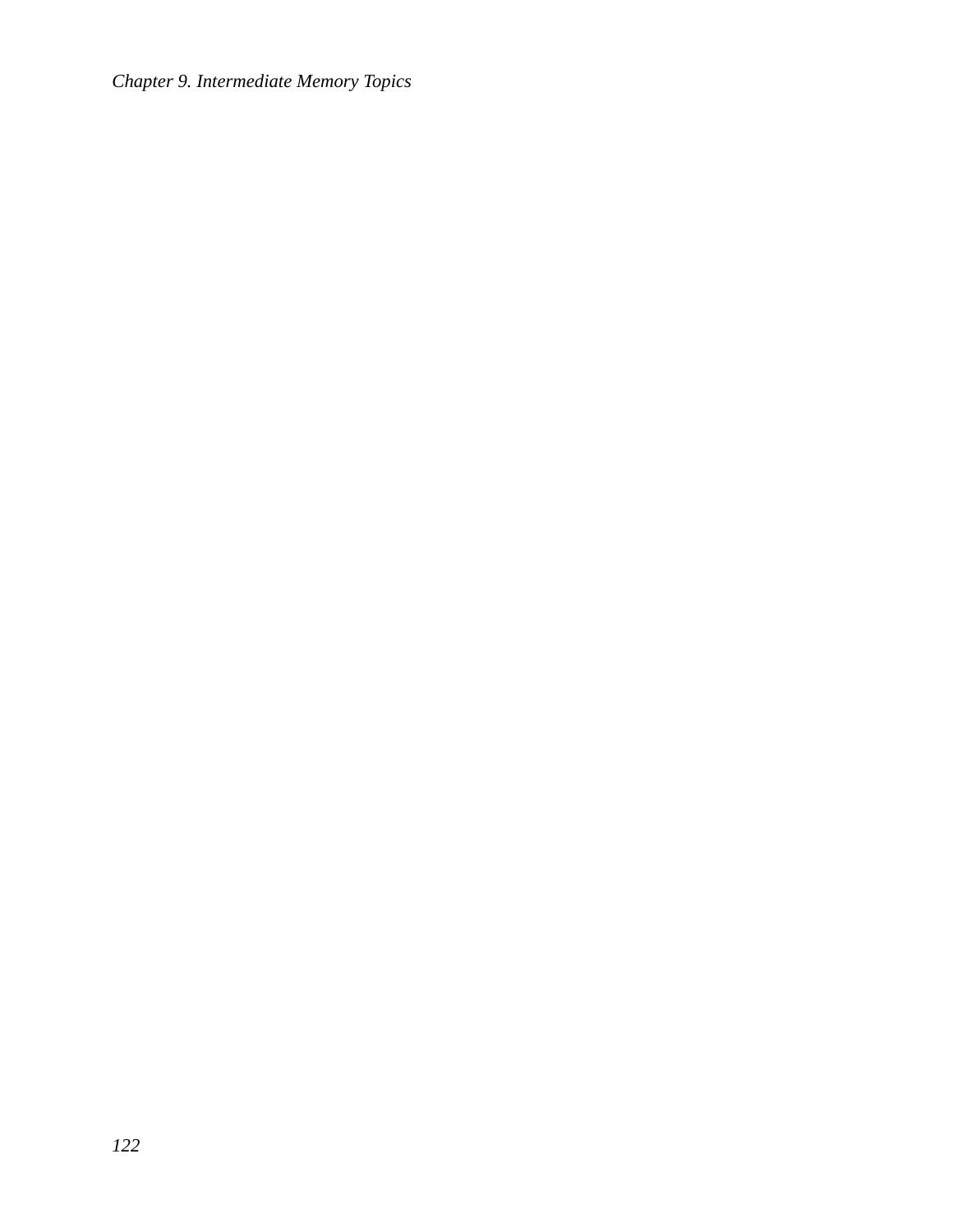*\* I need to make sure I include explanation of stuff like open flags here, and that I reference this chapter in the sections that use open flags*

# **Counting**

### **Counting Like a Human**

In many ways, computers count just like humans. So, before we start learning how computers count, let's take a deeper look at how we count.

How many fingers do you have? No, it's not a trick question. Humans (normally) have ten fingers. Why is that significant? Look at our numbering system. At what point does a one-digit number become a two-digit number? That's right, at ten. Humans count and do math using a base ten numbering system. Base ten means that we group everything in tens. Let's say we're counting sheep. 1, 2, 3, 4, 5, 6, 7, 8, 9, 10. Why did we all of a sudden now have two digits, and re-use the 1? That's because we're grouping our numbers by ten, and we have 1 group of ten sheep. Okay, let's go to the next number 11. That means we have 1 group of ten sheep, and 1 sheep left ungrouped. So we continue - 12, 13, 14, 15, 16, 17, 18, 19, 20. Now we have 2 groups of ten. 21 - 2 groups of ten, and 1 sheep ungrouped. 22 - 2 groups of ten, and 2 sheep ungrouped. So, let's say we keep counting, and get to 97, 98, 99, and 100. Look, it happened again! What happens at 100? We now have ten groups of ten. At 101 we have ten groups of ten, and 1 ungrouped sheep. So we can look at any number like this. If we counted 60879 sheep, that would mean that we had 6 groups of ten groups of ten groups of ten groups of ten, 0 groups of ten groups of ten groups of ten, 8 groups of ten groups of ten, 7 groups of ten, and 9 sheep left ungrouped.

So, is there anything significant about grouping things by ten? No! It's just that grouping by ten is how we've always done it, because we have ten fingers. We could have grouped at nine or at eleven, in which case we would have had to make up a new symbol. The only difference between the different groupings of numbers, is that we have to re-learn our multiplication, addition, subtraction, and division tables. The rules haven't changed, just the way we represent them. Also, some of our tricks that we learned don't always apply, either. For example, let's say we grouped by nine instead of ten. Moving the decimal point one digit to the right no longer multiplies by ten, it now multiplies by nine. In base nine, 500 is only nine times as large as 50.

### **Counting Like a Computer**

The question is, how many fingers does the computer have to count with? The computer only has two fingers. So that means all of the groups are groups of two. So, let's count in binary - 0 (zero),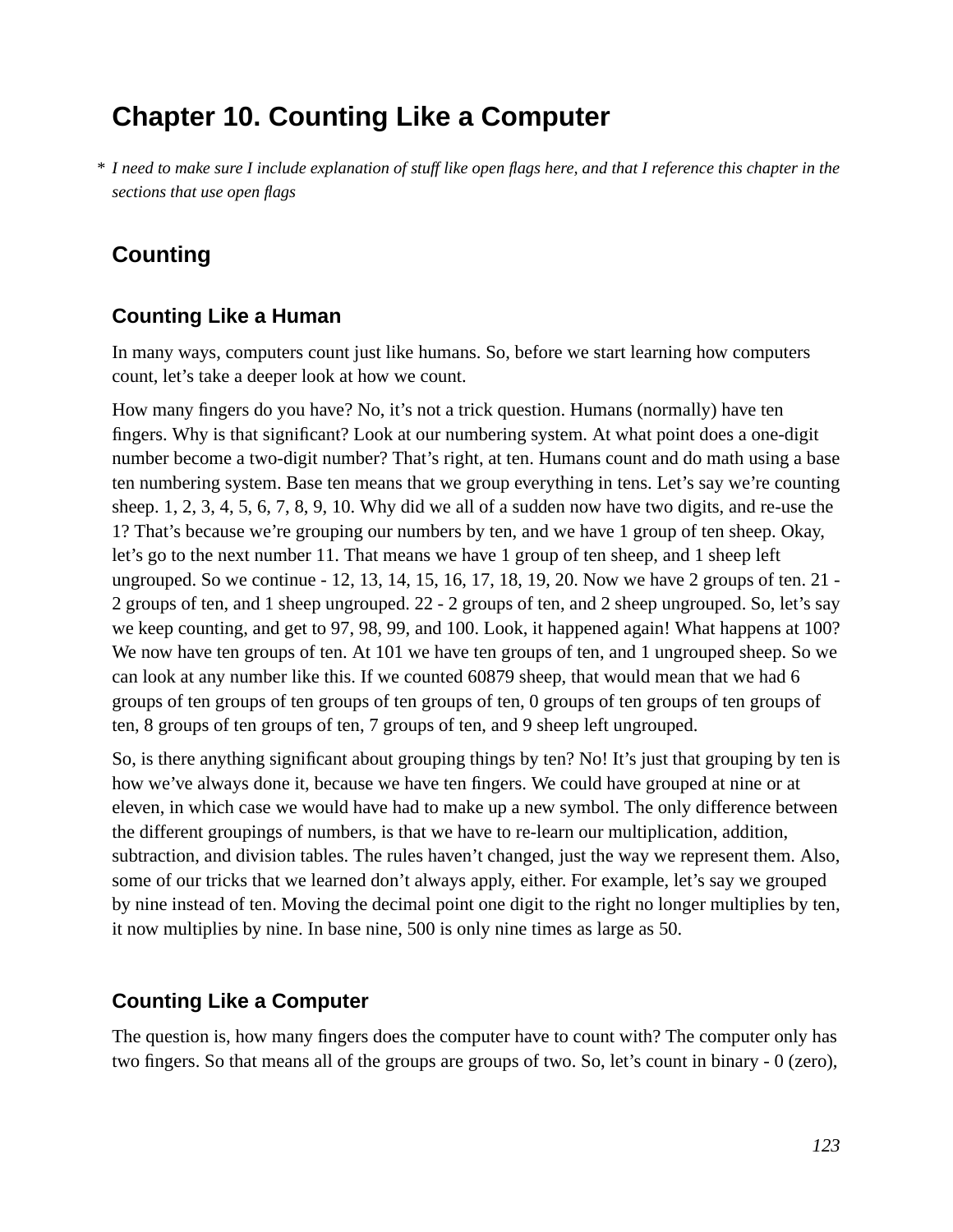1 (one), 10 (two - one group of two), 11 (three - one group of two and one left over), 100 (four two groups of two), 101 (five - two groups of two and one left over), 110 (six - two groups of two and one group of two), and so on. In base two, moving the decimal one digit to the right multiplies by two, and moving it to the left divides by two. Base two is also referred to as binary.

The nice thing about base two is that the basic math tables are very short. In base ten, the multiplication tables are ten columns wide, and ten columns tall. In base two, it is very simple:

Table of binary addition

+ | 0 | 1 --+-----+----- 0 | 0 | 0 --+-----+----- 1 | 1 | 10 Table of binary multiplication \* | 0 | 1 --+-----+----- 0 | 0 | 0 --+-----+----- 1 | 0 | 1

So, let's add the numbers 10010101 with 1100101:

10010101 + 1100101 ----------- 11111010

Now, let's multiply them: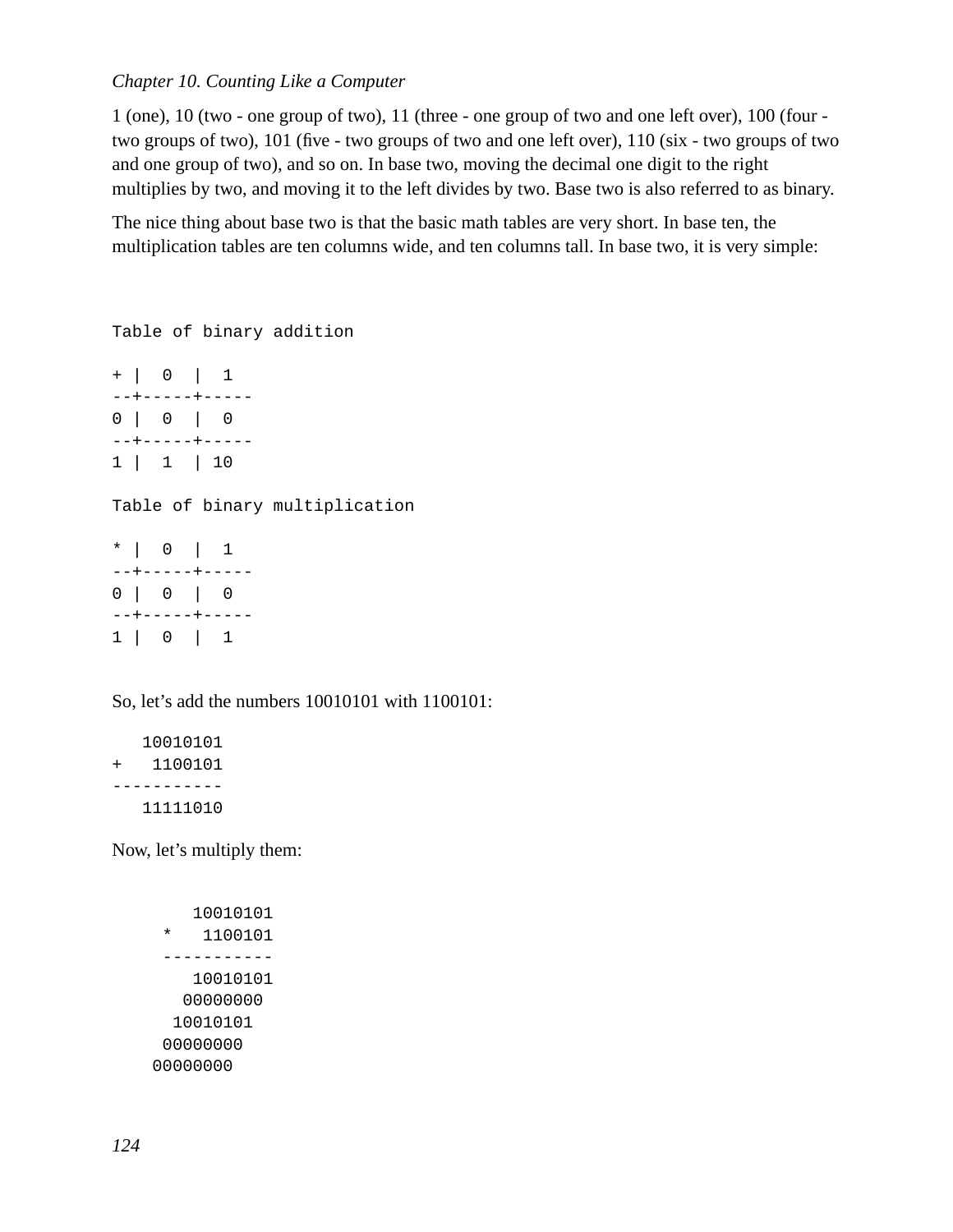10010101 10010101 --------------- 11101011001001

#### **Conversions Between Binary and Decimal**

Let's learn how to convert numbers from binary (base two) to decimal (base ten). This is actually a rather simple process. If you remember, each digit stands for some grouping of two. So, we just need to add up what each digit represents, and we will have a decimal number. Take the binary number 10010101. To find out what it is in decimal, we take it apart like this:

```
1 0 0 1 0 1 0 1
| | | | | | | |
                        | Individual units (2^0)
                        0 groups of 2(2^1)| 1 group of 4 (2^2)0 groups of 8 (2^3)1 group of 16 (2^4)0 groups of 32 (2^5)
    0 groups of 64 (2^6)1 group of 128 (2^7)
```
and then we add all of the pieces together, like this:

 $1*128 + 0*64 + 0*32 + 1*16 + 0*8 + 1*4 + 0*2 + 1*1 =$  $128 + 16 + 4 + 1 =$ 149

So 10010101 in binary is 149 in decimal. Let's look at 1100101. It can be written as

 $1*64 + 1*32 + 0 * 16 + 0*8 + 1*4 + 0*2 + 1*1 =$  $64 + 32 + 4 + 1 =$ 101

So we see that 1100101 in binary is 101 in decimal. Let's look at one more number, 11101011001001. You can convert it to decimal by doing

1\*8192 + 1\*4096 + 1\*2048 + 0\*1024 + 1\*512 + 0\*256 + 1\*128 + 1\*64 + 0\*32 +  $0*16 + 1*8 + 0*4 + 0*2 + 1*1 =$  $8192 + 4096 + 2048 + 512 + 128 + 64 + 8 + 1 =$ 15049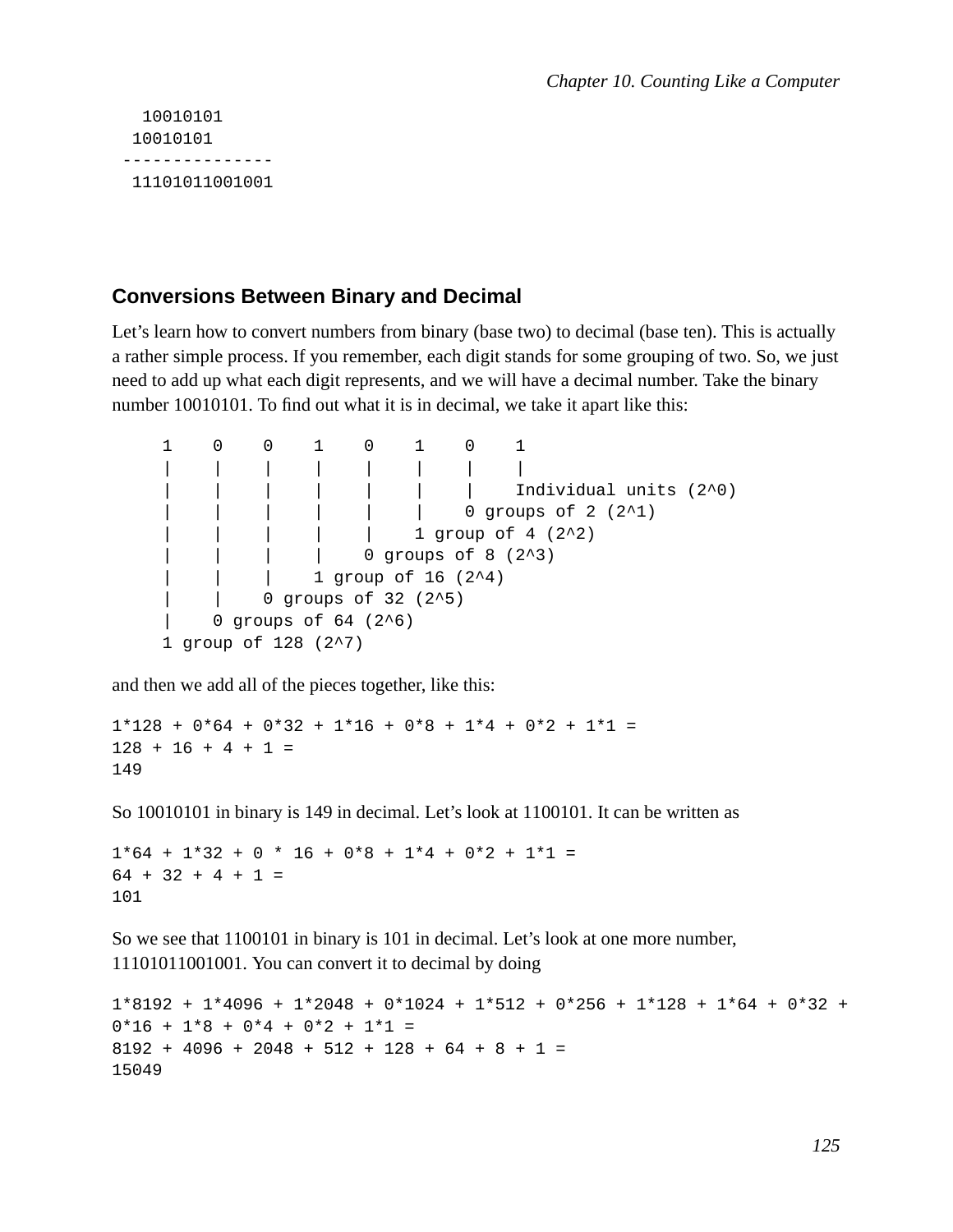Now, if you've been paying attention, you have noticed that the numbers we just converted are the same ones we used to multiply with earlier. So, let's check our results:  $101 * 149 = 15049$ . It worked!

Now let's look at going from decimal back to binary. In order to do the conversion, you have to *divide* the number into groups of two. So, let's say you had the number 17. If you divide it by two, you get 8 with 1 left over. So that means there are 8 groups of two, and 1 ungrouped. That means that the rightmost digit will be 1. Now, we have the rigtmost digit figured out, and 8 groups of 2 left over. Now, let's see how many groups of two groups of two we have, by dividing 8 by 2. We get 4, with nothing left over. That means that all groups two can be further divided into more groups of two. So, we have 0 groups of only two. So the next digit to the left is 0. So, we divide 4 by 2 and get two, with 0 left over, so the next digit is 0. Then, we divide 2 by 2 and get 1, with 0 left over. So the next digit is 0. Finally, we divide 1 by 2 and get 0 with 1 left over, so the next digit to the left is 1. Now, there's nothing left, so we're done. So, the number we wound up with is 10001.

Previously, we converted to binary 11101011001001 to decimal 15049. Let's do the reverse to make sure that we did it right:

| $15049 / 2 = 7524$ | Remaining 1 |  |
|--------------------|-------------|--|
| $7524 / 2 = 3762$  | Remaining 0 |  |
| $3762 / 2 = 1881$  | Remaining 0 |  |
| $1881 / 2 = 940$   | Remaining 1 |  |
| $940 / 2 = 470$    | Remaining 0 |  |
| $470 / 2 = 235$    | Remaining 0 |  |
| $235 / 2 = 117$    | Remaining 1 |  |
| $117 / 2 = 58$     | Remaining 1 |  |
| $58 / 2 = 29$      | Remaining 0 |  |
| $29 / 2 = 14$      | Remaining 1 |  |
| $14 / 2 = 7$       | Remaining 0 |  |
| $7 / 2 = 3$        | Remaining 1 |  |
| $3 / 2 = 1$        | Remaining 1 |  |
| $1 / 2 = 0$        | Remaining 1 |  |

Then, we put the remaining numbers back together, and we have the original number! Remember the first division remainder goes to the far right, so from the bottom up you have 11101011001001.

Each digit in a binary number is called a *bit*, which stands for *binary digit*. Computers divide up their memory into storage locations called bytes. Each storage location on an IA32 computer (and most others) is 8 bits long. Earlier we said that a byte can hold any number between 0 and 255. The reason for this is that the largest number you can fit into 8 bits is 255. You can see this for yourself if you convert binary 11111111 into decimal: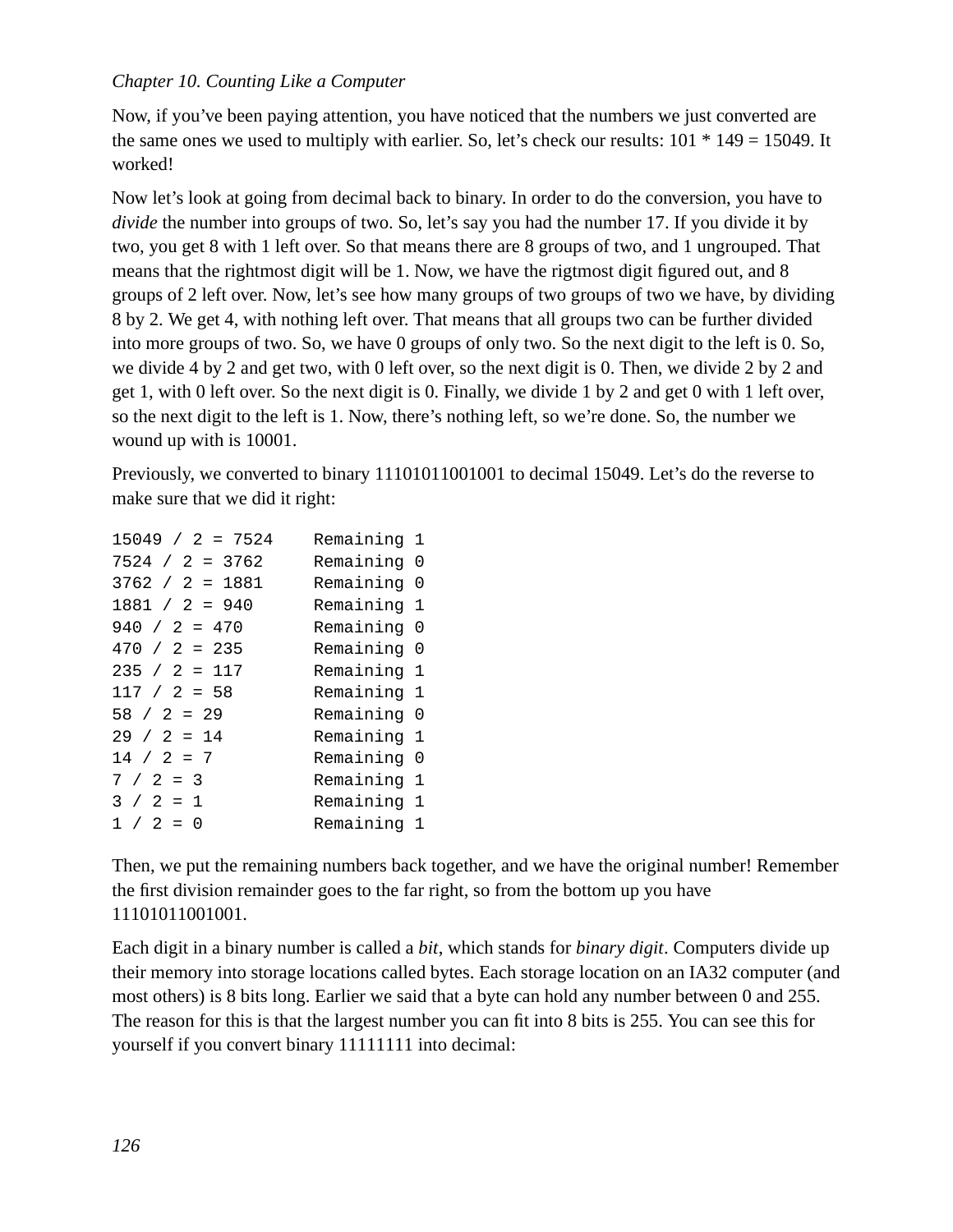11111111 =  $(1 * 2^2) + (1 * 2^2) + (1 * 2^2) + (1 * 2^2) + (1 * 2^2) + (1 * 2^2) + (1 * 2^2) + (1 * 2^2) + (1 * 2^2)$  $128 + 64 + 32 + 16 + 8 + 4 + 2 + 1 =$ 255

The largest number that you can hold in 16 bits is 65535. The largest number you can hold in 32 bits is 4294967295 (4 billion). The largest number you can hold in 64 bits is 18,446,744,073,709,551,615. The largest number you can hold in 128 bits is 340,282,366,920,938,463,463,374,607,431,768,211,456. Anyway, you see the picture. For IA32, most of the time you will deal with 4-byte numbers (32 bits), because that's the size of the registers.

### **Truth, Falsehood, and Binary Numbers**

Now we've seen that the computer stores everything as sequences of 1's and 0's. Let's look at some other uses of this. What if, instead of looking at a sequence of bits as a number, we instead looked at it as a set of switches. For example, let's say there are four switches that control lighting in the house. We have a switch for outside lights, a switch for the hallway lights, a switch for the living room lights, and a switch for the bedroom lights. We could make a little table showing which of these were on and off, like so:

Outside Hallway Living Room Bedroom On Off On On

It's obvious from looking at this that all of the lights are on except the hallway ones. Now, instead of using the words "On" and "Off", let's use the numbers 1 and 0. 1 will represent on, and 0 will represent off. So, we could represent the same information as

Outside Hallway Living Room Bedroom 1 0 1 1

Now, instead of having labels on the light switches, let's say we just memorized which position went with which switch. Then, the same information could be represented as

```
1 0 1 1
or as
1011
```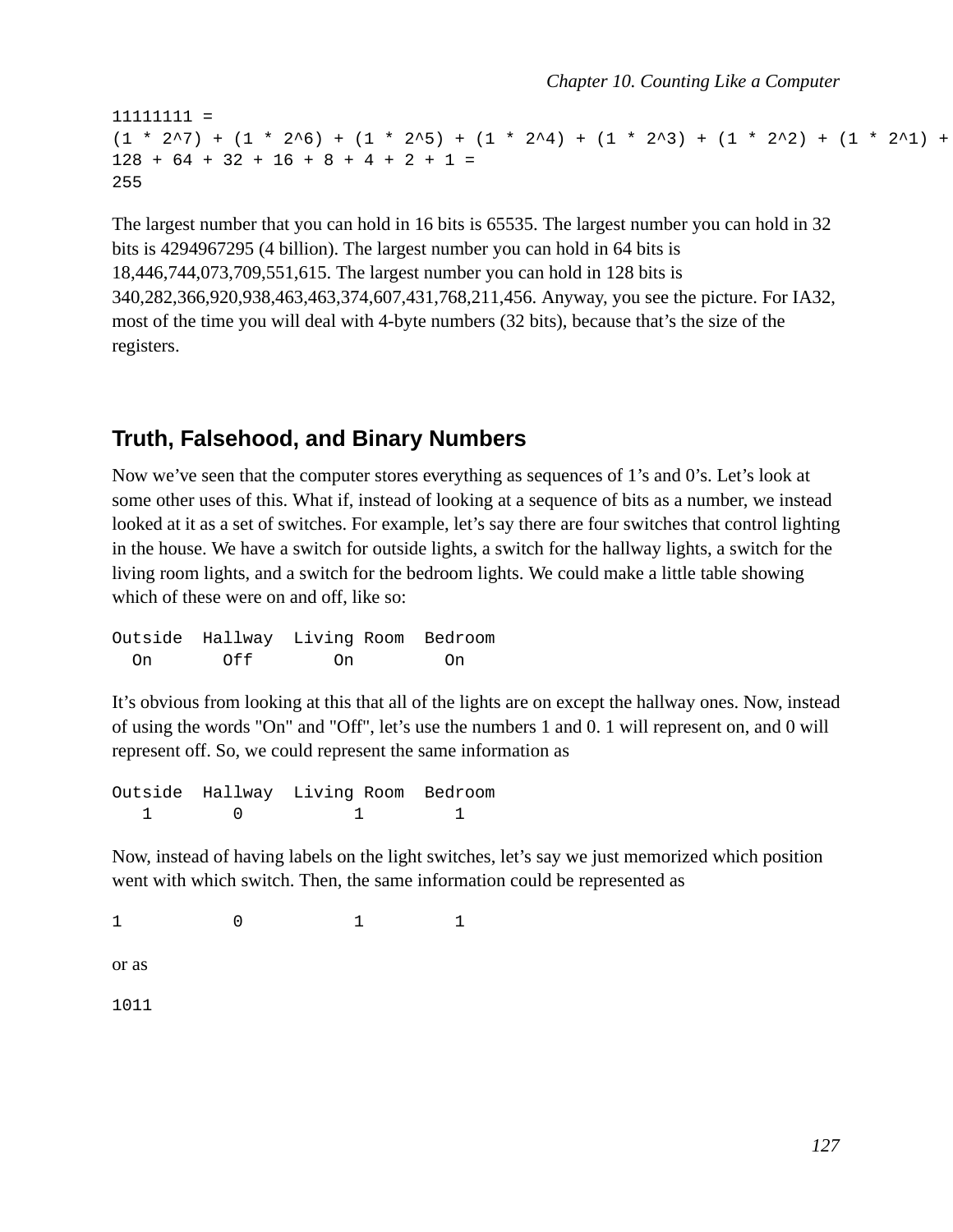This is just one of many ways you can use the computers storage locations to represent more than just numbers. The computers memory just sees numbers, but programmers can use these numbers to represent anything their imaginations can come up with.

Not only can you do regular arithmetic with binary numbers, they also have a few operations of their own. The standard binary operations are

- AND
- OR
- NOT
- XOR

Before we look at examples, I'll describe them for you. AND takes two bits and returns one bit. AND will return a 1 only if both bits are 1, and a 0 otherwise. For example, 1 AND 1 is 1, but 1 AND 0 is 0, 0 AND 1 is 0, and 0 AND 0 is 0. OR takes two bits and returns one bit. It will return 1 if either of the original bits is 1. For example, 1 OR 1 is 1, 1 OR 0 is one, 0 OR 1 is 1, but 0 OR 0 is 0. NOT only takes one bit, and returns it's opposite NOT 1 is 0 and NOT 0 is 1. Finally, XOR is like OR, except it returns 0 if both bits are 1. Computers can do these operations on whole registers at a time. For example, if a register has 10100010101010010101101100101010 and another one has 10001000010101010101010101111010, you can run any of these operations on the whole registers. For example, if we were to AND them, the computer will run from the first bit to the 32nd and run the AND operation on that bit in both registers. In this case:

10100010101010010101101100101010 AND 10001000010101010101010101111010 -------------------------------- 10000000000000010101000100101010

You'll see that the resulting set of bits only has a one where *both* numbers had a one, and in every other position it has a zero. Let's look at what an OR looks like:

10100010101010010101101100101010 OR 10001000010101010101010101111010 -------------------------------- 10101010111111010101111101111010

In this case, the resulting number has a 1 where either number has a 1 in the given position. Let's look at the NOT operation:

NOT 10100010101010010101101100101010 ------------------------------------ 01011101010101101010010011010101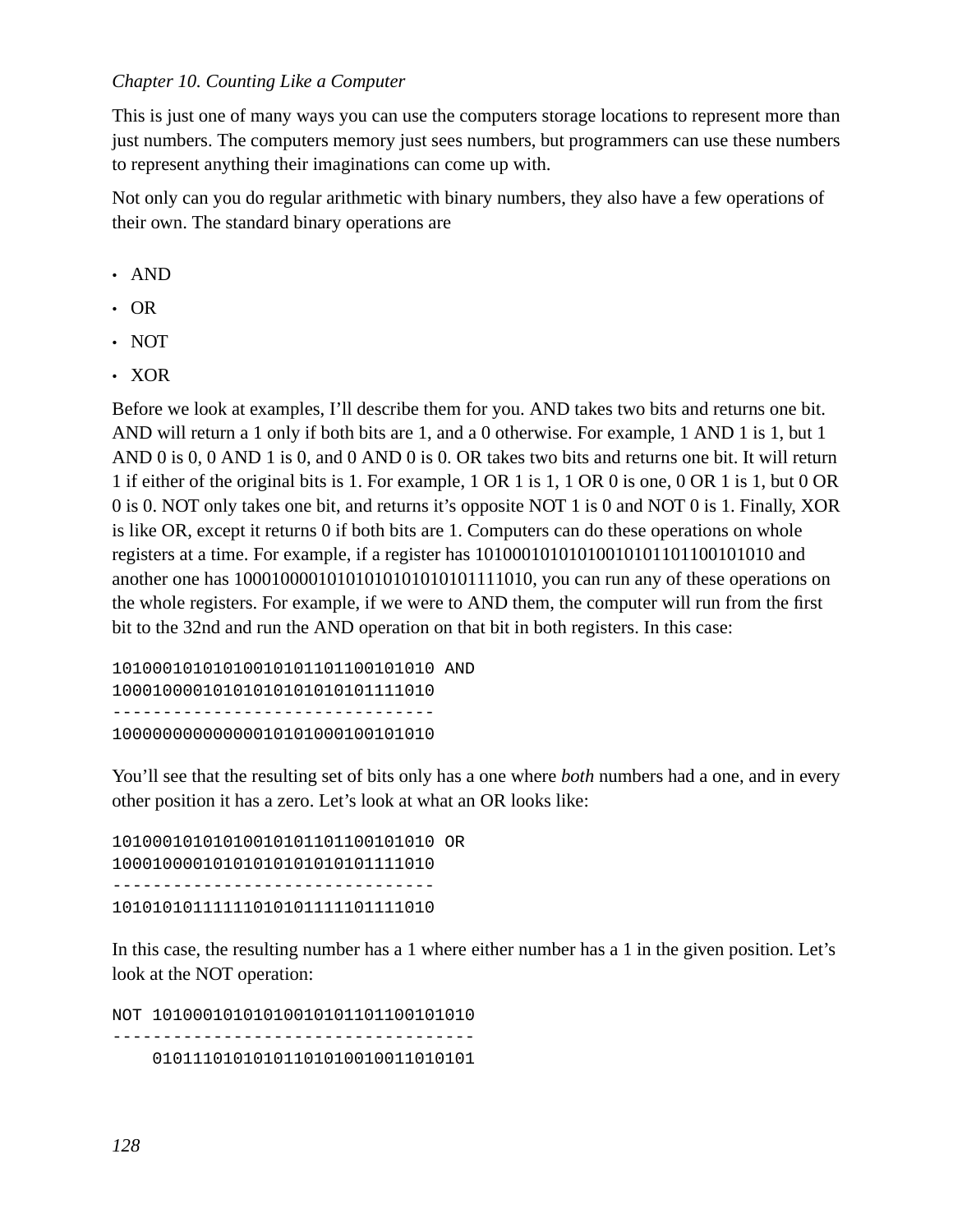This just reverses each digit. Finally, we have XOR, which is like an OR, except if *both* digits are 1, it returns 0.

10100010101010010101101100101010 XOR 10001000010101010101010101111010 -------------------------------- 00101010111111000000111001010000

This is the same two numbers used in the OR operation, so you can compare how they work. Also, if you XOR a number with itself, you get 0, like this:

10100010101010010101101100101010 XOR 10100010101010010101101100101010 -------------------------------- 00000000000000000000000000000000

These operations are useful for two reasons:

- The computer can do them extremely fast
- You can use them to compare many truth values at the same time

You may not have known that different instructions execute at different speeds. It's true, they do. And these operations are pretty much the fastest. For example, you saw that XORing a number with itself produces 0. Well, the XOR operation is faster than the loading operation, so many programmers use it to load a register with zero. For example, the code

movl \$0, %eax

is often replaced by

xorl %eax, %eax

We'll discuss speed more in the optimization chapter, but I want you to see how programmers often do tricky things, especially with these binary operators, to make things fast. Now let's look at how we can use these operators to manipulate true/false values. Earlier we discussed how binary numbers can be used to represent any number of things. Let's use binary numbers to represent what things my Dad and I like. First, let's look at the things I like:

Food: yes Heavy Metal Music: yes Wearing Dressy Clothes: no Football: yes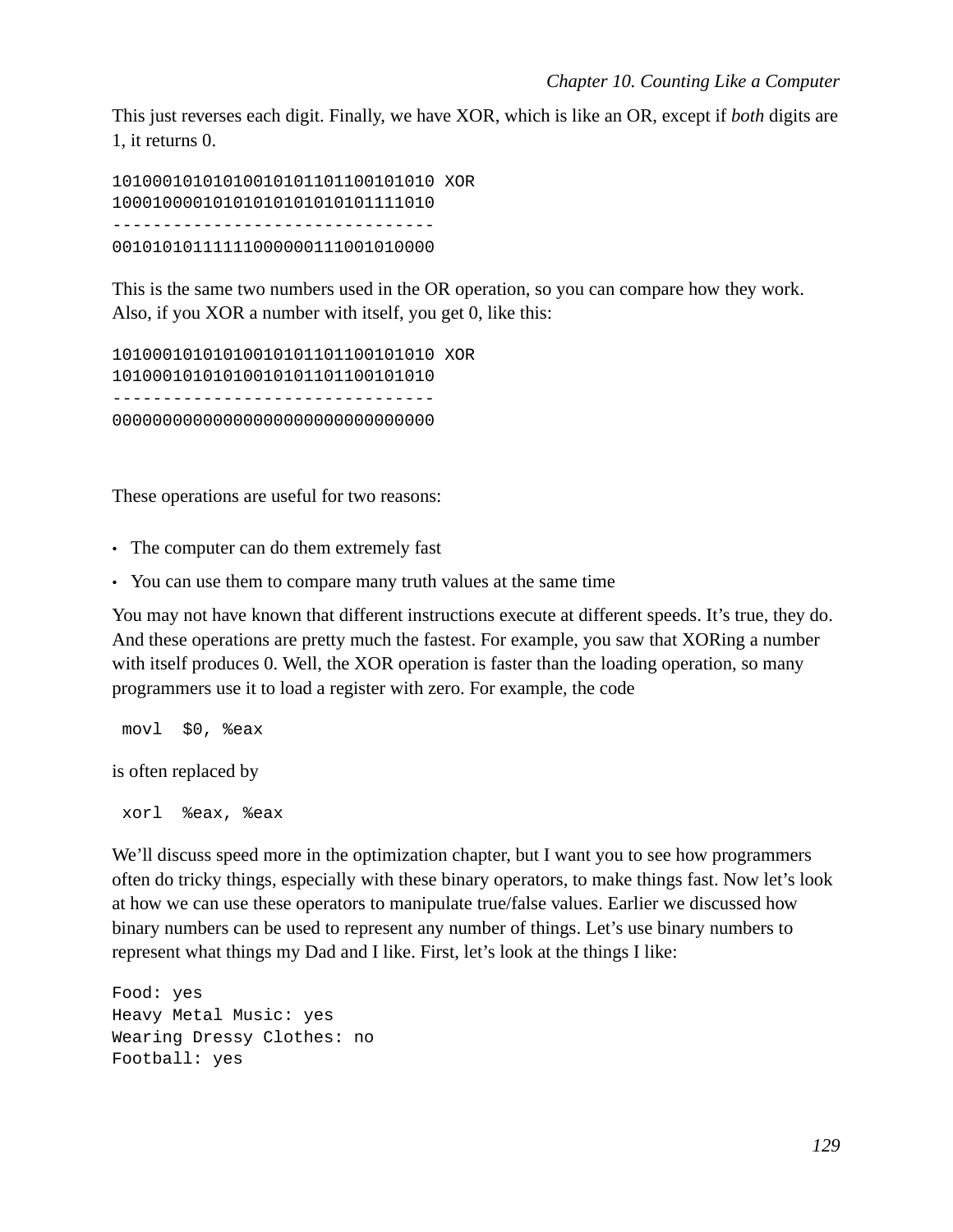Now, let's look at what my Dad likes:

Food: yes Heavy Metal Music: no Wearing Dressy Clothes: yes Football: yes

Now, let's use a 1 to say yes we like something, and a 0 to say no we don't. Now we have:

```
Me
Food: 1
Heavy Metal Music: 1
Wearing Dressy Clothes: 0
Football: 1
```

```
Dad
Food: 1
Heavy Metal Music: 0
Wearing Dressy Clothes: 1
Football: 1
```
Now, if we just memorize which position each of these are in, we have

Me 1101

Dad 1011

Now, let's see we want to get a list of things both my Dad and I like. You would use the AND operation. So

1101 AND 1011 -------- 1001

Which translates to

Things we both like Food: yes Heavy Metal Music: no Wearing Dressy Clothes: no Football: yes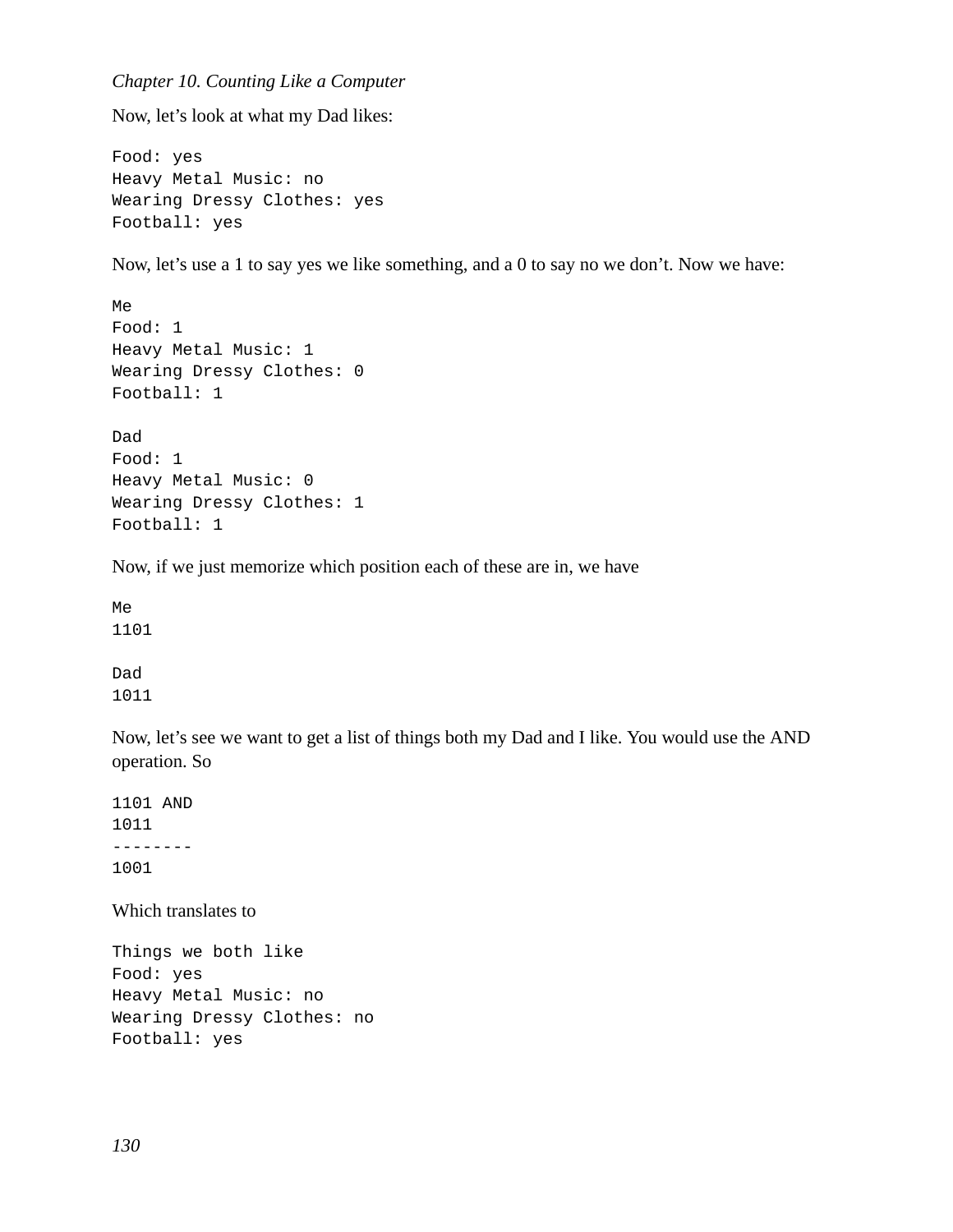Remember, the computer has no idea what the ones and zeroes represent. That's your job. Obviously, later down the road you would examine each bit and tell the user what it's for. If you asked a computer what two people agreed on and it answered 1001, it wouldn't be very useful. Anyway, let's say we want to know the things that we disagree on. For that we would use XOR, because it will return 1 only if one or the other is 1, but not both. So

```
1101 XOR
1011
--------
0110
```
And I'll let you translate that back out. So you see how these work.

The previous operations: AND, OR, NOT, and XOR are called *boolean operator* because they were first studied by a guy with the last name of Boole. So, if someone mentiones boolean operators or boolean algebra, you now know what they are talking about. Anyway, there are also two binary operators that aren't boolean, shift and rotate. Shifts and rotates each do what their name implies, and can do so to the right or the left. A left shift moves each digit of a binary number one space to the left, puts a zero in the ones spot, and chops off the furthest digit to the left. A left rotate does the same thing, but takes the furthest digit to the left and puts it in the ones spot. For example,

```
Shift left 10010111 = 00101110
Rotate left 10010111 = 00101111
```
Notice that if you rotate a number for every digit it has, you wind up with the same number. However, if you shift a number for every digit you have, you wind up with 0. So, what are these shifts useful for? Well, if you have binary numbers representing things, you use shifts to peek at each individual value. Let's say, for instance, that we had my Dad's likes stored in a register (32 bits). It would look like this:

#### 00000000000000000000000000001011

Now, as we said previously, this doesn't work as program output. So, in order to do output, we would need to do shifting and *masking*. Masking is the process of eliminating everything you don't want. In this case, for every value we are looking for, we will shift the number so that value is in the ones place, and then mask that digit so that it is all we see. For example, let's say we wanted to print out whether my Dad likes dressy clothes or not. That data is the second value from the right. So, we have to shift the number right 1 digit so it looks like this:

00000000000000000000000000000101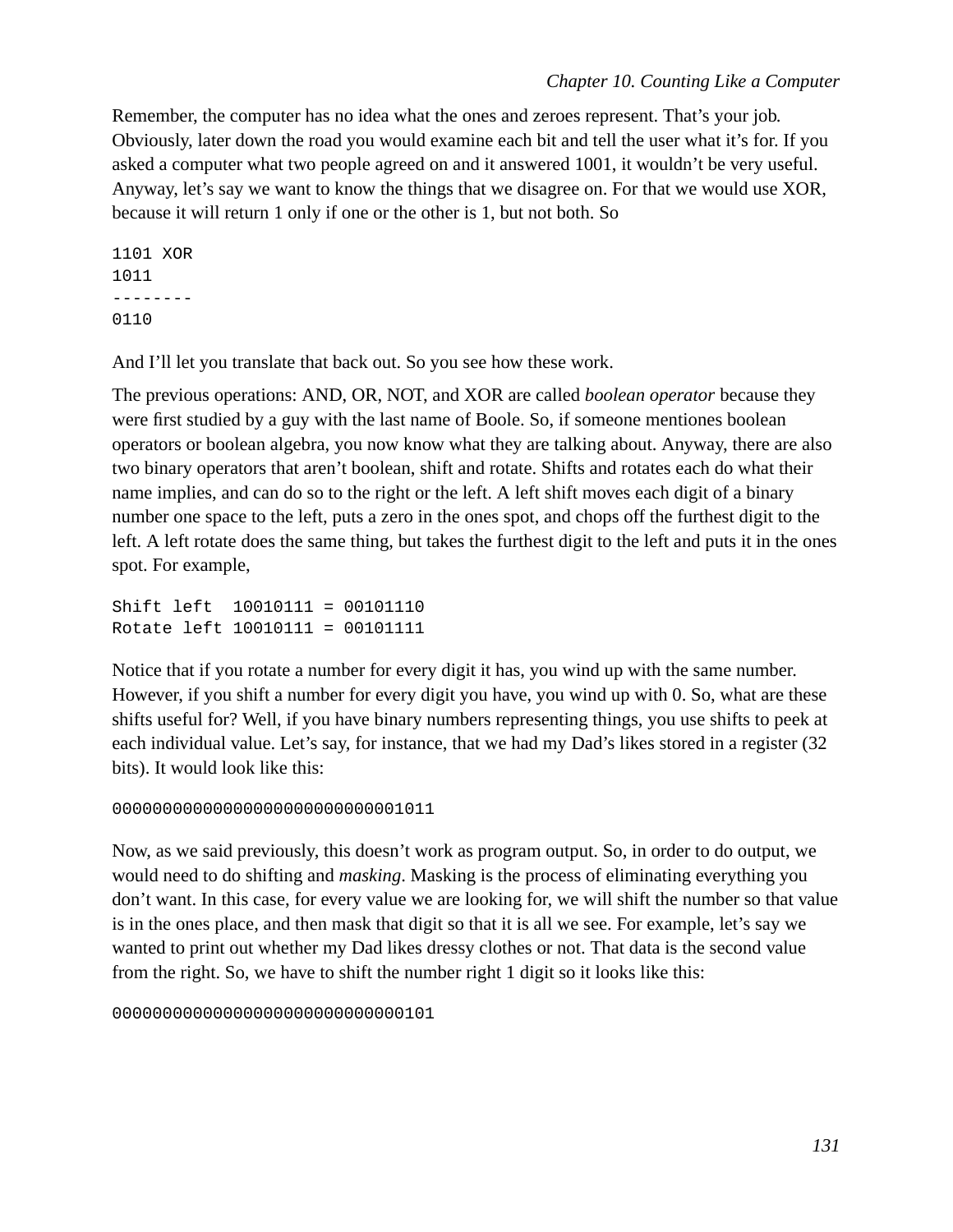and then, we just want to look at that digit, so we mask it by ANDing it with 00000000000000000000000000000001.

00000000000000000000000000000101 AND 00000000000000000000000000000001 ----------------------------------- 00000000000000000000000000000001

This will make the value of the register 1 if my Dad likes dressy clothes, and 0 if he doesn't. Then we can do a comparison to 1 and print the results. The code would look like this:

;;NOTE - assume that the register %ebx holds my Dad's preferences movl %ebx, %eax ;;This copies the information into %eax so *iiwe* don't lose the original data sall \$1, %eax ;;This is the shift operator. It stands for ;;Shift Arithmatic Left Long. This first ;;number is the number of positions to shift, ;;and the second is the register to shift andl  $$0b00000000000000000000000000000000001, %eax ;] This does the masking$ cmpl \$0b00000000000000000000000000000001, %eax ;;Check to see if the result is 1 or 0 je yes\_he\_likes\_dressy\_clothes

jmp no\_he\_doesnt\_like\_dressy\_clothes

And then we would have two labels which printed something about whether or not he likes dressy clothes and then exits. The 0b notation means that what follows is a binary number. In this case it wasn't needed, because 1 is the same in any numbering system. We also didn't need the 31 zeroes, but I put them in to make a point that the number you are using is 32 bits.

When a number represents a set of options for a function or system call, the individual true/false elements are called *flags*. Many system calls have numerous options that are all set in the same register using a mechanism like we've described. The open system call, for example, has as its second parameter a list of flags to tell the operating system how to open the file. Some of the flags include: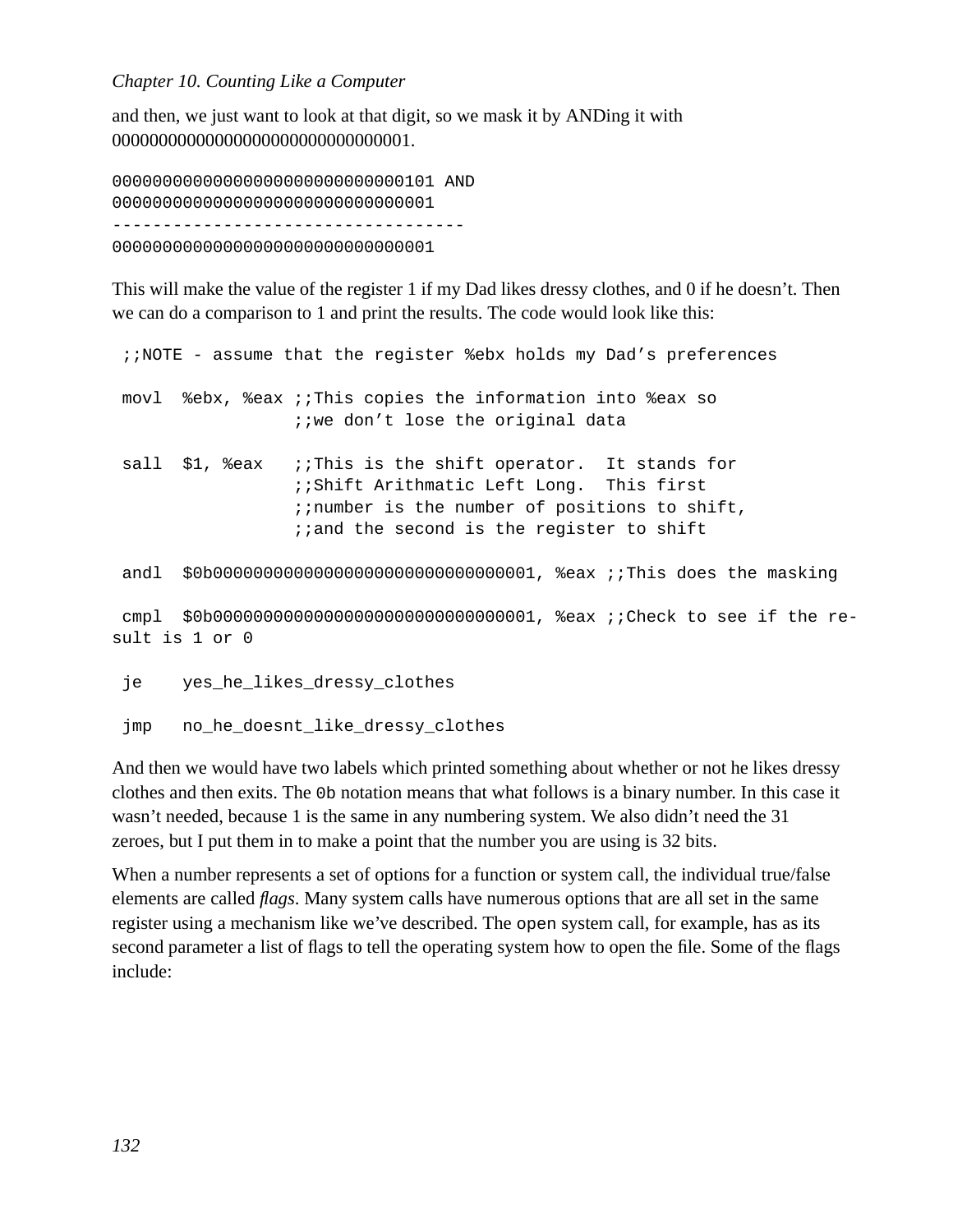#### O\_WRONLY

This flag is 0b00000000000000000000000000000001 in binary, or 01 in octal (or any number system for that matter). This says to open the file in write-only mode.

#### O\_RDWR

This flag is 0b00000000000000000000000000000010 in binary, or 02 in octal. This says to open the file for both reading and writing.

#### O\_CREAT

This flag is 0b00000000000000000000000001000000 in binary, or 0100 in octal. It means to create the file if it doesn't already exist.

#### O\_TRUNC

This flag is 0b00000000000000000000001000000000 in binary, or 01000 in octal. It means to erase the contents of the file if the file already exists.

#### O\_APPEND

This flag is 0b00000000000000000000010000000000 in binary, or 02000 in octal. It means to start writing at the end of the file rather than at the beginning.

To use these flags, you simply OR them together in the combination that you want. For example, to open a file in write-only mode, and have it create the file if it doesn't exist, I would use O\_WRONLY (01) and O\_CREAT (0100). Or'd together, I would have 0101.

Note that if you don't set either  $\circ$ \_WRONLY or  $\circ$ \_RDWR, then the file is automatically opened in read-only mode (O\_RDONLY, except that it isn't really a flag since it's zero). There are many other flags, but these are the important ones.

### **The Program Status Register**

We've seen how bits on a register can be used to give the answers of yes/no and true/false statements. On your computer, there is a register called the *program status register*. This register holds a lot of information about what happens in a computation. For example, have you ever wondered what would happen if you added two numbers and the result was larger than would fit in a register? The program status register has a flag called the overflow flag. You can test it to see if the last computation overflowed the register. There are flags for a number of different statuses. In fact, when you do a compare (cmpl) instruction, the result is stored in this register. The jump instructions (jge, jne, etc) use these results to tell whether or not they should jump. jmp, the unconditional jump, doesn't care what is in the status register, since it is unconditional.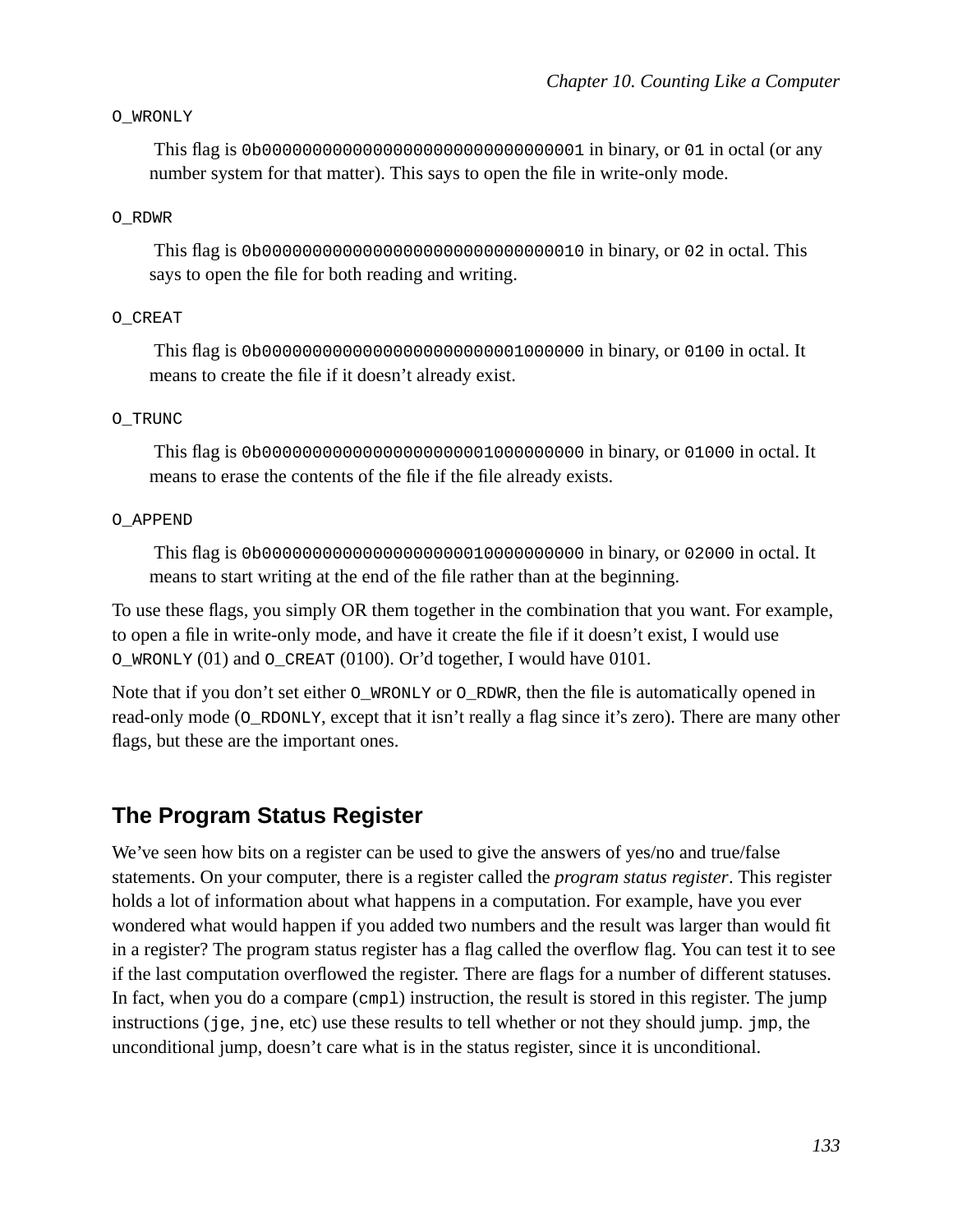Let's say you needed to store a number larger than 32 bits. So, let's say the number is 2 registers wide, or 64 bits. How could you handle this? If you wanted to add two 64 bit numbers, you would add the least significant registers first. Then, if you detected an overflow, you could add 1 to the most significant register before adding them. In fact, this is probably the way you learned to do decimal addition. If the result in one column is more than 9, you simply carried the number to the next most significant column. If you added 65 and 37, first you add 7 and 4 to get 12. You keep the 2 in the right column, and carry the one to the next column. There you add 6, 3, and the 1 you carried. This results in 10. So, you keep the zero in that column and carry the one to the next most significant column, which is empty, so you just put the one there. As you can see, most computer operations are exactly like their human counterparts, except you have to describe them in excruciating detail.

The program status register has many more useful flags, but they aren't important for what we're doing here.

## **Other Numbering Systems**

What we have studied so far only applies to positive integers. However, real-world numbers are not always positive integers. Negative numbers and numbers with decimals are also used. The explanations are not in-depth, because the concept is more important than the implementation. If you wish to know implementation details, you can read further information on the subject.

### **Floating-point Numbers**

So far, the only numbers we've dealt with are integers - numbers with no decimal point. Computers have a general problem with numbers with decimal points, because computers can only store fixed-size, finite values. Decimal numbers can be any length, including infinite length (think of a repeating decimal, like the result of  $1/3$ ). The way a computer handles this is by storing decimals at a fixed precision. A computer stores decimal numbers in two parts - the exponent and the mantissa. The mantissa is the actually numbers that will be used, and the exponent is what magnitude the number is. For example,  $12345.2$  is stored as  $1.23452 * 10<sup>4</sup>$ . The mantissa is 1.23452 and the exponent is 4. All numbers are stored as X.XXXXX  $*$  $10^{\circ}$ XXXX. The number 1 is stored as 1.00000  $*$  10 $^{\circ}$ 0. Now, the mantissa and the exponent are only so long, which leads to some interesting problems. For example, when a computer stores an integer, if you add 1 to it, the resulting number is one larger. This does not necessarily happen with floating point numbers. If the number is sufficiently big, like  $5.234 * 10^{\circ}5000$ , adding 1 to it might not even register in the mantissa (remember, both parts are only so long). This affects several things, especially order of operations. Let's say that I add 1 to 5.234  $*$  10^5000 a few billion or trillion times. Guess what, the number won't change at all. However, if I add one to itself a few trillion or billion times, and then add it to the original number, it might make a dent.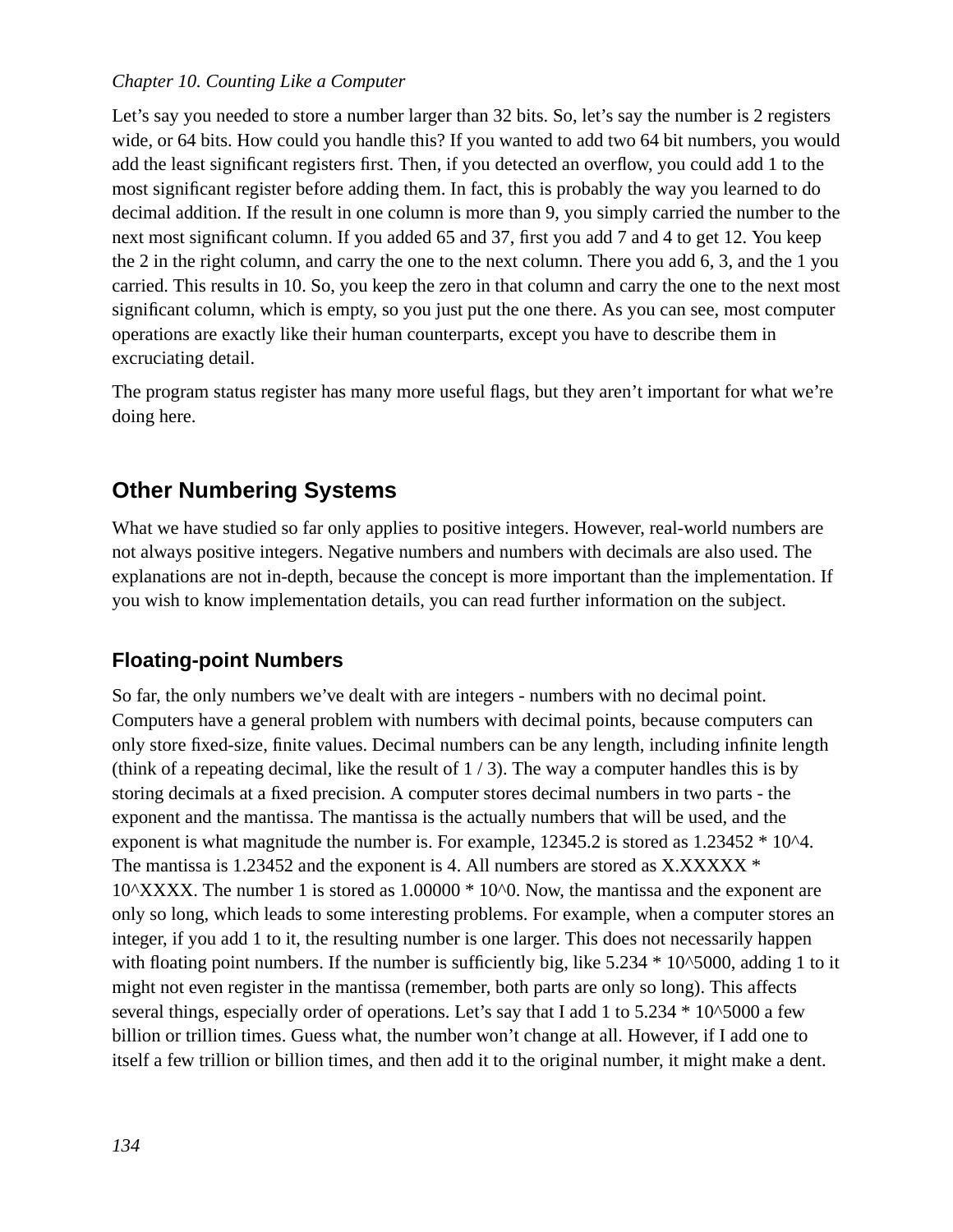Note that I haven't actually computed this, nor do I know the details of the representation. I'm just trying to let you in on how this works in the computer so it doesn't surprise you later on. You should note that it takes most computers a lot longer to do floating-point arithmetic than it does integer arithmetic. So, for programs that really need speed, integers are mostly used.

### **Negative Numbers**

There has been much thought as to how to represent negative numbers in a computer. One thought might be to use the first digit of a number as the sign, so 00000000000000000000000000000001 would represent the number 1, and 10000000000000000000000000000001 would represent -1. This has a problem with the number 0, however. In this system, you could have both a negative and a positive 0. This leads to a lot of questions, like "should negative zero be equal to positive zero?", "What should the sign of zero be in various circumstances?". In addition to questions that arose out of using a single sign bit, there was also a problem of implementation. Adding a negative and a positive number would require totally different circuitry than adding two positive numbers. Anyway, these problems were overcome by using a representation called *two's complement* representation. To get the negative representation of a number in two's complement form, you must perform the following steps:

- 1. Perform a NOT operation on the number
- 2. Add one to the resulting number

So, to get the negative of 00000000000000000000000000000001, you would first do a NOT operation, which gives 11111111111111111111111111111110, and then add one, giving 11111111111111111111111111111111. To get negative two, first take 00000000000000000000000000000010. The NOT of that number is 11111111111111111111111111111101. Adding one gives 11111111111111111111111111111110. With this representation, you can add numbers just as if they were positive, and come out with the right answers. For example, if you add one plus

negative one in binary, you will notice that all of the numbers flip to zero. The only thing you have to remember is to ignore any number carried to far to the left (past the 32nd digit), and your answers should be fine. This method still makes it easy to tell which numbers are negative and positive, because negative numbers will always have a 1 in the leftmost position.

## **Octal and Hexadecimal Numbers**

The numbering systems discussed so far have been decimal and binary. However, two others are used common in computing - octal and hexadecimal. In fact, they are probably written more often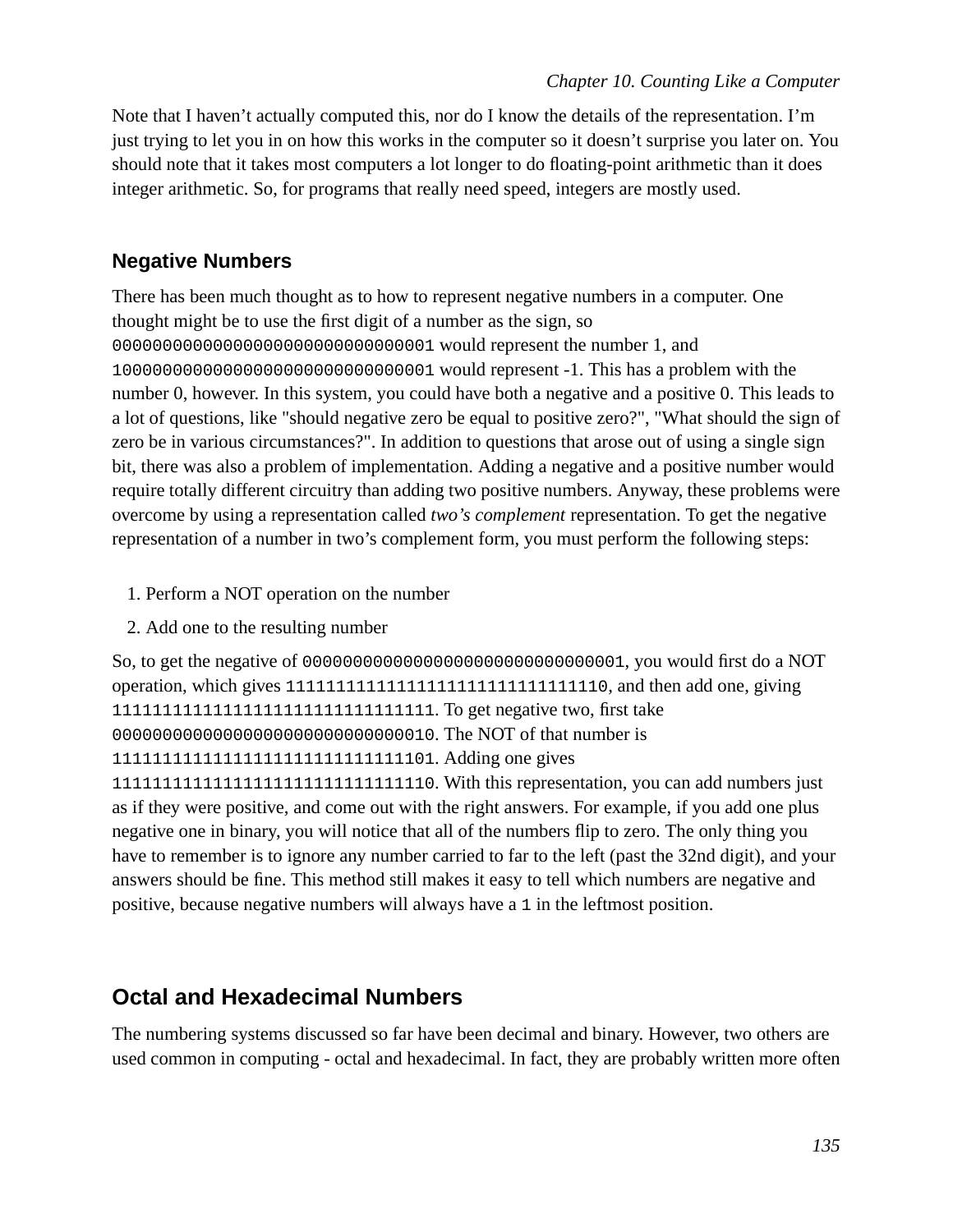than binary. Octal is a representation that only uses the numbers 0-7. So, 10 is actually the number 8 in octal (one group of eight). 121 is 81 (one group of 64 (8<sup> $\alpha$ </sup>2), two groups of 8, and one left over). What makes octal nice is that every 3 binary digits make one octal digit (there is no such grouping of binary digits into decimal). So 0 is 000, 1 is 001, 2 is 010, 3 is 011, 4 is 100, 5 is 101, 6 is 110, and 7 is 111. Permissions in Linux are done using octal. This is because Linux permissions are based on the ability to read, write and execute. The first digit is the read permission, the second bit is the write permission, and the third bit is the execute permission. So, 0 (000) gives no permissions, 6 (110) gives read and write permission, and 5 (101) gives read, write, and execute permissions. These numbers are then used for the four different types of permissions. The number 0644 means no permissions for the first type, read and write for the second type, and read-only for the third and fourth type. The first type is for "elevated" permissions, which we won't discuss here. The second permission type is for the owner of the file. The third permission set is for the group owner of the file. The last permission set is for everyone else. So, 0751 means that the owner of the file can read, write, and execute the file, the group members can read and execute the file, and everyone else can only execute the file. There are no elevated permissions on the file.

Anyway, as you can see, octal is used to group bits (binary digits) into threes. The way you write octal numbers in assembly is by prefixing them with a zero. For example 010 means 10 in octal, which is 8 in decimal, while if you just write 10 that means 10 in decimal. So, be careful not to put any leading zeroes in front of decimal numbers, or they will be interepreted as octal numbers!

Hexadecimal numbers (also called just "hex") use the numbers 1-15 for each digit. however, since 10-15 don't have their own numbers, hexadecimal uses the letters a through f to represent them. For example, the letter a represents 10, the letter b represents 11, and so on. 10 in hexadecimal is 16 in decimal. In octal, each digit represented three bits. In hexadecimal, each digit represents four bits. Every two digits is a full byte, and eight digits is a 32-bit register. So you see, it is considerably easier to write a hexadecimal number than it is to write a binary number. The most important number to remember in hexadecimal is f, which means that all bits are set. So, if I want to set all of the bits of a register to 1, I can just do

movl \$0xFFFFFFFF, %eax

Which is considerably easier and less error-prone than writing

movl \$0b11111111111111111111111111111111, %eax

Note also that hexadecimal numbers are prefixed with  $0x$ . So, when we do

int \$0x80

We are calling interrupt number 128 (8 groups of 16), or interrupt number 0b00000000000000000000000010000000.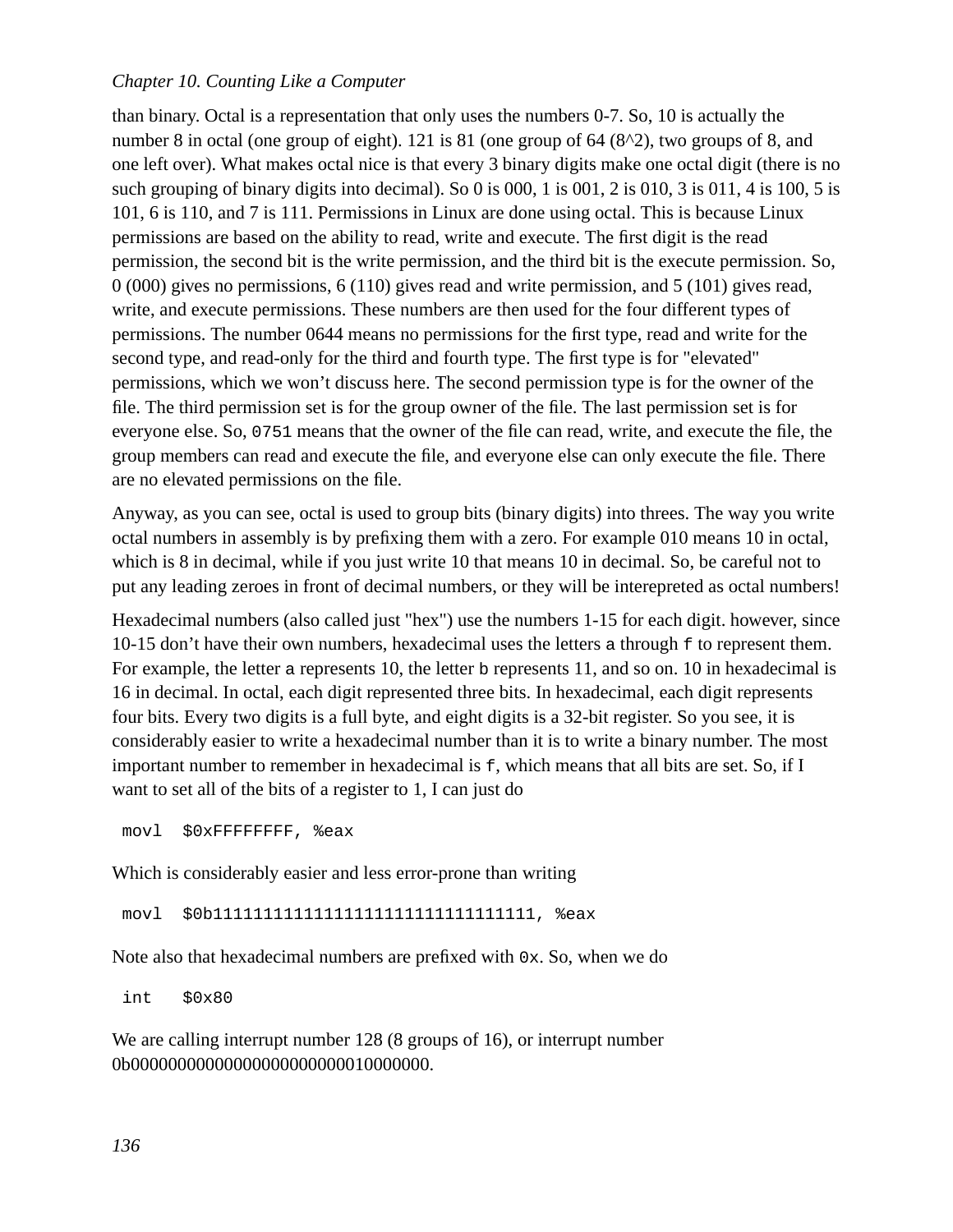Hexadecimal and octal numbers take some getting used to, but they are heavily used in computer programming. It might be worthwhile to make up some numbers in hex and try to convert them back and forth to binary, decimal, and octal.

### **Order of Bytes in a Word**

One thing that confuses many people when dealing with bits and bytes on a low level is that, when bytes are written from registers to memory, their bytes are written out least-significant-portion-first. What most people expect is that if they have a word in a register, say 0x5d23efee, and they write it to memory, it is actually written as 0xeeef235d. The bytes are written in reverse order as they would appear conceptually. Not all processors do this. The x86 processor is a *little-endian* processor, which means that it stores the "little end" of its words first. Other processors are *big endian* processors, which means that they store the "big end" of their words first, which is a bit more natural to read. This difference is not normally a problem (although it has sparked many technical controversies throughout the years), because the bytes are reversed (or not, depending on the processor) again when being read back into a register. However, this can be problematic in several instances:

- If you try to read in several bytes at a time using movl but deal with them on a byte-by-byte basis using the least significant byte (i.e. - %al), this will be in a different order than they appear in memory.
- If you read or write files written for different architectures, you may have to account for whatever order they write their bytes in.
- If you read or write to network sockets, you may have to account for a different byte order in the protocol.

As long as you are aware of the issue, it usually isn't a big deal. For more in-depth look at byte order issues, you should read DAV's Endian FAQ at http://www.rdrop.com/~cary/html/endian\_faq.html, especially the article "On Holy Wars and a

Plea for Peace" by Daniel Cohen.

### **Converting Numbers for Display**

So far, we have been unable to display any number stored to the user, except by the extremely limitted means of passing it through exit codes. In this section, we will discuss converting positive into strings for display.

The function will be called integer2string, and it will take two parameters - an integer to convert and a string buffer filled with null characters (zeroes). The buffer will be assumed to be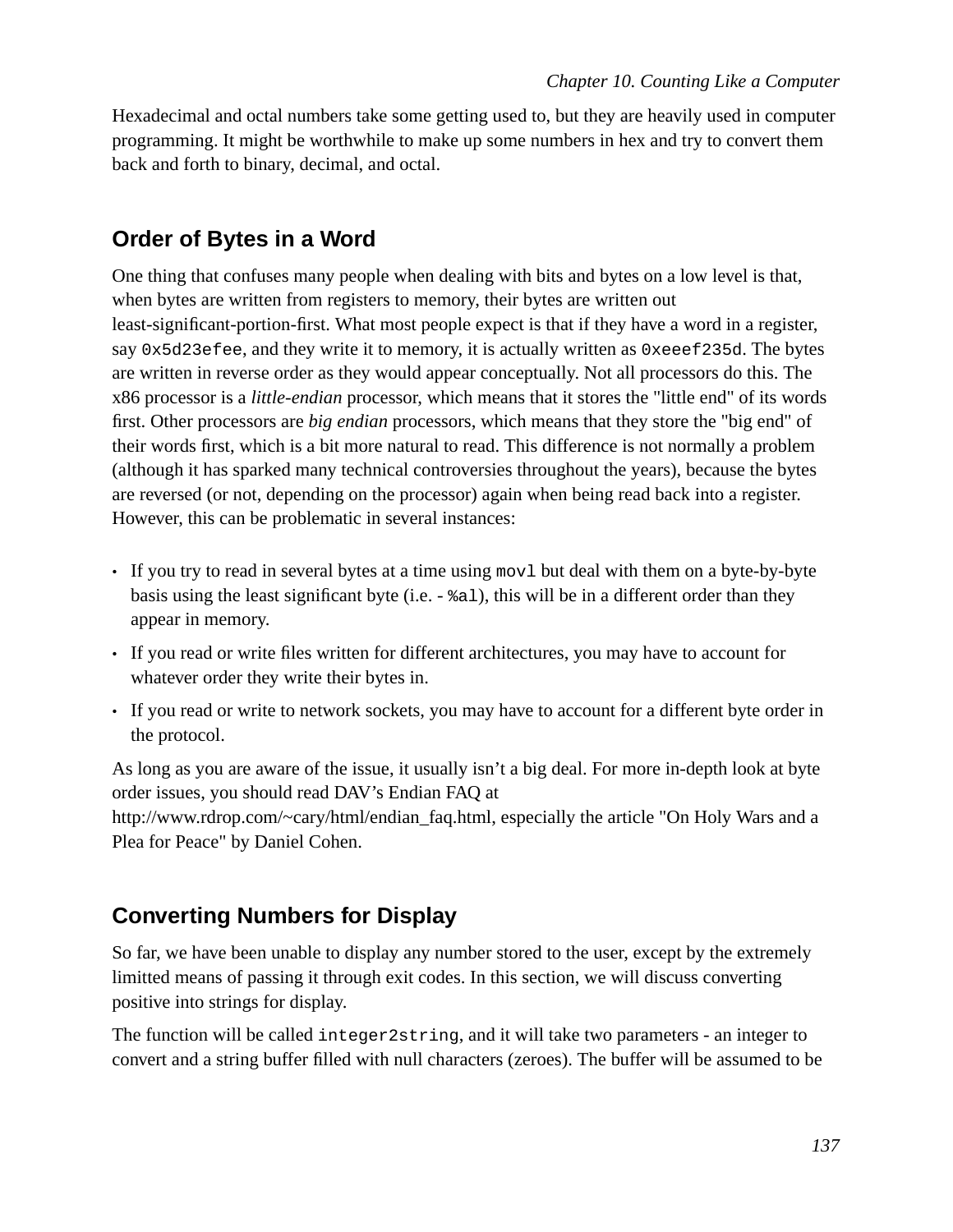big enough to store the entire number as a string.(at least 11 characters long, to include a trailing null character).

Remember that the way that we see numbers is in base 10. Therefore, to access the individual decimal digits of a number, we need to be dividing by 10 and displaying the remainder for each digit. Therefore, the process will look like this:

- Divide the number by ten
- The remainder is the current digit. Convert it to a character and store it.
- We are finished if we are at zero yet.
- Otherwise, take the new number and the next location in the buffer and repeat the process.

The only problem is that since this process deals with the one's place first, it will leave the number backwards. Therefore, we will have to finish by reversing the characters. We will do this by storing the characters on the stack as we compute them. This way, as we pop them back off to fill in the buffer, it will be in the reverse order that we pushed them on.

The code for the function should be put in a file called integer-to-number.s and should be entered as follows:

```
#PURPOSE: Convert an integer number to a decimal string for display
#
#INPUT: A buffer large enough to hold the largest possible number
# An integer to convert
#
#OUTPUT: The buffer will be overwritten with the decimal string
#
#Variables:
#
# %ecx will hold the count of characters processed
# %eax will hold the current value
# %edi will hold the base (10)
#
.equ ST_VALUE, 8
.equ ST_BUFFER, 12
 .globl integer2number
 .type integer2number, @function
integer2number:
#Normal function beginning
pushl %ebp
movl %esp, %ebp
```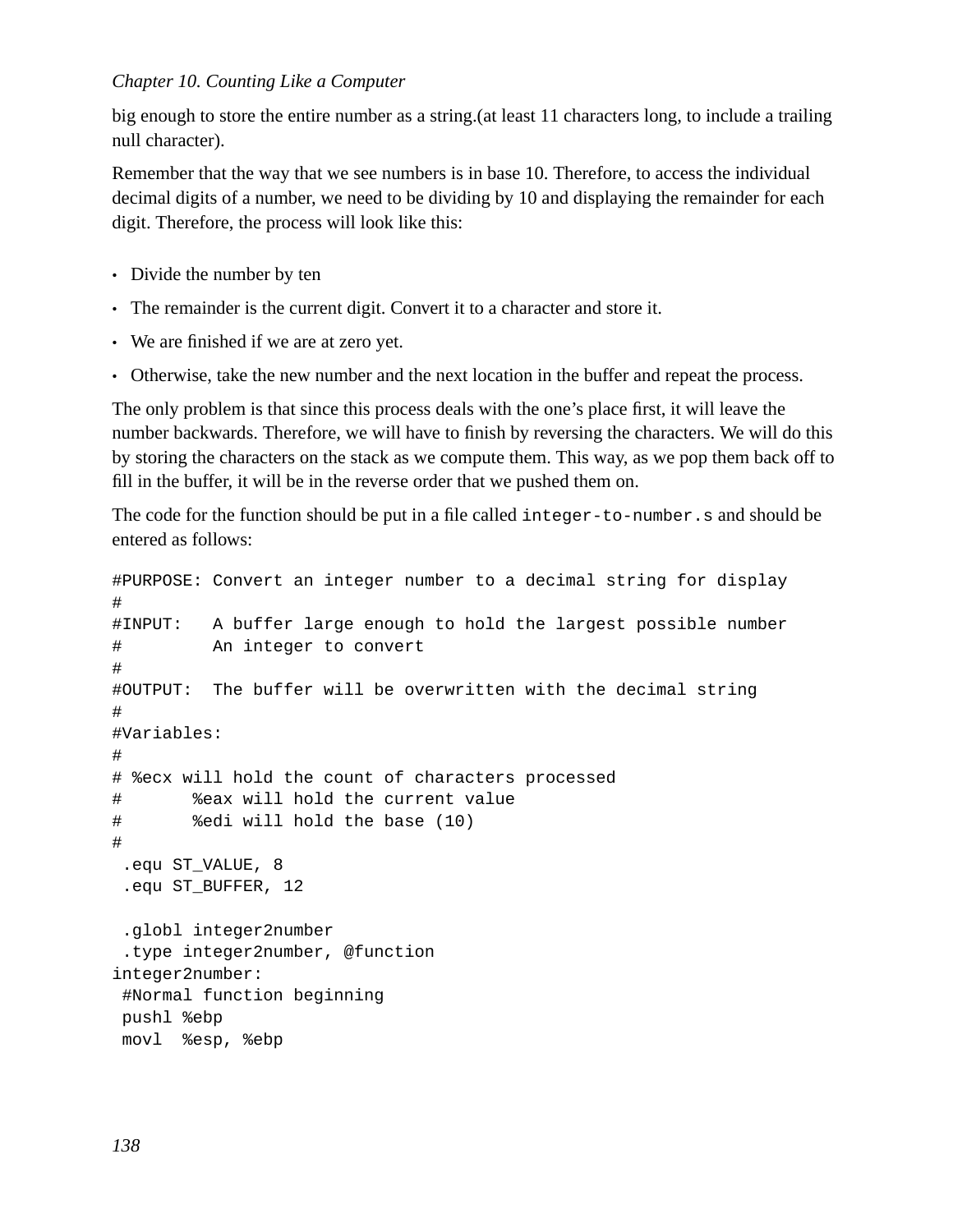#Allocate space for temporary buffer subl \$11, %esp #Current character count movl \$0, %ecx #Move the value into position movl ST\_VALUE(%ebp), %eax #When we divide by 10, the 10 #must be in a register or memory location movl \$10, %edi conversion\_loop: #Division is actually performed on the #combined %edx:%eax register, so first #clear out %edx movl \$0, %edx #Divide %edx:%eax (which are implied) by 10. #Store the quotient in %eax and the remainder #in %edx (both of which are also implied). divl %edi #Quotient is in the right place. %edx has #the remainder, which now needs to be converted

#into a number. So, %edx has a number that is #0 through 9. You could also interpret this as #an index on the ASCII table starting from the #character '0'. The ascii code for '0' plus zero #is still the ascii code for '0'. The ascii code #for '0' plus 1 is the ascii code for the character #'1'. Therefore, the following instruction will give #us the character for the number stored in %edx addl \$'0', %edx

#Now we will take this value and push it on the stack. #This way, when we are done, we can just pop off the #characters one-by-one and they will be in the right #order. Note that we are pushing the whole register, #but we only need the byte in %dl (the last byte of the #%edx register) for the character. pushl %edx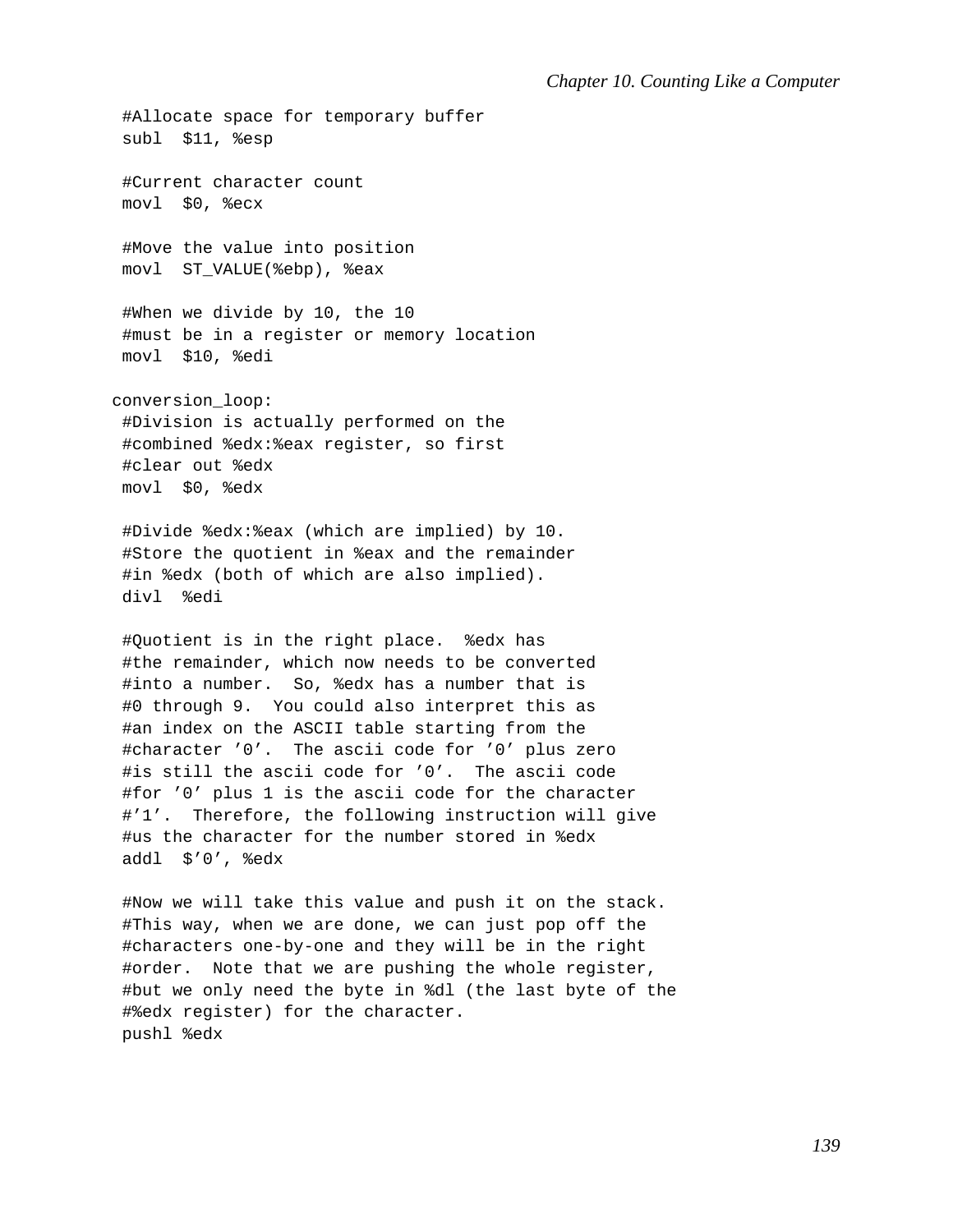#### *Chapter 10. Counting Like a Computer*

#Increment the digit count incl %ecx #Check to see if %eax is zero yet, go to next step #if so. cmpl \$0, %eax je end\_conversion\_loop #%eax already has its new value. jmp conversion\_loop end\_conversion\_loop: #The string is now on the stack, if we pop it #off a character at a time we can copy it into #the buffer and be done. #Get the pointer to the buffer in %edx movl ST\_BUFFER(%ebp), %edx copy\_reversing\_loop: #We pushed a whole register, but we only need the #last byte. So we are going to pop off to the #entire %eax register, but then only move the small #part (%al) into the character string. popl %eax movb %al, (%edx) #Decreasing %ecx so we know when we are finished decl %ecx #Increasing %edx so that it will be pointing to the next byte incl %edx #Check to see if we are finished cmpl \$0, %ecx #If so, jump to the end of the function je end\_copy\_reversing\_loop #Otherwise, repeat the loop jmp copy\_reversing\_loop end\_copy\_reversing\_loop: #Done copying. Now just return movl %ebp, %esp popl %ebp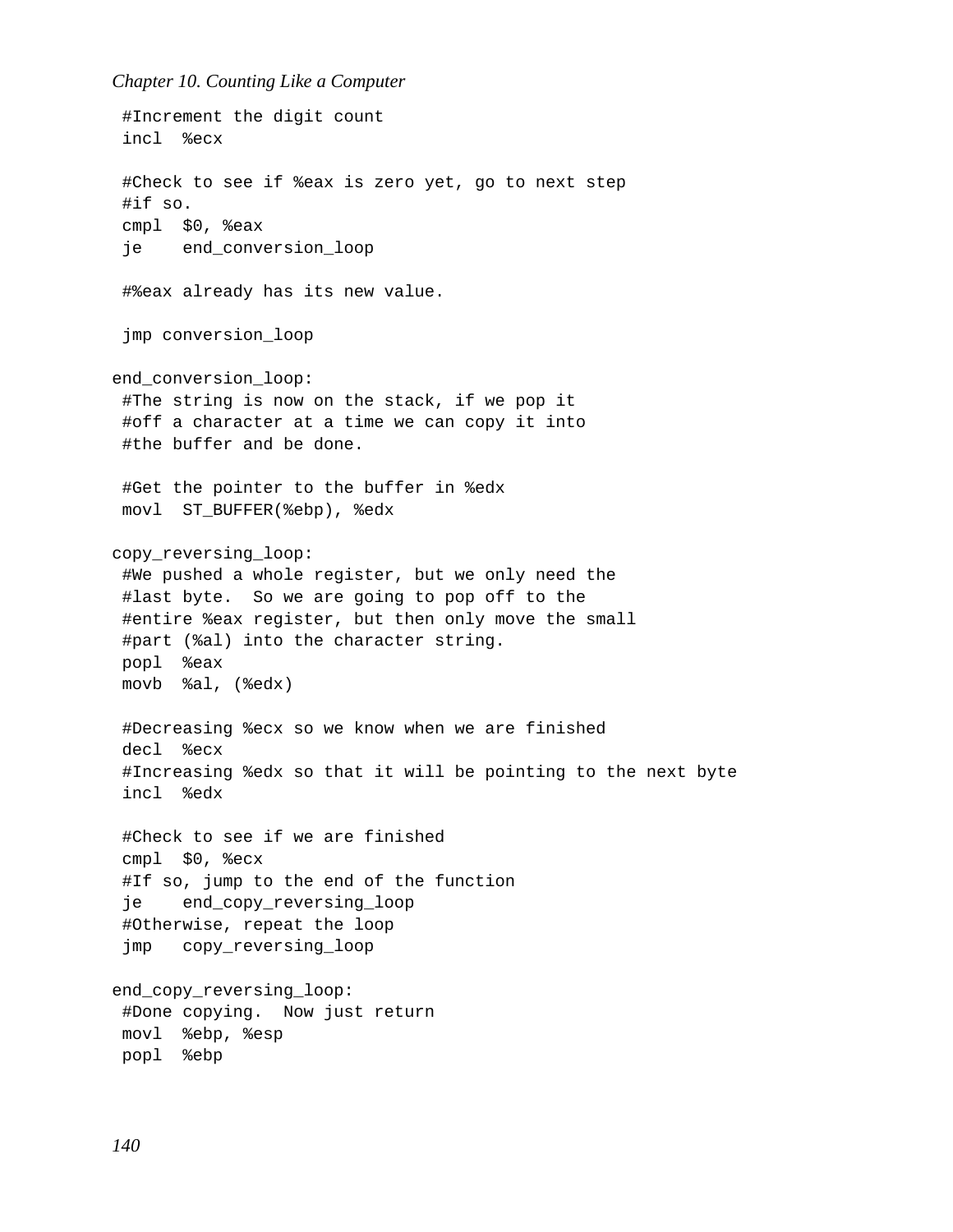To show this used in a full program, use the following code, along with the count\_chars and write\_newline functions written about in previous chapters. The code should be in a file called conversion-program.s.

```
.include "linux.s"
 .section .data
#This is where it will be stored
tmp_buffer:
 .ascii "\0\0\0\0\0\0\0\0\0\0\0"
 .section .text
.globl _start
_start:
movl %esp, %ebp
#Storage for the result
pushl $tmp_buffer
#Number to convert
pushl $824
call integer2number
addl $8, %esp
#Get the character count for our system call
pushl $tmp_buffer
call count_chars
addl $8, %esp
#The count goes in %edx for SYS_WRITE
movl %eax, %edx
#Make the system call
movl $SYS_WRITE, %eax
movl $STDOUT, %ebx
movl $tmp_buffer, %ecx
int $LINUX_SYSCALL
```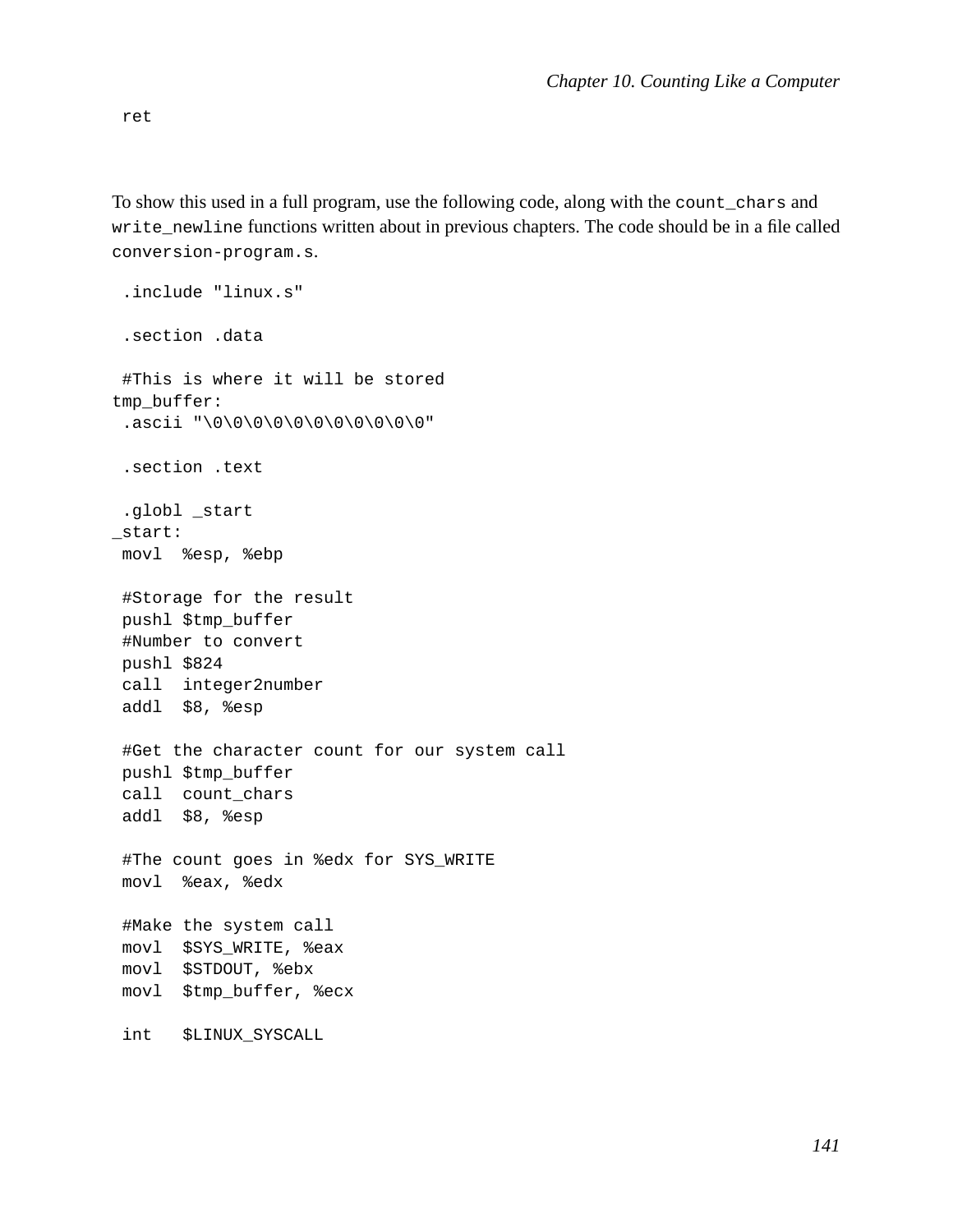#### *Chapter 10. Counting Like a Computer*

#Write a carriage return pushl \$STDOUT call write newline #Exit movl \$SYS\_EXIT, %eax movl \$0, %ebx int \$LINUX\_SYSCALL

To build the program, issue the following commands:

```
as integer-to-number.s -o integer-to-number.o
as count-chars.s -o count-chars.o
as write-newline.s -o write-newline.o
as conversion-program.s -o conversion-program.o
ld integer-to-number.o count-chars.o write-newline.o conversion-program.o -
o conversion-program
```
To run just type ./conversion-program and the output should say 824.

## **Review**

### **Know the Concepts**

- Convert the decimal number 5,294 to binary.
- Add the binary numbers 10111001 and 101011.
- Multiply the binary numbers 1100 1010110.
- Convert the results of the previous two problems into decimal.
- Describe how and, or, not, and xor work.
- What is masking for?
- What number would you use for the flags of the open system call if you wanted to open the file for writing, and create the file if it doesn't exist?
- How would you represent -55 in a thirty-two bit register?
- Describe the difference between little-endian and big-endian storage of words in memory.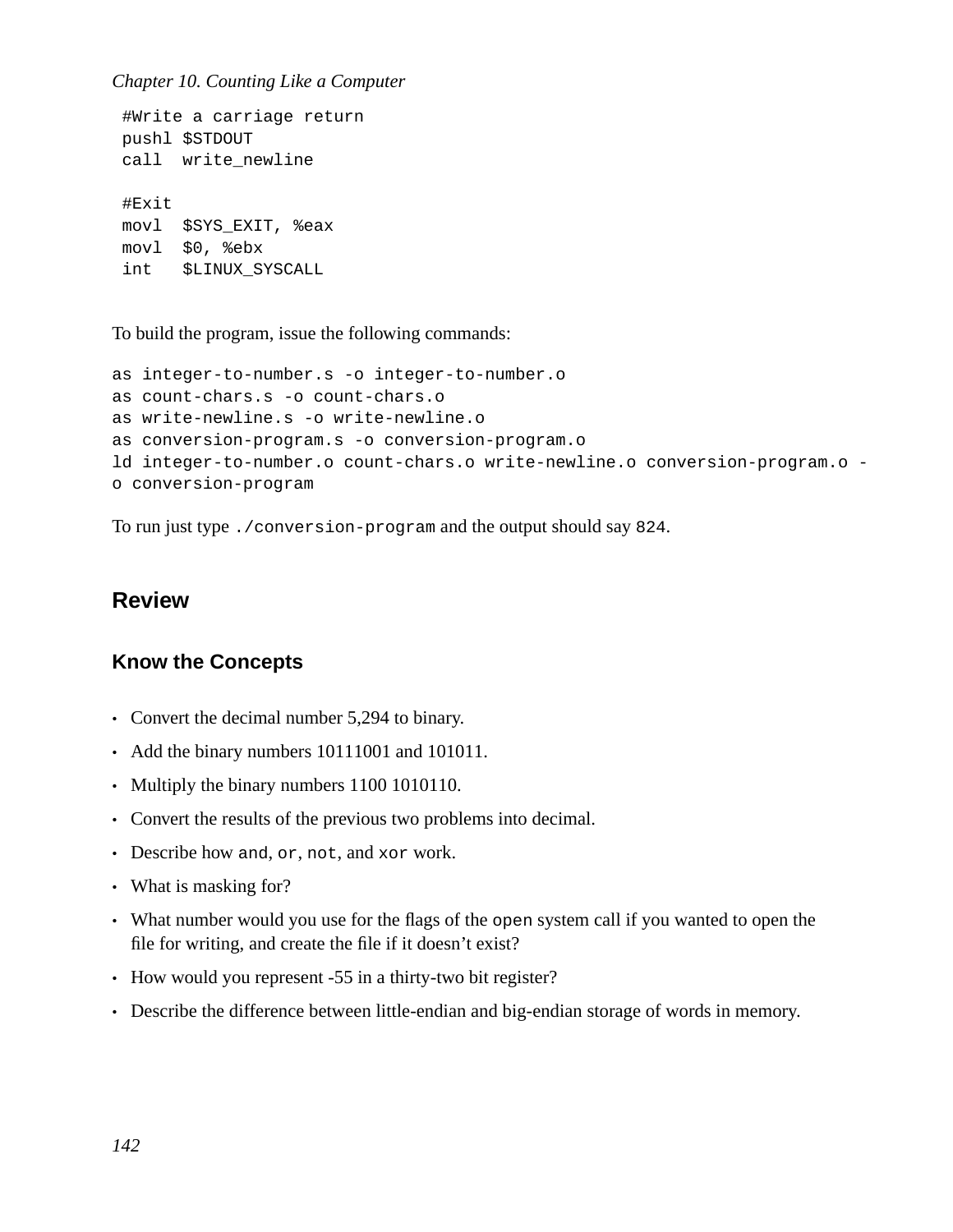## **Use the Concepts**

- Go back to previous programs that returned numeric results through the exit status code, and rewrite them to print out the results instead.
- Modify the integer2number code to return results in octal rather than decimal.
- Modify the integer2number code so that the conversion base is a parameter rather than hardcoded.
- Write a function called is negative that takes a single integer as a parameter and returns 1 if the parameter is negative, and 0 if the parameter is positive.

# **Going Further**

- Modify the integer2number code so that the conversion base can be greater than 10 (this requires you to use letters for numbers past 9).
- Create a function that does the reverse of integer2number called number2integer which takes a character string and converts it to a register-sized integer. Test it by running that integer back through the integer2number function and displaying the results.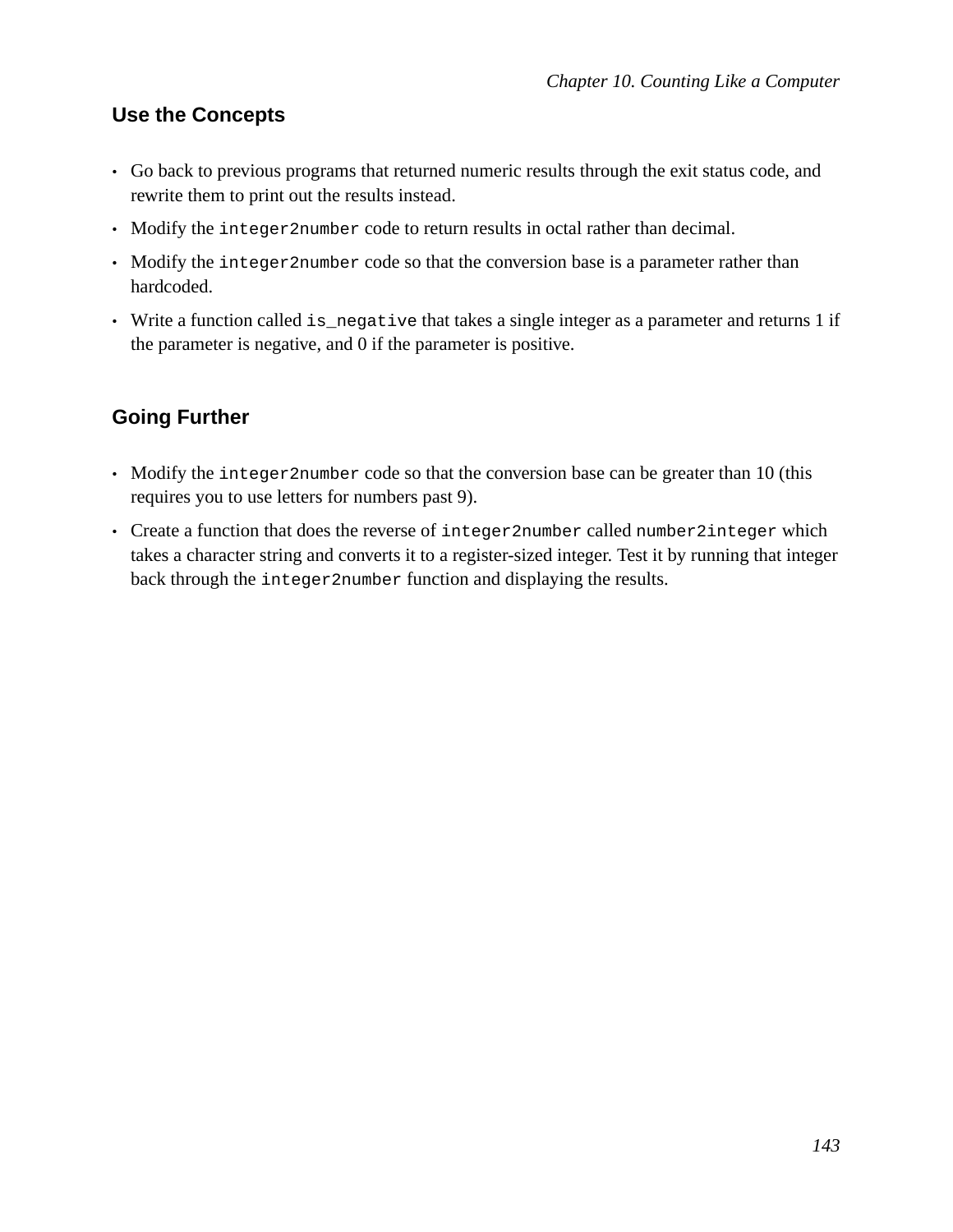*Chapter 10. Counting Like a Computer*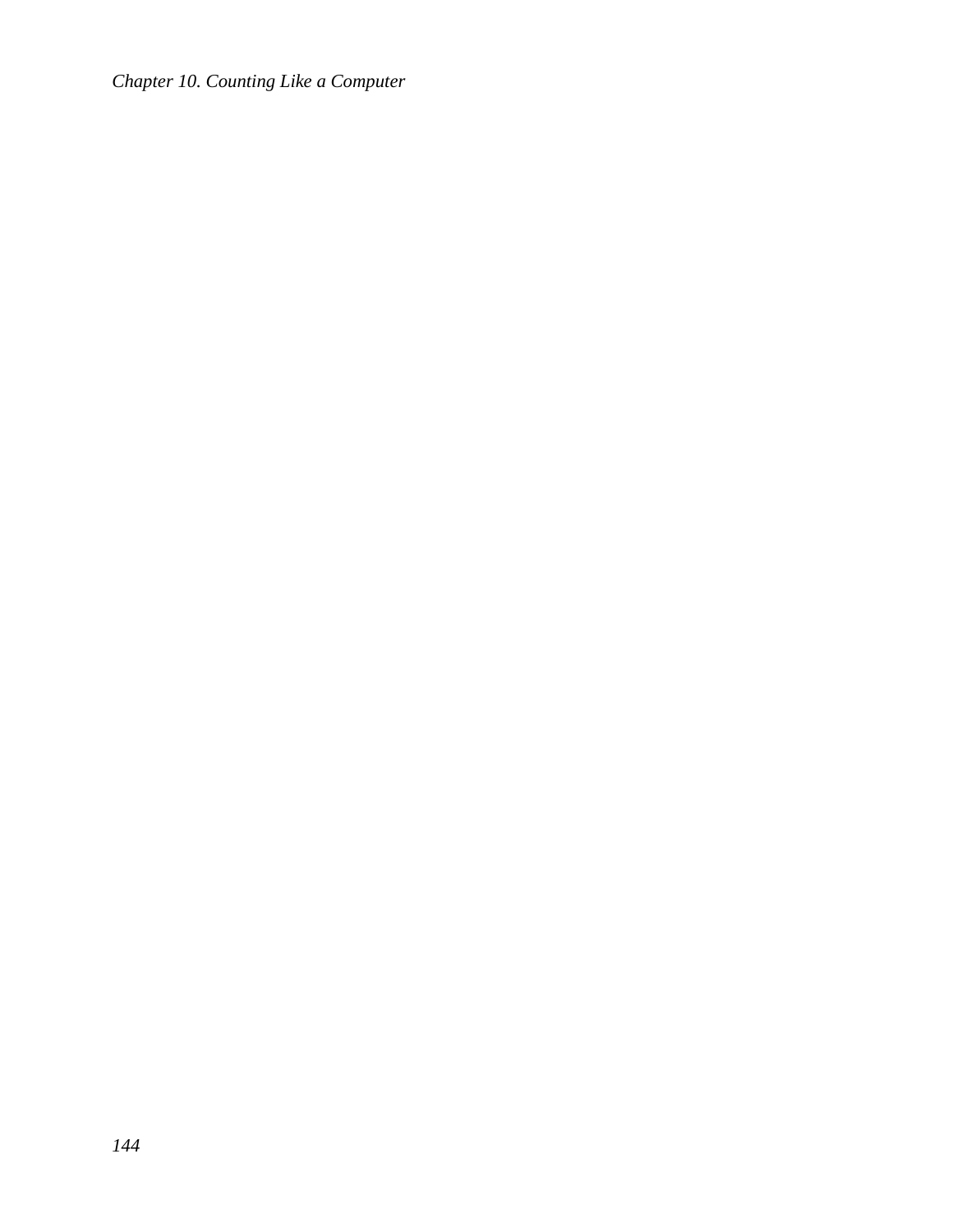In this chapter we will begin to look at our first "real-world" programming language. Assembly language is the language used at the machine's level, but most people (including me) find coding in assembly language too cumbersome for normal use. Many computer languages have been invented to make the programming task easier. Knowing a wide variety of languages is useful for many reasons, including

- Different languages are based on different concepts, which will help you to learn different and better programming methods and ideas.
- Different languages are good for different types of projects.
- Different companies have different standard languages, so knowing more languages makes your skills more marketable.
- The more languages you know, the easier it is to pick up new ones.

As a programmer, you will often have to pick up new languages. Professional programmers can usually pick up a new language with about a weeks worth of study and practice. Languages are simply tools, and learning to use a new tool should not be something a programmer flinches at. In fact, if you do computer consulting you will often have to learn new languages on the spot in order to keep yourself employed. It will often be your customer, not you, who decides what language is used. This chapter will introduce you to a few of the languages available to you. I encourage you to explore as many languages as you are interested in.

# **Compiled and Interpreted Languages**

Many languages are *compiled* languages. When you write assembly language, each instruction you write is translated into exactly one machine instruction for processing. With compilers, a statement can translate into one or hundreds of machine instructions. In fact, depending on how advanced your compiler is, it might even restructure parts of your code to make it faster. In assembly language, what you write is what you get.

There are also languages that are *interpreted* languages. These languages require that the user run a program called an *interpreter* that in turn runs the given program. These are usually slower than compiled programs, since the translator has to read and interpret the code as it goes along. However, in well-made translators, this time can be fairly negligible. There is also a class of hybrid languages which partially compile a program before execution into byte-codes, which are only machine readable. This is done because the translator can read the byte-codes much faster than it can read the regular language.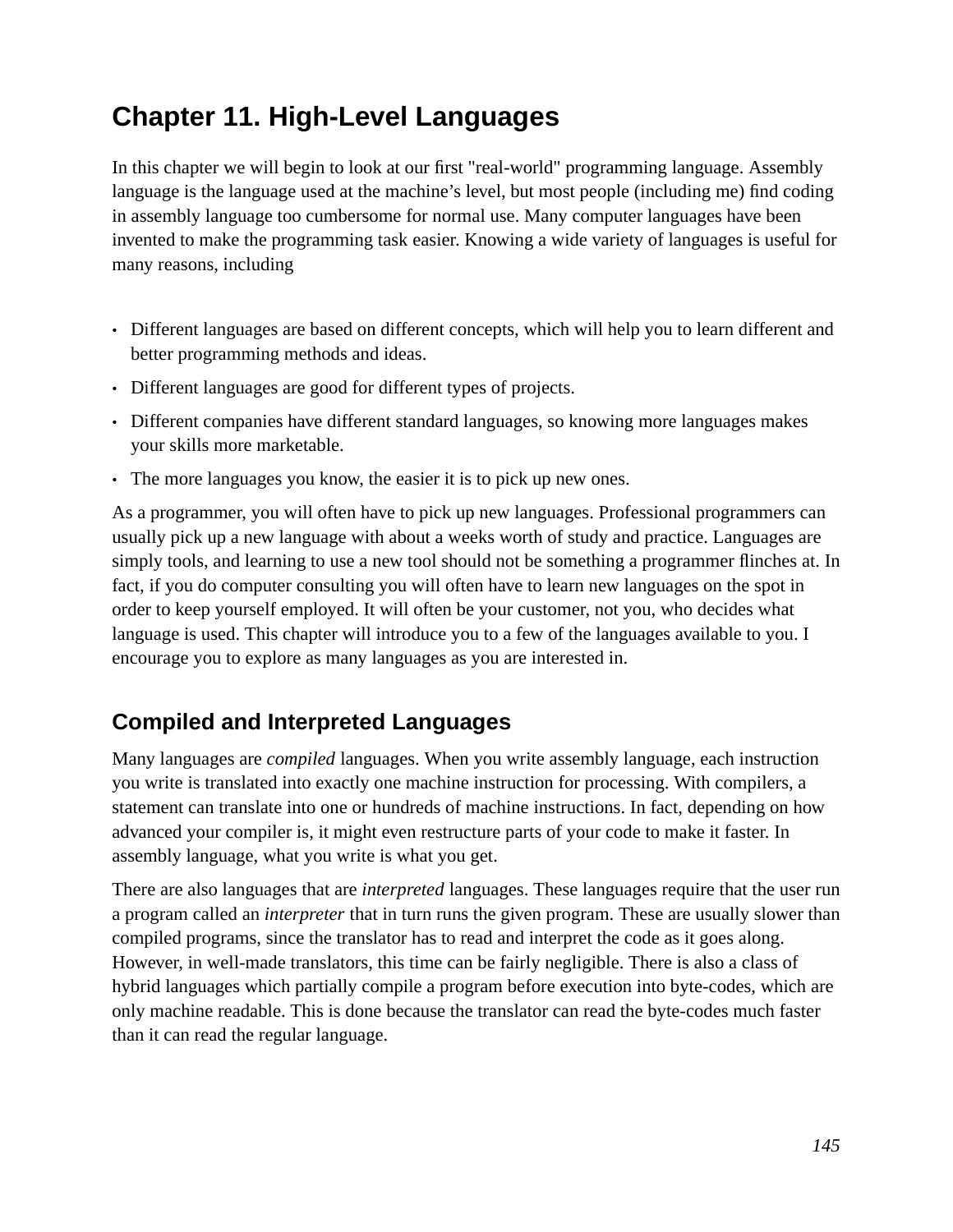There are many reasons to choose one or the other. Compiled programs are nice, because you don't have to already have a translator installed in the user's machine. You have to have a compiler for the language, but the users of your program don't. In a translated language, you have to be sure that the user has a translator for your program, and that the computer knows which translator runs your program. Also, translated languages tend to be more flexible, while compiled languages are more rigid.

Language choice is usually driven by available tools and support for programming methods rather than by whether a language is compiled or interpretted. In fact many languages have options for either one.

So why does one choose one language over another? For example, many choose Perl because it has a vast library of functions for handling just about every protocol or type of data on the planet. Python, however, has a cleaner syntax and often lends itself to more straightforward solutions. It's cross-platform GUI tools are also excellent. PHP makes writing web applications simple. Common LISP has more power and features than any other environment for those willing to learn it. Scheme is the model of simplicity and power combined together.

Each language is different, and the more languages you know the better programmer you will be. Knowing the concepts of different languages will help you in all programming, because you can match the programming language to the problem better, and you have a larger set of tools to work with. Even if certain features aren't directly supported in the language you are using, often they can be simulated. However, if you don't have a broad experience with languages, you won't know of all the possibilities you have to choose from.

# **Your First C Program**

Here is your first C program, which prints "Hello world" to the screen and exits. Type it in, and give it the name Hello-World.c

```
#include <stdio.h>
/* PURPOSE: This program is mean to show a basic C program. */
/* All it does is print "Hello World!" to the */
\frac{1}{x} screen and exit. \frac{1}{x} \frac{1}{x} \frac{1}{x}/* Main Program */
int main(int argc, char **argv)
{
puts("Hello World!\n"); /* Print our string to standard output */
return 0; \frac{1}{2} /* Exit with status 0 \frac{*}{2}}
```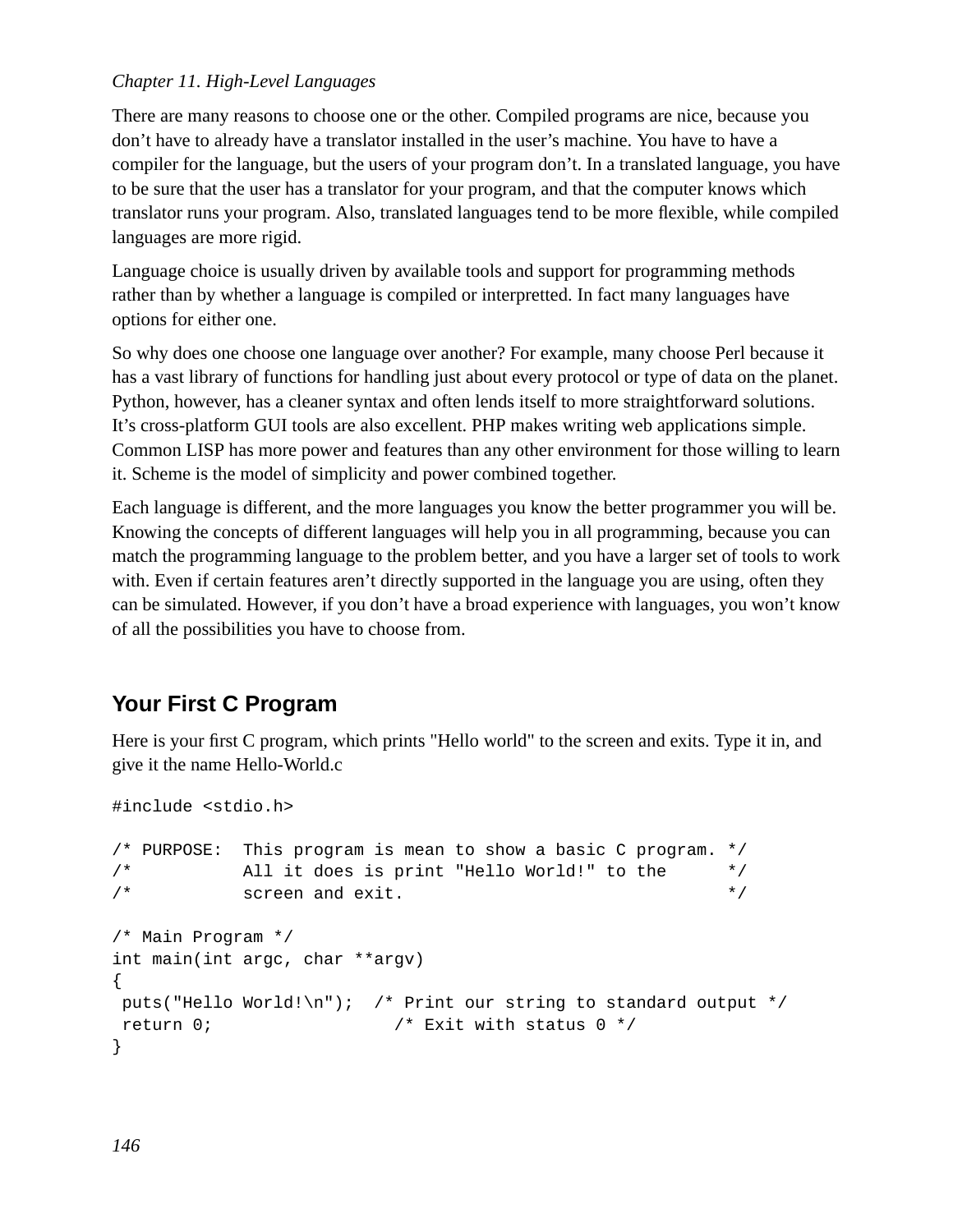As you can see, it's a pretty simple program. To compile it, run the command

```
gcc -o HelloWorld Hello-World.c
```
To run the program, do

./HelloWorld

Let's look at how this program was put together.

Comments in C are started with /\* and ended with \*/. Comments can span multiple lines, but many people prefer to start and end comments on the same line so they don't get confused.

#include <stdio.h> is the first part of the program. This is a *preprocessor directive*. C compiling is split into two stages - the preprocessor and the main compiler. This directive tells the preprocessor to look for the file stdio.h and paste it into your program. The preprocessor is responsible for putting together the text of the program. This includes sticking different files together, running macros on your program text, etc. After the text is put together, the preprocessor is done and the main compiler goes to work. Now, everything in stdio.h is now in your program just as if you typed it there yourself. The angle brackets around the filename tell the compiler to look in it's standard paths for the file (/usr/include and /usr/local/include, usually). If it was in quotes, like #include "stdio.h" it would look in the current directory for the file. Anyway,  $\text{stdio}$ . h contains the declarations for the standard input and output functions and variables. These declarations tell the compiler what functions are available for input and output. The next few lines are simply comments about the program.

Then there is the line int main(int argc, char \*\*argv). This is the start of a function.  $C$ Functions are declared with their name, arguments and return type. This declaration says that the function's name is main, it returns an int (integer - 4 bytes long on the x86 platform), and has two arguments - an int called argc and a char \*\* called argv. You don't have to worry about where the arguments are positioned on the stack - the C compiler takes care of that for you. You also don't have to worry about loading values into and out of registers because the compiler takes care of that, too. The main function is a special function in the C language - it is the start of all C programs (much like \_start in our assembly-language programs). It always takes two parameters. The first parameter is the number of arguments given to this command, and the second parameter is a list of the arguments that were given.

The next line is a function call. In assembly language, you had to push the arguments of a function onto the stack, and then call the function. C takes care of this complexity for you. You simply have to call the function with the parameters in parenthesis. In this case, we call the function puts, with a single parameter. This parameter is the character string we want to print. We just have to type in the string in quotations, and the compiler takes care of defining storage, and moving the pointers to that storage onto the stack before calling the function. As you can see,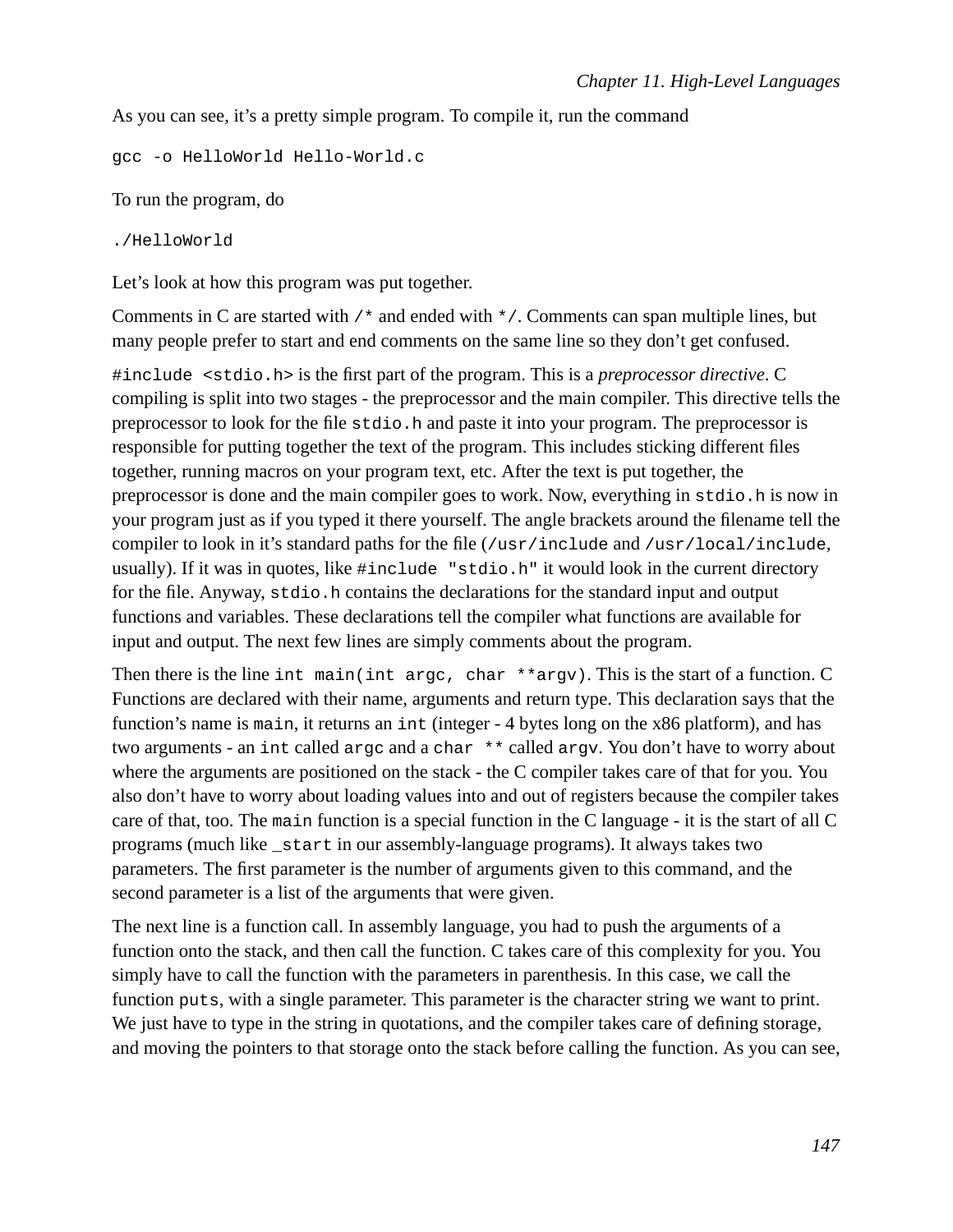it's a lot less work.

Finally our function returns the number 0. In assembly language, we stored our return value in %eax, but in C we just use the return command and it takes care of that for us. The return value of the main function is what is used as the exit code for the program.

As you can see, using compilers and interpreters makes life much easier. It also allows our programs to run on multiple platforms more easily. In assembly language, your program is tied to both the operating system and the hardware platform, while in compiled and interpreted languages the same code can usually run on multiple operating systems and hardware platforms. For example, this program can be built and executed on x86 hardware running Linux, Windows, UNIX, or most other operating systems. In addition, it can also run on Macintosh hardware running a number of operating systems. For more information about C, you should also see [Appendix E](#page-194-0).

## **Perl**

Perl is an interpreted language, existing mostly on Linux and UNIX-based platforms. It actually runs on almost all platforms, but you find it most often on Linux and UNIX-based ones. Anyway, here is the Perl version of the program, which should be typed into a file named Hello-World.pl:

```
#!/usr/bin/perl
```

```
print("Hello world!\n");
```
Since Perl is interpreted, you don't need to compile or link it. Just run in with the following command:

```
perl Hello-World.pl
```
As you can see, the Perl version is even shorter than the C version. With Perl you don't have to declare any functions or program entry points. You can just start typing commands and the interpreter will run them as it comes to them. In fact this program only has two lines of code, one of which is optional.

The first, optional line is used for UNIX machines to tell which interpreter to use to run the program. The #! tells the computer that this is an interpreted program, and the /usr/bin/perl tells the computer to use the program /usr/bin/perl to interpret the program. However, since we ran the program by typing in **perl Hello-World.pl**, we had already specified that we were using the perl interpreter.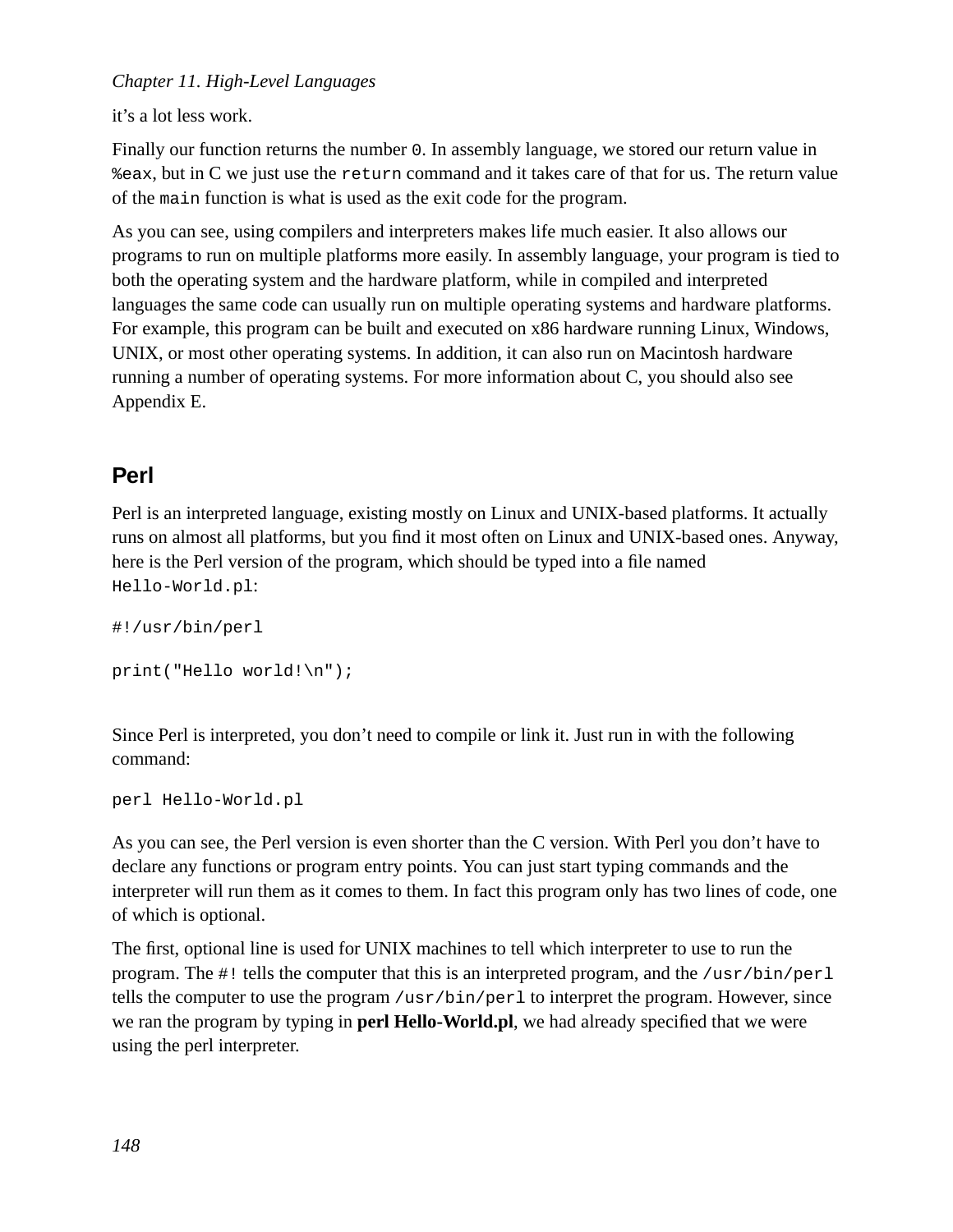The next line calls a Perl builtin function, print. This has one parameter, the string to print. The program doesn't have an explicit return statement - it knows to return simply because it runs off the end of the file. It also knows to return 0 because there were no errors while it ran. You can see that interpreted languages are often focused on letting you get working code as quickly as possible, without having to do a lot of program setup.

One thing about Perl that isn't so evident from this example is that Perl treats strings as a single value. In assembly language, we had to program according to the computer's memory architecture, which meant that strings had to be treated as a sequence of multiple values, with a pointer to the first letter. Perl pretends that strings can be stored directly as values, and thus hides the complication of manipulating them for you. In fact, one of Perl's main strengths is it's ability and speed at manipulating text. However, that is outside the scope of this book.

## **Python**

The python version of the program looks almost exactly like the Perl one. However, Python is really a very different language than Perl, even if it doesn't seem so from this trivial example. Type the program into a file named Hello-World.py. The program follows:

#!/usr/bin/python

print "Hello World";

You should be able to tell what the different lines of the program do.

### **Review**

### **Know the Concepts**

- What is the difference between an intepretted language and a compiled language?
- What reasons might cause you to need to learn a new programming language?

## **Use the Concepts**

• Learn the basic syntax of a new programming language. Recode one of the programs in this book in that language.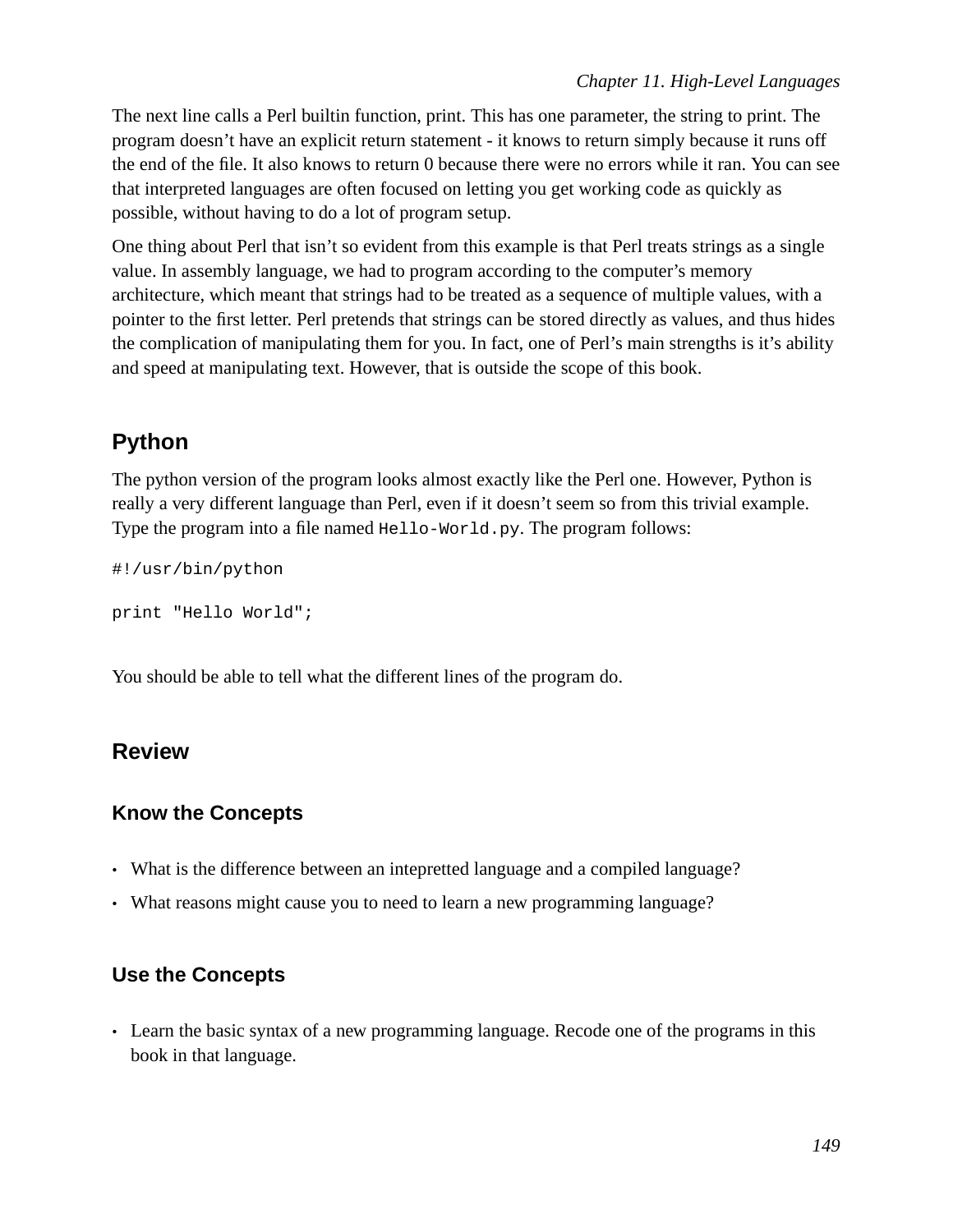- In the program you wrote in the question above, what specific things were automated in the programming language you chose?
- Modify your program so that it runs 10,000 times in a row, both in assembly language and in your new language. Then run the time command to see which is faster. Which does come out ahead? Why do you think that is?
- How does the programming language's input/output methods differ from that of the Linux system calls?

# **Going Further**

- Having seen languages which have such brevity as Perl, why do you think this book started you with a language as verbose as assembly language?
- How do you think high level languages have affected the process of programming?
- Why do you think so many languages exist?
- Learn two new high level languages. How do they differ from each other? How are they similar? What approach to problem-solving does each take?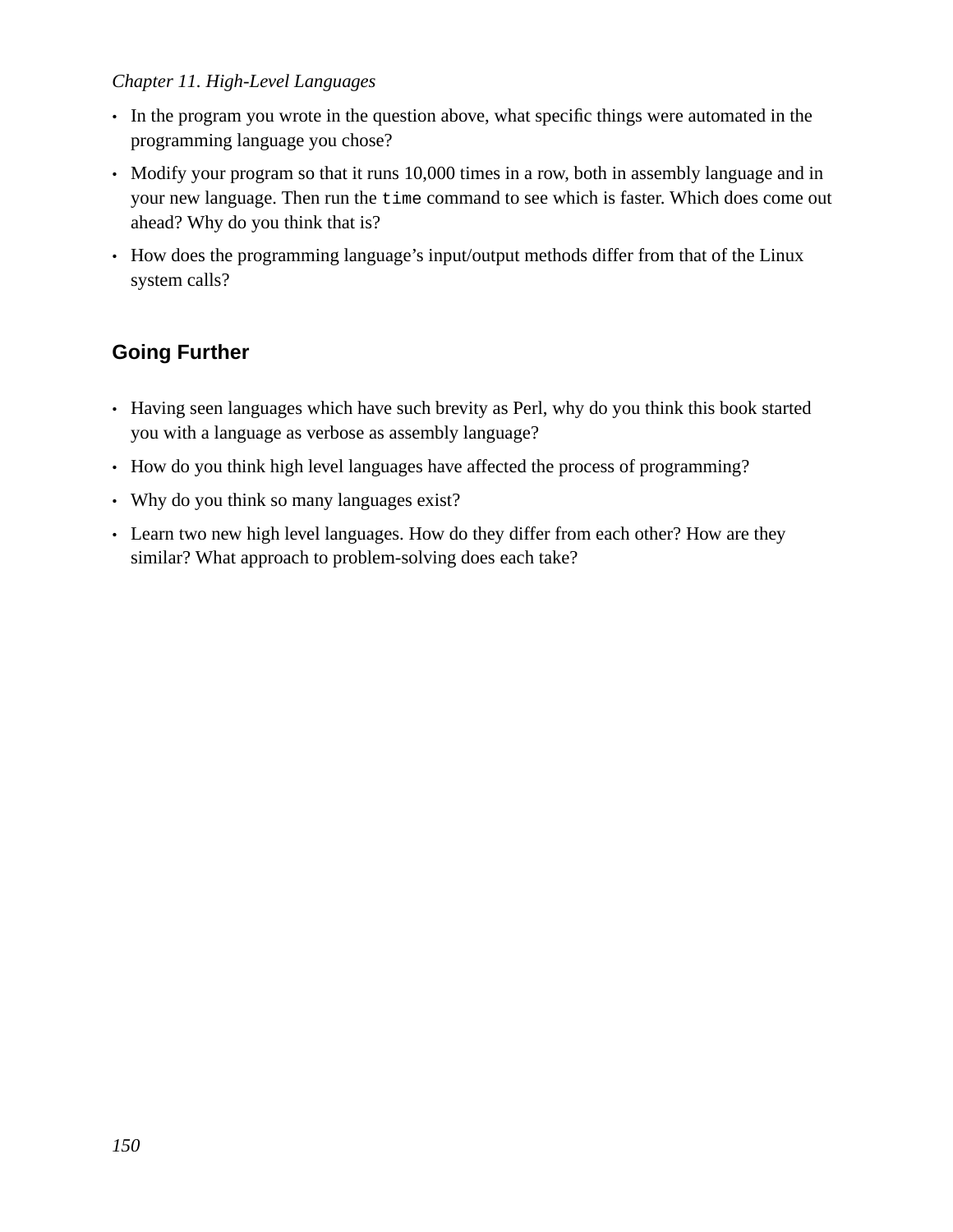# **Chapter 12. Optimization**

Optimization is the process of making your application run more effectively. You can optimize for many things - speed, memory space usage, disk space usage, etc. This chapter, however, focuses on speed optimization.

# **When to Optimize**

It is better to not optimize at all than to optimize too soon. When you optimize, your code generally becomes less clear, because it becomes more complex. Readers of your code will have more trouble discovering why you did what you did which will increase the cost of maintenance of your project. Even when you know how and why your program runs the way it does, optimized code is harder to debug and extend. It slows the development process down considerably, both because of the time it takes to optimize the code, and the time it takes to modify your optimized code.

Compounding this problem is that you don't even know beforehand where the speed issues in your program will be. Even experienced programmers have trouble predicting which parts of the program will be the bottlenecks which need optimization, so you will probably end up wasting your time optimizing the wrong parts. the Section called *[Where to Optimize](#page-157-0)* will discuss how to find the parts of your program that need optimization.

While you develop your program, you need to have the following priorities:

- Everything is documented
- Everything works as documented
- The code is written in an modular, easily modifiable form

Documentation is essential, especially when working in groups. The proper functioning of the program is essential. You'll notice application speed was not anywhere on that list. Optimization is not necessary during early development for the following reasons:

- Minor speed problems can be usually solved through hardware, which is often much cheaper than a programmer's time.
- Your application will change dramatically as you revise it, therefore wasting most of your efforts to optimize it. $<sup>1</sup>$ </sup>
- Speed problems are usually localized in a few places in your code finding these is difficult before you have most of the program finished.

<sup>1.</sup> Many new projects often have a first code base which is completely rewritten as developers learn more about the problem they are trying to solve. Any optimization done on the first codebase is completely wasted.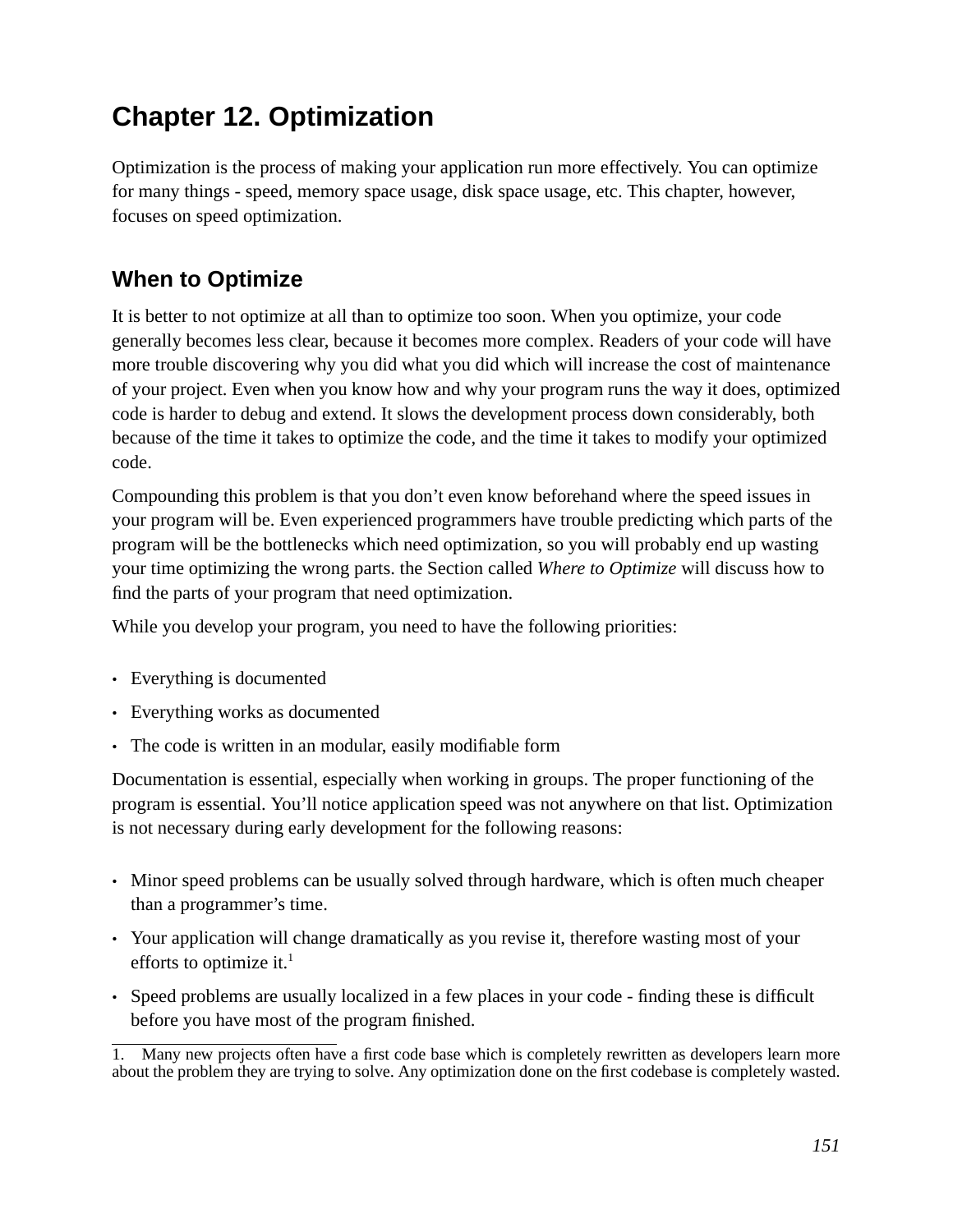### *Chapter 12. Optimization*

Therefore, the time to optimize is toward the end of development, when you have determined that your correct code actually has performance problems.

In a web-based e-commerce project I was involved in, I focused entirely on correctness. This was much to the dismay of my colleagues, who were worried about the fact that each page took twelve seconds to process before it ever started loading (most web pages process in under a second). However, I was determined to make it the right way first, and put optimization as a last priority. When the code was finally correct after 3 months of work, it took only three days to find and eliminate the bottlenecks, bringing the average processing time under a quarter of a second. By focusing on the correct order, I was able to finish a project that was both correct and efficient.

# <span id="page-157-0"></span>**Where to Optimize**

Once you have determined that you have a performance issue you need to determine where in the code the problems occur. You can do this by running a *profiler*. A profiler is a program that will let you run your program, and it will tell you how much time is spent in each function, and how many times they are run. gprof is the standard GNU/Linux profiling tool, but a discussion of using profilers is outside the scope of this text. After running a profiler, you can determine which functions are called the most or have the most time spent in them. These are the ones you should focus your optimization efforts on.

If a program only spends 1% of its time in a given function, then no matter how much you speed it up you will only achieve a *maximum* of a 1% overall speed improvement. However, if a program spends 20% of its time in a given function, then even minor improvements to that functions speed will be noticeable. Therefore, profiling gives you the information you need to make good choices about where to spend your programming time.

In order to optimize functions, you need to understand in what ways they are being called and used. The more you know about how and when a function is called, the better position you will be in to optimize it appropriately.

There are two main categories of optimization - local optimizations and global optimizations. Local optimizations consist of optimizations that are either hardware specific - such as the fastest way to perform a given computation - or program-specific - such as making a specific piece of code perform the best for the most often-occuring case. Global optimization consist of optimizations which are structural. For example, if you were trying to find the best way for three people in different cities to meet in St. Louis, a local optimization would be finding a better road to get there, while a global optimization would be to decide to teleconference instead of meeting in person. Global optimization often involves restructuring code to avoid performance problems, rather than trying to find the best way through them.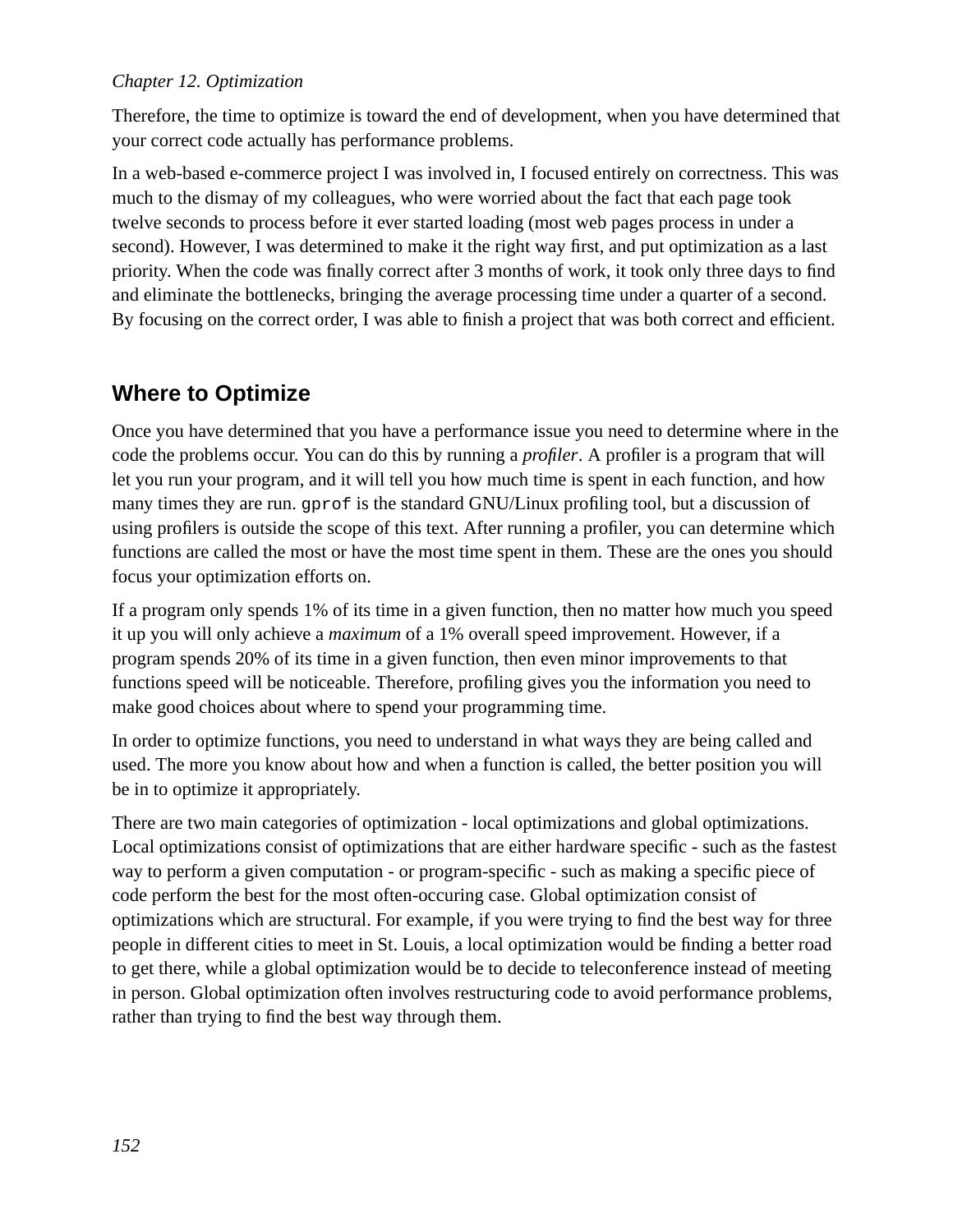# **Local Optimizations**

The following are some well-known methods of optimizing pieces of code. When using high level languages, some of these may be done automatically by your compiler's optimizer.

#### Precomputing Calculations

Sometimes a function has a limitted number of possible inputs and outputs. In fact, it may be so few that you can actually precompute all of the possible answers beforehand, and simply look up the answer when the function is called. This takes up some space since you have to store all of the answers, but for small sets of data this works out really well, especially if the computation normally takes a long time.

#### Remembering Calculation Results

This is similar to the previous method, but instead of computing results beforehand, the result of each calculation requested is stored. This way when the function starts, if the result has been computed before it will simply return the previous answer, otherwise it will do the full computation and store the result for later lookup. This has the advantage of requiring less storage space because you aren't precomputing all results. This is sometimes termed *caching* or *memoizing*.

#### Locality of Reference

*Locality of reference* is a term for where in memory the data items you are accessing are. With virtual memory, you may access pages of memory which are stored on disk. In such a case, the operating system has to load that memory page from disk, and unload others to disk. Let's say, for instance, that the operating system will allow you to have 20k of memory in physical memory and forces the rest of it to be on disk, and your application uses 60k of memory. Let's say your program has to do 5 operations on each piece of data. If it does one operation on every piece of data, and then goes through and does the next operation on each piece of data, eventually every page of data will be loaded and unloaded from the disk 5 times. Instead, if you did all 5 operations on a given data item, you only have to load each page from disk once. When you bundle as many operations on data that is physically close to each other in memory, then you are taking advantage of locality of reference. In addition, processors usually store some data on-chip in a cache. If you keep all of your operations within a small area of physical memory, you can bypass even main memory and only use the chips ultra-fast cache memory. This is all done for you - all you have to do is to try to operate on small sections of memory at a time, rather than bouncing all over the place in memory.

#### Register Usage

Registers are the fastest memory locations on the computer. When you access memory, the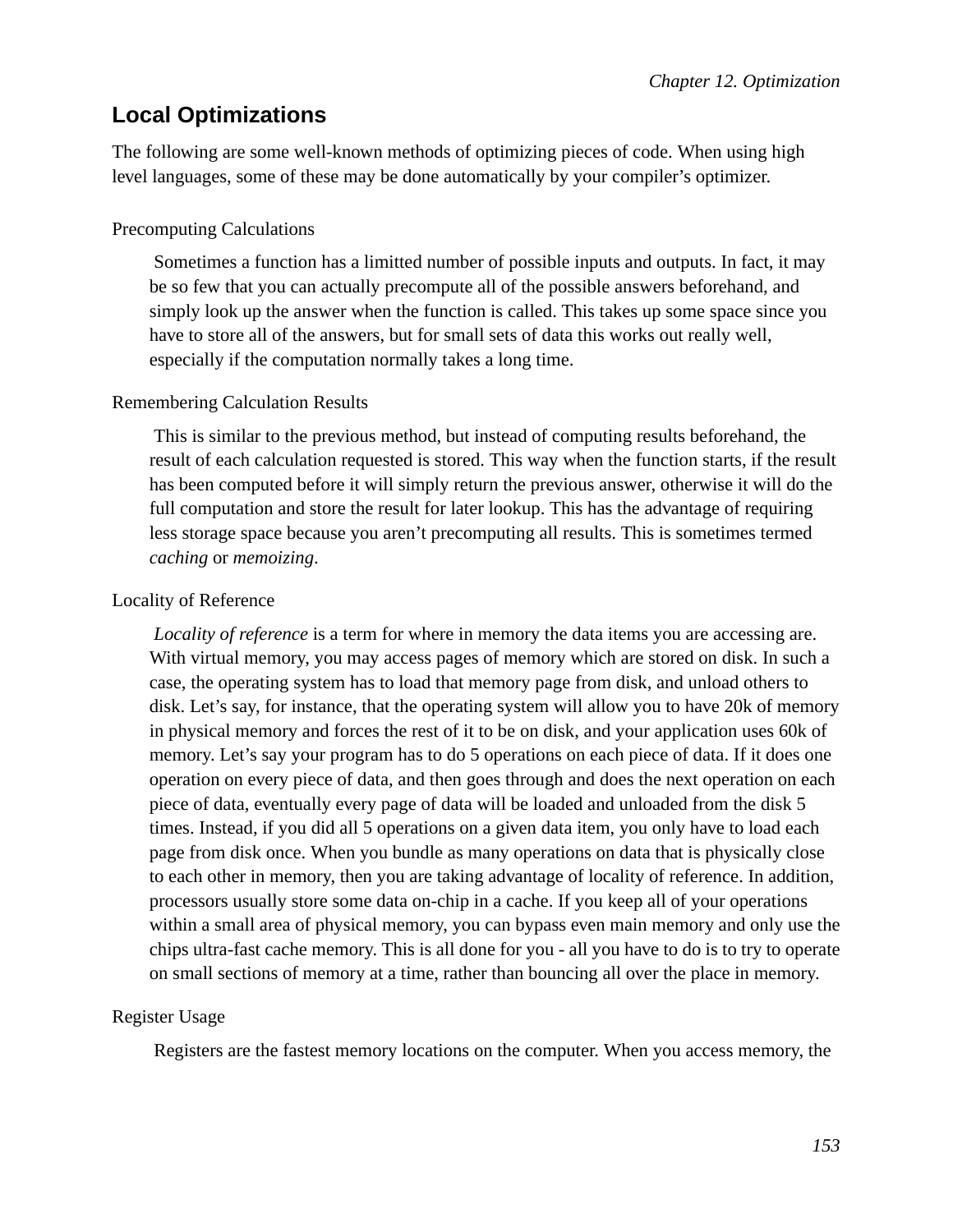#### *Chapter 12. Optimization*

processor has to wait while it is loaded from the memory bus. However, registers are located on the processor itself, so access is extremely fast. Therefore making wise usage of registers is extremely important. If you have few enough data items you are working with, try to store them all in registers. In high level languages, you do not always have this option - the compiler decides what goes in registers and what doesn't.

#### Inline Functions

Functions are great from the point of view of program management - they make it easy to break up your program into independent, understandable, and reuseable parts. However, function calls do involve the overhead of pushing arguments onto the stack and doing the jumps (remember locality of reference - your code may be swapped out on disk instead of in memory). For high level languages, it's often impossible for compilers to do optimizations across function-call boundaries. However, some languages support inline functions or function macros. These functions look, smell, taste, and act like real functions, except the compiler has the option to simply plug the code in exactly where it was called. This makes the program faster, but it also increases the size of the code. There are also many functions, like recursive functions, which cannot be inlined because they call themselves either directly or indirectly.

#### Optimized Instructions

Often times there are multiple assembly language instructions which accomplish the same purpose. A skilled assembly language programmer knows which instructions are the fastest. However, this can change from processor to processor. For more information on this topic, you need to see the user's manual that is provided for the specific chip you are using. As an example, let's look at the process of loading the number 0 into a register. On most processors, doing a **movl \$0, %eax** is not the quickest way. The quickest way is to exclusive-or the register with itself, **xorl %eax**, **%eax**. This is because it only has to access the register, and doesn't have to transfer any data. For users of high-level languages, the compiler handles this kind of optimizations for you. For assembly-language programmers, you need to know your processor well.

#### Addressing Modes

Different addressing modes work at different speeds. The fastest are the immediate and register addressing modes. Direct is the next fastest, indirect is next, and base-pointer and indexed indirect are the slowest. Try to use the faster addressing modes, when possible. One interesting consequence of this is that when you have a structured piece of memory that you are accessing using base-pointer addressing, the first element can be accessed the quickest. Since it's offset is 0, you can access it using indirect addressing instead of base-pointer addressing, which makes it faster.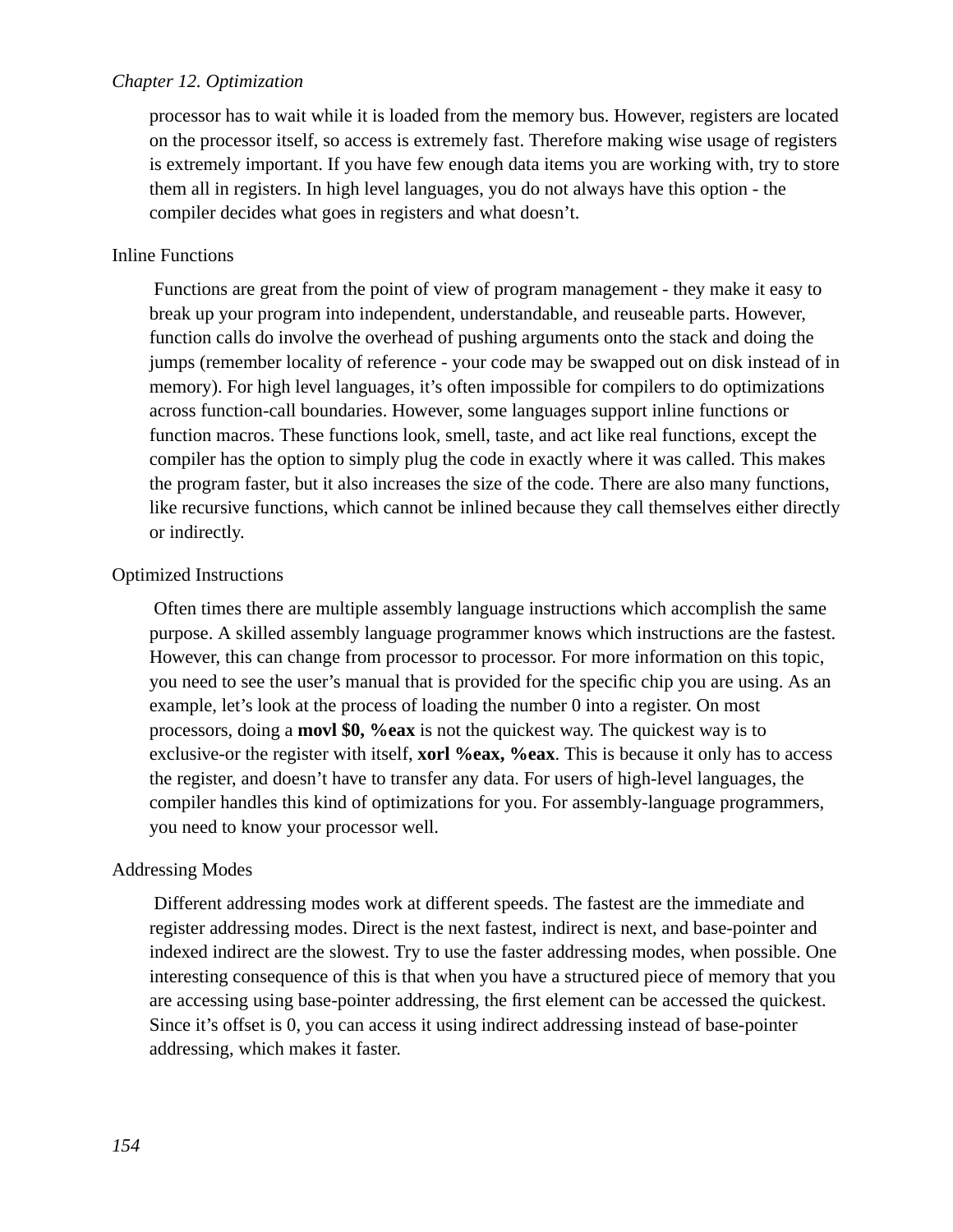Data Alignment

Some processors can access data on word-aligned memory boundaries (i.e. - addresses divisible by the word size) faster than non-aligned data. So, when setting up structures in memory, it is best to keep it word-aligned. Some non-x86 processors, in fact, cannot access non-aligned data in some modes.

These are just a smattering of examples of the kinds of local optimizations possible. However, remember that the maintainability and readability of code is much more important except under extreme circumstances.

# **Global Optimization**

Global optimization has two goals. The first one is to put your code in a form where it is easy to do local optimiztions. For example, if you have a large procedure that performs several slow, complex calculations, you might see if you can break parts of that procedure into their own functions where the values can be precomputed or memoized.

Stateless functions (functions that only operate on the parameters that were passed to them - i.e. no globals or system calls) are the easiest type of functions to optimize in a computer. The more stateless parts of your program you have, the more opportunities you have to optimize. In the e-commerce situation I wrote about above, the computer had to find all of the associated parts for specific inventory items. This required about 12 database calls, and in the worst case took about 20 seconds. However, the goal of this program was to be interactive, and a long wait would destroy that goal. However, I knew that these inventory configurations do not change. Therefore, I converted the database calls into their own functions, which were stateless. I was then able to memoize the functions. At the beginning of each day, the function results were cleared in case anyone had changed them, and several inventory items were automatically preloaded. From then on during the day, the first time someone accessed an inventory item, it would take the 20 seconds it did beforehand, but afterwards it would take less than a second, because the database results had been memoized.

Global optimization usually often involves achieving the following properties in your functions:

#### Parallelization

Parallelization means that your algorithm can effectively be split among multiple processes. For example, pregnancy is not very parallelizable because no matter how many women you have, it still takes nine months. However, building a car is parallelizable because you can have one worker working on the engine while another one is working on the interior. Usually, applications have a limit to how parallelizable they are. The more parallelizable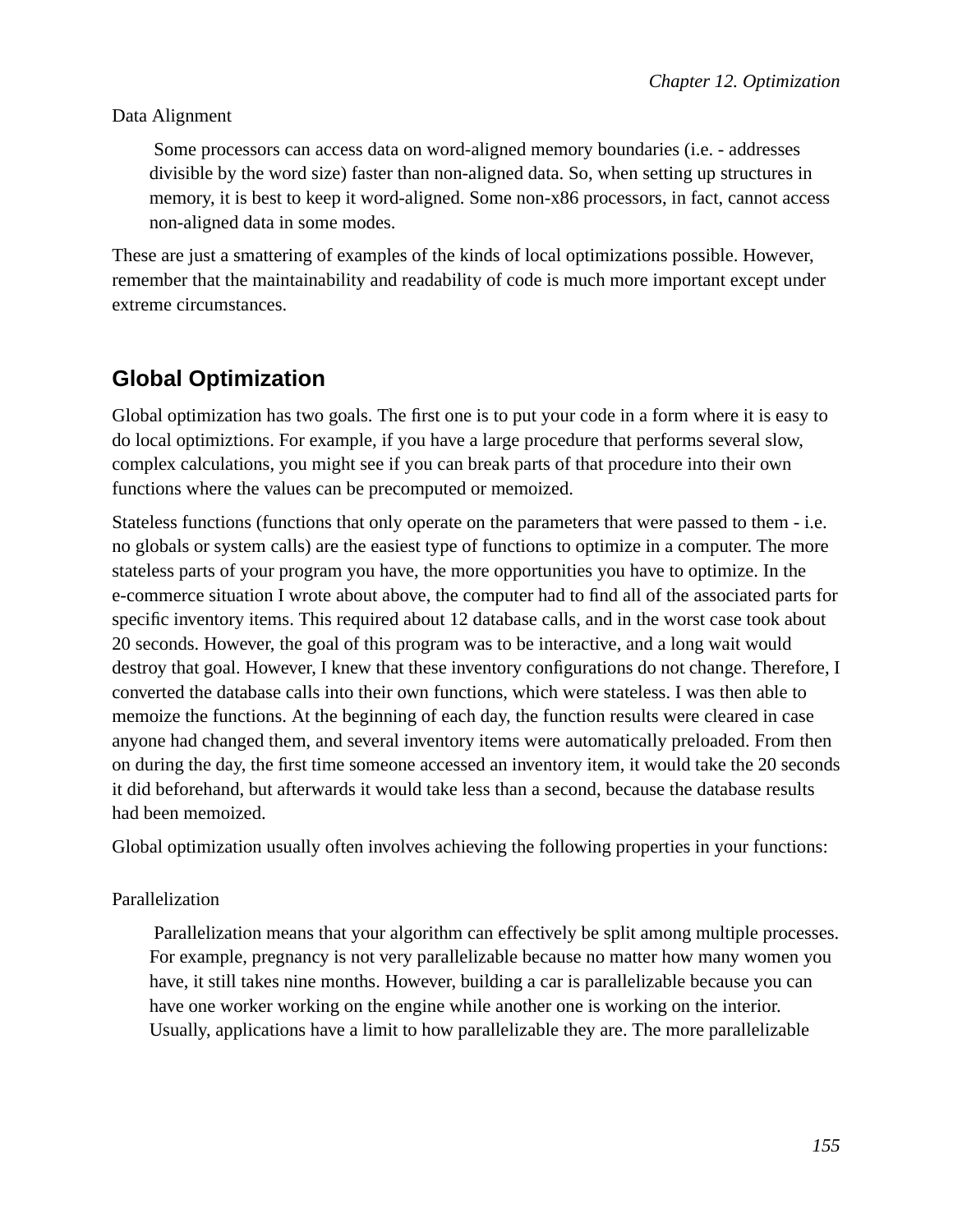#### *Chapter 12. Optimization*

your application is, the better it can take advantage of multiprocessor and clustered computer configurations.

#### Statelessness

As we've discussed, stateless functions and programs are those that rely entirely on the data explicitly passed to them for functioning. Most processes are not entirely stateless, but they can be within limits. In my e-commerce example, the function wasn't entirely stateless, but it was within the confines of a single day. Therefore, I optimized it as if it were a stateless function, but made allowances for changes at night. Two great benefits resulting from statelessness is that most stateless functions are parallelizable and often benefit from memoization.

Global optimization takes quite a bit of practice to know what works and what doesn't. Deciding how to tackle optimization problems in code involves looking at all the issues, and knowing that fixing some issues may cause others.

### **Review**

### **Know the Concepts**

- At what level of importance is optimization compared to the other priorities in programming?
- What is the difference between local and global optimizations?
- Name some types of local optimizations.
- How do you determine what parts of your program need optimization?
- At what level of importance is optimization compared to the other priorities in programming? Why do you think I repeated that question?

### **Use the Concepts**

• Go back through each program in this book and try to make optimizations according to the procedures outlined in this chapter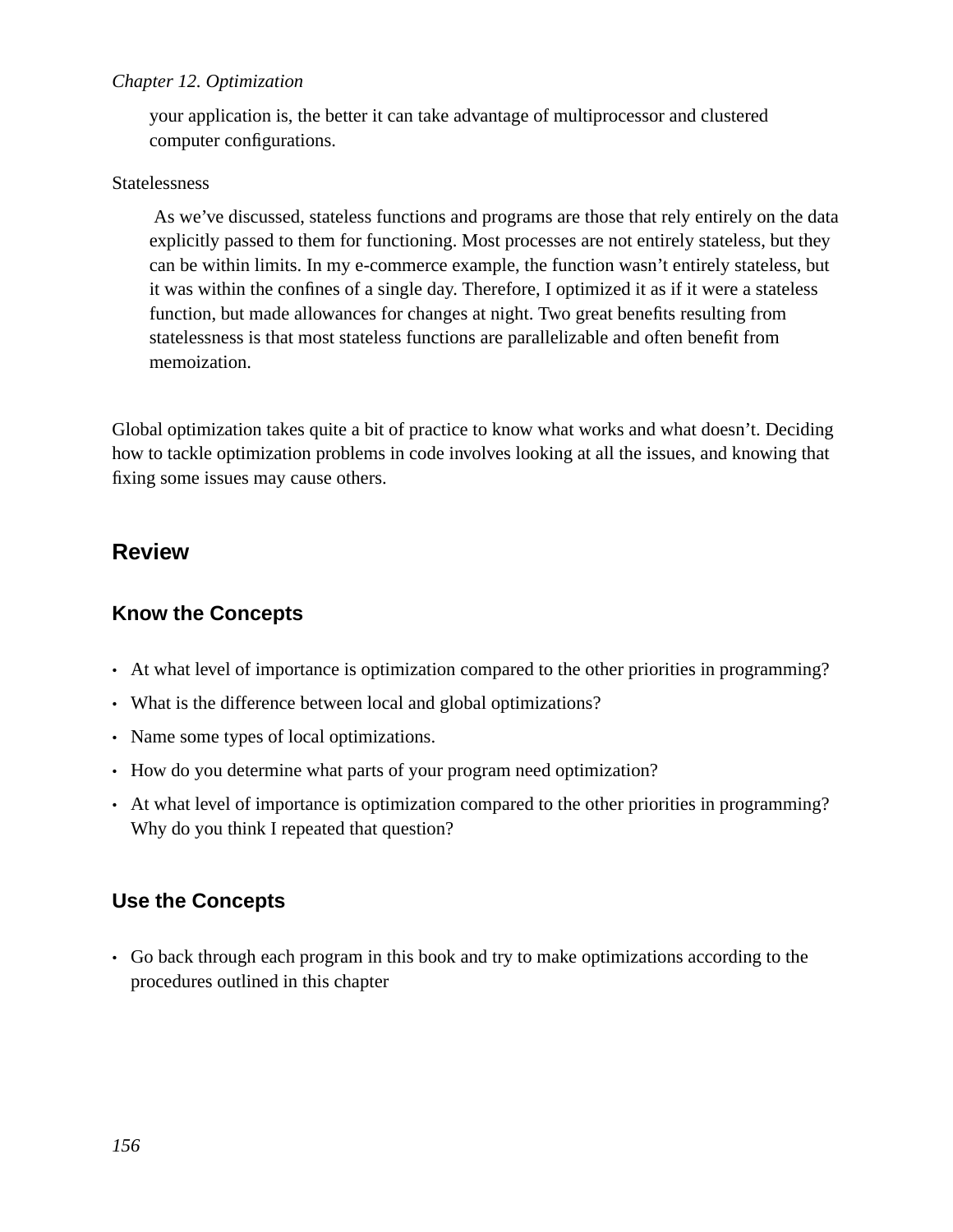• Pick a program from the previous exercise and try to calculate the performance impact on your code under specific inputs.<sup>2</sup>

## **Going Further**

- Find an open-source program that you find particularly fast. Contact one of the developers and ask about what kinds of optimizations they performed to improve the speed.
- Find an open-source program that you find particularly slow, and try to imagine the reasons for the slowness. Then, download the code and try to profile it using gprof or similar tool. Find where the code is spending the majority of the time and try to optimize it. Was the reason for the slowness different than you imagined?
- Has the compiler eliminated the need for local optimizations? Why or why not?
- What kind of problems might a compiler run in to if it tried to optimize code across function call boundaries?

<sup>2.</sup> Since these programs are usually short enough not to have noticeable performance problems, looping through the program thousands of times will exaggerate the time it takes to run enough to make calculations.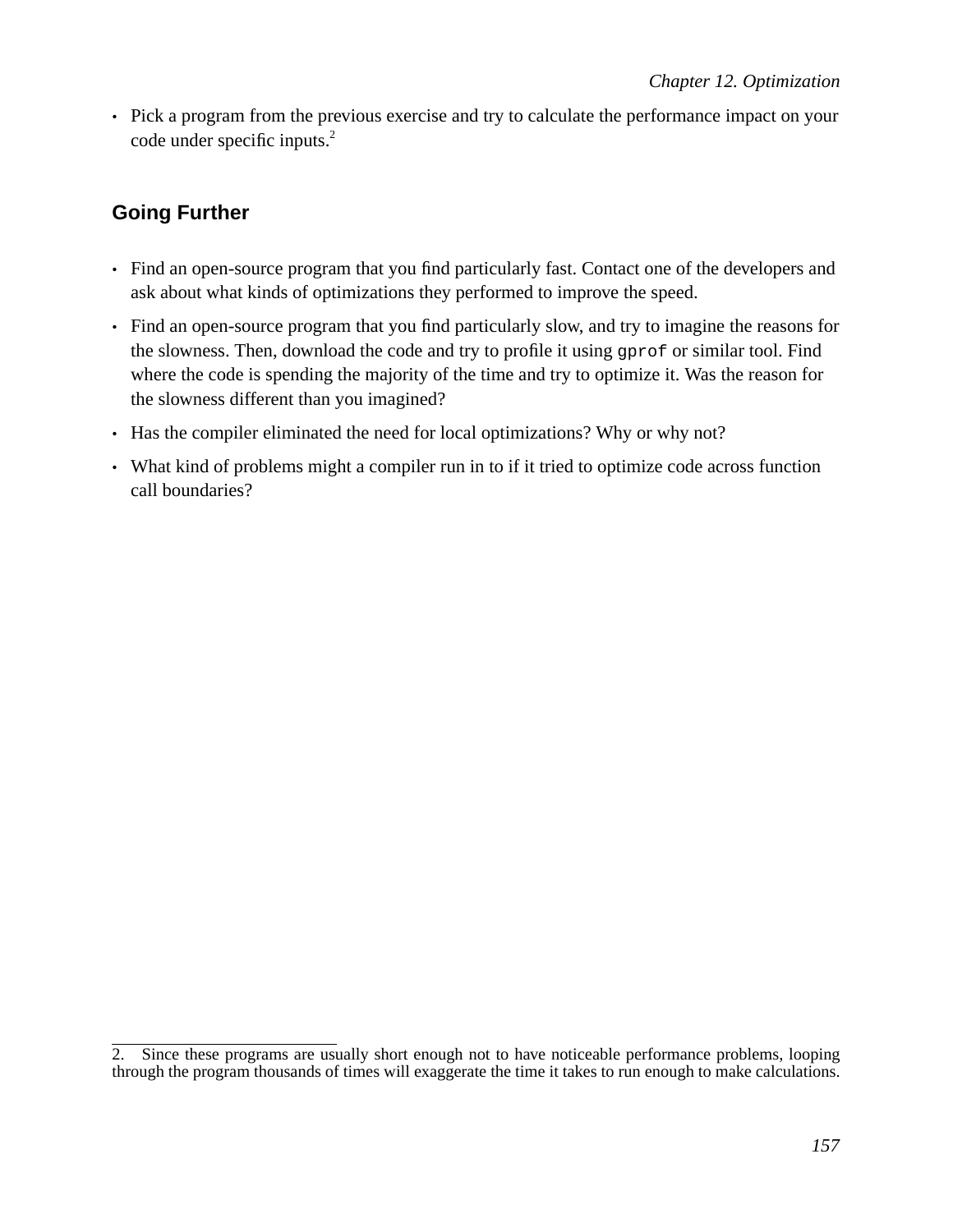*Chapter 12. Optimization*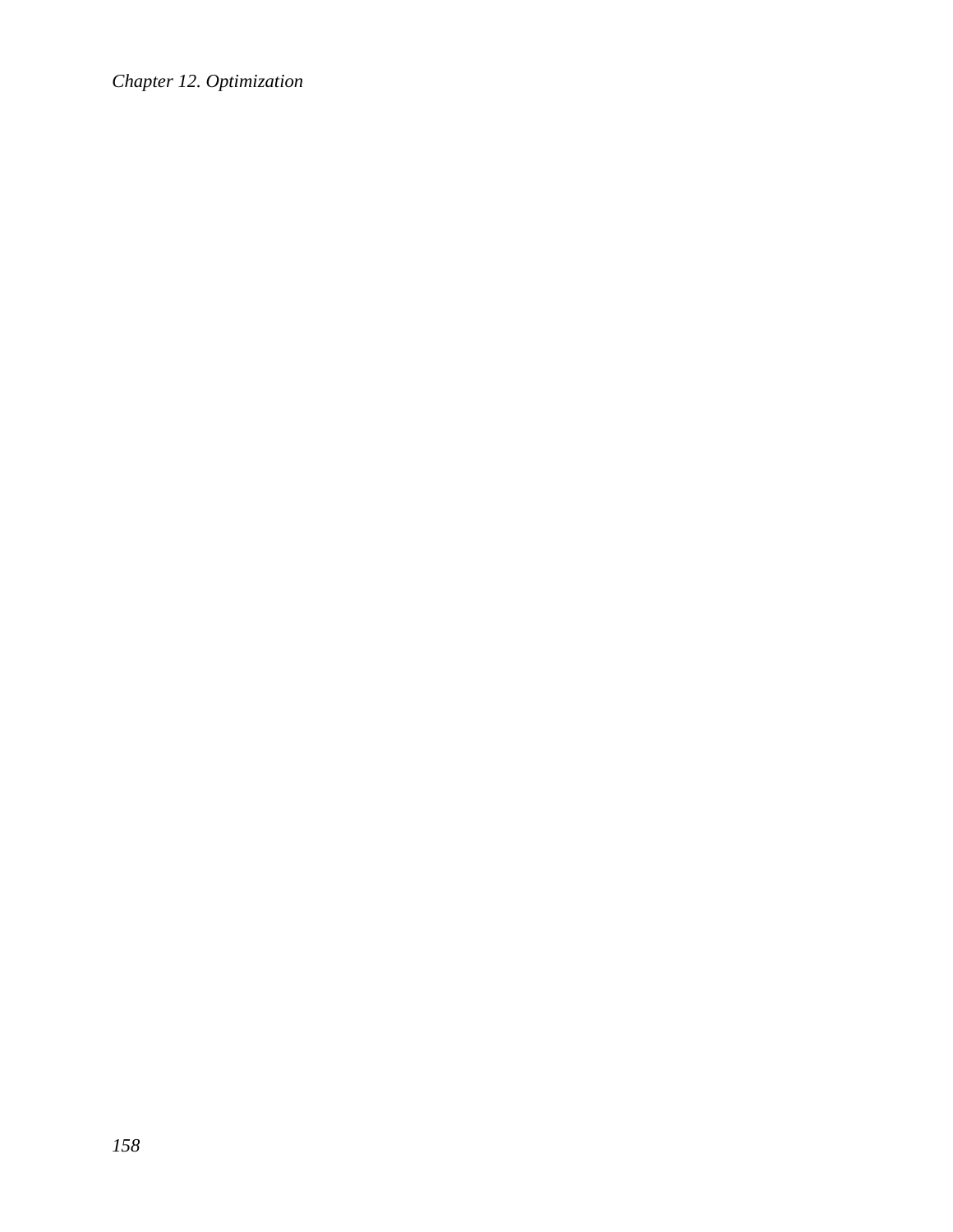# **Chapter 13. Moving On from Here**

Congratulations on getting this far. You should now have a basis for understanding the issues involved in many areas of programming. Even if you never use assembly language again, you have gained a valuable perspective and mental framework for understanding the rest of computer science.

There are essentially three methods to learn to program:

- From the Bottom Up This is how this book teaches. It starts with low-level programming, and works toward more generalized teaching.
- From the Top Down This is the opposite direction. This focuses on what you want to do with the computer, and teaches you how to break it down more and more until you get to the low levels.
- From the Middle This is characterized by books which teach a specific programming language or API. These are not as concerned with concepts as they are with specifics.

Different people like different approaches, but a good programmer takes all of them into account. The bottom-up approaches help you understand the machine aspects, the top-down approaches help you understand the problem-area aspects, and the middle approaches help you with practical questions and answers. To leave any of these aspects out would be a mistake.

Computer Programming is a vast subject. As a programmer, you will need to be prepared to be constantly learning and pushing your limits. These books will help you do that. They not only teach their subjects, but also teach various ways and methods of *thinking*. As Alan Perlis said, "A language that doesn't affect the way you think about programming is not worth knowing" (http://www.cs.yale.edu/homes/perlis-alan/quotes.html). If you are constantly looking for new and better ways of doing and thinking, you will make a successful programmer. If you do not seek to enhance yourself, "A little sleep, a little slumber, a little folding of the hands to rest - and poverty will come on you like a bandit and scarcity like an armed man." (Proverbs 24:33-34 NIV). Perhaps not quite that severe, but still, it's best to always be learning.

These books were selected because of their content and the amount of respect they have in the computer science world. Each of them brings something unique. There are many books here. The best way to start would be to look through online reviews of several of the books, and find a starting point that interests you.

# **From the Bottom Up**

This list is in the best reading order I could find. It's not necessarily easiest to hardest, but based on subject matter.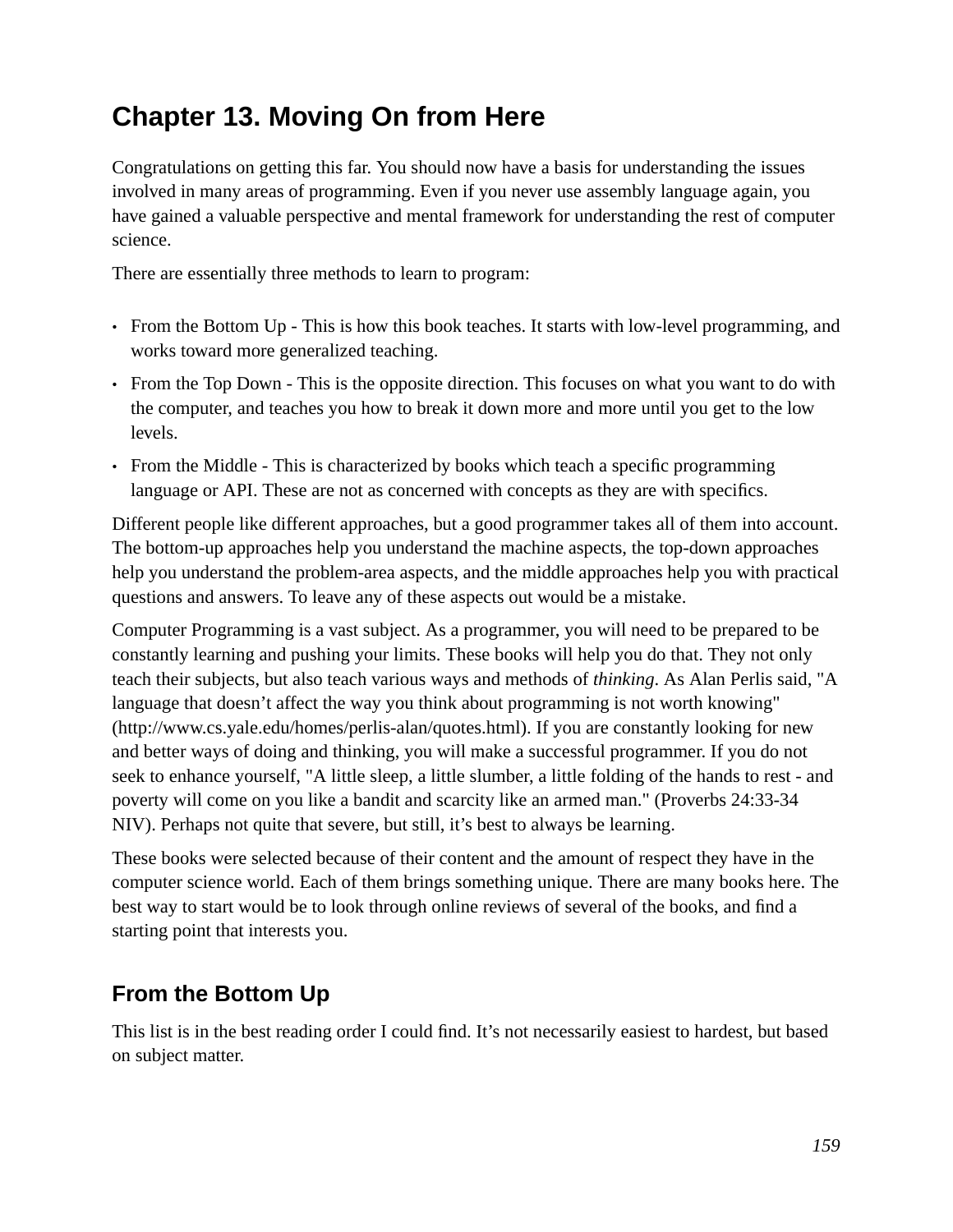#### *Chapter 13. Moving On from Here*

- *Programming from the Ground Up* by Jonathan Bartlett
- *Introduction to Algorithms* by Thomas H. Cormen, Charles E. Leiserson, and Ronald L. Rivest
- *The Art of Computer Programming* by Donald Knuth (3 volume set volume 1 is the most important)
- *Programming Languages* by Samuel N. Kamin
- *Modern Operating Systems* by Andrew Tanenbaum
- *Linkers and Loaders* by John Levine
- *Computer Organization and Design: The Hardware/Software Interface* by David Patterson and John Hennessy

# **From the Top Down**

These books are arranged from the simplest to the hardest. However, they can be read in any order you feel comfortable with.

- *How to Design Programs* by Matthias Felleisen, Robert Bruce Findler, Matthew Flatt, and Shiram Krishnamurthi, available online at http://www.htdp.org/
- *Simply Scheme: An Introduction to Computer Science* by Brian Harvey and Matthew Wright
- *How to Think Like a Computer Scientist: Learning with Python* by Allen Downey, Jeff Elkner, and Chris Meyers, available online at http://www.greenteapress.com/thinkpython/
- *Structure and Interpretation of Computer Programs* by Harold Abelson and Gerald Jay Sussman with Julie Sussman, available online at http://mitpress.mit.edu/sicp/
- *Design Patterns* by Erich Gamma, Richard Helm, Ralph Johnson, and John Vlissides
- *What not How: The Rules Approach to Application Development* by Chris Date
- *The Algorithm Design Manual* by Steve Skiena
- *Programming Language Pragmatics* by Michael Scott
- *Essentials of Programming Languages* by Daniel P. Friedman, Mitchell Wand, and Christopher T. Haynes

## **From the Middle Out**

Each of these is the best book on its subject. If you need to know these languages, these will tell you all you need to know.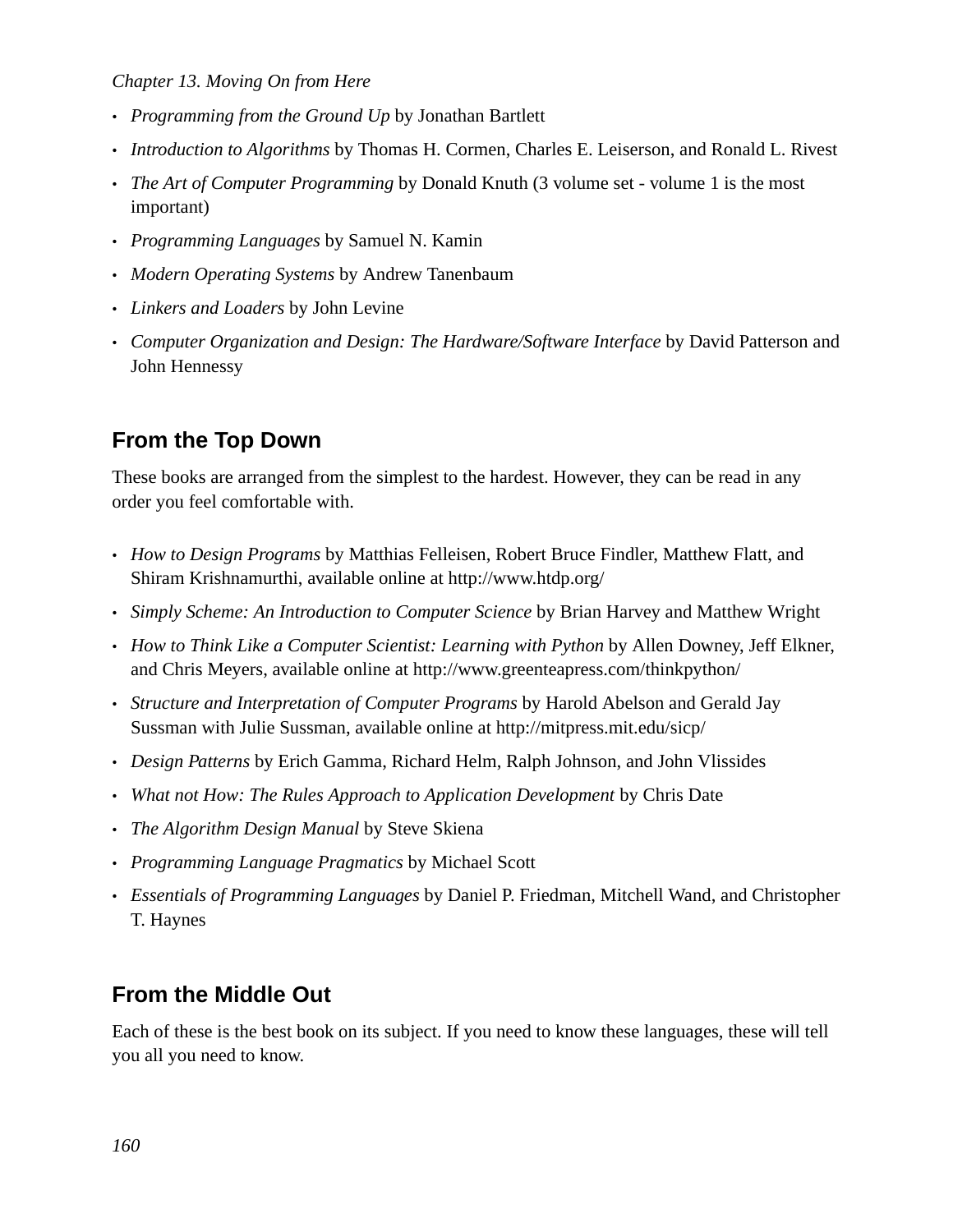- *Programming Perl* by Larry Wall, Tom Christiansen, and Jon Orwant
- *Common LISP: The Language* by Guy R. Steele
- *ANSI Common LISP* by Paul Graham
- *The C Programming Language* by Brian W. Kernighan and Dennis M. Ritchie
- *The Waite Group's C Primer Plus* by Stephen Prata
- *The C++ Programming Language* by Bjarne Stroustrup
- *Thinking in Java* by Bruce Eckel, available online at http://www.mindview.net/Books/TIJ/
- *The Scheme Programming Language* by Kent Dybvig
- *Linux Assembly Language Programming* by Bob Neveln

# **Specialized Topics**

These books are the best books that cover their topic. They are thorough and authoritative. To get a broad base of knowledge, you should read several outside of the areas you normally program in.

- Practical Programming *Programming Pearls* and *More Programming Pearls* by Jon Louis Bentley
- Databases *Understanding Relational Databases* by Fabian Pascal
- Project Management *The Mythical Man-Month* by Fred P. Brooks
- UNIX Programming *The Art of UNIX Programming* by Eric S. Raymond, available online at http://www.catb.org/~esr/writings/taoup/
- UNIX Programming *Advanced Programming in the UNIX Environment* by W. Richard Stevens
- Network Programming *UNIX Network Programming* (2 volumes) by W. Richard Stevens
- Generic Programming *Modern C++ Design* by Andrei Alexandrescu
- Compilers *The Art of Compiler Design: Theory and Practice* by Thomas Pittman and James Peters
- Compilers *Advanced Compiler Design and Implementation* by Steven Muchnick
- Development Process *Refactoring: Improving the Design of Existing Code* by Martin Fowler, Kent Beck, John Brant, William Opdyke, and Don Roberts
- Typesetting *Computers and Typesetting* (5 volumes) by Donald Knuth
- Cryptography *Applied Cryptography* by Bruce Schneier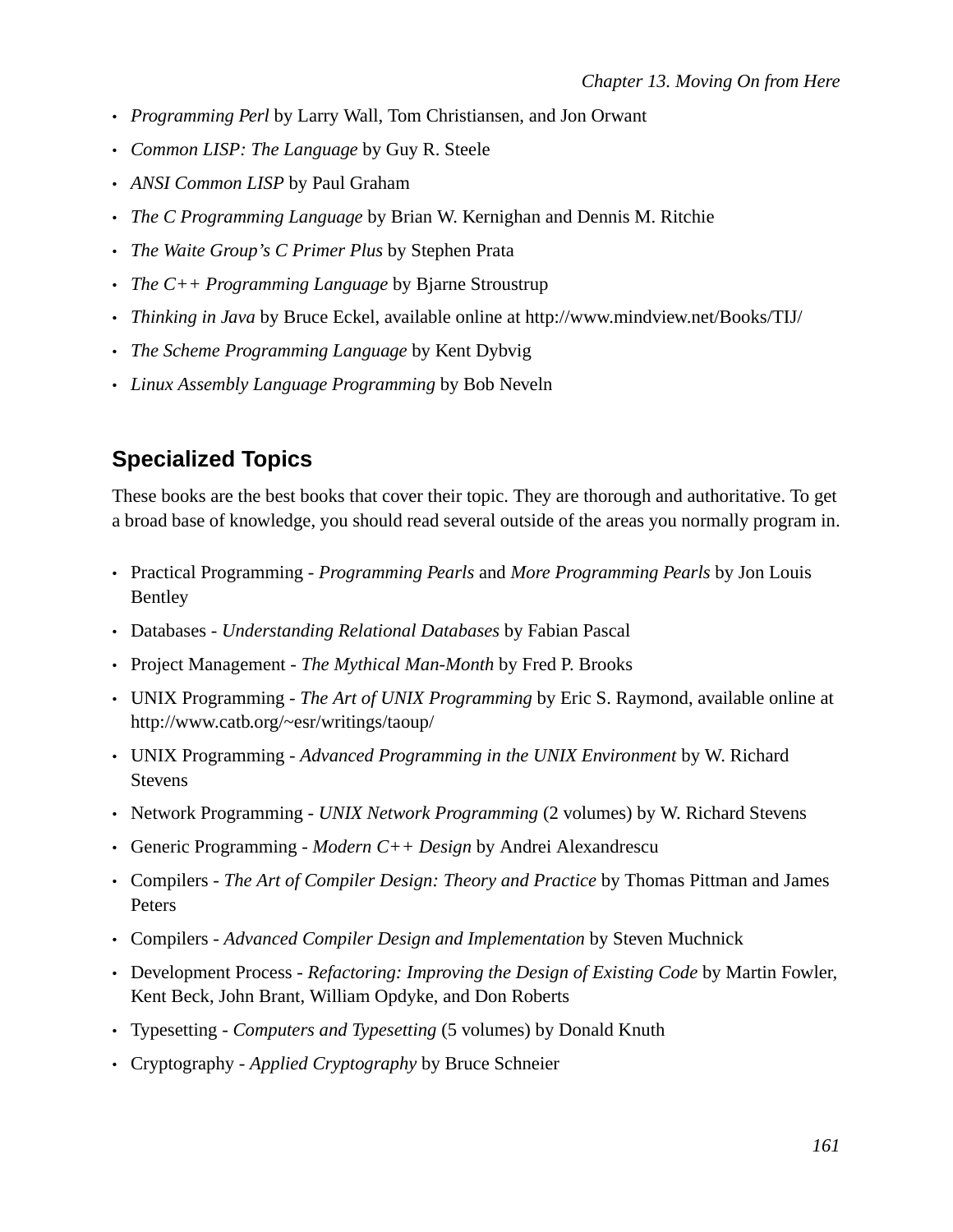### *Chapter 13. Moving On from Here*

- Linux *Professional Linux Programming* by Neil Matthew, Richard Stones, and 14 other people
- Linux Kernel *Linux Device Drivers* by Alessandro Rubini and Jonathan Corbet
- Open Source Programming *The Cathedral and the Bazaar: Musings on Linux and Open Source by an Accidental Revolutionary* by Eric S. Raymond
- Computer Architecture *Computer Architecture: A Quantitative Approach* by David Patterson and John Hennessy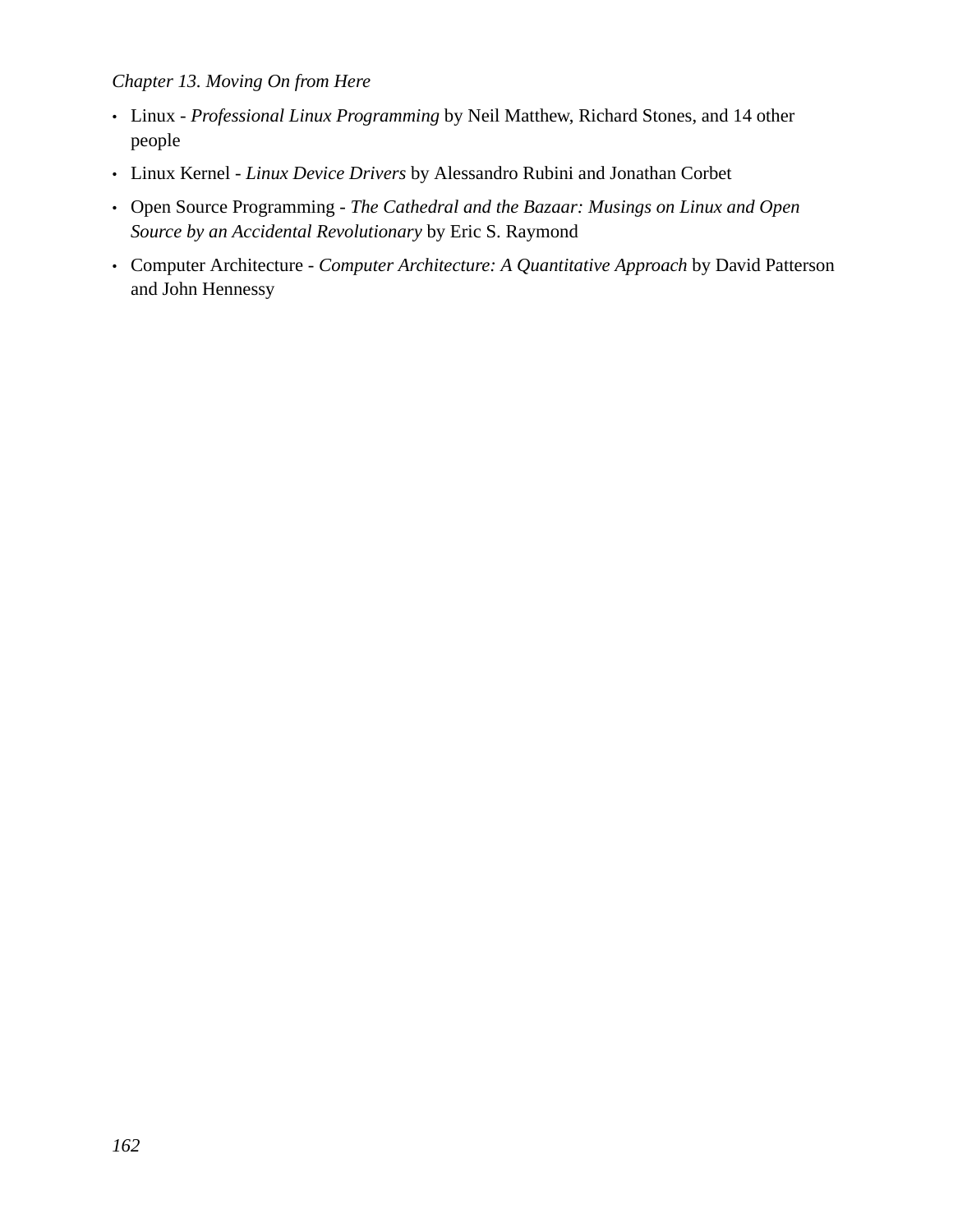# **Appendix A. GUI Programming**

## **Introduction to GUI Programming**

The purpose of this appendix is not to teach you how to do Graphical User Interfaces. It is simply meant to show how writing graphical applications is the same as writing other applications, just using an additional library to handle the graphical parts. As a programmer you need to get used to learning new libraries. Most of your time will be spent passing data from one library to another.

## **The GNOME Libraries**

The GNOME projects is one of several projects to provide a complete desktop to Linux users. The GNOME project includes a panel to hold application launchers and mini-applications called applets, several standard applications to do things such as file management, session management, and configuration, and an API for creating applications which fit in with the way the rest of the system works.

One thing to notice about the GNOME libraries is that they constantly create and give you pointers to large data structures, but you never need to know how they are laid out in memory. All manipulation of the GUI data structures are done entirely through function calls. This is a characteristic of good library design. Libraries change from version to version, and so does the data that each data structure holds. If you had to access and manipulate that data yourself, then when the library is updated you would have to modify your programs to work with the new library, or at least recompile them. When you access the data through functions, the functions take care of knowing where in the structure each piece of data is. The pointers you receive from the library are *opaque* - you don't need to know specifically what the structure they are pointing to looks like, you only need to know the functions that will properly manipulate it. When designing libraries, even for use within only one program, this is a good practice to keep in mind.

This chapter will not go into details about how GNOME works. If you would like to know more, visit the GNOME developer web site at http://developer.gnome.org/. This site contains tutorials, mailing lists, API documentation, and everything else you need to start programming in the GNOME environment.

# **A Simple GNOME Program in Several Languages**

This program will simply show a Window that has a button to quit the application. When that button is clicked it will ask you if you are sure, and if you click yes it will close the application.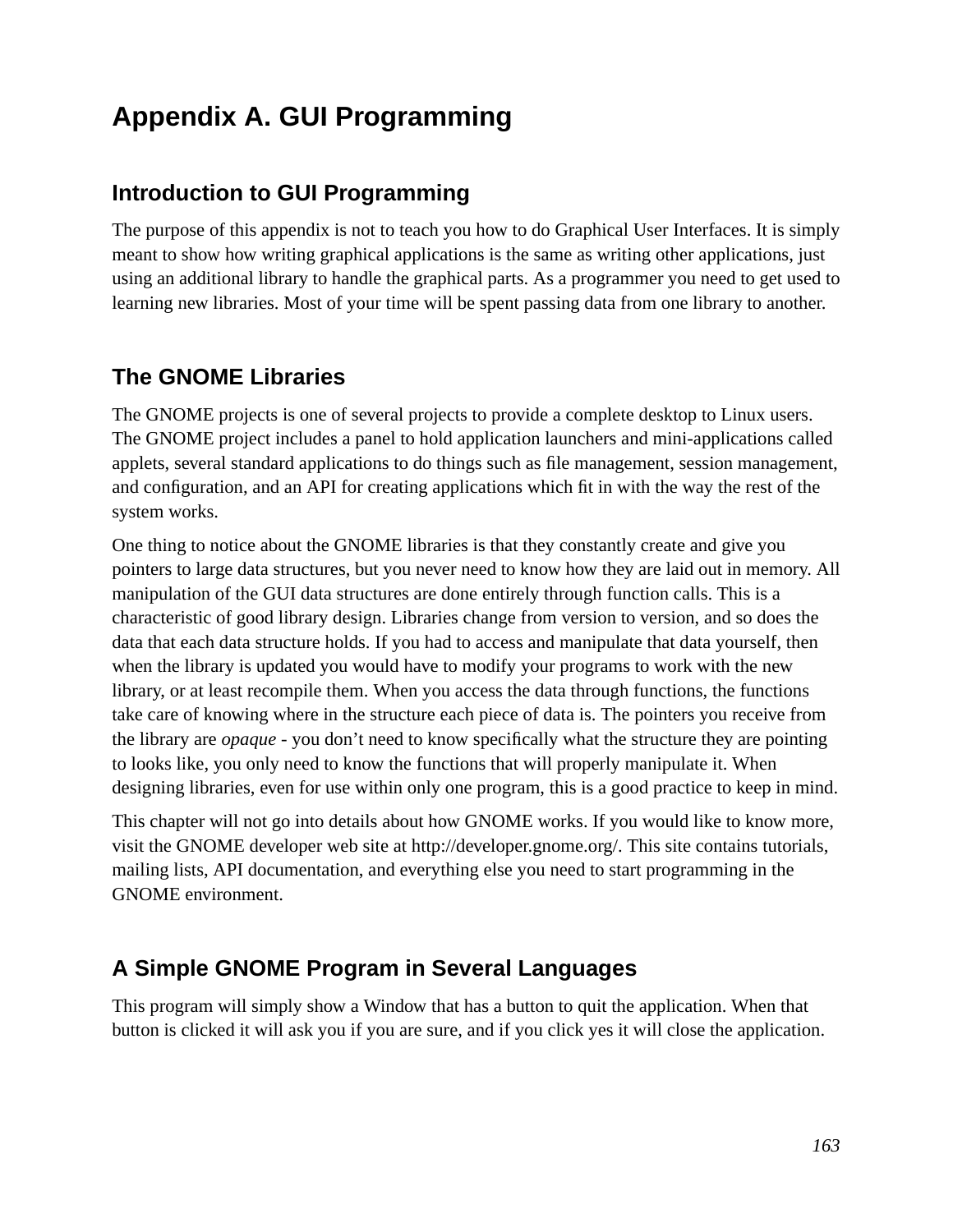#### *Appendix A. GUI Programming*

To run this program, type in the following as gnome-example.s:

```
#PURPOSE: This program is meant to be an example
# of what GUI programs look like written
# with the GNOME libraries
#
#INPUT: The user can only click on the "Quit"
# button or close the window
#
#OUTPUT: The application will close
#
#PROCESS: If the user clicks on the "Quit" button,
# the program will display a dialog asking
# if they are sure. If they click Yes, it
# will close the application. Otherwise
# it will continue running
#
.section .data
###GNOME definitions - These were found in the GNOME
# header files for the C language
# and converted into their assembly
# equivalents
#GNOME Button Names
GNOME_STOCK_BUTTON_YES:
.ascii "Button_Yes\0"
GNOME_STOCK_BUTTON_NO:
.ascii "Button_No\0"
#Gnome MessageBox Types
GNOME_MESSAGE_BOX_QUESTION:
.ascii "question\0"
#Standard definition of NULL
.equ NULL, 0
#GNOME signal definitions
signal_destroy:
.ascii "destroy\0"
signal_delete_event:
.ascii "delete_event\0"
signal_clicked:
```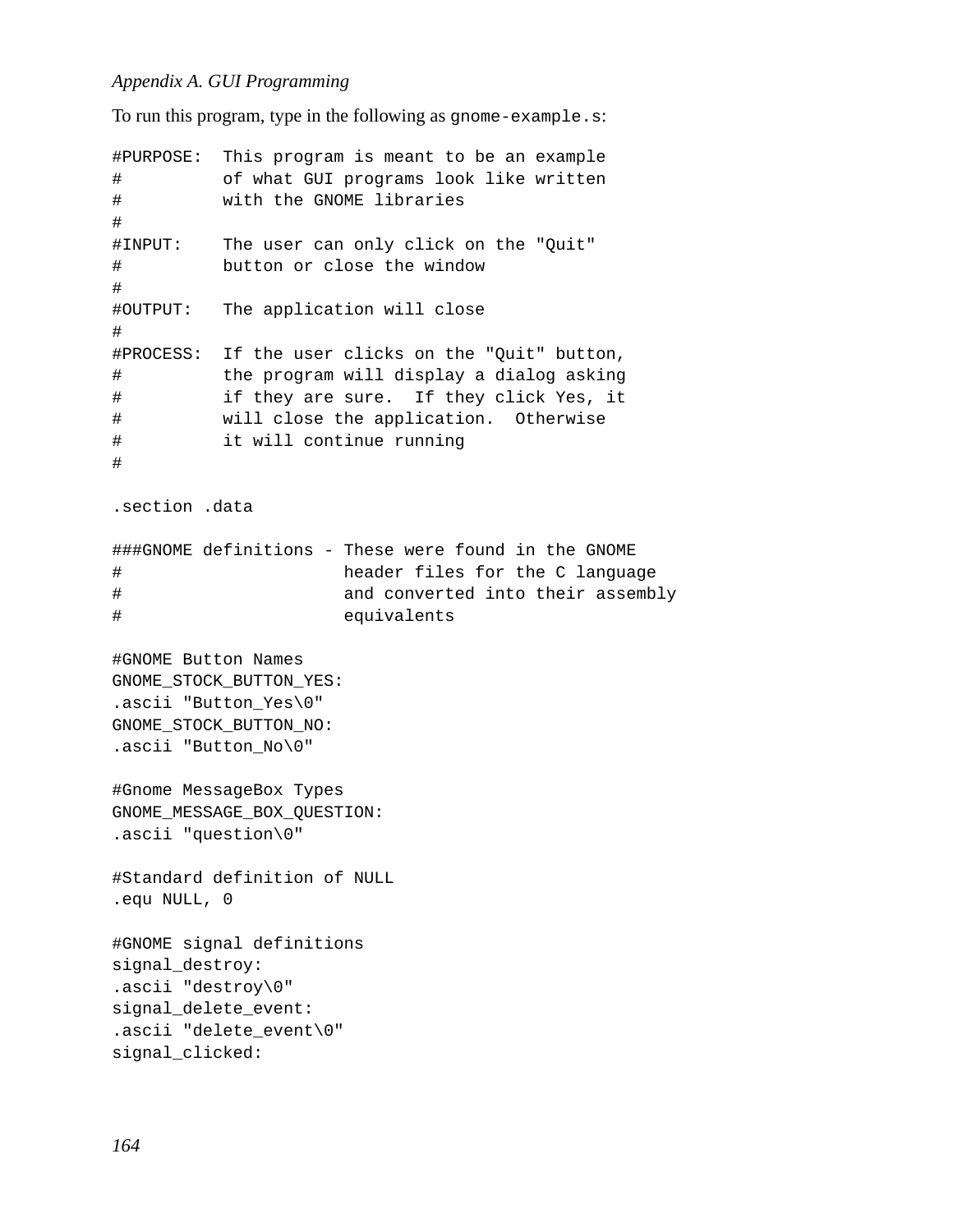```
.ascii "clicked\0"
###Application-specific definitions
#Application information
app_id:
.ascii "gnome-example\0"
app_version:
.ascii "1.000\0"
app_title:
.ascii "Gnome Example Program\0"
#Text for Buttons and windows
button_quit_text:
.ascii "I Want to Quit the GNOME Example Program\0"
quit_question:
.ascii "Are you sure you want to quit?\0"
.section .bss
#Variables to save the created widgets in
.equ WORD_SIZE, 4
.lcomm appPtr, WORD_SIZE
.lcomm btnQuit, WORD_SIZE
.section .text
.globl main
.type main,@function
main:
pushl %ebp
movl %esp, %ebp
#Initialize GNOME libraries
pushl 12(%ebp) #argv
pushl 8(%ebp) #argc
pushl $app_version
pushl $app_id
 call gnome_init
addl $16, %esp #recover the stack
 #Create new application window
 pushl $app_title #Window title
```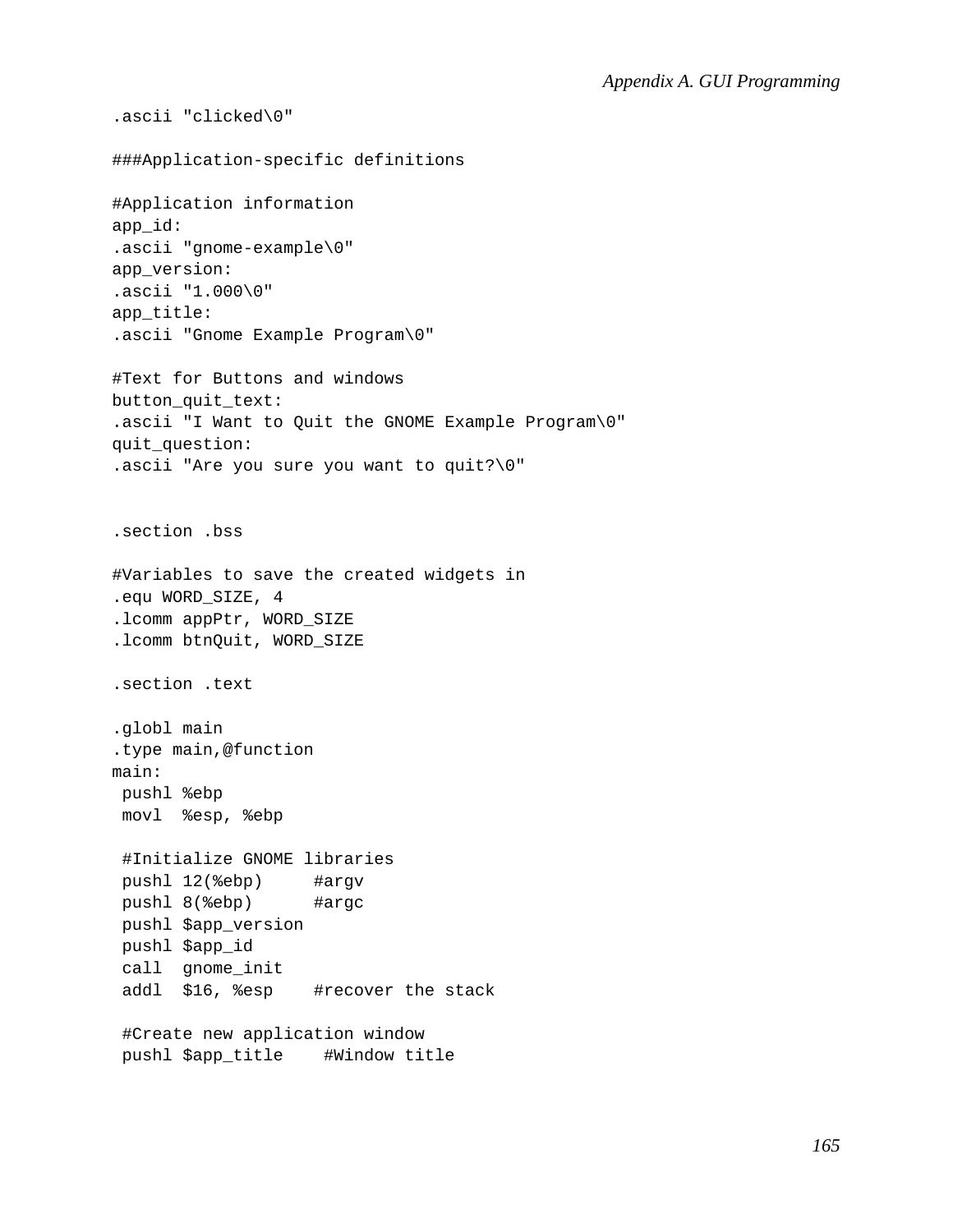*Appendix A. GUI Programming*

pushl \$app\_id #Application ID call gnome\_app\_new addl \$8, %esp #recover the stack movl %eax, appPtr #save the window pointer #Create new button pushl \$button\_quit\_text #button text call qtk button new with label addl \$4, %esp #recover the stack movl %eax, btnQuit #save the button pointer #Make the button show up inside the application window pushl btnQuit pushl appPtr call gnome\_app\_set\_contents addl \$8, %esp #Makes the button show up (only after it's window #shows up, though) pushl btnQuit call qtk widget show addl \$4, %esp #Makes the application window show up pushl appPtr call gtk\_widget\_show addl \$4, %esp #Have GNOME call our delete\_handler function #whenever a "delete" event occurs pushl \$NULL #extra data to pass to our #function (we don't use any) pushl \$delete\_handler #function address to call pushl \$signal\_delete\_event #name of the signal pushl appPtr #widget to listen for events on call gtk\_signal\_connect addl \$16, %esp #recover stack #Have GNOME call our destroy\_handler function #whenever a "destroy" event occurs pushl \$NULL #extra data to pass to our #function (we don't use any) pushl \$destroy\_handler #function address to call pushl \$signal\_destroy #name of the signal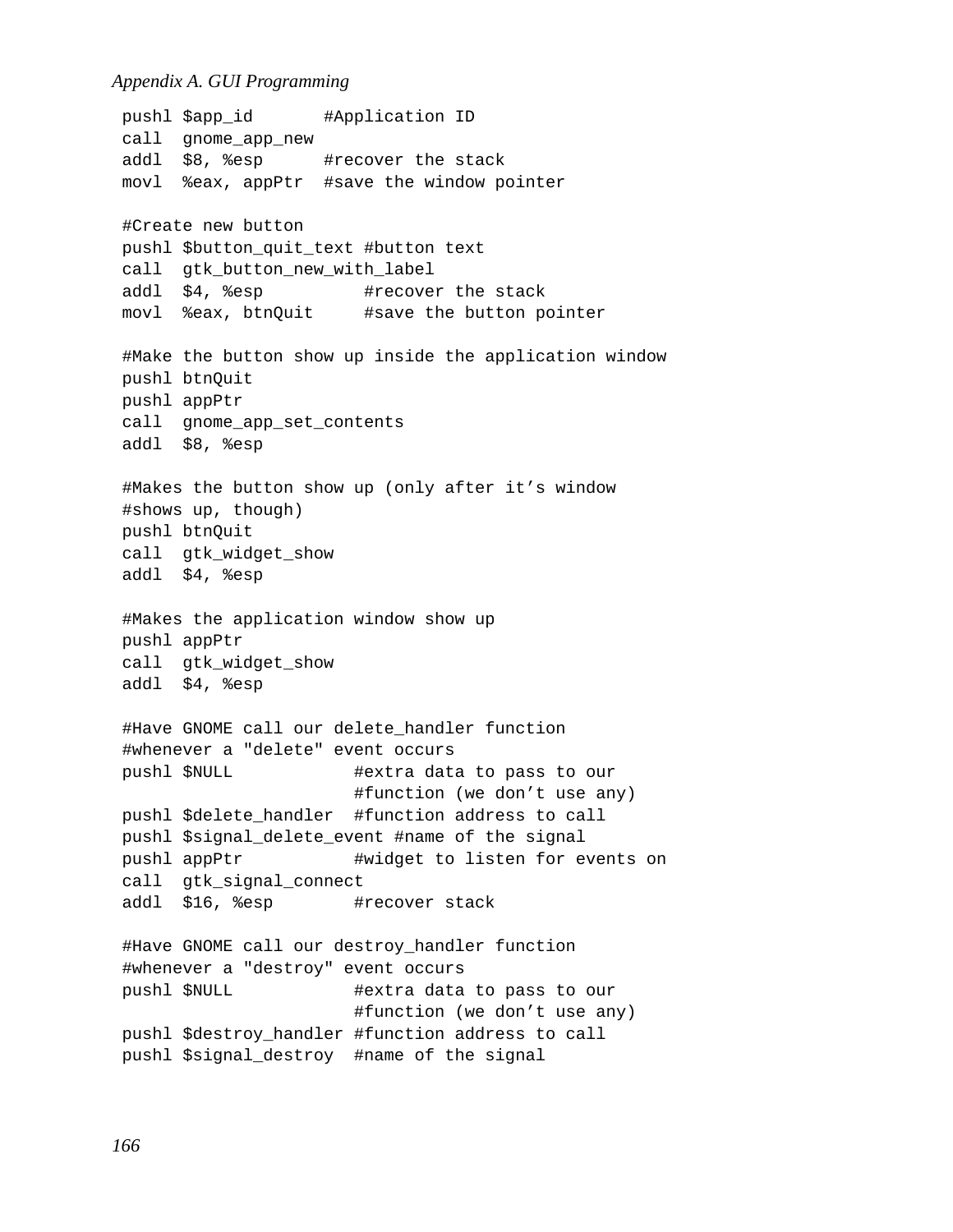pushl appPtr  $#$ widget to listen for events on call gtk\_signal\_connect addl \$16, %esp #recover stack #Have GNOME call our click handler function #whenever a "click" event occurs. Note that #the previous signals were listening on the #application window, while this one is only #listening on the button pushl \$NULL

pushl \$click\_handler pushl \$signal\_clicked pushl btnQuit call gtk\_signal\_connect addl \$16, %esp

#Transfer control to GNOME. Everything that #happens from here out is in reaction to user #events, which call signal handlers. This main #function just sets up the main window and connects #signal handlers, and the signal handlers take #care of the rest call gtk\_main

#After the program is finished, leave movl \$0, %eax leave ret

#A "destroy" event happens when the widget is being #removed. In this case, when the application window #is being removed, we simply want the event loop to #quit destroy\_handler: pushl %ebp movl %esp, %ebp

#This causes gtk to exit it's event loop #as soon as it can. call gtk\_main\_quit

movl \$0, %eax leave ret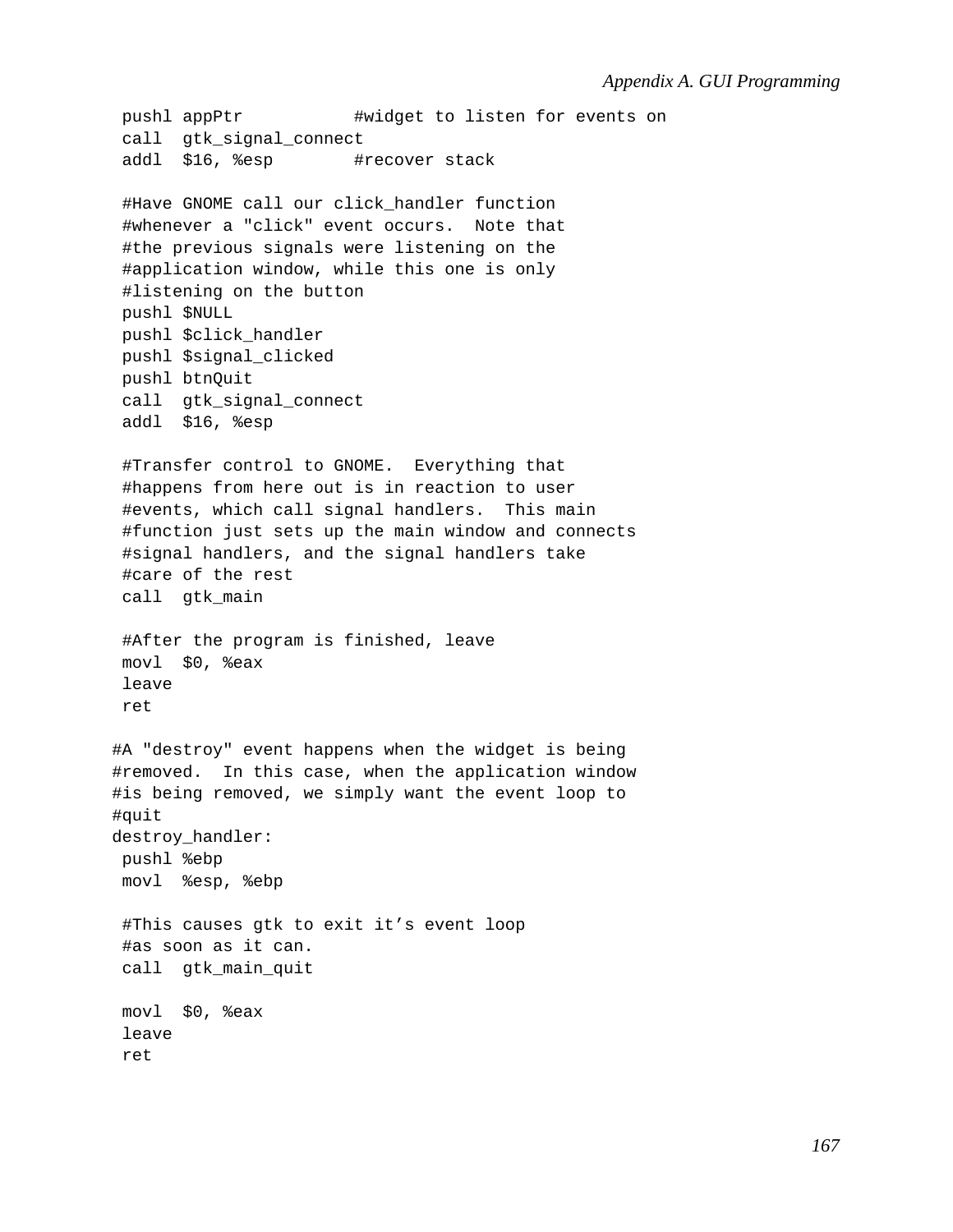#A "delete" event happens when the application window #gets clicked in the "x" that you normally use to #close a window delete handler: movl \$1, %eax ret #A "click" event happens when the widget gets clicked click\_handler: pushl %ebp movl %esp, %ebp #Create the "Are you sure" dialog pushl \$NULL #End of buttons pushl \$GNOME\_STOCK\_BUTTON\_NO #Button 1 pushl \$GNOME\_STOCK\_BUTTON\_YES #Button 0 pushl \$GNOME\_MESSAGE\_BOX\_QUESTION #Dialog type pushl \$quit\_question #Dialog mesasge call gnome\_message\_box\_new addl \$16, %esp #recover stack #%eax now holds the pointer to the dialog window #Setting Modal to 1 prevents any other user #interaction while the dialog is being shown pushl \$1 pushl %eax call gtk\_window\_set\_modal popl %eax addl \$4, %esp #Now we show the dialog pushl %eax call gtk\_widget\_show popl %eax #This sets up all the necessary signal handlers #in order to just show the dialog, close it when #one of the buttons is clicked, and return the #number of the button that the user clicked on. #The button number is based on the order the buttons #were pushed on in the gnome\_message\_box\_new function

pushl %eax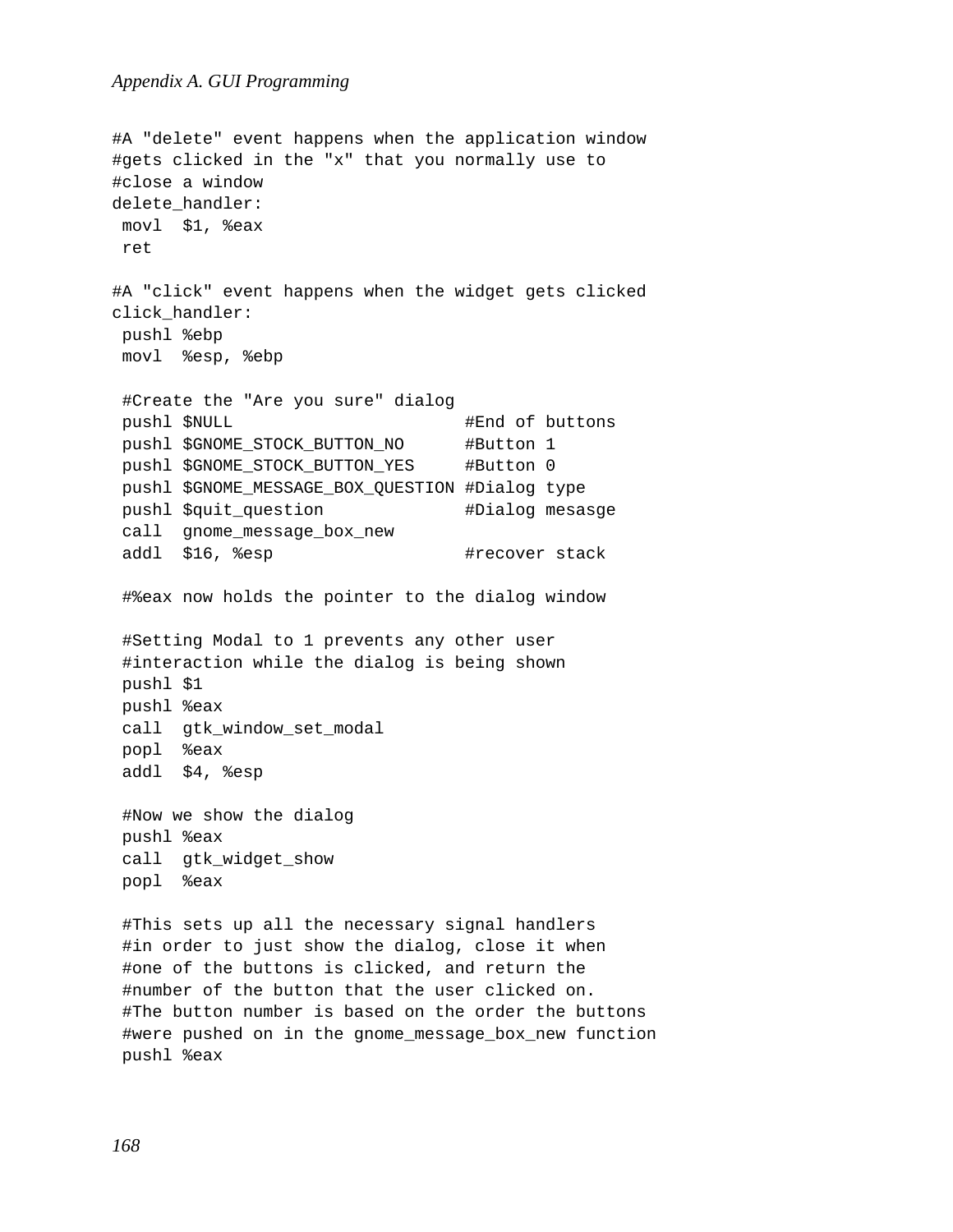```
call gnome_dialog_run_and_close
addl $4, %esp
#Button 0 is the Yes button. If this is the
#button they clicked on, tell GNOME to quit
#it's event loop. Otherwise, do nothing
cmpl $0, %eax
 jne click_handler_end
call gtk_main_quit
click_handler_end:
leave
ret
```
To build this application, execute the following commands:

```
as gnome-example.s -o gnome-example.o
gcc gnome-example.o 'gnome-config --libs gnomeui' -o gnome-example
```
Then type in **./gnome-example** to run it.

This program, like most GUI programs, makes heavy use of passing pointers to functions as parameters. In this program you create widgets with the GNOME functions and then you set up functions to be called when certain events happen. These functions are called *callback* functions. All of the event processing is handled by the function gtk\_main, so you don't have to worry about how the events are being processed. All you have to do is have callbacks set up to wait for them.

Here is a short description of all of the GNOME functions that were used in this program:

#### gnome\_init

Takes the command-line arguments, argument count, application id, and application version and initializes the GNOME libraries.

#### gnome\_app\_new

Creates a new application window, and returns a pointer to it. Takes the application id and the window title as arguments.

#### gtk\_button\_new\_with\_label

Creates a new button and returns a pointer to it. Takes one argument - the text that is in the button.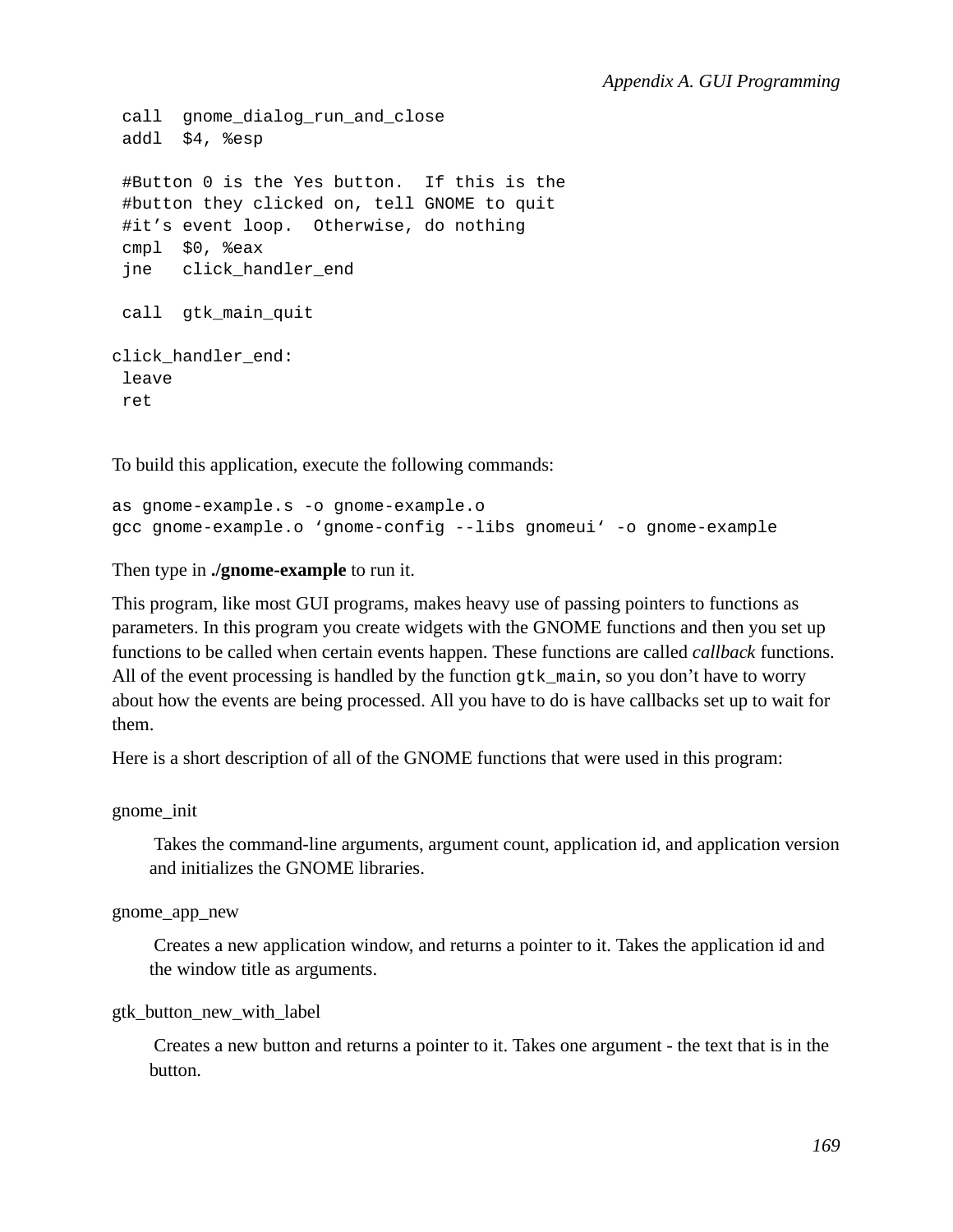#### *Appendix A. GUI Programming*

#### gnome\_app\_set\_contents

This takes a pointer to the gnome application window and whatever widget you want (a button in this case) and makes the widget be the contents of the application window

#### gtk\_widget\_show

This must be called on every widget created (application window, buttons, text entry boxes, etc) in order for them to be visible. However, in order for a given widget to be visible, all of it's parents must be visible as well.

#### gtk\_signal\_connect

This is the function that connects widgets and their signal handling callback functions. This function takes the widget pointer, the name of the signal, the callback function, and an extra data pointer. After this function is called, any time the given event is triggered, the callback will be called with the widget that produced the signal and the extra data pointer. In this application, we don't use the extra data pointer, so we just set it to NULL, which is 0.

#### gtk\_main

This function causes GNOME to enter into it's main loop. To make application programming easier, GNOME handles the main loop of the program for us. GNOME will check for events and call the appropriate callback functions when they occur. This function will continue to process events until  $q$ tk main quit is called by a signal handler.

#### gtk\_main\_quit

This function causes GNOME to exit it's main loop at the earliest opportunity.

#### gnome\_message\_box\_new

This function creates a dialog window containing a question and response buttons. It takes as parameters the message to display, the type of message it is (warning, question, etc), and a list of buttons to display. The final parameter should be NULL to indicate that there are no more buttons to display.

#### gtk\_window\_set\_modal

This function makes the given window a modal window. In GUI programming, a modal window is one that prevents event processing in other windows until that window is closed. This is often used with Dialog windows.

#### gnome\_dialog\_run\_and\_close

This function takes a dialog pointer (the pointer returned by gnome message box new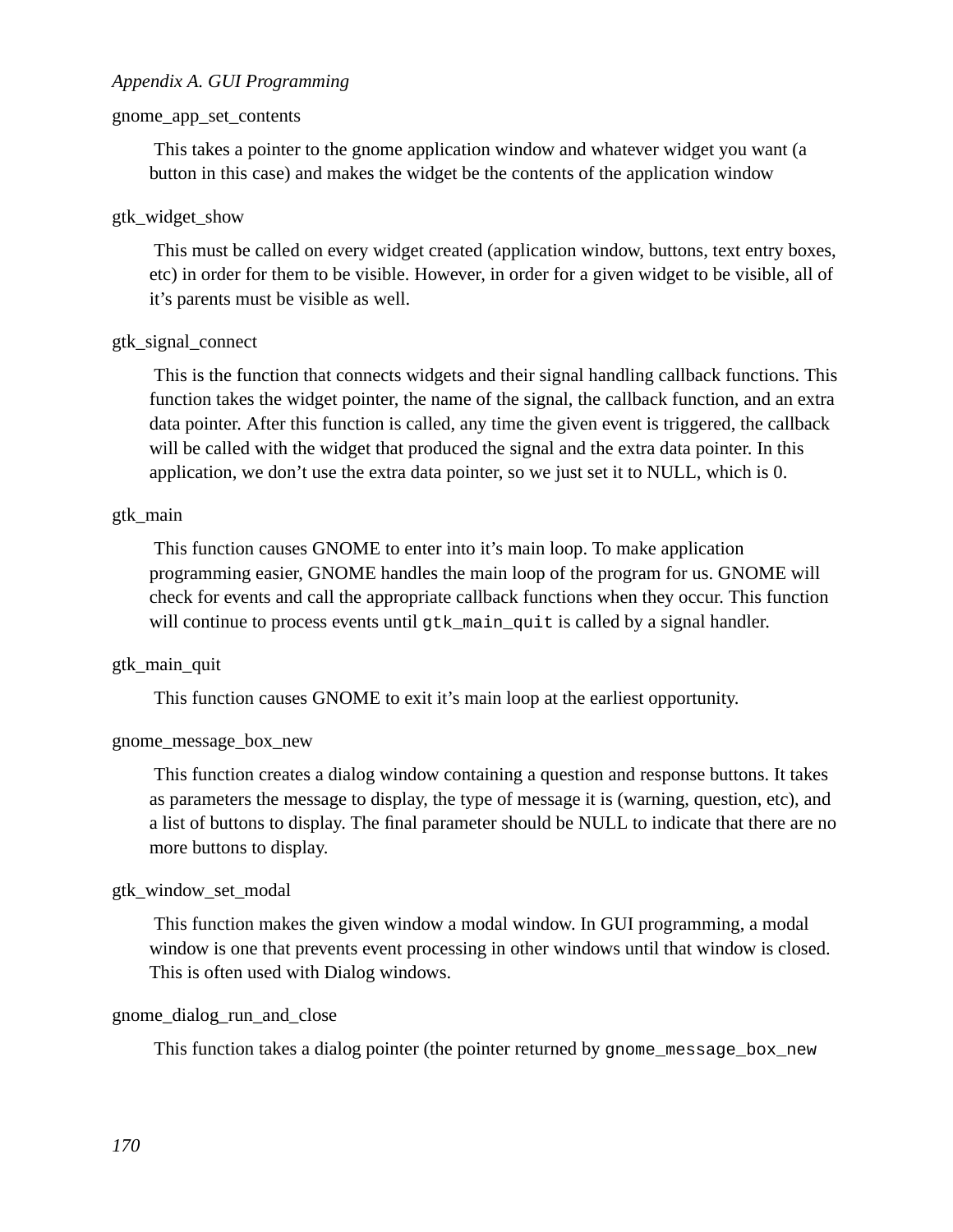#### *Appendix A. GUI Programming*

can be used here) and will set up all of the appropriate signal handlers so that it will run until a button is pressed. At that time it will close the dialog and return to you which button was pressed. The button number refers to the order in which the buttons were set up in gnome\_message\_box\_new.

The following is the same program written in the C language. Type it in as gnome-example-c.c:

```
/* PURPOSE: This program is meant to be an example
          of what GUI programs look like written
           with the GNOME libraries
*/
#include <gnome.h>
/* Program definitions */
#define MY_APP_TITLE "Gnome Example Program"
#define MY_APP_ID "gnome-example"
#define MY_APP_VERSION "1.000"
#define MY_BUTTON_TEXT "I Want to Quit the GNOME Example Program"
#define MY_QUIT_QUESTION "Are you sure you want to quit?"
/* Must declare functions before they are used */
int destroy_handler(gpointer window, GdkEventAny *e, gpointer data);
int delete_handler(gpointer window, GdkEventAny *e, gpointer data);
int click_handler(gpointer window, GdkEventAny *e, gpointer data);
int main(int argc, char **argv)
{
gpointer appPtr; /* application window */
gpointer btnQuit; /* quit button */
/* Initialize GNOME libraries */
gnome_init(MY_APP_ID, MY_APP_VERSION, argc, argv);
/* Create new application window */
appPtr = gnome_app_new(MY_APP_ID, MY_APP_TITLE);
/* Create new button */
btnQuit = gtk_button_new_with_label(MY_BUTTON_TEXT);
/* Make the button show up inside the application window */
```

```
gnome_app_set_contents(appPtr, btnQuit);
```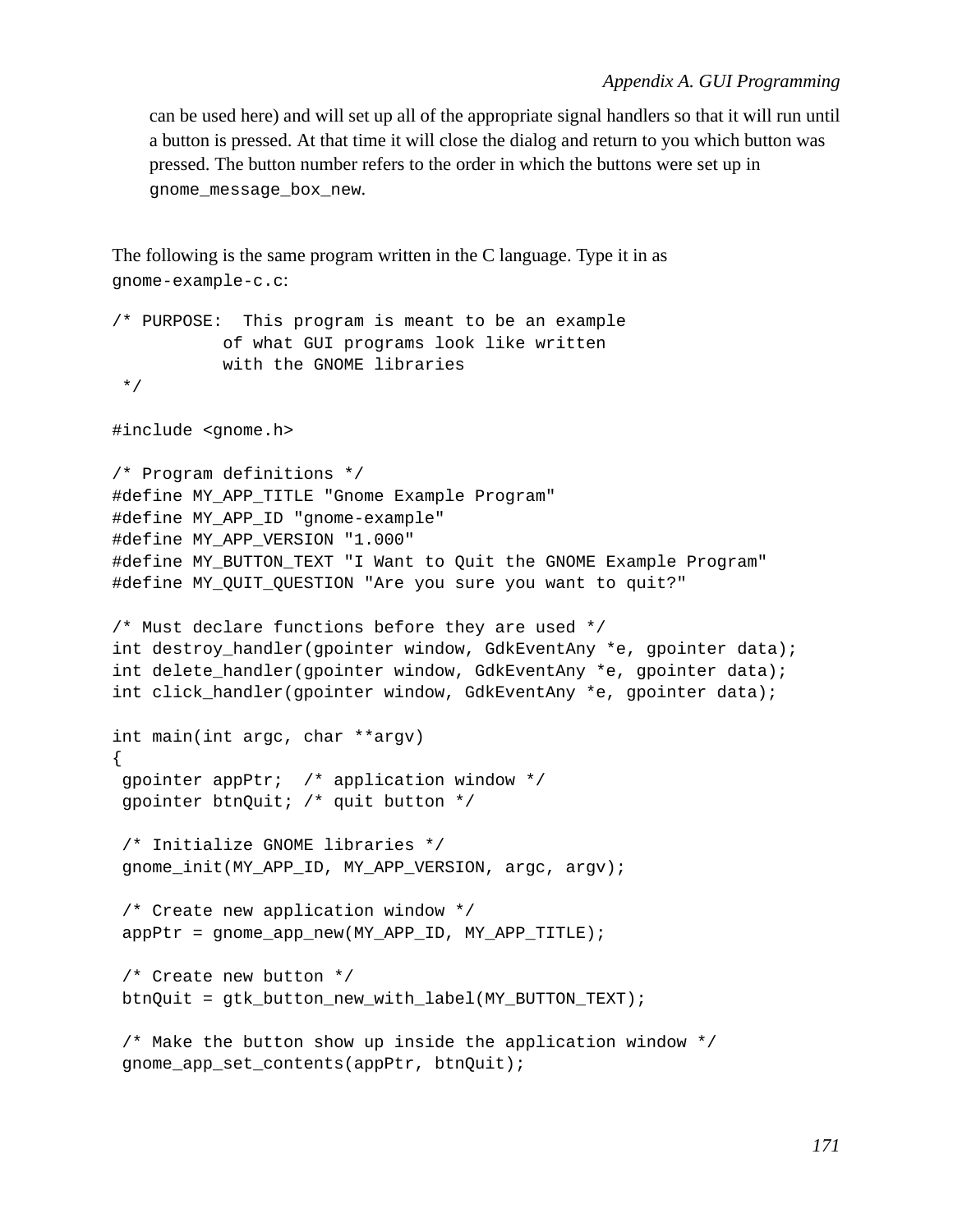```
/* Makes the button show up */
gtk_widget_show(btnQuit);
/* Makes the application window show up */
gtk_widget_show(appPtr);
/* Connect the signal handlers */
gtk_signal_connect(appPtr, "delete_event", GTK_SIGNAL_FUNC(delete_handler), NULL);
gtk_signal_connect(appPtr, "destroy", GTK_SIGNAL_FUNC(destroy_handler), NULL);
gtk_signal_connect(btnQuit, "clicked", GTK_SIGNAL_FUNC(click_handler), NULL);
/* Transfer control to GNOME */
gtk_main();
return 0;
}
/* Function to receive the "destroy" signal */
int destroy_handler(gpointer window, GdkEventAny *e, gpointer data)
{
/* Leave GNOME event loop */
gtk_main_quit();
return 0;
}
/* Function to receive the "delete_event" signal */
int delete_handler(gpointer window, GdkEventAny *e, gpointer data)
{
return 0;
}
/* Function to receive the "clicked" signal */
int click_handler(gpointer window, GdkEventAny *e, gpointer data)
{
gpointer msgbox;
int buttonClicked;
/* Create the "Are you sure" dialog */
msgbox = gnome_message_box_new(
 MY_QUIT_QUESTION,
 GNOME_MESSAGE_BOX_QUESTION,
 GNOME_STOCK_BUTTON_YES,
```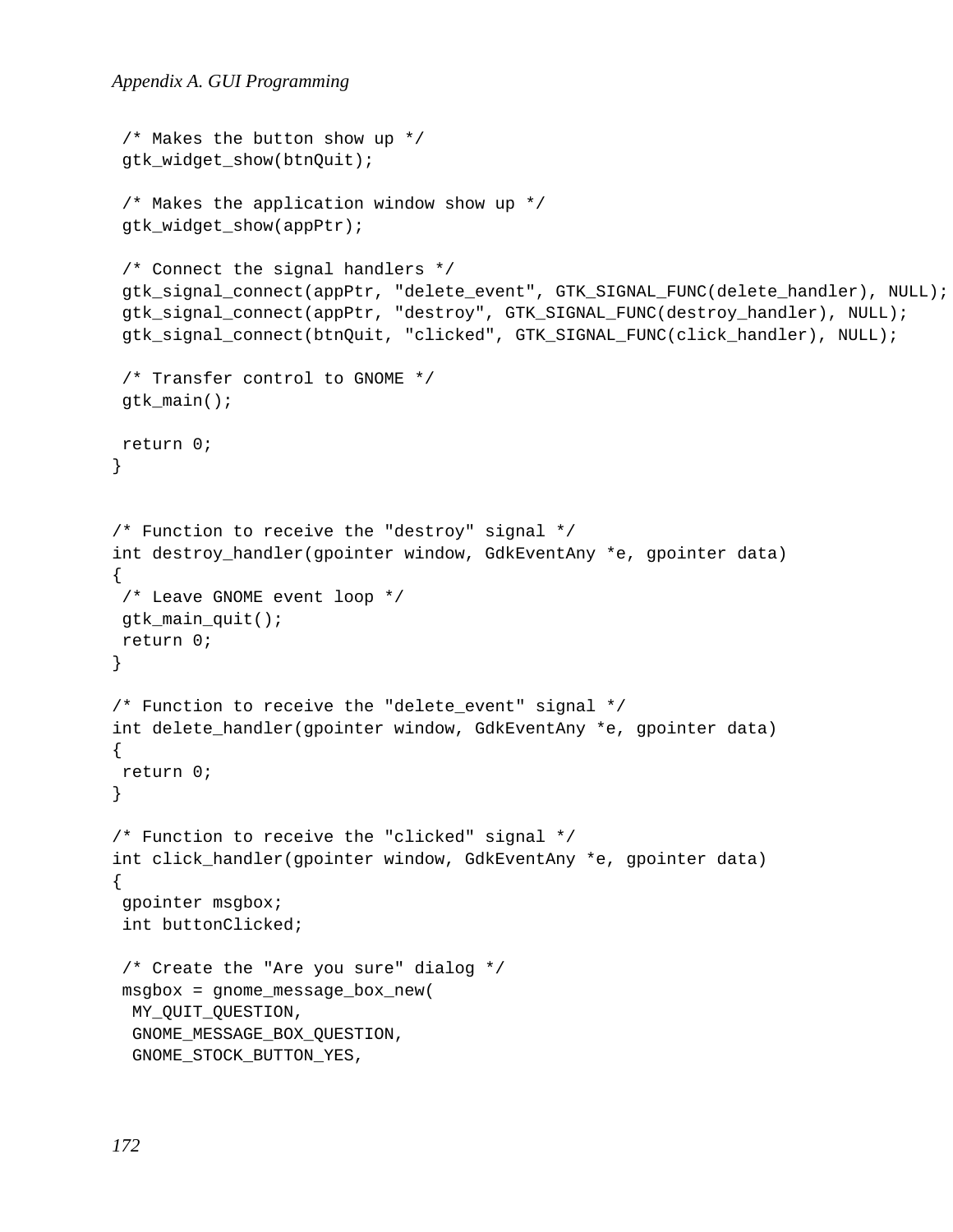```
GNOME_STOCK_BUTTON_NO,
 NULL);
gtk_window_set_modal(msgbox, 1);
gtk_widget_show(msgbox);
/* Run dialog box */
buttonClicked = gnome_dialog_run_and_close(msgbox);
/* Button 0 is the Yes button. If this is the
button they clicked on, tell GNOME to quit
it's event loop. Otherwise, do nothing */
if(buttonClicked == 0)
{
 gtk_main_quit();
}
return 0;
}
```
To compile it, type

```
gcc gnome-example-c.c 'gnome-config --cflags --libs gnomeui' -o gnome-example-
c
```
Run it by typing **./gnome-example-c**.

Finally, we have a version in Python. Type it in as gnome-example.py:

#PURPOSE: This program is meant to be an example # of what GUI programs look like written # with the GNOME libraries #

#Import GNOME libraries import gtk import gnome.ui

####DEFINE CALLBACK FUNCTIONS FIRST####

#In Python, functions have to be defined before they are used, #so we have to define our callback functions first.

def destroy\_handler(event):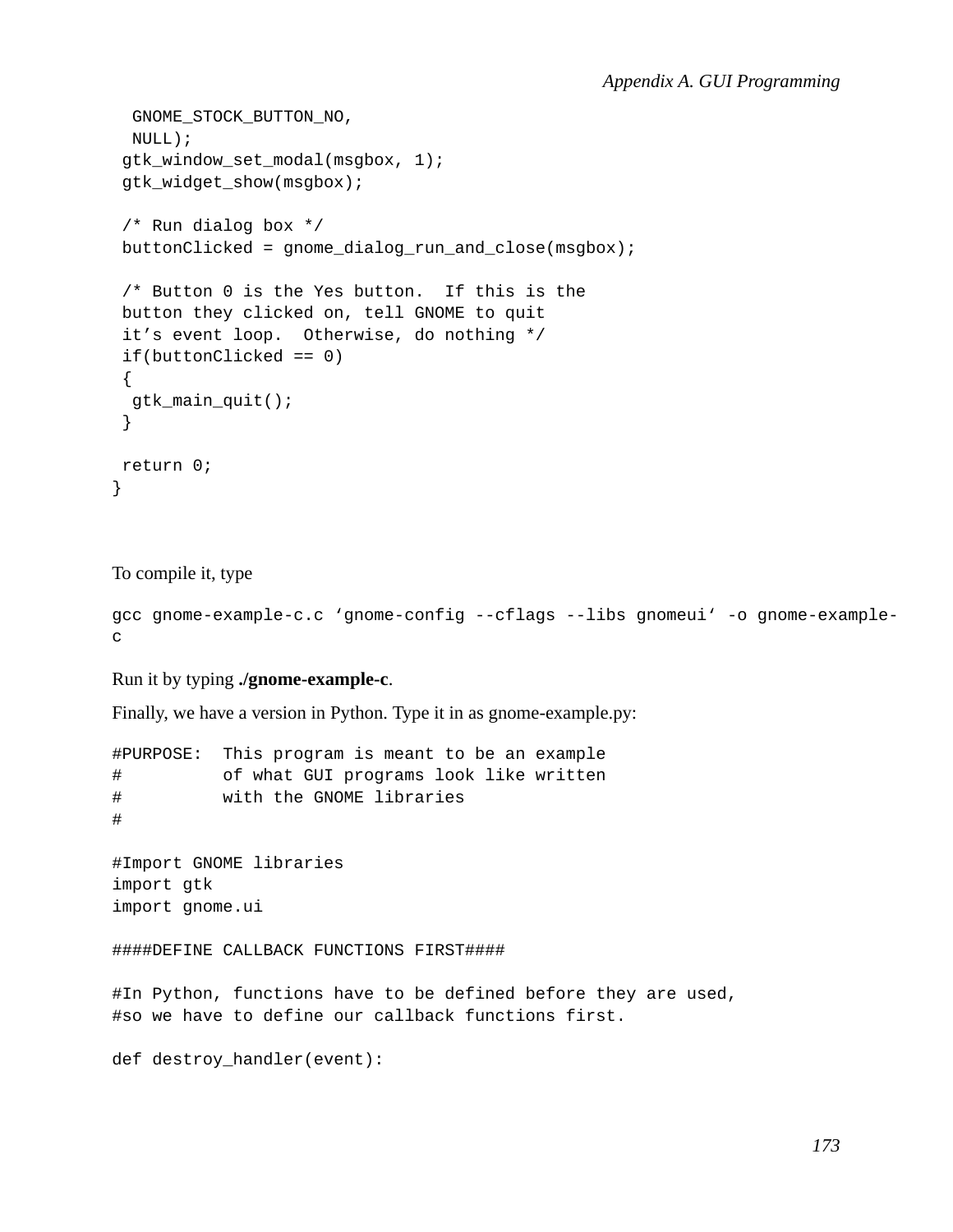```
Appendix A. GUI Programming
```

```
gtk.mainquit()
return 0
def delete_handler(window, event):
return 0
def click_handler(event):
 #Create the "Are you sure" dialog
msgbox = gnome.ui.GnomeMessageBox(
  "Are you sure you want to quit?",
 gnome.ui.MESSAGE_BOX_QUESTION,
 gnome.ui.STOCK_BUTTON_YES,
  gnome.ui.STOCK_BUTTON_NO)
 msgbox.set_modal(1)
msgbox.show()
 result = msgbox.run_and_close()
 #Button 0 is the Yes button. If this is the
 #button they clicked on, tell GNOME to quit
 #it's event loop. Otherwise, do nothing
 if (result == 0):
 gtk.mainquit()
return 0
####MAIN PROGRAM####
#Create new application window
myapp = gnome.ui.GnomeApp("gnome-example", "Gnome Example Program")
#Create new button
mybutton = gtk.GtkButton("I Want to Quit the GNOME Example program")
myapp.set_contents(mybutton)
#Makes the button show up
mybutton.show()
#Makes the application window show up
myapp.show()
#Connect signal handlers
myapp.connect("delete_event", delete_handler)
myapp.connect("destroy", destroy_handler)
```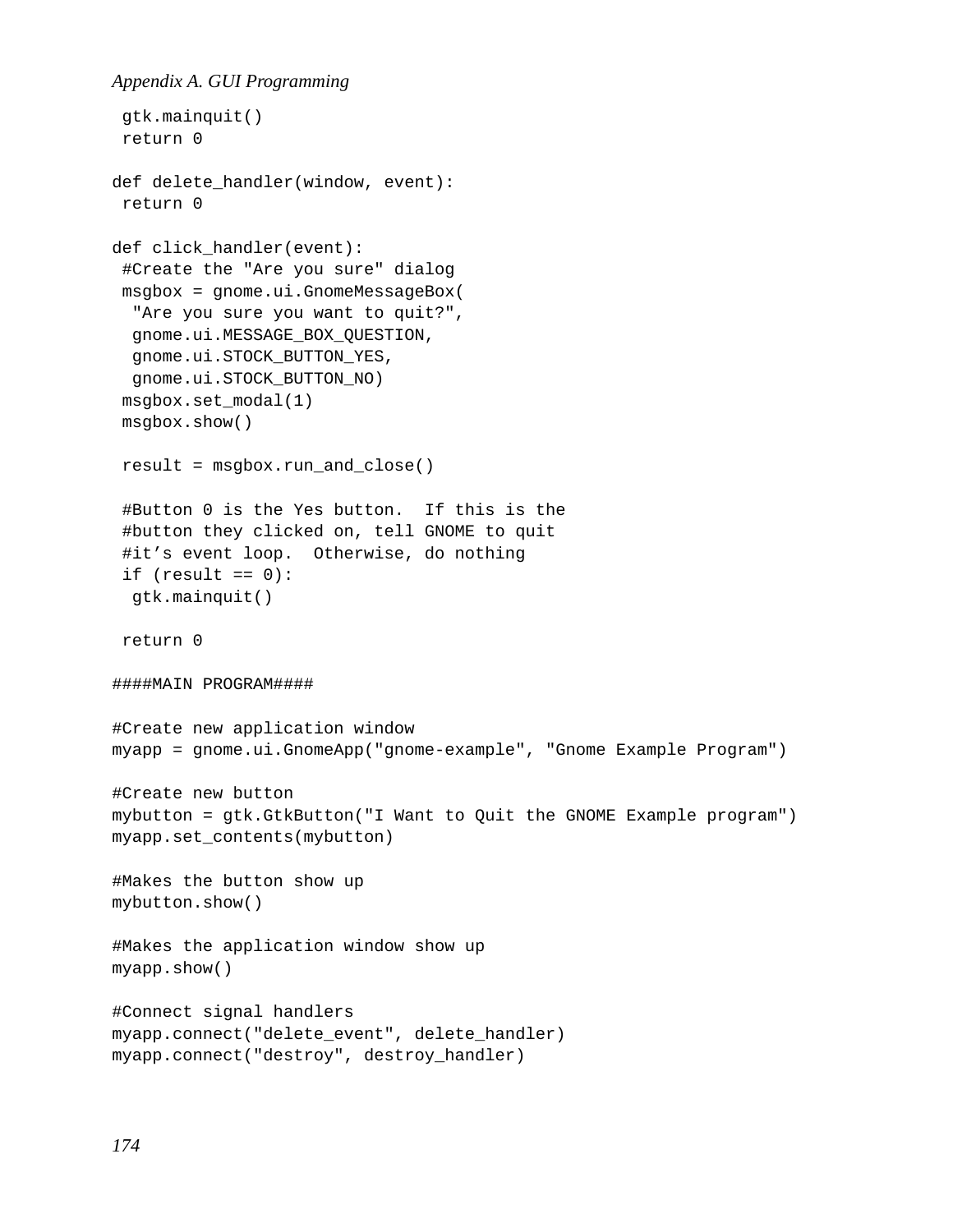```
mybutton.connect("clicked", click_handler)
```

```
#Transfer control to GNOME
gtk.mainloop()
```
To run it type **python gnome-example.py**.

### **GUI Builders**

In the previous example, you have created the user-interface for the application by calling the create functions for each widget and placing it where you wanted it. However, this can be quite burdensome for more complex applications. Many programming environments, including GNOME, have programs called GUI builders that can be used to automatically create your GUI for you. You just have to write the code for the signal handlers and for initializing your program. The main GUI builder for GNOME applications is called GLADE. GLADE ships with most Linux distributions.

There are GUI builders for most programming environments. Borland has a range of tools that will build GUIs quickly and easily on Linux and Win32 systems. The KDE environment has a tool called QT Designer which helps you automatically develop the GUI for their system.

There is a broad range of choices for developing graphical applications, but hopefully this appendix gave you a taste of what GUI programming is like.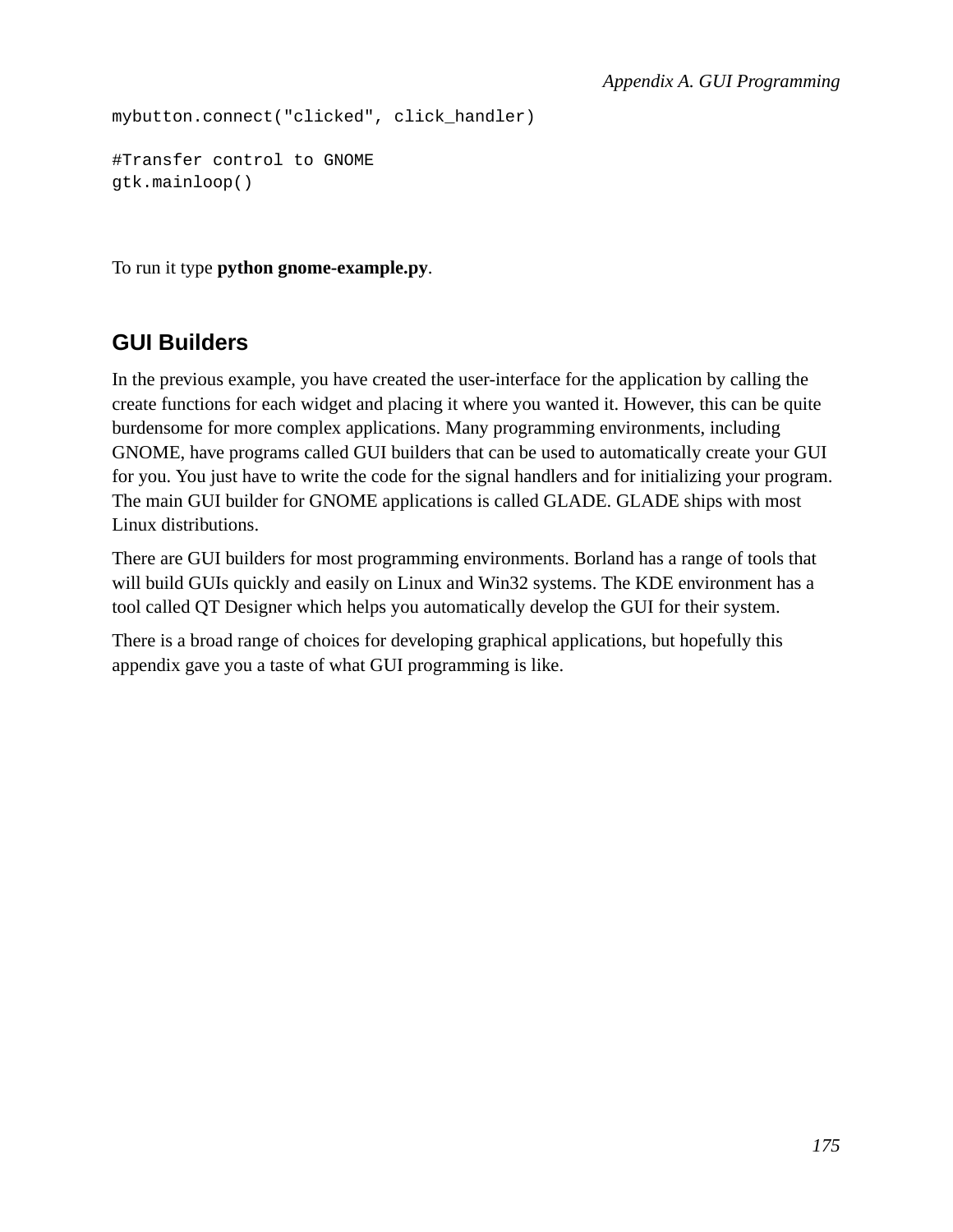*Appendix A. GUI Programming*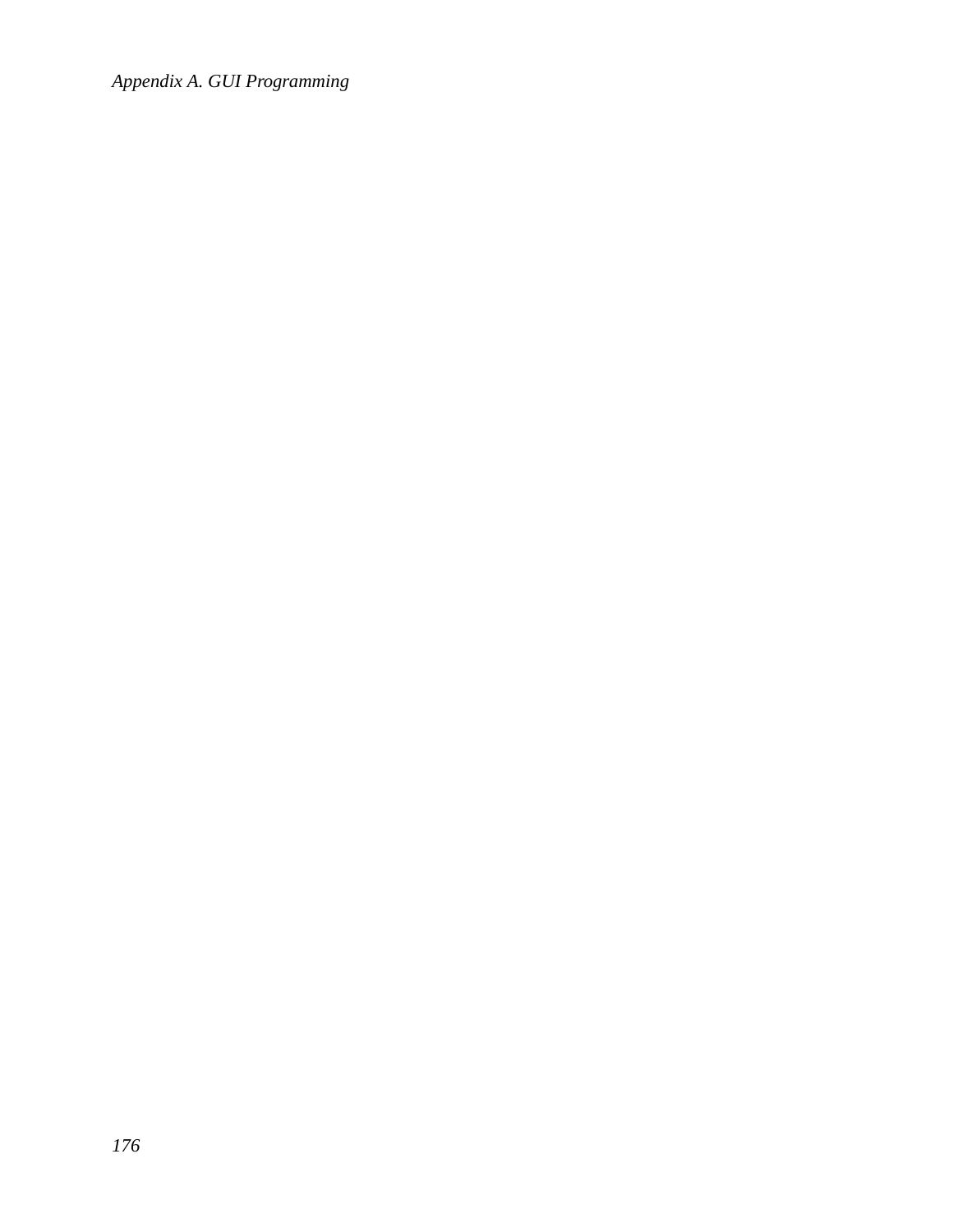# **Appendix B. Common x86 Instructions**

## **Reading the Tables**

The tables of instructions presented in this appendix include:

- The instruction code
- The operands used
- The flags used
- A brief description of what the instruction does

In the operands section, it will list the type of operands it takes. If it takes more than one operand, each operand will be separated by a comma. Each operand will have a list of codes which tell whether the operand can be an immediate-mode value  $(I)$ , a register  $(R)$ , or a memory address (M). For example, the mov1 instruction is listed as  $I/R/M$ ,  $R/M$ . This means that the first operand can be any kind of value, while the second operand must be a register or memory location. In addition, x86 assembly language *never* allows more than one operand to be a memory location.

In the flags section, it lists the flags affected by the instruction. The following flags are mentioned:

#### $\Omega$

Overflow flag. This is set to true if the destination operand was not large enough to hold the result of the instruction.

#### S

Sign flag. This is used for signed arithmetic operations. These operations will set the sign flag to the sign of the last result.

#### Z

Zero flag. This flag is set to true if the result of the instructionn is zero.

#### A

Auxillary carry flag. This flag is set for carries and borrows between the third and fourth bit. It is not often used.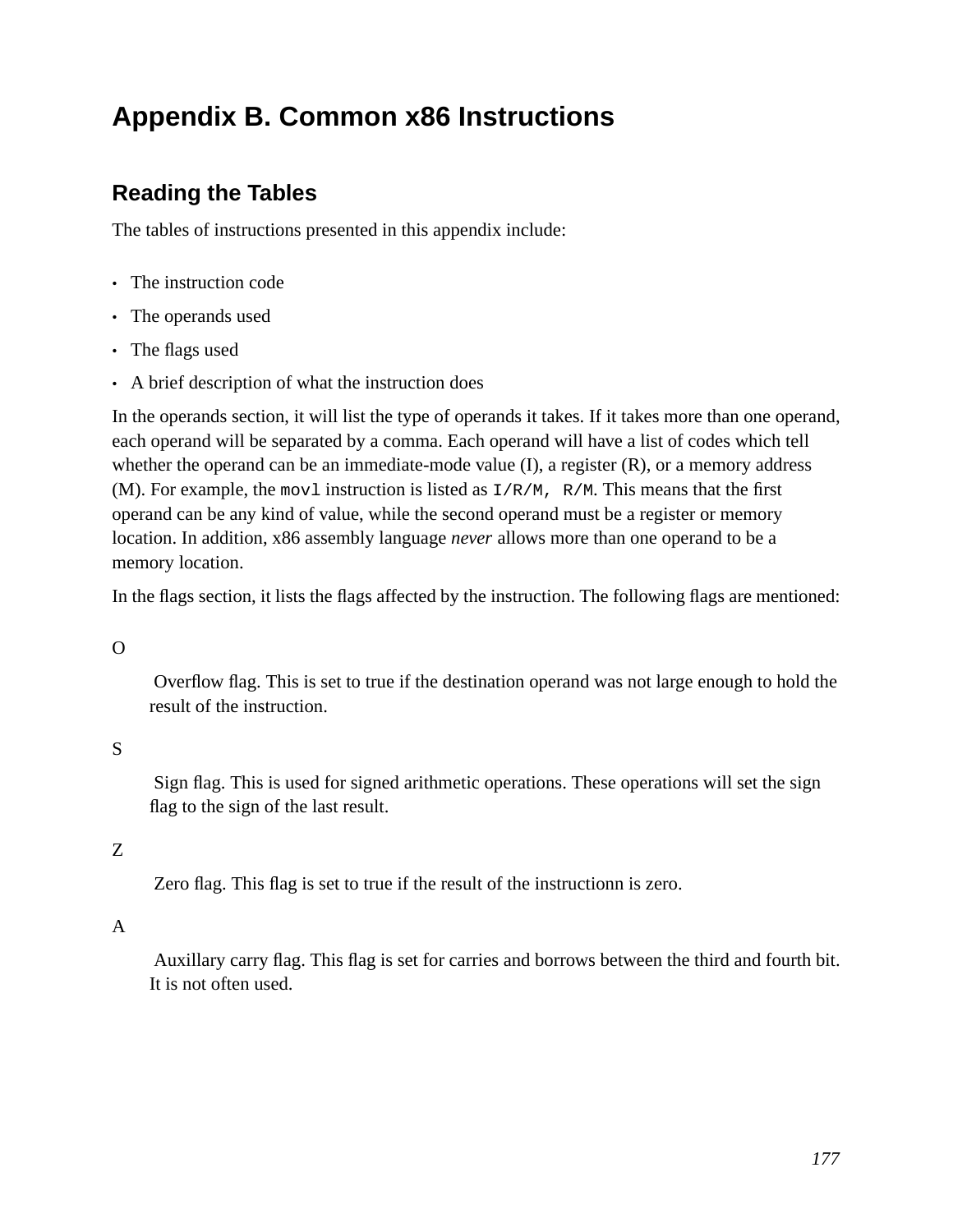*Appendix B. Common x86 Instructions*

P

Parity flag. This flag is set to true if the low byte of the last result had an even number of 1 bits.

C

Carry flag. Used in addition to say whether or not the result would have carried over to an additional byte.

Other flags exist, but they are much less important.

## **Data Transfer Instructions**

These instructions perform little, if any computation. Instead they are mostly used for moving data from one place to another.

#### **Table B-1. Data Transfer Instructions**

| <b>Instruction</b>                                                                                                 | <b>Operands</b>                                                                                                 | <b>Affected Flags</b>                                                                        |  |  |  |
|--------------------------------------------------------------------------------------------------------------------|-----------------------------------------------------------------------------------------------------------------|----------------------------------------------------------------------------------------------|--|--|--|
| movl                                                                                                               | $I/R/M$ , $I/R/M$<br>O/S/Z/A/C                                                                                  |                                                                                              |  |  |  |
|                                                                                                                    |                                                                                                                 | This copies a word of data from one location to another. mov1 %eax, %ebx copies the contents |  |  |  |
| of %eax to %ebx                                                                                                    |                                                                                                                 |                                                                                              |  |  |  |
| movb                                                                                                               | $I/R/M$ , $I/R/M$                                                                                               | O/S/Z/A/C                                                                                    |  |  |  |
| Same as mov1, but operates on individual bytes.                                                                    |                                                                                                                 |                                                                                              |  |  |  |
| leal                                                                                                               | $M$ , $I/R/M$                                                                                                   | O/S/Z/A/C                                                                                    |  |  |  |
|                                                                                                                    | This takes a memory location given in the standard format, and, instead of loading the contents                 |                                                                                              |  |  |  |
| of the memory location, loads the computed address. For example, $1 = 5$ ( $\epsilon$ ebp, $\epsilon$ ecx, 1),     |                                                                                                                 |                                                                                              |  |  |  |
|                                                                                                                    | $\frac{1}{2}$ ax loads the address computed by 5 + $\frac{1}{2}$ teck and stores that in $\frac{1}{2}$ are leax |                                                                                              |  |  |  |
| popl                                                                                                               | R/M                                                                                                             | O/S/Z/A/C                                                                                    |  |  |  |
|                                                                                                                    | Pops the top of the stack into the given location. This is equivalent to performing the                         |                                                                                              |  |  |  |
| instructions: mov1 ( $\text{resp}$ ), R/M add1 $\text{ $4$}$ , $\text{resp}$ popf1 is a variant which pops the top |                                                                                                                 |                                                                                              |  |  |  |
| of the stack into the $\epsilon$ eflags register.                                                                  |                                                                                                                 |                                                                                              |  |  |  |
| pushl                                                                                                              | I/R/M                                                                                                           | O/S/Z/A/C                                                                                    |  |  |  |
|                                                                                                                    | Pushes the given value onto the stack. This is the equivalent to performing the instructions:                   |                                                                                              |  |  |  |
| pushfl is a variant which pushes the current<br>subl \$4, %esp movl I/R/M, (%esp)                                  |                                                                                                                 |                                                                                              |  |  |  |
| contents of the $\epsilon$ eflags register onto the top of the stack.                                              |                                                                                                                 |                                                                                              |  |  |  |
| xchgl                                                                                                              | $R/M$ , $R/M$                                                                                                   | O/S/Z/A/C                                                                                    |  |  |  |
| Exchange the given registers or register w/ memory location.                                                       |                                                                                                                 |                                                                                              |  |  |  |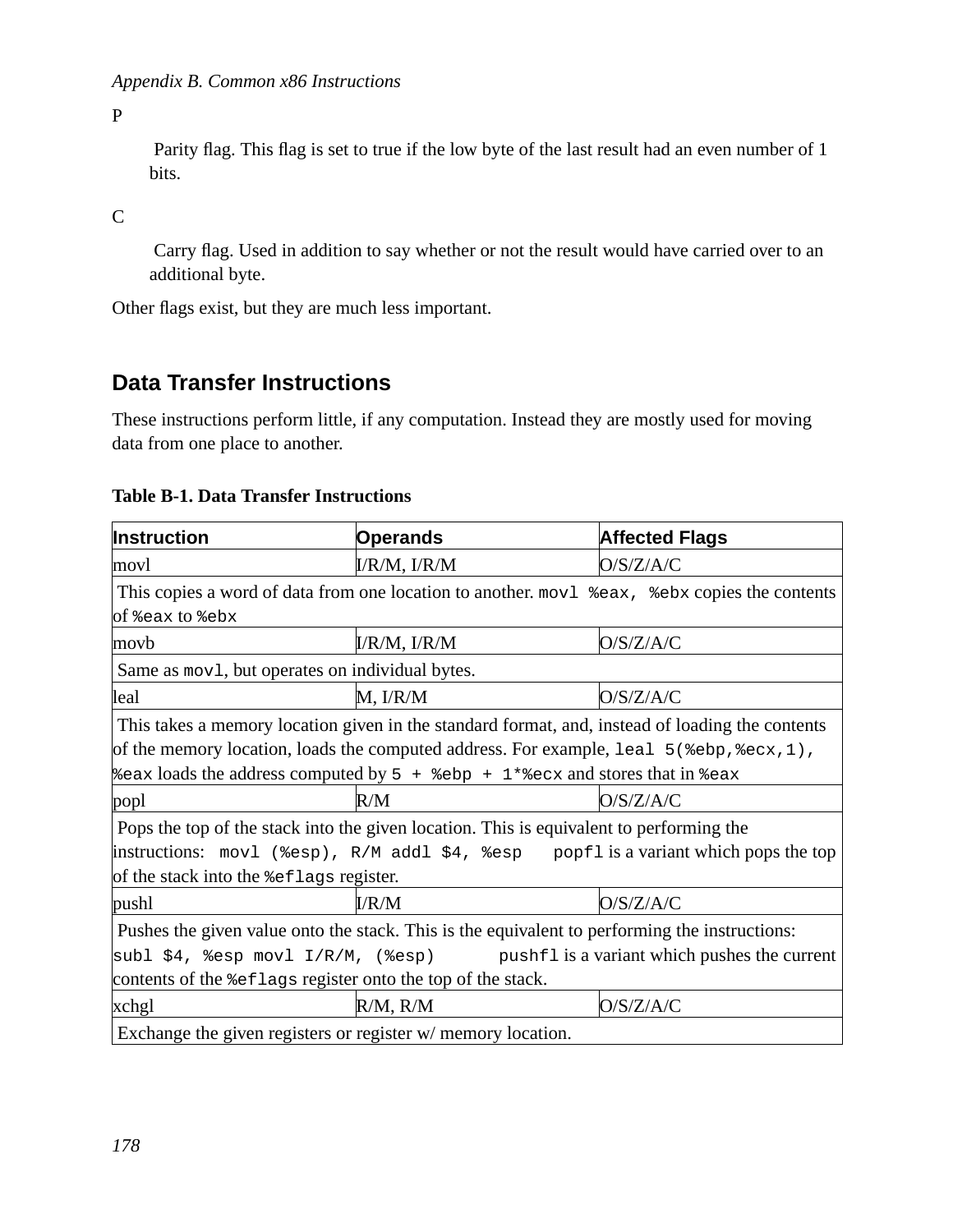## **Integer Instructions**

These are basic calculating instructions that operate on signed or unsigned integers.

### **Table B-2. Integer Instructions**

| Instruction                                       | <b>Operands</b>                                                                                      | <b>Affected Flags</b> |
|---------------------------------------------------|------------------------------------------------------------------------------------------------------|-----------------------|
| adcl                                              | O/S/Z/A/P/C<br>$I/R/M$ , $R/M$                                                                       |                       |
|                                                   | Add with carry. Adds the first argument to the second, and, if there is an overflow, sets all listed |                       |
| flags to true.                                    |                                                                                                      |                       |
| addl                                              | $I/R/M$ , $R/M$                                                                                      | O/S/Z/A/P/C           |
| Signed integer addition.                          |                                                                                                      |                       |
| cdq                                               |                                                                                                      | O/S/Z/A/P/C           |
|                                                   | Converts the \$eax into the double-word consisting of \$edx: \$eax with sign extension.              |                       |
| cmpl                                              | $I/R/M$ , $R/M$                                                                                      | O/S/Z/A/P/C           |
|                                                   | Compares two integers. It does this by subtracting the first operand from the second. It discards    |                       |
| the results, but sets the flags accordingly.      |                                                                                                      |                       |
| decl                                              | R/M                                                                                                  | O/S/Z/A/P             |
|                                                   | Decrements the register or memory location. Use decb to decrement a byte instead.                    |                       |
| divl                                              | R/M                                                                                                  | O/S/Z/AP              |
| Performs unsigned division.                       |                                                                                                      |                       |
| idivl                                             | R/M                                                                                                  | O/S/Z/AP              |
| Performs signed division.                         |                                                                                                      |                       |
| imull                                             | R, M/I                                                                                               | O/S/Z/A/P/C           |
| Performs signed multiplication.                   |                                                                                                      |                       |
| incl                                              | R/M                                                                                                  | O/S/Z/AP              |
| Increments the given register or memory location. |                                                                                                      |                       |
| mull                                              | R/M                                                                                                  | O/S/Z/A/P/C           |
| Perform unsigned multiplication.                  |                                                                                                      |                       |
| negl                                              | R/M                                                                                                  | O/S/Z/A/P/C           |
| Negate the given register or memory location.     |                                                                                                      |                       |
| sbbl                                              | $I/R/M$ , $R/M$                                                                                      | O/S/Z/A/P/C           |
| Performs subtraction with borrowing.              |                                                                                                      |                       |
| subl                                              | $I/R/M$ , $R/M$                                                                                      | O/S/Z/A/P/C           |
| Perform subtraction.                              |                                                                                                      |                       |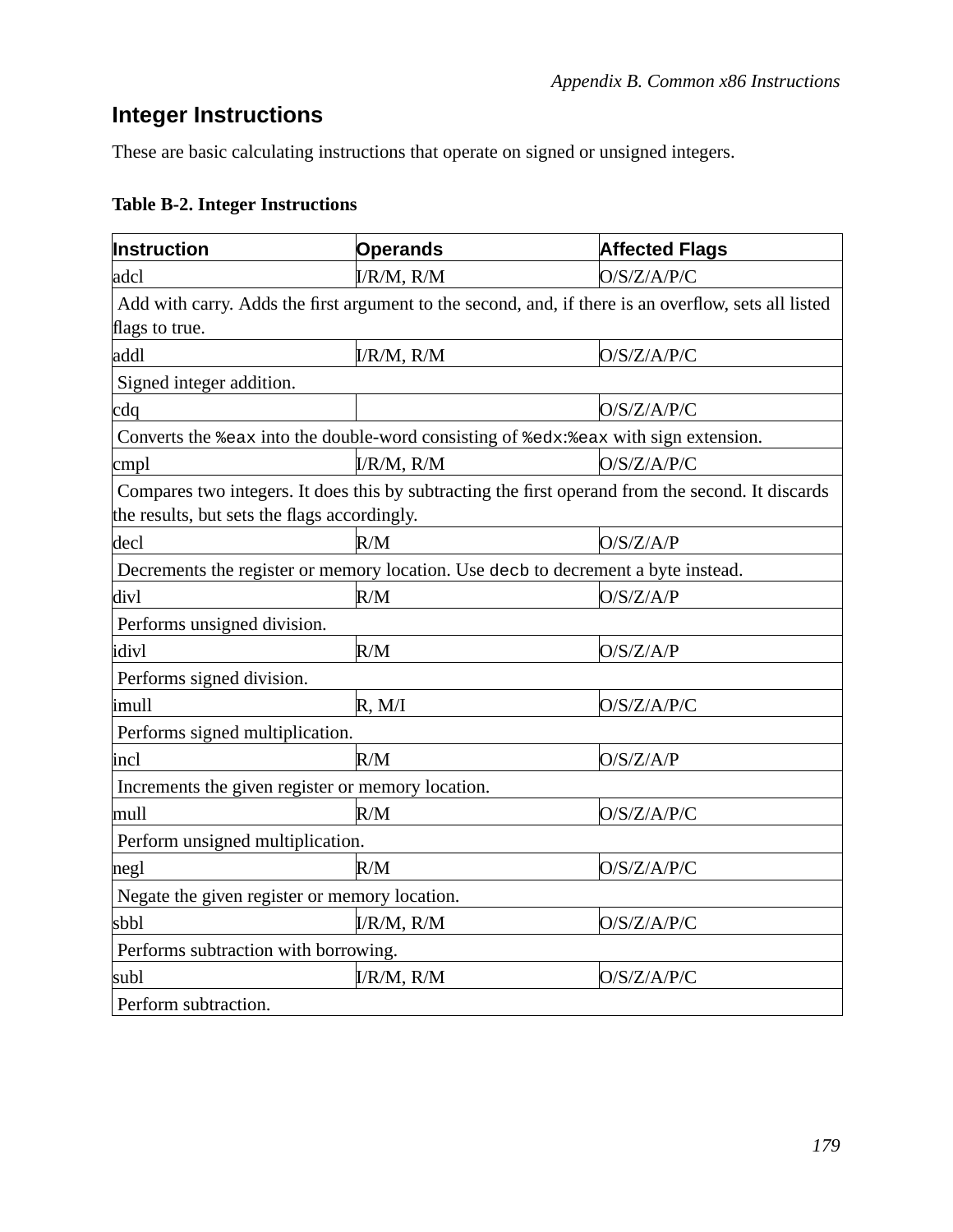## **Logic Instructions**

These instructions operate on memory as bits instead of words.

### **Table B-3. Logic Instructions**

| Instruction                                                                                                                                                                                                                                                                        | <b>Operands</b>                                                                              | <b>Affected Flags</b>                                                                                                                                                                                                                                                                                                                                                                                                                                                               |  |  |  |
|------------------------------------------------------------------------------------------------------------------------------------------------------------------------------------------------------------------------------------------------------------------------------------|----------------------------------------------------------------------------------------------|-------------------------------------------------------------------------------------------------------------------------------------------------------------------------------------------------------------------------------------------------------------------------------------------------------------------------------------------------------------------------------------------------------------------------------------------------------------------------------------|--|--|--|
| andl                                                                                                                                                                                                                                                                               | $I/R/M$ , $R/M$                                                                              | O/S/Z/P/C                                                                                                                                                                                                                                                                                                                                                                                                                                                                           |  |  |  |
| And's the contents of the two operands together, and stores the result in the second operand.<br>Sets the overflow and carry flags to false.                                                                                                                                       |                                                                                              |                                                                                                                                                                                                                                                                                                                                                                                                                                                                                     |  |  |  |
| notl                                                                                                                                                                                                                                                                               | R/M                                                                                          |                                                                                                                                                                                                                                                                                                                                                                                                                                                                                     |  |  |  |
|                                                                                                                                                                                                                                                                                    | Performs a logical not on each bit in the operand. Also known as a one's complement.         |                                                                                                                                                                                                                                                                                                                                                                                                                                                                                     |  |  |  |
| orl                                                                                                                                                                                                                                                                                | $I/R/M$ , $R/M$                                                                              | O/S/Z/A/P/C                                                                                                                                                                                                                                                                                                                                                                                                                                                                         |  |  |  |
| Sets the overflow and carry flags to zero.                                                                                                                                                                                                                                         | Performs a logical or between the two operands, and stores the result in the second operand. |                                                                                                                                                                                                                                                                                                                                                                                                                                                                                     |  |  |  |
| rcll                                                                                                                                                                                                                                                                               | $I/\text{*cl}, R/M$                                                                          | O/C                                                                                                                                                                                                                                                                                                                                                                                                                                                                                 |  |  |  |
| Rotates the given location's bits to the left the number of times in the first operand, which is<br>either an immediate-mode value or the register $\epsilon$ c1. The carry flag is included in the rotation,<br>making it use 33 bits instead of 32. Also sets the overflow flag. |                                                                                              |                                                                                                                                                                                                                                                                                                                                                                                                                                                                                     |  |  |  |
| rcrl                                                                                                                                                                                                                                                                               | $I/\text{*cl}, R/M$                                                                          | O/C                                                                                                                                                                                                                                                                                                                                                                                                                                                                                 |  |  |  |
| Same as above, but rotates right.                                                                                                                                                                                                                                                  |                                                                                              |                                                                                                                                                                                                                                                                                                                                                                                                                                                                                     |  |  |  |
| roll                                                                                                                                                                                                                                                                               | $I/\text{\textdegree}$ cl, $R/M$                                                             | O/C                                                                                                                                                                                                                                                                                                                                                                                                                                                                                 |  |  |  |
| Rotate bits to the left. It sets the overflow and carry flags, but does not count the carry flag as<br>part of the rotation.                                                                                                                                                       |                                                                                              |                                                                                                                                                                                                                                                                                                                                                                                                                                                                                     |  |  |  |
| rorl                                                                                                                                                                                                                                                                               | $I/\text{*cl}, R/M$                                                                          | O/C                                                                                                                                                                                                                                                                                                                                                                                                                                                                                 |  |  |  |
| Same as above, but rotates right.                                                                                                                                                                                                                                                  |                                                                                              |                                                                                                                                                                                                                                                                                                                                                                                                                                                                                     |  |  |  |
| sall                                                                                                                                                                                                                                                                               | $I/\text{*cl}, R/M$                                                                          | C                                                                                                                                                                                                                                                                                                                                                                                                                                                                                   |  |  |  |
| Arithmetic shift left. The sign bit is shifted out to the carry flag, and a zero bit is placed in the<br>least significant bit. Other bits are simply shifted to the left. This is the same as the regular shift<br>left.                                                          |                                                                                              |                                                                                                                                                                                                                                                                                                                                                                                                                                                                                     |  |  |  |
| sarl                                                                                                                                                                                                                                                                               | $I/\text{*cl}, R/M$                                                                          |                                                                                                                                                                                                                                                                                                                                                                                                                                                                                     |  |  |  |
| Arithmetic shift right. The least significant bit is shifted out to the carry flag. The sign bit is<br>shifted in, and kept as the sign bit. Other bits are simply shifted to the right.                                                                                           |                                                                                              |                                                                                                                                                                                                                                                                                                                                                                                                                                                                                     |  |  |  |
| shll                                                                                                                                                                                                                                                                               | $I/\text{\ensuremath{\$c1}, R/M}$                                                            | $\mathsf{C}% _{M_{1},M_{2}}^{\alpha,\beta}(\varepsilon)=\mathsf{C}_{M_{1},M_{2}}^{\alpha,\beta}(\varepsilon)$                                                                                                                                                                                                                                                                                                                                                                       |  |  |  |
| Logical shift left.                                                                                                                                                                                                                                                                |                                                                                              |                                                                                                                                                                                                                                                                                                                                                                                                                                                                                     |  |  |  |
| shrl                                                                                                                                                                                                                                                                               | $I/\text{\ensuremath{\$c1}, R/M}$                                                            | $\mathsf{C}% _{0}\!\left( \mathcal{M}_{0}\right) ^{T}\!\left( \mathcal{M}_{0}\right) ^{T}\!\left( \mathcal{M}_{0}\right) ^{T}\!\left( \mathcal{M}_{0}\right) ^{T}\!\left( \mathcal{M}_{0}\right) ^{T}\!\left( \mathcal{M}_{0}\right) ^{T}\!\left( \mathcal{M}_{0}\right) ^{T}\!\left( \mathcal{M}_{0}\right) ^{T}\!\left( \mathcal{M}_{0}\right) ^{T}\!\left( \mathcal{M}_{0}\right) ^{T}\!\left( \mathcal{M}_{0}\right) ^{T}\!\left( \mathcal{M}_{0}\right) ^{T}\!\left( \mathcal$ |  |  |  |
| Logical shift right.                                                                                                                                                                                                                                                               |                                                                                              |                                                                                                                                                                                                                                                                                                                                                                                                                                                                                     |  |  |  |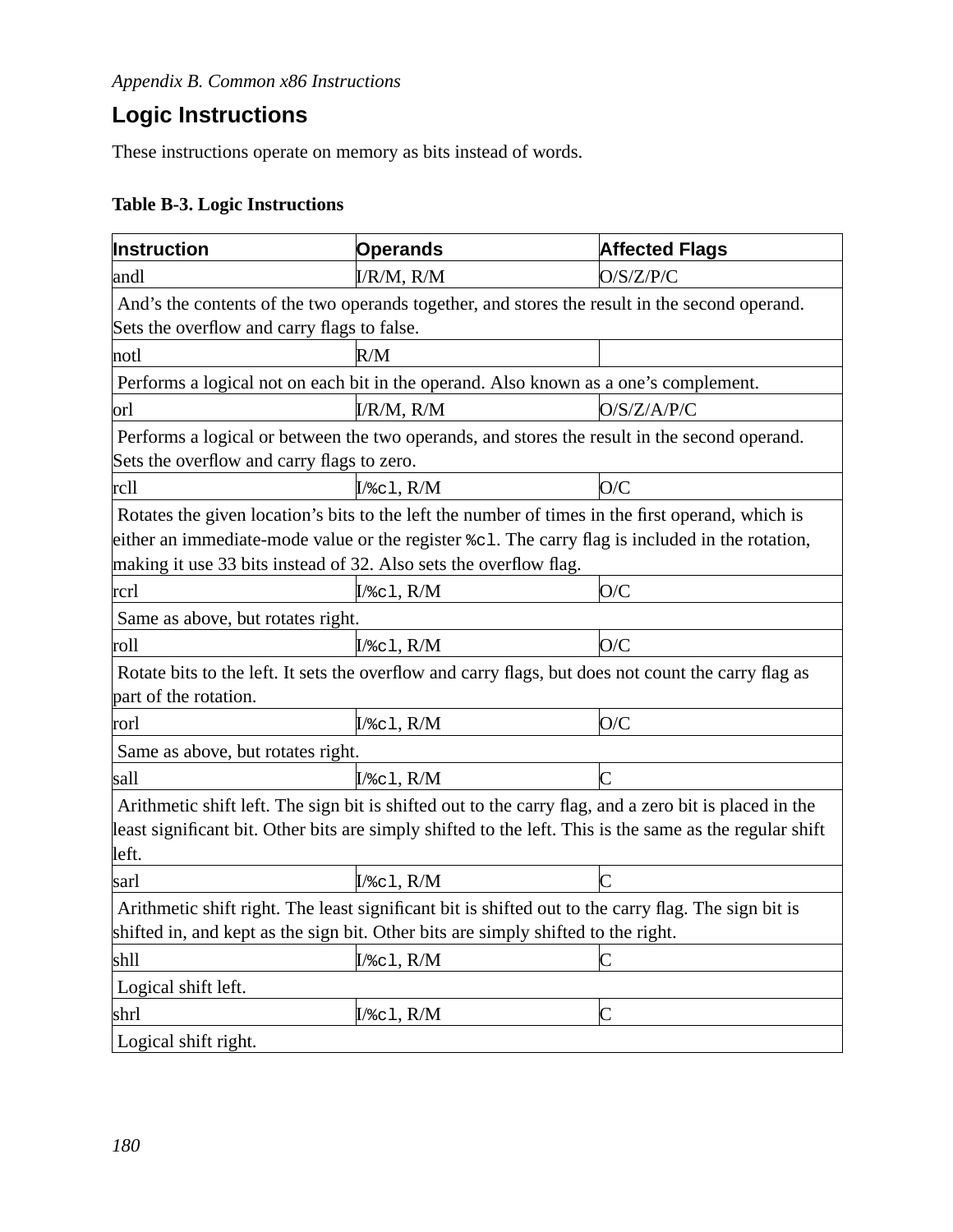*Appendix B. Common x86 Instructions*

| <b>Instruction</b>                                                                              | <b>Operands</b> | <b>Affected Flags</b> |  |  |  |
|-------------------------------------------------------------------------------------------------|-----------------|-----------------------|--|--|--|
| testl                                                                                           | $I/R/M$ , $R/M$ | O/S/Z/A/P/C           |  |  |  |
| Does a logical and of both operands and discards the results, but sets the flags accordingly.   |                 |                       |  |  |  |
| xorl                                                                                            | $I/R/M$ , $R/M$ | O/S/Z/A/P/C           |  |  |  |
| Does an exclusive or on the two operands, and stores the result in the second operand. Sets the |                 |                       |  |  |  |
| overflow and carry flags to false.                                                              |                 |                       |  |  |  |

## **Flow Control Instructions**

These instructions may alter the flow of the program.

#### **Table B-4. Flow Control Instructions**

| <b>Instruction</b>                                                                                                                            | <b>Operands</b>     | <b>Affected Flags</b> |  |  |  |
|-----------------------------------------------------------------------------------------------------------------------------------------------|---------------------|-----------------------|--|--|--|
| call                                                                                                                                          | destination address | O/S/Z/A/C             |  |  |  |
| This pushes what would be the next value for $\epsilon$ eip onto the stack, and jumps to the destination<br>address. Used for function calls. |                     |                       |  |  |  |
| int                                                                                                                                           |                     | O/S/Z/A/C             |  |  |  |
| Causes an interrupt of the given number. This is usually used for system calls and other kernel<br>interfaces.                                |                     |                       |  |  |  |
| Jcc                                                                                                                                           | destination address | O/S/Z/AC              |  |  |  |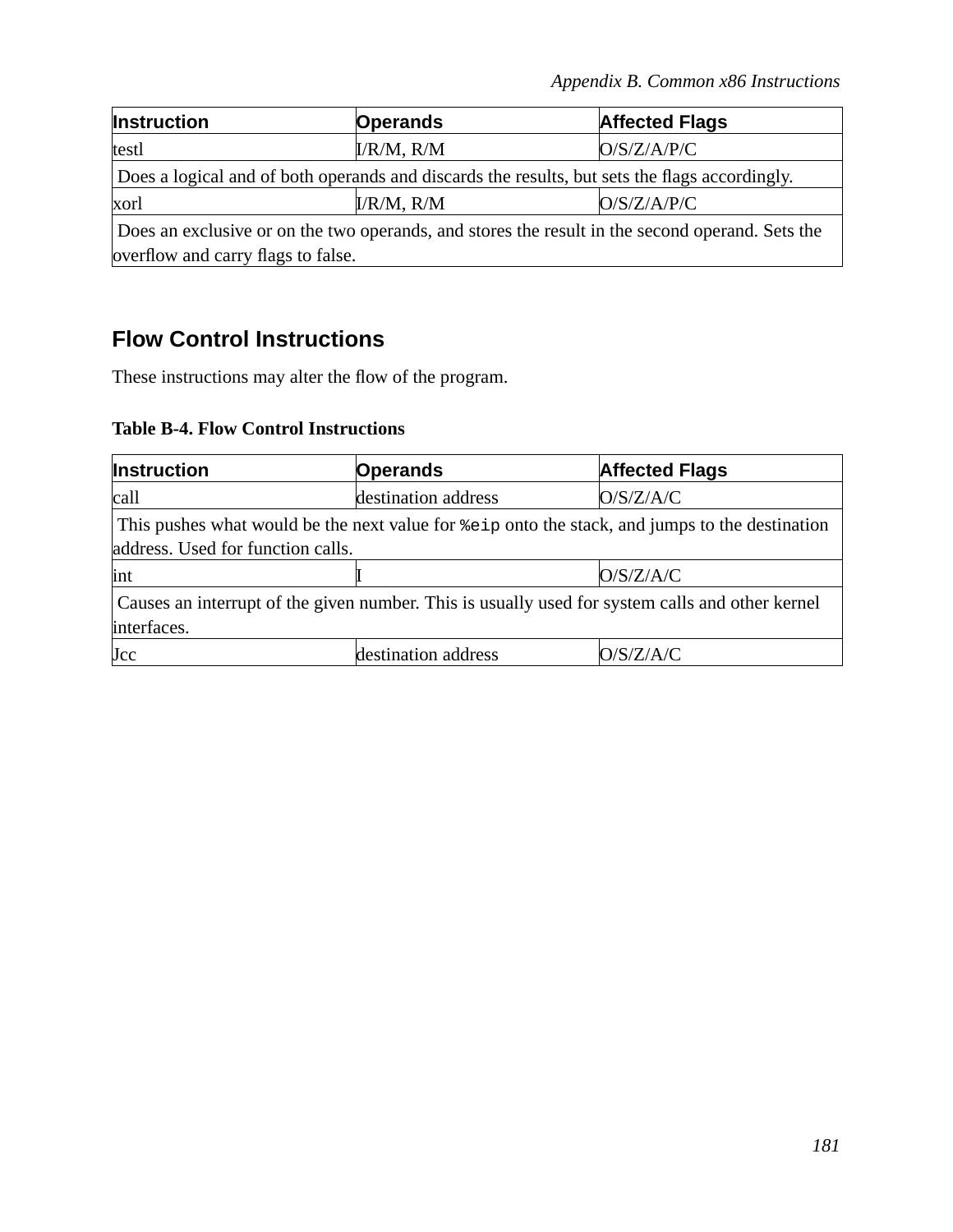*Appendix B. Common x86 Instructions*

| <b>Instruction</b>                           | <b>Operands</b>                                                                    | <b>Affected Flags</b>                                                                                                                                                                                                                                                                                           |  |  |  |  |
|----------------------------------------------|------------------------------------------------------------------------------------|-----------------------------------------------------------------------------------------------------------------------------------------------------------------------------------------------------------------------------------------------------------------------------------------------------------------|--|--|--|--|
| $\cdot$ [n]b[e] - below (unsigned less than) | added for "not" and an e can be added for "or equal to"                            | Conditional branch. cc is the <i>condition code</i> . Jumps to the given address if the condition code<br>is true (set from the previous instruction, probably a comparison). Otherwise, goes to the next<br>instruction. The condition codes are: $\cdot$ [n]a[e] - above (unsigned greater than). An n can be |  |  |  |  |
| $[n]$ e - equal to                           |                                                                                    |                                                                                                                                                                                                                                                                                                                 |  |  |  |  |
| $[n]z$ - $zero$                              |                                                                                    |                                                                                                                                                                                                                                                                                                                 |  |  |  |  |
|                                              | $[n]g[e]$ - greater than (signed comparison)                                       |                                                                                                                                                                                                                                                                                                                 |  |  |  |  |
| $[n]1[e]$ - less than (signed comparison)    |                                                                                    |                                                                                                                                                                                                                                                                                                                 |  |  |  |  |
| [n] c - carry flag set                       |                                                                                    |                                                                                                                                                                                                                                                                                                                 |  |  |  |  |
|                                              | [n] o - overflow flag set                                                          |                                                                                                                                                                                                                                                                                                                 |  |  |  |  |
| $[p]$ - parity flag set                      |                                                                                    |                                                                                                                                                                                                                                                                                                                 |  |  |  |  |
| $[n]$ s - sign flag set                      |                                                                                    |                                                                                                                                                                                                                                                                                                                 |  |  |  |  |
| ecxz - % ecx is zero                         |                                                                                    |                                                                                                                                                                                                                                                                                                                 |  |  |  |  |
| jmp                                          | destination address                                                                | O/S/Z/A/C                                                                                                                                                                                                                                                                                                       |  |  |  |  |
|                                              | An unconditional jump. This simply sets $\epsilon$ eip to the destination address. |                                                                                                                                                                                                                                                                                                                 |  |  |  |  |
| ret                                          |                                                                                    | O/S/Z/A/C                                                                                                                                                                                                                                                                                                       |  |  |  |  |
|                                              |                                                                                    | Pops a value off of the stack and then sets $\epsilon$ ip to that value. Used to return from function calls.                                                                                                                                                                                                    |  |  |  |  |

## **Assembler Directives**

These are instructions to the assembler and linker, instead of instructions to the processor. These are used to help the assembler put your code together properly, and make it easier to use. .globl and .type are both used by the linker to help it know which symbols need to be used by other programs, and what they do.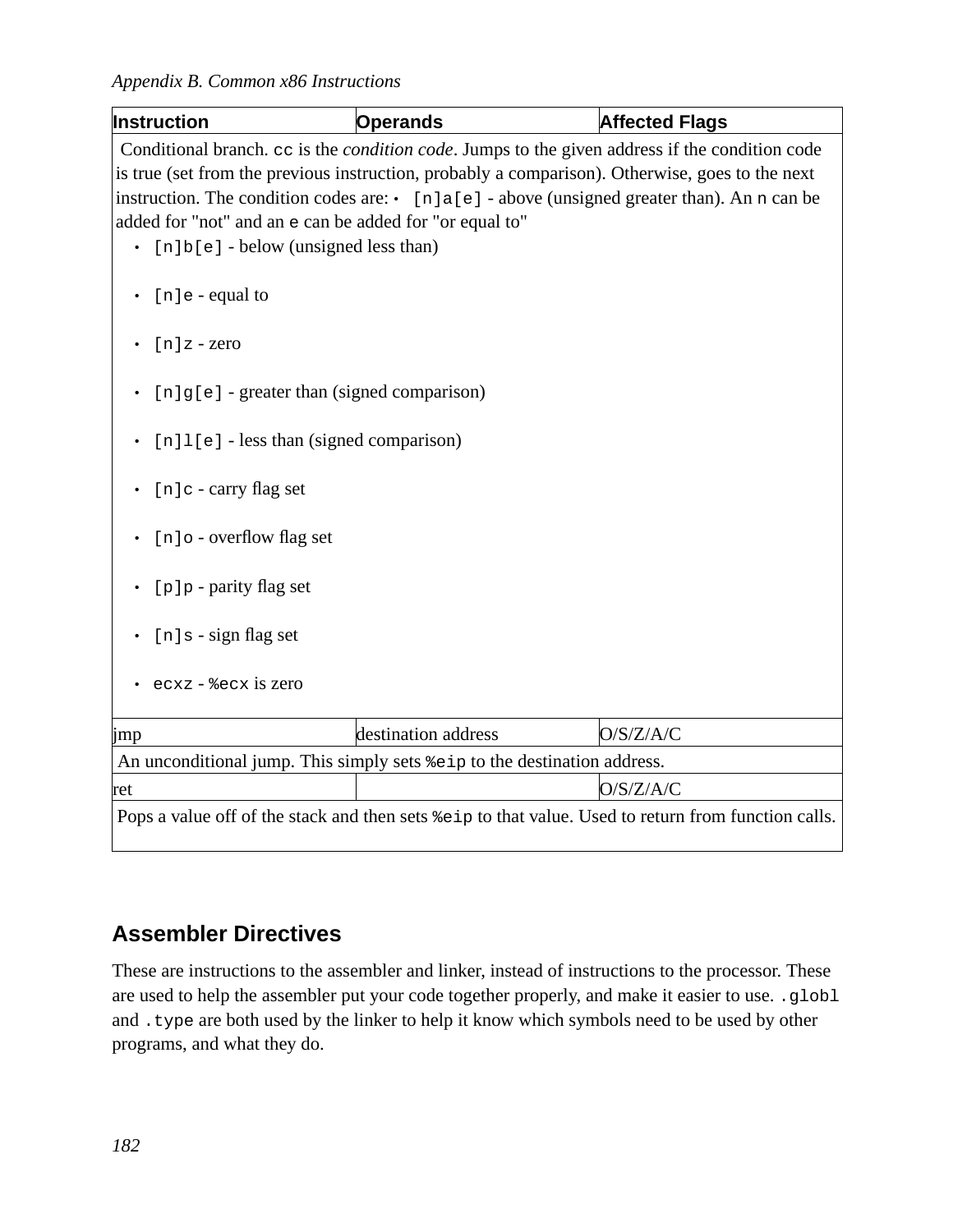| <b>Directive</b>                                                                                                                                                                                                                                     | <b>Operands</b>                                                                             |  |  |  |  |
|------------------------------------------------------------------------------------------------------------------------------------------------------------------------------------------------------------------------------------------------------|---------------------------------------------------------------------------------------------|--|--|--|--|
| .ascii                                                                                                                                                                                                                                               | <b>QUOTED STRING</b>                                                                        |  |  |  |  |
| Takes the given quoted string and converts it into byte data.                                                                                                                                                                                        |                                                                                             |  |  |  |  |
| byte.                                                                                                                                                                                                                                                | <b>VALUES</b>                                                                               |  |  |  |  |
|                                                                                                                                                                                                                                                      | Takes a comma-separated list of values and inserts them right there in the program as data. |  |  |  |  |
| .equ                                                                                                                                                                                                                                                 | LABEL, VALUE                                                                                |  |  |  |  |
| Sets the given label equivalent to the given value. The value can be a number, a character, or an<br>constant expression that evaluates to a a number or character. From that point on, use of the label<br>will be substituted for the given value. |                                                                                             |  |  |  |  |
| .globl                                                                                                                                                                                                                                               | <b>LABEL</b>                                                                                |  |  |  |  |
| Sets the given label as global, meaning that it can be used from separately-compiled object files.                                                                                                                                                   |                                                                                             |  |  |  |  |
| .include                                                                                                                                                                                                                                             | <b>FILE</b>                                                                                 |  |  |  |  |
| Includes the given file just as if it were typed in right there.                                                                                                                                                                                     |                                                                                             |  |  |  |  |
| long.                                                                                                                                                                                                                                                | <b>VALUES</b>                                                                               |  |  |  |  |
| Takes a sequence of numbers separated by commas, and inserts those numbers as 4-byte words                                                                                                                                                           |                                                                                             |  |  |  |  |
| right where they are in the program.                                                                                                                                                                                                                 |                                                                                             |  |  |  |  |
| section                                                                                                                                                                                                                                              | <b>SECTION NAME</b>                                                                         |  |  |  |  |
| Switches the section that is being worked on. Common sections include . text (for code),<br>. data (for data embedded in the program itself), and . bss (for uninitialized global data).                                                             |                                                                                             |  |  |  |  |

#### **Table B-5. Assembler Directives**

## **Differences in Other Syntaxes and Terminology**

The syntax for assembly language used in this book is known at the *AT&T* syntax. It is the one supported by the GNU tool chain that comes standard with every Linux distribution. However, the official syntax for x86 assembly language (known as the Intel syntax) is different. It is the same assembly language for the same platform, but it looks different. Some of the differences include:

- In Intel syntax, the operands of instructions are reversed.
- In Intel syntax, registers are not prefixed with the percent sign (%).
- In Intel syntax, a dollar-sign (\$) is not required to do immediate-mode addressing. Instead, non-immediate addressing is accomplished by surrounding the address with brackets ([]).
- In Intel syntax, the instruction name does not include the size of data being moved. If that is ambiguous, it is explicitly stated as BYTE, WORD, or DWORD immediately after the instruction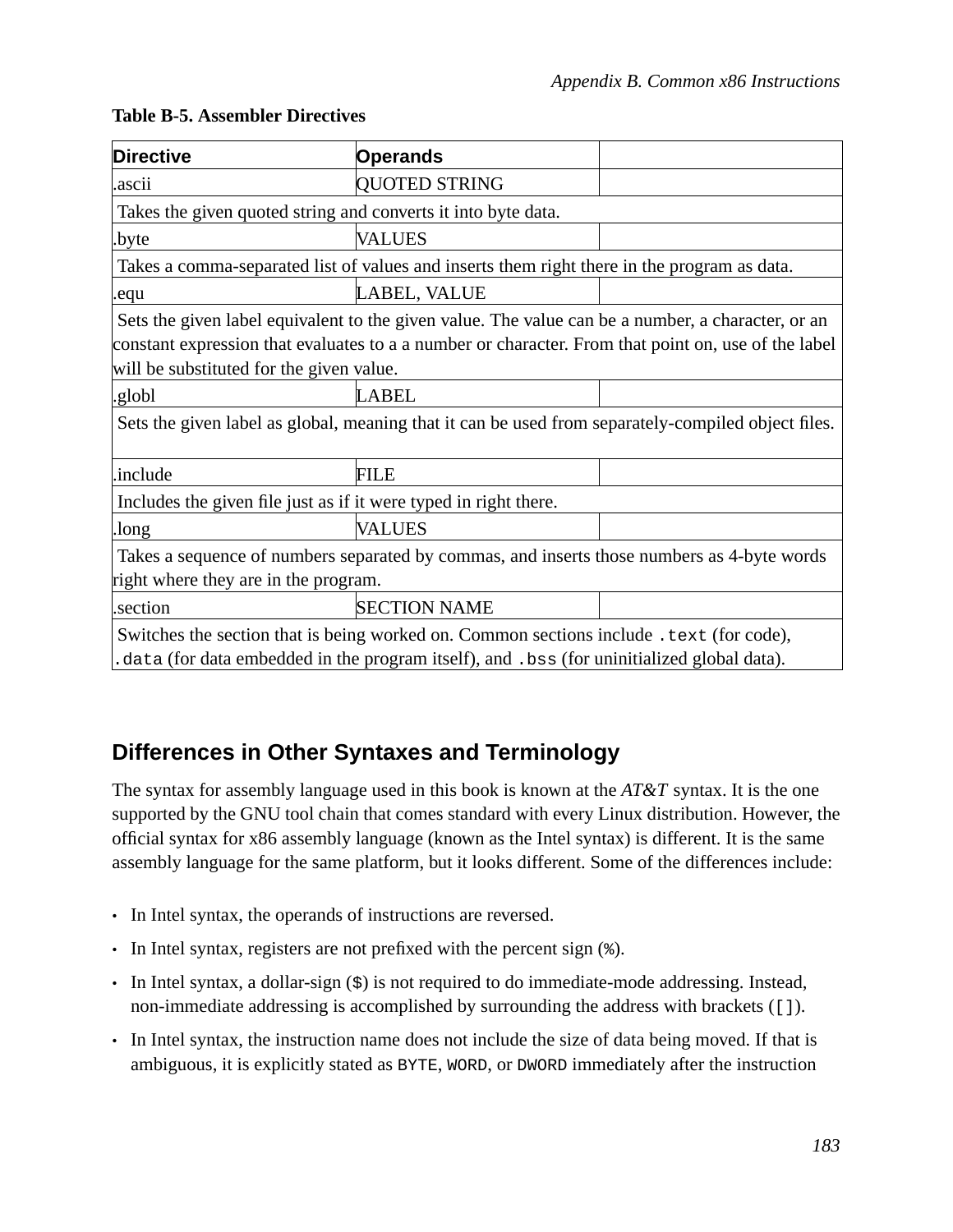name.

- The way that memory addresses are represented in Intel assembly language is much different.
- Because the x86 processor line originally started out as a 16-bit processor, most literature about x86 processors refer to words as 16-bit values, and call 32-bit values double words. However, we use the term "word" to refer to 32-bit values since that is the standard register size on modern x86 processors. This is true of the syntax as well - DWORD stands for "double word" and is used for standard-sized registers.
- Intel assembly language has the ability to address memory as a segment/offset pair. We do not mention this because Linux does not support segmented memory, and is therefore irrelevant to Linux programming.

Other differences exist, but they are small in comparison. To show many of the differences, consider the following instruction:

```
movl %eax, 8(%ebx,%edi,4)
```
In Intel syntax, this would be written as:

mov  $[8 + 8$ ebx + 1 \* edi], eax

This makes a little more sense, as it spells out exactly how the address will be computed, but the order of operands is confusing.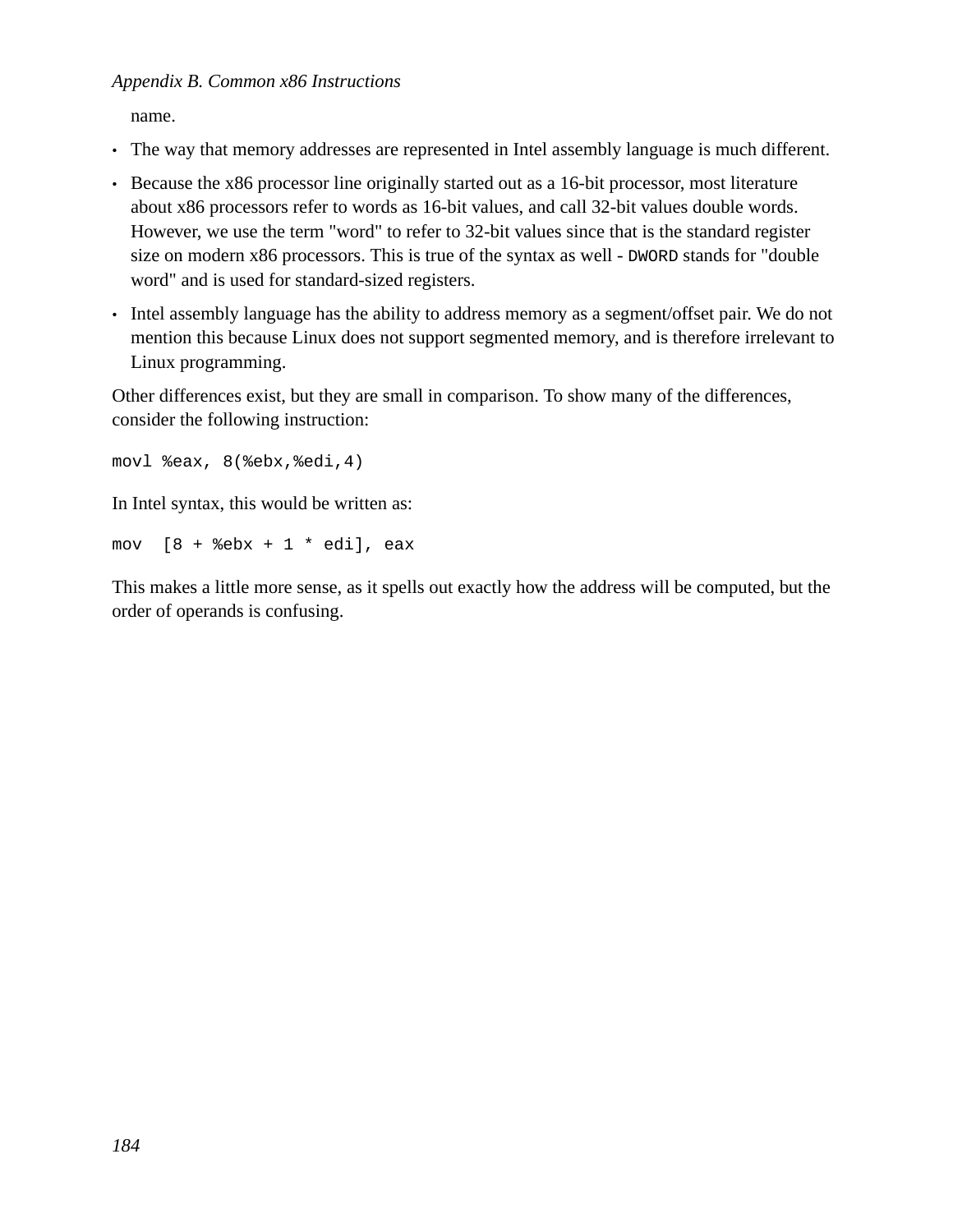# **Appendix C. Important System Calls**

These are some of the more important system calls to use when dealing with Linux. For most cases, however, it is best to use library functions rather than direct system calls, because the system calls were designed to be minimalistic while the library functions were designed to be easy to program with. For information about the Linux C library, see the manual at http://www.gnu.org/software/libc/manual/

Remember that %eax holds the system call numbers, and that the return values and error codes are also stored in %eax.

| <b>&amp;eax</b> | <b>Name</b> | %ebx                                     | <b>&amp;ecx</b> | %edx                              | <b>Notes</b>                                                                                                                                                  |
|-----------------|-------------|------------------------------------------|-----------------|-----------------------------------|---------------------------------------------------------------------------------------------------------------------------------------------------------------|
| $\vert$         | exit        | return<br>value (int)                    |                 |                                   | Exits the program                                                                                                                                             |
| $\vert 3 \vert$ | read        | file<br>descriptor                       |                 | buffer start buffer size<br>(int) | Reads into the given buffer                                                                                                                                   |
| 4               | write       | file<br>descriptor                       | buffer start    | buffer size<br>(int)              | Writes the buffer to the file<br>descriptor                                                                                                                   |
| 5               | open        | null-<br>terminated<br>file name         | option list     | permission<br>mode                | Opens the given file. Returns the<br>file descriptor or an error number.                                                                                      |
| 6               | close       | file<br>descriptor                       |                 |                                   | Closes the give file descriptor                                                                                                                               |
| $ 12\rangle$    | chdir       | null-<br>terminated<br>directory<br>name |                 |                                   | Changes the current directory of<br>your program.                                                                                                             |
| 19              | lseek       | file<br>descriptor                       | offset          | mode                              | Repositions where you are in the<br>given file. The mode (called the<br>"whence") should be 0 for absolute<br>positioning, and 1 for relative<br>positioning. |
| 20              | getpid      |                                          |                 |                                   | Returns the process ID of the<br>current process.                                                                                                             |

#### **Table C-1. Important Linux System Calls**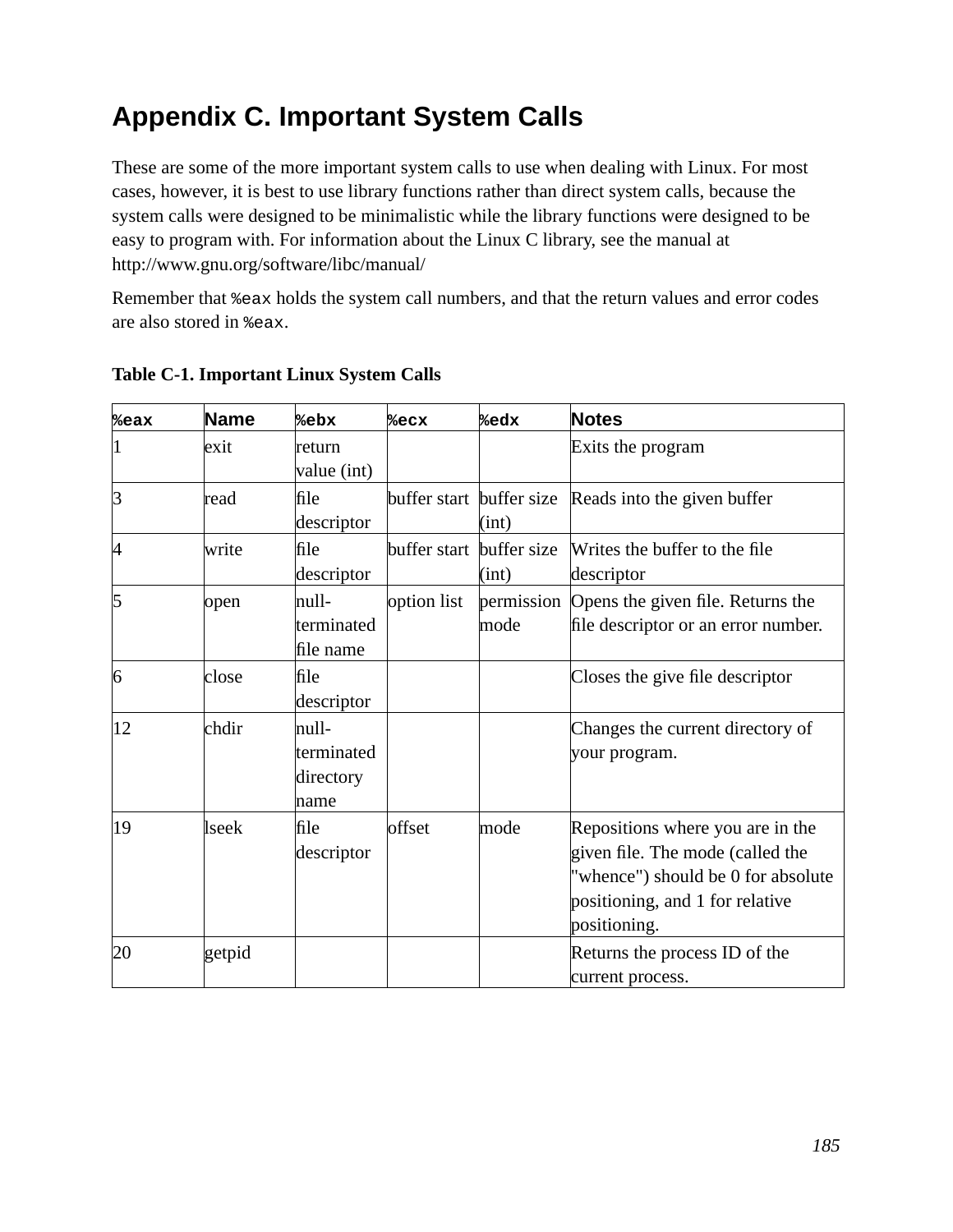*Appendix C. Important System Calls*

| <b>keax</b> | <b>Name</b> | %ebx       | %ecx       | %edx      | <b>Notes</b>                           |
|-------------|-------------|------------|------------|-----------|----------------------------------------|
| 39          | mkdir       | null-      | permission |           | Creates the given directory.           |
|             |             | terminated | mode       |           | Assumes all directories leading up     |
|             |             | directory  |            |           | to it already exist.                   |
|             |             | name       |            |           |                                        |
| 40          | rmdir       | null-      |            |           | Removes the given directory.           |
|             |             | terminated |            |           |                                        |
|             |             | directory  |            |           |                                        |
|             |             | name       |            |           |                                        |
| 41          | dup         | file       |            |           | Returns a new file descriptor that     |
|             |             | descriptor |            |           | works just like the existing file      |
|             |             |            |            |           | descriptor.                            |
| 42          | pipe        | pipe array |            |           | Creates two file descriptors, where    |
|             |             |            |            |           | writing on one produces data to        |
|             |             |            |            |           | read on the other and vice-versa.      |
|             |             |            |            |           | & ebx is a pointer to two words of     |
|             |             |            |            |           | storage to hold the file descriptors.  |
| 45          | brk         | new        |            |           | Sets the system break (i.e. - the end  |
|             |             | system     |            |           | of the data section). If the system    |
|             |             | break      |            |           | break is 0, it simply returns the      |
|             |             |            |            |           | current system break.                  |
| 54          | ioctl       | file       | request    | arguments | This is used to set parameters on      |
|             |             | descriptor |            |           | device files. It's actual usage varies |
|             |             |            |            |           | based on the type of file or device    |
|             |             |            |            |           | your descriptor references.            |

A more complete listing of system calls, along with additional information is available at http://www.lxhp.in-berlin.de/lhpsyscal.html You can also get more information about a system call by typing in man 2 SYSCALLNAME which will return you the information about the system call from section 2 of the UNIX manual. However, this refers to the usage of the system call from the C programming language, and may or may not be directly helpful.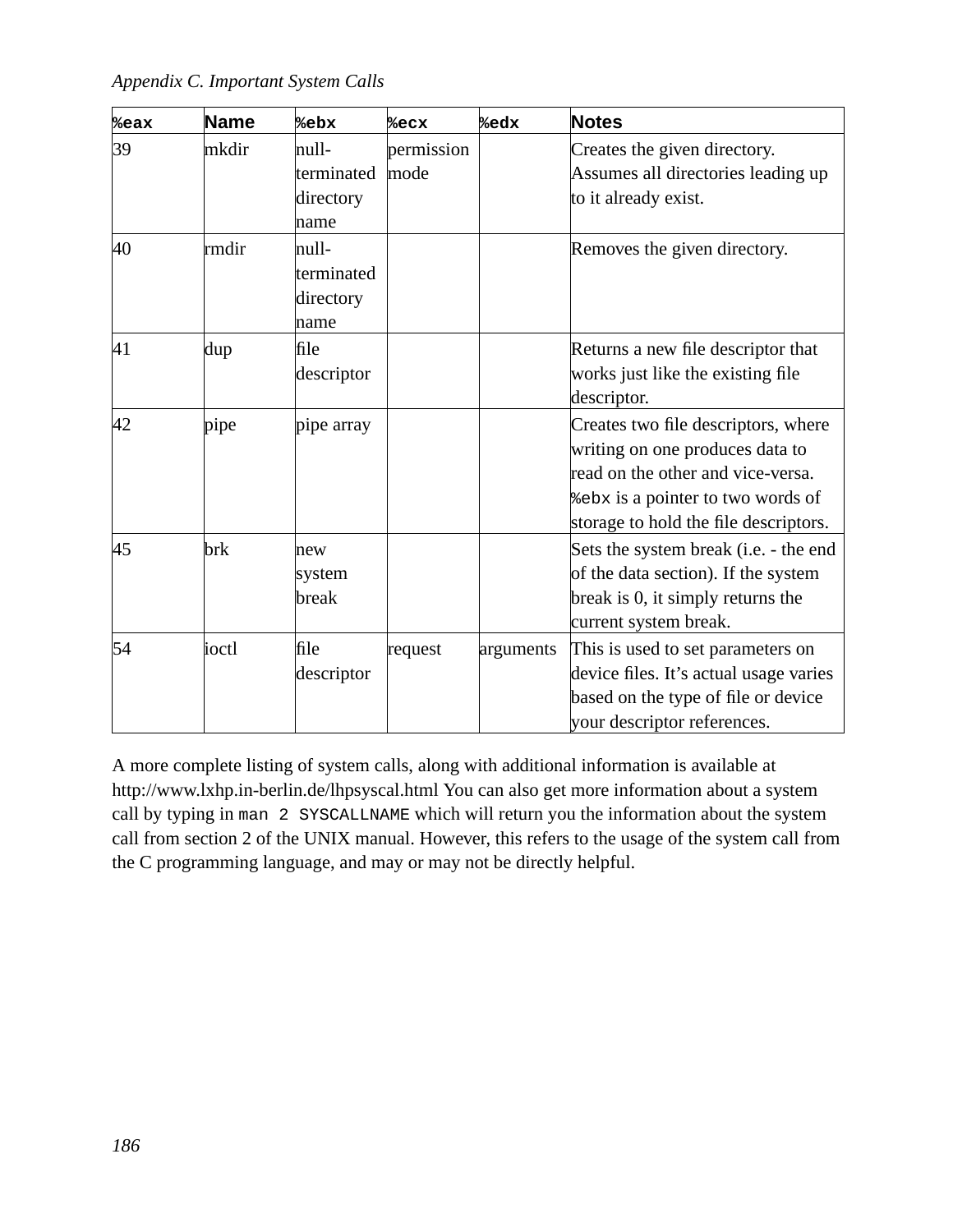# **Appendix D. Table of ASCII Codes**

To use this table, simply find the character or escape that you want the code for, and add the number on the left and the top.

|                 | $+0$                     | $+1$         | $+2$              | $+3$             | $+4$           | $+5$                     | $+6$                    | $+7$                     |
|-----------------|--------------------------|--------------|-------------------|------------------|----------------|--------------------------|-------------------------|--------------------------|
| $\vert 0 \vert$ | <b>NUL</b>               | <b>SOH</b>   | <b>STX</b>        | <b>ETX</b>       | <b>EOT</b>     | <b>ENQ</b>               | <b>ACK</b>              | <b>BEL</b>               |
| 8               | <b>BS</b>                | HT           | LF                | <b>VT</b>        | FF             | <b>CR</b>                | SO <sub>1</sub>         | <b>SI</b>                |
| 16              | <b>DLE</b>               | DC1          | DC <sub>2</sub>   | DC <sub>3</sub>  | DC4            | <b>NAK</b>               | <b>SYN</b>              | <b>ETB</b>               |
| 24              | CAN                      | EM           | <b>SUB</b>        | <b>ESC</b>       | <b>FS</b>      | <b>GS</b>                | <b>RS</b>               | <b>US</b>                |
| 32              |                          |              | $^{\prime\prime}$ | $^{\#}$          | \$             | $\%$                     | $\&$                    | $\bullet$                |
| 40              |                          |              | $\ast$            | $\boldsymbol{+}$ | $^\bullet$     | $\overline{\phantom{a}}$ |                         |                          |
| 48              | $\overline{0}$           | 1            | $\mathbf{2}$      | 3                | $\overline{4}$ | 5                        | 6                       | $\overline{7}$           |
| 56              | 8                        | 9            |                   | $\vdots$         | $\lt$          | $\equiv$                 | >                       | $\overline{\mathcal{L}}$ |
| 64              | $\omega$                 | A            | B                 | $\mathcal{C}$    | D              | E                        | ${\bf F}$               | G                        |
| 72              | H                        | I            | $\mathbf{J}$      | K                | L              | M                        | N                       | $\Omega$                 |
| 80              | ${\bf P}$                | Q            | $\mathbf R$       | S                | T              | $\mathbf U$              | $\overline{\mathsf{V}}$ | W                        |
| 88              | $\mathbf X$              | $\mathbf Y$  | Z                 |                  |                |                          | Λ                       |                          |
| 96              | $\boldsymbol{\varsigma}$ | $\rm{a}$     | b                 | $\mathbf{C}$     | $\mathbf d$    | e                        | $\mathbf f$             | $\mathbf{g}$             |
| 104             | $\mathbf h$              | $\mathbf{i}$ |                   | $\mathbf k$      | $\mathbf{l}$   | m                        | $\mathbf n$             | $\Omega$                 |
| 112             | p                        | q            | $\mathbf{r}$      | S                | t              | u                        | $\mathbf{V}$            | W                        |
| 120             | $\mathbf X$              | V            | Z                 |                  |                |                          | $\tilde{\phantom{a}}$   | <b>DEL</b>               |

**Table D-1. Table of ASCII codes in decimal**

ASCII is actually being phased out in favor of an international standard known as Unicode, which allows you to display any character from any known writing system in the world. As you may have noticed, ASCII only has support for English characters. Unicode is much more complicated, however, because it requires more than one byte to encode a single character. There are several different methods for encoding Unicode characters. The most common is UTF-8 and UTF-32. UTF-8 is somewhat backwards-compatible with ASCII (it is stored the same for English characters, but expands into multiple byte for international characters). UTF-32 simply requires four bytes for each character rather than one. Windows uses UTF-16, which is a variable-length encoding which requires at least 2 bytes per character, so it is not backwards-compatible with ASCII.

A good tutorial on internationalization issues, fonts, and Unicode is available in a great Article by Joe Spolsky, called "The Absolute Minimum Every Software Developer Absolutely, Positively Must Know About Unicode and Character Sets (No Excuses!)", available online at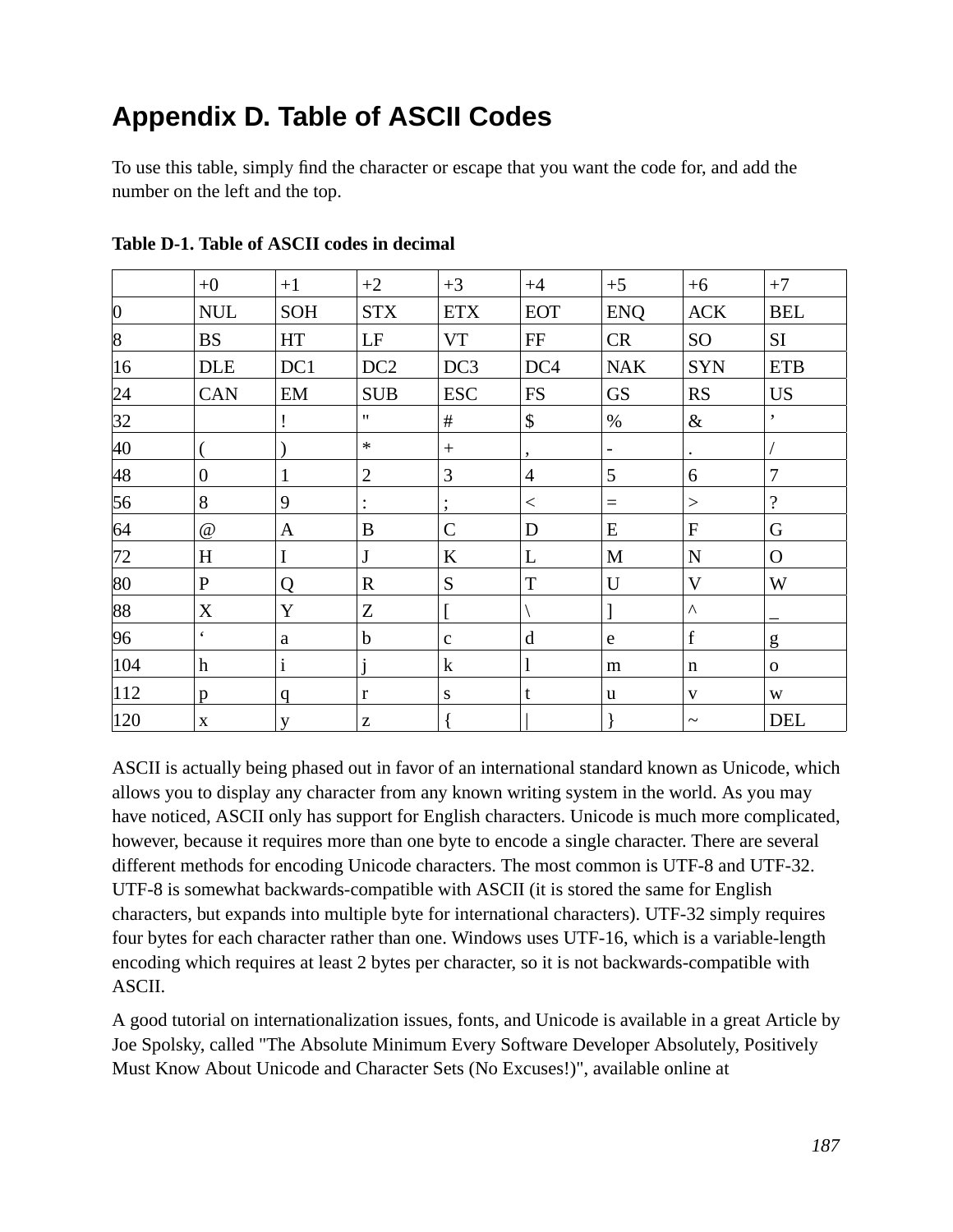*Appendix D. Table of ASCII Codes*

http://www.joelonsoftware.com/articles/Unicode.html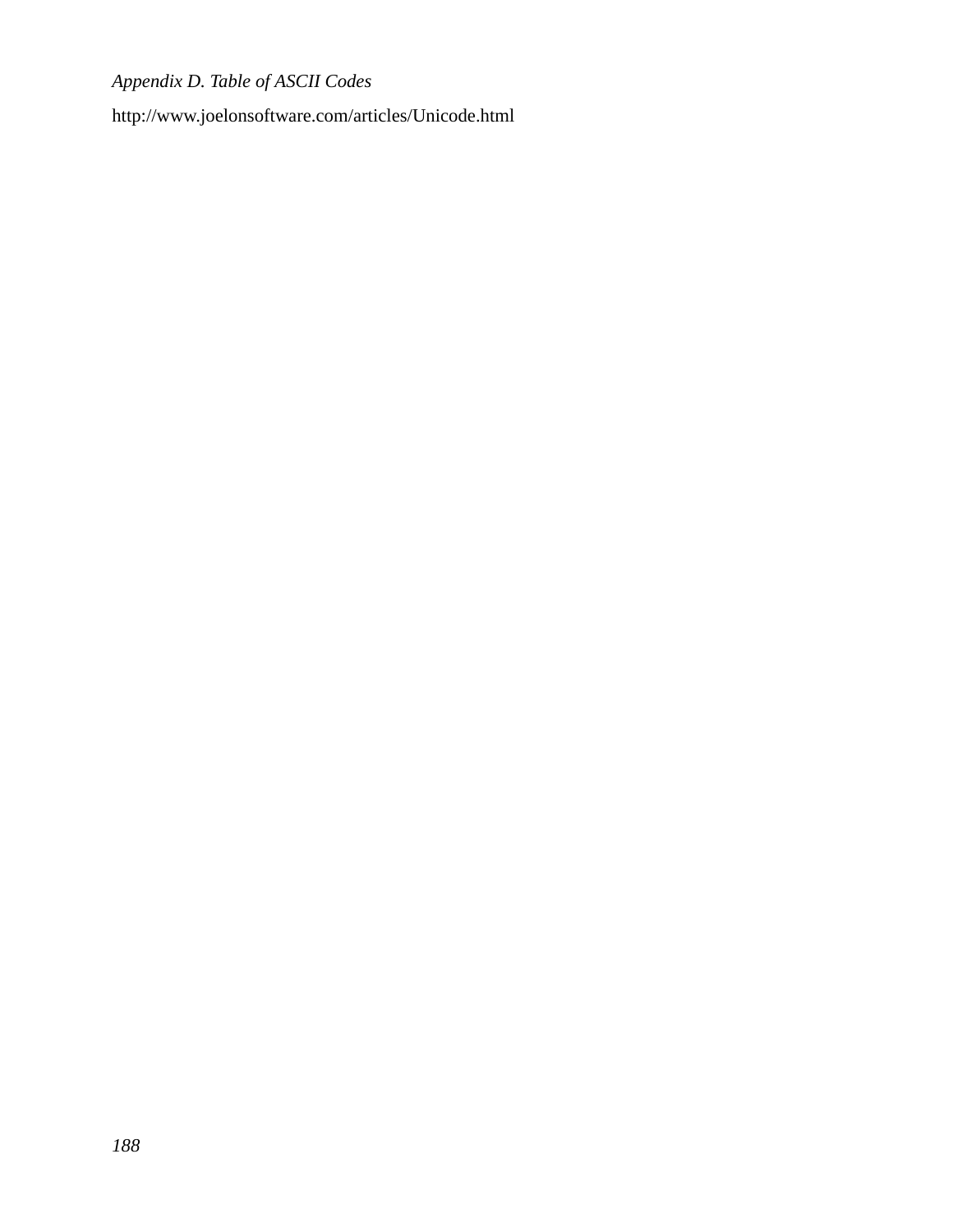## **Appendix E. C Idioms in Assembly Language**

This appendix is for C programmers learning assembly language. It is meant to give a general idea about how C constructs can be implemented in assembly language.

#### **If Statement**

In C, an if statement consists of three parts - the condition, the true branch, and the false branch. However, since assembly language is not a block structured language, you have to work a little to implement the block-like nature of C. For example, look at the following C code:

```
if(a == b){
/* True Branch Code Here */
}
else
{
/* False Branch Code Here */
}
/* At This Point, Reconverge */
```
In assembly language, this can be rendered as:

```
;Move a and b into registers for comparison
movl a, %eax
movl b, %ebx
;Compare
cmpl %eax, %ebx
 ;If True, go to true branch
je true_branch
false_branch: ;This label is unnecessary,
               ;only here for documentation
 ;False Branch Code Here
 ;Jump to recovergence point
 jmp reconverge
true_branch:
 ;True Branch Code Here
```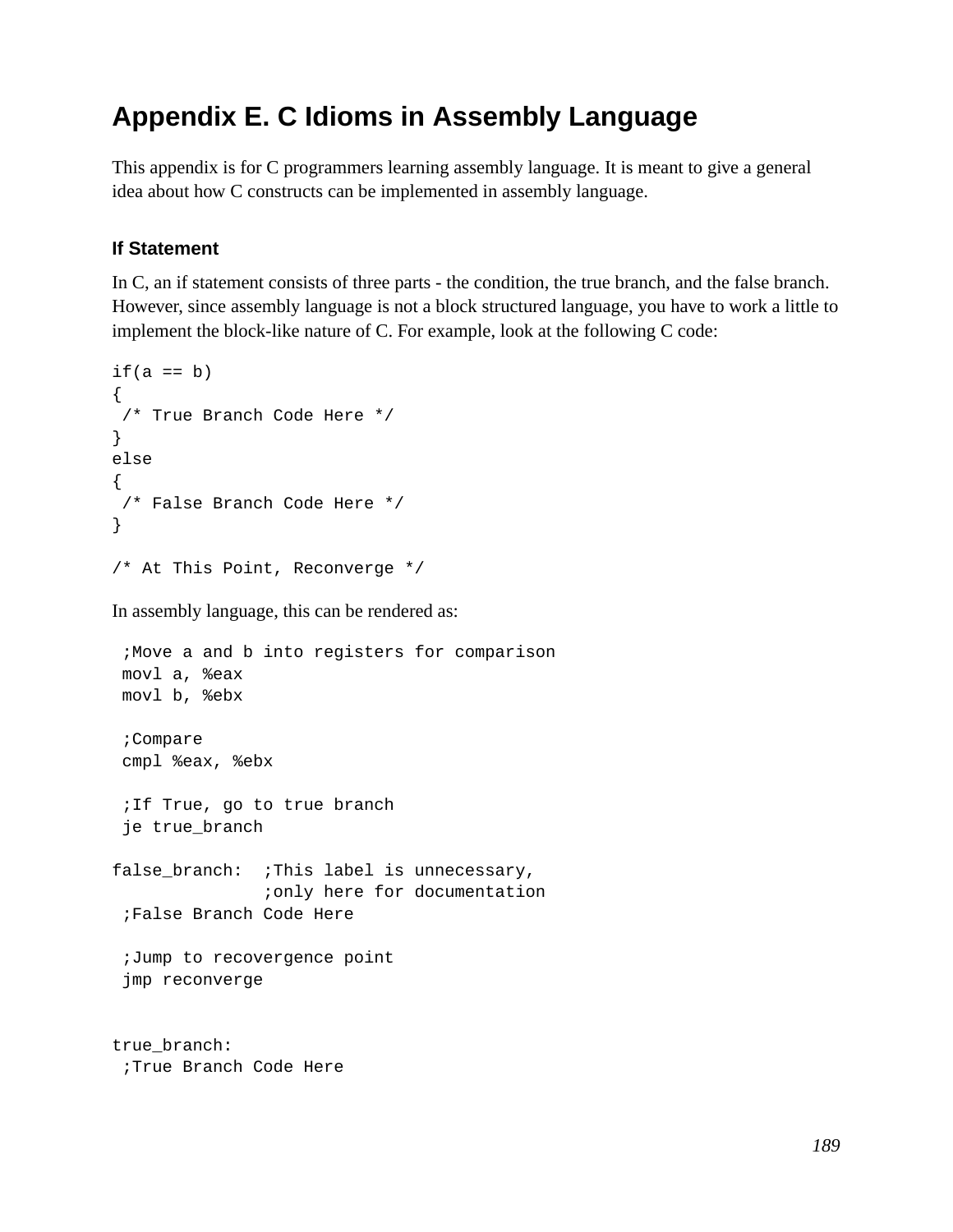reconverge: ;Both branches recoverge to this point

As you can see, since assembly language is linear, the blocks have to jump around each other. Recovergence is handled by the programmer, not the system.

A case statement is written just like a sequence of if statements.

#### **Function Call**

A function call in assembly language simply requires pushing the arguments to the function onto the stack in *reverse* order, and issuing a call instruction. After calling, the arguments are then popped back off of the stack. For example, consider the C code:

printf("The number is %d", 88);

In assembly language, this would be rendered as:

```
.section .data
text_string:
.ascii "The number is %d\0"
.section .text
pushl $88
pushl $text_string
call printf
popl %eax
popl %eax ; %eax is just a dummy variable,
                ;nothing is actually being done
                ;with the value. You can also
                ;directly re-adjust %esp to the
                ;proper location.
```
#### **Variables and Assignment**

Global and static variables are declared using .data or .bss entries. Local variables are declared by reserving space on the stack at the beginning of the function. This space is given back at the end of the function.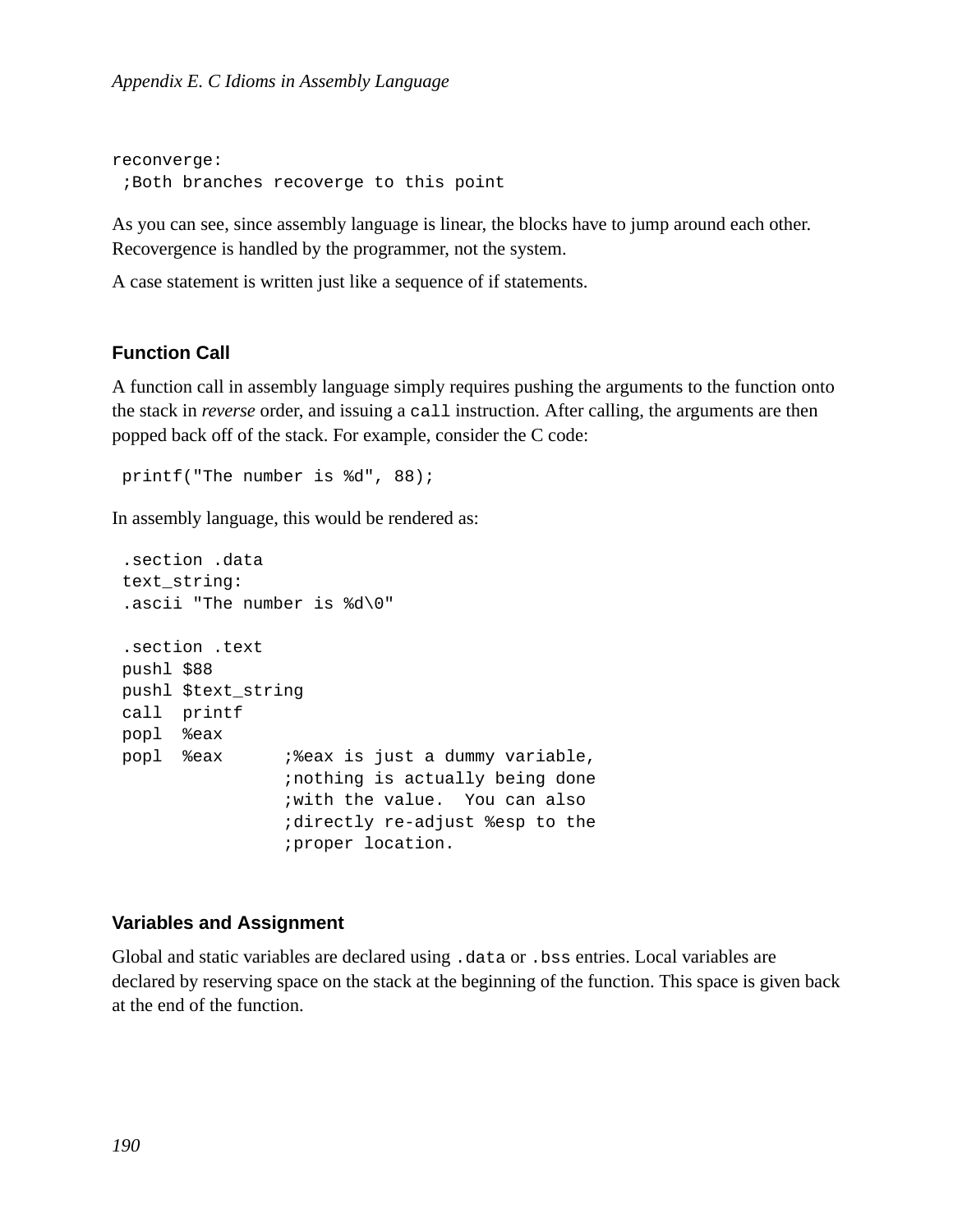Interestingly, global variables are accessed differently than local variables in assembly language. Global variables are accessed using direct addressing, while local variables are accessed using base-pointer addressing. For example, consider the following C code:

```
int my_global_var;
int foo()
{
int my_local_var;
my local var = 1;
my_global_var = 2;
return 0;
}
```
This would be rendered in assembly language as:

```
.section .data
 .lcomm my qlobal var, 4
 .type foo, @function
foo:
pushl %ebp \qquad \qquad ; Save old base pointer
movl %esp, $ebp :make stack pointer base pointer
subl $4, %esp : Make room for my_local_var
 .equ my_local_var, -4 ;Can now use my_local_var to
                      ;find the local variable
movl $1, my_local_var(%ebp)
movl $2, my_global_var
movl %ebp, %esp : Clean up function and return
popl %ebp
ret
```
What may not be obvious is that accessing the global variable takes fewer machine cycles than accessing the global variable. However, that may not matter because the stack is more likely to be in physical RAM (instead of swap) than the global variable is.

Also note that after loading a value into a register, that value will likely stay in that register until that register is needed for something else. It may also move registers. For example, if you have a variable foo, it may start on the stack, but the compiler will eventually move it into registers for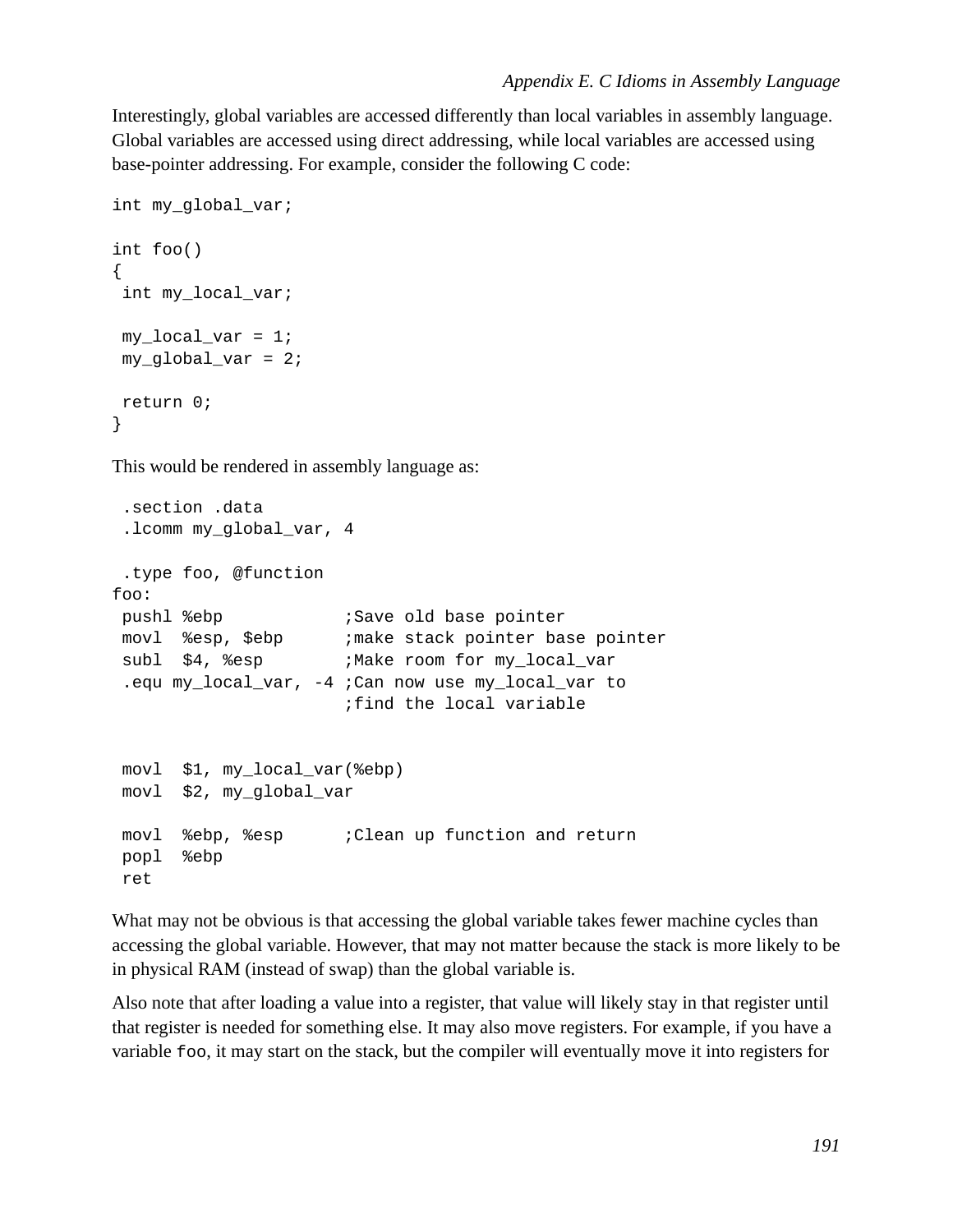processing. If there aren't many variables in use, the value may simply stay in the register until it is needed again. Otherwise, when that register is needed for something else, the value, if it's changed, is copied back to its corresponding memory location. In C, you can use the keyword volatile to make sure all modifications and references to the variable are done to the memory location itself, rather than a register copy of it, in case other processes, threads, or hardware may be modifying the value while your function is running.

#### **Loops**

Loops work a lot like if statements in assembly language - the blocks are formed by jumping around. In C, a while loop consists of a loop body, and a test to determine whether or not it is time to exit the loop. A for loop is exactly the same, with optional initialization and counter-increment sections. These can simply be moved around to make a while loop.

In C, a while loop looks like this:

```
while(a < b){
 /* Do stuff here */
}
/* Finished Looping */
```
This can be rendered in assembly language like this:

```
loop_begin:
movl a, %eax
movl b, %ebx
cmpl %eax, %ebx
jge loop_end
loop_body:
 ;Do stuff here
 jmp loop_begin
loop_end:
 ;Finished looping
```
The x86 assembly language has some direct support for looping as well. The  $\epsilon$ ecx register can be used as a counter that *ends* with zero. The loop instruction will decrement %ecx and jump to a specified address unless %ecx is zero. For example, if you wanted to execute a statement 100 times, you would do this in C: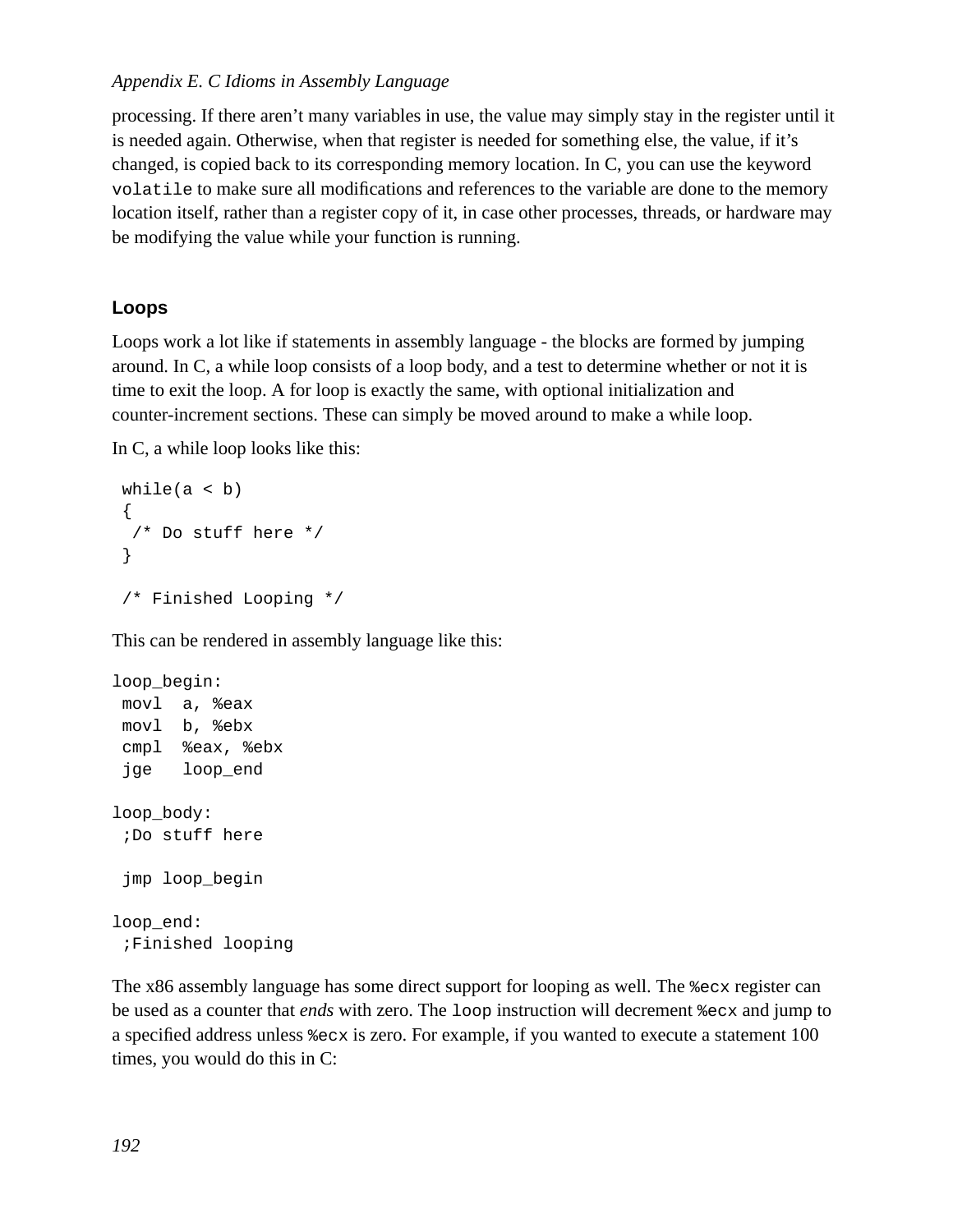```
for(i=0; i < 100; i++){
 /* Do process here */
}
```
In assembly language it would be written like this:

```
loop initialize:
movl $100, %ecx
loop_begin:
 ;
 ;Do Process Here
 ;
 ;Decrement %ecx and loops if not zero
loop loop_begin
rest_of_program:
 ;Continues on to here
```
One thing to notice is that the loop instruction *requires you to be counting backwards to zero*. If you need to count forwards or use another ending number, you should use the loop form which does not include the loop instruction.

For really tight loops of character string operations, there is also the rep instruction, but we will leave learning about that as an exercise to the reader.

#### **Structs**

Structs are simply descriptions of memory blocks. For example, in C you can say:

```
struct person {
char firstname[40];
char lastname[40];
int age;
};
```
This doesn't do anything by itself, except give you ways of intelligently using 84 bytes of data. You can do basically the same thing using . equ directives in assembly language. Like this:

```
.equ PERSON_SIZE, 84
.equ PERSON FIRSTNAME OFFSET, 0
.equ PERSON_LASTNAME_OFFSET, 40
.equ PERSON_AGE_OFFSET, 80
```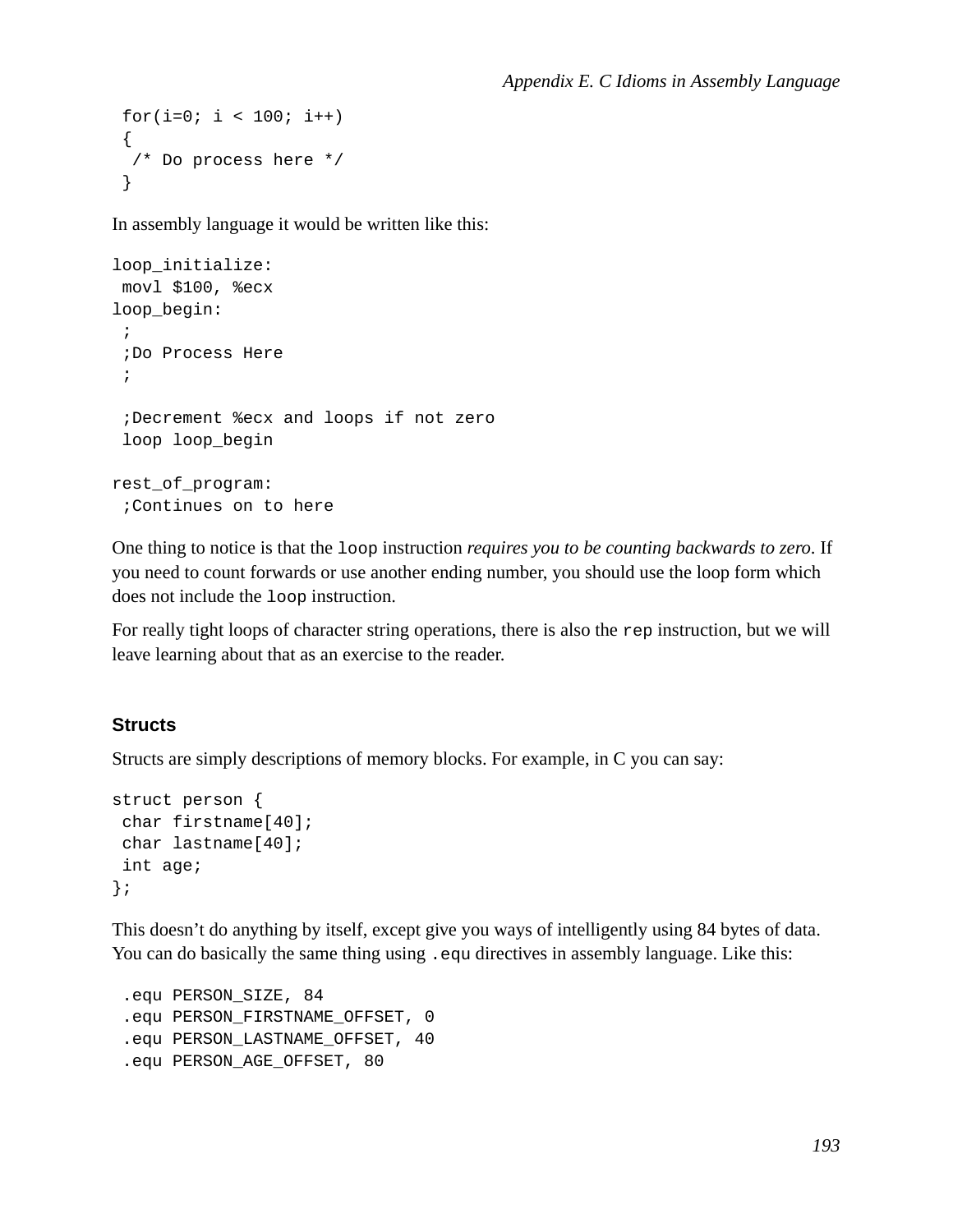When you declare a variable of this type, all you are doing is reserving 84 bytes of space. So, if you have this in C:

```
void foo()
{
struct person p;
/* Do stuff here */
}
```
In assembly language you would have:

```
foo:
;Standard header beginning
pushl %ebp
movl %esp, %ebp
;Reserve our local variable
subl $PERSON_SIZE, %esp
;This is the variable's offset from %ebp
 .equ P_VAR, 0 - PERSON_SIZE
;Do Stuff Here
;Standard function ending
movl %ebp, %esp
popl %ebp
ret
```
To access structure members, you just have to use base pointer addressing with the offsets defined above. For example, in C you could set the person's age like this:

p.age = 30;

In assembly language it would look like this:

movl \$30, P\_VAR + PERSON\_AGE\_OFFSET(%ebp)

#### **Pointers**

Pointers are very easy. Remember, pointers are simply the address that a value resides at. Let's start by taking a look at global variables. For example:

int global\_data = 30;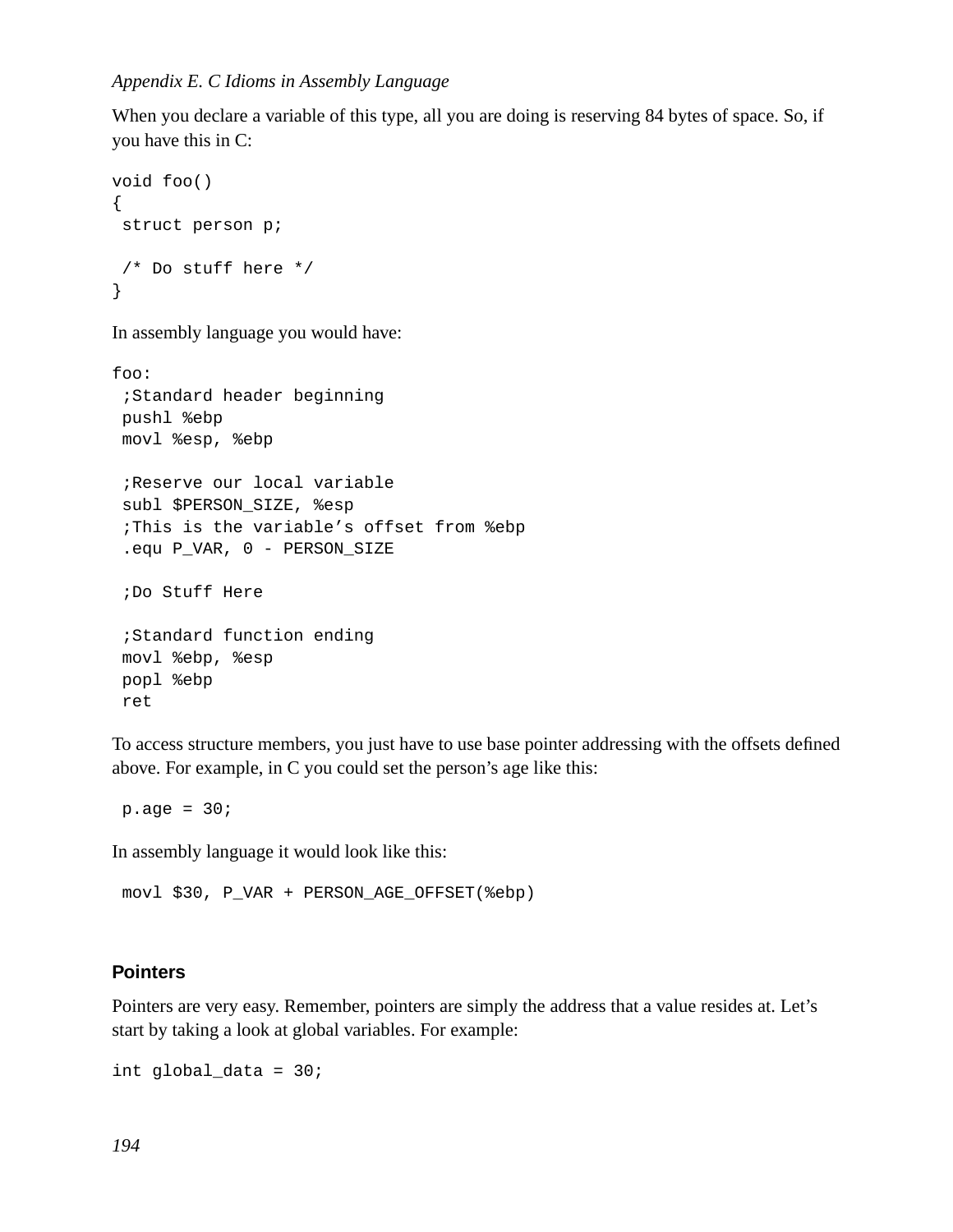In assembly language, this would be:

```
.section .data
global_data:
 .long 30
```
Taking the address of this data in C:

```
a = \&global_data;
```
Taking the address of this data in assembly language:

movl \$global\_data, %eax

You see, with assembly language, you are almost always accessing memory through pointers. That's what direct addressing is. To get the pointer itself, you just have to go with immediate mode addressing.

Local variables are a little more difficult, but not much. Here is how you take the address of a local variable in C:

```
void foo()
{
 int a;
 int *b;
 a = 30;b = \&a;*<b>b</b> = 44;}
```
The same code in assembly language:

```
foo:
 ;Standard opening
pushl %ebp
movl %esp, %ebp
;Reserve two words of memory
subl $8, $esp
 .equ A_VAR, -4.equ B_VAR, -4
```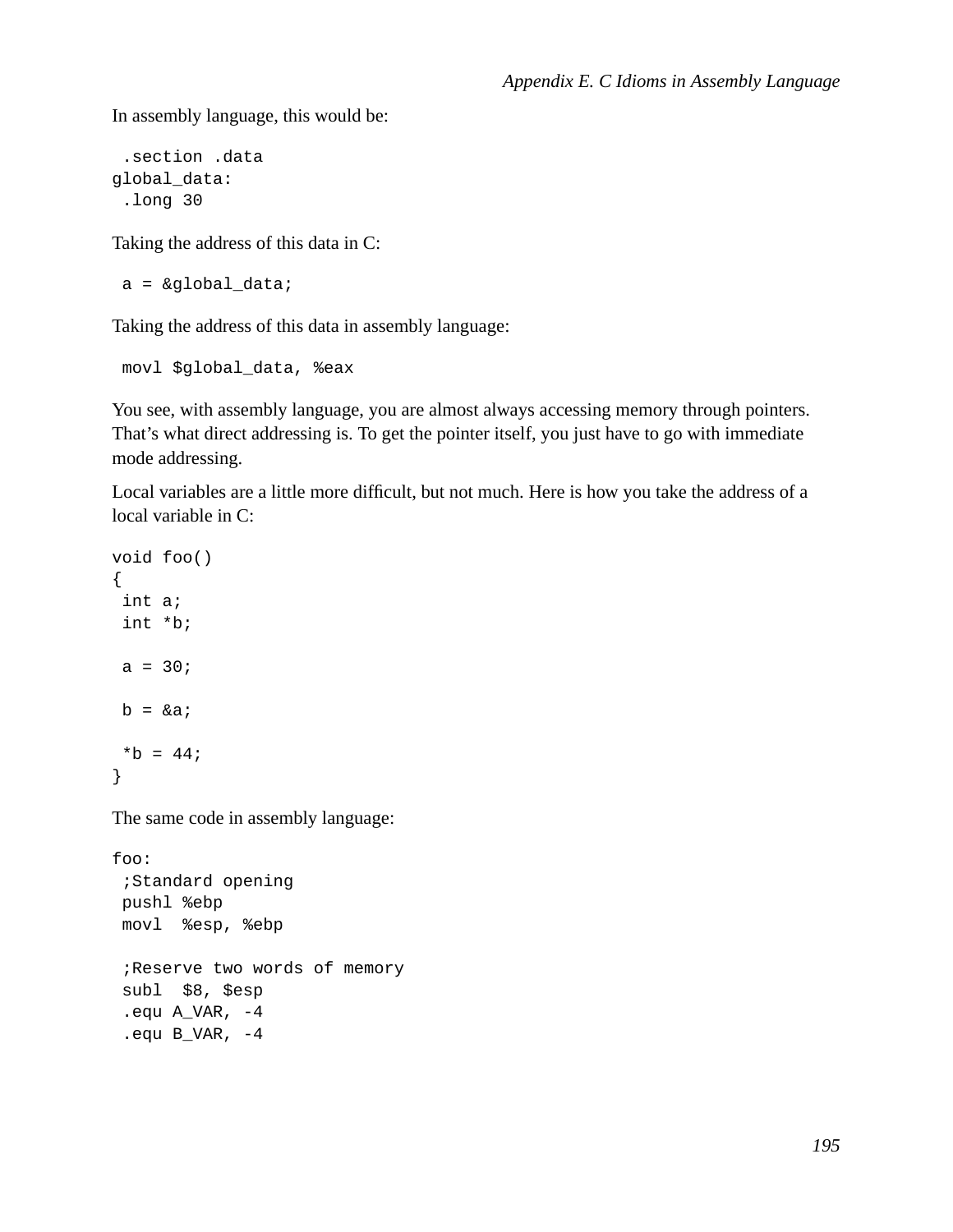*Appendix E. C Idioms in Assembly Language*

```
ia = 30movl $30, A_VAR(%ebp)
ib = \&amovl $A_VAR, B_VAR(%ebp)
addl %ebp, B_VAR(%ebp)
; *b = 30movl B_VAR(%ebp), %eax
movl $30, (%eax)
;Standard closing
movl %ebp, %esp
popl %ebp
ret
```
As you can see, to take the address of a local variable, the address has to be computed the same way the computer computes the addresses in base pointer addressing. There is an easier way - the processor provides the instruction lea, which stands for "load effective address". This lets the computer compute the address, and then load it wherever you want. So, we could just say:

 $ib = & a$ leal A\_VAR(%ebp), %eax movl %eax, B\_VAR(%ebp)

It's the same number of lines, but a little cleaner. Then, to use this value, you simply have to move it to a general-purpose register and use indirect addressing, as shown in the example above.

#### **Getting GCC to Help**

One of the nice things about GCC is it's ability to spit out assembly language code. To convert a C language file to assembly, you can simply do:

```
gcc -S file.c
```
The output will be in  $file.s.$  It's not the most readable output - most of the variable names have been removed and replaced either with numeric stack locations or references to automatically-generated labels. To start with, you probably want to turn off optimizations with -O0 so that the assembly language output will follow your source code better.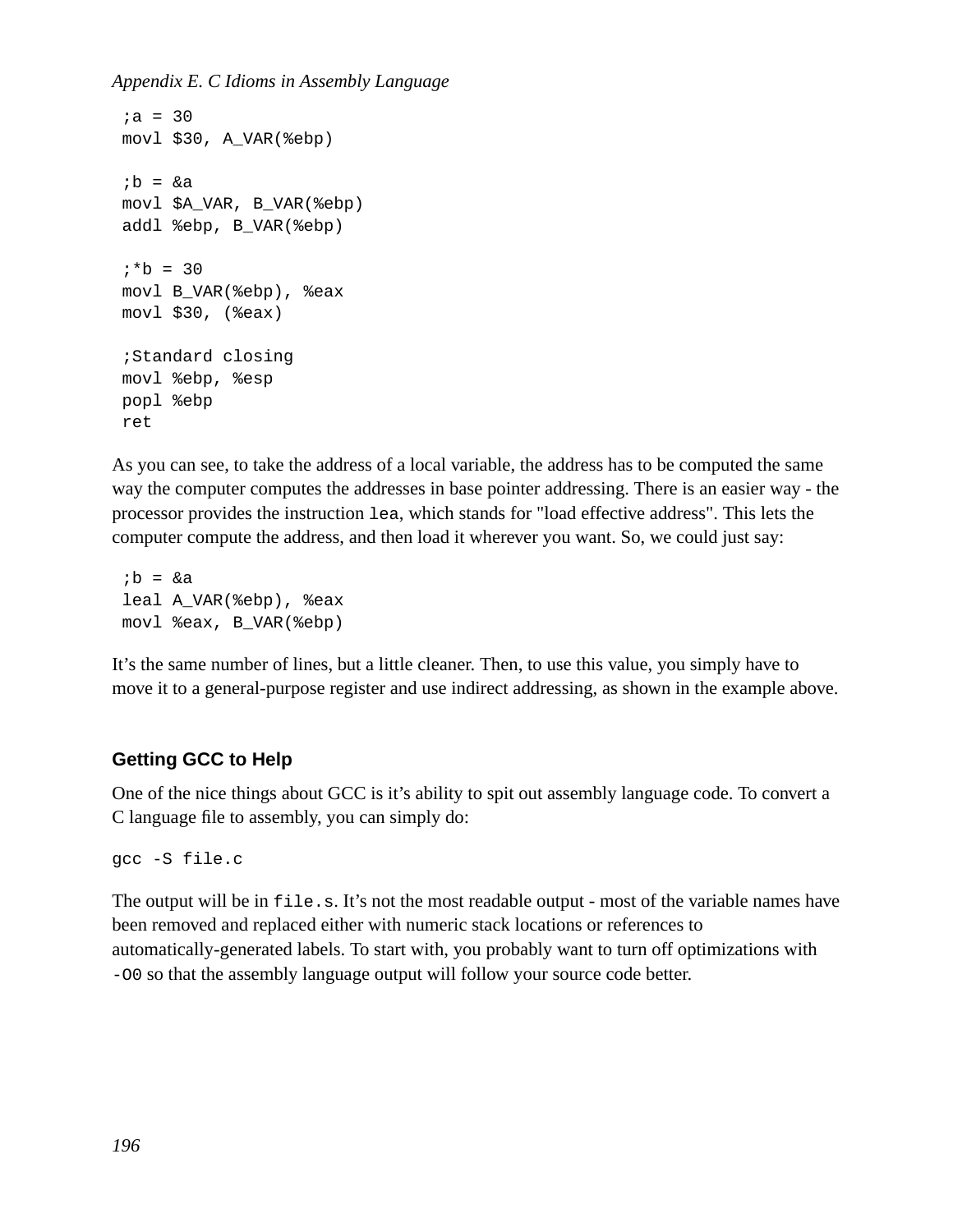Something else you might notice is that GCC reserves more stack space for local variables than we do, and then AND's  $\epsilon$ esp<sup>1</sup> This is to increase memory and cache efficiency by double-word aligning variables.

Finally, at the end of functions, we usually do the following instructions to clean up the stack before issuing a ret instruction:

movl %ebp, %esp popl %ebp

However, GCC output will usually just include the instruction leave. This instruction is simply the combination of the above two instructions. We do not use leave in this text because we want to be clear about exactly what is happening at the processor level.

I encourage you to take a C program you have written and compile it to assembly language and trace the logic. Then, add in optimizations and try again. See how the compiler chose to rearrange your program to be more optimized, and try to figure out why it chose the arrangement and instructions it did.

<sup>1.</sup> Note that different versions of GCC do this differently.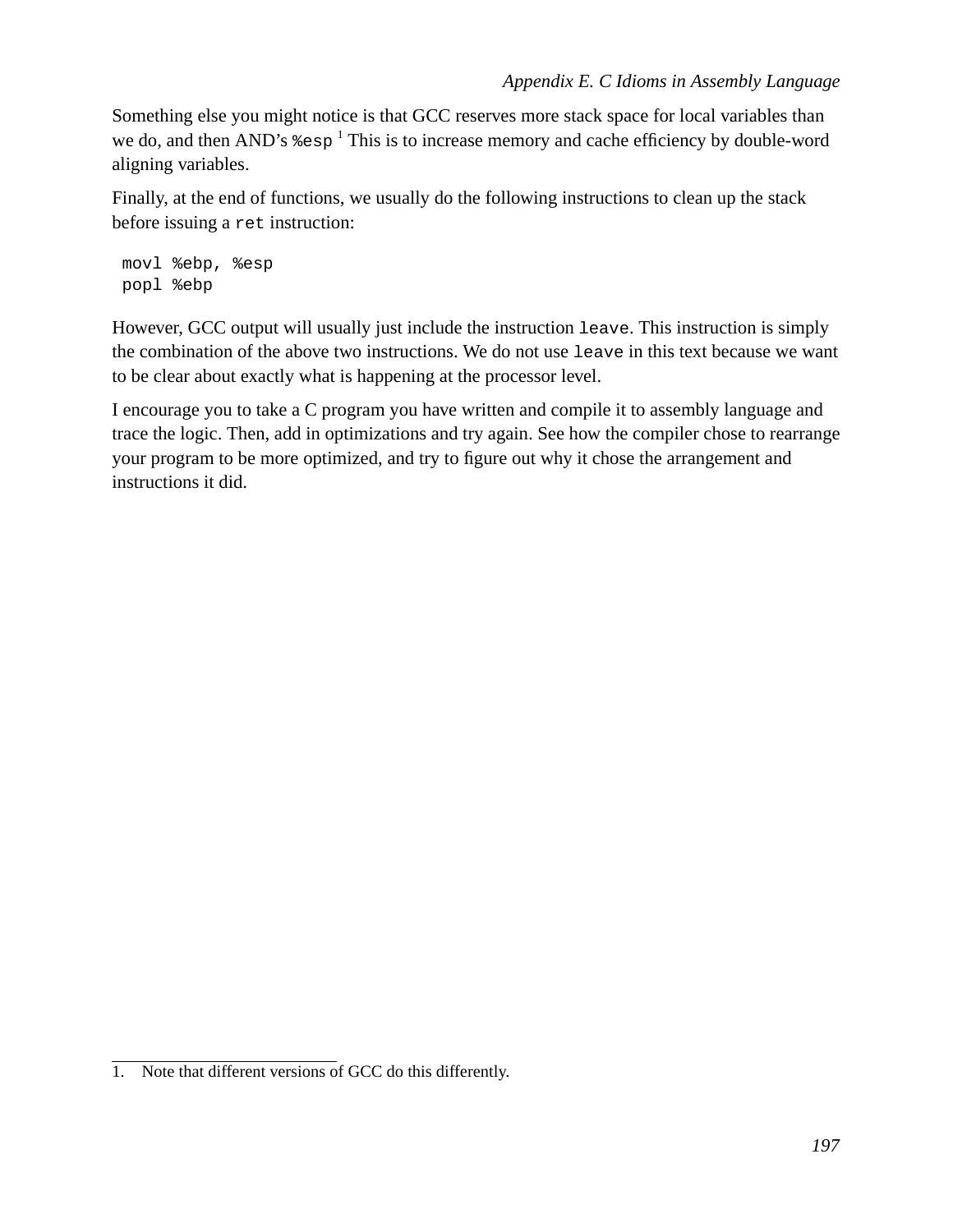*Appendix E. C Idioms in Assembly Language*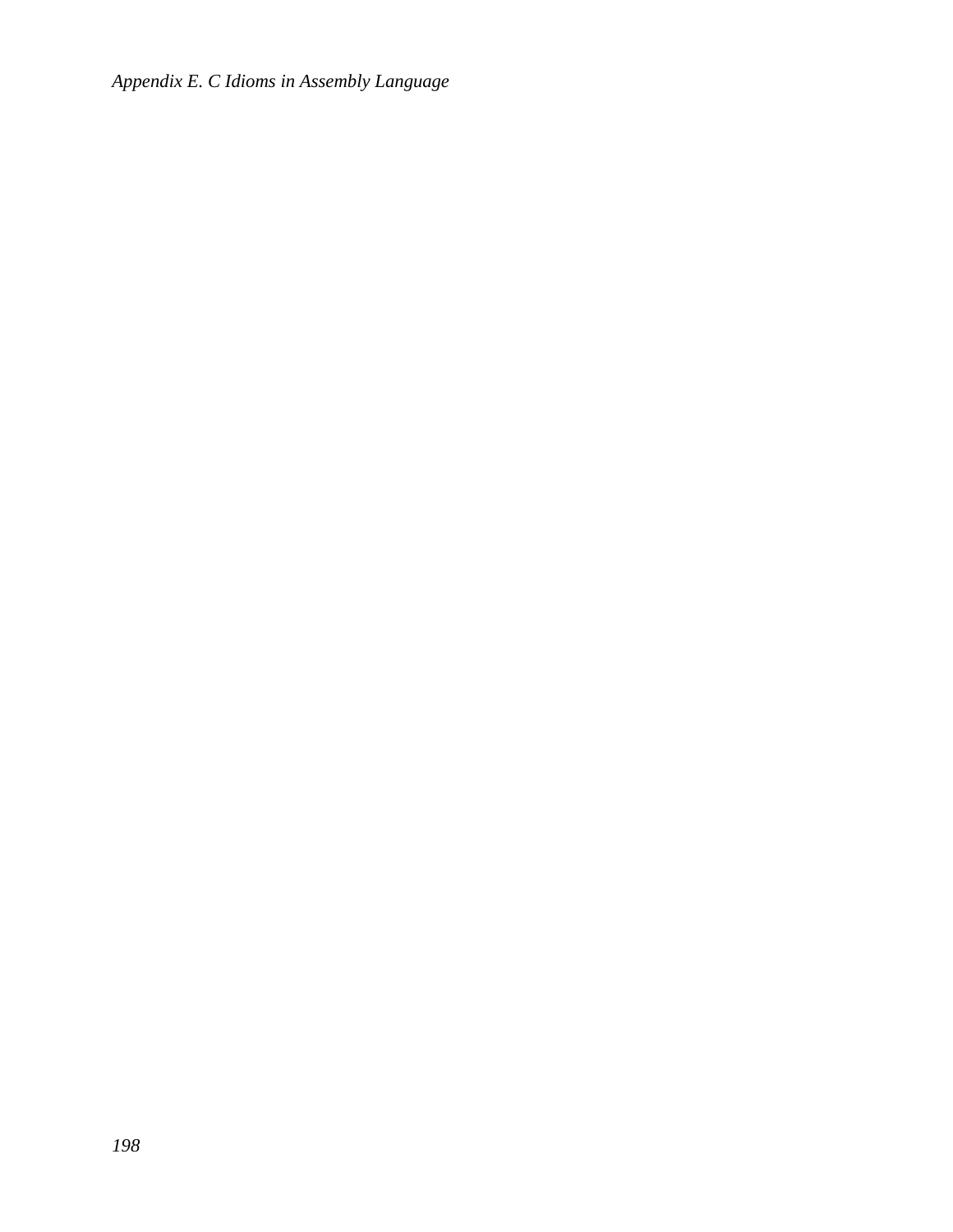# **Appendix F. Using the GDB Debugger**

By the time you read this appendix, you will likely have written at least one program with an error in it. In assembly language, even minor errors usually have results such as the whole program crashing with a segmentation fault error. In most programming languages, you can simply print out the values in your variables as you go along, and use that output to find out where you went wrong. In assembly language, calling output functions is not so easy. Therefore, to aid in determining the source of errors, you must use a *source debugger*.

A debugger is a program that helps you find bugs by stepping through the program one step at a time, letting you examine memory and register contents along the way. A *source debugger* is a debugger that allows you to tie the debugging operation directly to the source code of a program. This means that the debugger lets you look at the source code as you typed it in.

The debugger we will be looking at is GDB - the GNU Debugger. This application is present on almost all GNU/Linux distributions. It can debug programs in multiple languages, including assembly language.

## **An Example Debugging Session**

The best way to explain how a debugger works is by using it. The program we will be using the debugger on is the maximum program used in [Chapter 3](#page-18-0). Let's say that you entered the program perfectly, except that you left out the line:

incl %edi

When you run the program, it just goes in an infinite loop - it never exits. To determine the cause, you need to run the program under GDB. However, to do this, you need to have the assembler include debugging information in the executable. All you need to do to enable this is to add the --gstabs option to the as command. So, you would assemble it like this:

as --gstabs maximum.s -o maximum.o

Linking would be the same as normal. "stabs" is the debugging format used by GDB. Now, to run the program under the debugger, you would type in gdb ./maximum. Be sure that the source files are in the current directory. The output should look like this:

GNU gdb Red Hat Linux (5.2.1-4) Copyright 2002 Free Software Foundation, Inc. GDB is free software, covered by the GNU General Public License, and you are welcome to change it and/or distribute copies of it under certain conditions. Type "show copying" to see the conditions. There is absolutely no warranty for GDB. Type "show warranty" for details.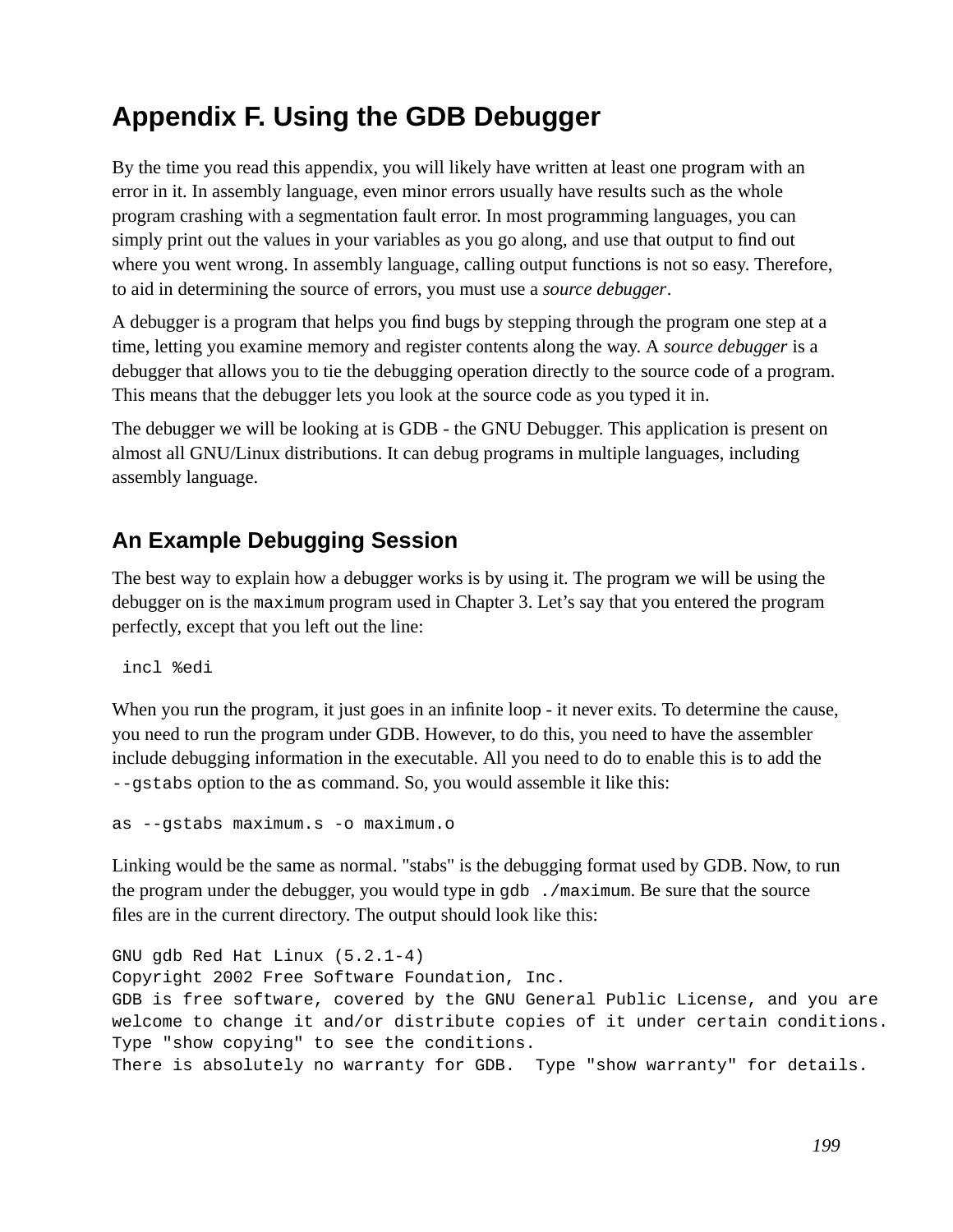*Appendix F. Using the GDB Debugger*

```
This GDB was configured as "i386-redhat-linux"...
(qdb)
```
Depending on which version of GDB you are running, this output may vary slightly. At this point, the program is loaded, but is not running yet. The debugger is waiting your command. To run your program, just type in run. This will not return, because the program is running in an infinite loop. To stop the program, hit control-c. The screen will then say this:

```
Starting program: /home/johnnyb/BartlettPublishing/Books/PGU/Move/maximum-
err
```

```
Program received signal SIGINT, Interrupt.
start loop () at maximum-err.s:34
34 movl data_items(,%edi,4), %eax
Current language: auto; currently asm
(qdb)
```
This tells you that the program was interrupted by the SIGINT signal (from your control-c), and was within the section labelled start loop, and was executing on line 34 when it stopped. It gives you the code that it is about to execute. Depending on exactly when you hit control-c, it may have stopped on a different line or a different instruction.

One of the best ways to find bugs in a program is to follow the flow of the program to see where it is branching incorrectly. To follow the flow of this program, keep on entering stepi (for "step instruction"), which will cause the computer to execute one instruction at a time. If you do this several times, your output will look something like this:

|            | (gdb) stepi |                                                    |                                     |
|------------|-------------|----------------------------------------------------|-------------------------------------|
| 35         |             | cmpl %ebx, %eax                                    | # compare values                    |
|            | (gdb) stepi |                                                    |                                     |
| 36         |             | jle start loop                                     | # jump to loop beginning if the new |
|            | (gdb) stepi |                                                    |                                     |
| 32         |             | cmpl $$0, %eax$                                    | # check to see if we've hit the end |
|            | (gdb) stepi |                                                    |                                     |
| 33         |             | je loop_exit                                       |                                     |
|            | (gdb) stepi |                                                    |                                     |
| 34         |             | movl data_items(, $\text{sedi}, 4$ ), $\text{sex}$ |                                     |
|            | (gdb) stepi |                                                    |                                     |
| 35         |             | cmpl %ebx, %eax                                    | # compare values                    |
|            | (gdb) stepi |                                                    |                                     |
| 36         |             | ile start loop                                     | # jump to loop beginning if the new |
| (gdb) step |             |                                                    |                                     |
| 32         |             | cmpl $$0,$ $%$ eax                                 | # check to see if we've hit the end |
|            |             |                                                    |                                     |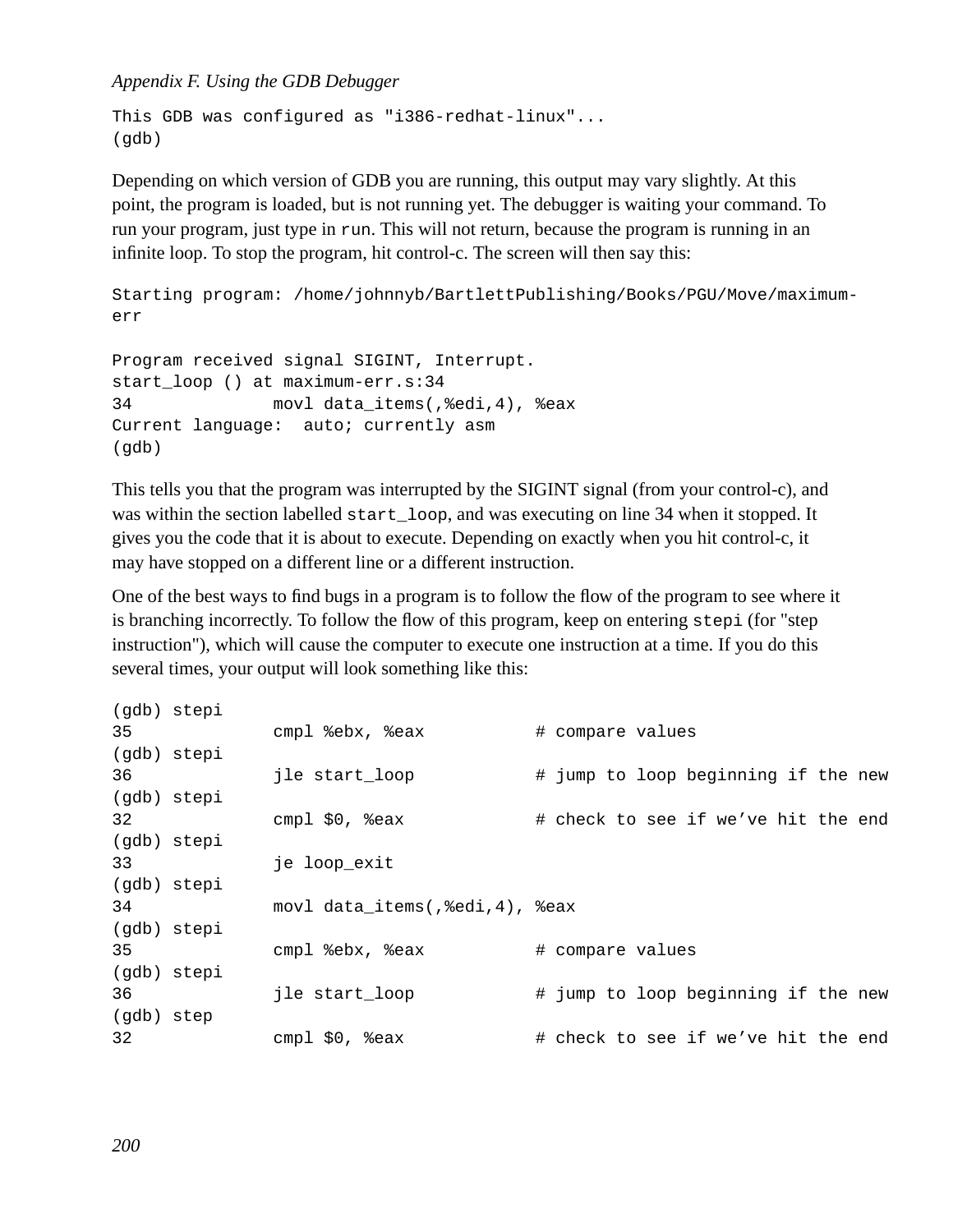As you can tell, it has looped. In general, this is good, since we wrote it to loop. However, the problem is that it is *never stopping*. Therefore, to find out what the problem is, let's look at the point in our code where we should be exitting the loop:

cmpl \$0, %eax je loop\_exit

Basically, it is checking to see if %eax hits zero. If so, it should exit the loop. There are several things to check here. First of all, you should make sure that loop\_exit actually is outside the loop. Second, you may have left this piece out altogether as it is not uncommon for a programmer to forget to include a way to exit a loop.

However, neither of those are the case with this program. So, the next option is that perhaps  $\epsilon_{\text{max}}$ has the wrong value. There are two ways to check the contents of register in GDB. The first one is the command info register. This will display the contents of all registers in hexadecimal. However, we are only interested in %eax at this point. To just display %eax we can do print/\$eax to print it in hexadecimal, or do print/d \$eax to print it in decimal. Notice that in GDB, registers are prefixed with dollar signs rather than percent signs. Your screen should have this on it:

```
(gdb) print/d $eax
$1 = 3(qdb)
```
This means that the result of your first inquiry is 3. Every inquiry you make will be assigned a number prefixed with a dollar sign. Now, if you look back into the code, you will find that 3 is the first number in the list of numbers to search through. If you step through the loop a few more times, you will find that every time %eax has the number 3.

Okay, now we know that %eax is being loaded with the same value over and over again. So, let's search to see where  $\epsilon$  ax is being loaded from. The line of code is this:

```
movl data_items(,%edi,4), %eax
```
So, step until this line of code is ready to execute. Now, this code depends on two values data\_items and %edi. data\_items is a symbol, and therefore constant. It's a good idea to check your source code to make sure the label is in front of the right data, but in our case it is. Therefore, we need to look at  $\ell$ edi. So, we need to print it out. It will look like this:

```
(gdb) print/d $edi
$2 = 0(gdb)
```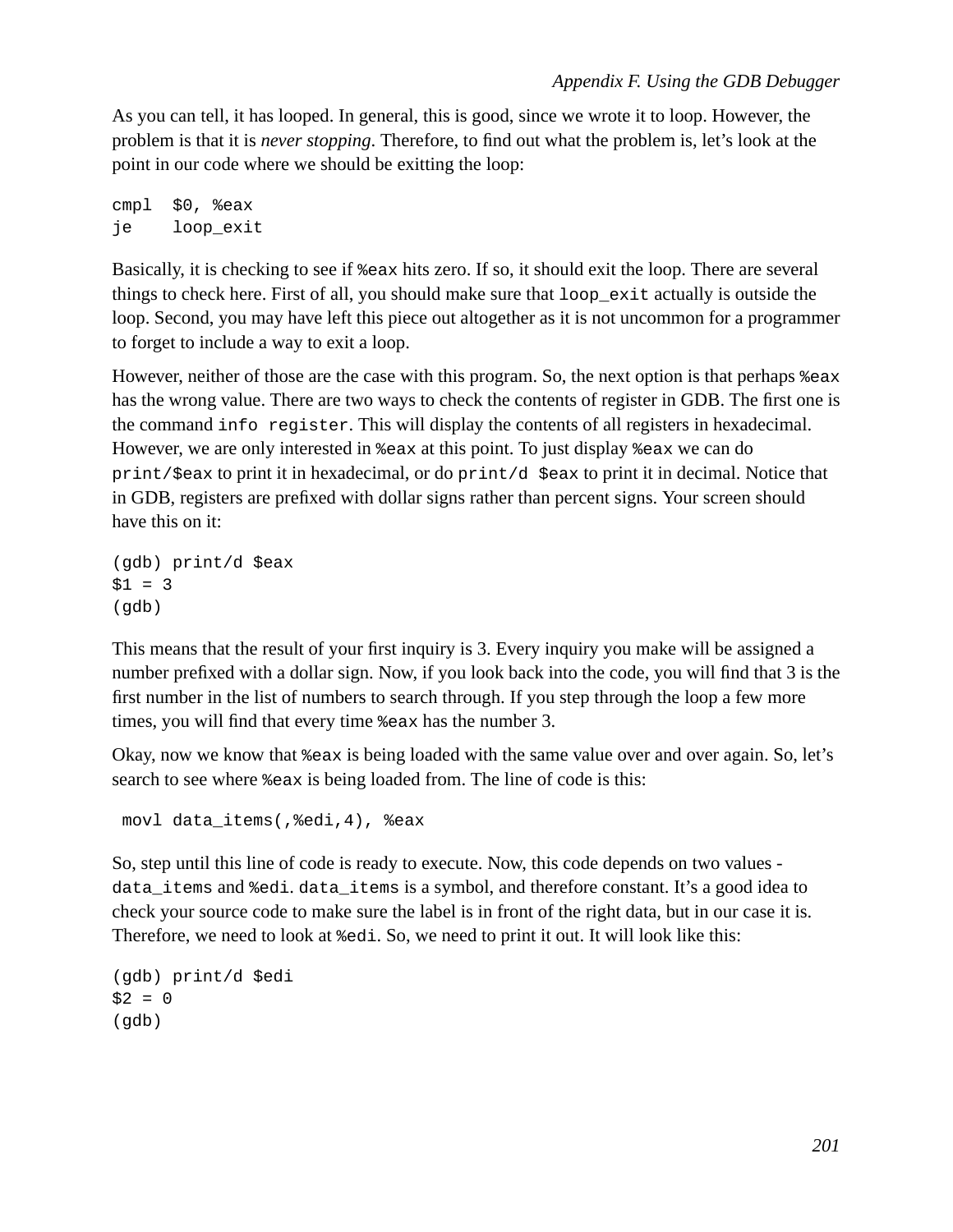#### *Appendix F. Using the GDB Debugger*

This indicates that %edi is set to zero, which is why it keeps on loading the first element of the array. This should cause you to ask yourself two questions - what is the purpose of %edi, and how should its value be changed? To answer the first question, we just need to look in the comments. %edi is holding the current index of data\_items. Since our search is a linear search through the list of numbers in data\_items, it would make sense that %edi should be incremented with every loop iteration.

Scanning the code, there is no code which alters %edi at all. Therefore, we should add a line to increment %edi at the beginning of every loop iteration. This happens to be exactly the line we tossed out at the beginning.

Hopefully this exercise provided some insight into using GDB to help you find errors in your programs.

## **Breakpoints and Other GDB Features**

The program we entered in the last section had an infinite loop, and could be easily stopped using control-c. Other programs may simply abort or finish with errors. In these cases, control-c doesn't help, because by the time you press control-c, the program is already finished. To fix this, you need to set *breakpoints*. A breakpoint is a place in the source code that you have marked to indicate to the debugger that it should stop the program when it hits that point.

To set breakpoints you have to set them up before you run the program. Before issuing the run command, you can set up breakpoints using the break command. For example, to break on line 27, issue the command break 27. Then, when the program crosses line 27, it will stop running, and print out the current line and instruction. You can then step through the program from that point and examine registers and memory. To look at the lines and line numbers of your program, you can simply use the command l. This will print out your program with line numbers a screen at a time.

When dealing with functions, you can also break on the function names. For example, in the factorial program in [Chapter 4](#page-38-0), we could set a breakpoint for the factorial function by typing in break factorial. This will cause the debugger to break immediately after the function call and the function setup (it skips the pushing of %ebp and the copying of %esp).

When stepping through code, you often don't want to have to step through every instruction of every function. Well-tested functions are usually a waste of time to step through except on rare occasion. Therefore, if you use the nexti command instead of the stepi command, GDB will wait until completion of the function before going on. Otherwise, with stepi, GDB would step you through every instruction within every called function.

One problem that GDB has is with handling interrupts. Often times GDB will miss the instruction that immediately follows an interrupt. The instruction is actually executed, but GDB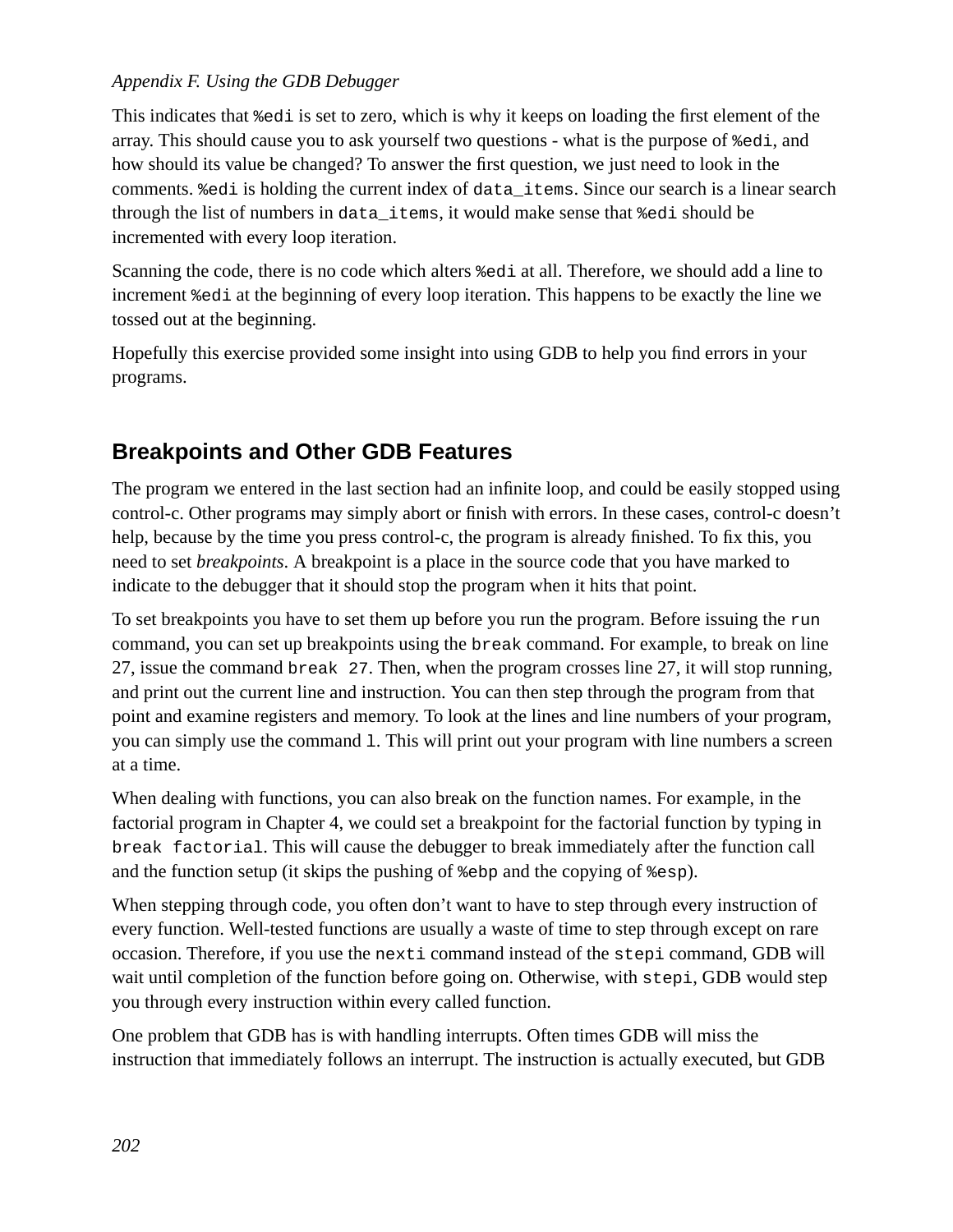doesn't step through it.

## **GDB Quick-Reference**

This quick-reference table is copyright 2002 Robert M. Dondero, Jr., and is used by permission in this book. Parameters listed in brackets are optional.

#### **Table F-1. Common GDB Debugging Commands**

| <b>Miscellaneous</b>          |                                                        |
|-------------------------------|--------------------------------------------------------|
| quit                          | <b>Exit GDB</b>                                        |
| help [cmd]                    | Print description of debugger command cmd.             |
|                               | Without cmd, prints a list of topics.                  |
| directory $[dir1]$ $[dir2]$   | Add directories dir1, dir2, etc. to the list of        |
|                               | directories searched for source files.                 |
| <b>Running the Program</b>    |                                                        |
| run [ $arg1$ ] [ $arg2$ ]     | Run the program with command line arguments            |
|                               | arg1, arg2, etc.                                       |
| set args arg $1$ [arg $2$ ]   | Set the program's command-line arguments to            |
|                               | arg1, arg2, etc.                                       |
| show args                     | Print the program's command-line arguments.            |
| <b>Using Breakpoints</b>      |                                                        |
| info breakpoints              | Print a list of all breakpoints and their numbers      |
|                               | (breakpoint numbers are used for other                 |
|                               | breakpoint commands).                                  |
| break linenum                 | Set a breakpoint at line number linenum.               |
| break *addr                   | Set a breakpoint at memory address <i>addr</i> .       |
| break $fn$                    | Set a breakpoint at the beginning of function $fn$ .   |
| condition bpnum expr          | Break at breakpoint bpnum only if expression           |
|                               | <i>expr</i> is non-zero.                               |
| command [bpnum] cmd1 [cmd2]   | Execute commands cmd1, cmd2, etc. whenever             |
|                               | breakpoint <i>bpnum</i> (or the current breakpoint) is |
|                               | hit.                                                   |
| continue                      | Continue executing the program.                        |
| kill                          | Stop executing the program.                            |
| delete $[bpnum1]$ [ $bpnum2]$ | Delete breakpoints bpnum1, bpnum2, etc., or all        |
|                               | breakpoints if none specified.                         |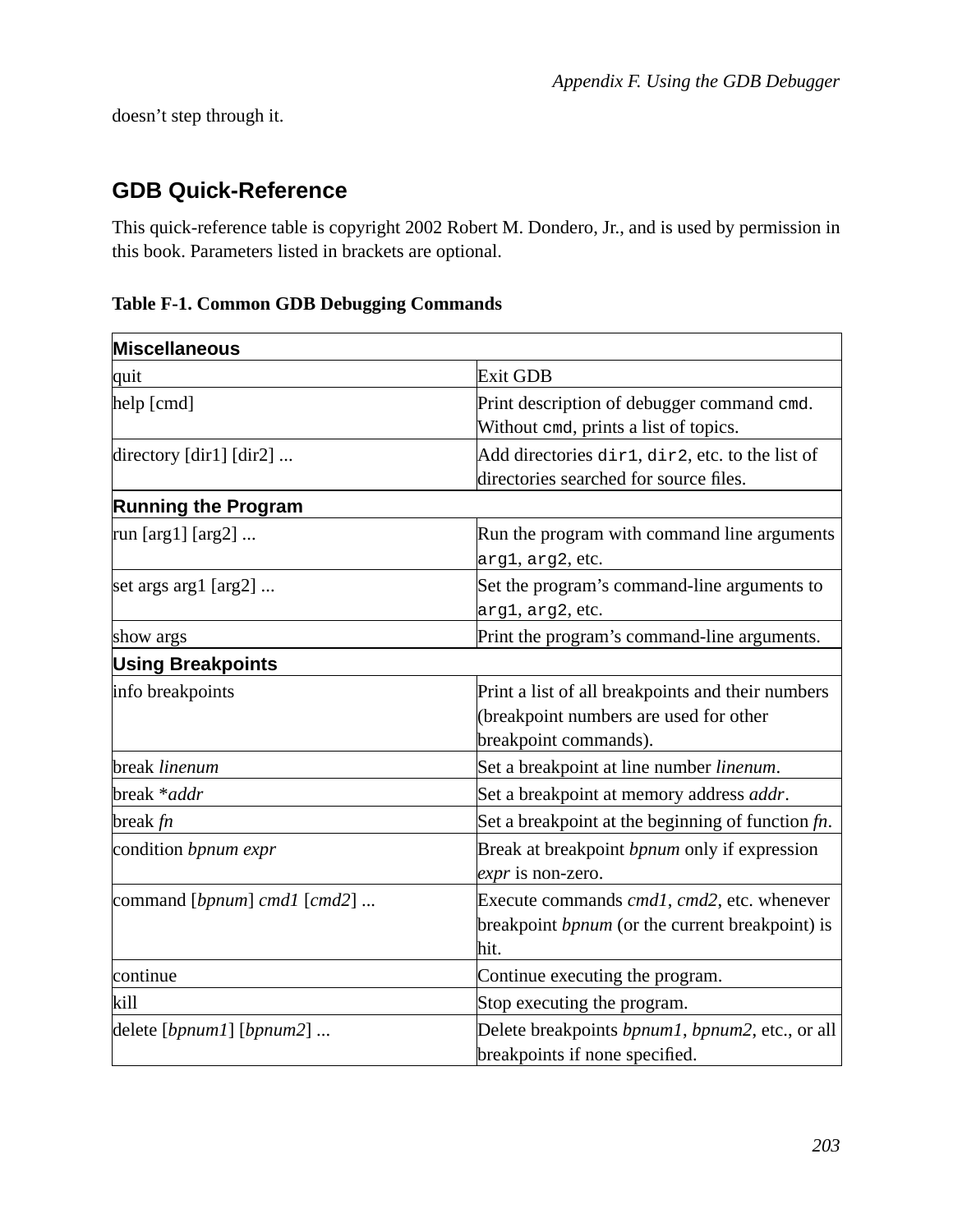*Appendix F. Using the GDB Debugger*

| <b>Using Breakpoints</b>              |                                                              |
|---------------------------------------|--------------------------------------------------------------|
| clear *addr                           | Clear the breakpoint at memory address <i>addr</i> .         |
| clear $[fn]$                          | Clear the breakpoint at function $fn$ , or the               |
|                                       | current breakpoint.                                          |
| clear linenum                         | Clear the breakpoint at line number <i>linenum</i> .         |
| disable $[bpnum1]$ [ $bpnum2]$        | Disable breakpoints bpnum1, bpnum2, etc., or                 |
|                                       | all breakpoints if none specified.                           |
| enable $[bpnum1]$ [ $bpnum2]$         | Enable breakpoints bpnum1, bpnum2, etc., or                  |
|                                       | all breakpoints if none specified.                           |
| <b>Stepping through the Program</b>   |                                                              |
| nexti                                 | 'Step over" the next instruction (doesn't follow             |
|                                       | function calls).                                             |
| stepi                                 | 'Step into" the next instruction (follows                    |
|                                       | function calls).                                             |
| finish                                | 'Step out" of the current function.                          |
| <b>Examining Registers and Memory</b> |                                                              |
| info registers                        | Print the contents of all registers.                         |
| $print/f$ \$reg                       | Print the contents of register reg using format $f$ .        |
|                                       | The format can be x (hexadecimal), u (unsigned               |
|                                       | decimal), o (octal), a(address), c (character), or           |
|                                       | f (floating point).                                          |
| $x/rsf$ addr                          | Print the contents of memory address <i>addr</i>             |
|                                       | using repeat count r, size s, and format $f$ .               |
|                                       | Repeat count defaults to 1 if not specified. Size            |
|                                       | can be b (byte), h (halfword), w (word), or g                |
|                                       | (double word). Size defaults to word if not                  |
|                                       | specified. Format is the same as for print, with             |
|                                       | the additions of s (string) and i (instruction).             |
| info display                          | Shows a numbered list of expressions set up to               |
|                                       | display automatically at each break.                         |
| display/ $f$ \$reg                    | At each break, print the contents of register reg            |
|                                       | using format $f$ .                                           |
| display/si addr                       | At each break, print the contents of memory                  |
|                                       | address <i>addr</i> using size <i>s</i> (same options as for |
|                                       | the x command).                                              |
| display/ss addr                       | At each break, print the string of size $s$ that             |
|                                       | begins in memory address <i>addr</i> .                       |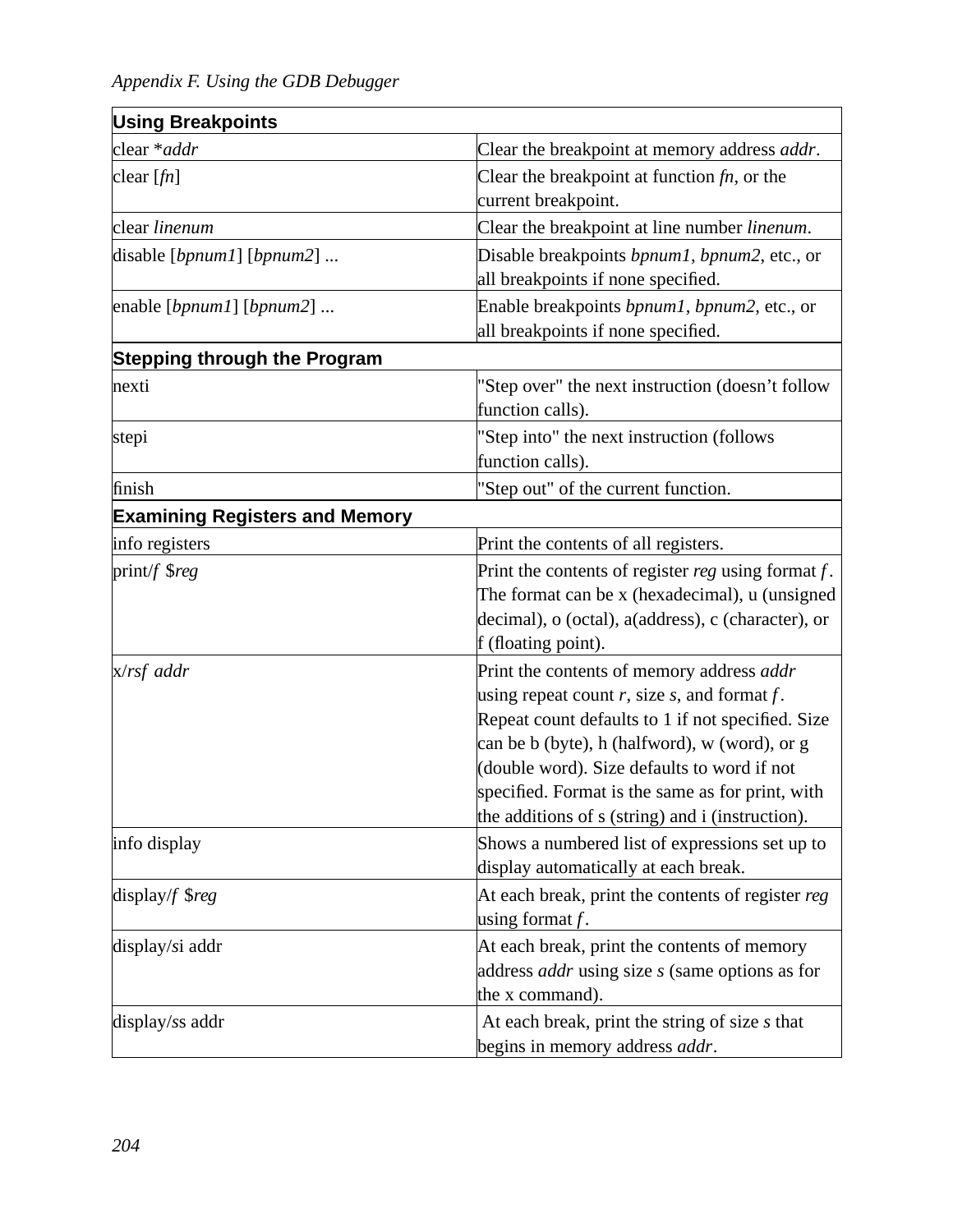| <b>Examining Registers and Memory</b> |                                                          |
|---------------------------------------|----------------------------------------------------------|
| undisplay <i>displaynum</i>           | Remove <i>displaynum</i> from the display list.          |
| <b>Examining the Call Stack</b>       |                                                          |
| where                                 | Print the call stack.                                    |
| backtrace                             | Print the call stack.                                    |
| frame                                 | Print the top of the call stack.                         |
| $\mu$                                 | Move the context toward the bottom of the call<br>stack. |
| down                                  | Move the context toward the top of the call<br>stack.    |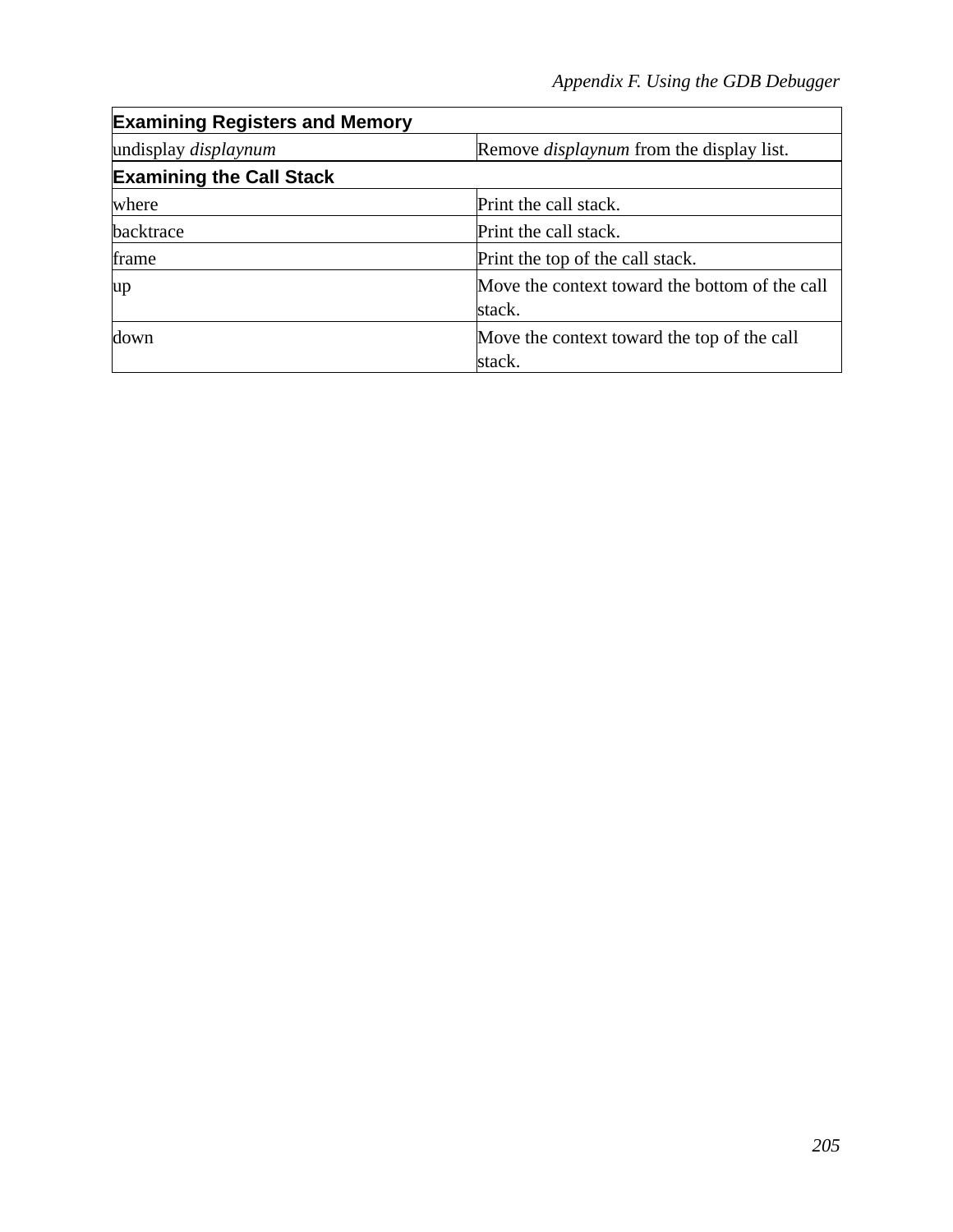*Appendix F. Using the GDB Debugger*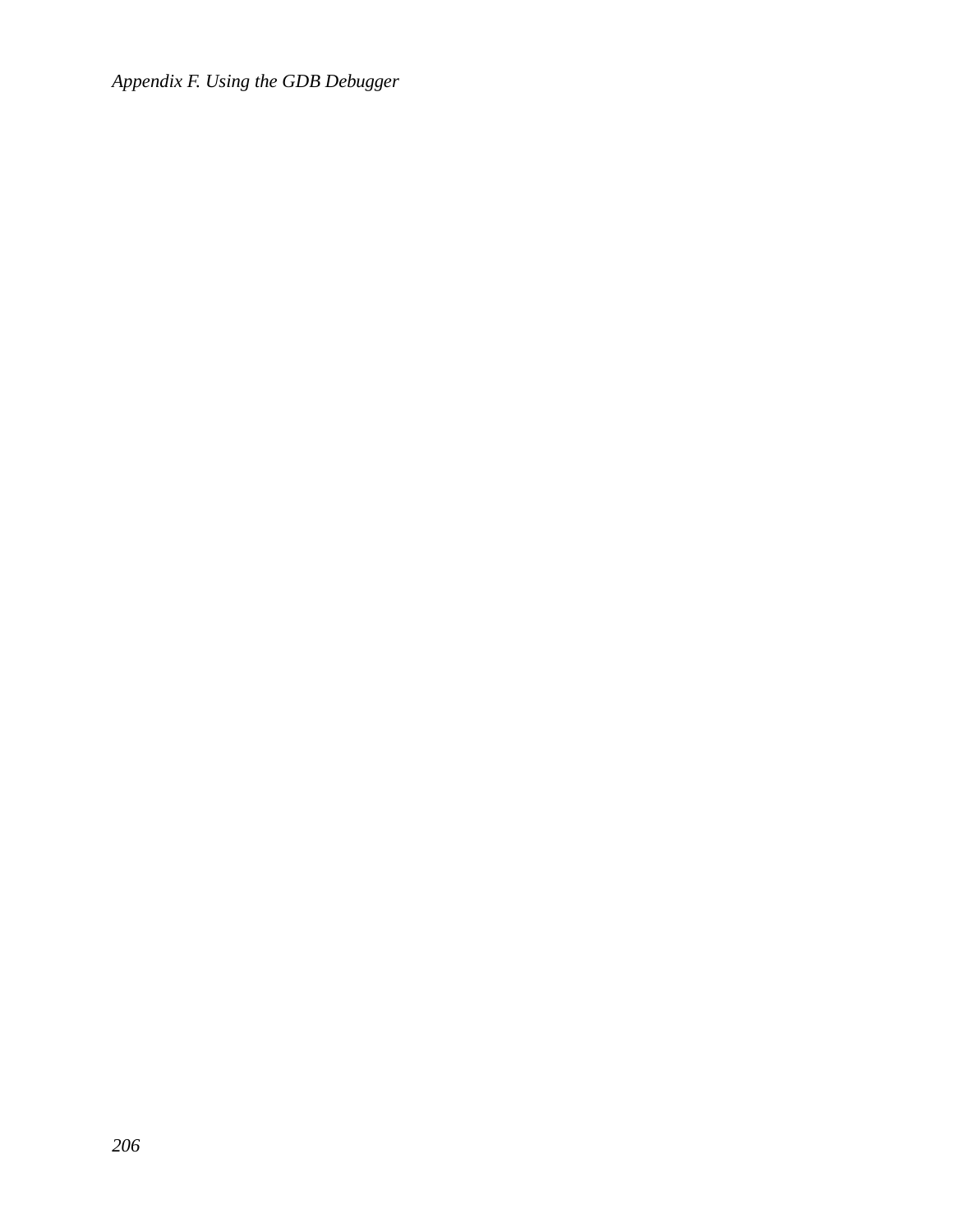# **Appendix G. Document History**

- 12/17/2002 Version 0.5 Initial posting of book under GNU FDL
- 07/18/2003 Version 0.6 Added ASCII appendix, finished the discussion of the CPU in the Memory chapter, reworked exercises into a new format, corrected several errors. Thanks to Harald Korneliussen for the many suggestions and the ASCII table.
- $\cdot$  01/11/2004 Version 0.7 Added C translation appendix, added the beginnings of an appendix of x86 instructions, added the beginnings of a GDB appendix, finished out the files chapter, finished out the counting chapter, added a records chapter, created a source file of common linux definitions, corrected several errors, and lots of other fixes
- 01/22/2004 Version 0.8 Finished GDB appendix, mostly finished w/ appendix of x86 instructions, added section on planning programs, added lots of review questions, and got everything to a completed, initial draft state.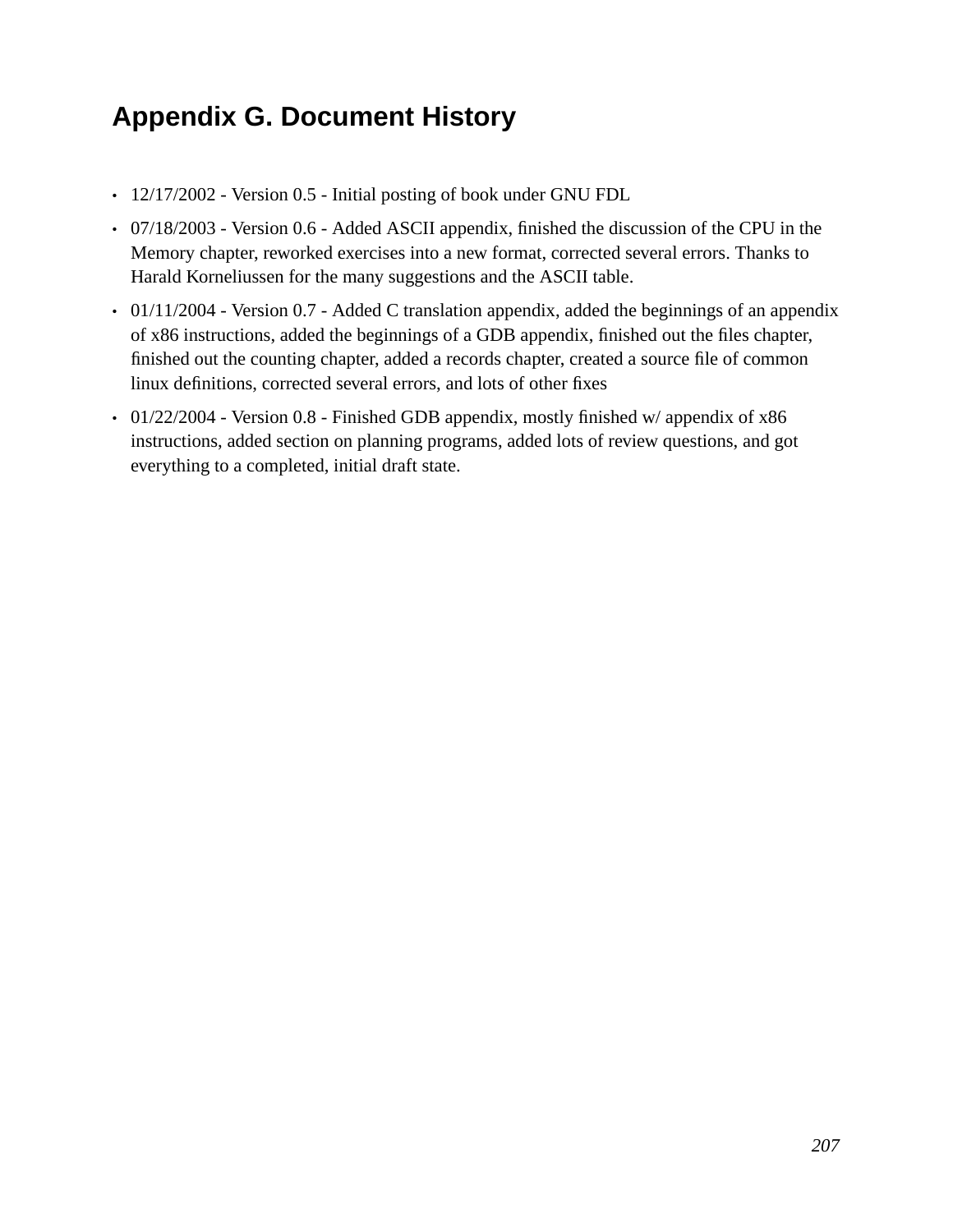*Appendix G. Document History*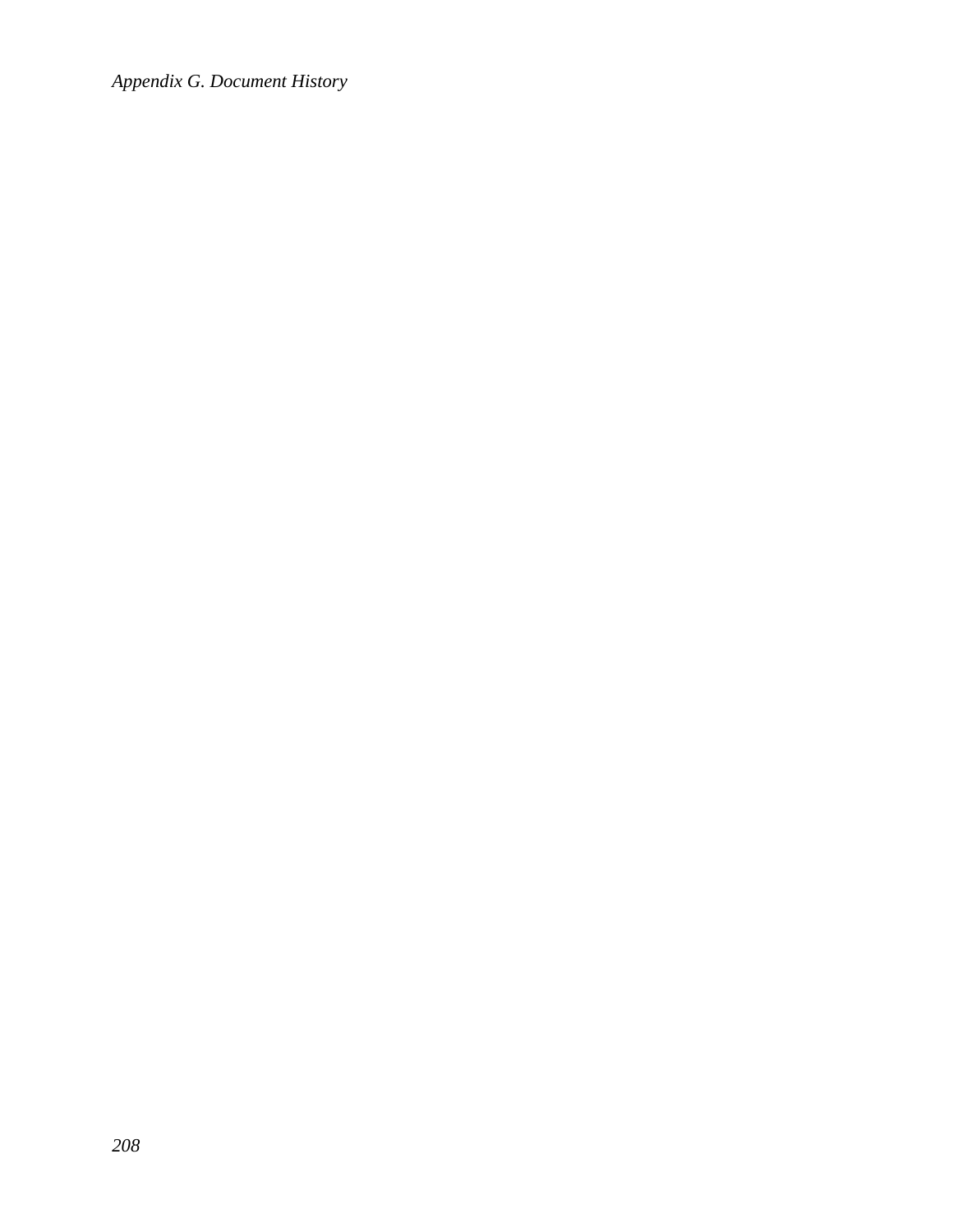# **Appendix H. GNU Free Documentation License**

#### 0. PREAMBLE

The purpose of this License is to make a manual, textbook, or other written document "free" in the sense of freedom: to assure everyone the effective freedom to copy and redistribute it, with or without modifying it, either commercially or noncommercially. Secondarily, this License preserves for the author and publisher a way to get credit for their work, while not being considered responsible for modifications made by others.

This License is a kind of "copyleft", which means that derivative works of the document must themselves be free in the same sense. It complements the GNU General Public License, which is a copyleft license designed for free software.

We have designed this License in order to use it for manuals for free software, because free software needs free documentation: a free program should come with manuals providing the same freedoms that the software does. But this License is not limited to software manuals; it can be used for any textual work, regardless of subject matter or whether it is published as a printed book. We recommend this License principally for works whose purpose is instruction or reference.

#### 1. APPLICABILITY AND DEFINITIONS

This License applies to any manual or other work that contains a notice placed by the copyright holder saying it can be distributed under the terms of this License. The "Document", below, refers to any such manual or work. Any member of the public is a licensee, and is addressed as "you".

A "Modified Version" of the Document means any work containing the Document or a portion of it, either copied verbatim, or with modifications and/or translated into another language.

A "Secondary Section" is a named appendix or a front-matter section of the Document that deals exclusively with the relationship of the publishers or authors of the Document to the Document's overall subject (or to related matters) and contains nothing that could fall directly within that overall subject. (For example, if the Document is in part a textbook of mathematics, a Secondary Section may not explain any mathematics.) The relationship could be a matter of historical connection with the subject or with related matters, or of legal, commercial, philosophical, ethical or political position regarding them.

The "Invariant Sections" are certain Secondary Sections whose titles are designated, as being those of Invariant Sections, in the notice that says that the Document is released under this License.

The "Cover Texts" are certain short passages of text that are listed, as Front-Cover Texts or Back-Cover Texts, in the notice that says that the Document is released under this License.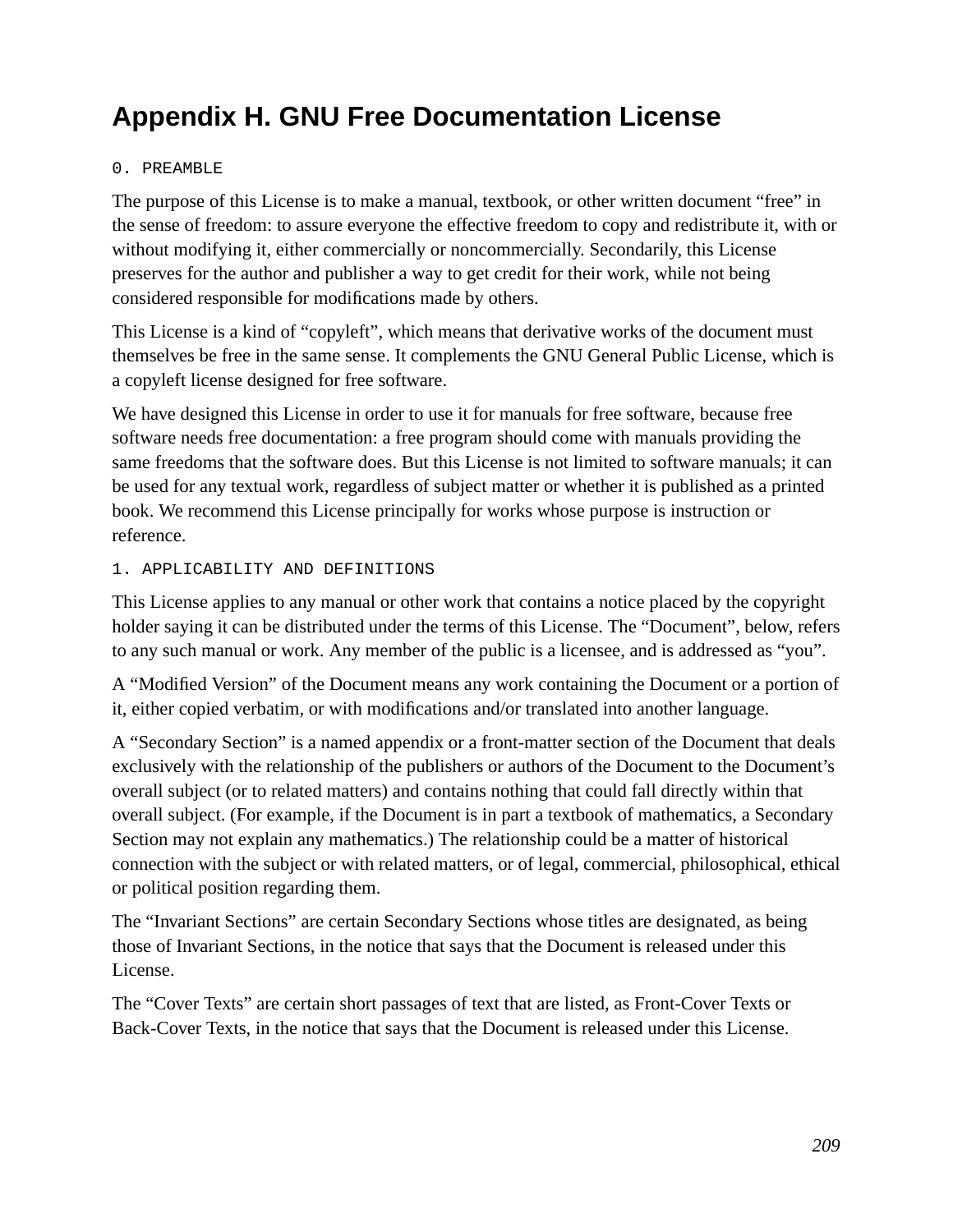#### *Appendix H. GNU Free Documentation License*

A "Transparent" copy of the Document means a machine-readable copy, represented in a format whose specification is available to the general public, whose contents can be viewed and edited directly and straightforwardly with generic text editors or (for images composed of pixels) generic paint programs or (for drawings) some widely available drawing editor, and that is suitable for input to text formatters or for automatic translation to a variety of formats suitable for input to text formatters. A copy made in an otherwise Transparent file format whose markup has been designed to thwart or discourage subsequent modification by readers is not Transparent. A copy that is not "Transparent" is called "Opaque".

Examples of suitable formats for Transparent copies include plain ASCII without markup, Texinfo input format, LaTeX input format, SGML or XML using a publicly available DTD, and standard-conforming simple HTML designed for human modification. Opaque formats include PostScript, PDF, proprietary formats that can be read and edited only by proprietary word processors, SGML or XML for which the DTD and/or processing tools are not generally available, and the machine-generated HTML produced by some word processors for output purposes only.

The "Title Page" means, for a printed book, the title page itself, plus such following pages as are needed to hold, legibly, the material this License requires to appear in the title page. For works in formats which do not have any title page as such, "Title Page" means the text near the most prominent appearance of the work's title, preceding the beginning of the body of the text.

#### 2. VERBATIM COPYING

You may copy and distribute the Document in any medium, either commercially or noncommercially, provided that this License, the copyright notices, and the license notice saying this License applies to the Document are reproduced in all copies, and that you add no other conditions whatsoever to those of this License. You may not use technical measures to obstruct or control the reading or further copying of the copies you make or distribute. However, you may accept compensation in exchange for copies. If you distribute a large enough number of copies you must also follow the conditions in section 3.

You may also lend copies, under the same conditions stated above, and you may publicly display copies.

#### 3. COPYING IN QUANTITY

If you publish printed copies of the Document numbering more than 100, and the Document's license notice requires Cover Texts, you must enclose the copies in covers that carry, clearly and legibly, all these Cover Texts: Front-Cover Texts on the front cover, and Back-Cover Texts on the back cover. Both covers must also clearly and legibly identify you as the publisher of these copies. The front cover must present the full title with all words of the title equally prominent and visible. You may add other material on the covers in addition. Copying with changes limited to the covers, as long as they preserve the title of the Document and satisfy these conditions, can be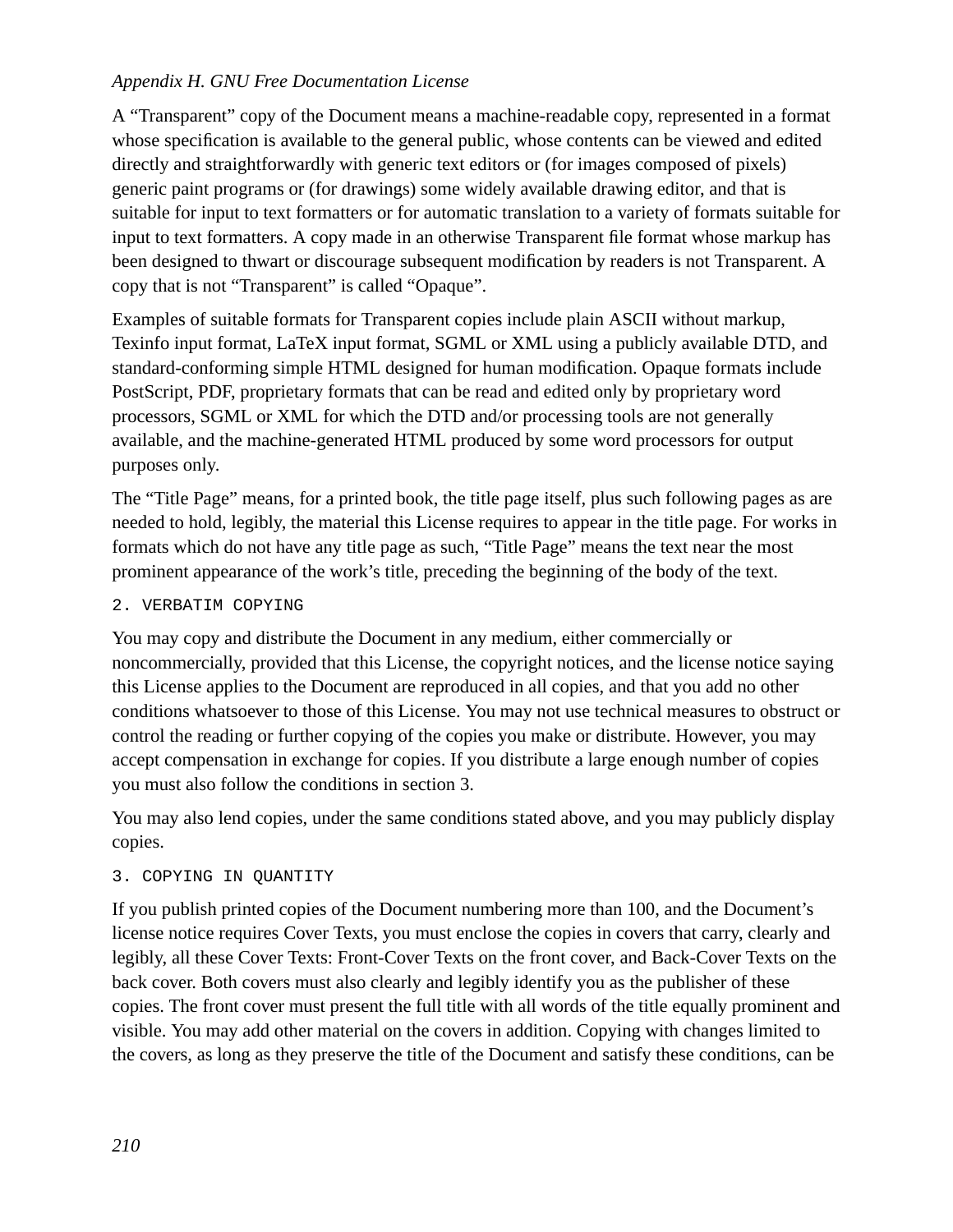treated as verbatim copying in other respects.

If the required texts for either cover are too voluminous to fit legibly, you should put the first ones listed (as many as fit reasonably) on the actual cover, and continue the rest onto adjacent pages.

If you publish or distribute Opaque copies of the Document numbering more than 100, you must either include a machine-readable Transparent copy along with each Opaque copy, or state in or with each Opaque copy a publicly-accessible computer-network location containing a complete Transparent copy of the Document, free of added material, which the general network-using public has access to download anonymously at no charge using public-standard network protocols. If you use the latter option, you must take reasonably prudent steps, when you begin distribution of Opaque copies in quantity, to ensure that this Transparent copy will remain thus accessible at the stated location until at least one year after the last time you distribute an Opaque copy (directly or through your agents or retailers) of that edition to the public.

It is requested, but not required, that you contact the authors of the Document well before redistributing any large number of copies, to give them a chance to provide you with an updated version of the Document.

### 4. MODIFICATIONS

You may copy and distribute a Modified Version of the Document under the conditions of sections 2 and 3 above, provided that you release the Modified Version under precisely this License, with the Modified Version filling the role of the Document, thus licensing distribution and modification of the Modified Version to whoever possesses a copy of it. In addition, you must do these things in the Modified Version:

- **A.** Use in the Title Page (and on the covers, if any) a title distinct from that of the Document, and from those of previous versions (which should, if there were any, be listed in the History section of the Document). You may use the same title as a previous version if the original publisher of that version gives permission.
- **B.** List on the Title Page, as authors, one or more persons or entities responsible for authorship of the modifications in the Modified Version, together with at least five of the principal authors of the Document (all of its principal authors, if it has less than five).
- **C.** State on the Title Page the name of the publisher of the Modified Version, as the publisher.
- **D.** Preserve all the copyright notices of the Document.
- **E.** Add an appropriate copyright notice for your modifications adjacent to the other copyright notices.
- **F.** Include, immediately after the copyright notices, a license notice giving the public permission to use the Modified Version under the terms of this License, in the form shown in the Addendum below.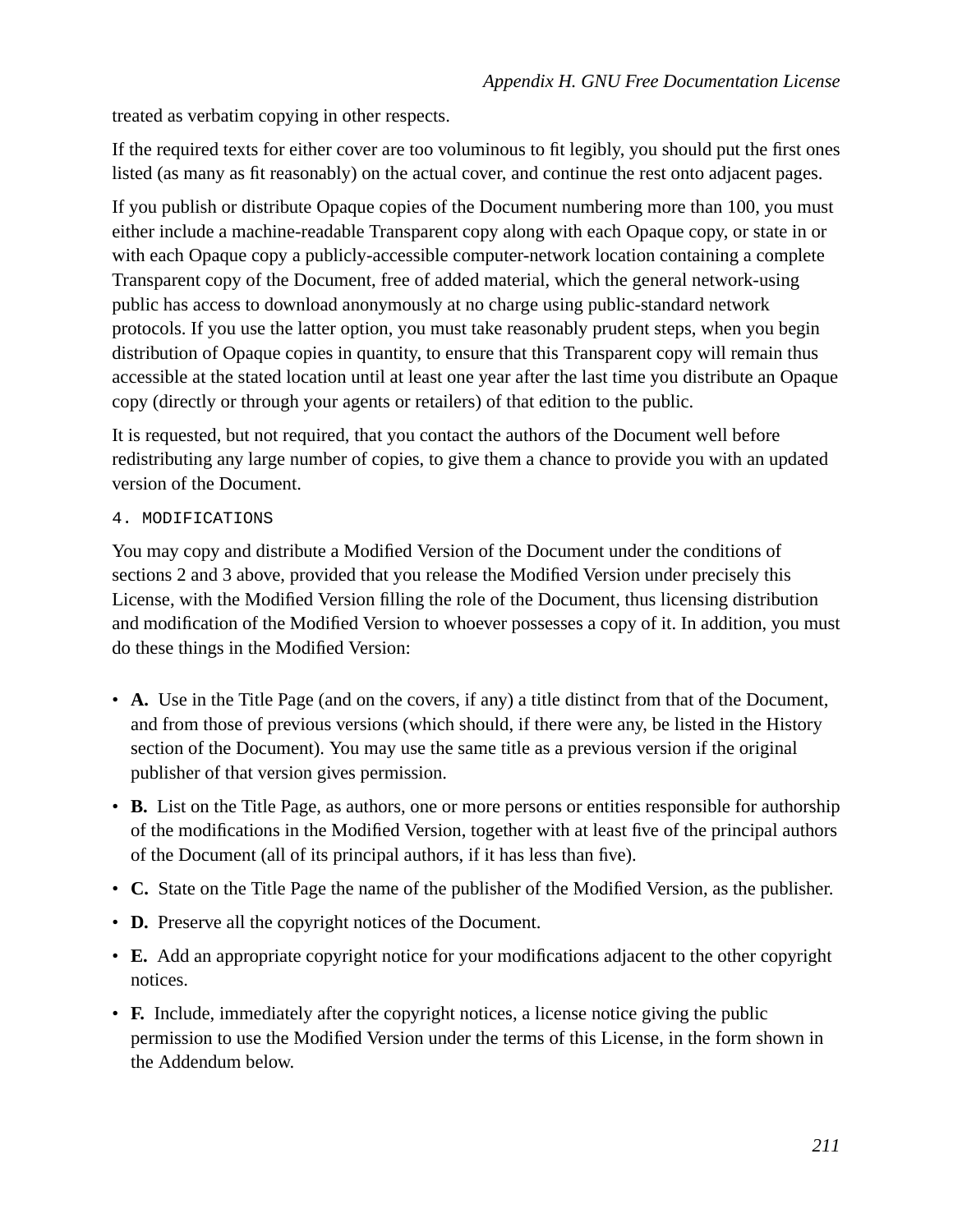- **G.** Preserve in that license notice the full lists of Invariant Sections and required Cover Texts given in the Document's license notice.
- **H.** Include an unaltered copy of this License.
- **I.** Preserve the section entitled "History", and its title, and add to it an item stating at least the title, year, new authors, and publisher of the Modified Version as given on the Title Page. If there is no section entitled "History" in the Document, create one stating the title, year, authors, and publisher of the Document as given on its Title Page, then add an item describing the Modified Version as stated in the previous sentence.
- **J.** Preserve the network location, if any, given in the Document for public access to a Transparent copy of the Document, and likewise the network locations given in the Document for previous versions it was based on. These may be placed in the "History" section. You may omit a network location for a work that was published at least four years before the Document itself, or if the original publisher of the version it refers to gives permission.
- **K.** In any section entitled "Acknowledgements" or "Dedications", preserve the section's title, and preserve in the section all the substance and tone of each of the contributor acknowledgements and/or dedications given therein.
- **L.** Preserve all the Invariant Sections of the Document, unaltered in their text and in their titles. Section numbers or the equivalent are not considered part of the section titles.
- **M.** Delete any section entitled "Endorsements". Such a section may not be included in the Modified Version.
- **N.** Do not retitle any existing section as "Endorsements" or to conflict in title with any Invariant Section.

If the Modified Version includes new front-matter sections or appendices that qualify as Secondary Sections and contain no material copied from the Document, you may at your option designate some or all of these sections as invariant. To do this, add their titles to the list of Invariant Sections in the Modified Version's license notice. These titles must be distinct from any other section titles.

You may add a section entitled "Endorsements", provided it contains nothing but endorsements of your Modified Version by various parties--for example, statements of peer review or that the text has been approved by an organization as the authoritative definition of a standard.

You may add a passage of up to five words as a Front-Cover Text, and a passage of up to 25 words as a Back-Cover Text, to the end of the list of Cover Texts in the Modified Version. Only one passage of Front-Cover Text and one of Back-Cover Text may be added by (or through arrangements made by) any one entity. If the Document already includes a cover text for the same cover, previously added by you or by arrangement made by the same entity you are acting on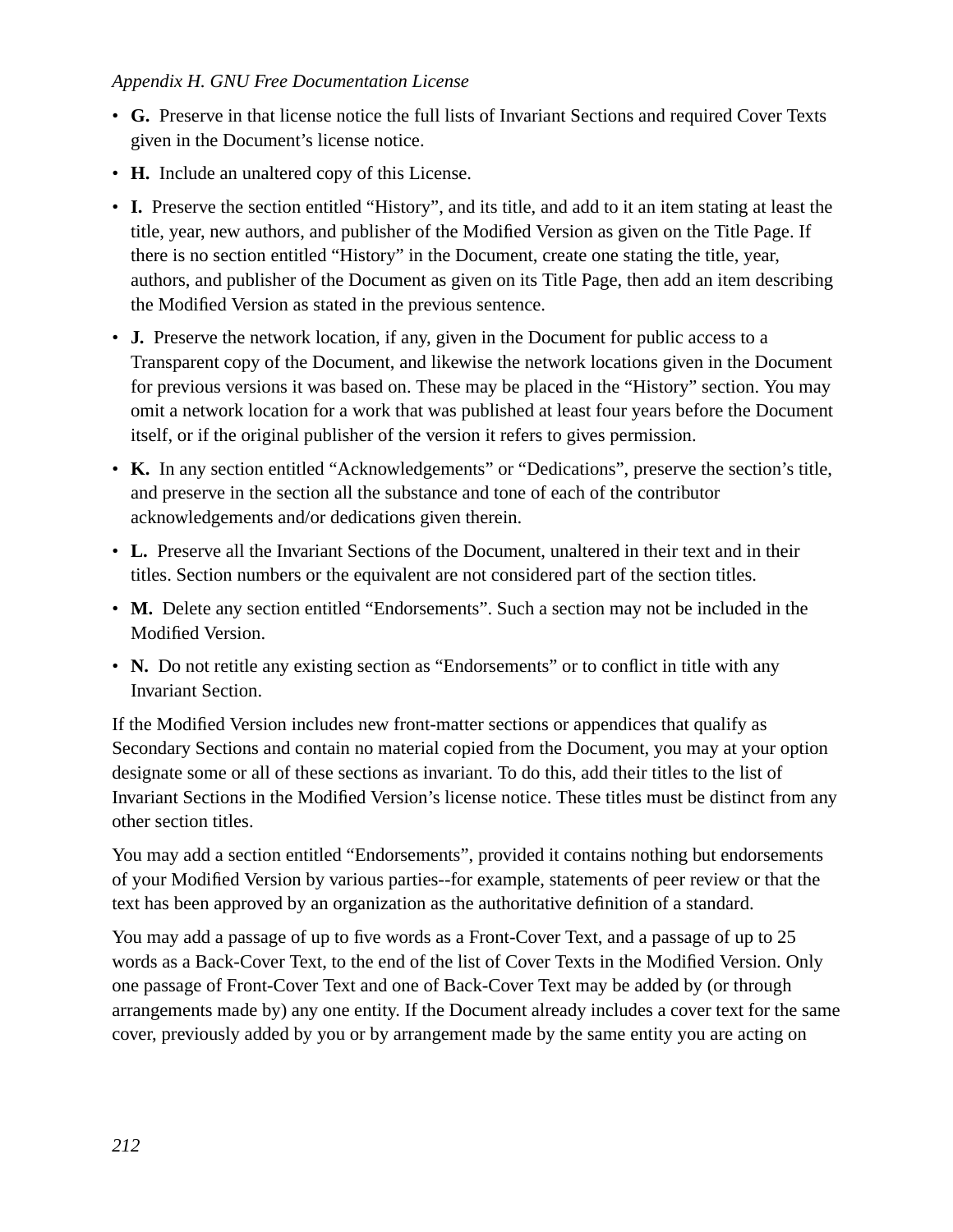behalf of, you may not add another; but you may replace the old one, on explicit permission from the previous publisher that added the old one.

The author(s) and publisher(s) of the Document do not by this License give permission to use their names for publicity for or to assert or imply endorsement of any Modified Version .

## 5. COMBINING DOCUMENTS

You may combine the Document with other documents released under this License, under the terms defined in section 4 above for modified versions, provided that you include in the combination all of the Invariant Sections of all of the original documents, unmodified, and list them all as Invariant Sections of your combined work in its license notice.

The combined work need only contain one copy of this License, and multiple identical Invariant Sections may be replaced with a single copy. If there are multiple Invariant Sections with the same name but different contents, make the title of each such section unique by adding at the end of it, in parentheses, the name of the original author or publisher of that section if known, or else a unique number. Make the same adjustment to the section titles in the list of Invariant Sections in the license notice of the combined work.

In the combination, you must combine any sections entitled "History" in the various original documents, forming one section entitled "History"; likewise combine any sections entitled "Acknowledgements", and any sections entitled "Dedications". You must delete all sections entitled "Endorsements."

#### 6. COLLECTIONS OF DOCUMENTS

You may make a collection consisting of the Document and other documents released under this License, and replace the individual copies of this License in the various documents with a single copy that is included in the collection, provided that you follow the rules of this License for verbatim copying of each of the documents in all other respects.

You may extract a single document from such a collection, and dispbibute it individually under this License, provided you insert a copy of this License into the extracted document, and follow this License in all other respects regarding verbatim copying of that document.

## 7. AGGREGATION WITH INDEPENDENT WORKS

A compilation of the Document or its derivatives with other separate and independent documents or works, in or on a volume of a storage or distribution medium, does not as a whole count as a Modified Version of the Document, provided no compilation copyright is claimed for the compilation. Such a compilation is called an "aggregate", and this License does not apply to the other self-contained works thus compiled with the Document , on account of their being thus compiled, if they are not themselves derivative works of the Document. If the Cover Text requirement of section 3 is applicable to these copies of the Document, then if the Document is less than one quarter of the entire aggregate, the Document's Cover Texts may be placed on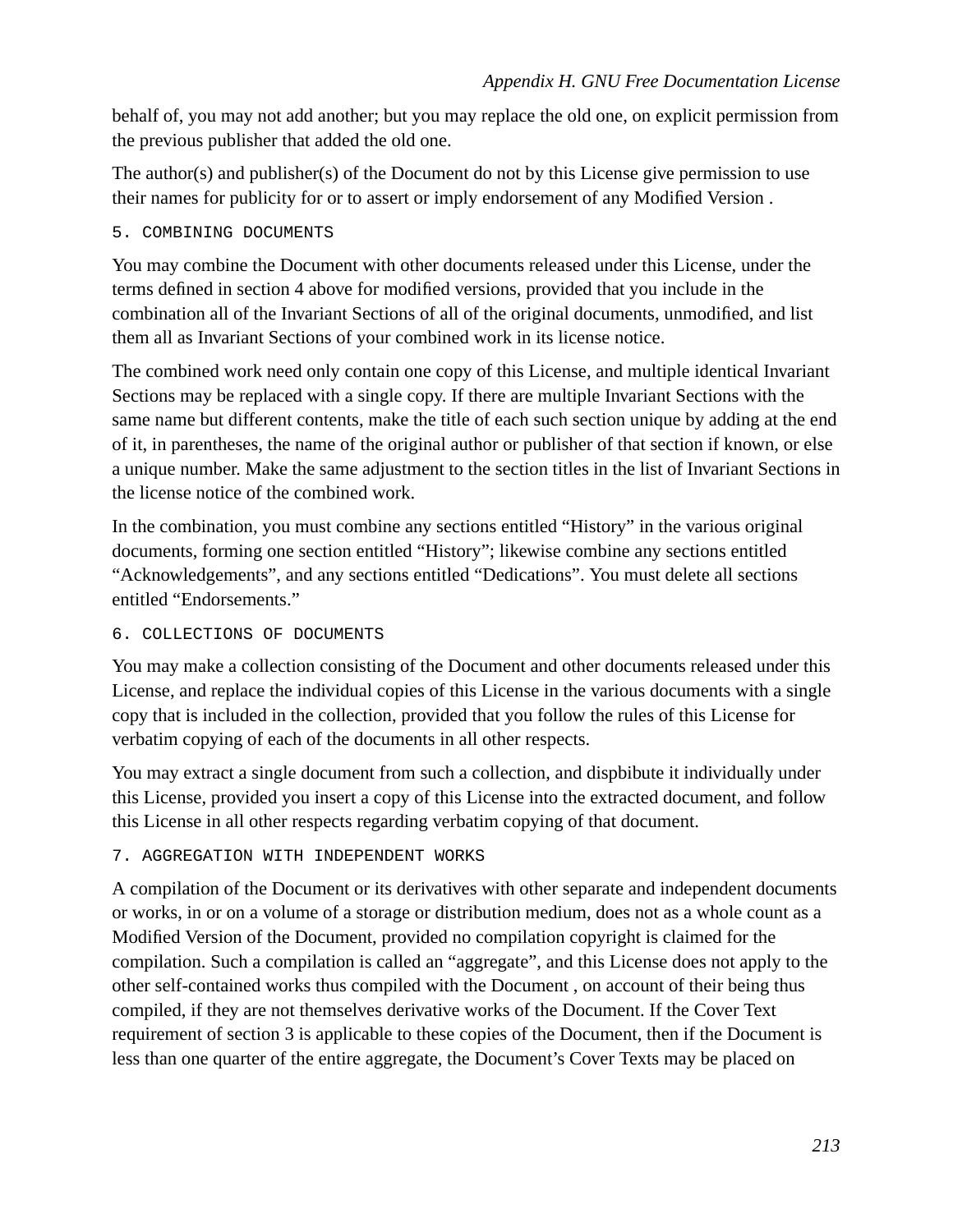## *Appendix H. GNU Free Documentation License*

covers that surround only the Document within the aggregate. Otherwise they must appear on covers around the whole aggregate.

#### 8. TRANSLATION

Translation is considered a kind of modification, so you may distribute translations of the Document under the terms of section 4. Replacing Invariant Sections with translations requires special permission from their copyright holders, but you may include translations of some or all Invariant Sections in addition to the original versions of these Invariant Sections. You may include a translation of this License provided that you also include the original English version of this License. In case of a disagreement between the translation and the original English version of this License, the original English version will prevail.

#### 9. TERMINATION

You may not copy, modify, sublicense, or distribute the Document except as expressly provided for under this License. Any other attempt to copy, modify, sublicense or distribute the Document is void, and will automatically terminate your rights under this License. However, parties who have received copies, or rights, from you under this License will not have their licenses terminated so long as such parties remain in full compliance.

#### 10. FUTURE REVISIONS OF THIS LICENSE

The Free Software Foundation may publish new, revised versions of the GNU Free Documentation License from time to time. Such new versions will be similar in spirit to the present version, but may differ in detail to address new problems or concerns. See http://www.gnu.org/copyleft/.

Each version of the License is given a distinguishing version number. If the Document specifies that a particular numbered version of this License "or any later version" applies to it, you have the option of following the terms and conditions either of that specified version or of any later version that has been published (not as a draft) by the Free Software Foundation. If the Document does not specify a version number of this License, you may choose any version ever published (not as a draft) by the Free Software Foundation.

#### Addendum

To use this License in a document you have written, include a copy of the License in the document and put the following copyright and license notices just after the title page:

#### Copyright © YEAR YOUR NAME.

Permission is granted to copy, distribute and/or modify this document under the terms of the GNU Free Documentation License, Version 1.1 or any later version published by the Free Software Foundation; with the Invariant Sections being LIST THEIR TITLES, with the Front-Cover Texts being LIST, and with the Back-Cover Texts being LIST. A copy of the license is included in the section entitled "GNU Free Documentation License".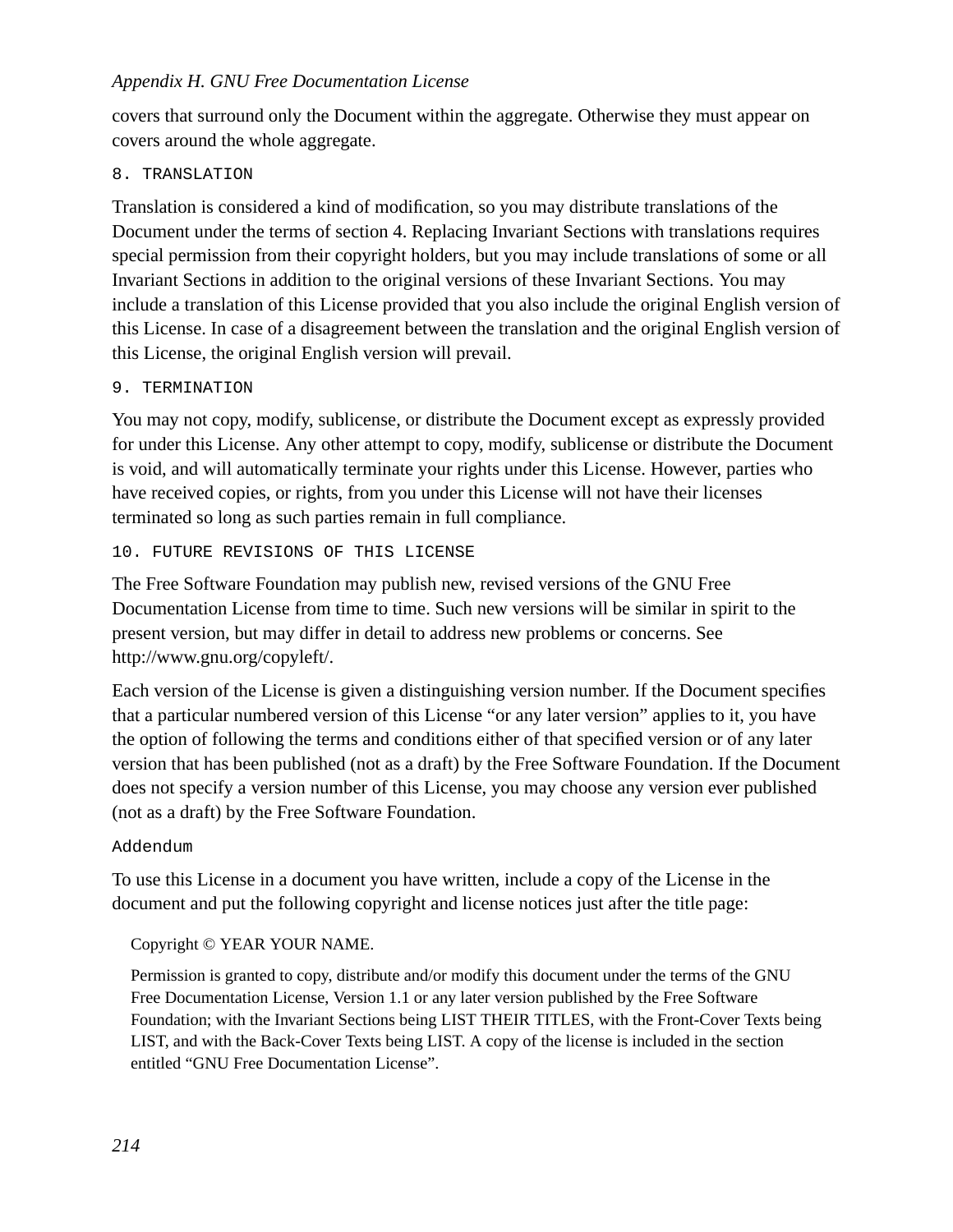If you have no Invariant Sections, write "with no Invariant Sections" instead of saying which ones are invariant. If you have no Front-Cover Texts, write "no Front-Cover Texts" instead of "Front-Cover Texts being LIST"; likewise for Back-Cover Texts.

If your document contains nontrivial examples of program code, we recommend releasing these examples in parallel under your choice of free software license, such as the GNU General Public License, to permit their use in free software.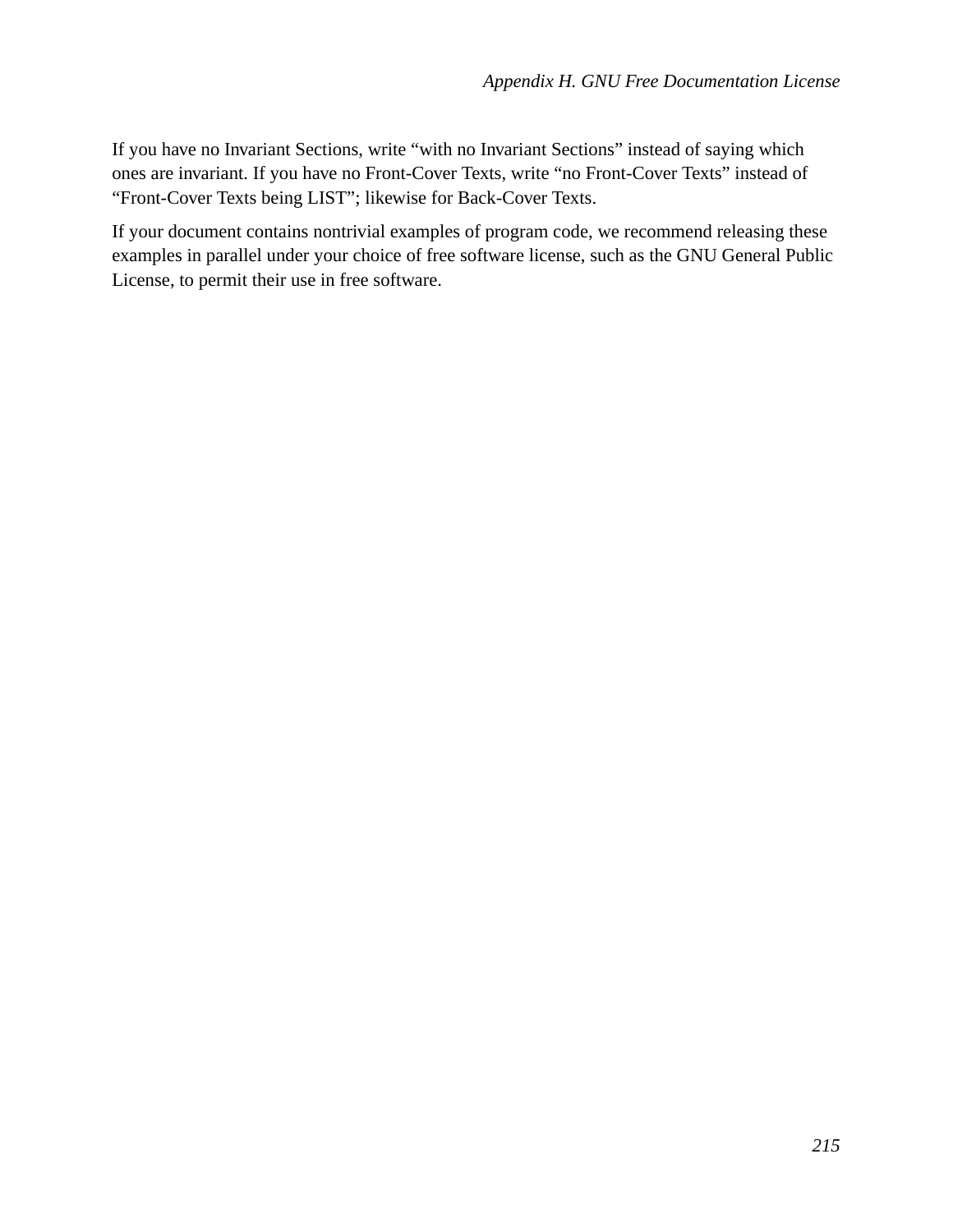*Appendix H. GNU Free Documentation License*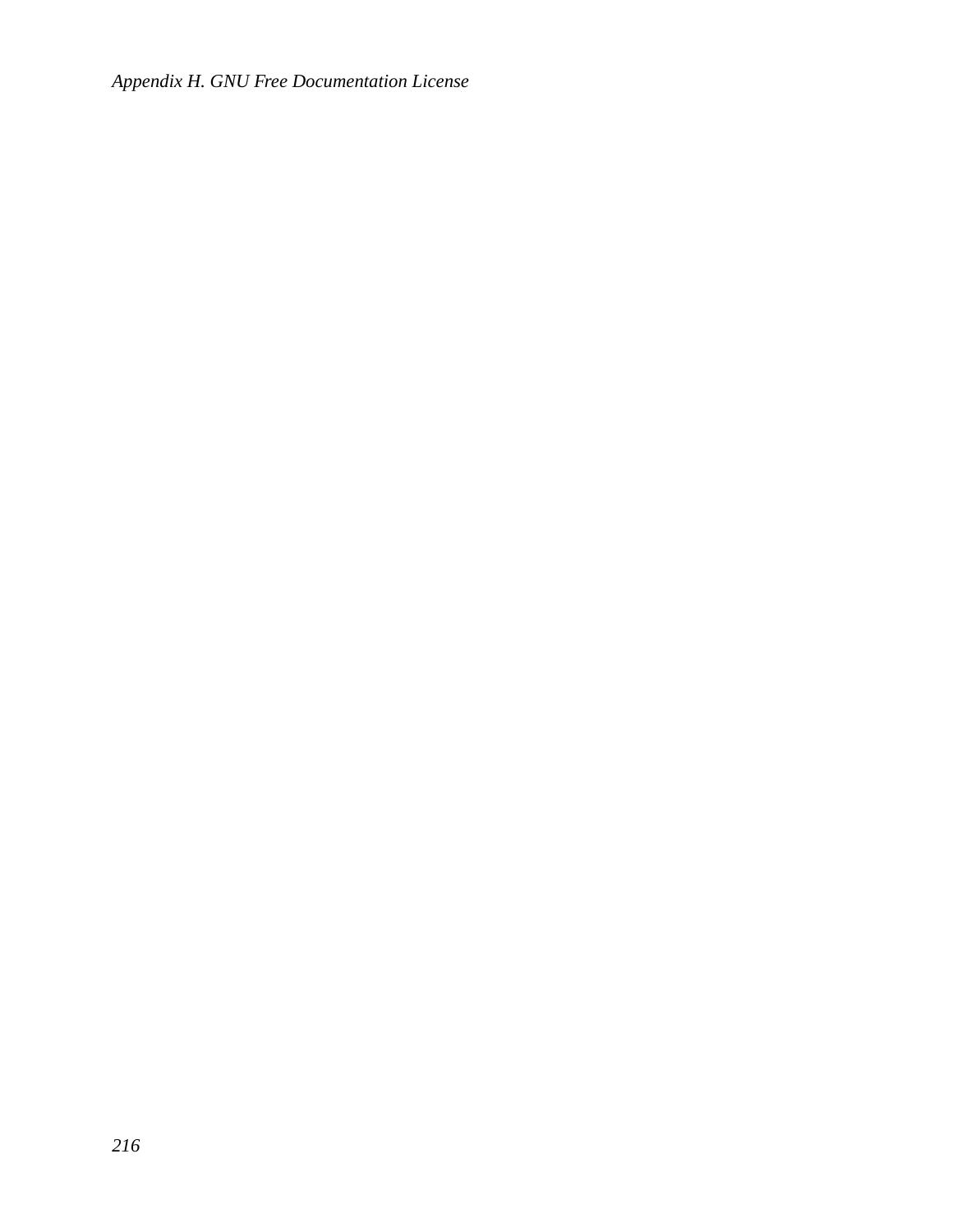# **Index**

<span id="page-222-0"></span>%eax, [17,](#page-22-0) [27,](#page-32-0) [61](#page-66-0), [79](#page-84-0), [86](#page-91-0), **[??](#page-0-0)**, [185](#page-190-0) %ebp, [17](#page-22-1), [202](#page-207-0) %ecx, [17,](#page-22-2) [62,](#page-67-0) **[??](#page-0-0)**, **[??](#page-0-0)**, [192](#page-197-0) %edi, [17](#page-22-3) %edx, [17](#page-22-4), [62,](#page-67-1) **[??](#page-0-0)**, **[??](#page-0-0)** %eflags, [26,](#page-31-0) **[??](#page-0-0)** %eip, [17](#page-22-5) %esp, [17](#page-22-6), [197,](#page-202-0) [202](#page-207-1) ./, [15](#page-20-0) .ascii, [23](#page-28-0) .byte, [23](#page-28-1) .globl, [16,](#page-21-0) [24](#page-29-0) .int, [23](#page-28-2) .long, [23](#page-28-3) .section, [16](#page-21-1) .text, [16](#page-21-2) 0x80, [18](#page-23-0) \_start, [16,](#page-21-3) [24](#page-29-1) address, [7](#page-12-0) addressing modes, [9](#page-14-0) Base Pointer Addressing, [36](#page-41-0) Indirect Addressing, [36](#page-41-1) Arithmetic and logic unit, [6](#page-11-0) as, [14](#page-19-0) ASCII, [7](#page-12-1) assemble, [14](#page-19-1) assembler, [16](#page-21-4) assembler directives, [16](#page-21-5) Assembly Language, [4,](#page-9-0) [14](#page-19-2) Base Pointer Register, [37](#page-42-0) base-pointer addressing mode, [10](#page-15-0) branch prediction, [7](#page-12-2) byte, [7](#page-12-3) cache hierarchies, [7](#page-12-4) Calling Conventions, [35](#page-40-0) cmpl, [26](#page-31-1) comments, [15](#page-20-1) computer architecture, [5](#page-10-0)

conditional jump, [20](#page-25-0) coprocessors, [7](#page-12-5) CPU, [5](#page-10-1), [6](#page-11-1) Data bus, [6](#page-11-2) data section, [16](#page-21-6), [22](#page-27-0) direct addressing, [17](#page-22-7) direct addressing mode, [10](#page-15-1) echo, [15](#page-20-2) echo \$?, [19](#page-24-0) exit, [17](#page-22-8) exit status, [18](#page-23-1), [24](#page-29-2) exit status code, [15](#page-20-3) flow control, [20,](#page-25-1) [26](#page-31-2) GCC, [3](#page-8-0) General-purpose registers, [6](#page-11-3), [17](#page-22-9) GNU/Linux, [2](#page-7-0) hexadecimal, [18](#page-23-2) High-Level Language, [4](#page-9-1) immediate mode, [9](#page-14-1) immediate mode addressing, [17](#page-22-10) incl, [27](#page-32-1) index, [24](#page-29-3) index register, [10](#page-15-2), [25](#page-30-0) indexed addressing mode, [10,](#page-15-3) [25](#page-30-1) indirect addressing mode, [10](#page-15-4) infinite loop, [21](#page-26-0) Instruction Decoder, [6](#page-11-4) instruction pointer, [8](#page-13-0), [37](#page-42-1) int, [18](#page-23-3) interrupt, [18](#page-23-4) kernel, [3](#page-8-1) Knoppix, [3](#page-8-2) Larry-Boy, [18](#page-23-5) ld, [14](#page-19-3) link, [14](#page-19-4) linker, [14](#page-19-5) Linux, [3](#page-8-3), [18](#page-23-6) Local Variables, [37](#page-42-2) loop, [25](#page-30-2) loops, [21](#page-26-1)